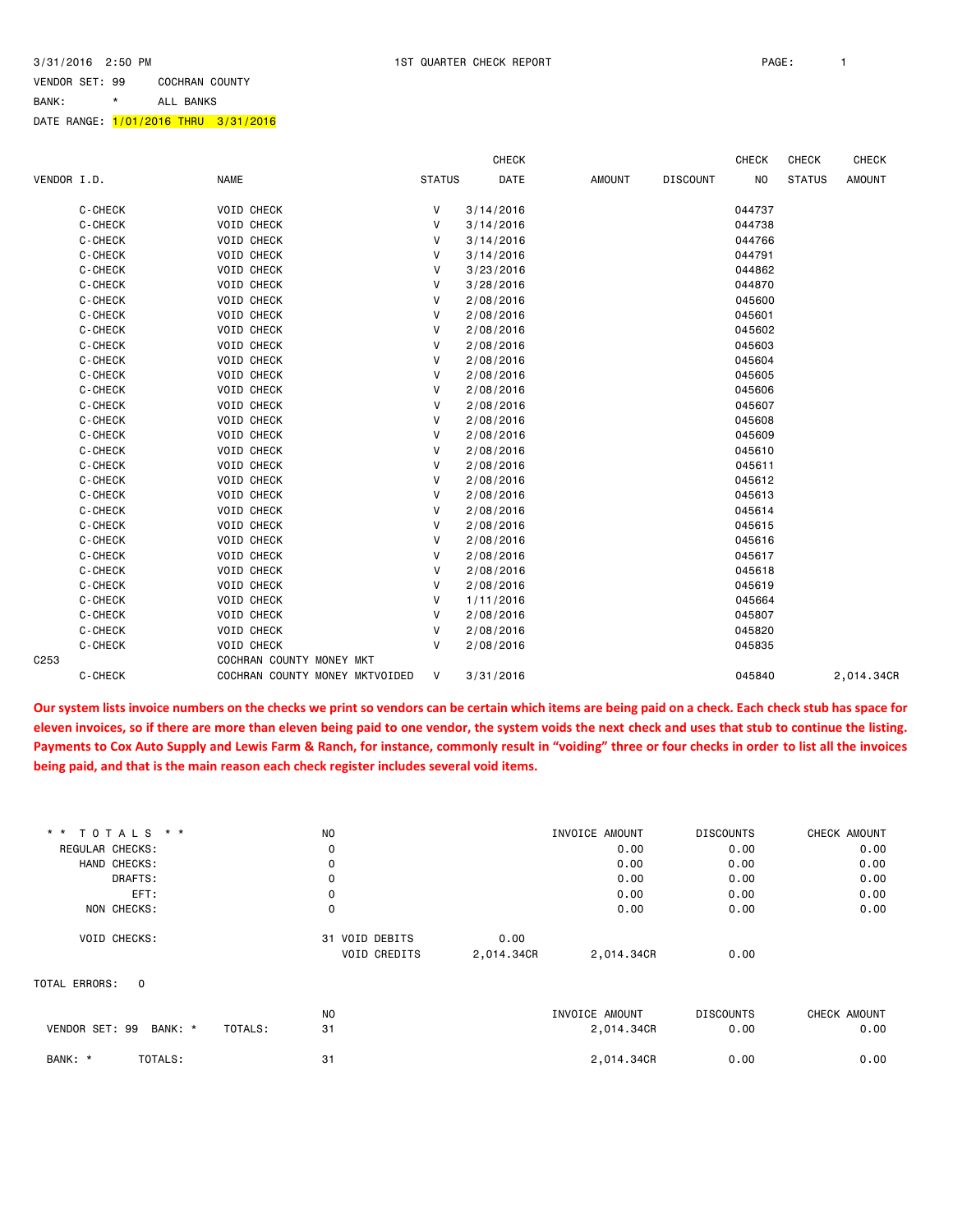## VENDOR SET: 99 COCHRAN COUNTY BANK: CC REGULAR NON-P/R PAYABLES DATE RANGE: 1/01/2016 THRU 3/31/2016

|             |                             |                            |                      | <b>CHECK</b> |               |                 | <b>CHECK</b> | CHECK         | <b>CHECK</b>  |
|-------------|-----------------------------|----------------------------|----------------------|--------------|---------------|-----------------|--------------|---------------|---------------|
| VENDOR I.D. |                             | <b>NAME</b>                | <b>STATUS</b>        | DATE         | <b>AMOUNT</b> | <b>DISCOUNT</b> | NO.          | <b>STATUS</b> | <b>AMOUNT</b> |
| W092        |                             | WTG FUELS, INC             |                      |              |               |                 |              |               |               |
|             | I-15006-13496 11/15 SHERIFF |                            | V                    | 11/09/2015   |               |                 | 044381       |               | 355.17        |
| W092        |                             | WTG FUELS, INC             |                      |              |               |                 |              |               |               |
|             | M-CHECK                     | WTG FUELS, INC<br>UNPOST V |                      | 1/07/2016    |               |                 | 044381       |               | 355.17CR      |
|             |                             |                            |                      |              |               |                 |              |               |               |
| A133        |                             | ALLIED COMPLIANCE SERVICE  |                      |              |               |                 |              |               |               |
|             | I-37043/2016 FEE            | COMMISSIONERS COURT        | R                    | 2/26/2016    |               |                 | 044648       |               |               |
|             | 15 610-5499                 | MISCELLANEOUS              | ANNUAL MEMBERSHIP FE |              | 250.00        |                 |              |               | 250.00        |
| <b>B001</b> |                             | BAILEY CO. ELECTRIC COOP   |                      |              |               |                 |              |               |               |
|             | I-348813                    | PREC 4                     | R                    | 2/26/2016    |               |                 | 044649       |               |               |
|             | 15 624-5440                 | UTILITIES                  | 800 KWH 12/14/15-1/1 |              | 89.40         |                 |              |               |               |
|             | 15 624-5440                 | UTILITIES                  | AREA LIGHT           |              | 12.14         |                 |              |               |               |
|             | I-348814                    | PREC 3                     | R                    | 2/26/2016    |               |                 | 044649       |               |               |
|             | 15 623-5440                 | UTILITIES                  | 66 KWH 12/10/15-1/15 |              | 21.14         |                 |              |               |               |
|             | 15 623-5440                 | UTILITIES                  | 2 AREA LIGHTS        |              | 24.93         |                 |              |               |               |
|             | I-348815                    | NON-DEPT'L/SHERIFF POSSE   | R                    | 2/26/2016    |               |                 | 044649       |               |               |
|             | 10 409-5440                 | UTILITIES                  | ELEC SVC 12/3/15-1/7 |              | 23.91         |                 |              |               | 171.52        |
| B026        |                             | BLEDSOE WATER SUPPLY CORP  |                      |              |               |                 |              |               |               |
|             | $I - 3004 02/16$            | PREC 3                     | R                    | 2/26/2016    |               |                 | 044650       |               |               |
|             | 15 623-5440                 | UTILITIES                  | 325GL WATER JAN2016  |              | 20.10         |                 |              |               | 20.10         |
|             |                             |                            |                      |              |               |                 |              |               |               |
| B102        |                             | BEAR GRAPHICS INC.         |                      |              |               |                 |              |               |               |
|             | I-0735778                   | CO/DIST CLERK              | R                    | 2/26/2016    |               |                 | 044651       |               |               |
|             | 10 403-5310                 | OFFICE SUPPLIES            | DIST CT CIV MINUTES  |              | 164.29        |                 |              |               |               |
|             | I-0735780                   | CO/DIST CLERK              | R.                   | 2/26/2016    |               |                 | 044651       |               |               |
|             | 10 403-5310                 | OFFICE SUPPLIES            | 4 OFF'L PUBLIC REC V |              | 455.80        |                 |              |               |               |
|             | 10 403-5310                 | OFFICE SUPPLIES            | FREIGHT              |              | 26.98         |                 |              |               | 647.07        |
| <b>B198</b> |                             | BLAINE INDUSTRIAL SUPPLY   |                      |              |               |                 |              |               |               |
|             | I-S3451661.001              | <b>COURTHOUSE</b>          | R                    | 2/26/2016    |               |                 | 044652       |               |               |
|             | 10 510-5332                 | CUSTODIAL SUPPLIES         | 1CS ROLLTOWEL 30RL/C |              | 29.71         |                 |              |               |               |
|             | 510-5332<br>10              | CUSTODIAL SUPPLIES         | 2DZ RIM HANGERS, CHR |              | 30.31         |                 |              |               |               |
|             | 510-5332<br>10              | CUSTODIAL SUPPLIES         | 2CS PINE CLNR        |              | 87.86         |                 |              |               |               |
|             | 10 510-5332                 | CUSTODIAL SUPPLIES         | 1EA TRIANGLE DUSTER  |              | 7.42          |                 |              |               |               |
|             | 10 510-5332                 | CUSTODIAL SUPPLIES         | 1EA LEM OIL FURN POL |              | 5.44          |                 |              |               | 160.74        |
| C015        |                             | COCHRAN COUNTY SENIOR      |                      |              |               |                 |              |               |               |
|             | I-FEB '16 INSTLMT           | SENIOR CITIZENS            | R                    | 2/26/2016    |               |                 | 044653       |               |               |
|             | 10 663-5418                 | SENIOR CITIZENS CONTRACT   | FEB 2016             |              | 6,250.00      |                 |              |               | 6,250.00      |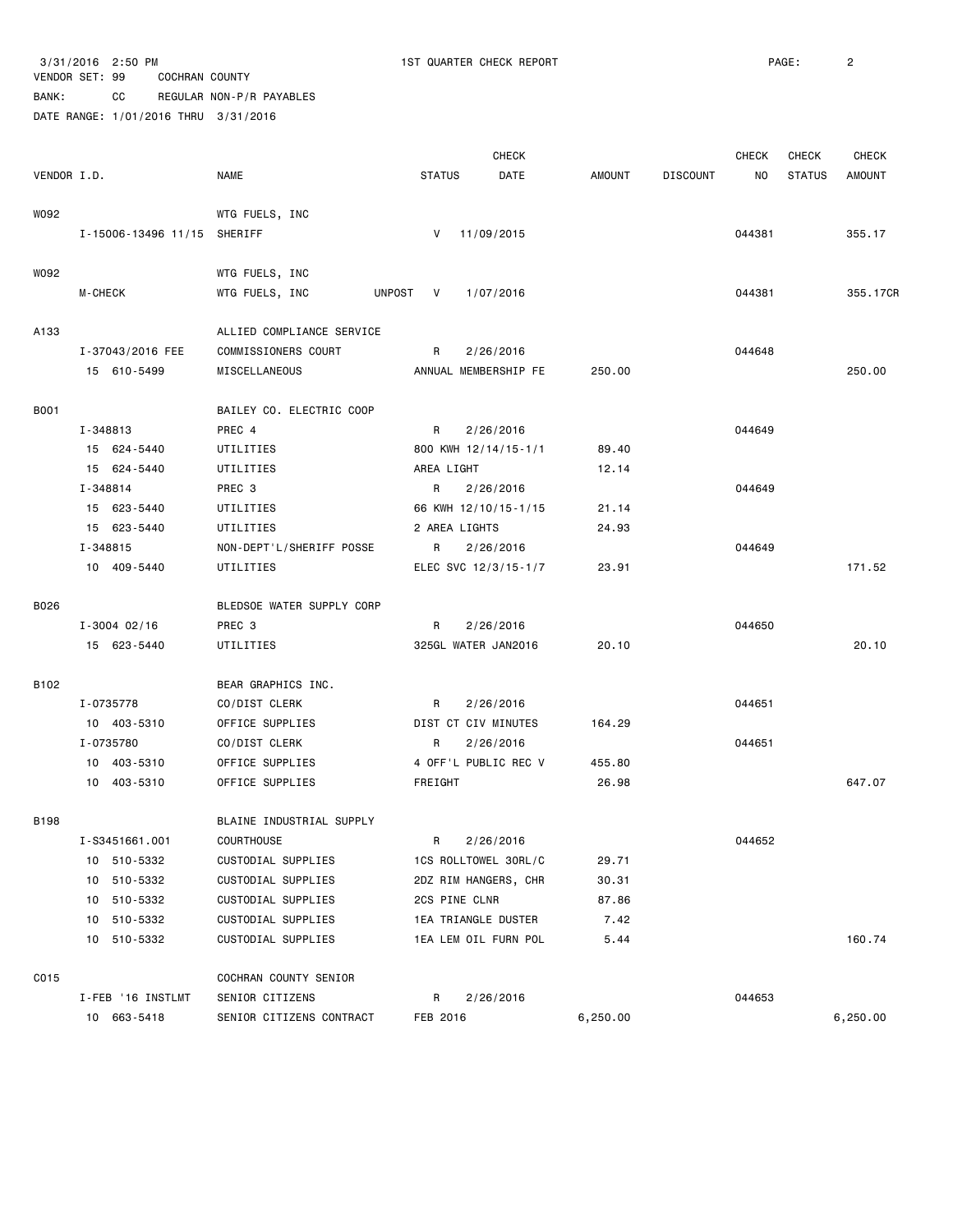BANK: CC REGULAR NON-P/R PAYABLES

|                  |                                         |                                                    |                       | <b>CHECK</b> |               |                 | CHECK  | <b>CHECK</b>  | <b>CHECK</b>  |
|------------------|-----------------------------------------|----------------------------------------------------|-----------------------|--------------|---------------|-----------------|--------|---------------|---------------|
| VENDOR I.D.      |                                         | <b>NAME</b>                                        | <b>STATUS</b>         | DATE         | <b>AMOUNT</b> | <b>DISCOUNT</b> | NO.    | <b>STATUS</b> | <b>AMOUNT</b> |
| C018             |                                         | COCHRAN CO. FARM BUREAU                            |                       |              |               |                 |        |               |               |
|                  | I-2016 DUES                             | COMMISSIONERS COURT                                | R                     | 2/26/2016    |               |                 | 044654 |               |               |
|                  | 15 610-5481                             | DUES AND REGISTRATION                              | FARM BUREAU DUES 201  |              | 40.00         |                 |        |               | 40.00         |
| C019             |                                         | COCHRAN MEMORIAL HOSPITAL                          |                       |              |               |                 |        |               |               |
|                  | I-10737-0001-001U                       | SHERIFF                                            | R                     | 2/26/2016    |               |                 | 044655 |               |               |
|                  | 10 560-5499                             | MISCELLANEOUS                                      | NEW EMPL PHYS/MARC M  |              | 72.00         |                 |        |               | 72.00         |
|                  |                                         |                                                    |                       |              |               |                 |        |               |               |
| C084             |                                         | CLERK, SEVENTH COURT OF APPEAL                     |                       |              |               |                 |        |               |               |
|                  | I-JAN2016                               | STATE FEES                                         | R                     | 2/26/2016    |               |                 | 044656 |               |               |
|                  | 90 000-2379.002                         | 7th Crt of Appeal Gov't22.2081COUNTY COURT         |                       |              | 10.00         |                 |        |               |               |
|                  | 90 000-2379.002                         | 7th Crt of Appeal Gov't22.2081DISTRICT COURT       |                       |              | 10.00         |                 |        |               | 20.00         |
| C138             |                                         | COUNTY JUDGES EDUCATION FUND                       |                       |              |               |                 |        |               |               |
|                  | I-230125/CT ASST REG CO JUDGE/COMM'R CT |                                                    | R                     | 2/26/2016    |               |                 | 044657 |               |               |
|                  | 15 610-5428                             | CO. JUDGE-CONTINUING EDUCATIONREG '16 CO CT ASST/S |                       |              | 125.00        |                 |        |               | 125.00        |
| C <sub>218</sub> |                                         | COUNCIL FOR LAW EDUCATION                          |                       |              |               |                 |        |               |               |
|                  | $I - 16 - 0115$                         | SHERIFF                                            | R                     | 2/26/2016    |               |                 | 044658 |               |               |
|                  | 10 560-5310                             | OFFICE SUPPLIES                                    | 10 ELEM OF A CRIME 2  |              | 129.50        |                 |        |               | 129.50        |
| C340             |                                         | COUNTY INFORMATION RESOURCE AG                     |                       |              |               |                 |        |               |               |
|                  | I-S0P005117                             | NON-DEPT'L                                         | R                     | 2/26/2016    |               |                 | 044659 |               |               |
|                  | 10 409-5411                             | MAINTENANCE CONTRACTS                              | WEBSITE MAINT 2016    |              | 500.00        |                 |        |               |               |
|                  | 10 409-5411                             | MAINTENANCE CONTRACTS                              | WEB HOSTING 2016      |              | 550.00        |                 |        |               | 1,050.00      |
|                  |                                         |                                                    |                       |              |               |                 |        |               |               |
| C371             |                                         | COCHRAN COUNTY TAX A/C                             |                       |              |               |                 |        |               |               |
|                  | I-03 CTS TRLR #0848                     | PREC 3                                             | R                     | 2/26/2016    |               |                 | 044660 |               |               |
|                  | 15 623-5451                             | REPAIRS                                            | ST INSP/03 CTS TRLR   |              | 7.50          |                 |        |               |               |
|                  | I-ST INSP/91 KW                         | PREC <sub>2</sub>                                  | R                     | 2/26/2016    |               |                 | 044660 |               |               |
|                  | 15 622-5451                             | REPAIRS                                            | ST INSP FEE/91 KENWR  |              | 7.50          |                 |        |               | 15.00         |
| D048             |                                         | DATA-LINE OFFICE SYSTEMS                           |                       |              |               |                 |        |               |               |
|                  | I-IN41442                               | LIBRARY                                            | R                     | 2/26/2016    |               |                 | 044661 |               |               |
|                  | 10 650-5411                             | MAINTENANCE CONTRACTS                              | COPIER MAINT 2/8-3/7  |              | 37.50         |                 |        |               |               |
|                  | 10 650-5411                             | MAINTENANCE CONTRACTS                              | 84 COLOR COPIES       |              | 8.40          |                 |        |               | 45.90         |
| E057             |                                         | ELECTION SYSTEMS & SOFTWARE                        |                       |              |               |                 |        |               |               |
|                  | I-950986/REP PRMRY16 ELECTIONS          |                                                    | R                     | 2/26/2016    |               |                 | 044662 |               |               |
|                  | 10 490-5335                             | ELECTION SUPPLIES                                  | 5 LAYOUT CHG          |              | 75.00         |                 |        |               |               |
|                  | I-952019                                | ELECTIONS                                          | R                     | 2/26/2016    |               |                 | 044662 |               |               |
|                  | 10 490-5411                             | MAINTENANCE CONTRACTS                              | 2 FIRMWARE LIC/M100   |              | 120.00        |                 |        |               |               |
|                  | 10 490-5411                             | MAINTENANCE CONTRACTS                              | 2 HRDW MAINT/M100 GO  |              | 390.00        |                 |        |               |               |
|                  | I-952227                                | ELECTIONS                                          | R                     | 2/26/2016    |               |                 | 044662 |               |               |
|                  | 10 490-5335                             | ELECTION SUPPLIES                                  | 6 PREC KITS/EARLY; RE |              | 207.18        |                 |        |               |               |
|                  | 10 490-5335                             | ELECTION SUPPLIES                                  | 2 PREC KITS/ELEC DAY  |              | 61.24         |                 |        |               |               |
|                  | 10 490-5335                             | ELECTION SUPPLIES                                  | SHIPPING              |              | 29.45         |                 |        |               |               |
|                  | I-952375                                | ELECTIONS                                          | R                     | 2/26/2016    |               |                 | 044662 |               |               |
|                  |                                         |                                                    |                       |              |               |                 |        |               |               |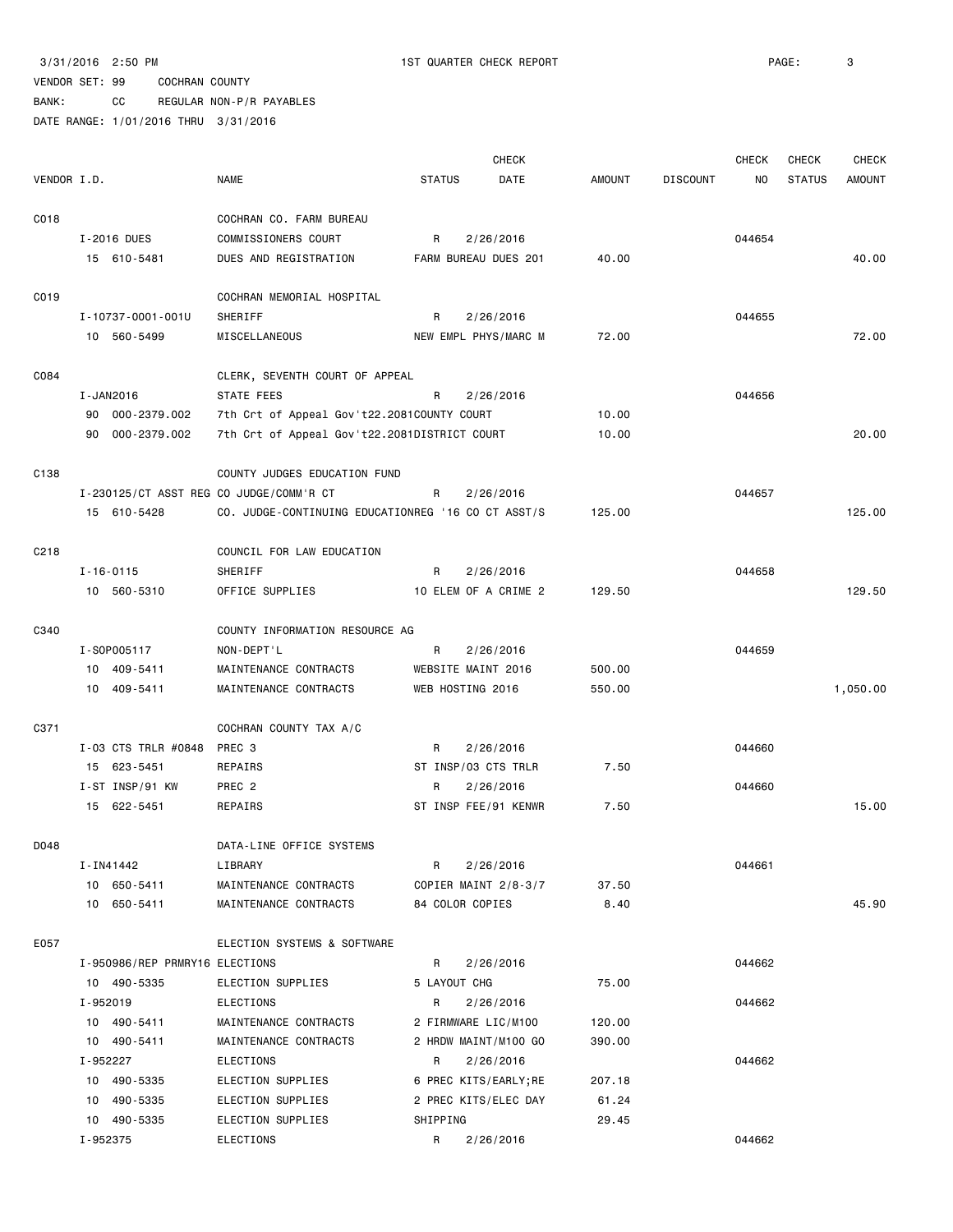BANK: CC REGULAR NON-P/R PAYABLES

|             |          |                  |                                      |                                | <b>CHECK</b>          |               |                 | <b>CHECK</b> | CHECK         | <b>CHECK</b>  |
|-------------|----------|------------------|--------------------------------------|--------------------------------|-----------------------|---------------|-----------------|--------------|---------------|---------------|
| VENDOR I.D. |          |                  | <b>NAME</b>                          | <b>STATUS</b>                  | DATE                  | <b>AMOUNT</b> | <b>DISCOUNT</b> | NO.          | <b>STATUS</b> | <b>AMOUNT</b> |
| E057        |          |                  | ELECTION SYSTEMS & SOFTWARE          | CONT                           |                       |               |                 |              |               |               |
|             | I-952375 |                  | ELECTIONS                            | R                              | 2/26/2016             |               |                 | 044662       |               |               |
|             |          | 10 490-5335      | ELECTION SUPPLIES                    |                                | BASE CHG/PREC TAB; RE | 185.94        |                 |              |               |               |
|             | 10       | 490-5335         | ELECTION SUPPLIES                    | 1 BALLOT TYPE                  |                       | 53.13         |                 |              |               |               |
|             | 10       | 490-5335         | ELECTION SUPPLIES                    | 1 PRECINCT                     |                       | 5.31          |                 |              |               |               |
|             | 10       | 490-5335         | ELECTION SUPPLIES                    | 1 BALLOT FACE                  |                       | 10.63         |                 |              |               |               |
|             | 10       | 490-5335         | ELECTION SUPPLIES                    | 14 CONTESTS/ISSUES             |                       | 178.50        |                 |              |               |               |
|             | 10       | 490-5335         | ELECTION SUPPLIES                    |                                | 29 CANDIDATE/REPONSE  | 153.99        |                 |              |               |               |
|             | 10       | 490-5335         | ELECTION SUPPLIES                    | 2 MEDIA BURN PCMCIA            |                       | 20.00         |                 |              |               |               |
|             | 10       | 490-5335         | ELECTION SUPPLIES                    |                                | 1 M100 MEM CARD BATT  | 1.37          |                 |              |               |               |
|             | 10       | 490-5335         | ELECTION SUPPLIES                    | SHIPPING                       |                       | 24.62         |                 |              |               |               |
|             | I-952860 |                  | <b>ELECTIONS</b>                     | R                              | 2/26/2016             |               |                 | 044662       |               |               |
|             |          | 10 490-5335      | ELECTION SUPPLIES                    |                                | 2 MEDIA RENT/REP PRI  | 30.00         |                 |              |               |               |
|             | I-953105 |                  | <b>ELECTIONS</b>                     | R                              | 2/26/2016             |               |                 | 044662       |               |               |
|             | 10       | 490-5335         | ELECTION SUPPLIES                    | M100 UNIT KEY                  |                       | 4.05          |                 |              |               |               |
|             | 10       | 490-5335         | ELECTION SUPPLIES                    |                                | 9ea M100 PAPER RL, T  | 15.75         |                 |              |               |               |
|             | 10       | 490-5335         | ELECTION SUPPLIES                    | SHIPPING                       |                       | 11.67         |                 |              |               | 1,577.83      |
|             |          |                  |                                      |                                |                       |               |                 |              |               |               |
| E075        |          |                  | <b>WEX BANK</b>                      |                                |                       |               |                 |              |               |               |
|             |          | I-43861741       | SHERIFF/JUV PROB/CLERK               | R                              | 2/26/2016             |               |                 | 044663       |               |               |
|             |          | 10 560-5330      | FUEL AND OIL                         |                                | 23.51GL UNL, WHTF 1/1 | 38.06         |                 |              |               |               |
|             | 10       | 560-5330         | FUEL AND OIL                         |                                | 26.01GL UNL, WHTF 1/2 | 42.11         |                 |              |               |               |
|             | 10       | 560-5330         | FUEL AND OIL                         |                                | 12.51GL UNL, WHTF 1/2 | 20.26         |                 |              |               |               |
|             | 10       | 560-5330         | FUEL AND OIL                         |                                | 15.51BL UNL, WHTF 1/2 | 25.11         |                 |              |               |               |
|             | 10       | 403-5427         | CONTINUING EDUCATION                 | 18.6GL UNL, BIG SPRG           |                       | 28.25         |                 |              |               |               |
|             |          | 17 573-5499      | OPERATING EXPENSES                   |                                | 10.46GL UNL, LTLFLD 1 | 17.25         |                 |              |               | 171.04        |
| E085        |          |                  | EEVOLVE ENTERPRISES                  |                                |                       |               |                 |              |               |               |
|             | I-2296   |                  | SHERIFF                              | R                              | 2/26/2016             |               |                 | 044664       |               |               |
|             | 10       | 560-5205         | UNIFORMS                             |                                | 12 CAPS GL-845 @\$11. | 139.20        |                 |              |               |               |
|             | 10       | 560-5205         | UNIFORMS                             | 12 PERSONALIZE @ \$5           |                       | 60.00         |                 |              |               | 199.20        |
|             |          |                  |                                      |                                |                       |               |                 |              |               |               |
| F010        |          |                  | FIVE-AREA TELEPHONE CO-OP            |                                |                       |               |                 |              |               |               |
|             |          | I-927-5510 MAR16 | PREC 4                               | R                              | 2/26/2016             |               |                 | 044665       |               |               |
|             |          | 15 624-5420      | TELECOMMUNICATIONS                   | BASIC LOCAL SVC                |                       | 32.25         |                 |              |               |               |
|             |          | 15 624-5420      | TELECOMMUNICATIONS                   | <b>FEES</b>                    |                       | 8.83          |                 |              |               | 41.08         |
| F211        |          |                  |                                      |                                |                       |               |                 |              |               |               |
|             |          | I-2147306        | FLATLAND TIRES<br>JUVENILE PROBATION | R                              | 2/26/2016             |               |                 | 044666       |               |               |
|             |          | 17 573-5499      | OPERATING EXPENSES                   | FLAT RPR 2/8/16                |                       | 12.50         |                 |              |               |               |
|             |          | I-2147471        | PREC 4                               | R                              | 2/26/2016             |               |                 | 044666       |               |               |
|             |          | 15 624-5454      |                                      |                                |                       | 45.00         |                 |              |               |               |
|             |          | 15 624-5454      | TIRES<br>TIRES                       | MT TIRE/SUPPLIED<br>24" 0-RING |                       | 5.88          |                 |              |               | 63.38         |
|             |          |                  |                                      |                                |                       |               |                 |              |               |               |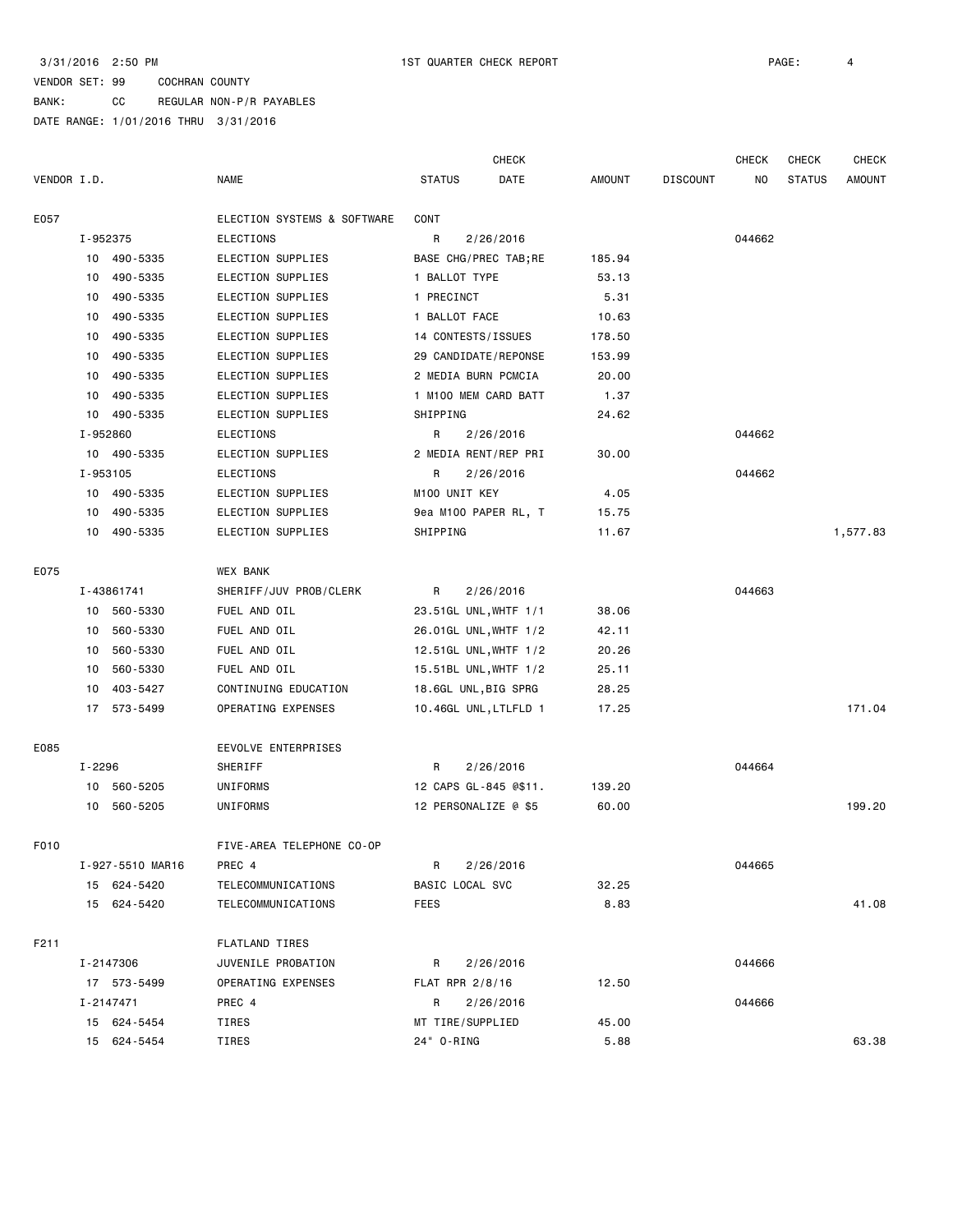BANK: CC REGULAR NON-P/R PAYABLES

|             |          |                     |                                               |               |                | <b>CHECK</b>         |          |                 | <b>CHECK</b> | CHECK         | <b>CHECK</b>  |
|-------------|----------|---------------------|-----------------------------------------------|---------------|----------------|----------------------|----------|-----------------|--------------|---------------|---------------|
| VENDOR I.D. |          |                     | <b>NAME</b>                                   | <b>STATUS</b> |                | DATE                 | AMOUNT   | <b>DISCOUNT</b> | NO.          | <b>STATUS</b> | <b>AMOUNT</b> |
|             |          |                     |                                               |               |                |                      |          |                 |              |               |               |
| G005        |          |                     | GENERAL FUND                                  |               |                |                      |          |                 |              |               |               |
|             |          | I-VEH LEASE #20/36  | JUVENILE PROBATION                            | R             |                | 2/26/2016            |          |                 | 044667       |               |               |
|             |          | 17 573-5464         | VEHICLE LEASE                                 |               |                | VEHICLE LEASE FEB 20 | 833.00   |                 |              |               | 833.00        |
|             |          |                     |                                               |               |                |                      |          |                 |              |               |               |
| G144        |          |                     | GENE MESSER AUTO GROUP                        |               |                |                      |          |                 |              |               |               |
|             | I-560870 |                     | SHERIFF                                       | R             |                | 2/26/2016            |          |                 | 044668       |               |               |
|             |          | 10 560-5454         | TIRES                                         |               |                | RPR FLAT/13 EXPR #51 | 15.00    |                 |              |               |               |
|             |          | 10 560-5451         | MACHINERY-NON-OFFICE REPAIR                   |               | RPL L HDLIGHT  |                      | 26.88    |                 |              |               |               |
|             | 10       | 560-5451            | MACHINERY-NON-OFFICE REPAIR                   |               | HEADLIGHT BULB |                      | 10.00    |                 |              |               |               |
|             |          | 10 560-5451         | MACHINERY-NON-OFFICE REPAIR                   | SHOP CHG      |                |                      | 5.82     |                 |              |               | 57.70         |
| G145        |          |                     | GT DISTRIBUTORS, INC.                         |               |                |                      |          |                 |              |               |               |
|             |          | I-INV0562904        | SHERIFF                                       | R             |                | 2/26/2016            |          |                 | 044669       |               |               |
|             |          | 10 560-5334         | OTHER SUPPLIES                                |               |                | 2 STRMLT STNGR LED H | 249.90   |                 |              |               |               |
|             |          | 10 560-5334         | OTHER SUPPLIES                                | FREIGHT       |                |                      | 19.99    |                 |              |               | 269.89        |
|             |          |                     |                                               |               |                |                      |          |                 |              |               |               |
| H242        |          |                     | DANA HEFLIN                                   |               |                |                      |          |                 |              |               |               |
|             |          | I-ANN'L REPT W/S 16 | LIBRARY                                       | R             |                | 2/26/2016            |          |                 | 044670       |               |               |
|             |          | 10 650-5427         | CONTINUING EDUCATION                          |               |                | 294 MI TO/FR MDLND @ | 158.76   |                 |              |               | 158.76        |
|             |          |                     |                                               |               |                |                      |          |                 |              |               |               |
| H301        |          |                     | HAYS COUNTY TREASURER                         |               |                |                      |          |                 |              |               |               |
|             |          | I-020816 #824       | JUVENILE PROBATION                            | R             |                | 2/26/2016            |          |                 | 044671       |               |               |
|             |          | 17 573-5413.004     | Other Placements                              |               |                | 31 DAYS/POST(S) #824 | 3,410.00 |                 |              |               | 3,410.00      |
|             |          |                     |                                               |               |                |                      |          |                 |              |               |               |
| J049        |          | I-LOCAL MATCH 02/16 | JUVENILE PROBATION FUND<br>JUVENILE PROBATION | R             |                | 2/26/2016            |          |                 | 044672       |               |               |
|             |          | 10 571-5472         | LOCAL SUPPORT-JUV BOARD                       |               |                | LOCAL FUNDS MATCH FE | 6,666.00 |                 |              |               | 6,666.00      |
|             |          |                     |                                               |               |                |                      |          |                 |              |               |               |
| L010        |          |                     | LEWIS FARM & RANCH STORE INC                  |               |                |                      |          |                 |              |               |               |
|             | I-19688  |                     | EXTENSION SVC/STOCK SHOW                      | R             |                | 2/26/2016            |          |                 | 044673       |               |               |
|             |          | 10 665-5334         | OTHER SUPPLIES                                |               | PAPER TOWELS   |                      | 13.95    |                 |              |               |               |
|             |          | 10 665-5334         | OTHER SUPPLIES                                | 2 SOAP        |                |                      | 3.98     |                 |              |               |               |
|             |          | 10 665-5334         | OTHER SUPPLIES                                |               | TISSUE PAPER   |                      | 9.49     |                 |              |               |               |
|             |          | 10 665-5334         | OTHER SUPPLIES                                | DISC          |                |                      | 2.74CR   |                 |              |               |               |
|             | I-20011  |                     | EXTENSION SVC/STOCK SHOW                      | R             |                | 2/26/2016            |          |                 | 044673       |               |               |
|             |          | 10 665-5334         | OTHER SUPPLIES                                | COFFEE        |                |                      | 13.95    |                 |              |               |               |
|             |          | 10 665-5334         | OTHER SUPPLIES                                | PAM SPRAY     |                |                      | 4.95     |                 |              |               |               |
|             |          | 10 665-5334         | OTHER SUPPLIES                                | ROASTER       |                |                      | 59.99    |                 |              |               |               |
|             |          | 10 665-5334         | OTHER SUPPLIES                                | DISC          |                |                      | 7.89CR   |                 |              |               | 95.68         |
| L057        |          |                     |                                               |               |                |                      |          |                 |              |               |               |
|             |          | I-7440 021616       | L KENLEY, dba<br>PREC <sub>2</sub>            | R             |                | 2/26/2016            |          |                 | 044674       |               |               |
|             |          | 15 622-5356         | ROAD MATERIALS & SUPPLIES                     |               |                | DOOR SIGNS/PREC 2 CO | 35.00    |                 |              |               | 35.00         |
|             |          |                     |                                               |               |                |                      |          |                 |              |               |               |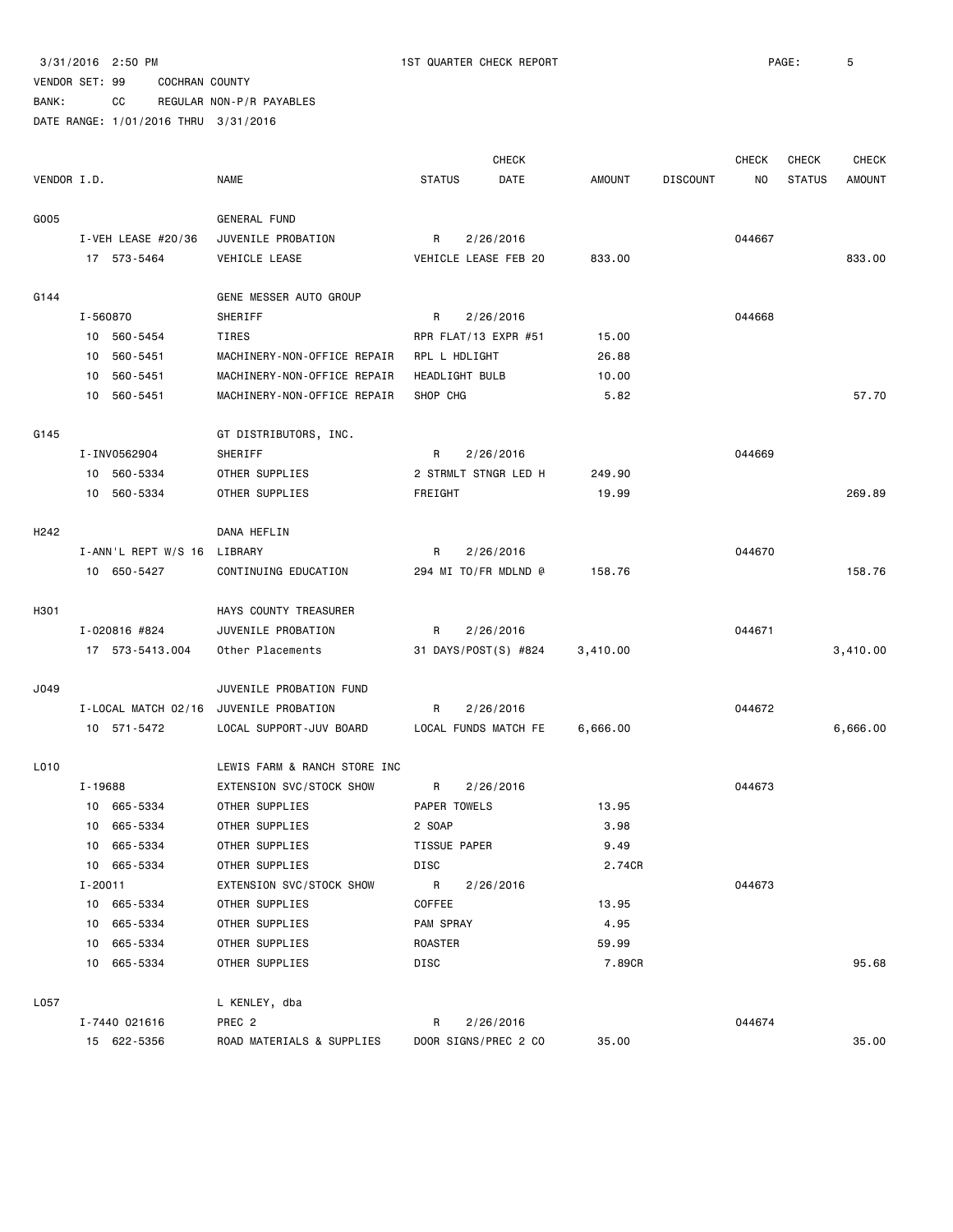|             |          |                    |                           |               |                   | <b>CHECK</b>         |               |                 | <b>CHECK</b> | CHECK         | <b>CHECK</b>  |
|-------------|----------|--------------------|---------------------------|---------------|-------------------|----------------------|---------------|-----------------|--------------|---------------|---------------|
| VENDOR I.D. |          |                    | <b>NAME</b>               | <b>STATUS</b> |                   | DATE                 | <b>AMOUNT</b> | <b>DISCOUNT</b> | NO           | <b>STATUS</b> | <b>AMOUNT</b> |
| M002        |          |                    | MANTEK                    |               |                   |                      |               |                 |              |               |               |
|             |          | I-2395806          | <b>COURTHOUSE</b>         | R             |                   | 2/26/2016            |               |                 | 044675       |               |               |
|             |          | 10 510-5332        | CUSTODIAL SUPPLIES        |               | 5GL CITRICON      |                      | 338.75        |                 |              |               |               |
|             |          | 10 510-5332        | CUSTODIAL SUPPLIES        |               | 1DZ BERRY BLAST   |                      | 231.00        |                 |              |               | 569.75        |
| MO11        |          |                    | MCWHORTER'S LTD           |               |                   |                      |               |                 |              |               |               |
|             |          | I-4003766          | PREC 3                    | R             |                   | 2/26/2016            |               |                 | 044676       |               |               |
|             |          | 15 623-5454        | TIRES                     |               |                   | 76 MI TO/FR BLEDSOE  | 95.00         |                 |              |               |               |
|             |          | 15 623-5454        | TIRES                     |               | FLAT/LOADER       |                      | 75.00         |                 |              |               |               |
|             |          | 15 623-5454        | TIRES                     | 0-RING        |                   |                      | 10.00         |                 |              |               |               |
|             |          | I-4003803          | PREC 1                    | R             |                   | 2/26/2016            |               |                 | 044676       |               |               |
|             |          | 15 621-5454        | TIRES                     |               |                   | 4 BAL/ROTATE; 07 CHE | 40.00         |                 |              |               |               |
|             | 15       | 621-5454           | TIRES                     | 4 WEIGHTS     |                   |                      | 4.00          |                 |              |               |               |
|             | 15       | 621-5454           | TIRES                     |               | LABOR/ALIGN       |                      | 75.00         |                 |              |               |               |
|             |          | I-4004000          | PREC <sub>2</sub>         | R             |                   | 2/26/2016            |               |                 | 044676       |               |               |
|             |          | 15 622-5454        | TIRES                     |               | 4 LT245/75R17     |                      | 659.24        |                 |              |               |               |
|             |          | 15 622-5454        | TIRES                     |               | 4 VALVE STEM      |                      |               |                 |              |               |               |
|             |          |                    |                           |               |                   |                      | 10.00         |                 |              |               | 972.24        |
|             |          | 15 622-5454        | TIRES                     | 4 WEIGHTS     |                   |                      | 4.00          |                 |              |               |               |
| M092        |          |                    | SYLVIA MARTINEZ           |               |                   |                      |               |                 |              |               |               |
|             |          | I-HEALTHY CO 2016  | NON-DEPT'L/HEALTHY COUNTY | R             |                   | 2/26/2016            |               |                 | 044677       |               |               |
|             |          | 10 409-5427        | CONTINUING EDUCATION      |               | 2 NITES/AUSTIN    |                      | 318.00        |                 |              |               |               |
|             | 10       | 409-5427           | CONTINUING EDUCATION      |               | LODGING TAX       |                      | 47.70         |                 |              |               |               |
|             |          | 10 409-5427        | CONTINUING EDUCATION      |               | MEALS 2/3-5/16    |                      | 42.60         |                 |              |               | 408.30        |
| M239        |          |                    | MIDAMERICA BOOKS          |               |                   |                      |               |                 |              |               |               |
|             | I-375157 |                    | LIBRARY                   | R             |                   | 2/26/2016            |               |                 | 044678       |               |               |
|             |          | 10 650-5590        | <b>BOOKS</b>              |               |                   | MISSION: FICTION (43 | 736.85        |                 |              |               | 736.85        |
| N066        |          |                    | NTS COMMUNICATIONS        |               |                   |                      |               |                 |              |               |               |
|             |          | I-8062660032 FEB16 | COMM'R CT; PREC 4         | R             |                   | 2/26/2016            |               |                 | 044679       |               |               |
|             |          | 15 610-5420        | TELECOMMUNICATIONS        | WATS LINE     |                   |                      | 1.00          |                 |              |               |               |
|             |          | 15 610-5420        | TELECOMMUNICATIONS        | FEES          |                   |                      | 7.42          |                 |              |               |               |
|             |          | 15 624-5420        | TELECOMMUNICATIONS        |               | LONG DISTANCE SVC |                      | 0.90          |                 |              |               | 9.32          |
|             |          |                    |                           |               |                   |                      |               |                 |              |               |               |
| N095        |          |                    | NEOFUNDS BY NEOPOST       |               |                   |                      |               |                 |              |               |               |
|             |          | I-11271771 01/16   | CLERK                     | R             |                   | 2/26/2016            |               |                 | 044680       |               |               |
|             |          | 10 403-5311        | POSTAL EXPENSES           |               |                   | POSTAGE/METER 1/8/16 | 1,000.00      |                 |              |               | 1,000.00      |
| 0034        |          |                    | 0'CONNOR'S                |               |                   |                      |               |                 |              |               |               |
|             |          | I-100445427        | DISTRICT COURT            | R             |                   | 2/26/2016            |               |                 | 044681       |               |               |
|             |          | 10 435-5310        | OFFICE SUPPLIES           |               |                   | TX RULES/CIV TRIALS  | 106.00        |                 |              |               |               |
|             |          | 10 435-5310        | OFFICE SUPPLIES           | SHIPPING      |                   |                      | 10.00         |                 |              |               | 116.00        |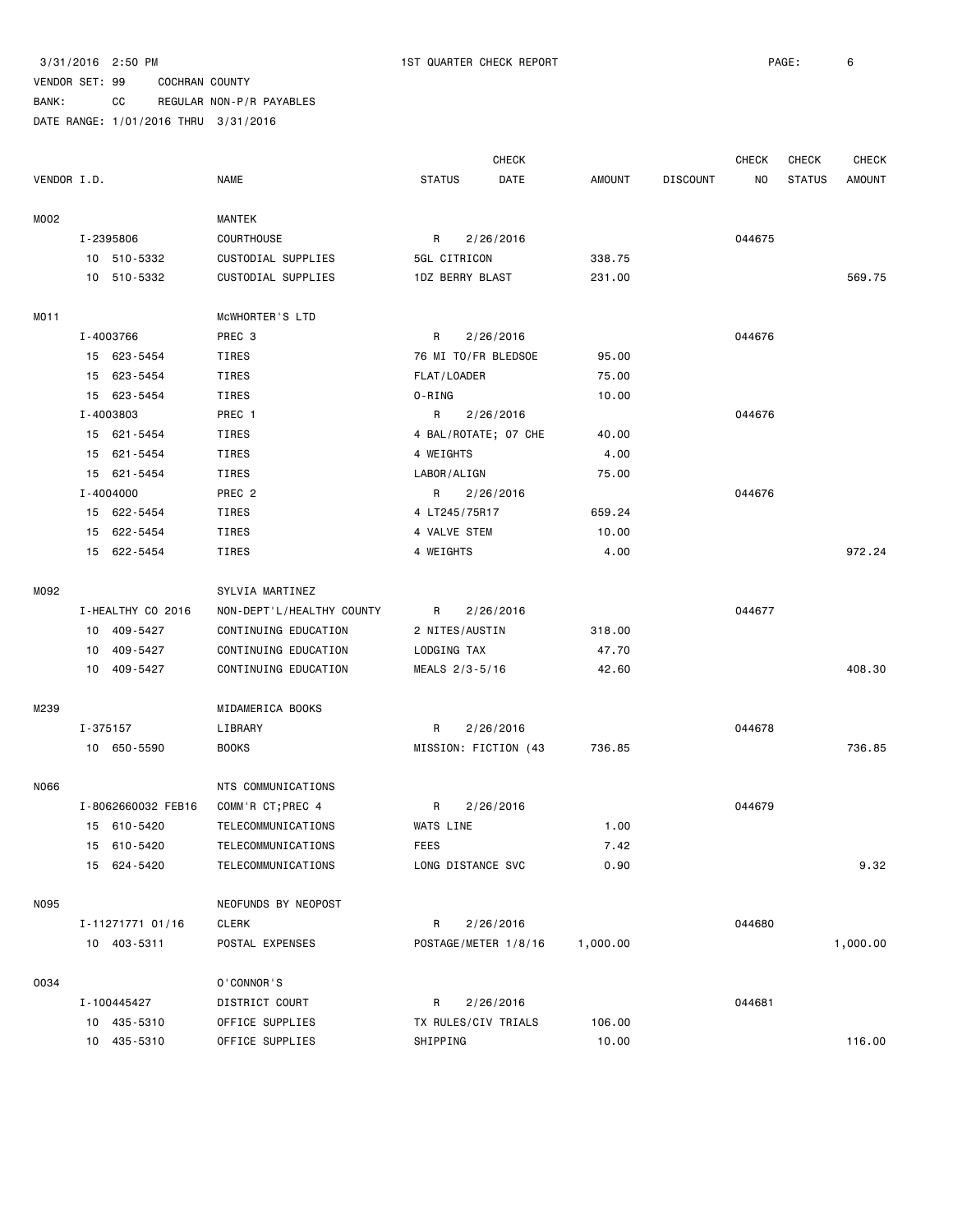|             |                   |                                   |                      | <b>CHECK</b>          |        |                 | <b>CHECK</b> | <b>CHECK</b>  | <b>CHECK</b>  |
|-------------|-------------------|-----------------------------------|----------------------|-----------------------|--------|-----------------|--------------|---------------|---------------|
| VENDOR I.D. |                   | <b>NAME</b>                       | <b>STATUS</b>        | DATE                  | AMOUNT | <b>DISCOUNT</b> | NO.          | <b>STATUS</b> | <b>AMOUNT</b> |
| 0037        |                   | ANGELA OVERMAN, ATTY AT LAW       |                      |                       |        |                 |              |               |               |
|             | I-AG#4372 2/19/16 | DISTRICT COURT                    | R                    | 2/26/2016             |        |                 | 044682       |               |               |
|             | 10 435-5400       | ATTORNEY AD LITEM                 | MED CONF/NCP         |                       | 300.00 |                 |              |               | 300.00        |
| P073        |                   | THE PENWORTHY COMPANY             |                      |                       |        |                 |              |               |               |
|             | I-0020229         | LIBRARY                           | R                    | 2/26/2016             |        |                 | 044683       |               |               |
|             | 10 650-5590       | <b>BOOKS</b>                      |                      | 10 EASTER EGG HUNTER  | 15.96  |                 |              |               |               |
|             | 650-5590<br>10    | <b>BOOKS</b>                      |                      | CHASE IS ON THE CASE  | 12.49  |                 |              |               |               |
|             | 650-5590<br>10    | <b>BOOKS</b>                      | DROID TALES          |                       | 16.96  |                 |              |               |               |
|             | 650-5590<br>10    | <b>BOOKS</b>                      | KNIGHT NIGHT GUARD   |                       | 12.49  |                 |              |               |               |
|             | 650-5590<br>10    | <b>BOOKS</b>                      |                      | LOOK AND FINDGOOD     | 21.96  |                 |              |               |               |
|             | 10<br>650-5590    | <b>BOOKS</b>                      |                      | LOOK AND FINDINSI     | 21.96  |                 |              |               |               |
|             | 10<br>650-5590    | <b>BOOKS</b>                      | A NEW HOPE           |                       | 12.49  |                 |              |               |               |
|             | 650-5590<br>10    | <b>BOOKS</b>                      |                      | PEPPA'S EASTER EGG H  | 12.49  |                 |              |               |               |
|             | 650-5590<br>10    | <b>BOOKS</b>                      |                      | STINKMASTER OF DI     | 15.96  |                 |              |               |               |
|             | 10 650-5590       | <b>BOOKS</b>                      | TIME-TRAVEL TROUBLE  |                       | 12.49  |                 |              |               | 155.25        |
| P229        |                   | PANHANDLE AREA JUVENILE PROBATION |                      |                       |        |                 |              |               |               |
|             | I-2016 PAJPO TRNG | JUVENILE PROBATION                | R                    | 2/26/2016             |        |                 | 044684       |               |               |
|             | 17 573-5427       | TRAVEL & TRAINING                 |                      | REG/ANN'L TRNG 3/22-  | 50.00  |                 |              |               | 50.00         |
| P232        |                   | THE POLICE AND SHERIFFS PRESS,    |                      |                       |        |                 |              |               |               |
|             | I-78299           | SHERIFF                           | R                    | 2/26/2016             |        |                 | 044685       |               |               |
|             | 10 560-5310       | OFFICE SUPPLIES                   | SECURE ID CARD       |                       | 15.00  |                 |              |               |               |
|             | 10 560-5310       | OFFICE SUPPLIES                   | SHIPPING             |                       | 2.49   |                 |              |               | 17.49         |
| R272        |                   | RICKER LAW FIRM, PC               |                      |                       |        |                 |              |               |               |
|             | I-AG#4372 2/19/16 | DISTRICT COURT                    | R                    | 2/26/2016             |        |                 | 044686       |               |               |
|             | 10 435-5400       | ATTORNEY AD LITEM                 | MED HRNG/AP          |                       | 300.00 |                 |              |               | 300.00        |
| S005        |                   | DORIS SEALY, COUNTY TREAS         |                      |                       |        |                 |              |               |               |
|             | $I - 02/24/16$    | TREASURER                         | R                    | 2/26/2016             |        |                 | 044687       |               |               |
|             | 10 497-5311       | POSTAL EXPENSES                   |                      | CERT MAIL/ACA TO IRS  | 8.99   |                 |              |               |               |
|             | I-HEALTHY CO 16   | NON-DEPT'L/HEALTHY CO BOOT CMP R  |                      | 2/26/2016             |        |                 | 044687       |               |               |
|             | 10 409-5427       | CONTINUING EDUCATION              |                      | 2 NITES/AUSTIN 2/3-5  | 318.00 |                 |              |               |               |
|             | 10 409-5427       | CONTINUING EDUCATION              | LODGING TAX          |                       | 47.70  |                 |              |               |               |
|             | 10 409-5427       | CONTINUING EDUCATION              | MEALS                |                       | 29.38  |                 |              |               | 404.07        |
| S047        |                   | SHELL FLEET PLUS                  |                      |                       |        |                 |              |               |               |
|             | I-065174922602    | CLERK/NON-DEPT'L--HEALTHY CO      | R                    | 2/26/2016             |        |                 | 044688       |               |               |
|             | 10 403-5427       | CONTINUING EDUCATION              |                      | 16.515GL UNL, EDEN 1/ | 28.06  |                 |              |               |               |
|             | 10 403-5427       | CONTINUING EDUCATION              | 15.102GL UNL, BLANCO |                       | 24.30  |                 |              |               |               |
|             | 10 409-5427       | CONTINUING EDUCATION              |                      | 11.764GL UNL, ABILENE | 12.07  |                 |              |               | 64.43         |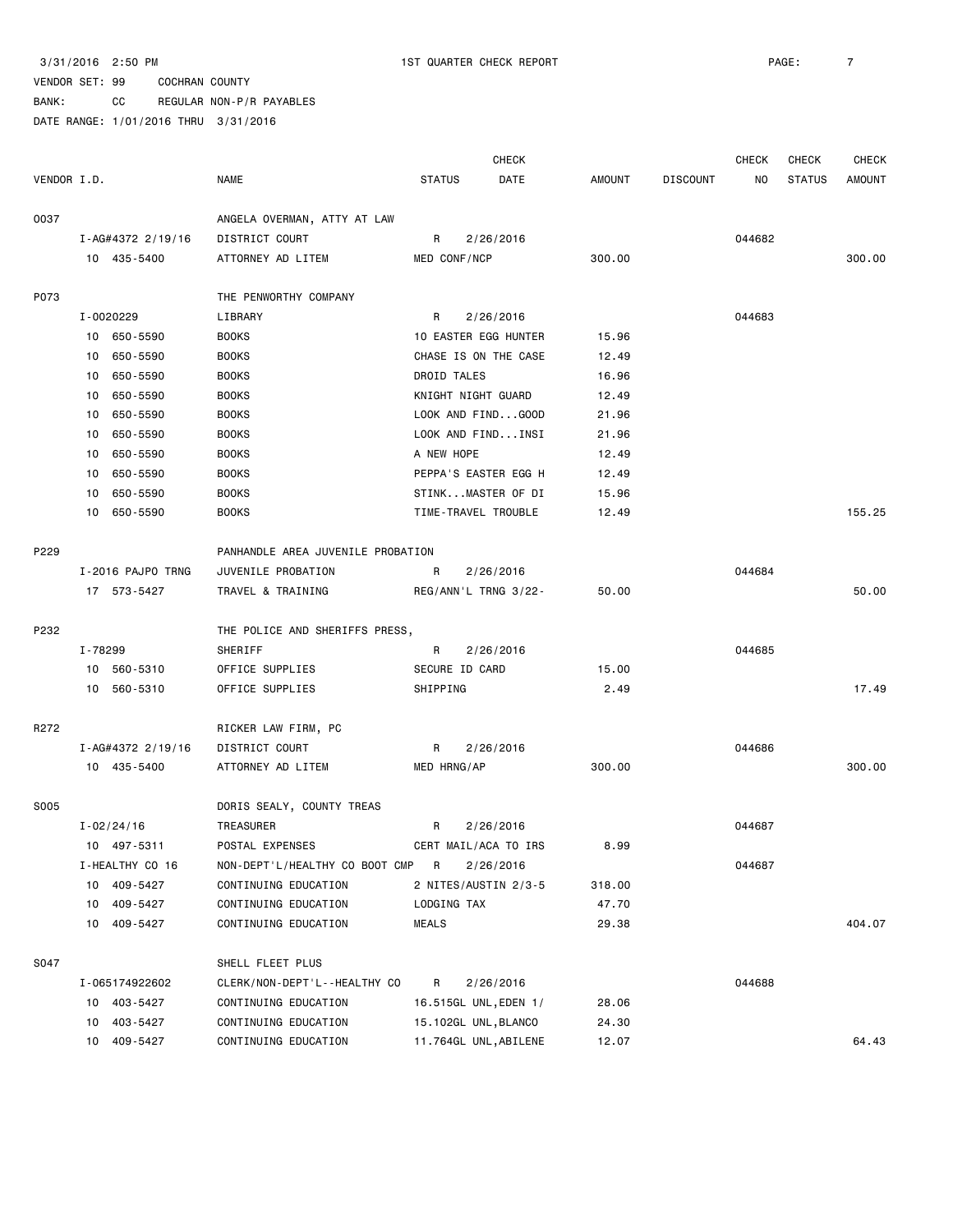|             |                |                              |                       | <b>CHECK</b> |        |                 | <b>CHECK</b> | <b>CHECK</b>  | CHECK         |
|-------------|----------------|------------------------------|-----------------------|--------------|--------|-----------------|--------------|---------------|---------------|
| VENDOR I.D. |                | <b>NAME</b>                  | <b>STATUS</b>         | DATE         | AMOUNT | <b>DISCOUNT</b> | NO           | <b>STATUS</b> | <b>AMOUNT</b> |
| S071        |                | SCRIPT OFFICE PRODUCTS, INC. |                       |              |        |                 |              |               |               |
|             | I-49773        | <b>CLERK</b>                 | R                     | 2/26/2016    |        |                 | 044689       |               |               |
|             | 10 403-5310    | OFFICE SUPPLIES              | 1EA VISCO GLIDE PEN   |              | 1.99   |                 |              |               |               |
|             | 10 403-5310    | OFFICE SUPPLIES              | 1EA BR TONER CRTG TN  |              | 44.99  |                 |              |               |               |
|             | I-50038        | JUSTICE OF PEACE             | R                     | 2/26/2016    |        |                 | 044689       |               |               |
|             | 10 455-5310    | OFFICE SUPPLIES              | PROJECTING WALL SIGN  |              | 39.45  |                 |              |               |               |
|             | I-50061        | AUDITOR                      | R                     | 2/26/2016    |        |                 | 044689       |               |               |
|             | 10 495-5310    | OFFICE SUPPLIES              | 2BX COPY PAPER        |              | 79.00  |                 |              |               |               |
|             | I-50084        | COUNTY COURT                 | R                     | 2/26/2016    |        |                 | 044689       |               |               |
|             | 10 426-5310    | OFFICE SUPPLIES              | 2EA PAPER CLIPS, JBO  |              | 1.90   |                 |              |               |               |
|             | 10 426-5310    | OFFICE SUPPLIES              | 1EA BINDER CLIPS, SZ  |              | 0.95   |                 |              |               |               |
|             | 10 426-5310    | OFFICE SUPPLIES              | 1EA BINDER CLIPS, SZ  |              | 2.95   |                 |              |               |               |
|             | 10<br>426-5310 | OFFICE SUPPLIES              | 1EA HP933XL INK, MG   |              | 20.95  |                 |              |               |               |
|             | 426-5310<br>10 | OFFICE SUPPLIES              | 1PK LABELS 3025       |              | 9.95   |                 |              |               |               |
|             | 10<br>426-5310 | OFFICE SUPPLIES              | 1EA 932XL INK CRTG,   |              | 38.95  |                 |              |               |               |
|             | $I - 50101$    | TAX A/C                      | R                     | 2/26/2016    |        |                 | 044689       |               |               |
|             | 10 499-5310    | OFFICE SUPPLIES              | 1BX STAPLES           |              | 9.95   |                 |              |               |               |
|             | $I - 50102$    | AUDITOR                      | R                     | 2/26/2016    |        |                 | 044689       |               |               |
|             | 10 495-5310    | OFFICE SUPPLIES              | 1 SET MONTHLY INDEX   |              | 2.95   |                 |              |               |               |
|             | 10 495-5310    | OFFICE SUPPLIES              | 2EA 3" D-RING BINDER  |              | 41.90  |                 |              |               |               |
|             | 10 495-5310    | OFFICE SUPPLIES              | 3EA 5" D-RING BINDER  |              | 56.85  |                 |              |               |               |
|             | I-50142        | TREASURER                    | R                     | 2/26/2016    |        |                 | 044689       |               |               |
|             | 10 497-5310    | OFFICE SUPPLIES              | 1 CT STORAGE BOXES    |              | 38.95  |                 |              |               |               |
|             | I-50162        | AUDITOR                      | R                     | 2/26/2016    |        |                 | 044689       |               |               |
|             | 10 495-5310    | OFFICE SUPPLIES              | 2 ST INDEXES, CLR     |              | 1.88   |                 |              |               |               |
|             | 10 495-5310    | OFFICE SUPPLIES              | 1 PK RUBBER BANDS, S  |              | 8.50   |                 |              |               |               |
|             | I-50168        | JUSTICE OF PEACE             | R                     | 2/26/2016    |        |                 | 044689       |               |               |
|             | 10 455-5310    | OFFICE SUPPLIES              | 1 STAPLE REMOVER      |              | 5.49   |                 |              |               | 407.55        |
|             |                |                              |                       |              |        |                 |              |               |               |
| S079        |                | STEWART & STEVENSON LLC      |                       |              |        |                 |              |               |               |
|             | I-6311656 RI   | <b>COURTHOUSE</b>            | R                     | 2/26/2016    |        |                 | 044690       |               |               |
|             | 10 510-5451    | REPAIR                       | GENERATOR MAINT/3.5   |              | 563.50 |                 |              |               |               |
|             | 10 510-5451    | REPAIR                       | SHOP LABOR/.5 HR      |              | 64.50  |                 |              |               |               |
|             | 10 510-5451    | REPAIR                       | OIL, FILTERS, MISC SU |              | 450.32 |                 |              |               | 1,078.32      |
| S222        |                | SOUTH PLAINS COMMUNICATIONS  |                       |              |        |                 |              |               |               |
|             | I-0109328-IN   | JUVENILE PROBATION           | R                     | 2/26/2016    |        |                 | 044691       |               |               |
|             | 17 573-5499    | OPERATING EXPENSES           | RADIO BATT 2500 NiMH  |              | 136.50 |                 |              |               | 136.50        |
|             |                |                              |                       |              |        |                 |              |               |               |
| S242        |                | SAM'S CLUB                   |                       |              |        |                 |              |               |               |
|             | I-700 021216   | JAIL                         | R                     | 2/26/2016    |        |                 | 044692       |               |               |
|             | 10 512-5392    | MISCELLANEOUS SUPPLIES       | 8-0Z FOAM CUPS        |              | 14.65  |                 |              |               |               |
|             | 10 512-5392    | MISCELLANEOUS SUPPLIES       | 20-0Z CUPS            |              | 18.56  |                 |              |               |               |
|             | 10 512-5333    | FOOD-PRISONERS               | DRINK BOX/3           |              | 29.94  |                 |              |               |               |
|             | 10 512-5392    | MISCELLANEOUS SUPPLIES       | 13-GL TRASH BAGS      |              | 12.96  |                 |              |               |               |
|             | 512-5392<br>10 | MISCELLANEOUS SUPPLIES       | DISINF/3              |              | 19.08  |                 |              |               |               |
|             | 10 512-5392    | MISCELLANEOUS SUPPLIES       | BATH TISSUE/2         |              | 35.72  |                 |              |               |               |
|             | 10 512-5392    | MISCELLANEOUS SUPPLIES       | PAPER TOWEL/2         |              | 32.96  |                 |              |               |               |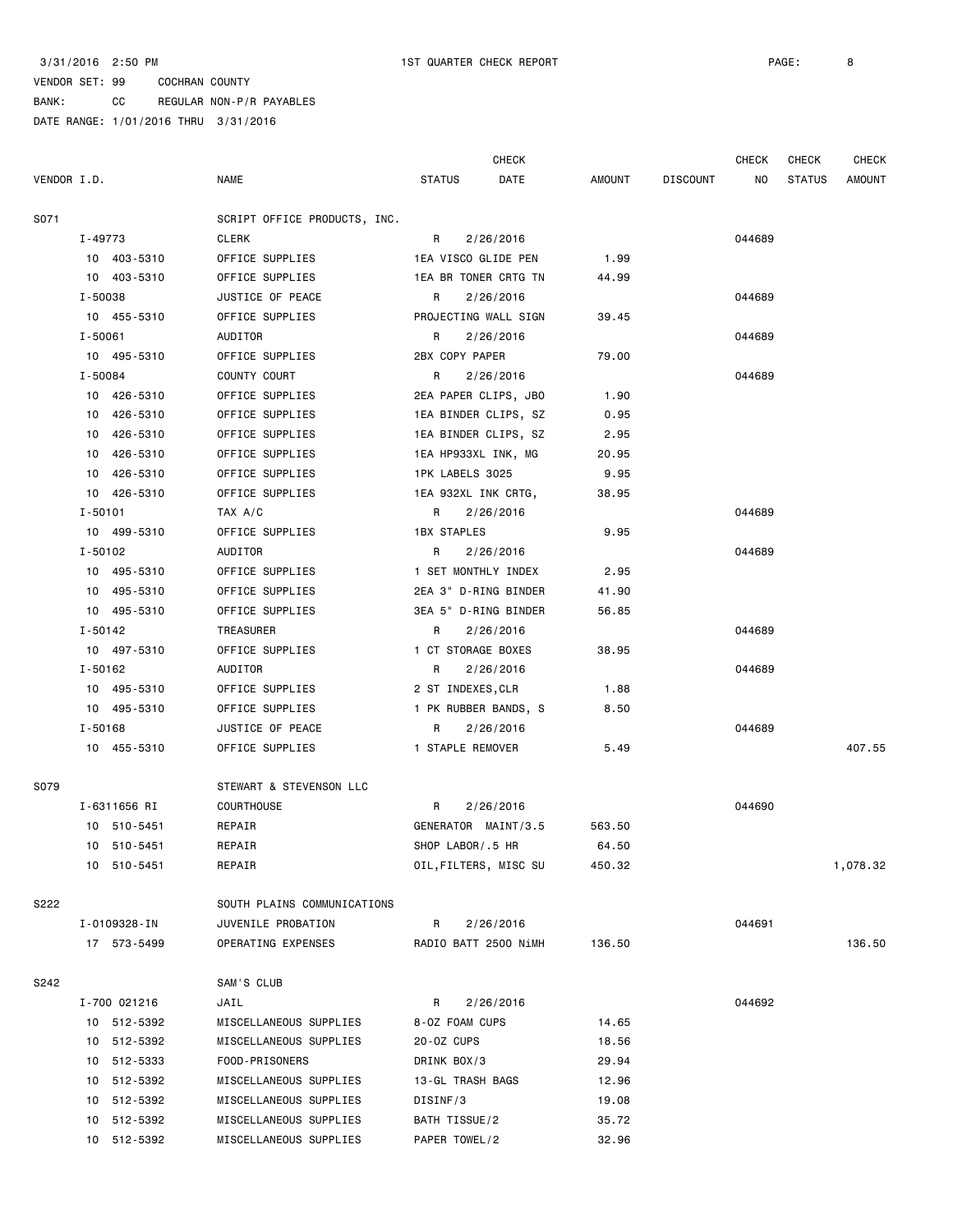BANK: CC REGULAR NON-P/R PAYABLES

|             |            |                              |                               |                      | <b>CHECK</b>         |               |                 | <b>CHECK</b> | CHECK         | <b>CHECK</b>  |
|-------------|------------|------------------------------|-------------------------------|----------------------|----------------------|---------------|-----------------|--------------|---------------|---------------|
| VENDOR I.D. |            |                              | <b>NAME</b>                   | <b>STATUS</b>        | DATE                 | <b>AMOUNT</b> | <b>DISCOUNT</b> | NO.          | <b>STATUS</b> | <b>AMOUNT</b> |
| S242        |            |                              | SAM'S CLUB<br>CONT            |                      |                      |               |                 |              |               |               |
|             |            | I-700 021216                 | JAIL                          | R                    | 2/26/2016            |               |                 | 044692       |               |               |
|             |            | 10 512-5392                  | MISCELLANEOUS SUPPLIES        | LAUNDRY DET          |                      | 15.38         |                 |              |               | 179.25        |
| S281        |            |                              | <b>STAPLES</b>                |                      |                      |               |                 |              |               |               |
|             |            | I-1505051341                 | SHERIFF/JAIL                  | R                    | 2/26/2016            |               |                 | 044693       |               |               |
|             |            | 10 560-5310                  | OFFICE SUPPLIES               |                      | 1/2 BX SEC ENVELOPES | 20.00         |                 |              |               |               |
|             |            | 10 512-5310                  | OFFICE SUPPLIES               |                      | 1/2 BX SEC ENVELOPES | 19.99         |                 |              |               |               |
|             |            | 10 512-5310                  | OFFICE SUPPLIES               |                      | 1PK SCISSORS/TITANIU | 14.79         |                 |              |               |               |
|             | 10         | 560-5310                     | OFFICE SUPPLIES               | 1 STAPLER, 1TOUCH    |                      | 8.99          |                 |              |               |               |
|             |            | 10 512-5310                  | OFFICE SUPPLIES               | 1 STAPLER, 1TOUCH    |                      | 8.99          |                 |              |               | 72.76         |
| <b>S310</b> |            |                              | NATALIE SILHAN-TUCKER         |                      |                      |               |                 |              |               |               |
|             |            | $I - 2/15/16$                | <b>EXTENSION SVC</b>          | R                    | 2/26/2016            |               |                 | 044694       |               |               |
|             | 10         | 665-5310                     | OFFICE SUPPLIES               |                      | 3BX HP INK/OFFICE MA | 125.97        |                 |              |               |               |
|             | 10         | 665-5310                     | OFFICE SUPPLIES               | 2BX COPY PAPER       |                      | 79.98         |                 |              |               |               |
|             | 10         | 665-5310                     | OFFICE SUPPLIES               | CORR TAPE            |                      | 11.99         |                 |              |               |               |
|             | 10         | 665-5310                     | OFFICE SUPPLIES               | 1BX LAM SHEETS, LG   |                      | 34.99         |                 |              |               |               |
|             | 10         | 665-5310                     | OFFICE SUPPLIES               | 1BX LAM SHEETS, MED  |                      | 11.86         |                 |              |               |               |
|             | 10         | 665-5310                     | OFFICE SUPPLIES               | 1BX LAM SHEETS, SM   |                      | 11.49         |                 |              |               | 276.28        |
| S331        |            |                              | STANDARD COFFEE SERVICE       |                      |                      |               |                 |              |               |               |
|             |            | I-160406579013               | NON-DEPT'L                    | R                    | 2/26/2016            |               |                 | 044695       |               |               |
|             |            | 10 409-5300                  | COUNTY-WIDE SUPPLIES          | 4 AAA REG            |                      | 151.96        |                 |              |               |               |
|             | 10         | 409-5300                     | COUNTY-WIDE SUPPLIES          | 1 AAA DECAF          |                      | 52.39         |                 |              |               |               |
|             | 10         | 409-5300                     | COUNTY-WIDE SUPPLIES          | 1BX TEA BAGS         |                      | 27.71         |                 |              |               |               |
|             | 10         | 409-5300                     | COUNTY-WIDE SUPPLIES          | 6BX CREAMER          |                      | 47.94         |                 |              |               |               |
|             | 10         | 409-5300                     | COUNTY-WIDE SUPPLIES          | <b>ENERGY SURCHG</b> |                      | 2.04          |                 |              |               | 282.04        |
| S416        |            |                              | SOS WASTE DISPOSAL, INC       |                      |                      |               |                 |              |               |               |
|             | $I - 7175$ |                              | PREC 3/PREC 4                 | R                    | 2/26/2016            |               |                 | 044696       |               |               |
|             | 15         | 623-5440                     | UTILITIES                     | DUMPSTER SVC MAR16   |                      | 53.25         |                 |              |               |               |
|             |            | 15 624-5440                  | UTILITIES                     | DUMPSTER SVC MAR16   |                      | 53.25         |                 |              |               | 106.50        |
| T009        |            |                              | TEXAS ASSOCIATION OF COUNTIES |                      |                      |               |                 |              |               |               |
|             |            | I-22513/TACA DUES 16 TAX A/C |                               | R                    | 2/26/2016            |               |                 | 044697       |               |               |
|             |            | 10 499-5481                  | DUES AND REGISTRATION         |                      | 2016 MEMBERSHIP DUES | 40.00         |                 |              |               | 40.00         |
| T009        |            |                              | TEXAS ASSOCIATION OF COUNTIES |                      |                      |               |                 |              |               |               |
|             |            | I-236850/2016 TACA           | TAX A/C                       | R                    | 2/26/2016            |               |                 | 044698       |               |               |
|             |            | 10 499-5481                  | DUES AND REGISTRATION         |                      | MEMBERSHIP DUES 2016 | 85.00         |                 |              |               | 85.00         |
| T083        |            |                              | TYLER TECHNOLOGIES, INC       |                      |                      |               |                 |              |               |               |
|             |            | I-025-148072                 | NON-DEPT'L                    | R                    | 2/26/2016            |               |                 | 044699       |               |               |
|             |            | 10 409-5411                  | MAINTENANCE CONTRACTS         |                      | MONTHLY NETWORK MAIN | 220.50        |                 |              |               | 220.50        |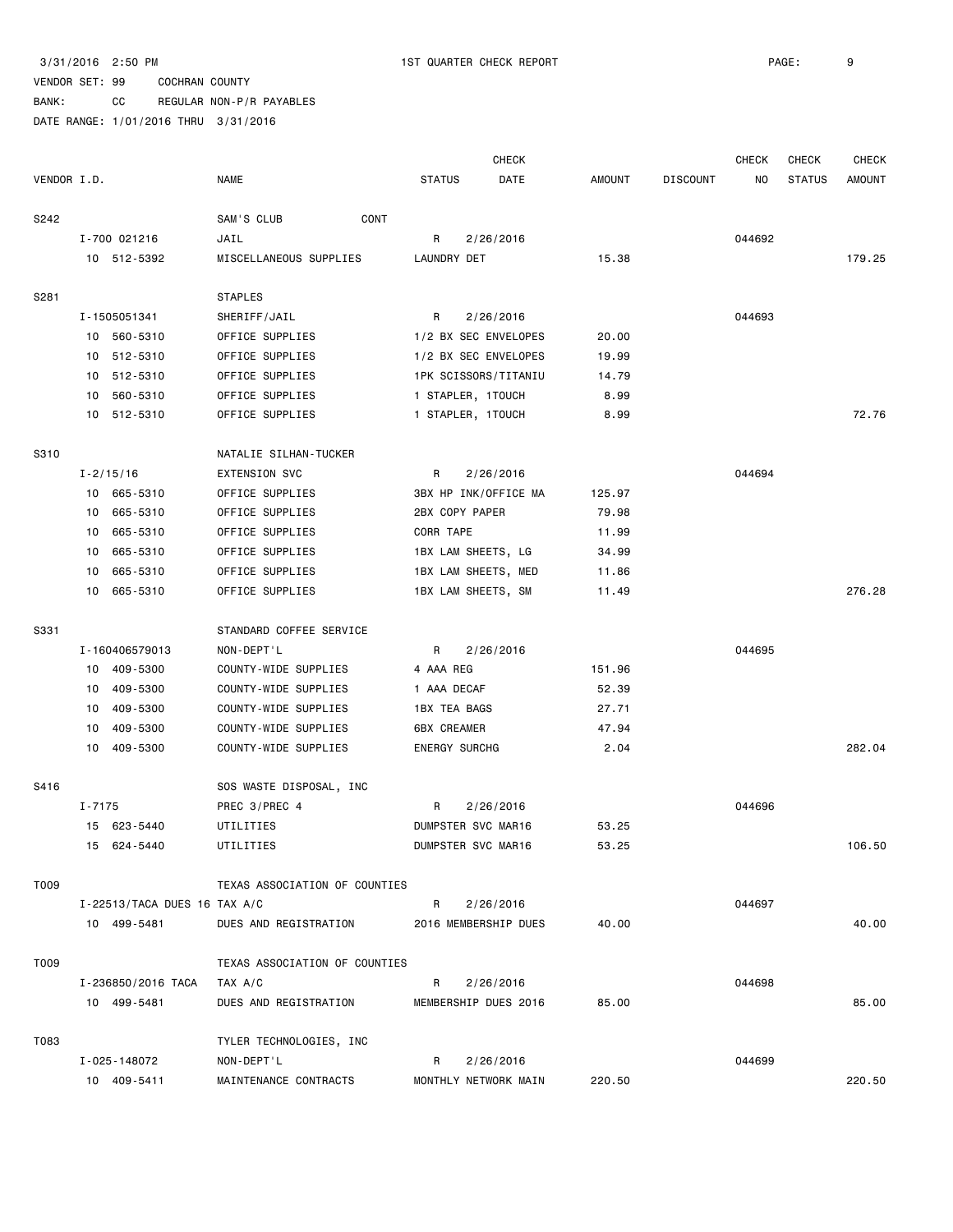BANK: CC REGULAR NON-P/R PAYABLES

|             |          |                                 |                                 |                 | <b>CHECK</b>         |        |                 | <b>CHECK</b> | <b>CHECK</b>  | <b>CHECK</b>  |
|-------------|----------|---------------------------------|---------------------------------|-----------------|----------------------|--------|-----------------|--------------|---------------|---------------|
| VENDOR I.D. |          |                                 | <b>NAME</b>                     | <b>STATUS</b>   | DATE                 | AMOUNT | <b>DISCOUNT</b> | NO           | <b>STATUS</b> | <b>AMOUNT</b> |
| T087        |          |                                 | TEXAS DEPARTMENT OF HEALTH      |                 |                      |        |                 |              |               |               |
|             | I-32493  |                                 | <b>CLERK</b>                    | R               | 2/26/2016            |        |                 | 044700       |               |               |
|             |          | 10 403-5310                     | OFFICE SUPPLIES                 |                 | 2 REMOTE BIRTH ACCES | 3.66   |                 |              |               | 3.66          |
| T089        |          |                                 | THOMPSON INFORMATION SVCS       |                 |                      |        |                 |              |               |               |
|             |          | I-1214712 FLSA 16               | TREASURER                       | R               | 2/26/2016            |        |                 | 044701       |               |               |
|             |          | 10 497-5310                     | OFFICE SUPPLIES                 | FLSA HANDBK     |                      | 499.00 |                 |              |               |               |
|             |          | 10 497-5310                     | OFFICE SUPPLIES                 | SHIPPING        |                      | 37.99  |                 |              |               | 536.99        |
| T148        |          |                                 | TASCOSA OFFICE MACHINES INC     |                 |                      |        |                 |              |               |               |
|             | I-9EY694 |                                 | SHERIFF                         | R               | 2/26/2016            |        |                 | 044702       |               |               |
|             |          | 10 560-5411                     | MAINTENANCE CONTRACTS           |                 | COPIER MAINT 1/1-2/1 | 75.90  |                 |              |               |               |
|             | I-9EY751 |                                 | CLERK                           | R               | 2/26/2016            |        |                 | 044702       |               |               |
|             |          | 10 403-5411                     | MAINTENANCE CONTRACTS           |                 | 1312 COPIES 12/10/15 | 17.06  |                 |              |               | 92.96         |
| T175        |          |                                 | TEXAS JAIL ASSOCIATION          |                 |                      |        |                 |              |               |               |
|             |          | I-2016/WEBER                    | SHERIFF                         | R               | 2/26/2016            |        |                 | 044703       |               |               |
|             |          | 10 560-5481                     | DUES AND REGISTRATION           |                 | 2016 DUES/RAYMOND WE | 30.00  |                 |              |               | 30.00         |
| T254        |          |                                 | OAKSTONE PUBLISHING, LLC        |                 |                      |        |                 |              |               |               |
|             |          | I-598434/TOP HLTH 16 NON-DEPT'L |                                 | R               | 2/26/2016            |        |                 | 044704       |               |               |
|             |          | 10 409-5499                     | MISCELLANEOUS                   |                 | 60 COPIES TOP HEALTH | 388.80 |                 |              |               |               |
|             |          | 10 409-5499                     | MISCELLANEOUS                   | SHIPPING        |                      | 71.40  |                 |              |               | 460.20        |
| T255        |          |                                 | TEXAS DEPT OF STATE HEALTH SVCS |                 |                      |        |                 |              |               |               |
|             |          | I-2016 INSP FEE                 | JAIL                            | R               | 2/26/2016            |        |                 | 044705       |               |               |
|             |          | 10 512-5499                     | MISCELLANEOUS                   |                 | HEALTH DEPT INSPECTI | 150.00 |                 |              |               | 150.00        |
| U019        |          |                                 | UNITED SUPERMARKETS, INC        |                 |                      |        |                 |              |               |               |
|             |          | I-6372001 021016                | JAIL                            | R               | 2/26/2016            |        |                 | 044706       |               |               |
|             |          | 10 512-5333                     | FOOD-PRISONERS                  | SF SUGAR        |                      | 5.99   |                 |              |               |               |
|             |          | 10 512-5333                     | FOOD-PRISONERS                  | ORANGES         |                      | 12.96  |                 |              |               |               |
|             |          | 10 512-5333                     | FOOD-PRISONERS                  | KFT CHEESE SNGL |                      | 12.99  |                 |              |               |               |
|             |          | 10 512-5333                     | FOOD-PRISONERS                  | CHDR JACK       |                      | 4.79   |                 |              |               |               |
|             |          | 10 512-5333                     | FOOD-PRISONERS                  |                 | O/M HAM/CHEESE/2     | 6.98   |                 |              |               |               |
|             |          | 10 512-5333                     | FOOD-PRISONERS                  | SG RABCG BACIB  |                      | 6.49   |                 |              |               |               |
|             | 10       | 512-5333                        | FOOD-PRISONERS                  |                 | 319 FROZEN MEALS     | 917.24 |                 |              |               |               |
|             | 10       | 512-5333                        | FOOD-PRISONERS                  | EGGS LG         |                      | 3.49   |                 |              |               |               |
|             | 10       | 512-5391                        | MEDICAL CARE-PRISONERS          | BENGAY PATCH    |                      | 7.39   |                 |              |               |               |
|             | 10       | 512-5391                        | MEDICAL CARE-PRISONERS          | NEXIUM OTC      |                      | 10.99  |                 |              |               |               |
|             | 10       | 512-5391                        | MEDICAL CARE-PRISONERS          | PEPTO BISMOL    |                      | 3.99   |                 |              |               |               |
|             | 10       | 512-5391                        | MEDICAL CARE-PRISONERS          | PRILOSEC        |                      | 9.99   |                 |              |               |               |
|             | 10       | 512-5391                        | MEDICAL CARE-PRISONERS          | $Q-TIPS/2$      |                      | 9.18   |                 |              |               |               |
|             | 10       | 512-5391                        | MEDICAL CARE-PRISONERS          |                 | ROLAIDS ULT MINT     | 3.99   |                 |              |               |               |
|             | 10       | 512-5333                        | FOOD-PRISONERS                  | 76 FROZEN MEALS |                      | 200.73 |                 |              |               |               |
|             |          | 10 512-5333                     | FOOD-PRISONERS                  | TATER TREATS    |                      | 4.99   |                 |              |               |               |
|             |          | 10 512-5333                     | FOOD-PRISONERS                  | CRNKL FRIES     |                      | 4.99   |                 |              |               |               |
|             |          | 10 512-5391                     | MEDICAL CARE-PRISONERS          | ZANTAC 75MG TAB |                      | 9.99   |                 |              |               |               |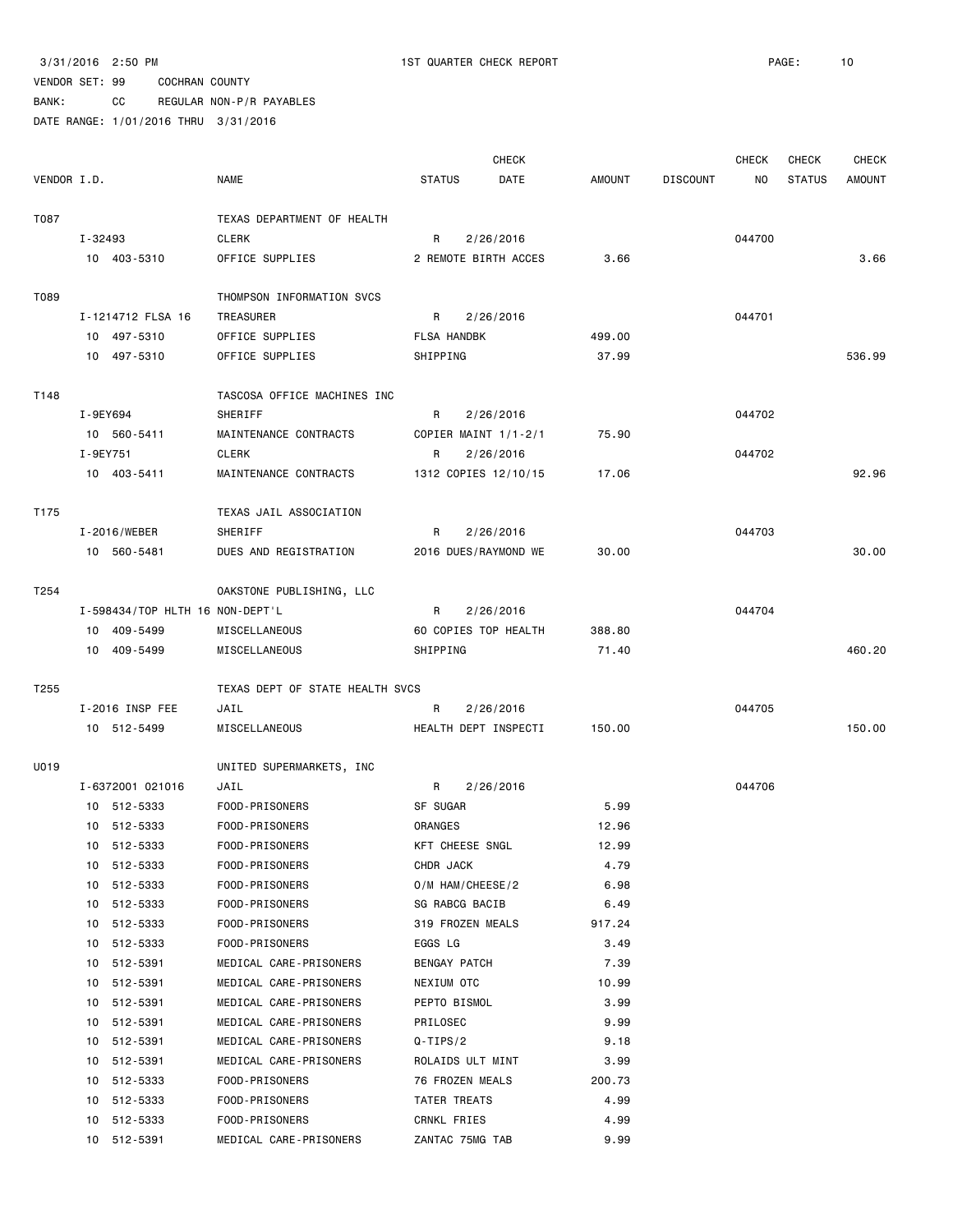CHECK CHECK CHECK CHECK

## VENDOR SET: 99 COCHRAN COUNTY

BANK: CC REGULAR NON-P/R PAYABLES

DATE RANGE: 1/01/2016 THRU 3/31/2016 VENDOR I.D. NAME STATUS DATE AMOUNT DISCOUNT NO STATUS AMOUNT

| U019 |                                    | UNITED SUPERMARKETS, INC | CONT                  |        |        |          |
|------|------------------------------------|--------------------------|-----------------------|--------|--------|----------|
|      | I-6372001 021016                   | JAIL                     | R<br>2/26/2016        |        | 044706 |          |
|      | 10 512-5391                        | MEDICAL CARE-PRISONERS   | DULCOLAX TABLETS      | 6.49   |        |          |
|      | 10 512-5333                        | FOOD-PRISONERS           | DISC                  | 5.00CR |        |          |
|      | I-MEDS/WEBSTER 0116 JAIL           |                          | R<br>2/26/2016        |        | 044706 |          |
|      | 10 512-5391                        | MEDICAL CARE-PRISONERS   | RX #1 1/7/16;GLORIAN  | 37.75  |        |          |
|      | 10 512-5392                        | MISCELLANEOUS SUPPLIES   | RX #2 1/8/16; GLORIAN | 46.41  |        |          |
|      | I-RX/WEBSTER 2/19/16 JAIL          |                          | R<br>2/26/2016        |        | 044706 |          |
|      | 10 512-5391                        | MEDICAL CARE-PRISONERS   | MEDS/GLORIANNA J WEB  | 13.18  |        | 1,335.99 |
| U036 |                                    | UNIFIRST HOLDINGS, INC.  |                       |        |        |          |
|      | I-831 2199989                      | JAIL/SHERIFF             | R<br>2/26/2016        |        | 044707 |          |
|      | 10 512-5205                        | UNIFORMS                 | UNIFORM SVC 2/8/16    | 21.40  |        |          |
|      | 10<br>560-5205                     | UNIFORMS                 | UNIFORM SVC 2/8/16    | 81.05  |        |          |
|      | 10 560-5205                        | UNIFORMS                 | DEFE CHG              | 5.10   |        |          |
|      | I-831 2201362                      | JAIL/SHERIFF             | R<br>2/26/2016        |        | 044707 |          |
|      | 10 512-5205                        | UNIFORMS                 | UNIFORM SVC 2/15/16   | 21.40  |        |          |
|      | 10 560-5205                        | UNIFORMS                 | UNIFORM SVC 2/15/16   | 167.96 |        |          |
|      | 10 560-5205                        | UNIFORMS                 | DEFE CHG              | 5.10   |        |          |
|      | I-831 2202698                      | JAIL/SHERIFF             | R<br>2/26/2016        |        | 044707 |          |
|      | 10 512-5205                        | UNIFORMS                 | UNIFORM SVC 2/22/16   | 21.40  |        |          |
|      | 10 560-5205                        | UNIFORMS                 | UNIFORM SVC 2/22/16   | 89.86  |        |          |
|      | 10 560-5205                        | UNIFORMS                 | DEFE CHG              | 5.10   |        | 418.37   |
| V048 |                                    | V&T PLUMBING             |                       |        |        |          |
|      | I-020916 ACT BLDG                  | ACTIVITY BLDG            | R<br>2/26/2016        |        | 044708 |          |
|      | 10 662-5451                        | REPAIR                   | CAP WTR LN/KITCHEN S  | 250.00 |        |          |
|      | I-021516 CHILLER                   | COURTHOUSE               | R<br>2/26/2016        |        | 044708 |          |
|      | 10 510-5451                        | REPAIR                   | RUN NEW WIRE/CHILLER  | 275.00 |        | 525.00   |
| WO10 |                                    | WEST TEXAS GAS INC       |                       |        |        |          |
|      | I-004036001501 02/16 PARK/SHOP     |                          | R<br>2/26/2016        |        | 044709 |          |
|      | 10 660-5440                        | UTILITIES & IRRIGATION   | GAS SVC 1/14-2/4/16   | 12.02  |        |          |
|      | I-004036002501 02/16 PARK/SHOWBARN |                          | R<br>2/26/2016        |        | 044709 |          |
|      | 10<br>660-5440                     | UTILITIES & IRRIGATION   | 29.4 MCF 1/14-2/4/16  | 110.54 |        |          |
|      | 660-5440<br>10                     | UTILITIES & IRRIGATION   | COST OF GAS (1.938)   | 56.97  |        |          |
|      | 660-5440<br>10                     | UTILITIES & IRRIGATION   | <b>CUSTOMER CHG</b>   | 10.00  |        |          |
|      | 660-5440<br>10                     | UTILITIES & IRRIGATION   | GRIP CHG              | 2.02   |        |          |
|      | 660-5440<br>10                     | UTILITIES & IRRIGATION   | RATE CASE SURCHG      | 2.89   |        |          |
|      | I-004049022001 02/16 PREC 3        |                          | R<br>2/26/2016        |        | 044709 |          |
|      | 15 623-5440                        | UTILITIES                | GAS SVC 1/15-2/4/16   | 13.70  |        |          |
|      | 15 623-5440                        | UTILITIES                | GRIP CHG              | 5.33   |        | 213.47   |
|      |                                    |                          |                       |        |        |          |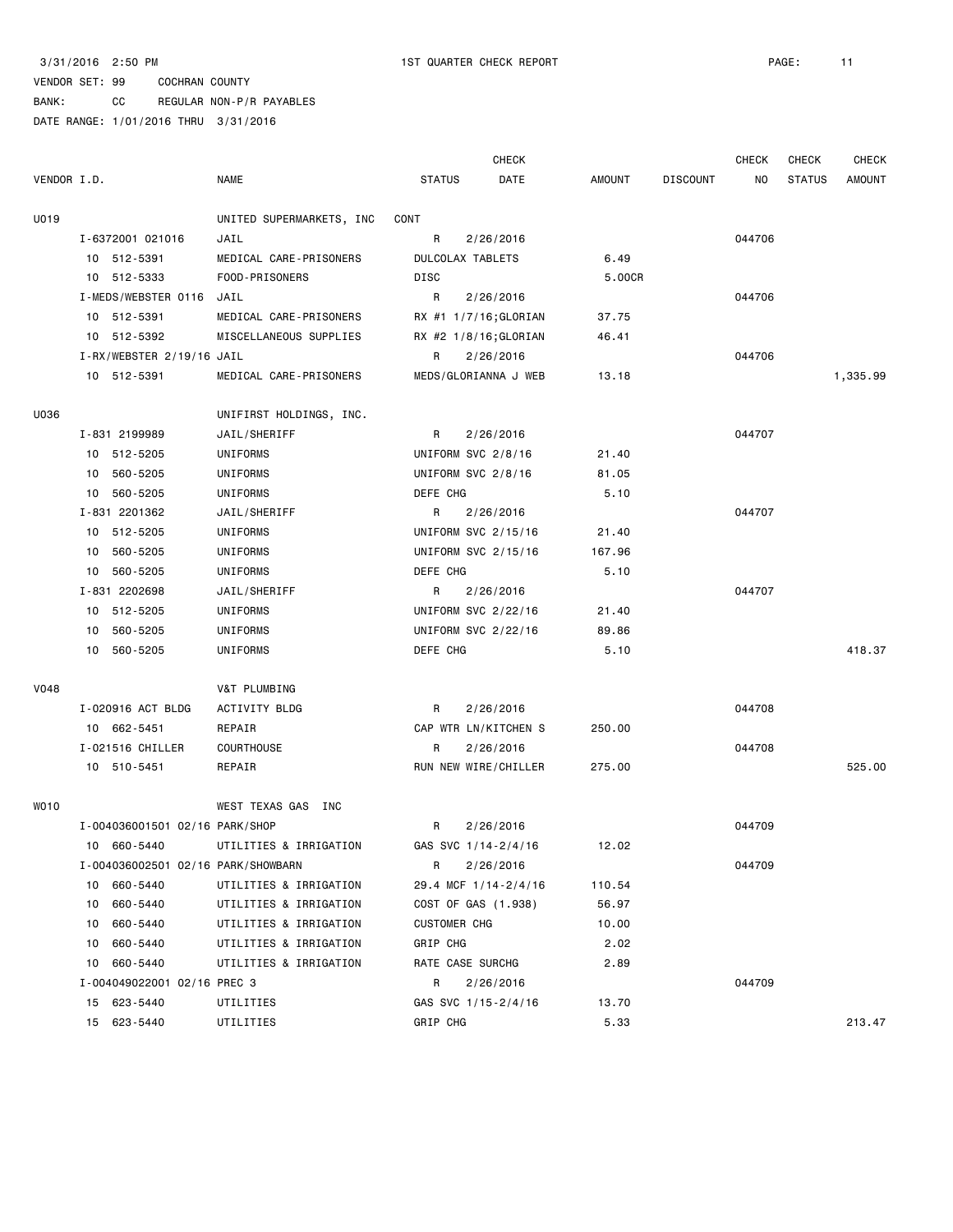BANK: CC REGULAR NON-P/R PAYABLES

|             |        |                  |                                |                       | CHECK     |               |          | <b>CHECK</b>   | <b>CHECK</b>  | <b>CHECK</b>  |
|-------------|--------|------------------|--------------------------------|-----------------------|-----------|---------------|----------|----------------|---------------|---------------|
| VENDOR I.D. |        |                  | <b>NAME</b>                    | <b>STATUS</b>         | DATE      | <b>AMOUNT</b> | DISCOUNT | N <sub>O</sub> | <b>STATUS</b> | <b>AMOUNT</b> |
| W055        |        |                  | WINDSTREAM COMMUNICATIONS SW   |                       |           |               |          |                |               |               |
|             |        | I-266-5181 FEB16 | ELECTIONS                      | R                     | 2/26/2016 |               |          | 044710         |               |               |
|             |        | 10 490-5420      | TELECOMMUNICATIONS             | BASIC LOCAL SVC       |           | 51.09         |          |                |               |               |
|             | 10     | 490-5420         | TELECOMMUNICATIONS             | OPTIONAL SVC          |           | 3.00          |          |                |               |               |
|             | 10     | 490-5420         | TELECOMMUNICATIONS             | LONG DISTANCE SVC     |           | 6.14          |          |                |               | 60.23         |
| W062        |        |                  | WAL-MART COMMUNITY             |                       |           |               |          |                |               |               |
|             |        | I-5726 020516    | JAIL                           | R                     | 2/26/2016 |               |          | 044711         |               |               |
|             |        | 10 512-5333      | FOOD-PRISONERS                 | ORANGES               |           | 3.48          |          |                |               |               |
|             |        | 10 512-5333      | FOOD-PRISONERS                 | VOORTMAN SF/3         |           | 6.54          |          |                |               |               |
|             | 10     | 512-5333         | FOOD-PRISONERS                 | LANCE RF              |           | 2.50          |          |                |               |               |
|             |        | 10 512-5333      | FOOD-PRISONERS                 | NILLA WAFERS          |           | 3.28          |          |                |               |               |
|             | 10     | 512-5333         | FOOD-PRISONERS                 | SF SHRTBRD            |           | 1.98          |          |                |               |               |
|             | 10     | 512-5333         | FOOD-PRISONERS                 | 8 HD CC WHT           |           | 25.72         |          |                |               | 43.50         |
|             |        |                  |                                |                       |           |               |          |                |               |               |
| W097        |        |                  | WILDRED L. MATHENY dba         |                       |           |               |          |                |               |               |
|             | I-1707 |                  | CRTHSE/ACT BLDG/LIBRARY        | R                     | 2/26/2016 |               |          | 044712         |               |               |
|             |        | 10 510-5332      | CUSTODIAL SUPPLIES             | <b>SPRAY BUGS</b>     |           | 70.00         |          |                |               |               |
|             | 10     | 662-5332         | CUSTODIAL SUPPLIES             | SPRAY BUGS            |           | 45.00         |          |                |               |               |
|             |        | 10 650-5332      | CUSTODIAL SUPPLIES             | SPRAY BUGS            |           | 35.00         |          |                |               | 150.00        |
| W115        |        |                  | RAYMOND D WEBER, SHERIFF       |                       |           |               |          |                |               |               |
|             |        | $I - 02/17/16$   | JAIL                           | R                     | 2/26/2016 |               |          | 044713         |               |               |
|             |        | 10 512-5391      | MEDICAL CARE-PRISONERS         | COLD MULTI-SYMPTM/FA  |           | 3.00          |          |                |               |               |
|             | 10     | 512-5391         | MEDICAL CARE-PRISONERS         | TUSSIN DM             |           | 3.25          |          |                |               |               |
|             | 10     | 512-5333         | FOOD-PRISONERS                 | 12 ALLSUP'S BREAD 2/  |           | 9.54          |          |                |               |               |
|             | 10     | 512-5333         | FOOD-PRISONERS                 | 1 GL ALLSUP'S MILK    |           | 3.69          |          |                |               |               |
|             | 10     | 512-5333         | FOOD-PRISONERS                 | 1 GL ALLSUP'S MILK 2  |           | 3.69          |          |                |               |               |
|             |        | 10 512-5333      | FOOD-PRISONERS                 | 2 HB DILL CHIPS/FAM   |           | 3.50          |          |                |               |               |
|             | 10     | 512-5333         | FOOD-PRISONERS                 | 1 GL ALLSUP'S MILK 2  |           | 3.69          |          |                |               |               |
|             | 10     | 512-5333         | FOOD-PRISONERS                 | 1 GL ALLSUP'S MILK 2  |           | 3.69          |          |                |               |               |
|             | 10     | 512-5333         | FOOD-PRISONERS                 | 1 GL ALLSUP'S MILK 2  |           | 3.69          |          |                |               |               |
|             |        | 10 512-5333      | FOOD-PRISONERS                 | 1 GL ALLSUP'S MILK 2  |           | 3.69          |          |                |               |               |
|             |        | 10 512-5333      | FOOD-PRISONERS                 | 10 ALLSUP'S BREAD     |           | 7.95          |          |                |               | 49.38         |
| W164        |        |                  | WARREN CAT                     |                       |           |               |          |                |               |               |
|             |        | I-PS020307657    | PREC <sub>2</sub>              | R                     | 2/26/2016 |               |          | 044714         |               |               |
|             |        | 15 622-5451      | REPAIRS                        | 4 OIL 30W 5GL/140M3   |           | 359.80        |          |                |               | 359.80        |
| W193        |        |                  | WESTWARD AUTOMOTIVE REPAIR LLC |                       |           |               |          |                |               |               |
|             |        | I-003737         | PREC 3                         | R                     | 2/26/2016 |               |          | 044715         |               |               |
|             |        | 15 623-5451      | REPAIRS                        | SCAN; ADJ TIMING 97 C |           | 105.00        |          |                |               |               |
|             |        | 15 623-5451      | REPAIRS                        | TIGHTEN EXHAUST       |           | 35.00         |          |                |               |               |
|             |        | I-003738         | SHERIFF                        | R                     | 2/26/2016 |               |          | 044715         |               |               |
|             |        | 10 560-5451      | MACHINERY-NON-OFFICE REPAIR    | CK SYS; RPL BATT/10 F |           | 35.00         |          |                |               |               |
|             |        | I-003739         | SHERIFF                        | R                     | 2/26/2016 |               |          | 044715         |               |               |
|             |        | 10 560-5451      | MACHINERY-NON-OFFICE REPAIR    | INSTL FR PSH GRD/13   |           | 195.00        |          |                |               |               |
|             |        | 10 560-5451      | MACHINERY-NON-OFFICE REPAIR    | 8 SELF-TAP SCREWS     |           | 3.50          |          |                |               |               |
|             |        | I-003762         | SHERIFF                        | R 2/26/2016           |           |               |          | 044715         |               |               |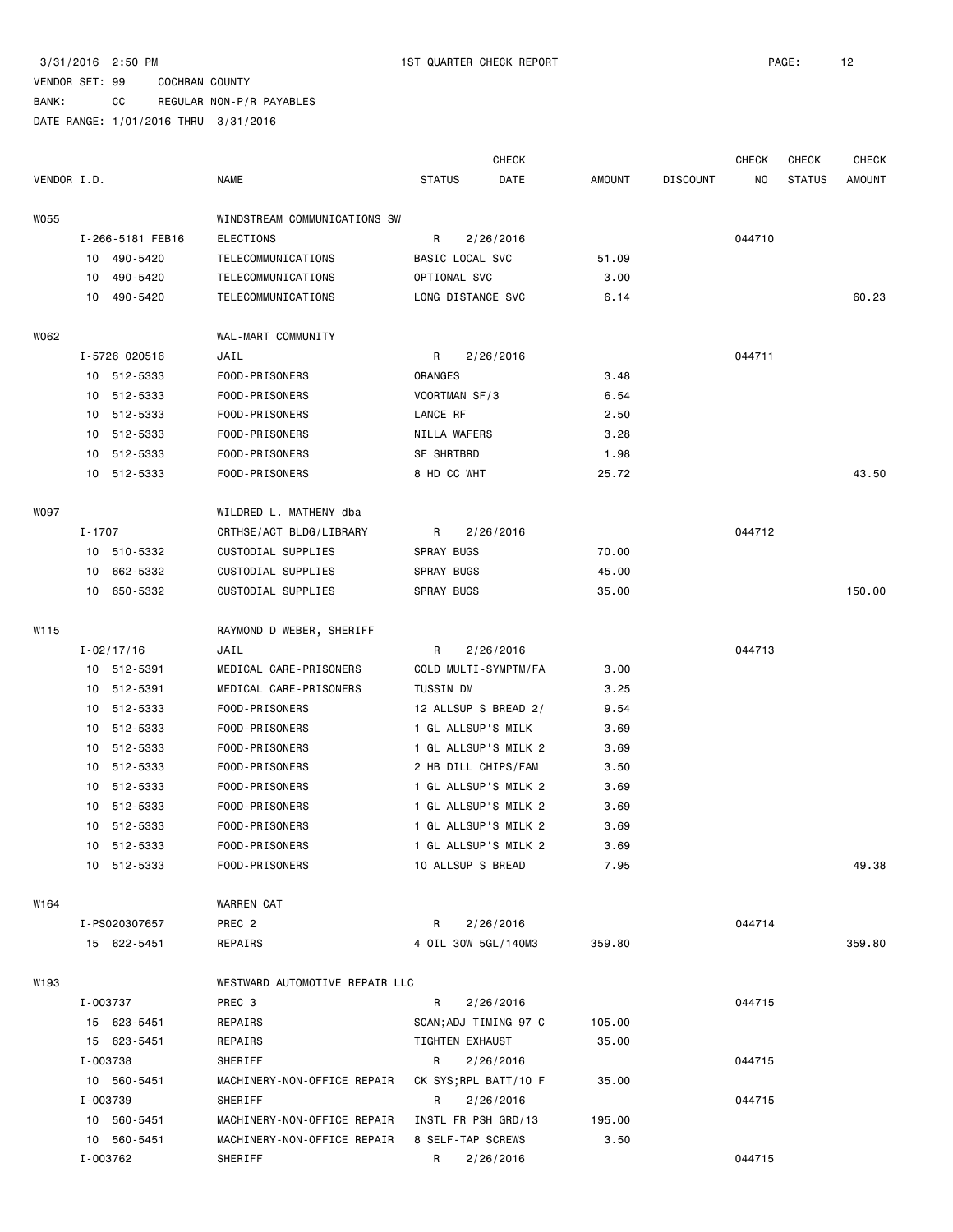BANK: CC REGULAR NON-P/R PAYABLES

|             |                             |                             |                      | <b>CHECK</b>         |          |                 | <b>CHECK</b> | <b>CHECK</b>  | <b>CHECK</b>  |
|-------------|-----------------------------|-----------------------------|----------------------|----------------------|----------|-----------------|--------------|---------------|---------------|
| VENDOR I.D. |                             | <b>NAME</b>                 | <b>STATUS</b>        | DATE                 | AMOUNT   | <b>DISCOUNT</b> | NO           | <b>STATUS</b> | <b>AMOUNT</b> |
| W193        |                             | WESTWARD AUTOMOTIVE REPAIR  | CONT                 |                      |          |                 |              |               |               |
|             | I-003762                    | SHERIFF                     | R                    | 2/26/2016            |          |                 | 044715       |               |               |
|             | 10 560-5451                 | MACHINERY-NON-OFFICE REPAIR | INSTL SWAY BAR/13 EX |                      | 35.00    |                 |              |               |               |
|             | 560-5451<br>10              | MACHINERY-NON-OFFICE REPAIR | RPL FR PADS          |                      | 70.00    |                 |              |               |               |
|             | 560-5451<br>10              | MACHINERY-NON-OFFICE REPAIR | RPL RR PADS          |                      | 70.00    |                 |              |               |               |
|             | 560-5451<br>10              | MACHINERY-NON-OFFICE REPAIR | FRONT BRAKES         |                      | 120.49   |                 |              |               |               |
|             | 560-5451<br>10              | MACHINERY-NON-OFFICE REPAIR | REAR BRAKES          |                      | 125.58   |                 |              |               |               |
|             | 560-5451<br>10              | MACHINERY-NON-OFFICE REPAIR | SWAY BAR LINK        |                      | 71.34    |                 |              |               | 865.91        |
| W221        |                             | WEST TEXAS BOYS RANCH       |                      |                      |          |                 |              |               |               |
|             | $I - 2015 - 48$             | JUVENILE PROBATION          | R                    | 2/26/2016            |          |                 | 044716       |               |               |
|             | 17 573-5413.004             | Other Placements            | 31 DAYS/POST(N) JUV# |                      | 1,400.89 |                 |              |               | 1,400.89      |
|             |                             |                             |                      |                      |          |                 |              |               |               |
| X001        |                             | <b>XCEL ENERGY</b>          |                      |                      |          |                 |              |               |               |
|             | I-54-1829977-7 FEB16 PREC 2 |                             | R                    | 2/26/2016            |          |                 | 044717       |               |               |
|             | 15 622-5440                 | UTILITIES                   | 353 KWH 1/14-2/11/16 |                      | 38.55    |                 |              |               |               |
|             | 15 622-5440                 | UTILITIES                   | AREA LIGHT           |                      | 16.21    |                 |              |               | 54.76         |
| X004        |                             | XEROX BUSINESS SERVICES LLC |                      |                      |          |                 |              |               |               |
|             | I-INSTL DD214               | CO/DIST CLERK               | R                    | 2/26/2016            |          |                 | 044718       |               |               |
|             | 10 403-5310                 | OFFICE SUPPLIES             | SET-UP NEW OFC/MILIT |                      | 150.00   |                 |              |               | 150.00        |
| C007        |                             | CITY OF MORTON              |                      |                      |          |                 |              |               |               |
|             | I-02/0232-02 FEB16          | WELFARE                     | R                    | 2/26/2016            |          |                 | 044719       |               |               |
|             | 10 640-5440                 | UTILITIES                   | MARIA L HERNANDEZ    |                      | 100.09   |                 |              |               | 100.09        |
|             |                             |                             |                      |                      |          |                 |              |               |               |
| C007        |                             | CITY OF MORTON              |                      |                      |          |                 |              |               |               |
|             | I-08-1255-00 FEB16          | WELFARE                     | R                    | 2/26/2016            |          |                 | 044720       |               |               |
|             | 10 640-5440                 | UTILITIES                   | RICHARD BILBREY      |                      | 261.59   |                 |              |               | 261.59        |
| X001        |                             | XCEL ENERGY                 |                      |                      |          |                 |              |               |               |
|             | I-54-1791856-0              | WELFARE                     | R                    | 2/26/2016            |          |                 | 044721       |               |               |
|             | 10 640-5440                 | UTILITIES                   |                      | RICHARD D BILBREY FE | 84.32    |                 |              |               | 84.32         |
| A007        |                             | ALBERT GONZALEZ, dba        |                      |                      |          |                 |              |               |               |
|             | I-27422                     | PARK                        | R                    | 3/14/2016            |          |                 | 044722       |               |               |
|             | 10 660-5454                 | TIRES                       | P235/17 FLAT R/F;SD  |                      | 17.00    |                 |              |               |               |
|             | I-27430                     | PREC <sub>2</sub>           | R                    | 3/14/2016            |          |                 | 044722       |               |               |
|             | 15 622-5454                 | TIRES                       | LT265/17 TIRE CHG    |                      | 17.00    |                 |              |               | 34.00         |
| A133        |                             | ALLIED COMPLIANCE SERVICE   |                      |                      |          |                 |              |               |               |
|             | I-37343                     | COMMISSIONERS COURT         | R                    | 3/14/2016            |          |                 | 044723       |               |               |
|             | 15 610-5499                 | MISCELLANEOUS               | 1 DOT RANDOM TEST PR |                      |          |                 |              |               |               |
|             | 15 610-5499                 | MISCELLANEOUS               | ON SITE FEE          |                      | 60.00    |                 |              |               | 60.00         |
|             |                             |                             |                      |                      |          |                 |              |               |               |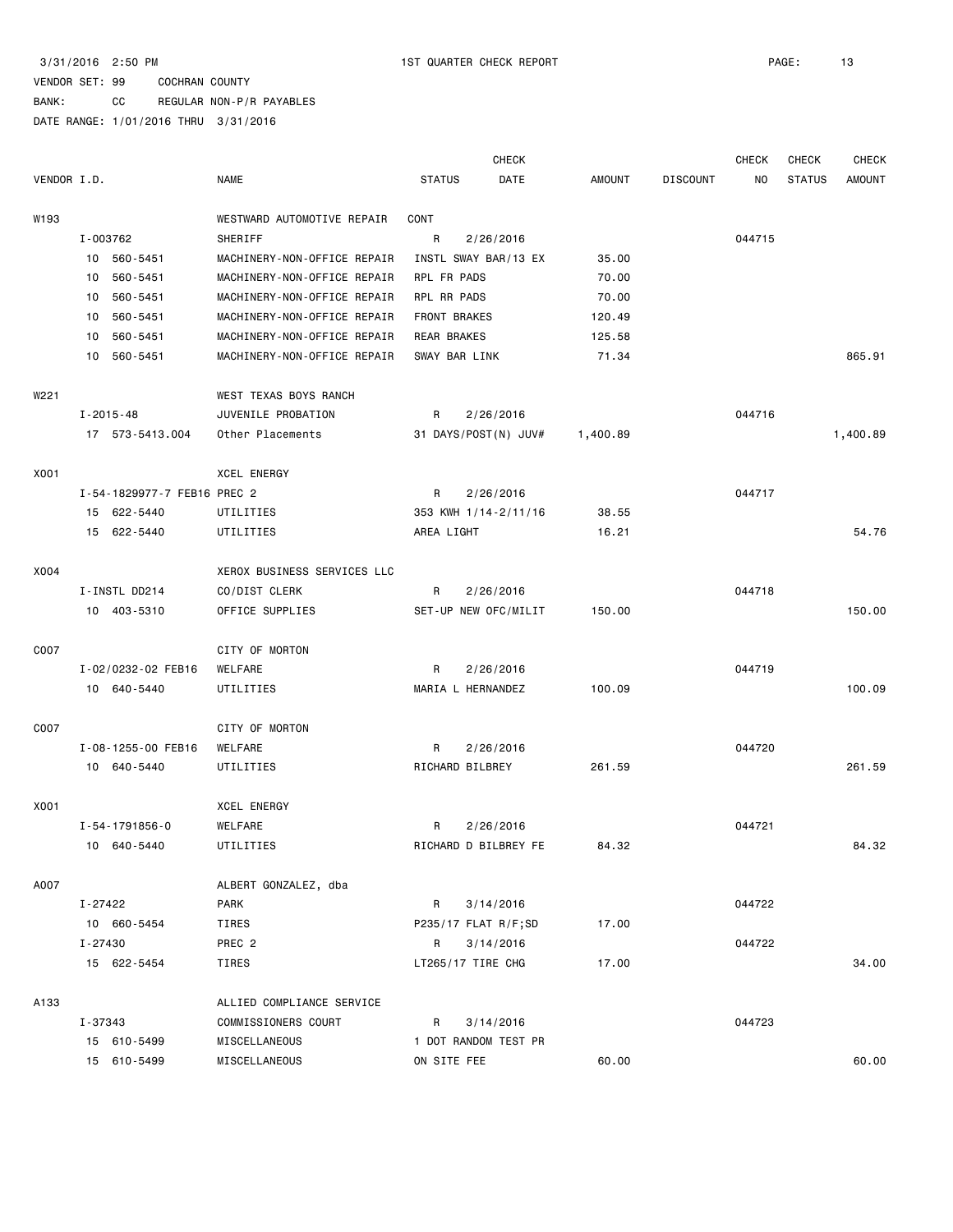|             |                     |                                                   |                            | <b>CHECK</b> |               |                 | <b>CHECK</b> | <b>CHECK</b>  | <b>CHECK</b>  |
|-------------|---------------------|---------------------------------------------------|----------------------------|--------------|---------------|-----------------|--------------|---------------|---------------|
| VENDOR I.D. |                     | <b>NAME</b>                                       | <b>STATUS</b>              | DATE         | <b>AMOUNT</b> | <b>DISCOUNT</b> | NO           | <b>STATUS</b> | <b>AMOUNT</b> |
| A176        |                     | MACK ASHMORE                                      |                            |              |               |                 |              |               |               |
|             | I-ELEC SCH 02/16    | ELECTIONS                                         | R                          | 3/14/2016    |               |                 | 044724       |               |               |
|             | 10 490-5102         | ELECTION SALARIES                                 | ELEC SCHOOL/2 HRS @        |              | 20,00         |                 |              |               | 20.00         |
|             |                     |                                                   |                            |              |               |                 |              |               |               |
| A220        |                     | CECILIA ANGUIANO                                  |                            |              |               |                 |              |               |               |
|             |                     | I-829805/PSTG 3/1/16 MUSEUM/HISTORICAL COMM       | R                          | 3/14/2016    |               |                 | 044725       |               |               |
|             | 31 652-5311         | POSTAL EXPENSES                                   | <b>1RL POSTCARD STMPS</b>  |              | 35.00         |                 |              |               | 35.00         |
| <b>B001</b> |                     | BAILEY CO. ELECTRIC COOP                          |                            |              |               |                 |              |               |               |
|             | I-350812            | PREC 4                                            | R                          | 3/14/2016    |               |                 | 044726       |               |               |
|             | 15 624-5440         | UTILITIES                                         | 650KWH 1/19-2/19/16        |              | 78.30         |                 |              |               |               |
|             | 15 624-5440         | UTILITIES                                         | AREA LIGHT                 |              | 12.59         |                 |              |               |               |
|             | I-350813            | PREC 3                                            | R                          | 3/14/2016    |               |                 | 044726       |               |               |
|             | 15 623-5440         | UTILITIES                                         | 42 KWH 1/15-2/16/16        |              | 19.86         |                 |              |               |               |
|             | 15 623-5440         | UTILITIES                                         | 2 AREA LIGHTS              |              | 25.91         |                 |              |               |               |
|             | I-350814            | NON-DEPT'L/SHERIFF POSSE                          | R                          | 3/14/2016    |               |                 | 044726       |               |               |
|             | 10 409-5440         | UTILITIES                                         | ELEC SVC 1/7-2/4/16        |              | 25.11         |                 |              |               | 161.77        |
| B026        |                     | BLEDSOE WATER SUPPLY CORP                         |                            |              |               |                 |              |               |               |
|             | $I - 3004$ 03/16    | PREC 3                                            | R                          | 3/14/2016    |               |                 | 044727       |               |               |
|             | 15 623-5440         | UTILITIES                                         | 380GL WATER FEB2016        |              | 20.10         |                 |              |               | 20.10         |
|             |                     |                                                   |                            |              |               |                 |              |               |               |
| B029        |                     | BRUCKNER'S TRUCK SALES, INC                       |                            |              |               |                 |              |               |               |
|             | I-373037L           | PREC 1                                            | R                          | 3/14/2016    |               |                 | 044728       |               |               |
|             | 15 621-5451         | REPAIRS                                           | 2 LED TAIL LTS             |              | 18.48         |                 |              |               |               |
|             | I-373559L           | PREC 1                                            | R                          | 3/14/2016    |               |                 | 044728       |               |               |
|             | 15 621-5451         | REPAIRS                                           | LINK #13QC438AM            |              | 323.77        |                 |              |               |               |
|             | 15 621-5451         | REPAIRS                                           | LINK #25167153             |              | 268.71        |                 |              |               | 610.96        |
| B119        |                     | CHERYL BUTLER                                     |                            |              |               |                 |              |               |               |
|             | I-PRIMARY EXP 02/16 | ELECTIONS                                         | R                          | 3/14/2016    |               |                 | 044729       |               |               |
|             | 10 490-5310         | OFFICE SUPPLIES                                   | SNACKS/ELEC SCHOOL         |              | 25.15         |                 |              |               |               |
|             | 10 490-5310         | OFFICE SUPPLIES                                   | CLOCK/OFFICE; WALMART      |              | 14.97         |                 |              |               |               |
|             | 10 490-5335         | ELECTION SUPPLIES                                 | 3 STYLUS PENS; WALMAR      |              | 29.64         |                 |              |               |               |
|             | 10 490-5425         | TRAVEL-IN COUNTY(DOCUMENTED) 58.8mi @54c/ELEC DAY |                            |              | 31.75         |                 |              |               | 101.51        |
|             |                     |                                                   |                            |              |               |                 |              |               |               |
| B197        |                     | BRETT BUTLER                                      |                            |              |               |                 |              |               |               |
|             | I-010120144502-109  | TAX A/C                                           | R                          | 3/14/2016    |               |                 | 044730       |               |               |
|             | 10 499-5451         | REPAIR                                            | 1 HR/COMPUTER RPR          |              | 100.00        |                 |              |               | 100.00        |
| B198        |                     | BLAINE INDUSTRIAL SUPPLY                          |                            |              |               |                 |              |               |               |
|             | C-S3451662.002      | JAIL                                              | R                          | 3/14/2016    |               |                 | 044731       |               |               |
|             | 10 512-5392         | MISCELLANEOUS SUPPLIES                            | RET 2BX DISP GLOVES,       |              | 19.05CR       |                 |              |               |               |
|             | 10 512-5392         | MISCELLANEOUS SUPPLIES                            | RET 4BX DISP GLOVES,       |              | 38.10CR       |                 |              |               |               |
|             | 10 512-5392         | MISCELLANEOUS SUPPLIES                            | RET 1CS EXAM GLOVES,       |              | 49.11CR       |                 |              |               |               |
|             | I-S3451660.001      | ACTIVITY BLDG                                     | R                          | 3/14/2016    |               |                 | 044731       |               |               |
|             | 10 662-5332         | CUSTODIAL SUPPLIES                                | <b>1CS CORELESS TISSUE</b> |              | 77.76         |                 |              |               |               |
|             | 10 662-5332         | CUSTODIAL SUPPLIES                                | 1CS ANTIMICROB HAND        |              | 68.00         |                 |              |               |               |
|             | I-S3451661.002      | COURTHOUSE                                        | R                          | 3/14/2016    |               |                 | 044731       |               |               |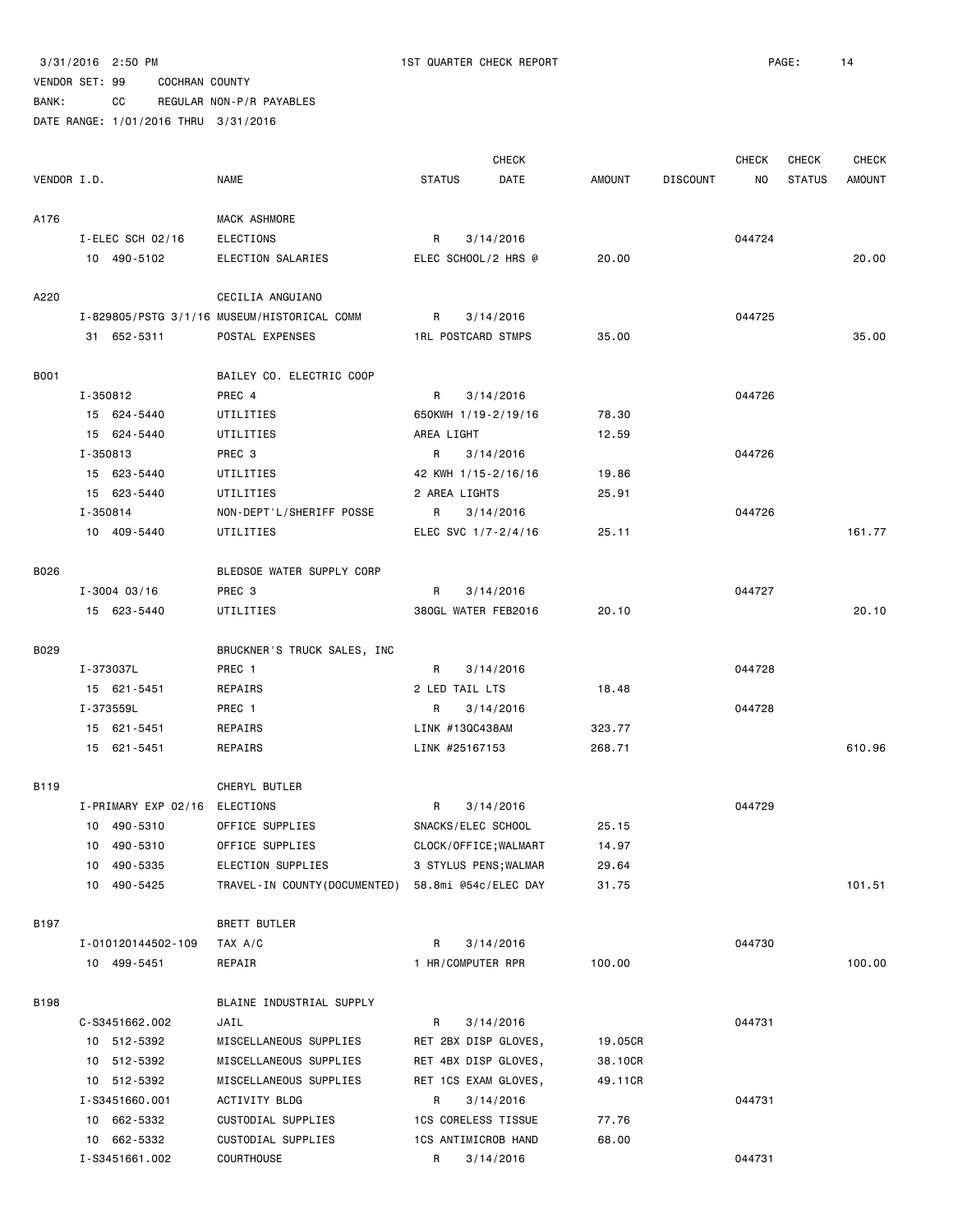BANK: CC REGULAR NON-P/R PAYABLES

|             |    |                  |                                                    |                         | <b>CHECK</b>          |          |                 | <b>CHECK</b> | <b>CHECK</b>  | <b>CHECK</b>  |
|-------------|----|------------------|----------------------------------------------------|-------------------------|-----------------------|----------|-----------------|--------------|---------------|---------------|
| VENDOR I.D. |    |                  | <b>NAME</b>                                        | <b>STATUS</b>           | DATE                  | AMOUNT   | <b>DISCOUNT</b> | NO.          | <b>STATUS</b> | <b>AMOUNT</b> |
| <b>B198</b> |    |                  | BLAINE INDUSTRIAL SUPPLY<br>CONT                   |                         |                       |          |                 |              |               |               |
|             |    | I-S3451661.002   | <b>COURTHOUSE</b>                                  | R                       | 3/14/2016             |          |                 | 044731       |               |               |
|             |    | 10 510-5332      | CUSTODIAL SUPPLIES                                 |                         | 2CS TRASH LINERS 500  | 72.19    |                 |              |               |               |
|             |    | I-S3451662.001   | JAIL                                               | R                       | 3/14/2016             |          |                 | 044731       |               |               |
|             |    | 10 512-5392      | MISCELLANEOUS SUPPLIES                             |                         | 6BX DISP GLOVES/BK,L  | 57.15    |                 |              |               |               |
|             |    | 10 512-5392      | MISCELLANEOUS SUPPLIES                             |                         | 6BX DISP GLOVES/BK, X | 57.15    |                 |              |               |               |
|             |    | 10 512-5392      | MISCELLANEOUS SUPPLIES                             |                         | 1CS LOOP MOP, ORG, M  | 54.43    |                 |              |               |               |
|             |    | 10 512-5392      | MISCELLANEOUS SUPPLIES                             | 1CS EXAM GLOVE, XL      |                       | 49.11    |                 |              |               |               |
|             |    | I-S3465701.001   | ACTIVITY BLDG                                      | R                       | 3/14/2016             |          |                 | 044731       |               |               |
|             |    | 10 662-5451      | REPAIR                                             |                         | CIRCUIT BRKR 20AMP W  | 30.83    |                 |              |               |               |
|             |    | 10 662-5451      | REPAIR                                             | 1 HR/RPR BUFFER         |                       | 48.00    |                 |              |               |               |
|             |    | I-S3477652.001   | COURTHOUSE                                         | R                       | 3/14/2016             |          |                 | 044731       |               |               |
|             |    | 10 510-5332      | CUSTODIAL SUPPLIES                                 |                         | 1CS COTTONELL TISSUE  |          |                 |              |               |               |
|             |    |                  |                                                    | <b>1CS SPRAYWAY</b>     |                       | 67.42    |                 |              |               |               |
|             |    | 10 510-5332      | CUSTODIAL SUPPLIES                                 |                         |                       | 32.62    |                 |              |               |               |
|             |    | 10 510-5332      | CUSTODIAL SUPPLIES                                 |                         | 2EA DUSTMOP HEAD, TRI | 11.80    |                 |              |               |               |
|             |    | 10 510-5332      | CUSTODIAL SUPPLIES                                 |                         | 1EA TRIANGLE DUST FR  | 7.42     |                 |              |               |               |
|             |    | 10 510-5332      | CUSTODIAL SUPPLIES                                 | <b>1CS COMET CLNSR</b>  |                       | 47.48    |                 |              |               |               |
|             |    | 10 510-5332      | CUSTODIAL SUPPLIES                                 | <b>1CS ROLL TOWEL</b>   |                       | 83.88    |                 |              |               |               |
|             |    | 10 510-5332      | CUSTODIAL SUPPLIES                                 | 1CS PINE SOL            |                       | 47.54    |                 |              |               | 706.52        |
| B279        |    |                  | KENDRA BILBREY                                     |                         |                       |          |                 |              |               |               |
|             |    | I-STK SHOWS 0216 | <b>EXTENSION SVC</b>                               | R                       | 3/14/2016             |          |                 | 044732       |               |               |
|             |    | 10 665-5427      | CO AGENT-TRAVEL-OUT OF COUNTY 4 NITES/SAN ANGELO 2 |                         |                       | 446.00   |                 |              |               |               |
|             |    | 10 665-5427      | CO AGENT-TRAVEL-OUT OF COUNTY LODGING TAX          |                         |                       | 31.22    |                 |              |               |               |
|             | 10 | 665-5427         | CO AGENT-TRAVEL-OUT OF COUNTY MEALS 2/16,2/21      |                         |                       | 35.81    |                 |              |               |               |
|             |    | 10 665-5334      | OTHER SUPPLIES                                     | GALV WIRE               |                       | 14.95    |                 |              |               |               |
|             | 10 | 665-5334         | OTHER SUPPLIES                                     | 8" FENCE PLIER          |                       | 32.15    |                 |              |               |               |
|             | 10 | 665-5334         | OTHER SUPPLIES                                     | R/B SALES TAX           |                       | 3.89     |                 |              |               |               |
|             | 10 | 665-5451         | REPAIRS                                            | TAILLIGHT BULB          |                       | 7.49     |                 |              |               |               |
|             |    | 10 665-5451      | REPAIRS                                            | R/B SALES TAX           |                       | 0.62     |                 |              |               | 572.13        |
| C007        |    |                  | CITY OF MORTON                                     |                         |                       |          |                 |              |               |               |
|             |    | $I - 022916$     | LIB/MUS/ACT BLDG/CRTHSE/PREC 1 R 3/14/2016         |                         |                       |          |                 | 044733       |               |               |
|             | 10 | 650-5440         | UTILITIES                                          | LIBRARY GAS             |                       | 206.00   |                 |              |               |               |
|             | 10 | 650-5440         | UTILITIES                                          | LIBRARY WATER           |                       | 28.00    |                 |              |               |               |
|             | 10 | 650-5440         |                                                    |                         |                       | 50.50    |                 |              |               |               |
|             |    |                  | UTILITIES                                          | LIBRARY GARBAGE         |                       |          |                 |              |               |               |
|             | 10 | 650-5440         | UTILITIES                                          | LIBRARY SEWER           |                       | 17.00    |                 |              |               |               |
|             | 10 | 652-5440         | UTILITIES                                          | MUSEUM GAS              |                       | 53.00    |                 |              |               |               |
|             | 10 | 652-5440         | UTILITIES                                          | MUSEUM WATER            |                       | 28.00    |                 |              |               |               |
|             | 10 | 652-5440         | UTILITIES                                          | MUSEUM GARBAGE          |                       | 27.00    |                 |              |               |               |
|             | 10 | 652-5440         | UTILITIES                                          | MUSEUM SEWER            |                       | 15.00    |                 |              |               |               |
|             | 10 | 662-5440         | UTILITIES                                          | ACTIVITY BLDG GAS       |                       | 1,013.50 |                 |              |               |               |
|             | 10 | 662-5440         | UTILITIES                                          | ACT. BLDG WATER         |                       | 28.00    |                 |              |               |               |
|             | 10 | 662-5440         | UTILITIES                                          | ACT. BLDG GARBAGE       |                       | 76.00    |                 |              |               |               |
|             | 10 | 662-5440         | UTILITIES                                          | ACT. BLDG SEWER         |                       | 45.00    |                 |              |               |               |
|             | 10 | 510-5440         | UTILITIES                                          | COURTHOUSE GAS          |                       | 1,013.50 |                 |              |               |               |
|             | 10 | 510-5440         | UTILITIES                                          | <b>COURTHOUSE WATER</b> |                       | 102.00   |                 |              |               |               |
|             |    | 10 510-5440      | UTILITIES                                          | CRTHSE GARBAGE          |                       | 328.50   |                 |              |               |               |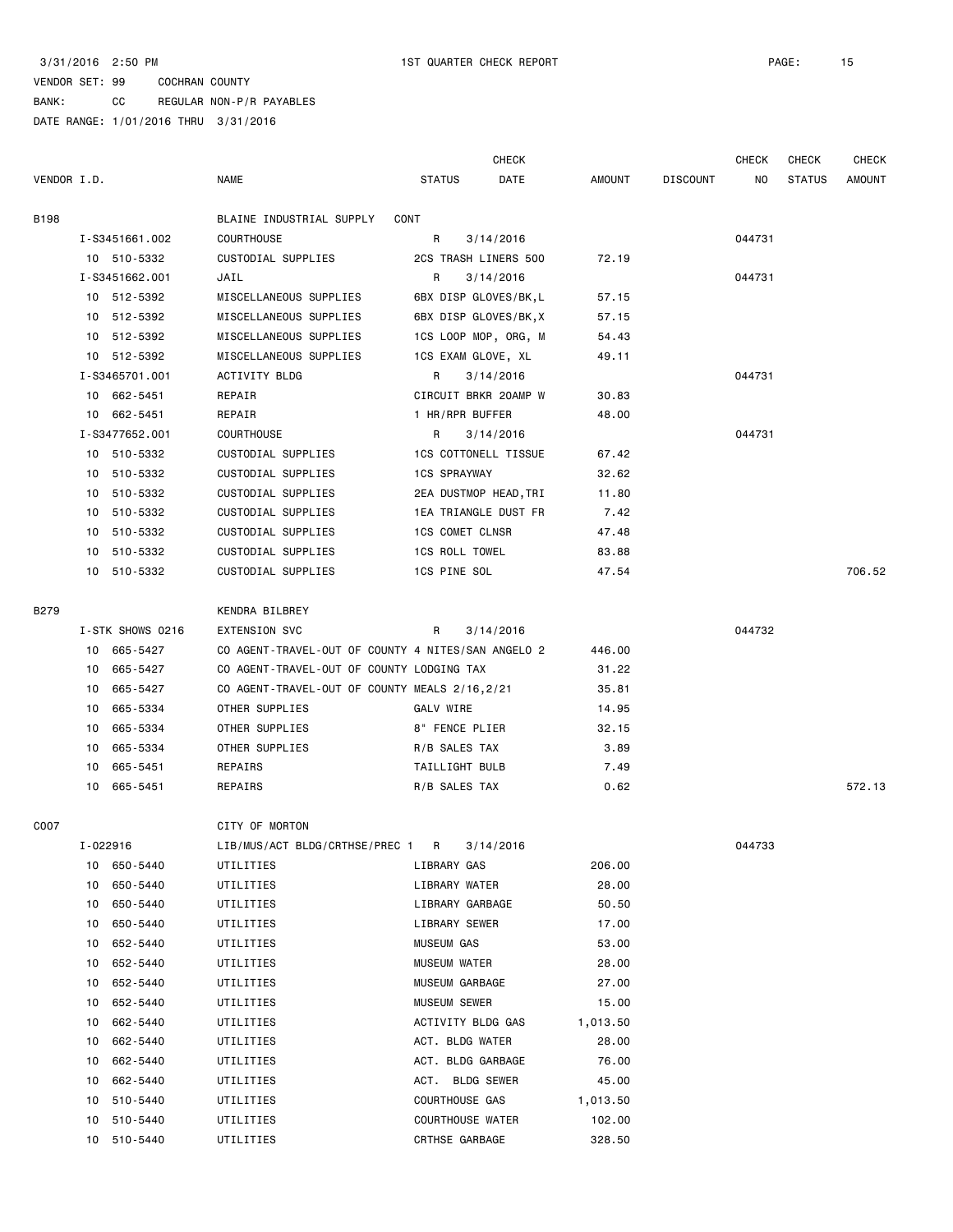BANK: CC REGULAR NON-P/R PAYABLES

|             |          |                  |                                |                         | <b>CHECK</b>         |               |                 | <b>CHECK</b> | <b>CHECK</b>  | <b>CHECK</b>  |
|-------------|----------|------------------|--------------------------------|-------------------------|----------------------|---------------|-----------------|--------------|---------------|---------------|
| VENDOR I.D. |          |                  | <b>NAME</b>                    | <b>STATUS</b>           | DATE                 | <b>AMOUNT</b> | <b>DISCOUNT</b> | ΝO           | <b>STATUS</b> | <b>AMOUNT</b> |
| C007        |          |                  | CITY OF MORTON<br><b>CONT</b>  |                         |                      |               |                 |              |               |               |
|             | I-022916 |                  | LIB/MUS/ACT BLDG/CRTHSE/PREC 1 | R                       | 3/14/2016            |               |                 | 044733       |               |               |
|             |          | 10 510-5440      | UTILITIES                      | <b>COURTHOUSE SEWER</b> |                      | 51.00         |                 |              |               |               |
|             |          | 15 621-5440      | UTILITIES                      | PREC 1 GAS              |                      | 478.00        |                 |              |               |               |
|             |          | 15 621-5440      | UTILITIES                      | PREC 1 WATER            |                      | 31.00         |                 |              |               |               |
|             |          | 15 621-5440      | UTILITIES                      | PREC 1 GARBAGE          |                      | 50.50         |                 |              |               | 3,641.50      |
| C008        |          |                  | CITY OF WHITEFACE              |                         |                      |               |                 |              |               |               |
|             |          | $I - 409$ 03/16  | PREC 2                         | R                       | 3/14/2016            |               |                 | 044734       |               |               |
|             |          | 15 622-5440      | UTILITIES                      | GAS SVC 1/15-215/16     |                      | 20.93         |                 |              |               |               |
|             | 15       | 622-5440         | UTILITIES                      | WATER SVC               |                      | 14.00         |                 |              |               |               |
|             | 15       | 622-5440         | UTILITIES                      | GARBAGE SVC             |                      | 50.10         |                 |              |               |               |
|             |          | 15 622-5440      | UTILITIES                      | SEWER SVC               |                      | 22.50         |                 |              |               | 107.53        |
| C019        |          |                  | COCHRAN MEMORIAL HOSPITAL      |                         |                      |               |                 |              |               |               |
|             |          | I-4442-0043-001U | SHERIFF                        | R                       | 3/14/2016            |               |                 | 044735       |               |               |
|             |          | 10 560-5499      | MISCELLANEOUS                  |                         | EMPL PHYSICAL/S CAVE | 60.00         |                 |              |               |               |
|             |          | I-4442-0044-001U | SHERIFF                        | R                       | 3/14/2016            |               |                 | 044735       |               |               |
|             |          | 10 560-5499      | MISCELLANEOUS                  | EMPL DRUG TEST/S CAV    |                      | 50.00         |                 |              |               |               |
|             |          | I-6083 012816    | SHERIFF                        | R                       | 3/14/2016            |               |                 | 044735       |               |               |
|             |          | 10 560-5499      | MISCELLANEOUS                  | EMPL DRUG TEST/MARC     |                      | 50.00         |                 |              |               | 160.00        |
| C035        |          |                  | COX AUTO SUPPLY CO             |                         |                      |               |                 |              |               |               |
|             | C-326776 |                  | PREC 1                         | R                       | 3/14/2016            |               |                 | 044736       |               |               |
|             |          | 15 621-5451      | REPAIRS                        | RET RED LAMP            |                      | 4.99CR        |                 |              |               |               |
|             | C-326906 |                  | PREC 1                         | R                       | 3/14/2016            |               |                 | 044736       |               |               |
|             |          | 15 621-5451      | REPAIRS                        | OIL FILTER PF48         |                      | 5.73          |                 |              |               |               |
|             |          | 15 621-5451      | REPAIRS                        | RET OIL FILTER PF223    |                      | 13.49CR       |                 |              |               |               |
|             | C-327372 |                  | PREC 1                         | R                       | 3/14/2016            |               |                 | 044736       |               |               |
|             |          | 15 621-5451      | REPAIRS                        | RET 28" ADV BEAM        |                      | 18.99CR       |                 |              |               |               |
|             |          | I-326512         | PREC <sub>2</sub>              | R                       | 3/14/2016            |               |                 | 044736       |               |               |
|             |          | 15 622-5356      | ROAD MATERIALS & SUPPLIES      | 2 BLUE SHOP TOWELS      |                      | 11.97         |                 |              |               |               |
|             |          | 15 622-5356      | ROAD MATERIALS & SUPPLIES      | 2 GLASS CLNR            |                      | 7.78          |                 |              |               |               |
|             |          | 15 622-5356      | ROAD MATERIALS & SUPPLIES      | 3 WD40/STRAW            |                      | 15.57         |                 |              |               |               |
|             |          | I-326522         | PREC <sub>3</sub>              | $R \sim$                | 3/14/2016            |               |                 | 044736       |               |               |
|             |          | 15 623-5451      | REPAIRS                        | 2 HEADLAMP              |                      | 31.98         |                 |              |               |               |
|             |          | 15 623-5451      | REPAIRS                        | 3 RELAY                 |                      | 24.54         |                 |              |               |               |
|             |          | 15 623-5451      | REPAIRS                        | CIRC BREAK 84663        |                      | 7.68          |                 |              |               |               |
|             |          | 15 623-5451      | REPAIRS                        | CIRC BREAK 84661        |                      | 7.68          |                 |              |               |               |
|             |          | 15 623-5451      | REPAIRS                        | MAG                     |                      | 6.99          |                 |              |               |               |
|             |          | 15 623-5356      | ROAD MATERIALS & SUPPLIES      | LIQ WAXY SUDS           |                      | 9.99          |                 |              |               |               |
|             |          | I-326675         | SHERIFF                        | R                       | 3/14/2016            |               |                 | 044736       |               |               |
|             |          | 10 560-5451      | MACHINERY-NON-OFFICE REPAIR    | PLUG                    |                      | 2.19          |                 |              |               |               |
|             |          | 10 560-5451      | MACHINERY-NON-OFFICE REPAIR    | <b>GRIP CHUCK</b>       |                      | 7.66          |                 |              |               |               |
|             |          | 10 560-5451      | MACHINERY-NON-OFFICE REPAIR    | AIR CHUCK               |                      | 9.92          |                 |              |               |               |
|             |          | I-326735         | SHERIFF                        | R                       | 3/14/2016            |               |                 | 044736       |               |               |
|             |          | 10 560-5334      | OTHER SUPPLIES                 | BOLT CUTTERS            |                      | 22.49         |                 |              |               |               |
|             |          | 10 560-5334      | OTHER SUPPLIES                 | MASTER LOCK             |                      | 12.79         |                 |              |               |               |
|             |          | I-326762         | PREC 1                         | R                       | 3/14/2016            |               |                 | 044736       |               |               |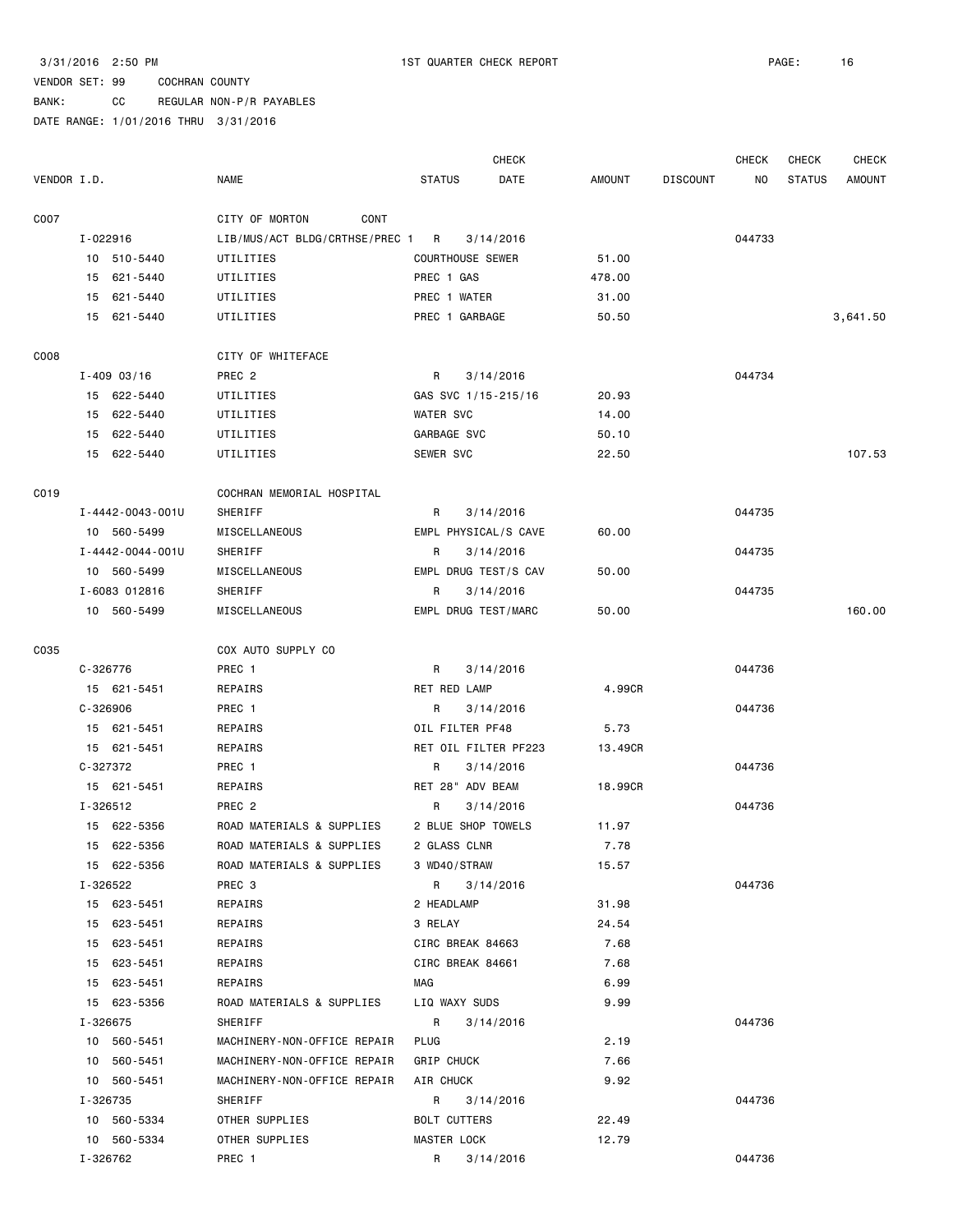BANK: CC REGULAR NON-P/R PAYABLES

|             |             |                             |                    | <b>CHECK</b>         |        |                 | <b>CHECK</b> | CHECK         | <b>CHECK</b>  |
|-------------|-------------|-----------------------------|--------------------|----------------------|--------|-----------------|--------------|---------------|---------------|
| VENDOR I.D. |             | <b>NAME</b>                 | <b>STATUS</b>      | DATE                 | AMOUNT | <b>DISCOUNT</b> | ΝO           | <b>STATUS</b> | <b>AMOUNT</b> |
| C035        |             | COX AUTO SUPPLY CO<br>CONT  |                    |                      |        |                 |              |               |               |
|             | I-326762    | PREC 1                      | R                  | 3/14/2016            |        |                 | 044736       |               |               |
|             | 15 621-5451 | REPAIRS                     | RED LAMP/TANK TRLR |                      | 4.99   |                 |              |               |               |
|             | I-326777    | PARK                        | R                  | 3/14/2016            |        |                 | 044736       |               |               |
|             | 10 660-5332 | CUSTODIAL SUPPLIES          | KEYED LOCK         |                      | 12.99  |                 |              |               |               |
|             | I-326849    | PREC 4                      |                    | R 3/14/2016          |        |                 | 044736       |               |               |
|             | 15 624-5356 | ROAD MATERIALS & SUPPLIES   | LOCK SET           |                      | 19.49  |                 |              |               |               |
|             | 15 624-5356 | ROAD MATERIALS & SUPPLIES   | 2 KEYS             |                      | 2.00   |                 |              |               |               |
|             | I-326899    | PREC 3                      |                    | R 3/14/2016          |        |                 | 044736       |               |               |
|             | 15 623-5451 | REPAIRS                     | BATT/EXCH          |                      | 116.99 |                 |              |               |               |
|             | 15 623-5451 | REPAIRS                     | ST BATT FEE        |                      | 3.00   |                 |              |               |               |
|             | I-326905    | PREC 1                      |                    | R 3/14/2016          |        |                 | 044736       |               |               |
|             | 15 621-5451 | REPAIRS                     | 6 QT PENS 5/30     |                      | 31.74  |                 |              |               |               |
|             | 15 621-5451 | REPAIRS                     | OIL FILTER         |                      | 13.49  |                 |              |               |               |
|             | I-327054    | SHERIFF                     | R                  | 3/14/2016            |        |                 | 044736       |               |               |
|             | 10 560-5451 | MACHINERY-NON-OFFICE REPAIR | HDLMP BULB         |                      | 15.86  |                 |              |               |               |
|             | I-327128    | PREC 4                      | R                  | 3/14/2016            |        |                 | 044736       |               |               |
|             | 15 624-5451 | REPAIRS                     | 2 CARB CLNR        |                      | 7.98   |                 |              |               |               |
|             | I-327365    | <b>SHERIFF</b>              | R                  | 3/14/2016            |        |                 | 044736       |               |               |
|             | 10 560-5451 | MACHINERY-NON-OFFICE REPAIR |                    | 4 TURN ROTOR/WESTWAR | 100.00 |                 |              |               |               |
|             | I-327367    | PREC 1                      | R                  | 3/14/2016            |        |                 | 044736       |               |               |
|             | 15 621-5451 | REPAIRS                     |                    | 28" ADVANTAGE BEAM/5 | 18.99  |                 |              |               |               |
|             | I-327421    | ACTIVITY BLDG               | R                  | 3/14/2016            |        |                 | 044736       |               |               |
|             | 10 662-5451 | REPAIR                      | 2) 1/2 PLUG        |                      | 1.90   |                 |              |               |               |
|             | I-327428    | SHERIFF                     | $R \sim$           | 3/14/2016            |        |                 | 044736       |               |               |
|             | 10 560-5334 | OTHER SUPPLIES              | VELCRO             |                      | 2.99   |                 |              |               |               |
|             | I-327508    | PREC 1                      | R                  | 3/14/2016            |        |                 | 044736       |               |               |
|             | 15 621-5451 | REPAIRS                     | GAUGE / PACKER     |                      | 8.56   |                 |              |               |               |
|             | I-327559    | PARK                        | R                  | 3/14/2016            |        |                 | 044736       |               |               |
|             | 10 660-5451 | REPAIR                      |                    | SHARPEN CHAIN/CHAINS | 5.00   |                 |              |               |               |
|             | I-327621    | PREC 1                      | R                  | 3/14/2016            |        |                 | 044736       |               |               |
|             | 15 621-5451 | REPAIRS                     | 2-TN COME-ALONG    |                      | 53.99  |                 |              |               |               |
|             | I-327693    | PREC <sub>3</sub>           | R 3/14/2016        |                      |        |                 | 044736       |               |               |
|             | 15 623-5356 | ROAD MATERIALS & SUPPLIES   | CANVAS TAPE        |                      | 5.99   |                 |              |               |               |
|             | 15 623-5356 | ROAD MATERIALS & SUPPLIES   | HOSE BARB          |                      | 2.29   |                 |              |               |               |
|             | I-327735    | <b>PARK</b>                 | R 3/14/2016        |                      |        |                 | 044736       |               |               |
|             | 10 660-5451 | REPAIR                      | SHARPEN CHAIN      |                      | 10.00  |                 |              |               |               |
|             | I-327918    | SHERIFF                     |                    | R 3/14/2016          |        |                 | 044736       |               |               |
|             | 10 560-5451 | MACHINERY-NON-OFFICE REPAIR | MINI LAMP          |                      | 0.82   |                 |              |               |               |
|             | I-328002    | PREC 1                      |                    | R 3/14/2016          |        |                 | 044736       |               |               |
|             | 15 621-5451 | REPAIRS                     | WIX OIL FILTER     |                      | 67.08  |                 |              |               |               |
|             | 15 621-5451 | REPAIRS                     | WIX AIR FILTER     |                      | 130.34 |                 |              |               |               |
|             | 15 621-5356 | ROAD MATERIALS & SUPPLIES   | 29 RED RAGS/EXCH   |                      | 8.99   |                 |              |               |               |
|             | I-328091    | PREC 1                      | $R \sim$           | 3/14/2016            |        |                 | 044736       |               |               |
|             | 15 621-5451 | REPAIRS                     |                    | SPARK PLUG/TANK TRLR | 2.96   |                 |              |               |               |
|             | I-328532    | ACTIVITY BLDG               |                    | R 3/14/2016          |        |                 | 044736       |               |               |
|             | 10 662-5451 | REPAIR                      | DOOR LOCK          |                      | 19.49  |                 |              |               |               |
|             | I-328535    | ACTIVITY BLDG               | R                  | 3/14/2016            |        |                 | 044736       |               |               |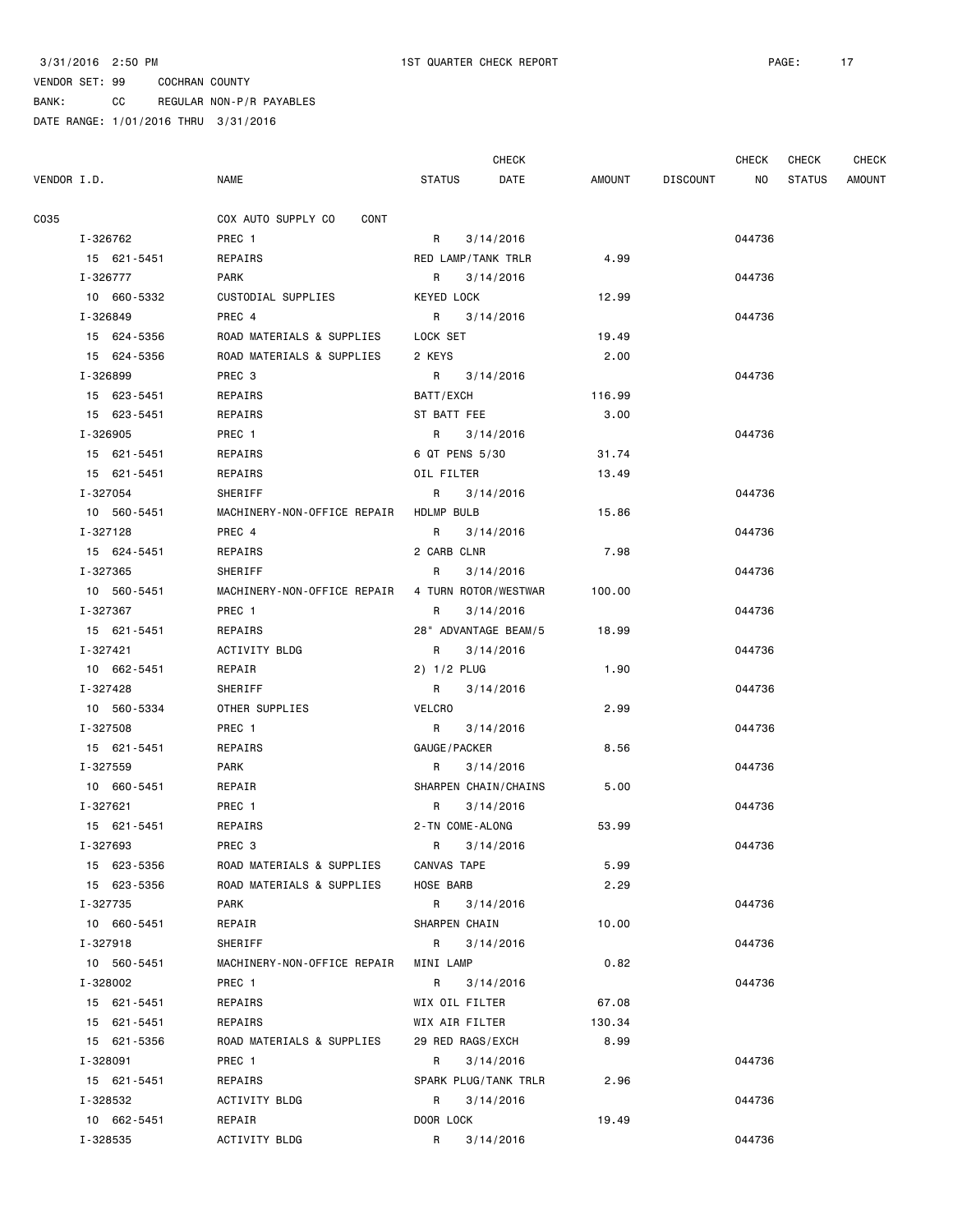3/31/2016 2:50 PM 1ST QUARTER CHECK REPORT PAGE: 18

### VENDOR SET: 99 COCHRAN COUNTY

BANK: CC REGULAR NON-P/R PAYABLES

|             |                      |                                            |                  | <b>CHECK</b>          |               |                 | <b>CHECK</b> | CHECK         | <b>CHECK</b>  |
|-------------|----------------------|--------------------------------------------|------------------|-----------------------|---------------|-----------------|--------------|---------------|---------------|
| VENDOR I.D. |                      | <b>NAME</b>                                | <b>STATUS</b>    | DATE                  | <b>AMOUNT</b> | <b>DISCOUNT</b> | NO.          | <b>STATUS</b> | <b>AMOUNT</b> |
| C035        |                      | COX AUTO SUPPLY CO<br>CONT                 |                  |                       |               |                 |              |               |               |
|             | I-328535             | ACTIVITY BLDG                              | R                | 3/14/2016             |               |                 | 044736       |               |               |
|             | 10 662-5332          | CUSTODIAL SUPPLIES                         | 4 KEYS MADE      |                       | 4.00          |                 |              |               |               |
|             | I-328953             | SHERIFF                                    | R                | 3/14/2016             |               |                 | 044736       |               |               |
|             | 10 560-5451          | MACHINERY-NON-OFFICE REPAIR                | 12 SCREWS        |                       | 4.20          |                 |              |               | 823.61        |
| C057        |                      | CITY BANK AS DEPOSITORY                    |                  |                       |               |                 |              |               |               |
|             | I-2ND QTR 2016       | NON-DEPT'L/APPR DIST                       | R                | 3/14/2016             |               |                 | 044739       |               |               |
|             | 10 409-5406          | APPRAISAL DISTRICT                         |                  | 2ND QTR ASSESSMENT--  | 21,939.41     |                 |              |               | 21,939.41     |
| C084        |                      | CLERK, SEVENTH COURT OF APPEAL             |                  |                       |               |                 |              |               |               |
|             | I-FEB2016            | STATE FEES                                 | R                | 3/14/2016             |               |                 | 044740       |               |               |
|             | 90 000-2379.002      | 7th Crt of Appeal Gov't22.2081COUNTY COURT |                  |                       | 5.00          |                 |              |               | 5.00          |
| C310        |                      | DAVID CORDER                               |                  |                       |               |                 |              |               |               |
|             | $I$ -ELEC SCH 02/16  | <b>ELECTIONS</b>                           | R                | 3/14/2016             |               |                 | 044741       |               |               |
|             | 10 490-5102          | ELECTION SALARIES                          |                  | ELEC SCHOOL/2 HRS @   | 20.00         |                 |              |               | 20.00         |
| C335        |                      | CYNTHIA CASAREZ                            |                  |                       |               |                 |              |               |               |
|             | $I$ -ELEC SCH 02/16  | ELECTIONS                                  | R                | 3/14/2016             |               |                 | 044742       |               |               |
|             | 10 490-5102          | ELECTION SALARIES                          |                  | ELEC SCHOOL/2 HRS @   | 20.00         |                 |              |               | 20.00         |
| C340        |                      | COUNTY INFORMATION RESOURCE AG             |                  |                       |               |                 |              |               |               |
|             | I-S0P005190          | NON-DEPT'L                                 | R                | 3/14/2016             |               |                 | 044743       |               |               |
|             | 10 409-5420          | TELECOMMUNICATIONS                         |                  | 21 EMAIL ACCTS JAN16  | 42.00         |                 |              |               | 42.00         |
| C378        |                      | RUSH COFFMAN                               |                  |                       |               |                 |              |               |               |
|             | $I$ -ELEC SCH 02/16  | <b>ELECTIONS</b>                           | R                | 3/14/2016             |               |                 | 044744       |               |               |
|             | 10 490-5102          | ELECTION SALARIES                          |                  | ELEC SCHOOL/2 HRS @   | 20.00         |                 |              |               | 20.00         |
| D048        |                      | DATA-LINE OFFICE SYSTEMS                   |                  |                       |               |                 |              |               |               |
|             | I-IN43453            | LIBRARY                                    | R                | 3/14/2016             |               |                 | 044745       |               |               |
|             | 10 650-5411          | MAINTENANCE CONTRACTS                      |                  | COPIER MAINT 3/8-4/7  | 37.50         |                 |              |               |               |
|             | 10 650-5411          | MAINTENANCE CONTRACTS                      | 302 COLOR COPIES |                       | 30.20         |                 |              |               | 67.70         |
| D176        |                      | DATA FLEX BUSINESS PRODUCTS, LLC           |                  |                       |               |                 |              |               |               |
|             | I-12157              | ELECTIONS                                  | R                | 3/14/2016             |               |                 | 044746       |               |               |
|             | 10 490-5335          | ELECTION SUPPLIES                          |                  | 3000 BLUE VOTER CARD  | 89.85         |                 |              |               |               |
|             | 10 490-5335          | ELECTION SUPPLIES                          | FREIGHT          |                       | 30.75         |                 |              |               | 120.60        |
| D195        |                      | TREVOR DRENNAN                             |                  |                       |               |                 |              |               |               |
|             | $I$ -REP PRMRY 02/16 | ELECTIONS                                  | R                | 3/14/2016             |               |                 | 044747       |               |               |
|             | 10 490-5102          | ELECTION SALARIES                          |                  | 12.5HRS@\$8/REP PRIM; | 100.00        |                 |              |               | 100.00        |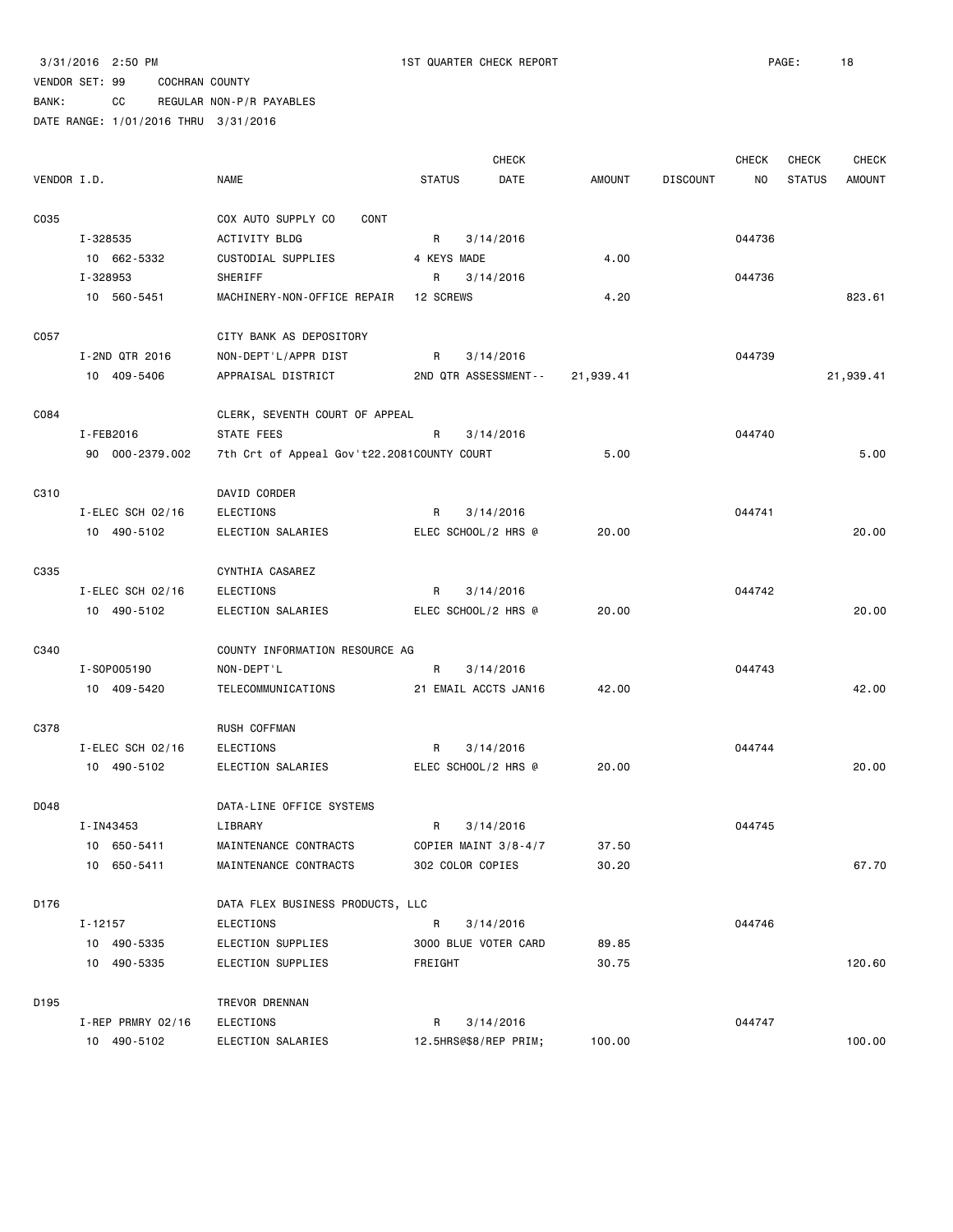BANK: CC REGULAR NON-P/R PAYABLES

|             |    |                     |                               |                       | <b>CHECK</b>         |        |                 | <b>CHECK</b> | CHECK         | <b>CHECK</b> |
|-------------|----|---------------------|-------------------------------|-----------------------|----------------------|--------|-----------------|--------------|---------------|--------------|
| VENDOR I.D. |    |                     | <b>NAME</b>                   | <b>STATUS</b>         | DATE                 | AMOUNT | <b>DISCOUNT</b> | NO.          | <b>STATUS</b> | AMOUNT       |
| E057        |    |                     | ELECTION SYSTEMS & SOFTWARE   |                       |                      |        |                 |              |               |              |
|             |    | I-954318            | ELECTIONS                     | R                     | 3/14/2016            |        |                 | 044748       |               |              |
|             |    | 10 490-5335         | ELECTION SUPPLIES             |                       | 1900 ABSENTEE BALLOT | 608.00 |                 |              |               |              |
|             |    | 10 490-5335         | ELECTION SUPPLIES             | 1900 ELEC DAY BALLOT  |                      | 608.00 |                 |              |               |              |
|             |    | 10 490-5335         | ELECTION SUPPLIES             | 44 CODING BALLOTS     |                      | 14.08  |                 |              |               |              |
|             |    | 10 490-5335         | ELECTION SUPPLIES             | 25 SAMPLE BALLOTS     |                      | 8.00   |                 |              |               |              |
|             | 10 | 490-5335            | ELECTION SUPPLIES             | 25 TEST BALLOTS       |                      | 8.00   |                 |              |               |              |
|             |    | 10 490-5335         | ELECTION SUPPLIES             | FREIGHT               |                      | 49.72  |                 |              |               | 1,295.80     |
| E075        |    |                     | WEX BANK                      |                       |                      |        |                 |              |               |              |
|             |    | I-44270659          | SHERIFF/EXT SVC/JUV PROB      | R                     | 3/14/2016            |        |                 | 044749       |               |              |
|             |    | 10 560-5330         | FUEL AND OIL                  | 21.504GL UNL 2/10 WH  |                      | 31.37  |                 |              |               |              |
|             |    | 10 560-5330         | FUEL AND OIL                  |                       | 22.741GL UNL 2/18 WH | 33.18  |                 |              |               |              |
|             |    | 10 560-5330         | FUEL AND OIL                  | 24.515GL UNL 2/3 WHT  |                      | 36.75  |                 |              |               |              |
|             |    | 10 665-5330         | FUEL AND OIL                  | 19.544GL UNL 2/19 SA  |                      | 29.30  |                 |              |               |              |
|             |    | 10 665-5330         | FUEL AND OIL                  | 26.908GL UNL 2/9 BRN  |                      | 51.10  |                 |              |               |              |
|             | 10 | 665-5330            | FUEL AND OIL                  | 15.04GL UNL 2/28 WAL  |                      | 23.30  |                 |              |               |              |
|             | 17 | 573-5499            | OPERATING EXPENSES            | 19.13GL UNL 2/20 KNG  |                      | 26.00  |                 |              |               |              |
|             |    | 17 573-5499         | OPERATING EXPENSES            | 18.209GL UNL 2/20 CM  |                      | 26.75  |                 |              |               |              |
|             |    | 17 573-5499         | OPERATING EXPENSES            | 14.736GL UNL 2/24 HA  |                      | 21.50  |                 |              |               |              |
|             |    | 17 573-5499         | OPERATING EXPENSES            | 19.531GL UNL 2/27 AB  |                      | 30.45  |                 |              |               |              |
|             |    | 17 573-5499         | OPERATING EXPENSES            | WASH 2/27 ABILENE     |                      | 10.00  |                 |              |               |              |
|             |    | 17 573-5499         | OPERATING EXPENSES            | 18.61GL UNL 2/25 SAN  |                      | 28.83  |                 |              |               |              |
|             |    | 10 409-5499         | MISCELLANEOUS                 | FIN CHG/PAYT MAILED   |                      | 75.00  |                 |              |               | 423.53       |
| F073        |    |                     | FRONTIER VALLEY INC.          |                       |                      |        |                 |              |               |              |
|             |    | I-371692            | EXTENSION SVC                 | R                     | 3/14/2016            |        |                 | 044750       |               |              |
|             |    | 10 665-5451         | REPAIRS                       |                       | RPR WIRING/CLAY PIGN | 109.00 |                 |              |               | 109.00       |
| F093        |    |                     | FARMERS CO-OPERATIVE ELEVATOR |                       |                      |        |                 |              |               |              |
|             |    | $I - 3160 02/16$    | PREC 2                        | R                     | 3/14/2016            |        |                 | 044751       |               |              |
|             |    | 15 622-5330         | FUEL AND OIL                  | 23.69GL UNL 2/3       |                      | 40.96  |                 |              |               |              |
|             |    | 15 622-5330         | FUEL AND OIL                  | 23.52GL UNL 2/13      |                      | 40.67  |                 |              |               | 81.63        |
| F196        |    |                     | TABITHA FRANCO                |                       |                      |        |                 |              |               |              |
|             |    | I-DW#16771          | ACTIVITY BLDG                 | R                     | 3/14/2016            |        |                 | 044752       |               |              |
|             |    | 10 000-4370.101     | RENT-ACTIVITY BUILDING        | REF DEP FOR 2/22/16   |                      | 150.00 |                 |              |               | 150.00       |
| F220        |    |                     | MARIA FLORES                  |                       |                      |        |                 |              |               |              |
|             |    | I-REP PRIMARY 02/16 | ELECTIONS                     | R                     | 3/14/2016            |        |                 | 044753       |               |              |
|             |    | 10 490-5102         | ELECTION SALARIES             | 12.5HRS@\$8/REP PRIM; |                      | 100.00 |                 |              |               | 100.00       |
| G031        |    |                     | GRAINGER                      |                       |                      |        |                 |              |               |              |
|             |    | I-9032980105        | JAIL                          | R                     | 3/14/2016            |        |                 | 044754       |               |              |
|             |    | 10 512-5451         | REPAIR                        | 2 EXIT SIGN W/BATT B  |                      | 207.16 |                 |              |               |              |
|             |    | I-9032980113        | JAIL                          | R                     | 3/14/2016            |        |                 | 044754       |               |              |
|             |    | 10 512-5451         | REPAIR                        | LED RETROFIT KIT      |                      | 54.00  |                 |              |               |              |
|             |    | 10 512-5451         | REPAIR                        | EMERGENCY LT, 10in    |                      | 17.79  |                 |              |               |              |
|             |    | I-9043998310        | JAIL                          | R 3/14/2016           |                      |        |                 | 044754       |               |              |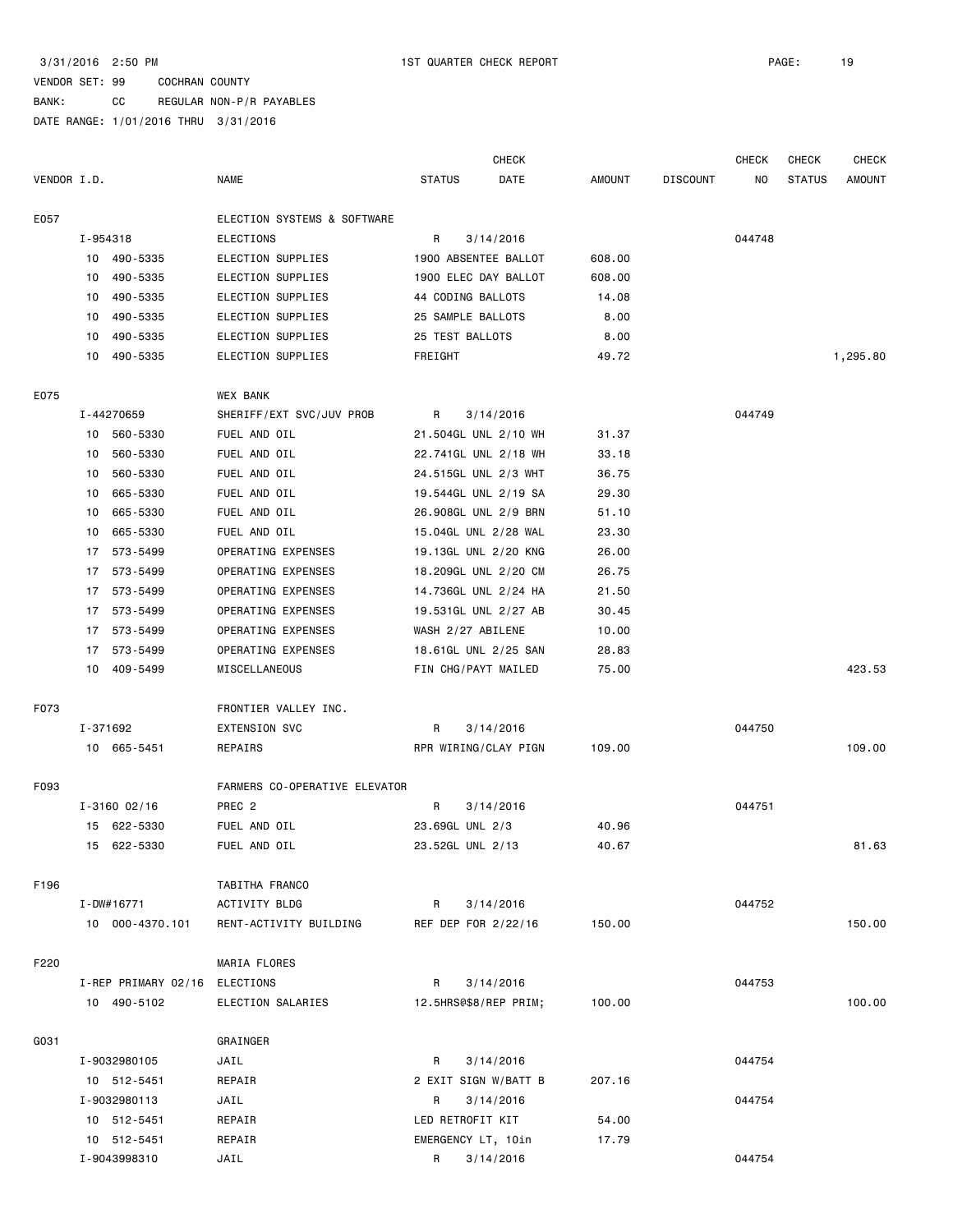BANK: CC REGULAR NON-P/R PAYABLES

|                   |                         |                               |                      | <b>CHECK</b>         |          |                 | <b>CHECK</b> | <b>CHECK</b>  | <b>CHECK</b>  |
|-------------------|-------------------------|-------------------------------|----------------------|----------------------|----------|-----------------|--------------|---------------|---------------|
| VENDOR I.D.       |                         | NAME                          | <b>STATUS</b>        | DATE                 | AMOUNT   | <b>DISCOUNT</b> | ΝO           | <b>STATUS</b> | <b>AMOUNT</b> |
| G031              |                         | CONT<br>GRAINGER              |                      |                      |          |                 |              |               |               |
|                   | I-9043998310            | JAIL                          | R                    | 3/14/2016            |          |                 | 044754       |               |               |
|                   | 10 512-5451             | REPAIR                        |                      | 2 FILTER CRTG, ICE M | 287.80   |                 |              |               | 566.75        |
|                   |                         |                               |                      |                      |          |                 |              |               |               |
| G074              |                         | GRAVES, HUMPHRIES, STAHL, LTD |                      |                      |          |                 |              |               |               |
|                   | I-FEES FEB2016          | JUSTICE OF PEACE              | R                    | 3/14/2016            |          |                 | 044755       |               |               |
|                   | 10 000-2206.002         | COLLECTION AGENCY FEES        | COLLECTION FEES FEB1 |                      | 865.76   |                 |              |               | 865.76        |
| G161              |                         | GEBO'S CREDIT CORPORATION     |                      |                      |          |                 |              |               |               |
|                   | $I - 4698$              | PREC <sub>2</sub>             | R                    | 3/14/2016            |          |                 | 044756       |               |               |
|                   | 15 622-5451             | REPAIRS                       | 5.5HP PUMP, HONDA    |                      | 429.99   |                 |              |               |               |
|                   | 15 622-5451             | REPAIRS                       | HD 30 OIL, QS        |                      | 7.98     |                 |              |               | 437.97        |
|                   |                         |                               |                      |                      |          |                 |              |               |               |
| H152              |                         | HARRIS LOCAL GOVERNMENT       |                      |                      |          |                 |              |               |               |
|                   | I-MN00006529            | TAX A/C                       | R                    | 3/14/2016            |          |                 | 044757       |               |               |
|                   | 10 499-5411             | MAINTENANCE CONTRACTS         |                      | 2ND QTR 26/ONLINE CO | 6,459.77 |                 |              |               |               |
|                   | 10 499-5411             | MAINTENANCE CONTRACTS         |                      | 2ND QTR MAINT/ONLINE | 325.00   |                 |              |               | 6,784.77      |
| H <sub>2</sub> 15 |                         | HAROLD HARRISON               |                      |                      |          |                 |              |               |               |
|                   | I-ELEC SCH 02/16        | <b>ELECTIONS</b>              | R                    | 3/14/2016            |          |                 | 044758       |               |               |
|                   | 10 490-5102             | ELECTION SALARIES             | ELEC SCHOOL/2 HRS @  |                      | 20.00    |                 |              |               | 20.00         |
|                   |                         |                               |                      |                      |          |                 |              |               |               |
| I005              |                         | TINA KAY IVINS                |                      |                      |          |                 |              |               |               |
|                   | I-ELEC SCH 02/16        | ELECTIONS                     | R                    | 3/14/2016            |          |                 | 044759       |               |               |
|                   | 10 490-5102             | ELECTION SALARIES             | ELEC SCHOOL/2 HRS @  |                      | 20.00    |                 |              |               | 20.00         |
| J044              |                         | JAMES PUBLISHING INC.         |                      |                      |          |                 |              |               |               |
|                   | I-S158180               | <b>ATTORNEY</b>               | R                    | 3/14/2016            |          |                 | 044760       |               |               |
|                   | 10 475-5310             | OFFICE SUPPLIES               | TX CRIM JURY CHGS    |                      | 155.00   |                 |              |               |               |
|                   | 10 475-5310             | OFFICE SUPPLIES               | SHIPPING             |                      | 25.00    |                 |              |               | 180.00        |
| J082              |                         | JOHN DEERE FINANCIAL          |                      |                      |          |                 |              |               |               |
|                   |                         |                               | R                    |                      |          |                 | 044761       |               |               |
|                   | I-380171                | PREC 1                        |                      | 3/14/2016            |          |                 |              |               |               |
|                   | 15 621-5451<br>I-381637 | REPAIRS<br>PREC 3             | 2 WIPER BLADES       |                      | 76.72    |                 |              |               |               |
|                   |                         |                               | R                    | 3/14/2016            |          |                 | 044761       |               |               |
|                   | 15 623-5451             | REPAIRS                       | 6 HY-GARD            |                      | 175.92   |                 |              |               |               |
|                   | 15 623-5356             | ROAD MATERIALS & SUPPLIES     | <b>FUNNEL</b>        |                      | 8.56     |                 |              |               | 261.20        |
| J090              |                         | JOHN ROLEY AUTOCENTER         |                      |                      |          |                 |              |               |               |
|                   | I-111239                | PREC 1                        | R                    | 3/14/2016            |          |                 | 044762       |               |               |
|                   | 15 621-5451             | REPAIRS                       | THROTTLE BODY        |                      | 223.41   |                 |              |               | 223.41        |
| K025              |                         | K-BAR TEXAS ELECTRIC, INC     |                      |                      |          |                 |              |               |               |
|                   | I-2108230               | JAIL                          | R                    | 3/14/2016            |          |                 | 044763       |               |               |
|                   | 10 512-5451             | REPAIR                        |                      | INSTL EXIT LTS/2 HRS | 80.00    |                 |              |               |               |
|                   | 10 512-5451             | REPAIR                        | 2 HRS APPR           |                      | 51.00    |                 |              |               |               |
|                   | 10 512-5451             | REPAIR                        | 6 RED/YLW CAPS       |                      | 1.44     |                 |              |               |               |
|                   | 10 512-5451             | REPAIR                        | 2 HRS/SVC TRK #53    |                      | 52.00    |                 |              |               |               |
|                   | I-2108298               | JAIL                          | R                    | 3/14/2016            |          |                 | 044763       |               |               |
|                   |                         |                               |                      |                      |          |                 |              |               |               |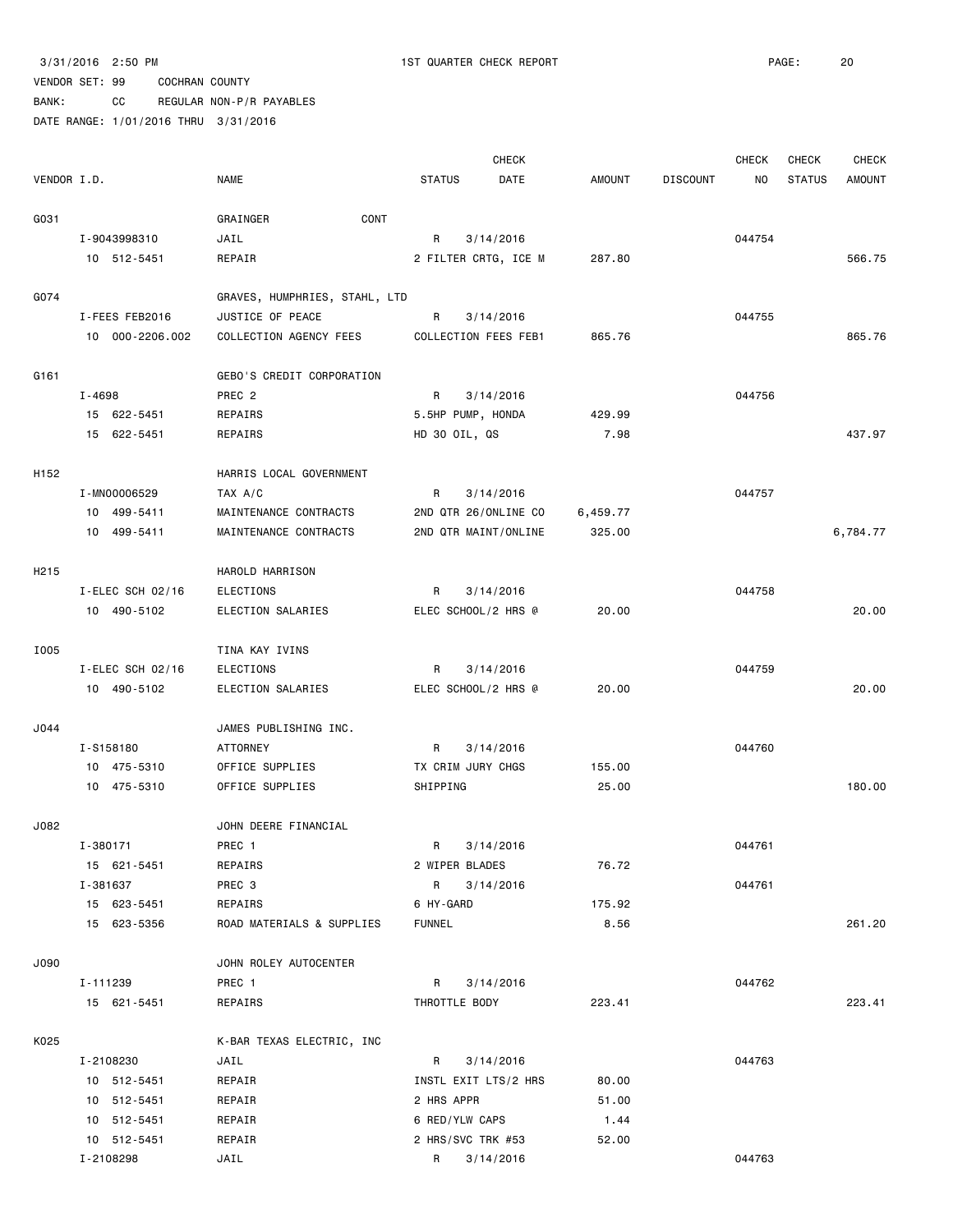BANK: CC REGULAR NON-P/R PAYABLES

|             |             |                |                              |                | <b>CHECK</b>         |        |                 | <b>CHECK</b> | CHECK         | <b>CHECK</b>  |
|-------------|-------------|----------------|------------------------------|----------------|----------------------|--------|-----------------|--------------|---------------|---------------|
| VENDOR I.D. |             |                | <b>NAME</b>                  | <b>STATUS</b>  | DATE                 | AMOUNT | <b>DISCOUNT</b> | NO.          | <b>STATUS</b> | <b>AMOUNT</b> |
| K025        |             |                | K-BAR TEXAS ELECTRIC, CONT   |                |                      |        |                 |              |               |               |
|             |             | I-2108298      | JAIL                         | R              | 3/14/2016            |        |                 | 044763       |               |               |
|             |             | 10 512-5451    | REPAIR                       |                | RPL LT FIXTURE/2HRS; | 80.00  |                 |              |               |               |
|             |             | 10 512-5451    | REPAIR                       | 2HRS APPR      |                      | 51.00  |                 |              |               |               |
|             |             | 10 512-5451    | REPAIR                       |                | EXIT SIGN LPX70      | 157.60 |                 |              |               |               |
|             |             | 10 512-5451    | REPAIR                       |                | SVC TRK #53;2HRS     | 52.00  |                 |              |               | 525.04        |
| L001        |             |                | L & B SUPPLY, INC            |                |                      |        |                 |              |               |               |
|             | I-720342    |                | <b>PARK</b>                  | R              | 3/14/2016            |        |                 | 044764       |               |               |
|             |             | 10 660-5451    | REPAIR                       |                | 4 1" RAINBIRD KEY    | 451.20 |                 |              |               |               |
|             |             | 10 660-5451    | REPAIR                       |                | 4 1" RAINBIRD VALVE  | 552.00 |                 |              |               | 1,003.20      |
| L010        |             |                | LEWIS FARM & RANCH STORE INC |                |                      |        |                 |              |               |               |
|             | I-20530     |                | SHERIFF                      | R              | 3/14/2016            |        |                 | 044765       |               |               |
|             |             | 10 560-5451    | MACHINERY-NON-OFFICE REPAIR  | ROPE           |                      | 14.99  |                 |              |               |               |
|             |             | 10 560-5451    | MACHINERY-NON-OFFICE REPAIR  | 4 HOOKS        |                      | 9.16   |                 |              |               |               |
|             |             | 10 560-5451    | MACHINERY-NON-OFFICE REPAIR  | DISC           |                      | 2.41CR |                 |              |               |               |
|             | $I - 20544$ |                | PARK                         | R              | 3/14/2016            |        |                 | 044765       |               |               |
|             |             | 10 660-5332    | CUSTODIAL SUPPLIES           | LIGHT BULB     |                      | 2.29   |                 |              |               |               |
|             |             | 10 660-5332    | CUSTODIAL SUPPLIES           | DISC           |                      | 0.23CR |                 |              |               |               |
|             | I-20585     |                | PREC 4                       | R              | 3/14/2016            |        |                 | 044765       |               |               |
|             |             | 15 624-5356    | ROAD MATERIALS & SUPPLIES    |                | 2 WATER FILTERS      | 67.98  |                 |              |               |               |
|             |             | 15 624-5356    | ROAD MATERIALS & SUPPLIES    | DISC           |                      | 6.80CR |                 |              |               |               |
|             |             | 15 624-5356    | ROAD MATERIALS & SUPPLIES    | COFFEE         |                      | 13.95  |                 |              |               |               |
|             |             | 15 624-5356    | ROAD MATERIALS & SUPPLIES    | 2 SUGAR        |                      | 3.90   |                 |              |               |               |
|             |             | 15 624-5356    | ROAD MATERIALS & SUPPLIES    | LAVA SOAP      |                      | 3.49   |                 |              |               |               |
|             | I-20733     |                | PREC <sub>2</sub>            | R              | 3/14/2016            |        |                 | 044765       |               |               |
|             |             | 15 622-5451    | REPAIRS                      |                | 2" NIPPLE POLES      | 2.95   |                 |              |               |               |
|             |             | 15 622-5451    | REPAIRS                      |                | 2x2-1/2 NIPPLE GALV  | 4.29   |                 |              |               |               |
|             |             | 15 622-5451    | REPAIRS                      | DISC           |                      | 0.72CR |                 |              |               |               |
|             | I-20753     |                | JAIL                         | R              | 3/14/2016            |        |                 | 044765       |               |               |
|             |             | 10 512-5451    | REPAIR                       | 2) 2x4x12      |                      | 11.90  |                 |              |               |               |
|             |             | 10 512-5451    | REPAIR                       | DISC           |                      | 1.19CR |                 |              |               |               |
|             |             | I-21261 021016 | PARK                         | R              | 3/14/2016            |        |                 | 044765       |               |               |
|             |             | 10 660-5332    | CUSTODIAL SUPPLIES           |                | CHAIN SAW CHAIN      | 19.99  |                 |              |               |               |
|             |             | 10 660-5332    | CUSTODIAL SUPPLIES           | DISC           |                      | 2.00CR |                 |              |               |               |
|             | $I - 21403$ |                | SHERIFF                      | $\mathsf{R}$   | 3/14/2016            |        |                 | 044765       |               |               |
|             |             | 10 560-5310    | OFFICE SUPPLIES              | <b>STAPLES</b> |                      | 3.49   |                 |              |               |               |
|             |             | 10 560-5310    | OFFICE SUPPLIES              | DISC           |                      | 0.35CR |                 |              |               |               |
|             | I-21481     |                | SHERIFF                      | R              | 3/14/2016            |        |                 | 044765       |               |               |
|             |             | 10 560-5452    | OFFICE EQUIPMENT REPAIR      |                | 2x6x14/PHOTO DISPLAY | 9.95   |                 |              |               |               |
|             | I-21673     |                | PARK                         | R              | 3/14/2016            |        |                 | 044765       |               |               |
|             |             | 10 660-5332    | CUSTODIAL SUPPLIES           |                | 2 BAR/CHAIN OIL      | 11.98  |                 |              |               |               |
|             |             | 10 660-5332    | CUSTODIAL SUPPLIES           | DISC           |                      | 1.19CR |                 |              |               |               |
|             | I-21697     |                | PREC 1                       | R              | 3/14/2016            |        |                 | 044765       |               |               |
|             |             | 15 621-5356    | ROAD MATERIALS & SUPPLIES    |                | 4x4x8/SIGN POST CR34 | 12.95  |                 |              |               |               |
|             |             | 15 621-5356    | ROAD MATERIALS & SUPPLIES    | DISC           |                      | 1.30CR |                 |              |               |               |
|             | I-21732     |                | ACTIVITY BLDG                | R              | 3/14/2016            |        |                 | 044765       |               |               |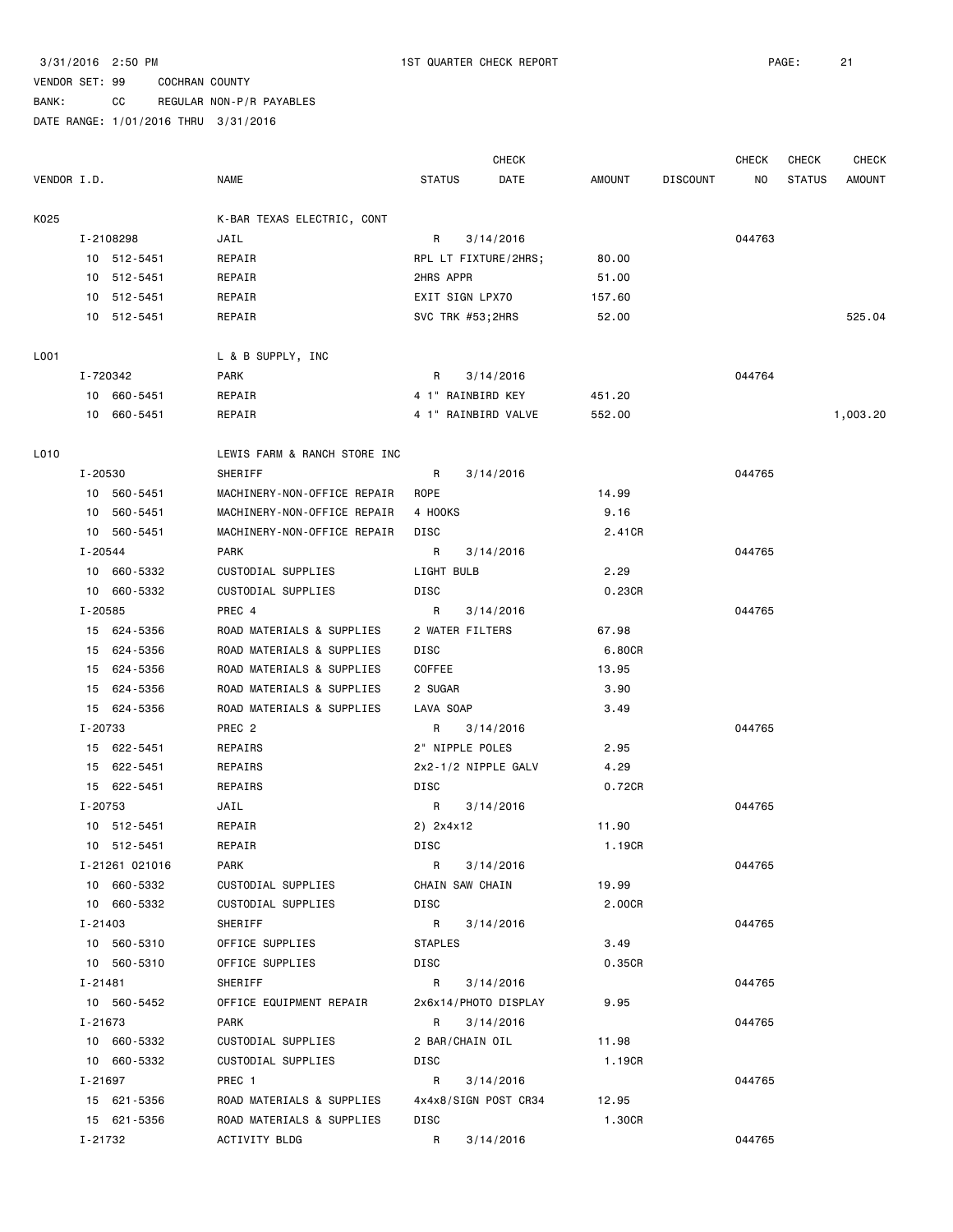BANK: CC REGULAR NON-P/R PAYABLES

|                  |                       |                          |                      | <b>CHECK</b>          |               |                 | <b>CHECK</b> | CHECK         | <b>CHECK</b>  |
|------------------|-----------------------|--------------------------|----------------------|-----------------------|---------------|-----------------|--------------|---------------|---------------|
| VENDOR I.D.      |                       | <b>NAME</b>              | <b>STATUS</b>        | DATE                  | <b>AMOUNT</b> | <b>DISCOUNT</b> | NO           | <b>STATUS</b> | <b>AMOUNT</b> |
| L010             |                       | LEWIS FARM & RANCH STORE | CONT                 |                       |               |                 |              |               |               |
|                  | I-21732               | <b>ACTIVITY BLDG</b>     | R                    | 3/14/2016             |               |                 | 044765       |               |               |
|                  | 10 662-5451           | REPAIR                   | <b>FAUCET</b>        |                       | 94.99         |                 |              |               |               |
|                  | 10 662-5451           | REPAIR                   | DISC                 |                       | 9.50CR        |                 |              |               |               |
|                  | I-21822               | <b>PARK</b>              | R                    | 3/14/2016             |               |                 | 044765       |               |               |
|                  | 10 660-5332           | CUSTODIAL SUPPLIES       | 2 BASKETBALL NETS    |                       | 9.98          |                 |              |               |               |
|                  | 10 660-5332           | CUSTODIAL SUPPLIES       | DISC                 |                       | 1.00CR        |                 |              |               | 271.54        |
|                  |                       |                          |                      |                       |               |                 |              |               |               |
| L <sub>135</sub> |                       | LOWES HOME CENTERS INC   |                      |                       |               |                 |              |               |               |
|                  | I-48364061 022416     | JAIL                     | R                    | 3/14/2016             |               |                 | 044767       |               |               |
|                  | 10 512-5451           | REPAIR                   | 16in LED PLUG-IN     |                       | 19.98         |                 |              |               |               |
|                  | 10 512-5451           | REPAIR                   | DISC                 |                       | 1.00CR        |                 |              |               | 18.98         |
| M320             |                       | LORRAINE McWHIRTER       |                      |                       |               |                 |              |               |               |
|                  | I-ELEC SCH 02/16      | ELECTIONS                | R                    | 3/14/2016             |               |                 | 044768       |               |               |
|                  | 10 490-5102           | ELECTION SALARIES        | ELEC SCHOOL/2 HRS @  |                       | 20.00         |                 |              |               | 20.00         |
| N082             |                       | <b>NETDATA</b>           |                      |                       |               |                 |              |               |               |
|                  | I-iTICKET FEB16       | JUSTICE OF PEACE         | R                    | 3/14/2016             |               |                 | 044769       |               |               |
|                  | 10 455-5499           | MISCELLANEOUS            | FEB 2016             |                       | 4.00          |                 |              |               | 4.00          |
|                  |                       |                          |                      |                       |               |                 |              |               |               |
| 0038             |                       | O'GRADY PUBLISHING CO.   |                      |                       |               |                 |              |               |               |
|                  | $I - 02/26/16$        | LIBRARY                  | R                    | 3/14/2016             |               |                 | 044770       |               |               |
|                  | 10 650-5590           | <b>BOOKS</b>             | GRANDPA'S MAGIC CARP |                       | 14.00         |                 |              |               |               |
|                  | 10 650-5590           | <b>BOOKS</b>             | THE THEOPHANY        |                       | 21.00         |                 |              |               | 35.00         |
| P245             |                       | POCKET PROS              |                      |                       |               |                 |              |               |               |
|                  | $I - QF16 - 537 - 01$ | LIBRARY                  | R                    | 3/14/2016             |               |                 | 044771       |               |               |
|                  | 10 650-5499           | MISCELLANEOUS            |                      | FALL 16/17 POCKET SC  | 75.00         |                 |              |               | 75.00         |
|                  |                       |                          |                      |                       |               |                 |              |               |               |
| R092             |                       | CDCAT - REGION II        |                      |                       |               |                 |              |               |               |
|                  | I-REG II SPR MTG      | CO/DIST CLERK            | R                    | 3/14/2016             |               |                 | 044772       |               |               |
|                  | 10 403-5427           | CONTINUING EDUCATION     |                      | REG 4/15/16; SHANNA D | 30.00         |                 |              |               | 30.00         |
| R <sub>157</sub> |                       | ETHEL RICHARDSON         |                      |                       |               |                 |              |               |               |
|                  | I-ELEC SCH 02/16      | ELECTIONS                | R                    | 3/14/2016             |               |                 | 044773       |               |               |
|                  | 10 490-5102           | ELECTION SALARIES        | ELEC SCHOOL/2 HRS @  |                       | 20.00         |                 |              |               | 20.00         |
| R288             |                       | ISIAR RIVERA             |                      |                       |               |                 |              |               |               |
|                  | I-DW#16769            | ACTIVITY BLDG            | R                    | 3/14/2016             |               |                 | 044774       |               |               |
|                  | 10 000-4370.101       | RENT-ACTIVITY BUILDING   | REF DEP FOR 2/27/16  |                       | 150.00        |                 |              |               | 150.00        |
| S010             |                       | SILVERS COMPANY          |                      |                       |               |                 |              |               |               |
|                  | I-CEMETERY 02/16      | CEMETERY                 | R                    | 3/14/2016             |               |                 | 044775       |               |               |
|                  | 10 516-5330           | FUEL & OIL               | 24GL UNL 2/2         |                       | 38.76         |                 |              |               |               |
|                  | I-EXT SVC 02/16       | EXTENSION SVC            | R                    | 3/14/2016             |               |                 | 044775       |               |               |
|                  | 10 665-5330           | FUEL AND OIL             | 31.75GL UNL 2/2      |                       | 51.28         |                 |              |               |               |
|                  | 10 665-5330           | FUEL AND OIL             | 15.92GL UNL 2/10     |                       | 22.53         |                 |              |               |               |
|                  |                       |                          |                      |                       |               |                 |              |               |               |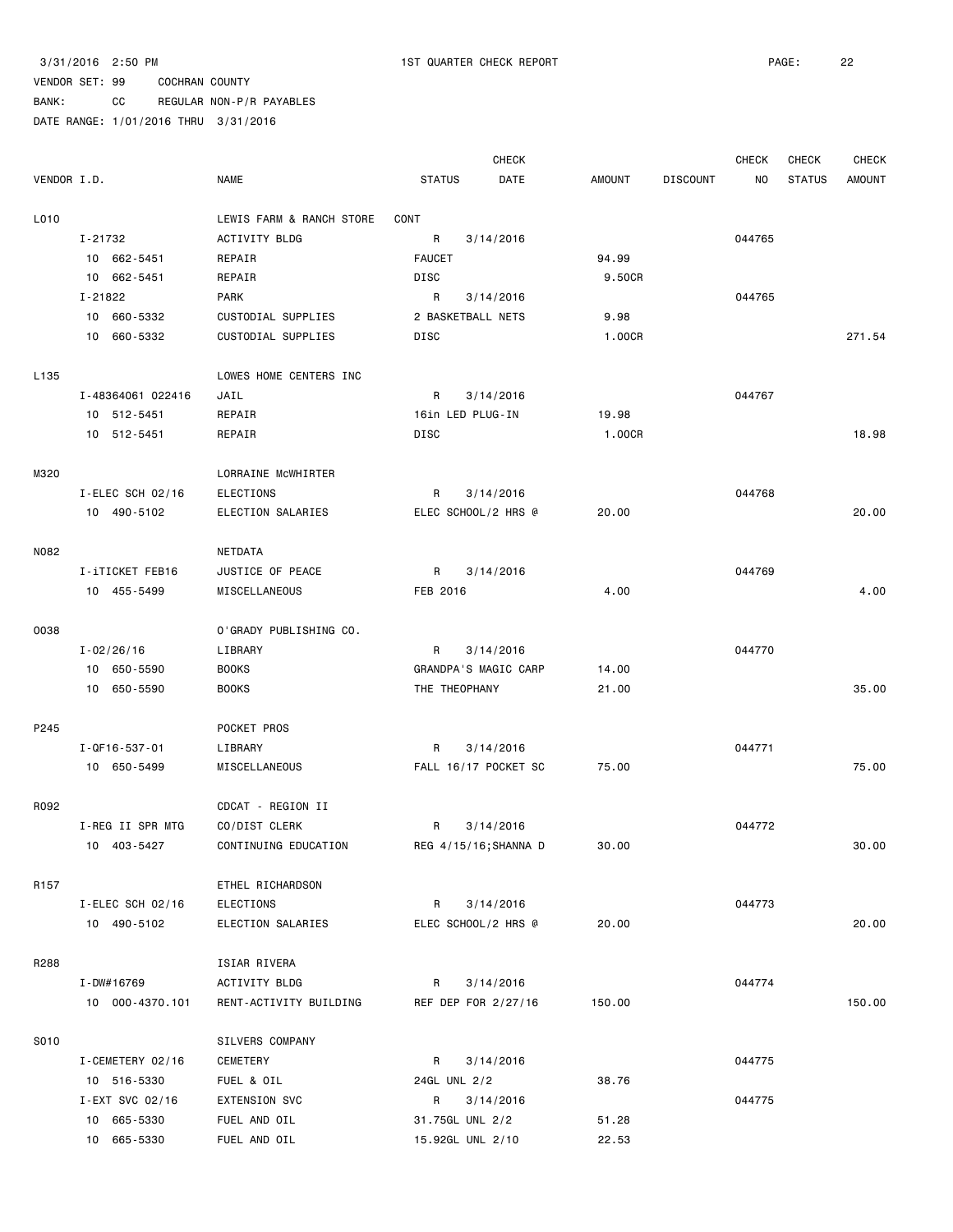BANK: CC REGULAR NON-P/R PAYABLES

|             |    |                       |                                                    | <b>CHECK</b>      |                       |          |                 | CHECK  | CHECK         | <b>CHECK</b>  |
|-------------|----|-----------------------|----------------------------------------------------|-------------------|-----------------------|----------|-----------------|--------|---------------|---------------|
| VENDOR I.D. |    |                       | <b>NAME</b>                                        | <b>STATUS</b>     | DATE                  | AMOUNT   | <b>DISCOUNT</b> | NO     | <b>STATUS</b> | <b>AMOUNT</b> |
|             |    |                       |                                                    |                   |                       |          |                 |        |               |               |
| S010        |    |                       | SILVERS COMPANY<br>CONT                            |                   |                       |          |                 |        |               |               |
|             |    | I-EXT SVC 02/16       | EXTENSION SVC                                      | R                 | 3/14/2016             |          |                 | 044775 |               |               |
|             |    | 10 665-5330           | FUEL AND OIL                                       | 9.28GL UNL 2/15   |                       | 13.13    |                 |        |               |               |
|             |    | $I$ -JUV PROB 02/16   | JUVENILE PROBATION                                 | R                 | 3/14/2016             |          |                 | 044775 |               |               |
|             |    | 17 573-5499           | OPERATING EXPENSES                                 | 18.02GL UNL 2/5   |                       | 29.10    |                 |        |               |               |
|             |    | 17 573-5499           | OPERATING EXPENSES                                 | 18GL UNL 2/10     |                       | 25.47    |                 |        |               |               |
|             |    | 17 573-5499           | OPERATING EXPENSES                                 | 12.39GL UNL 2/22  |                       | 17.53    |                 |        |               |               |
|             |    | $I - NON - DEP 02/16$ | NON-DEPT'L;TAX A/C;CO JUDGE                        | R                 | 3/14/2016             |          |                 | 044775 |               |               |
|             |    | 10 409-5427           | CONTINUING EDUCATION                               |                   | 3.2GL UNL 2/5; HEALTH | 5.17     |                 |        |               |               |
|             |    | 10 499-5427           | CONTINUING EDUCATION                               |                   | 7.04GL UNL 2/12;LBK   | 9.96     |                 |        |               |               |
|             |    | 15 610-5428           | CO. JUDGE-CONTINUING EDUCATION13.11GL UNL 2/10;LBK |                   |                       | 21.17    |                 |        |               |               |
|             |    | 15 610-5428           | CO. JUDGE-CONTINUING EDUCATION7GL UNL 2/22;LBK MTG |                   |                       | 9.91     |                 |        |               |               |
|             |    | I-PREC 1 02/16        | PREC 1                                             | R                 | 3/14/2016             |          |                 | 044775 |               |               |
|             |    | 15 621-5330           | FUEL & OIL                                         |                   | 70.9GL HS DIESEL 2/2  | 101.39   |                 |        |               |               |
|             |    | 15 621-5330           | FUEL & OIL                                         |                   | 76GL HS DIESEL 2/22;  | 108.68   |                 |        |               |               |
|             |    | 15 621-5451           | REPAIRS                                            |                   | ST INSP/04 MACK #454  | 10.00    |                 |        |               |               |
|             |    | 15 621-5451           | REPAIRS                                            |                   | ST INSP/07 CHEV PK #  | 10.00    |                 |        |               |               |
|             |    | I-PREC 2 02/16        | PREC 2                                             | R                 | 3/14/2016             |          |                 | 044775 |               |               |
|             |    | 15 622-5330           | FUEL AND OIL                                       | 3 2.5GL DEF       |                       | 32.34    |                 |        |               |               |
|             |    | 15 622-5330           | FUEL AND OIL                                       |                   | 543.8GL HS DIESEL 2/  | 777.63   |                 |        |               |               |
|             |    | 15 622-5451           | REPAIRS                                            |                   | ST INSP/91 KW #7319   | 10.00    |                 |        |               |               |
|             |    | 15 622-5451           | REPAIRS                                            |                   | ST INSP/06 CTS TRLR   | 10.00    |                 |        |               |               |
|             |    | 15 622-5330           | FUEL AND OIL                                       |                   | 2 80-0Z PWR SVC/WHT   | 27.56    |                 |        |               |               |
|             |    | 15 622-5330           | FUEL AND OIL                                       | 24GL UNL 2/2      |                       | 38.76    |                 |        |               |               |
|             | 15 | 622-5330              | FUEL AND OIL                                       | 24.84GL UNL 2/10  |                       | 40.12    |                 |        |               |               |
|             |    | 15 622-5330           | FUEL AND OIL                                       | 15GL UNL 2/22     |                       | 21.23    |                 |        |               |               |
|             |    | 15 622-5330           | FUEL AND OIL                                       | 23.01GL UNL 2/23  |                       | 32.56    |                 |        |               |               |
|             |    | 15 622-5330           | FUEL AND OIL                                       | 28.26GL UNL 2/29  |                       | 39.99    |                 |        |               |               |
|             |    | I-PREC 3 02/16        | PREC 3                                             | R                 | 3/14/2016             |          |                 | 044775 |               |               |
|             | 15 | 623-5451              | REPAIRS                                            |                   | ST INSP/03 CTS #0848  | 10.00    |                 |        |               |               |
|             |    | 15 623-5330           | FUEL AND OIL                                       |                   | 439.5GL HS DIESEL 1/  | 615.30   |                 |        |               |               |
|             |    | 15 623-5330           | FUEL AND OIL                                       |                   | 2 80-0Z PWR SVC/WHT   | 27.12    |                 |        |               |               |
|             |    | 15 623-5330           | FUEL AND OIL                                       | 30.5GL LS DIESEL  |                       | 48.65    |                 |        |               |               |
|             | 15 | 623-5451              | REPAIRS                                            |                   | ST INSP/94 INTL #511  | 10.00    |                 |        |               |               |
|             | 15 | 623-5330              | FUEL AND OIL                                       |                   | 274.1GL HS DIESEL 2/  | 391.96   |                 |        |               |               |
|             | 15 | 623-5451              | REPAIRS                                            |                   | ST INSP/04 MACK #179  | 10.00    |                 |        |               |               |
|             | 15 | 623-5330              | FUEL AND OIL                                       | 80-0Z PWR SVC/WHT |                       | 13.78    |                 |        |               |               |
|             |    | I-PREC 4 02/16        | PREC 4                                             | R                 | 3/14/2016             |          |                 | 044775 |               |               |
|             | 15 | 624-5330              | FUEL AND OIL                                       |                   | 3 80-0Z PWR SVC/WHT   | 40.68    |                 |        |               |               |
|             | 15 | 624-5330              | FUEL AND OIL                                       |                   | 800GL HS DIESEL 2/26  | 1,160.00 |                 |        |               |               |
|             |    | I-SHERIFF 02/16       | SHERIFF                                            | R                 | 3/14/2016             |          |                 | 044775 |               |               |
|             | 10 | 560-5330              | FUEL AND OIL                                       | 14.52GL UNL/#107  |                       | 20.55    |                 |        |               |               |
|             | 10 | 560-5330              | FUEL AND OIL                                       | 112.1GL UNL/#134  |                       | 169.74   |                 |        |               |               |
|             | 10 | 560-5330              | FUEL AND OIL                                       | 10.5GL UNL/#136   |                       | 16.96    |                 |        |               |               |
|             | 10 | 560-5330              | FUEL AND OIL                                       | 154.6GL UNL/#133  |                       | 232.78   |                 |        |               |               |
|             | 10 | 560-5330              | FUEL AND OIL                                       | 73.18GL UNL/#102  |                       | 106.37   |                 |        |               | 4,378.16      |
|             |    |                       |                                                    |                   |                       |          |                 |        |               |               |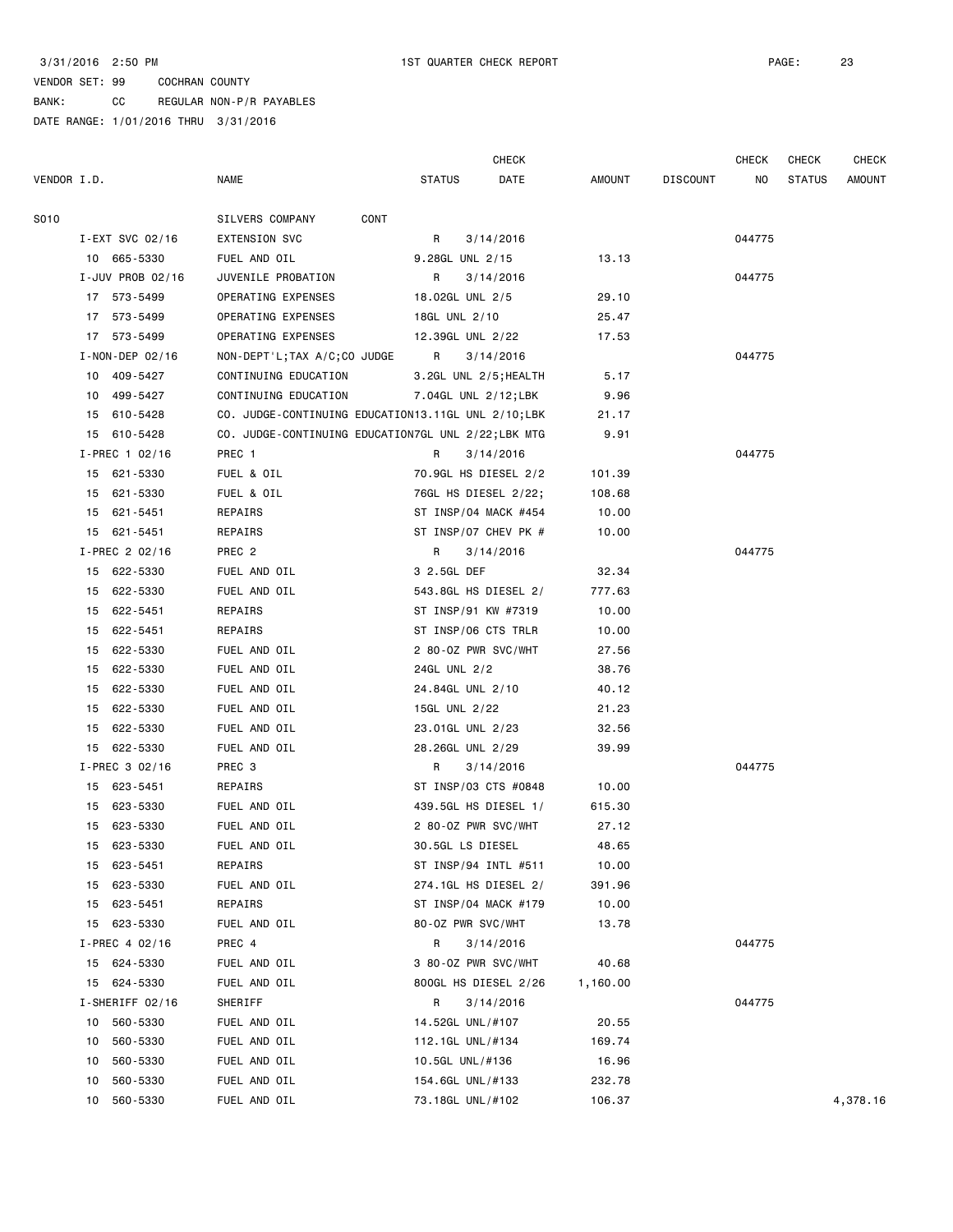|             |             |                    |                               |                            | <b>CHECK</b>          |        |                 | <b>CHECK</b> | CHECK         | <b>CHECK</b>  |
|-------------|-------------|--------------------|-------------------------------|----------------------------|-----------------------|--------|-----------------|--------------|---------------|---------------|
| VENDOR I.D. |             |                    | <b>NAME</b>                   | <b>STATUS</b>              | DATE                  | AMOUNT | <b>DISCOUNT</b> | NO.          | <b>STATUS</b> | <b>AMOUNT</b> |
| S047        |             |                    | SHELL FLEET PLUS              |                            |                       |        |                 |              |               |               |
|             |             | I-0000065177891602 | EXTENSION SVC                 | R                          | 3/14/2016             |        |                 | 044776       |               |               |
|             |             | 10 665-5330        | FUEL AND OIL                  | 27.948GL UNL, SAN ANT      |                       | 39.10  |                 |              |               |               |
|             |             | 10 665-5330        | FUEL AND OIL                  | CR FED TAX                 |                       | 5.11CR |                 |              |               | 33.99         |
| S071        |             |                    | SCRIPT OFFICE PRODUCTS, INC.  |                            |                       |        |                 |              |               |               |
|             | $I - 50044$ |                    | <b>CLERK</b>                  | R                          | 3/14/2016             |        |                 | 044777       |               |               |
|             |             | 10 403-5310        | OFFICE SUPPLIES               | 3 EA CORR TAPE             |                       | 11.85  |                 |              |               |               |
|             |             | 10 403-5310        | OFFICE SUPPLIES               | 1 PK TAPE                  |                       | 15.95  |                 |              |               |               |
|             |             | 10 403-5310        | OFFICE SUPPLIES               | 2 EA INK ROLLERS           |                       | 7.90   |                 |              |               |               |
|             | I-50083     |                    | <b>CLERK</b>                  | R                          | 3/14/2016             |        |                 | 044777       |               |               |
|             |             | 10 403-5310        | OFFICE SUPPLIES               | DESK CALENDAR              |                       | 5.95   |                 |              |               |               |
|             | $I - 50106$ |                    | ATTORNEY                      | R                          | 3/14/2016             |        |                 | 044777       |               |               |
|             |             | 10 475-5310        | OFFICE SUPPLIES               | <b>1BX PAPER FASTENERS</b> |                       | 6.95   |                 |              |               |               |
|             | I-50176     |                    | ELECTIONS                     | R                          | 3/14/2016             |        |                 | 044777       |               |               |
|             |             | 10 490-5310        | OFFICE SUPPLIES               | 3 RM COPY PAPER, LGL       |                       | 26.85  |                 |              |               |               |
|             |             | 10 490-5310        | OFFICE SUPPLIES               | 1HP INK CRTG 933XL/M       |                       | 20.95  |                 |              |               |               |
|             |             | 10 490-5310        | OFFICE SUPPLIES               | 1HP INK CRTG 932XL/B       |                       | 34.95  |                 |              |               |               |
|             | $I - 50184$ |                    | AUDITOR/NON-DEPT'L            | R                          | 3/14/2016             |        |                 | 044777       |               |               |
|             |             | 10 495-5310        | OFFICE SUPPLIES               | <b>1BX STORAGE BOXES</b>   |                       | 40.26  |                 |              |               |               |
|             |             | 10 409-5300        | COUNTY-WIDE SUPPLIES          | 6-OUTLET PWR STRIP/E       |                       | 12.95  |                 |              |               |               |
|             | I-50242     |                    | AUDITOR                       | R                          | 3/14/2016             |        |                 | 044777       |               |               |
|             |             | 10 495-5310        | OFFICE SUPPLIES               | SURGE PROTECTOR            |                       | 12.95  |                 |              |               | 197.51        |
| S195        |             |                    | SOUTH PLAINS RURAL HEALTH     |                            |                       |        |                 |              |               |               |
|             |             |                    |                               | R                          |                       |        |                 | 044778       |               |               |
|             |             | I-DENTAL/G WEBSTER | JAIL                          |                            | 3/14/2016             |        |                 |              |               |               |
|             |             | 10 512-5391        | MEDICAL CARE-PRISONERS        |                            | EXAM, XRAYS, 5 EXTR/I | 248.00 |                 |              |               | 248.00        |
| S210        |             |                    | SHAMBURGER AUTO & FARM SUPPLY |                            |                       |        |                 |              |               |               |
|             |             | I-339875           | PREC <sub>2</sub>             | R                          | 3/14/2016             |        |                 | 044779       |               |               |
|             |             | 15 622-5356        | ROAD MATERIALS & SUPPLIES     | WET GRAPHITE               |                       | 8.49   |                 |              |               |               |
|             |             | 15 622-5356        | ROAD MATERIALS & SUPPLIES     | DRY GRAPHITE               |                       | 8.49   |                 |              |               | 16.98         |
| S242        |             |                    | SAM'S CLUB                    |                            |                       |        |                 |              |               |               |
|             |             | $I - 03/07/16$     | JAIL/SHERIFF/CRTHSE           | R                          | 3/14/2016             |        |                 | 044780       |               |               |
|             |             | 10 512-5392        | MISCELLANEOUS SUPPLIES        | 20-0Z CUPS                 |                       | 18.56  |                 |              |               |               |
|             | 10          | 512-5333           | FOOD-PRISONERS                | DRINKS/2                   |                       | 19.96  |                 |              |               |               |
|             |             | 10 510-5332        | CUSTODIAL SUPPLIES            | 13GL TRASH BAGS            |                       | 12.96  |                 |              |               |               |
|             | 10          | 512-5392           | MISCELLANEOUS SUPPLIES        | 13GL TRASH BAGS/2          |                       | 25.92  |                 |              |               |               |
|             | 10          | 512-5392           | MISCELLANEOUS SUPPLIES        | DISINF/4                   |                       | 25.44  |                 |              |               |               |
|             | 10          | 512-5392           | MISCELLANEOUS SUPPLIES        | LAUNDRY DET                |                       | 15.38  |                 |              |               |               |
|             | 10          | 512-5392           | MISCELLANEOUS SUPPLIES        | ZIPLOC BAGS                |                       | 8.97   |                 |              |               |               |
|             | 10          | 560-5310           | OFFICE SUPPLIES               | CD/DVD                     |                       | 18.97  |                 |              |               |               |
|             |             | 10 512-5392        | MISCELLANEOUS SUPPLIES        | LYSOL                      |                       | 15.98  |                 |              |               |               |
|             | 10          | 512-5392           | MISCELLANEOUS SUPPLIES        | PAPER BAGS                 |                       | 4.96   |                 |              |               |               |
|             | 10          | 512-5392           | MISCELLANEOUS SUPPLIES        | 8-0Z FOAM CUPS             |                       | 14.65  |                 |              |               |               |
|             | 10          | 512-5392           | MISCELLANEOUS SUPPLIES        | BATH TISSUE                |                       | 17.46  |                 |              |               |               |
|             |             | 10 512-5392        | MISCELLANEOUS SUPPLIES        | FORKS/2                    |                       | 19.94  |                 |              |               |               |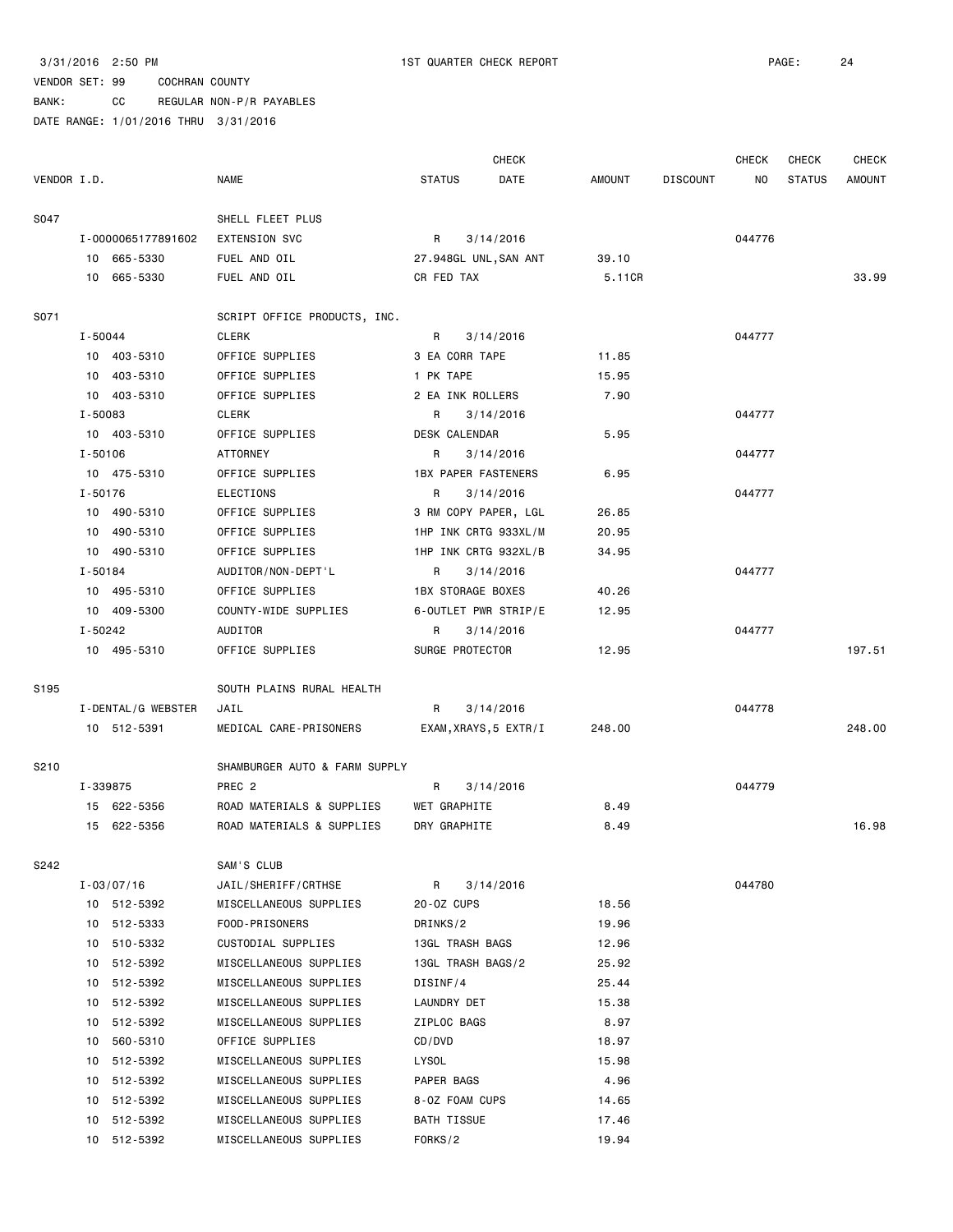BANK: CC REGULAR NON-P/R PAYABLES

|             |         |                     |                                          |                   | <b>CHECK</b>         |        |                 | <b>CHECK</b> | <b>CHECK</b>  | <b>CHECK</b>  |
|-------------|---------|---------------------|------------------------------------------|-------------------|----------------------|--------|-----------------|--------------|---------------|---------------|
| VENDOR I.D. |         |                     | <b>NAME</b>                              | <b>STATUS</b>     | DATE                 | AMOUNT | <b>DISCOUNT</b> | NO.          | <b>STATUS</b> | <b>AMOUNT</b> |
| S242        |         |                     | CONT<br>SAM'S CLUB                       |                   |                      |        |                 |              |               |               |
|             |         | $I - 03/07/16$      | JAIL/SHERIFF/CRTHSE                      | R                 | 3/14/2016            |        |                 | 044780       |               |               |
|             |         | 10 512-5333         | FOOD-PRISONERS                           | RAISIN BRAN       |                      | 7.88   |                 |              |               |               |
|             |         | 10 512-5333         | FOOD-PRISONERS                           | FROSTED FLKS      |                      | 6.98   |                 |              |               |               |
|             |         | 10 512-5333         | FOOD-PRISONERS                           | 2 CHEERIOS        |                      | 5.68   |                 |              |               |               |
|             |         | 10 512-5333         | FOOD-PRISONERS                           | DISC/DRINKS       |                      | 4.00CR |                 |              |               |               |
|             |         | 10 512-5392         | MISCELLANEOUS SUPPLIES                   | DISC/ZIPLOC BAGS  |                      | 2.40CR |                 |              |               |               |
|             |         | 10 512-5333         | FOOD-PRISONERS                           | DISC/FROSTED FLKS |                      | 2.00CR |                 |              |               | 231.29        |
| S316        |         |                     | BRYANT SEARS                             |                   |                      |        |                 |              |               |               |
|             |         |                     | I-CHF CNF; SAN MRC 16 JUVENILE PROBATION | R                 | 3/14/2016            |        |                 | 044781       |               |               |
|             |         | 17 573-5427         | TRAVEL & TRAINING                        |                   | 4 NITES/S PADRE 2/20 | 344.00 |                 |              |               |               |
|             |         | 17 573-5427         | TRAVEL & TRAINING                        | LODGING TAX       |                      | 49.88  |                 |              |               |               |
|             |         | 17 573-5427         | TRAVEL & TRAINING                        |                   | 1 NITE/SAN MARCOS 2/ | 119.00 |                 |              |               |               |
|             |         | 17 573-5427         | TRAVEL & TRAINING                        | LODGING TAX       |                      | 17.85  |                 |              |               |               |
|             |         | 17 573-5427         | TRAVEL & TRAINING                        | MEALS 2/20-25/16  |                      | 191.08 |                 |              |               |               |
|             |         | I-TCOLE 2016        | JUVENILE PROBATION                       | R                 | 3/14/2016            |        |                 | 044781       |               |               |
|             |         | 17 573-5427         | TRAVEL & TRAINING                        |                   | FIREARMS PROFICIENCY | 35,00  |                 |              |               | 756.81        |
| S317        |         |                     | TERESA SMITH                             |                   |                      |        |                 |              |               |               |
|             |         | $I$ -ELEC SCH 02/16 | ELECTIONS                                | R                 | 3/14/2016            |        |                 | 044782       |               |               |
|             |         | 10 490-5102         | ELECTION SALARIES                        |                   | ELEC SCHOOL/2 HRS @  | 20.00  |                 |              |               | 20.00         |
| S326        |         |                     | JOHN H. SCHMIDT                          |                   |                      |        |                 |              |               |               |
|             |         | I-ELEC SCH 02/16    | ELECTIONS                                | R                 | 3/14/2016            |        |                 | 044783       |               |               |
|             |         | 10 490-5102         | ELECTION SALARIES                        |                   | ELEC SCHOOL/2 HRS @  | 20.00  |                 |              |               | 20.00         |
| S400        |         |                     | STUEART'S PIT STOP KWIK LUBE             |                   |                      |        |                 |              |               |               |
|             | I-60296 |                     | JUVENILE PROBATION                       | R                 | 3/14/2016            |        |                 | 044784       |               |               |
|             |         | 17 573-5499         | OPERATING EXPENSES                       |                   | OIL CHG/'14 CHEV #72 | 38.99  |                 |              |               |               |
|             |         | 17 573-5499         | OPERATING EXPENSES                       |                   | 8.5QT MOB1 SYNTH 0/2 | 31.46  |                 |              |               |               |
|             |         | 17 573-5499         | OPERATING EXPENSES                       | SYNTH UPGRADE     |                      | 28.99  |                 |              |               | 99.44         |
| T087        |         |                     | TEXAS DEPARTMENT OF HEALTH               |                   |                      |        |                 |              |               |               |
|             |         | I-2000217           | CLERK                                    | R                 | 3/14/2016            |        |                 | 044785       |               |               |
|             |         | 10 403-5310         | OFFICE SUPPLIES                          |                   | 10 REM BIRTH ACCESS  | 18.30  |                 |              |               | 18.30         |
| T148        |         |                     | TASCOSA OFFICE MACHINES INC              |                   |                      |        |                 |              |               |               |
|             |         | I-9F2290            | CLERK                                    | R                 | 3/14/2016            |        |                 | 044786       |               |               |
|             |         | 10 403-5411         | MAINTENANCE CONTRACTS                    |                   | 1493 COPIES 1/8-2/10 | 19.41  |                 |              |               | 19.41         |
| U019        |         |                     | UNITED SUPERMARKETS, INC                 |                   |                      |        |                 |              |               |               |
|             |         | I-2603025 020516    | JAIL/MEDS                                | R                 | 3/14/2016            |        |                 | 044787       |               |               |
|             |         | 10 512-5391         | MEDICAL CARE-PRISONERS                   |                   | RX#1/ROSAURA RODRIGU | 27.58  |                 |              |               |               |
|             |         | 10 512-5391         | MEDICAL CARE-PRISONERS                   |                   | RX#2/ROSAURA RODRIGU | 27.05  |                 |              |               |               |
|             |         | 10 512-5391         | MEDICAL CARE-PRISONERS                   | ALKA SLTZ +C      |                      | 4.99   |                 |              |               |               |
|             |         | 10 512-5391         | MEDICAL CARE-PRISONERS                   | ALLEGRA ADLT 24H  |                      | 18.99  |                 |              |               |               |
|             |         | 10 512-5391         | MEDICAL CARE-PRISONERS                   | CHLOR LOZ CHR     |                      | 3.19   |                 |              |               |               |
|             |         |                     |                                          |                   |                      |        |                 |              |               |               |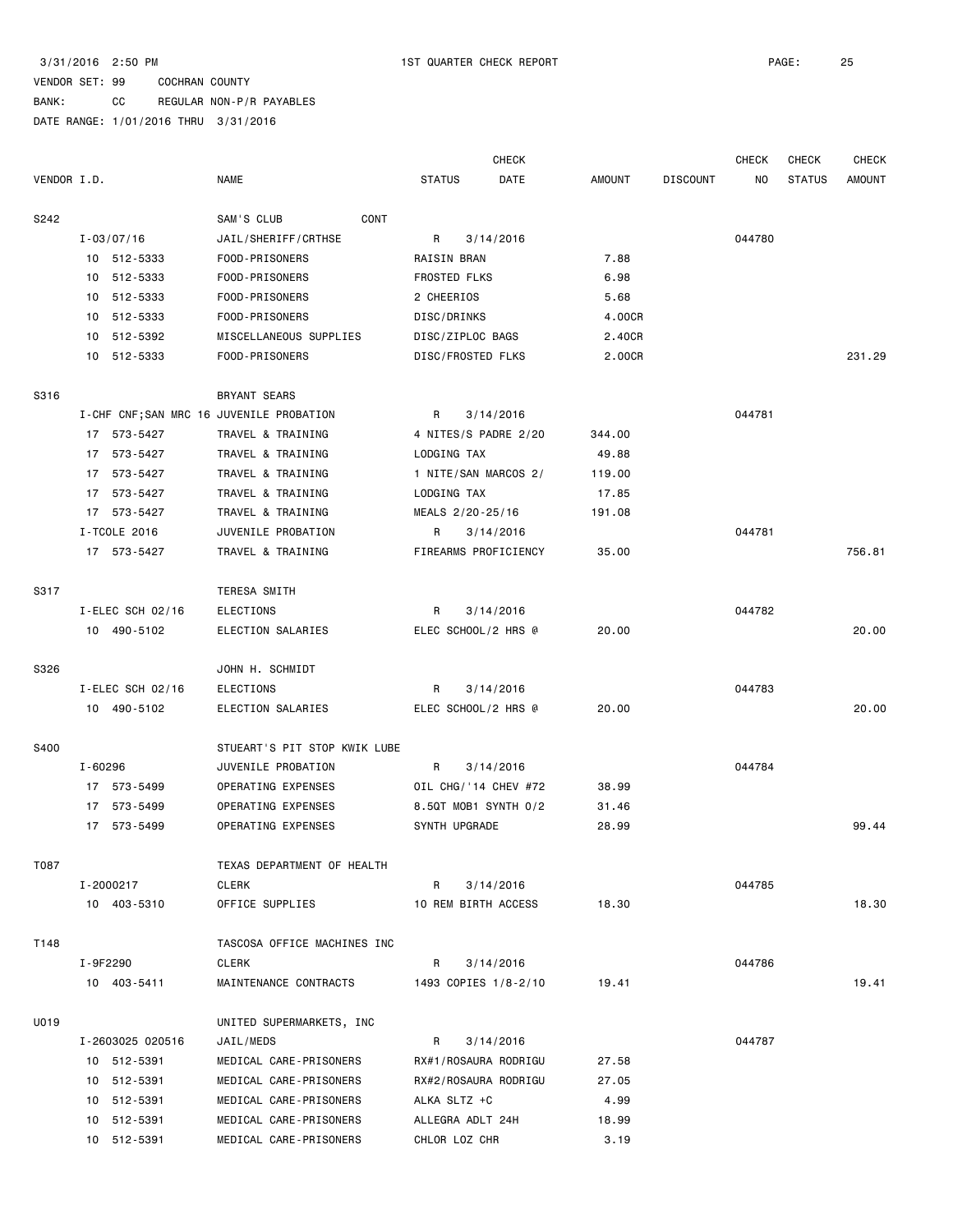|             |                   |                              |                     | <b>CHECK</b>         |        |                 | <b>CHECK</b> | <b>CHECK</b>  | <b>CHECK</b> |
|-------------|-------------------|------------------------------|---------------------|----------------------|--------|-----------------|--------------|---------------|--------------|
| VENDOR I.D. |                   | <b>NAME</b>                  | <b>STATUS</b>       | DATE                 | AMOUNT | <b>DISCOUNT</b> | ΝO           | <b>STATUS</b> | AMOUNT       |
| U019        |                   | UNITED SUPERMARKETS, INC     | CONT                |                      |        |                 |              |               |              |
|             | I-2603025 020516  | JAIL/MEDS                    | R                   | 3/14/2016            |        |                 | 044787       |               |              |
|             | 10 512-5391       | MEDICAL CARE-PRISONERS       | CLARITIN ALLERGY/2  |                      | 21.98  |                 |              |               |              |
|             | 10 512-5391       | MEDICAL CARE-PRISONERS       | MUCINEX MAX DAY     |                      | 10.99  |                 |              |               |              |
|             | 10 512-5391       | MEDICAL CARE-PRISONERS       | RICOLA C BAG        |                      | 1.79   |                 |              |               |              |
|             | 10 512-5391       | MEDICAL CARE-PRISONERS       | ROLAIDS ULT FR      |                      | 3.99   |                 |              |               |              |
|             | 512-5391<br>10    | MEDICAL CARE-PRISONERS       | SUDAFED PE PRSR     |                      | 6.49   |                 |              |               |              |
|             | 512-5391<br>10    | MEDICAL CARE-PRISONERS       | THERAFLU MX         |                      | 6.99   |                 |              |               |              |
|             | 10 512-5391       | MEDICAL CARE-PRISONERS       | TYLENOL COLD/3      |                      | 19.47  |                 |              |               |              |
|             | I-4904004 030116  | JAIL                         | R                   | 3/14/2016            |        |                 | 044787       |               |              |
|             | 10 512-5333       | FOOD-PRISONERS               | DRINK MIX/4@1.48    |                      | 5.92   |                 |              |               |              |
|             | 10 512-5333       | FOOD-PRISONERS               | KOOL AID/6@3.79     |                      | 22.74  |                 |              |               |              |
|             | 10 512-5333       | FOOD-PRISONERS               | DOLE SALAD/2@1.59   |                      | 3.18   |                 |              |               |              |
|             | 10 512-5333       | FOOD-PRISONERS               | APPLES              |                      | 4.99   |                 |              |               |              |
|             | 10 512-5333       | FOOD-PRISONERS               | ORANGES/2           |                      | 5.98   |                 |              |               |              |
|             | I-8765003 030716  | JAIL                         | R                   | 3/14/2016            |        |                 | 044787       |               |              |
|             | 10 512-5333       | FOOD-PRISONERS               | DOLE SALAD/2        |                      | 2.58   |                 |              |               |              |
|             | 512-5333<br>10    | FOOD-PRISONERS               | 76 FROZEN MEALS     |                      | 226.50 |                 |              |               |              |
|             | 10 512-5333       | FOOD-PRISONERS               |                     | 74 FROZEN MEALS @3.2 | 243.46 |                 |              |               |              |
|             | 10 512-5333       | FOOD-PRISONERS               | 11 SWANSON ENTREE   |                      | 33.00  |                 |              |               |              |
|             | 10 512-5333       | FOOD-PRISONERS               | SALT/PEPPER PACKETS |                      | 10.00  |                 |              |               |              |
|             | 10 512-5333       | FOOD-PRISONERS               | 2 GAL MILK          |                      | 7.18   |                 |              |               |              |
|             | 10<br>512-5333    | FOOD-PRISONERS               | 2 C&H SUGAR         |                      | 13.98  |                 |              |               |              |
|             | 10 512-5333       | FOOD-PRISONERS               | 208 FROZEN MEALS    |                      | 682.29 |                 |              |               |              |
|             | I-RX/MORIN 030716 | JAIL                         | R                   | 3/14/2016            |        |                 | 044787       |               |              |
|             | 10 512-5391       | MEDICAL CARE-PRISONERS       | MEDS/MORIN          |                      | 13.19  |                 |              |               |              |
|             | 10 512-5391       | MEDICAL CARE-PRISONERS       | MEDS#2/MORIN        |                      | 24.84  |                 |              |               | 1,453.33     |
| U036        |                   | UNIFIRST HOLDINGS, INC.      |                     |                      |        |                 |              |               |              |
|             | I-831 2204029     | JAIL/SHERIFF                 | R                   | 3/14/2016            |        |                 | 044788       |               |              |
|             | 10 512-5205       | UNIFORMS                     | UNIFORM SVC 2/29/16 |                      | 21.40  |                 |              |               |              |
|             | 10 560-5205       | UNIFORMS                     | UNIFORM SVC 2/29/16 |                      | 89.86  |                 |              |               |              |
|             | 10 560-5205       | UNIFORMS                     | DEFE CHG            |                      | 7.10   |                 |              |               |              |
|             | I-831 2205368     | JAIL/SHERIFF                 | R                   | 3/14/2016            |        |                 | 044788       |               |              |
|             | 10 512-5205       | UNIFORMS                     | UNIFORM SVC 3/7/16  |                      | 21.40  |                 |              |               |              |
|             | 10 560-5205       | UNIFORMS                     | UNIFORM SVC 3/7/16  |                      | 89.86  |                 |              |               |              |
|             | 10 560-5205       | <b>UNIFORMS</b>              | DEFE CHG            |                      | 7.10   |                 |              |               | 236.72       |
| V052        |                   | CLETO VEJAR                  |                     |                      |        |                 |              |               |              |
|             | I-DW#16764        | ACTIVITY BLDG                | R                   | 3/14/2016            |        |                 | 044789       |               |              |
|             | 10 000-4370.101   | RENT-ACTIVITY BUILDING       | REF DEP FOR 2/7/16  |                      | 150.00 |                 |              |               | 150.00       |
| W055        |                   | WINDSTREAM COMMUNICATIONS SW |                     |                      |        |                 |              |               |              |
|             | I-266-0638 FEB16  | <b>MUSEUM</b>                | R                   | 3/14/2016            |        |                 | 044790       |               |              |
|             | 10 652-5420       | TELECOMMUNICATIONS           | BASIC LOCAL SVC     |                      | 53.24  |                 |              |               |              |
|             | 10 652-5420       | TELECOMMUNICATIONS           | OPTIONAL SVC        |                      | 3.15   |                 |              |               |              |
|             | 10 652-5420       | TELECOMMUNICATIONS           | LONG DISTANCE SVC   |                      | 6.41   |                 |              |               |              |
|             | I-266-5051 FEB16  | LIBRARY                      | R                   | 3/14/2016            |        |                 | 044790       |               |              |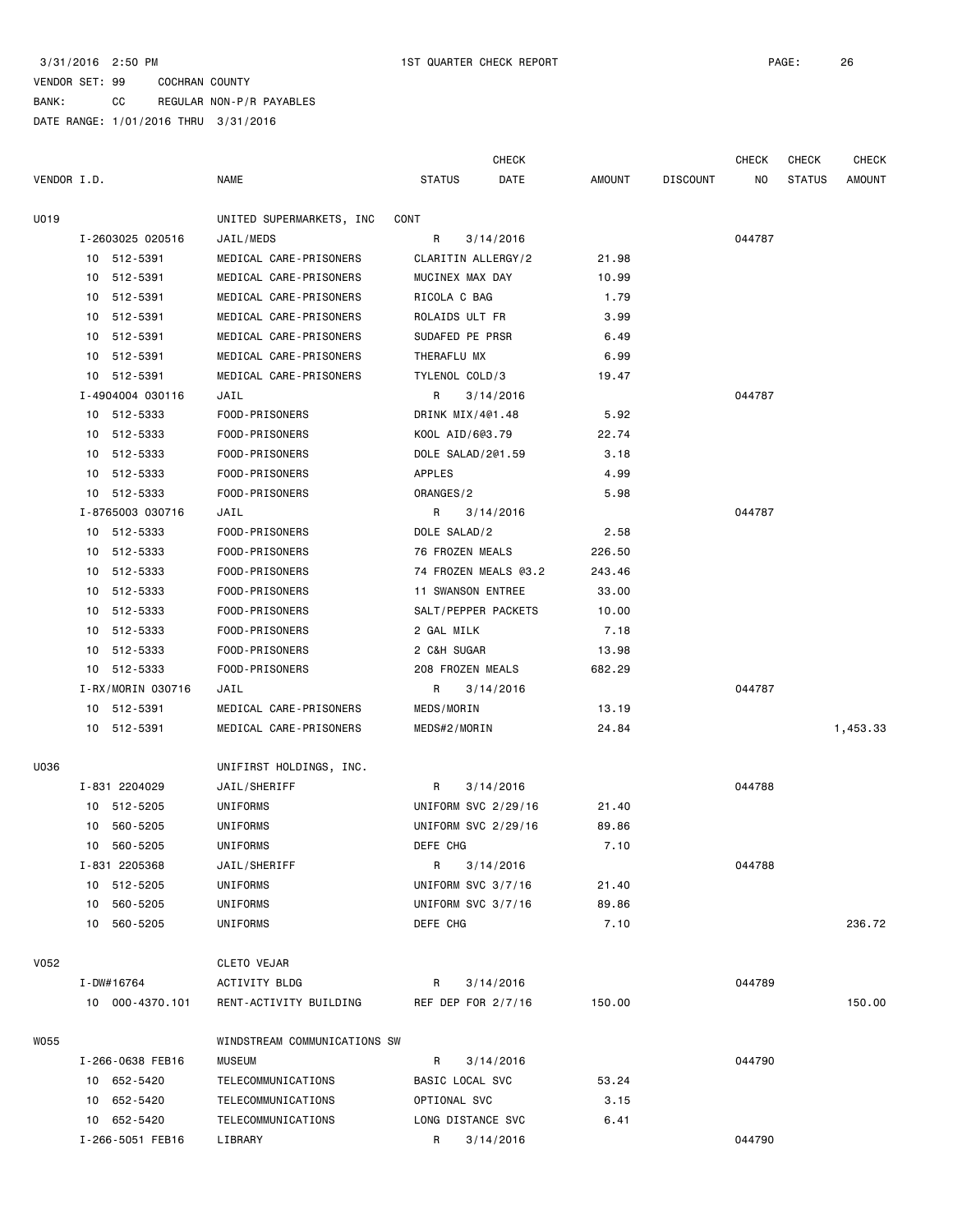BANK: CC REGULAR NON-P/R PAYABLES

|             |                  |                           |                      | <b>CHECK</b>         |        |                 | <b>CHECK</b> | <b>CHECK</b>  | <b>CHECK</b> |
|-------------|------------------|---------------------------|----------------------|----------------------|--------|-----------------|--------------|---------------|--------------|
| VENDOR I.D. |                  | <b>NAME</b>               | <b>STATUS</b>        | DATE                 | AMOUNT | <b>DISCOUNT</b> | NO.          | <b>STATUS</b> | AMOUNT       |
| W055        |                  | WINDSTREAM COMMUNICATIONS | CONT                 |                      |        |                 |              |               |              |
|             | I-266-5051 FEB16 | LIBRARY                   | R                    | 3/14/2016            |        |                 | 044790       |               |              |
|             | 10 650-5420      | TELECOMMUNICATIONS        | BASIC LOCAL SVC/2 LI |                      | 110.18 |                 |              |               |              |
|             | 10 650-5420      | TELECOMMUNICATIONS        | HI-SPEED INTERNET    |                      | 49.99  |                 |              |               |              |
|             | 10 650-5420      | TELECOMMUNICATIONS        | LONG DISTANCE SVC    |                      | 1.61   |                 |              |               |              |
|             | I-266-5074 FEB16 | ADULT PROBATION           | R                    | 3/14/2016            |        |                 | 044790       |               |              |
|             | 10 570-5420      | TELECOMMUNICATIONS        | BASIC LOCAL SVC      |                      | 48.98  |                 |              |               |              |
|             | 10 570-5420      | TELECOMMUNICATIONS        | OPTIONAL SVC         |                      | 11.97  |                 |              |               |              |
|             | 10 570-5420      | TELECOMMUNICATIONS        | LONG DISTANCE SVC    |                      | 0.06   |                 |              |               |              |
|             | I-266-5161 FEB16 | TREASURER                 | R                    | 3/14/2016            |        |                 | 044790       |               |              |
|             | 10 497-5420      | TELECOMMUNICATIONS        | BASIC LOCAL SVC      |                      | 48.98  |                 |              |               |              |
|             | 10 497-5420      | TELECOMMUNICATIONS        | LONG DISTANCE SVC    |                      | 0.04   |                 |              |               |              |
|             | I-266-5171 FEB16 | TAX A/C                   | R                    | 3/14/2016            |        |                 | 044790       |               |              |
|             | 10 499-5420      | TELECOMMUNICATIONS        |                      | BASIC LOCAL SVC/3 LI | 155.14 |                 |              |               |              |
|             | 10 499-5420      | TELECOMMUNICATIONS        | HI-SPEED INTERNET    |                      | 79.99  |                 |              |               |              |
|             | 499-5420<br>10   | TELECOMMUNICATIONS        | OPTIONAL SVC         |                      | 27.45  |                 |              |               |              |
|             | 10 499-5420      | TELECOMMUNICATIONS        | LONG DISTANCE SVC    |                      | 9.90   |                 |              |               |              |
|             | I-266-5211 FEB16 | SHERIFF                   | R                    | 3/14/2016            |        |                 | 044790       |               |              |
|             | 10 560-5420      | TELECOMMUNICATIONS        |                      | BASIC LOCAL SVC/3 LI | 170.11 |                 |              |               |              |
|             | 10 560-5420      | TELECOMMUNICATIONS        | LONG DISTANCE SVC    |                      | 9.45   |                 |              |               |              |
|             | I-266-5215 FEB16 | <b>EXTENSION SVC</b>      | R                    | 3/14/2016            |        |                 | 044790       |               |              |
|             | 10 665-5420      | TELECOMMUNICATIONS        | BASIC LOCAL SVC/3 LI |                      | 167.96 |                 |              |               |              |
|             | 10 665-5420      | TELECOMMUNICATIONS        | HI-SPEED INTERNET    |                      | 39.99  |                 |              |               |              |
|             | 10 665-5420      | TELECOMMUNICATIONS        | LONG DISTANCE SVC    |                      | 0.42   |                 |              |               |              |
|             | I-266-5302 FEB16 | JUSTICE OF PEACE          | R                    | 3/14/2016            |        |                 | 044790       |               |              |
|             | 10 455-5420      | TELECOMMUNICATIONS        | BASIC LOCAL SVC      |                      | 48.98  |                 |              |               |              |
|             | 10 455-5420      | TELECOMMUNICATIONS        | LONG DISTANCE SVC    |                      | 0.78   |                 |              |               |              |
|             | I-266-5411 FEB16 | JUVENILE PROBATION        | R                    | 3/14/2016            |        |                 | 044790       |               |              |
|             | 17 573-5499      | OPERATING EXPENSES        | BASIC LOCAL SVC      |                      | 48.98  |                 |              |               |              |
|             | 17 573-5499      | OPERATING EXPENSES        | LONG DISTANCE SVC    |                      | 3.38   |                 |              |               |              |
|             | I-266-5412 FEB16 | DISTRICT COURT            | R                    | 3/14/2016            |        |                 | 044790       |               |              |
|             | 10 435-5420      | TELECOMMUNICATIONS        |                      | BASIC LOCAL SVC/2 LI | 115.13 |                 |              |               |              |
|             | 10 435-5420      | TELECOMMUNICATIONS        | HI-SPEED INTERNET    |                      | 139.98 |                 |              |               |              |
|             | 10 435-5420      | TELECOMMUNICATIONS        | LONG DISTANCE SVC    |                      | 0.04   |                 |              |               |              |
|             | I-266-5450 FEB16 | CLERK                     | R                    | 3/14/2016            |        |                 | 044790       |               |              |
|             | 10 403-5420      | TELECOMMUNICATIONS        | BASIC LOCAL SVC/3 LI |                      | 170.50 |                 |              |               |              |
|             | 403-5420<br>10   | TELECOMMUNICATIONS        | OPTIONAL SVC         |                      | 3.00   |                 |              |               |              |
|             | 10 403-5420      | TELECOMMUNICATIONS        | LONG DISTANCE SVC    |                      | 8.48   |                 |              |               |              |
|             | I-266-5508 FEB16 | CO JUDGE/COMM'R CT        | R                    | 3/14/2016            |        |                 | 044790       |               |              |
|             | 15 610-5420      | TELECOMMUNICATIONS        |                      | BASIC LOCAL SVC/2 LI | 119.15 |                 |              |               |              |
|             | 15 610-5420      | TELECOMMUNICATIONS        | LONG DISTANCE SVC    |                      | 5.59   |                 |              |               |              |
|             | I-266-5700 FEB16 | SHERIFF                   | R                    | 3/14/2016            |        |                 | 044790       |               |              |
|             | 10 560-5420      | TELECOMMUNICATIONS        | BASIC LOCAL SVC      |                      | 57.29  |                 |              |               |              |
|             | 10 560-5420      | TELECOMMUNICATIONS        | LONG DISTANCE SVC    |                      | 1.69   |                 |              |               |              |
|             | I-266-5822 FEB16 | AUDITOR/NON-DEPT'L        | R                    | 3/14/2016            |        |                 | 044790       |               |              |
|             | 10 495-5420      | TELECOMMUNICATIONS        | BASIC LOCAL SVC 266- |                      | 51.34  |                 |              |               |              |
|             | 495-5420<br>10   | TELECOMMUNICATIONS        | <b>BUS BROADBAND</b> |                      | 59.99  |                 |              |               |              |
|             | 10 409-5420      | TELECOMMUNICATIONS        | FAX LINE 266-5629    |                      | 51.35  |                 |              |               |              |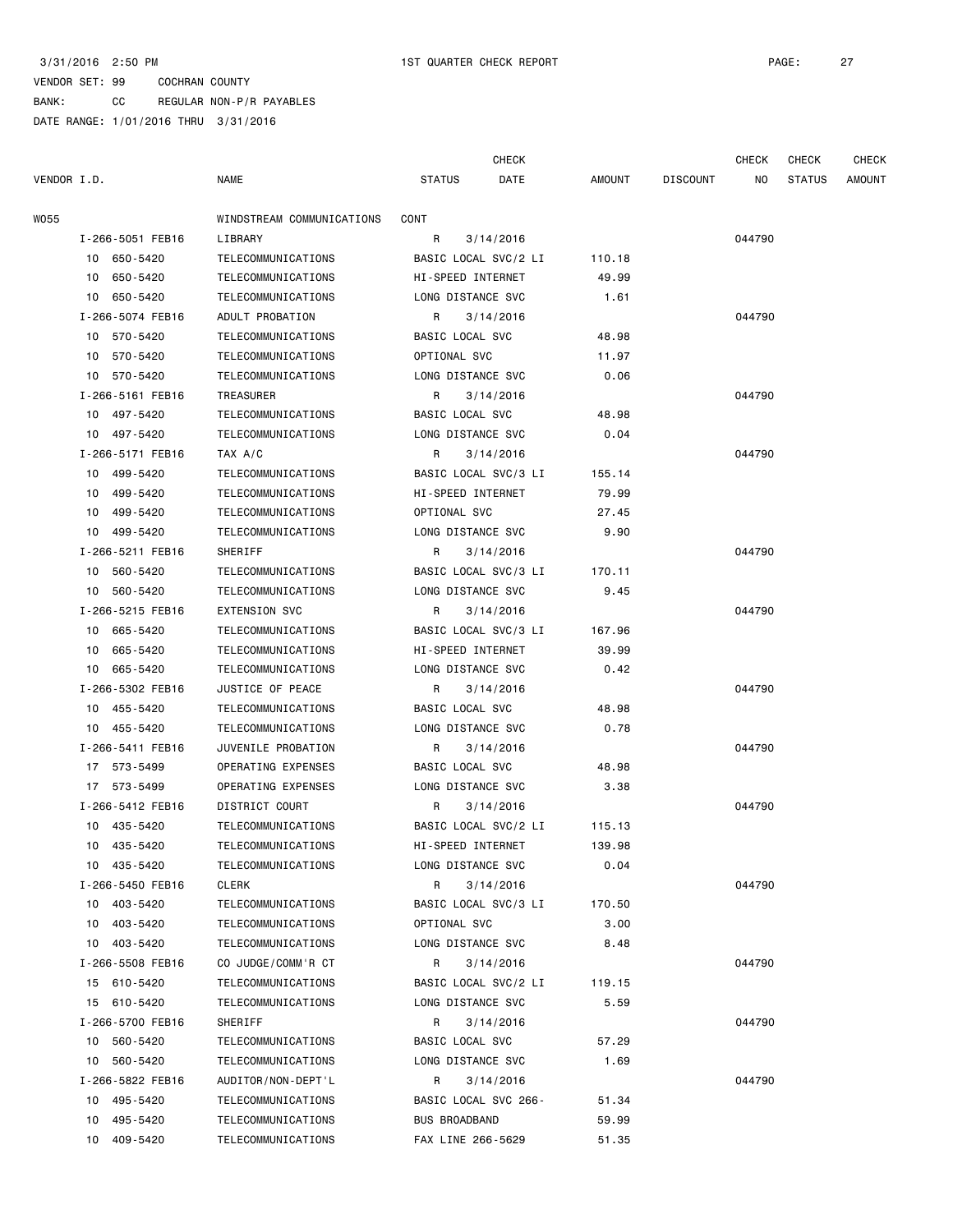|             |    |                     |                           |                      | <b>CHECK</b> |        |                 | <b>CHECK</b> | <b>CHECK</b>  | <b>CHECK</b>  |
|-------------|----|---------------------|---------------------------|----------------------|--------------|--------|-----------------|--------------|---------------|---------------|
| VENDOR I.D. |    |                     | NAME                      | <b>STATUS</b>        | DATE         | AMOUNT | <b>DISCOUNT</b> | NO.          | <b>STATUS</b> | <b>AMOUNT</b> |
| W055        |    |                     | WINDSTREAM COMMUNICATIONS | CONT                 |              |        |                 |              |               |               |
|             |    | I-266-5822 FEB16    | AUDITOR/NON-DEPT'L        | R                    | 3/14/2016    |        |                 | 044790       |               |               |
|             |    | 10 409-5420         | TELECOMMUNICATIONS        | HI-SPEED INTERNET    |              | 154.99 |                 |              |               |               |
|             |    | 10 409-5420         | TELECOMMUNICATIONS        | FAX LONG DISTANCE    |              | 0.35   |                 |              |               |               |
|             |    | I-266-8661 FEB16    | ATTORNEY                  | R                    | 3/14/2016    |        |                 | 044790       |               |               |
|             |    | 10 475-5420         | TELECOMMUNICATIONS        | BASIC LOCAL SVC/2 LI |              | 114.26 |                 |              |               |               |
|             |    | 10 475-5420         | TELECOMMUNICATIONS        | HI-SPEED INTERNET    |              | 79.99  |                 |              |               |               |
|             |    | I-266-8888 FEB16    | SHERIFF                   | R                    | 3/14/2016    |        |                 | 044790       |               |               |
|             |    | 10 560-5420         | TELECOMMUNICATIONS        | FAX LINE & CRIME CON |              | 46.27  |                 |              |               |               |
|             |    | 10 560-5420         | TELECOMMUNICATIONS        | LONG DISTANCE SVC    |              | 0.52   |                 |              |               | 2,277.05      |
| W062        |    |                     | WAL-MART COMMUNITY        |                      |              |        |                 |              |               |               |
|             |    | I-010535 031016     | SHERIFF                   | R                    | 3/14/2016    |        |                 | 044792       |               |               |
|             | 10 | 560-5334            | OTHER SUPPLIES            | 8GB SD CARD          |              | 8.88   |                 |              |               |               |
|             | 10 | 560-5334            | OTHER SUPPLIES            | RECORDER             |              | 29.88  |                 |              |               |               |
|             |    | 10 560-5334         | OTHER SUPPLIES            | CAMERA/#6            |              | 179.00 |                 |              |               | 217.76        |
| W070        |    |                     | R D WALLACE OIL CO INC    |                      |              |        |                 |              |               |               |
|             |    | I-12520010 FEB16    | CEMETERY                  | R                    | 3/14/2016    |        |                 | 044793       |               |               |
|             |    | 10 516-5330         | FUEL & OIL                | 23.2GL REG ETH 2/18  |              | 31.92  |                 |              |               |               |
|             |    | 10 516-5330         | FUEL & OIL                | 24GL REG ETH 2/29    |              | 33.02  |                 |              |               |               |
|             |    | I-12520019 FEB16    | <b>PARK</b>               | R                    | 3/14/2016    |        |                 | 044793       |               |               |
|             |    | 10 660-5330         | FUEL AND OIL              | 22.2GL REG ETH 2/10  |              | 30.55  |                 |              |               |               |
|             |    | I-12520021 FEB16    | PREC <sub>3</sub>         | R                    | 3/14/2016    |        |                 | 044793       |               |               |
|             | 15 | 623-5330            | FUEL AND OIL              | 234GL DYED DIESEL 2/ |              | 315.90 |                 |              |               |               |
|             |    | 15 623-5330         | FUEL AND OIL              | 80-0Z PWR SVC        |              | 11.95  |                 |              |               |               |
|             | 15 | 623-5330            | FUEL AND OIL              | 145GL DYED DIESEL 2/ |              | 195.75 |                 |              |               |               |
|             | 15 | 623-5330            | FUEL AND OIL              | 2EA PWR SVC 12/1     |              | 12.70  |                 |              |               |               |
|             | 15 | 623-5330            | FUEL AND OIL              | 126.3GL REG ETH 2/29 |              | 173.80 |                 |              |               |               |
|             |    | I-12520030 FEB16    | PREC 1                    | R                    | 3/14/2016    |        |                 | 044793       |               |               |
|             |    | 15 621-5330         | FUEL & OIL                | 17.8GL REG ETH 2/3/1 |              | 24.49  |                 |              |               |               |
|             | 15 | 621-5330            | FUEL & OIL                | 28.9GL REG ETH 2/11  |              | 39.77  |                 |              |               |               |
|             |    | 15 621-5330         | FUEL & OIL                | 27GL REG ETH 2/25    |              | 37.16  |                 |              |               |               |
|             |    | I-12520041 FEB16    | PREC 4                    | R                    | 3/14/2016    |        |                 | 044793       |               |               |
|             |    | 15 624-5330         | FUEL AND OIL              | 24.5GL REG ETH 2/2/1 |              | 39.10  |                 |              |               |               |
|             |    | 15 624-5330         | FUEL AND OIL              | 28.1GL REG ETH 2/22  |              | 44.85  |                 |              |               |               |
|             |    | I-12520043 FEB16    | SHERIFF                   | R                    | 3/14/2016    |        |                 | 044793       |               |               |
|             | 10 | 560-5330            | FUEL AND OIL              | 46.2GL REG ETH/#102  |              | 63.57  |                 |              |               |               |
|             | 10 | 560-5330            | FUEL AND OIL              | 57.5GL REG ETH/#107  |              | 79.10  |                 |              |               |               |
|             | 10 | 560-5330            | FUEL AND OIL              | 20GL REG ETH/#121    |              | 27.52  |                 |              |               |               |
|             | 10 | 560-5330            | FUEL AND OIL              | 67GL REG ETH/#136    |              | 92.19  |                 |              |               | 1,253.34      |
|             |    |                     |                           |                      |              |        |                 |              |               |               |
| W092        |    |                     | WTG FUELS, INC            |                      |              |        |                 |              |               |               |
|             |    | I-15006-03496 FEB16 | SHERIFF                   | R                    | 3/14/2016    |        |                 | 044794       |               |               |
|             | 10 | 560-5330            | FUEL AND OIL              | 15GL UNL/#107 2/28   |              | 24.09  |                 |              |               |               |
|             | 10 | 560-5330            | FUEL AND OIL              | 9GL UNL/#133 2/22    |              | 13.55  |                 |              |               |               |
|             | 10 | 560-5330            | FUEL AND OIL              | 18.75GL UNL/#134 2/2 |              | 28.24  |                 |              |               |               |
|             | 10 | 560-5330            | FUEL AND OIL              | 11.5GL UNL/#136 2/13 |              | 17.32  |                 |              |               |               |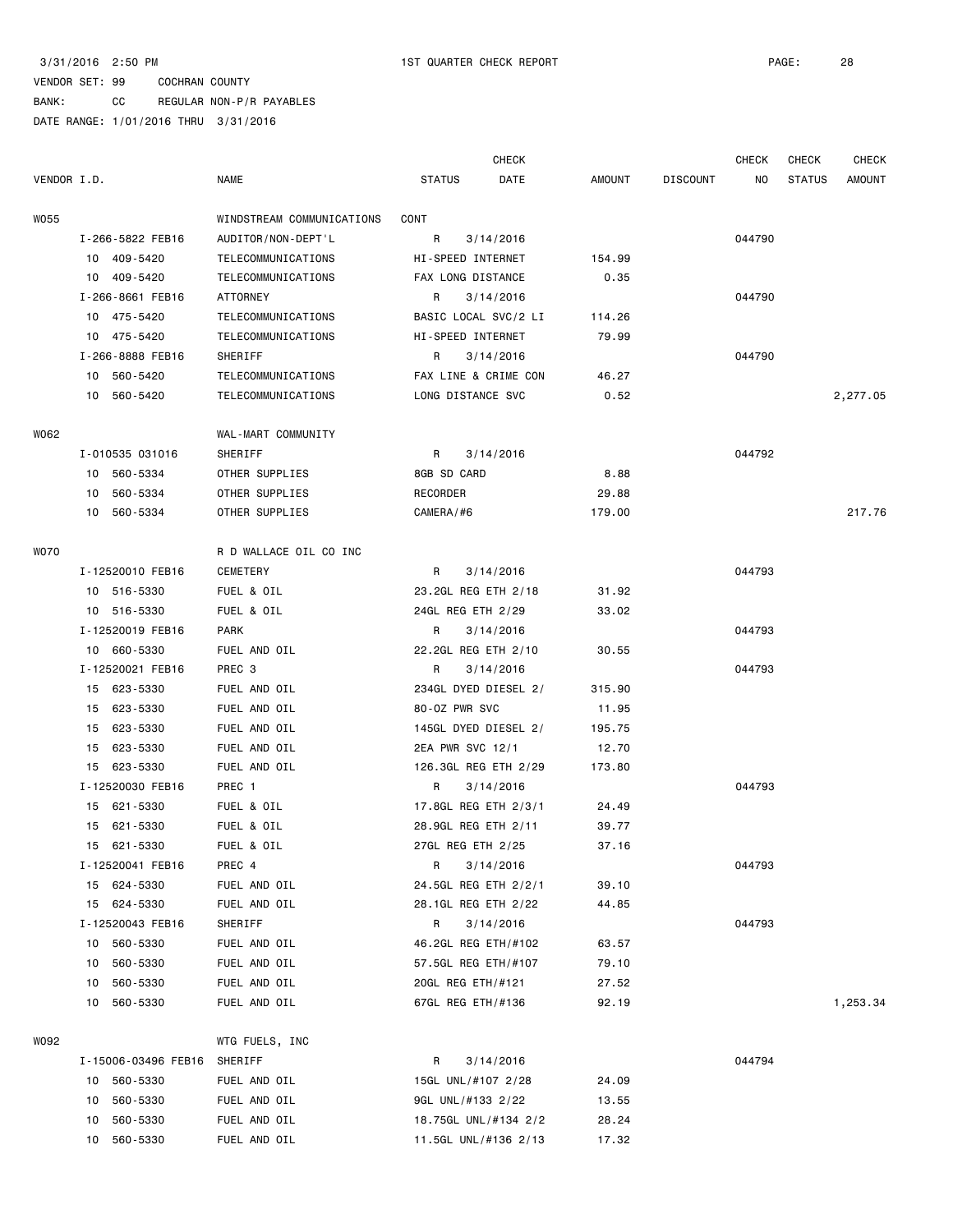BANK: CC REGULAR NON-P/R PAYABLES DATE RANGE: 1/01/2016 THRU 3/31/2016

|             |        |                                    |                          |                      | <b>CHECK</b>         |        |                 | <b>CHECK</b> | <b>CHECK</b>  | <b>CHECK</b>  |
|-------------|--------|------------------------------------|--------------------------|----------------------|----------------------|--------|-----------------|--------------|---------------|---------------|
| VENDOR I.D. |        |                                    | <b>NAME</b>              | <b>STATUS</b>        | DATE                 | AMOUNT | <b>DISCOUNT</b> | NO.          | <b>STATUS</b> | <b>AMOUNT</b> |
|             |        |                                    |                          |                      |                      |        |                 |              |               |               |
| W092        |        |                                    | WTG FUELS, INC<br>CONT   |                      |                      |        |                 |              |               |               |
|             |        | I-15006-03496 FEB16<br>10 560-5330 | SHERIFF                  | R                    | 3/14/2016            |        |                 | 044794       |               | 96.75         |
|             |        |                                    | FUEL AND OIL             | 9GL UNL/#105 2/19    |                      | 13.55  |                 |              |               |               |
| <b>WO97</b> |        |                                    | WILDRED L. MATHENY dba   |                      |                      |        |                 |              |               |               |
|             | I-0637 |                                    | CRTHSE/ACT BLDG/LIBRARY  | R                    | 3/14/2016            |        |                 | 044795       |               |               |
|             |        | 10 510-5332                        | CUSTODIAL SUPPLIES       | SPRAY BUGS           |                      | 70.00  |                 |              |               |               |
|             |        | 10 662-5332                        | CUSTODIAL SUPPLIES       | SPRAY BUGS           |                      | 45.00  |                 |              |               |               |
|             |        | 10 650-5332                        | CUSTODIAL SUPPLIES       | SPRAY BUGS           |                      | 35.00  |                 |              |               | 150.00        |
| W106        |        |                                    | PHILIP WISCHKAEMPER      |                      |                      |        |                 |              |               |               |
|             |        | I-PRE-IND A MILLER                 | DISTRICT COURT           | R                    | 3/14/2016            |        |                 | 044796       |               |               |
|             |        | 10 435-5400                        | ATTORNEY AD LITEM        |                      | PRE-IND/DISM(F)/ANNE | 100.00 |                 |              |               | 100.00        |
|             |        |                                    |                          |                      |                      |        |                 |              |               |               |
| W115        |        |                                    | RAYMOND D WEBER, SHERIFF |                      |                      |        |                 |              |               |               |
|             |        | $I - 03/04/2016$                   | JAIL/SHERIFF             | R                    | 3/14/2016            |        |                 | 044797       |               |               |
|             |        | 10 560-5427                        | CONTINUING EDUCATION     |                      | MEAL/ELIDA SCH 3/1/1 | 9.74   |                 |              |               |               |
|             |        | 10 512-5333                        | FOOD-PRISONERS           |                      | 1 GAL ALLSUP'S MILK  | 3.69   |                 |              |               |               |
|             |        | 10 512-5333                        | FOOD-PRISONERS           | CRACKERS/FAM \$ 2/22 |                      | 2.25   |                 |              |               |               |
|             |        | 10 512-5333                        | FOOD-PRISONERS           | 2 CKN/RICE SOUP      |                      | 1.40   |                 |              |               |               |
|             |        | 10 512-5333                        | FOOD-PRISONERS           | 2 CHKN NOODLE SOUP   |                      | 2.00   |                 |              |               |               |
|             |        | 10 512-5333                        | FOOD-PRISONERS           | 1 GAL ALLSUP'S MILK  |                      | 3.69   |                 |              |               |               |
|             |        | 10 512-5333                        | FOOD-PRISONERS           | 2 GAL ALLSUP'S MILK  |                      | 7.38   |                 |              |               |               |
|             |        | 10 512-5333                        | FOOD-PRISONERS           |                      | 1 GAL ALLSUP'S MILK  | 3.69   |                 |              |               |               |
|             |        | 10 512-5333                        | FOOD-PRISONERS           |                      | COUNTRY TIME LEM/FAM | 2.90   |                 |              |               |               |
|             |        | 10 512-5333                        | FOOD-PRISONERS           |                      | 12 ALLSUP'S BREAD 2/ | 9.54   |                 |              |               |               |
|             |        | 10 512-5333                        | FOOD-PRISONERS           | 1 GAL ALLSUP'S MILK  |                      | 3.69   |                 |              |               |               |
|             |        | $I - 03/10/16$                     | SHERIFF                  | R                    | 3/14/2016            |        |                 | 044797       |               |               |
|             |        | 10 560-5310                        | OFFICE SUPPLIES          | R/B OFFICE 365       |                      | 34.99  |                 |              |               | 84.96         |
| W164        |        |                                    | <b>WARREN CAT</b>        |                      |                      |        |                 |              |               |               |
|             |        | I-PS020308089                      | PREC <sub>2</sub>        | R                    | 3/14/2016            |        |                 | 044798       |               |               |
|             |        | 15 622-5451                        | REPAIRS                  |                      | ELEMENT ASSY #328-36 | 78.00  |                 |              |               |               |
|             |        | I-PS020308090                      | PREC 3                   | R                    | 3/14/2016            |        |                 | 044798       |               |               |
|             |        | 15 623-5451                        | REPAIRS                  |                      | CONNECTOR/140M3 #017 | 5.48   |                 |              |               |               |
|             |        | 15 623-5451                        | REPAIRS                  | 12 HYDRO OIL 1GL     |                      | 197.16 |                 |              |               |               |
|             |        | 15 623-5451                        | REPAIRS                  | 12 15W40 DEO 1GL     |                      | 193.20 |                 |              |               |               |
|             |        | 15 623-5451                        | REPAIRS                  | 12 CAP & PROBE       |                      | 19.32  |                 |              |               |               |
|             |        | 15 623-5451                        | REPAIRS                  | 12 WTY SAMPLE        |                      | 180.00 |                 |              |               |               |
|             |        | 15 623-5451                        | REPAIRS                  | SEAL                 |                      | 0.95   |                 |              |               |               |
|             |        | 15 623-5451                        | REPAIRS                  | 3 O-RING             |                      | 2.55   |                 |              |               |               |
|             |        | 15 623-5451                        | REPAIRS                  | TEE                  |                      | 31.80  |                 |              |               |               |
|             |        | I-PS020308159                      | PREC 2                   | R                    | 3/14/2016            |        |                 | 044798       |               |               |
|             |        | 15 622-5451                        | REPAIRS                  | 2 FILTER ASSY 140M3  |                      | 49.86  |                 |              |               |               |
|             |        | 15 622-5451                        | REPAIRS                  | 2 HYDRO OIL 5GL      |                      | 174.12 |                 |              |               |               |
|             |        | I-PS020308160                      | PREC 3                   | R                    | 3/14/2016            |        |                 | 044798       |               |               |
|             |        | 15 623-5451                        | REPAIRS                  | SEAL                 |                      | 0.95   |                 |              |               |               |
|             |        | 15 623-5451                        | REPAIRS                  | 3 O-RINGS            |                      | 2.55   |                 |              |               | 935.94        |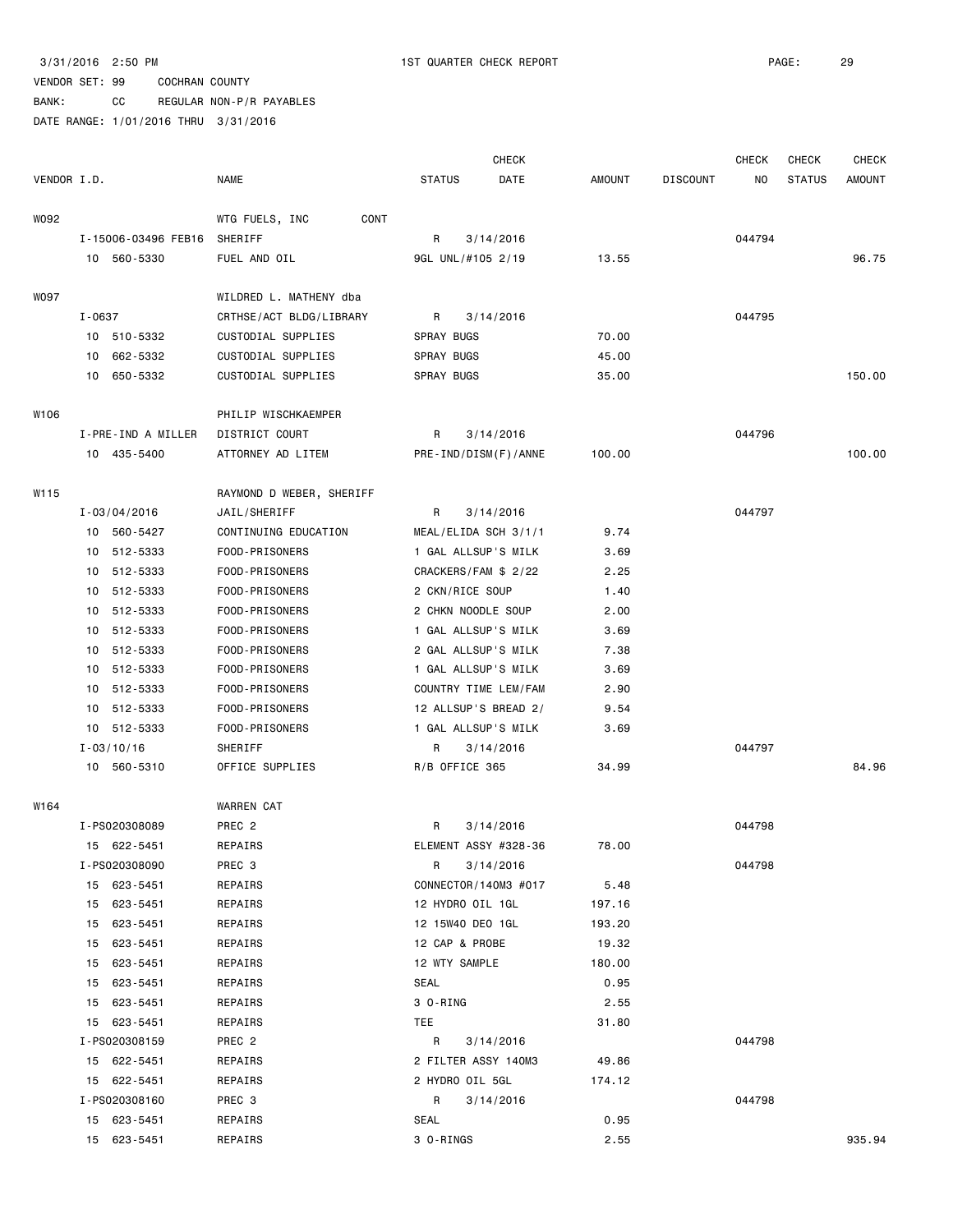#### VENDOR SET: 99 COCHRAN COUNTY BANK: CC REGULAR NON-P/R PAYABLES DATE RANGE: 1/01/2016 THRU 3/31/2016

|             |    |                               |                                       |                     | <b>CHECK</b>          |               |                 | <b>CHECK</b> | <b>CHECK</b>  | <b>CHECK</b> |
|-------------|----|-------------------------------|---------------------------------------|---------------------|-----------------------|---------------|-----------------|--------------|---------------|--------------|
| VENDOR I.D. |    |                               | NAME                                  | <b>STATUS</b>       | DATE                  | <b>AMOUNT</b> | <b>DISCOUNT</b> | ΝO           | <b>STATUS</b> | AMOUNT       |
| W216        |    |                               | CHRISTINA WOODS                       |                     |                       |               |                 |              |               |              |
|             |    | $I-CPS#4399$ 3/1/16           | DISTRICT COURT                        | R                   | 3/14/2016             |               |                 | 044799       |               |              |
|             |    | 10 435-5400                   | ATTORNEY AD LITEM                     | CPS HRNG(CH) #4399  |                       | 250.00        |                 |              |               | 250.00       |
| X001        |    |                               | XCEL ENERGY                           |                     |                       |               |                 |              |               |              |
|             |    |                               | I-54-1324315-7 FEB16 ALMOST ALL DEPTS | R                   | 3/14/2016             |               |                 | 044800       |               |              |
|             |    | 30 518-5440                   | UTILITIES                             |                     | 300210167 RUNWAY LIG  | 64.87         |                 |              |               |              |
|             | 10 | 510-5440                      | UTILITIES                             |                     | 300240736 COURTHOUSE  | 1,258.02      |                 |              |               |              |
|             | 10 | 660-5440                      | UTILITIES & IRRIGATION                |                     | 300265059 SOFTBALL P  | 12.69         |                 |              |               |              |
|             | 10 | 580-5440                      | UTILITIES [TOWER]                     | 300282806 TOWER     |                       | 81.85         |                 |              |               |              |
|             | 15 | 621-5440                      | UTILITIES                             |                     | 300294119 PREC 1 SHO  | 52.23         |                 |              |               |              |
|             | 10 | 650-5440                      | UTILITIES                             | 300338546 LIBRARY   |                       | 109.83        |                 |              |               |              |
|             | 10 | 652-5440                      | UTILITIES                             | 300342232 MUSEUM    |                       | 18.21         |                 |              |               |              |
|             | 10 | 662-5440                      | UTILITIES                             |                     | 300390484 ACTIVITY B  | 402.59        |                 |              |               |              |
|             | 10 | 660-5440                      | UTILITIES & IRRIGATION                | 300410370 PARK      |                       | 116.55        |                 |              |               |              |
|             | 10 | 660-5440                      | UTILITIES & IRRIGATION                | 300457515 PARK/SHOP |                       | 63.26         |                 |              |               |              |
|             | 10 | 516-5440                      | UTILITIES                             | 300555198 CEMETERY  |                       | 12.69         |                 |              |               |              |
|             | 10 | 660-5440                      | UTILITIES & IRRIGATION                | 300587052 SHOWBARN  |                       | 26.00         |                 |              |               |              |
|             | 10 | 660-5440                      | UTILITIES & IRRIGATION                |                     | 300587753 RODEO GROU  | 28.02         |                 |              |               |              |
|             | 10 | 409-5440                      | UTILITIES                             | 300588989 ANNEX     |                       | 29.35         |                 |              |               |              |
|             | 10 | 516-5440                      | UTILITIES                             | 300603417 CEMETERY  |                       | 14.06         |                 |              |               |              |
|             |    | 10 516-5440                   | UTILITIES                             |                     | 300637038 CEMETERY S  | 12.69         |                 |              |               | 2,302.91     |
| X004        |    |                               | XEROX BUSINESS SERVICES LLC           |                     |                       |               |                 |              |               |              |
|             |    | I-1241969                     | CO/DIST CLERK                         | R                   | 3/14/2016             |               |                 | 044801       |               |              |
|             |    | 10 403-5416                   | FILMING & INDEXING                    |                     | 20/20 LAND REC #1900  | 1,250.00      |                 |              |               |              |
|             |    | 10 403-5416                   | FILMING & INDEXING                    | FREIGHT             |                       | 28.95         |                 |              |               | 1,278.95     |
| A079        |    |                               | AMARILLO COLLEGE                      |                     |                       |               |                 |              |               |              |
|             |    | I-574051/DAVIS, C & K SHERIFF |                                       | R                   | 3/23/2016             |               |                 | 044831       |               |              |
|             |    | 10 560-5427                   | CONTINUING EDUCATION                  |                     | EXPR SEX OFNDR/C DAV  | 190.00        |                 |              |               | 190.00       |
| A178        |    |                               | AMAZON                                |                     |                       |               |                 |              |               |              |
|             |    | I-012860483046                | LIBRARY                               | R                   | 3/23/2016             |               |                 | 044832       |               |              |
|             |    | 10 650-5590                   | <b>BOOKS</b>                          | SEE ME              |                       | 16.85         |                 |              |               |              |
|             |    | 10 650-5590                   | <b>BOOKS</b>                          | FALLING AWAY        |                       | 13.98         |                 |              |               |              |
|             |    | 10 650-5590                   | <b>BOOKS</b>                          |                     | BREAKDOWN: AN ALEX DE | 19.61         |                 |              |               |              |
|             | 10 | 650-5590                      | <b>BOOKS</b>                          |                     | THE JAPANESE LOVER:A  | 17.13         |                 |              |               |              |
|             | 10 | 650-5590                      | <b>BOOKS</b>                          |                     | INTENTIONAL LIVING:C  | 18.39         |                 |              |               |              |
|             | 10 | 650-5590                      | <b>BOOKS</b>                          | PASSENGER           |                       | 12.43         |                 |              |               |              |
|             | 10 | 650-5590                      | <b>BOOKS</b>                          |                     | KILLING REAGAN: THE V | 19.20         |                 |              |               |              |
|             | 10 | 650-5590                      | <b>BOOKS</b>                          | WHEN BREATH BECOMES |                       | 15.35         |                 |              |               |              |
|             | 10 | 650-5590                      | <b>BOOKS</b>                          |                     | THE REVENANT: A NOVEL | 15.60         |                 |              |               |              |
|             | 10 | 650-5590                      | <b>BOOKS</b>                          | WARHEART            |                       | 16.49         |                 |              |               |              |
|             | 10 | 650-5590                      | <b>BOOKS</b>                          |                     | WAR ROOM:PRAYER IS A  | 19.63         |                 |              |               |              |
|             | 10 | 650-5590                      | <b>BOOKS</b>                          |                     | IN A DARK, DARK WOOD  | 15.71         |                 |              |               |              |
|             | 10 | 650-5590                      | <b>BOOKS</b>                          | ON MY KNEES         |                       | 13.23         |                 |              |               |              |
|             |    | 10 650-5590                   | <b>BOOKS</b>                          |                     | MORNING STAR:BOOK II  | 18.22         |                 |              |               |              |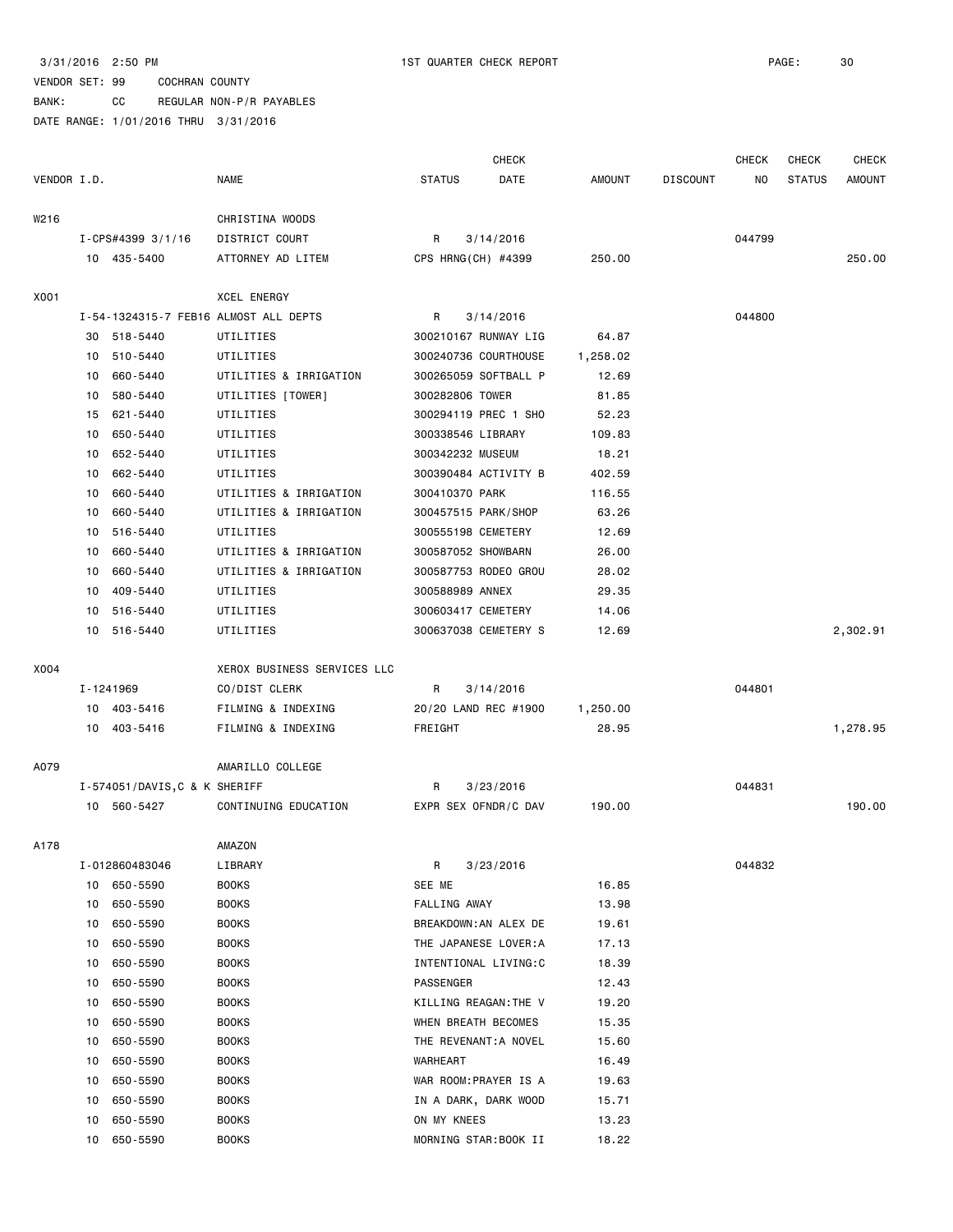BANK: CC REGULAR NON-P/R PAYABLES

|             |          |                                    |                                                     |               |                     | <b>CHECK</b>         |               |                 | <b>CHECK</b> | <b>CHECK</b>  | <b>CHECK</b>  |
|-------------|----------|------------------------------------|-----------------------------------------------------|---------------|---------------------|----------------------|---------------|-----------------|--------------|---------------|---------------|
| VENDOR I.D. |          |                                    | <b>NAME</b>                                         | <b>STATUS</b> |                     | DATE                 | <b>AMOUNT</b> | <b>DISCOUNT</b> | NO.          | <b>STATUS</b> | <b>AMOUNT</b> |
| A178        |          |                                    | AMAZON<br>CONT                                      |               |                     |                      |               |                 |              |               |               |
|             |          | I-012860483046                     | LIBRARY                                             | R             |                     | 3/23/2016            |               |                 | 044832       |               |               |
|             |          | 10 650-5310                        | OFFICE SUPPLIES                                     |               | VTECH CRDLSS CS6124 |                      | 24.00         |                 |              |               | 255.82        |
| A249        |          |                                    | ANTELOPE TIRE & SUPPLY, INC                         |               |                     |                      |               |                 |              |               |               |
|             | I-196498 |                                    | PREC 4                                              | R             |                     | 3/23/2016            |               |                 | 044833       |               |               |
|             |          | 15 624-5454                        | TIRES                                               |               | RPR FLAT/F150       |                      | 12.00         |                 |              |               | 12.00         |
| B119        |          |                                    | CHERYL BUTLER                                       |               |                     |                      |               |                 |              |               |               |
|             |          | $I - 03/11/16$ STAMP               | ELECTIONS                                           | R             | 3/23/2016           |                      |               |                 | 044834       |               |               |
|             |          | 10 490-5335                        | ELECTION SUPPLIES                                   |               | R/B RUBBER STAMP    |                      | 9.99          |                 |              |               |               |
|             |          | 10 490-5335                        | ELECTION SUPPLIES                                   |               | R/B 2ND DAY AIR     |                      | 19.95         |                 |              |               | 29.94         |
| B279        |          |                                    | KENDRA BILBREY                                      |               |                     |                      |               |                 |              |               |               |
|             |          | I-HOUSTON '16                      | <b>EXTENSION SVC</b>                                | R             | 3/23/2016           |                      |               |                 | 044835       |               |               |
|             | 10       | 665-5427                           | CO AGENT-TRAVEL-OUT OF COUNTY 6 NITES @\$147/HOUSTO |               |                     |                      | 882.00        |                 |              |               |               |
|             | 10       | 665-5427                           | CO AGENT-TRAVEL-OUT OF COUNTY 6 PARKING @\$11       |               |                     |                      | 66.00         |                 |              |               |               |
|             | 10       | 665-5427                           | CO AGENT-TRAVEL-OUT OF COUNTY LODGING/SALES TAX     |               |                     |                      | 102.48        |                 |              |               |               |
|             |          | 10 665-5427                        | CO AGENT-TRAVEL-OUT OF COUNTY R/B MEALS             |               |                     |                      | 119.96        |                 |              |               | 1,170.44      |
| C015        |          |                                    | COCHRAN COUNTY SENIOR                               |               |                     |                      |               |                 |              |               |               |
|             |          | I-MAR '16 INSTLMT                  | SENIOR CITIZENS                                     | R             |                     | 3/23/2016            |               |                 | 044836       |               |               |
|             |          | 10 663-5418                        | SENIOR CITIZENS CONTRACT                            | MAR 2016      |                     |                      | 6,250.00      |                 |              |               | 6,250.00      |
| C340        |          |                                    | COUNTY INFORMATION RESOURCE AG                      |               |                     |                      |               |                 |              |               |               |
|             |          | I-S0P005319                        | NON-DEPT'L                                          | R             |                     | 3/23/2016            |               |                 | 044837       |               |               |
|             |          | 10 409-5420                        | TELECOMMUNICATIONS                                  |               |                     | 21 EMAIL ACCTS FEB16 | 42.00         |                 |              |               | 42.00         |
| C371        |          |                                    | COCHRAN COUNTY TAX A/C                              |               |                     |                      |               |                 |              |               |               |
|             |          | I-'15 CHEV #0270/EXT EXTENSION SVC |                                                     | R             |                     | 3/23/2016            |               |                 | 044838       |               |               |
|             | 10       | 665-5451                           | REPAIRS                                             |               | ST INSP FEE/15 CHEV |                      | 7.50          |                 |              |               |               |
|             |          | I-13 EXPR #5778                    | SHERIFF                                             | R             | 3/23/2016           |                      |               |                 | 044838       |               |               |
|             |          | 10 560-5451                        | MACHINERY-NON-OFFICE REPAIR                         |               |                     | ST INSP/13 EXPR #577 | 7.50          |                 |              |               | 15.00         |
| D001        |          |                                    | DACO FIRE EQUIPMENT                                 |               |                     |                      |               |                 |              |               |               |
|             | I-12153  |                                    | JAIL                                                | R             |                     | 3/23/2016            |               |                 | 044839       |               |               |
|             |          | 10 512-5499                        | MISCELLANEOUS                                       |               | 2 FLOWTEST OF SCBA  |                      | 130.00        |                 |              |               |               |
|             | I-85374  |                                    | JAIL                                                | R             |                     | 3/23/2016            |               |                 | 044839       |               |               |
|             |          | 10 512-5499                        | MISCELLANEOUS                                       |               |                     | 6 ANN'L FIRE EXT INS | 48.00         |                 |              |               |               |
|             |          | 10 512-5499                        | MISCELLANEOUS                                       |               |                     | 1 10# FIRE EXT RECHG | 34.75         |                 |              |               |               |
|             |          | 10 512-5499                        | MISCELLANEOUS                                       |               |                     | 1 5# FIRE EXT RECHG/ | 26.75         |                 |              |               |               |
|             |          | 10 512-5499                        | MISCELLANEOUS                                       |               |                     | 2 NEW 5# ABC FIRE EX | 120.00        |                 |              |               | 359.50        |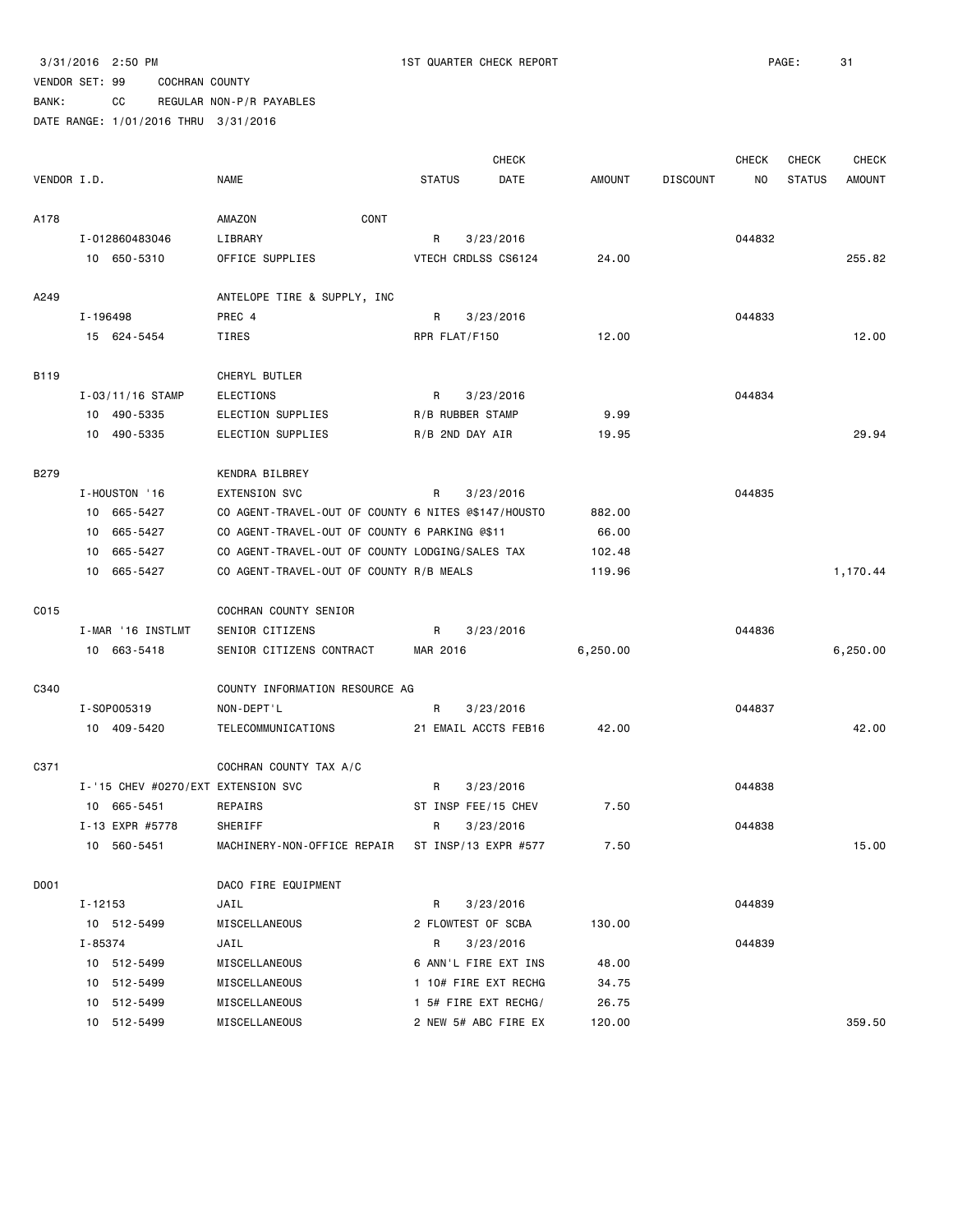BANK: CC REGULAR NON-P/R PAYABLES

|             |    |                        |                         |                  | <b>CHECK</b>          |          |                 | <b>CHECK</b> | <b>CHECK</b>  | <b>CHECK</b> |
|-------------|----|------------------------|-------------------------|------------------|-----------------------|----------|-----------------|--------------|---------------|--------------|
| VENDOR I.D. |    |                        | <b>NAME</b>             | <b>STATUS</b>    | DATE                  | AMOUNT   | <b>DISCOUNT</b> | ΝO           | <b>STATUS</b> | AMOUNT       |
| D023        |    |                        | PHILIP J. DAVIS, PH.D.  |                  |                       |          |                 |              |               |              |
|             |    | I-S CAVEZUELA          | SHERIFF                 | R                | 3/23/2016             |          |                 | 044840       |               |              |
|             |    | 10 560-5499            | MISCELLANEOUS           |                  | TCOLE EXAM/SAVANNAH   | 195.00   |                 |              |               | 195.00       |
| G005        |    |                        | GENERAL FUND            |                  |                       |          |                 |              |               |              |
|             |    | $I - VEH$ LEASE #21/36 | JUVENILE PROBATION      | R                | 3/23/2016             |          |                 | 044841       |               |              |
|             |    | 17 573-5464            | VEHICLE LEASE           |                  | VEHICLE LEASE MAR 20  | 833.00   |                 |              |               | 833.00       |
| G031        |    |                        | GRAINGER                |                  |                       |          |                 |              |               |              |
|             |    | I-9056749071           | PARK/NON-DEPT'L         | R                | 3/23/2016             |          |                 | 044842       |               |              |
|             |    | 10 660-5332            | CUSTODIAL SUPPLIES      |                  | 1BX DISP GLOVES, 4MIL | 10.94    |                 |              |               |              |
|             |    | 10 409-5300            | COUNTY-WIDE SUPPLIES    | 2BX AA BATTERIES |                       | 11.40    |                 |              |               | 22.34        |
| H301        |    |                        | HAYS COUNTY TREASURER   |                  |                       |          |                 |              |               |              |
|             |    | I-030716 #824          | JUVENILE PROBATION      | R                | 3/23/2016             |          |                 | 044843       |               |              |
|             |    | 17 573-5413.004        | Other Placements        |                  | 29 DAYS/POST(S) #824  | 3,190.00 |                 |              |               | 3,190.00     |
| J049        |    |                        | JUVENILE PROBATION FUND |                  |                       |          |                 |              |               |              |
|             |    | I-LOCAL MATCH 03/16    | JUVENILE PROBATION      | R                | 3/23/2016             |          |                 | 044844       |               |              |
|             |    | 10 571-5472            | LOCAL SUPPORT-JUV BOARD |                  | LOCAL FUNDS MATCH MA  | 6,666.00 |                 |              |               | 6,666.00     |
| J057        |    |                        | MT LIBRARY SERVICES dba |                  |                       |          |                 |              |               |              |
|             |    | I-312577               | LIBRARY                 | R                | 3/23/2016             |          |                 | 044845       |               |              |
|             |    | 10 650-5590            | <b>BOOKS</b>            |                  | INTERMEDIATE RDRS/3   | 45.75    |                 |              |               |              |
|             | 10 | 650-5590               | <b>BOOKS</b>            | UPPR ELEM, JR HI |                       | 45.75    |                 |              |               |              |
|             | 10 | 650-5590               | <b>BOOKS</b>            | INDEP RDRS       |                       | 42.75    |                 |              |               |              |
|             | 10 | 650-5590               | <b>BOOKS</b>            | KINDER           |                       | 45.75    |                 |              |               |              |
|             | 10 | 650-5590               | <b>BOOKS</b>            |                  | MATURE YOUNG ADULTS   | 47.25    |                 |              |               |              |
|             |    | 10 650-5590            | <b>BOOKS</b>            | YOUNG ADULTS     |                       | 47.25    |                 |              |               | 274.50       |
| L015        |    |                        | LUBBOCK COUNTY, TEXAS   |                  |                       |          |                 |              |               |              |
|             |    | I-FEB16/JUV#832        | JUVENILE PROBATION      | R                | 3/23/2016             |          |                 | 044846       |               |              |
|             |    | 17 573-5413            | Detention Services      |                  | 13 DAYS/PRE/JUV#832   | 1,300.00 |                 |              |               | 1,300.00     |
| MO11        |    |                        | MCWHORTER'S LTD         |                  |                       |          |                 |              |               |              |
|             |    | I-4004606              | SHERIFF                 | R                | 3/23/2016             |          |                 | 044847       |               |              |
|             |    | 10 560-5454            | TIRES                   | RPR FLAT/#134    |                       | 13.65    |                 |              |               | 13.65        |
| N066        |    |                        | NTS COMMUNICATIONS      |                  |                       |          |                 |              |               |              |
|             |    | I-8032660032           | COMM'R CT; PREC 4       | R                | 3/23/2016             |          |                 | 044848       |               |              |
|             |    | 15 610-5420            | TELECOMMUNICATIONS      | WATS LINE        |                       | 1.00     |                 |              |               |              |
|             |    | 15 610-5420            | TELECOMMUNICATIONS      | FEES             |                       | 7.42     |                 |              |               |              |
|             |    | 15 624-5420            | TELECOMMUNICATIONS      |                  | LONG DISTANCE 927-55  | 1.64     |                 |              |               | 10.06        |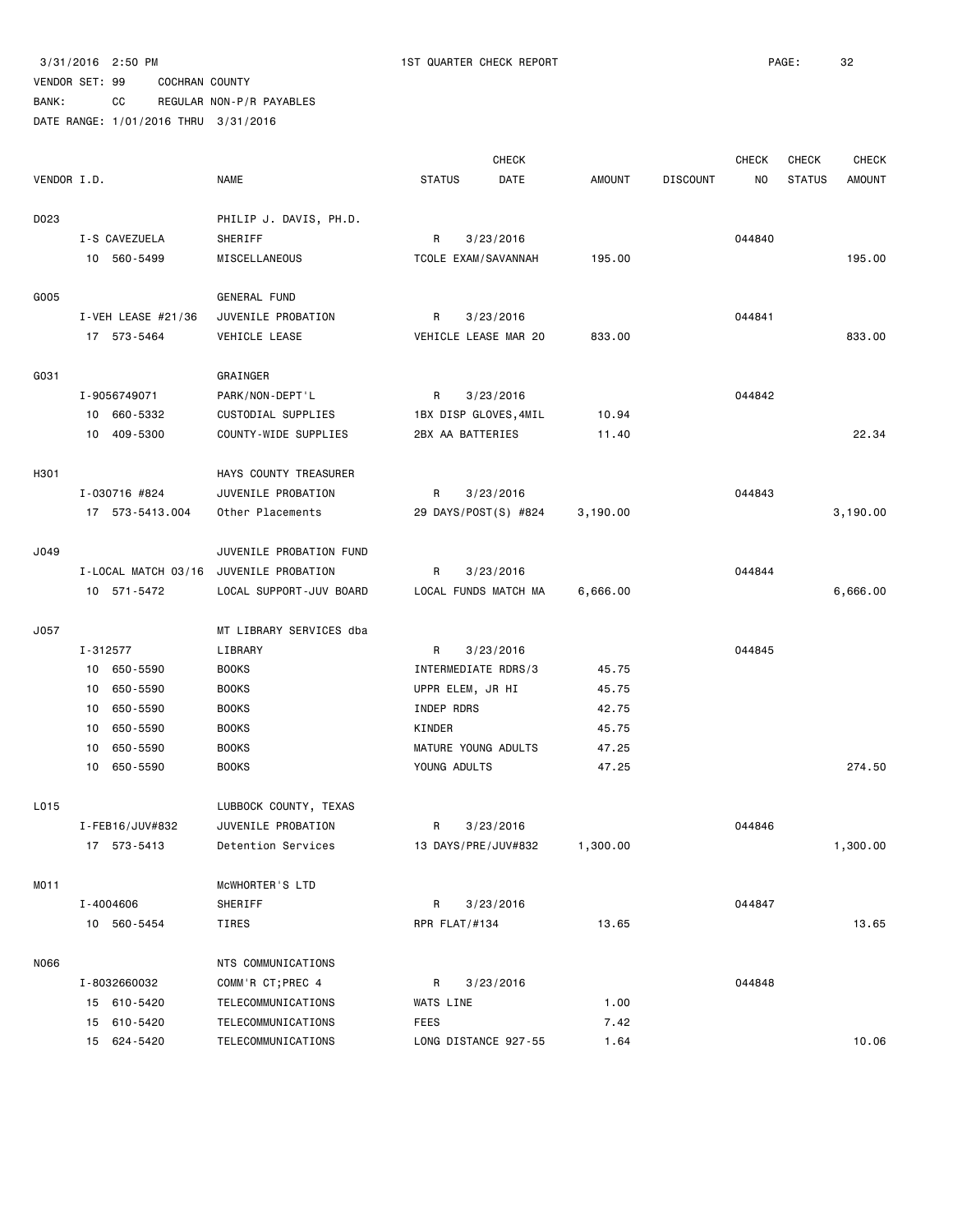#### VENDOR SET: 99 COCHRAN COUNTY BANK: CC REGULAR NON-P/R PAYABLES DATE RANGE: 1/01/2016 THRU 3/31/2016

 CHECK CHECK CHECK CHECK VENDOR I.D. NAME STATUS DATE AMOUNT DISCOUNT NO STATUS AMOUNT O037 ANGELA OVERMAN, ATTY AT LAW I-CPS#4449 03/16 DISTRICT COURT R 3/23/2016 044849 10 435-5400 ATTORNEY AD LITEM ADV HRNG/CPS(CH) 300.00 300.00 P007 PAYROLL CLEARING ACCT I-1ST QTR 2016 WORKERS COMP/ALL DEPTS R 3/23/2016 044850 10 400-5204 WORKERS' COMPENSATION W/C QTRLY DEPOSIT-CN 83.61 10 403-5204 WORKERS' COMPENSATION W/C QTRLY DEPOSIT-CL 73.07 10 435-5204 WORKERS' COMPENSATION W/C QTRLY DEPOSIT-DI 15.03 10 455-5204 WORKERS' COMPENSATION W/C QTRLY DEPOSIT-J. 37.76 10 475-5204 WORKERS' COMPENSATION W/C QTRLY DEPOSIT-CN 12.24 10 476-5204 WORKERS' COMPENSATION W/C QTRLY DEPOSIT-DI 34.28 10 490-5204 WORKERS' COMPENSATION W/C QTRLY DEPOSIT-EL 13.60 10 495-5204 WORKERS' COMPENSATION W/C QTRLY DEPOSIT-AU 67.50 10 497-5204 WORKERS' COMPENSATION W/C QTRLY DEPOSIT-TR 36.49 10 499-5204 WORKERS' COMPENSATION W/C QTRLY DEPOSIT-TA 97.06 10 510-5204 WORKERS' COMPENSATION W/C QTRLY DEPOSIT-CO 218.35 10 512-5204 WORKERS' COMPENSATION W/C QTRLY DEPOSIT-JA 286.87 10 516-5204 WORKERS' COMPENSATION W/C QTRLY DEPOSIT-CE 343.40 10 550-5204 WORKERS' COMPENSATION W/C QTRLY DEPOSIT-CO 127.04 10 560-5204 WORKERS' COMPENSATION W/C QTRLY DEPOSIT-SH 1,502.05 17 573-5204 WORKERS' COMPENSATION W/C QTRLY DEPOSIT-JU 26.88 10 650-5204 WORKERS' COMPENSATION W/C QTRLY DEPOSIT-LI 41.48 10 652-5204 WORKERS' COMPENSATION W/C QTRLY DEPOSIT-MU 13.09 10 660-5204 WORKERS' COMPENSATION W/C QTRLY DEPOSIT-PA 226.66 10 662-5204 WORKERS' COMPENSATION W/C QTRLY DEPOSIT-AC 243.20 10 665-5204 WORKERS' COMPENSATION W/C QTRLY DEPOSIT-EX 30.63 15 610-5204 WORKERS' COMPENSATION W/C QTRLY DEPOSIT-CO 194.95 15 621-5204 WORKERS' COMPENSATION W/C QTRLY DEPOSIT-PR 527.23 15 622-5204 WORKERS' COMPENSATION W/C QTRLY DEPOSIT-PR 541.27 15 623-5204 WORKERS' COMPENSATION W/C QTRLY DEPOSIT-PR 546.33 15 624-5204 WORKERS' COMPENSATION W/C QTRLY DEPOSIT-PR 542.51 30 518-5204 WORKERS COMPENSATION W/C QTRLY DEPOSIT-AI 97.14 5,979.72 S047 SHELL FLEET PLUS I-065174922603 NON-DEPT'L/HEALTHY COUNTY R 3/23/2016 044851 10 409-5427 CONTINUING EDUCATION 14.125GL UNL/AUSTIN 24.00 10 409-5427 CONTINUING EDUCATION 10.594GL UNL/ABILENE 18.00 10 409-5427 CONTINUING EDUCATION CR FED TAX 4.52CR 37.48 S281 STAPLES I-9736682675-01 SHERIFF/JAIL R 3/23/2016 044852 10 560-5310 OFFICE SUPPLIES 4DZ PHONE MESSAGE PO 91.96 10 560-5310 OFFICE SUPPLIES HP TONER CRTG 90A 174.99 10 560-5310 OFFICE SUPPLIES 1/2 BRO TONER CRTG T 65.50 10 512-5310 OFFICE SUPPLIES 1/2 BRO TONER CRTG T 65.49 10 560-5310 OFFICE SUPPLIES CPN 46.20CR 351.74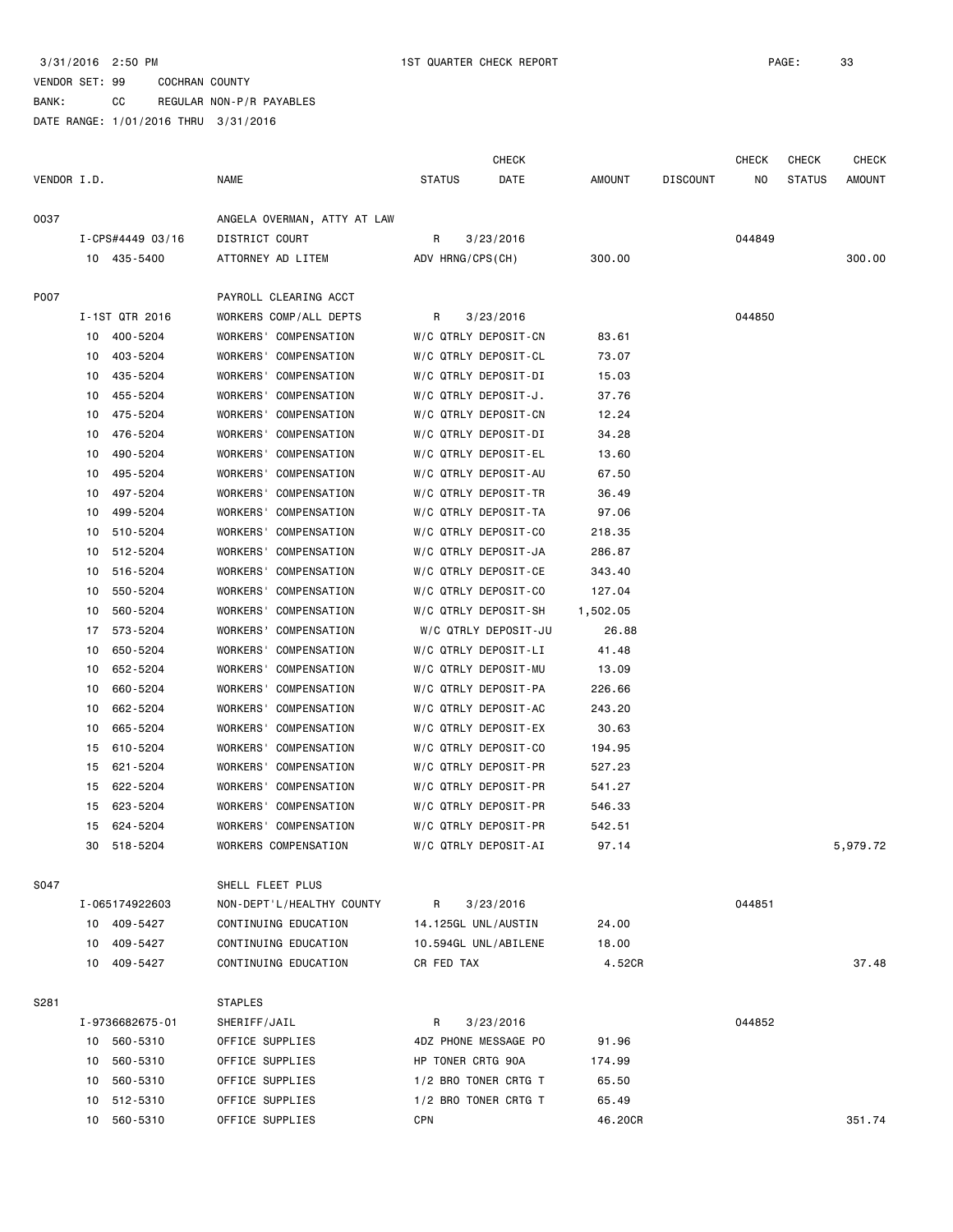BANK: CC REGULAR NON-P/R PAYABLES

|             |           |                    |                               |                             | <b>CHECK</b>         |          |                 | <b>CHECK</b> | <b>CHECK</b>  | <b>CHECK</b>  |
|-------------|-----------|--------------------|-------------------------------|-----------------------------|----------------------|----------|-----------------|--------------|---------------|---------------|
| VENDOR I.D. |           |                    | <b>NAME</b>                   | <b>STATUS</b>               | DATE                 | AMOUNT   | <b>DISCOUNT</b> | NO           | <b>STATUS</b> | <b>AMOUNT</b> |
| S331        |           |                    | STANDARD COFFEE SERVICE       |                             |                      |          |                 |              |               |               |
|             |           | I-160686579013     | NON-DEPT'L                    | R                           | 3/23/2016            |          |                 | 044853       |               |               |
|             | 10        | 409-5300           | COUNTY-WIDE SUPPLIES          | 2BX AAA REG                 |                      | 75.98    |                 |              |               |               |
|             | 10        | 409-5300           | COUNTY-WIDE SUPPLIES          | 1BX AAA DECAF               |                      | 52.39    |                 |              |               |               |
|             | 10        | 409-5300           | COUNTY-WIDE SUPPLIES          | <b>1BX TEA BAGS</b>         |                      | 27.71    |                 |              |               |               |
|             | 10        | 409-5300           | COUNTY-WIDE SUPPLIES          | <b>3BX FR VAN CRMR</b>      |                      | 22.80    |                 |              |               |               |
|             | 10        | 409-5300           | COUNTY-WIDE SUPPLIES          | 4BX REG CRMR                |                      | 31.96    |                 |              |               |               |
|             | 10        | 409-5300           | COUNTY-WIDE SUPPLIES          | <b>ENERGY SURCHG</b>        |                      | 1.90     |                 |              |               | 212.74        |
| T009        |           |                    | TEXAS ASSOCIATION OF COUNTIES |                             |                      |          |                 |              |               |               |
|             |           | I-44TH ANN'L TREAS | TREASURER                     | R                           | 3/23/2016            |          |                 | 044854       |               |               |
|             |           | 10 497-5427        | CONTINUING EDUCATION          | REG/ANNUAL TREAS CON        |                      | 50.00    |                 |              |               | 50.00         |
| T050        |           |                    | TAC UNEMPLOYMENT FUND         |                             |                      |          |                 |              |               |               |
|             |           | I-1ST QTR 2016     | UNEMPLOYMENT/ALL DEPTS        | R.                          | 3/23/2016            |          |                 | 044855       |               |               |
|             | 10        | 400-5206           | UNEMPLOYMENT                  | <b>1ST QTR UNEMPLOYMENT</b> |                      | 8.05     |                 |              |               |               |
|             | 10        | 403-5206           | UNEMPLOYMENT                  | <b>1ST QTR UNEMPLOYMENT</b> |                      | 9.84     |                 |              |               |               |
|             | 10        | 435-5206           | UNEMPLOYMENT                  | 1ST QTR UNEMPLOYMENT        |                      | 2.88     |                 |              |               |               |
|             | 10        | 455-5206           | UNEMPLOYMENT                  | 1ST QTR UNEMPLOYMENT        |                      | 0.81     |                 |              |               |               |
|             | 10        | 475-5206           | UNEMPLOYMENT                  | 1ST QTR UNEMPLOYMENT        |                      | 8.19     |                 |              |               |               |
|             | 10        | 476-5206           | UNEMPLOYMENT                  | 1ST QTR UNEMPLOYMENT        |                      | 2.95     |                 |              |               |               |
|             | 10        | 490-5206           | UNEMPLOYMENT                  | 1ST QTR UNEMPLOYMENT        |                      | 3.62     |                 |              |               |               |
|             | 10        | 495-5206           | UNEMPLOYMENT                  | 1ST QTR UNEMPLOYMENT        |                      | 17.75    |                 |              |               |               |
|             | 10        | 499-5206           | UNEMPLOYMENT                  | 1ST QTR UNEMPLOYMENT        |                      | 16.24    |                 |              |               |               |
|             | 10        | 510-5206           | UNEMPLOYMENT                  | 1ST QTR UNEMPLOYMENT        |                      | 6.86     |                 |              |               |               |
|             | 10        | 512-5206           | UNEMPLOYMENT                  | 1ST QTR UNEMPLOYMENT        |                      | 15.81    |                 |              |               |               |
|             | 10        | 516-5206           | UNEMPLOYMENT                  | 1ST QTR UNEMPLOYMENT        |                      | 8.46     |                 |              |               |               |
|             | 10        | 560-5206           | UNEMPLOYMENT                  | 1ST QTR UNEMPLOYMENT        |                      | 88.98    |                 |              |               |               |
|             | 10        | 650-5206           | UNEMPLOYMENT                  | 1ST QTR UNEMPLOYMENT        |                      | 7.67     |                 |              |               |               |
|             | 10        | 660-5206           | UNEMPLOYMENT                  | 1ST QTR UNEMPLOYMENT        |                      | 7.96     |                 |              |               |               |
|             | 10        | 662-5206           | UNEMPLOYMENT                  | 1ST QTR UNEMPLOYMENT        |                      | 8.46     |                 |              |               |               |
|             | 10        | 665-5206           | UNEMPLOYMENT                  | 1ST QTR UNEMPLOYMENT        |                      | 10.49    |                 |              |               |               |
|             |           | 15 621-5206        | UNEMPLOYMENT                  |                             | 1ST QTR UNEMPLOYMENT | 16.56    |                 |              |               |               |
|             |           | 15 622-5206        | UNEMPLOYMENT                  | 1ST QTR UNEMPLOYMENT        |                      | 17.03    |                 |              |               |               |
|             |           | 15 623-5206        | UNEMPLOYMENT                  | 1ST QTR UNEMPLOYMENT        |                      | 17.16    |                 |              |               |               |
|             |           | 15 624-5206        | UNEMPLOYMENT                  | 1ST QTR UNEMPLOYMENT        |                      | 17.04    |                 |              |               |               |
|             |           | 17 573-5206        | UNEMPLOYMENT INSURANCE        | 1ST QTR UNEMPLOYMENT        |                      | 8.13     |                 |              |               | 300.94        |
| T051        |           |                    | TAC RISK MANAGEMENT POOL      |                             |                      |          |                 |              |               |               |
|             |           | I-2ND QTR 2016     | WORKERS COMP/ALL DEPTS        | R                           | 3/23/2016            |          |                 | 044856       |               |               |
|             |           | 10 000-2500.10     | RESERVE FOR W/C, UNEMPLYMNT   | 2ND QTR WORKERS COMP        |                      | 5,950.00 |                 |              |               | 5,950.00      |
| T081        |           |                    | TAC RISK MANAGEMENT POOL      |                             |                      |          |                 |              |               |               |
|             | I - 14440 |                    | LE & PO LIAB/NON-DEPT'L       | R                           | 3/23/2016            |          |                 | 044857       |               |               |
|             |           | 10 409-5497        | LIABILITY INSURANCE           | PUBLIC OFFICIALS LIA        |                      | 4,291.00 |                 |              |               |               |
|             |           | 10 476-5497        | PROFESSIONAL LIABILITY INS.   | DIST ATTY ENDORSEMEN        |                      | 500.00   |                 |              |               |               |
|             | 10        | 435-5497           | LIABILITY INSURANCE           | DIST JUDGE ENDORSEME        |                      | 500.00   |                 |              |               |               |
|             |           | 10 409-5497        | LIABILITY INSURANCE           | LAW ENF OFFCRS LIAB         |                      | 4,911.00 |                 |              |               |               |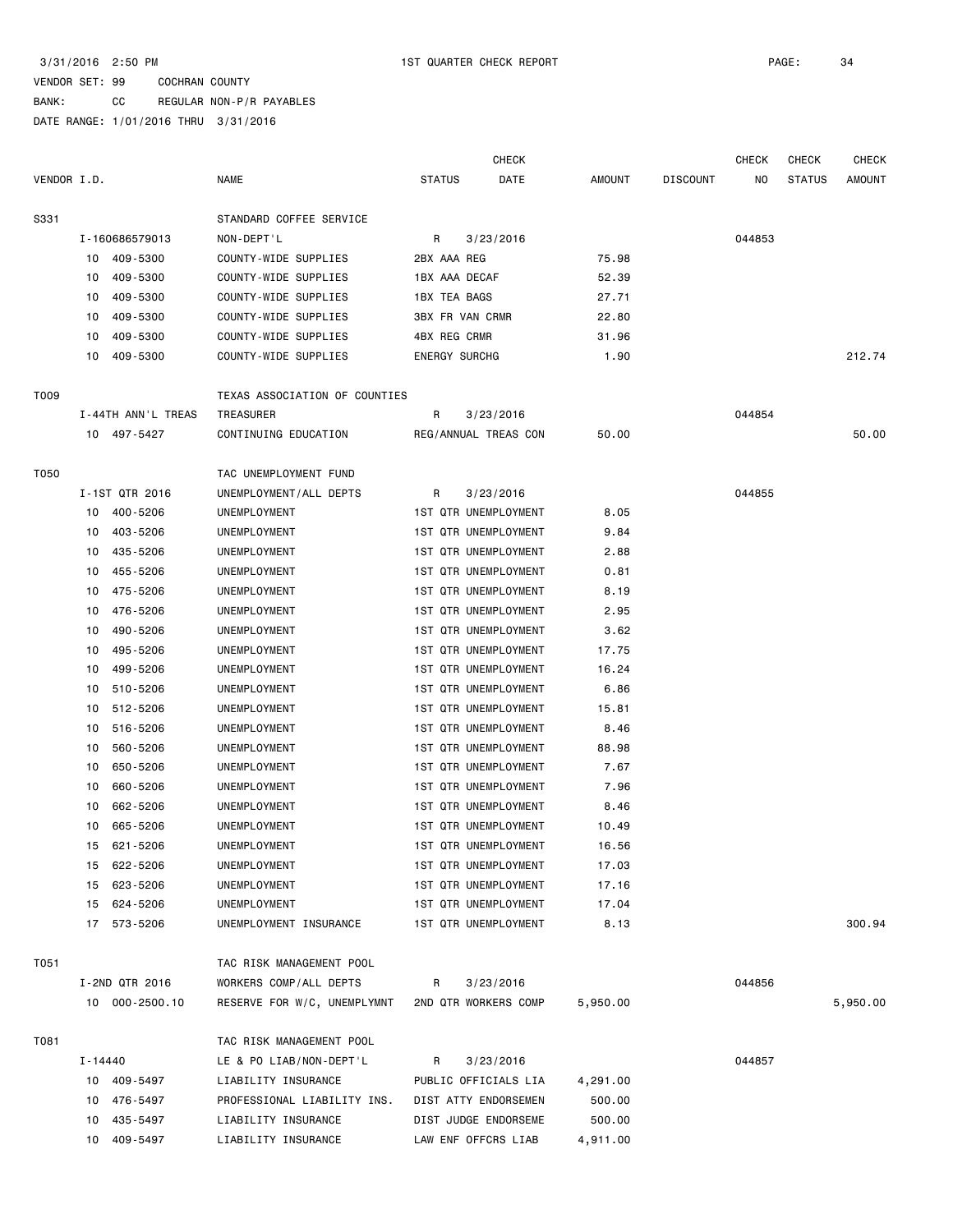BANK: CC REGULAR NON-P/R PAYABLES

|             |                |                          |                     | <b>CHECK</b>         |               |                 | <b>CHECK</b> | CHECK         | <b>CHECK</b>  |
|-------------|----------------|--------------------------|---------------------|----------------------|---------------|-----------------|--------------|---------------|---------------|
| VENDOR I.D. |                | <b>NAME</b>              | <b>STATUS</b>       | DATE                 | <b>AMOUNT</b> | <b>DISCOUNT</b> | ΝO           | <b>STATUS</b> | <b>AMOUNT</b> |
| T081        |                | TAC RISK MANAGEMENT POOL | CONT                |                      |               |                 |              |               |               |
|             | I-14440        | LE & PO LIAB/NON-DEPT'L  | R                   | 3/23/2016            |               |                 | 044857       |               |               |
|             | 10 435-5497    | LIABILITY INSURANCE      |                     | DIST JUDGE ENDORSEME | 500.00        |                 |              |               | 10,702.00     |
|             |                |                          |                     |                      |               |                 |              |               |               |
| T083        |                | TYLER TECHNOLOGIES, INC  |                     |                      |               |                 |              |               |               |
|             | I-025-150498   | NON-DEPT'L               | R                   | 3/23/2016            |               |                 | 044858       |               |               |
|             | 10 409-5411    | MAINTENANCE CONTRACTS    |                     | MONTHLY NETWORK MAIN | 220.50        |                 |              |               | 220.50        |
| T286        |                | MARIA F ALVARADO dba     |                     |                      |               |                 |              |               |               |
|             | I-694102       | PREC 1                   | R                   | 3/23/2016            |               |                 | 044859       |               |               |
|             | 15 621-5454    | TIRES                    |                     | RMV/RPL REAR TIRES/4 | 140.00        |                 |              |               |               |
|             | 15 621-5454    | TIRES                    | 4 TDF               |                      | 20.00         |                 |              |               |               |
|             | I-694103       | PREC 1                   | R                   | 3/23/2016            |               |                 | 044859       |               |               |
|             | 15 621-5454    | TIRES                    |                     | RMV/RPL REAR FR AXLE | 140.00        |                 |              |               | 300.00        |
|             |                |                          |                     |                      |               |                 |              |               |               |
| U036        |                | UNIFIRST HOLDINGS, INC.  |                     |                      |               |                 |              |               |               |
|             | I-831 2206715  | JAIL/SHERIFF             | R                   | 3/23/2016            |               |                 | 044860       |               |               |
|             | 10 512-5205    | UNIFORMS                 | UNIFORM SVC 3/14/16 |                      | 21.40         |                 |              |               |               |
|             | 10 560-5205    | UNIFORMS                 | UNIFORM SVC 3/14/16 |                      | 89.86         |                 |              |               |               |
|             | 10 560-5205    | UNIFORMS                 | DEFE CHG            |                      | 7.10          |                 |              |               |               |
|             | I-831 2208048  | JAIL/SHERIFF             | R                   | 3/23/2016            |               |                 | 044860       |               |               |
|             | 10 512-5205    | UNIFORMS                 | UNIFORM SVC 3/21/16 |                      | 21.40         |                 |              |               |               |
|             | 560-5205<br>10 | UNIFORMS                 | UNIFORM SVC 3/21/16 |                      | 89.86         |                 |              |               |               |
|             | 10 560-5205    | UNIFORMS                 | DEFE CHG            |                      | 7.10          |                 |              |               | 236.72        |
| <b>V039</b> |                | HIGINIO VASQUEZ JR. dba  |                     |                      |               |                 |              |               |               |
|             | I-010516       | JAIL                     | R                   | 3/23/2016            |               |                 | 044861       |               |               |
|             | 10 512-5333    | FOOD-PRISONERS           |                     | LETTUCE, APPLES, PIC | 7.87          |                 |              |               |               |
|             | I-07100 020516 | JAIL                     | R                   | 3/23/2016            |               |                 | 044861       |               |               |
|             | 10 512-5333    | FOOD-PRISONERS           | APPLES              |                      | 11.00         |                 |              |               |               |
|             | 10 512-5333    | FOOD-PRISONERS           | 2 SF SUGAR          |                      | 4.38          |                 |              |               |               |
|             | I-09100 011916 | JAIL                     | R                   | 3/23/2016            |               |                 | 044861       |               |               |
|             | 10 512-5333    | FOOD-PRISONERS           | <b>APPLES</b>       |                      | 10.00         |                 |              |               |               |
|             | 10 512-5333    | FOOD-PRISONERS           | 2 PRODUCE           |                      | 9.98          |                 |              |               |               |
|             | 10 512-5333    | FOOD-PRISONERS           | 2 C&H SUGAR         |                      | 6.38          |                 |              |               |               |
|             | I-14100 020216 | JAIL                     | R                   | 3/23/2016            |               |                 | 044861       |               |               |
|             | 10 512-5333    | FOOD-PRISONERS           | LETTUCE CELLO       |                      | 1.99          |                 |              |               |               |
|             | 10 512-5333    | FOOD-PRISONERS           | HOT HOUSE LRG       |                      | 3.04          |                 |              |               |               |
|             | 10 512-5333    | FOOD-PRISONERS           | APPLES              |                      | 1.00          |                 |              |               |               |
|             | 10 512-5333    | FOOD-PRISONERS           | 2 SS SUGAR          |                      | 4.18          |                 |              |               |               |
|             | I-14100 022216 | JAIL                     | R                   | 3/23/2016            |               |                 | 044861       |               |               |
|             | 10 512-5333    | FOOD-PRISONERS           | PRODUCE             |                      | 18.82         |                 |              |               |               |
|             | I-17100 020916 | JAIL                     | R                   | 3/23/2016            |               |                 | 044861       |               |               |
|             | 10 512-5333    | FOOD-PRISONERS           | APPLES              |                      | 11.00         |                 |              |               |               |
|             | 10 512-5333    | FOOD-PRISONERS           | PRODUCE             |                      | 4.50          |                 |              |               |               |
|             | 10 512-5333    | FOOD-PRISONERS           | 2 SUGAR             |                      | 4.18          |                 |              |               |               |
|             | I-17100 021716 | JAIL                     | R                   | 3/23/2016            |               |                 | 044861       |               |               |
|             | 10 512-5333    | FOOD-PRISONERS           | LETTUCE CELLO       |                      | 1.99          |                 |              |               |               |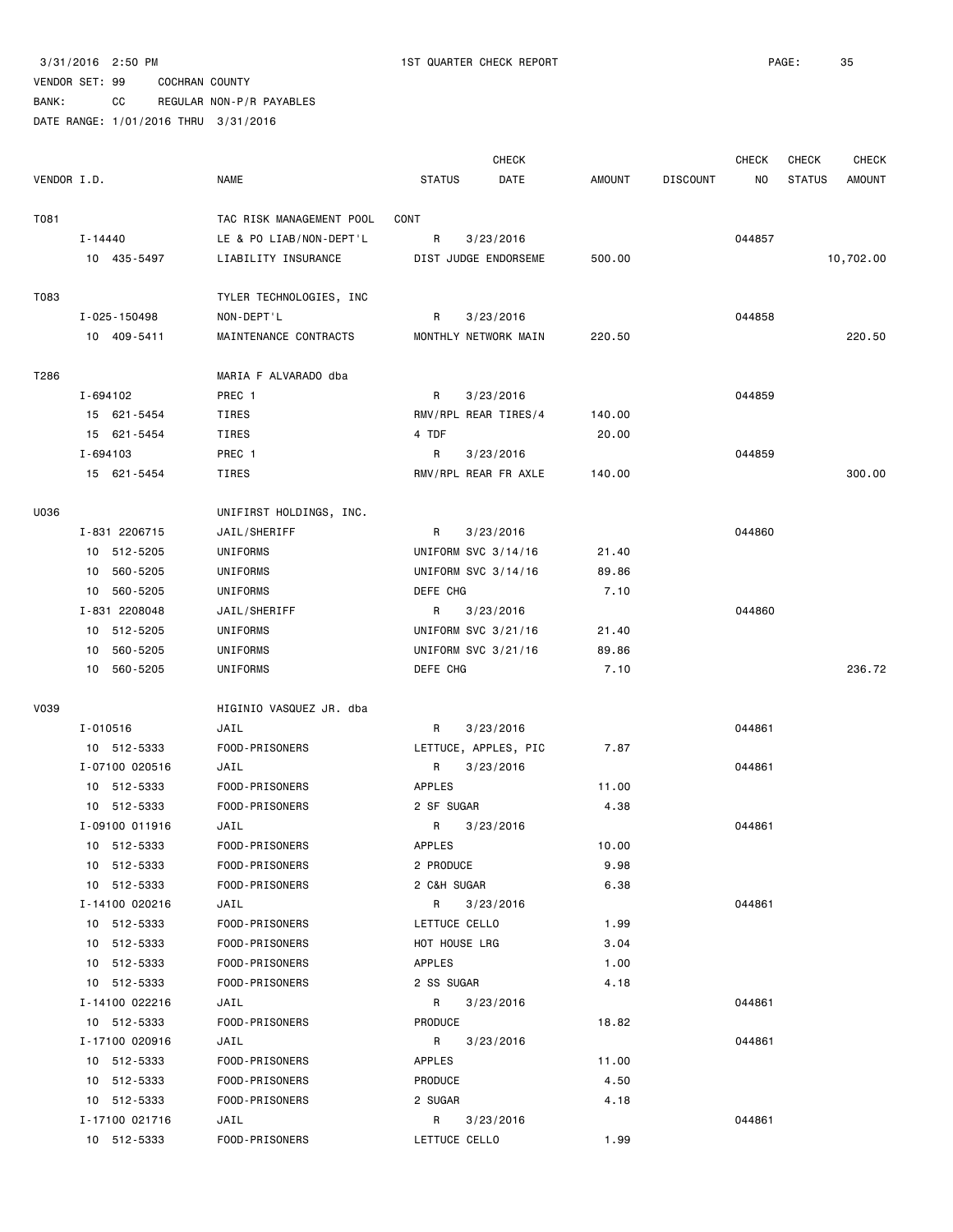BANK: CC REGULAR NON-P/R PAYABLES

|             |                 |                |                                         |                      | <b>CHECK</b> |               |                 | <b>CHECK</b> | <b>CHECK</b>  | <b>CHECK</b>  |
|-------------|-----------------|----------------|-----------------------------------------|----------------------|--------------|---------------|-----------------|--------------|---------------|---------------|
| VENDOR I.D. |                 |                | <b>NAME</b>                             | <b>STATUS</b>        | DATE         | <b>AMOUNT</b> | <b>DISCOUNT</b> | NO           | <b>STATUS</b> | <b>AMOUNT</b> |
| <b>V039</b> |                 |                | HIGINIO VASQUEZ JR. dba                 | CONT                 |              |               |                 |              |               |               |
|             |                 | I-17100 021716 | JAIL                                    | R                    | 3/23/2016    |               |                 | 044861       |               |               |
|             |                 | 10 512-5333    | FOOD-PRISONERS                          | APPLES               |              | 4.00          |                 |              |               |               |
|             |                 | I-20103 022916 | JAIL                                    | R                    | 3/23/2016    |               |                 | 044861       |               |               |
|             |                 | 10 512-5333    | FOOD-PRISONERS                          | APPLES               |              | 8.81          |                 |              |               |               |
|             |                 | 10 512-5333    | FOOD-PRISONERS                          | 2 SUGAR              |              | 11.58         |                 |              |               |               |
|             |                 | I-23100 012516 | JAIL                                    | R                    | 3/23/2016    |               |                 | 044861       |               |               |
|             |                 | 10 512-5333    | FOOD-PRISONERS                          | 3 SF SUGAR           |              | 5.07          |                 |              |               |               |
|             |                 | 10 512-5333    | FOOD-PRISONERS                          | 12 APPLES            |              | 6.00          |                 |              |               |               |
|             |                 | 10 512-5333    | FOOD-PRISONERS                          | NAVEL ORANGES        |              | 7.94          |                 |              |               |               |
|             |                 | I-29100 011516 | JAIL                                    | R                    | 3/23/2016    |               |                 | 044861       |               |               |
|             |                 | 10 512-5333    | FOOD-PRISONERS                          | 2 GAL MILK           |              | 9.78          |                 |              |               |               |
|             |                 | I-35100 012916 | JAIL                                    | R                    | 3/23/2016    |               |                 | 044861       |               |               |
|             | 10 512-5333     |                | FOOD-PRISONERS                          | 2 SF SUGAR           |              | 4.38          |                 |              |               |               |
|             |                 | I-43100 012016 | JAIL                                    | R                    | 3/23/2016    |               |                 | 044861       |               |               |
|             | 10 512-5333     |                | FOOD-PRISONERS                          | 38 FROZEN MEALS      |              | 126.02        |                 |              |               |               |
|             |                 | I-46100 013016 | JAIL                                    | R                    | 3/23/2016    |               |                 | 044861       |               |               |
|             |                 | 10 512-5333    | FOOD-PRISONERS                          | 12 AJ SCR EGG/SAUS/H |              | 33.48         |                 |              |               |               |
|             |                 | 10 512-5333    | FOOD-PRISONERS                          | 16 J DEAN BRKFST BOW |              | 52.64         |                 |              |               |               |
|             |                 | I-87100 010616 | JAIL                                    | R                    | 3/23/2016    |               |                 | 044861       |               |               |
|             |                 | 10 512-5333    | FOOD-PRISONERS                          | BIG TEX OJ           |              | 2.89          |                 |              |               |               |
|             |                 | 10 512-5333    | FOOD-PRISONERS                          | SF APPLE JCE         |              | 2.29          |                 |              |               |               |
|             |                 | 10 512-5333    | FOOD-PRISONERS                          | 2 GAL MILK           |              | 8.58          |                 |              |               | 383.77        |
| <b>WOO7</b> |                 |                | WEST, A THOMSON REUTERS BUSINE          |                      |              |               |                 |              |               |               |
|             | I-833639227     |                | ATTORNEY                                | R                    | 3/23/2016    |               |                 | 044863       |               |               |
|             |                 | 10 475-5310    | OFFICE SUPPLIES                         | TX VERN STAT HEALTH  |              | 273.00        |                 |              |               |               |
|             |                 | 10 475-5310    | OFFICE SUPPLIES                         | TX VERN STAT HEALTH  |              | 273.00        |                 |              |               | 546.00        |
| W062        |                 |                | WAL-MART COMMUNITY                      |                      |              |               |                 |              |               |               |
|             | I-7684 030716   |                | SHERIFF                                 | R                    | 3/23/2016    |               |                 | 044864       |               |               |
|             |                 | 10 560-5310    | OFFICE SUPPLIES                         | NAILS                |              | 1.67          |                 |              |               |               |
|             | 10 560-5310     |                | OFFICE SUPPLIES                         | 6 PSH IN SAWT        |              | 8.22          |                 |              |               | 9.89          |
| <b>WO98</b> |                 |                | WEST TEXAS JUVENILE CHIEF'S ASSN        |                      |              |               |                 |              |               |               |
|             |                 |                | I-19TH ANN'L MEM MTG JUVENILE PROBATION | R                    | 3/23/2016    |               |                 | 044865       |               |               |
|             |                 | 17 573-5427    | TRAVEL & TRAINING                       | REG/RUIDOSO 6/19-21/ |              | 100.00        |                 |              |               |               |
|             |                 | 17 573-5427    | TRAVEL & TRAINING                       | 2016 DUES            |              | 10.00         |                 |              |               | 110.00        |
| W228        |                 |                | WAGGONERS, INC.                         |                      |              |               |                 |              |               |               |
|             | $I - 15 - 1224$ |                | ACTIVITY BLDG                           | R                    | 3/23/2016    |               |                 | 044866       |               |               |
|             | 10 662-5451     |                | REPAIR                                  | 60 AUD SEAT COVERS @ |              | 1,077.00      |                 |              |               |               |
|             | 10              | 662-5451       | REPAIR                                  | LESS DEP 1/28/16;CK  |              | 360.00CR      |                 |              |               | 717.00        |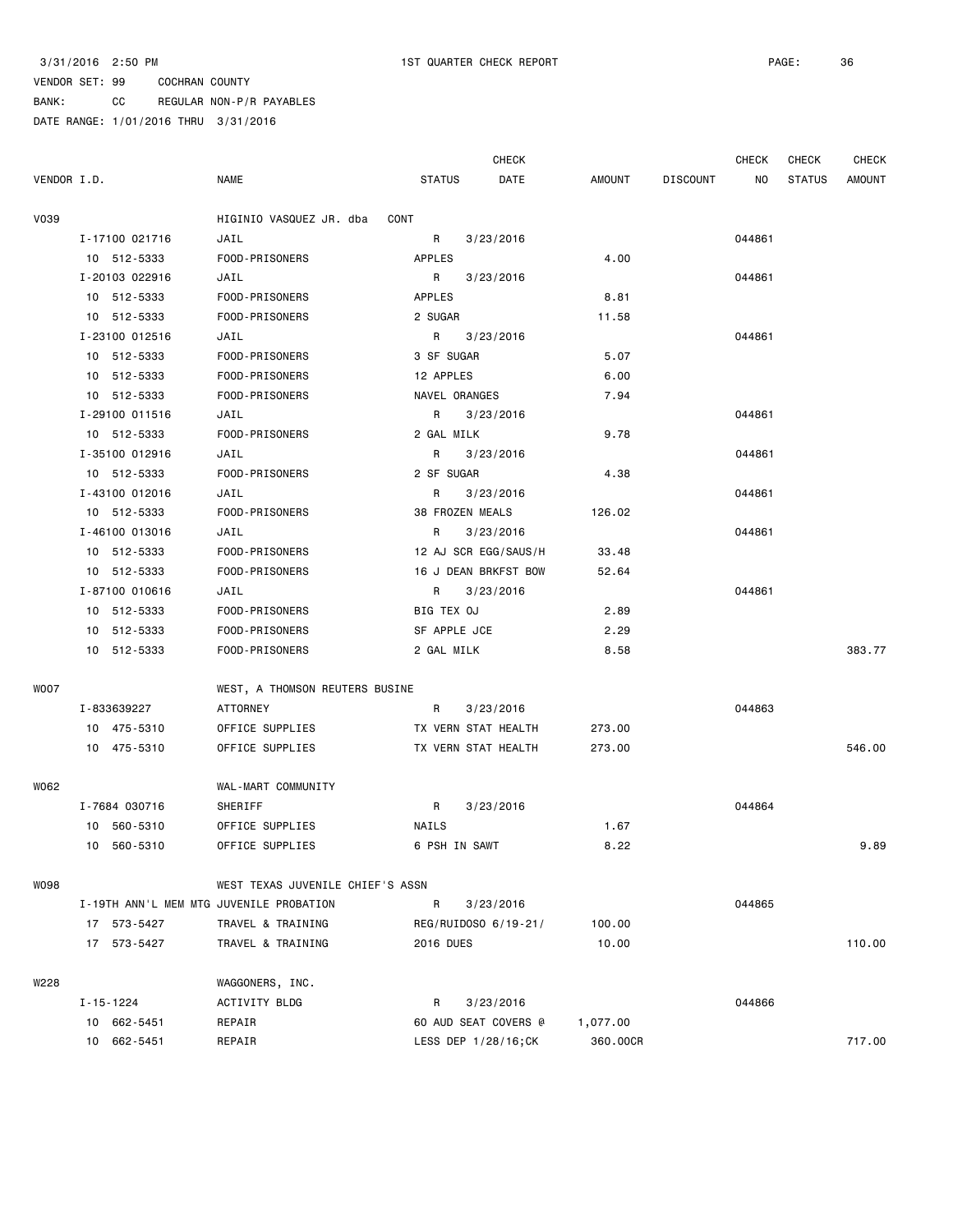### VENDOR SET: 99 COCHRAN COUNTY BANK: CC REGULAR NON-P/R PAYABLES

|             |                                    |                              |                      | <b>CHECK</b> |               |                 | <b>CHECK</b> | CHECK         | CHECK  |
|-------------|------------------------------------|------------------------------|----------------------|--------------|---------------|-----------------|--------------|---------------|--------|
| VENDOR I.D. |                                    | NAME                         | <b>STATUS</b>        | DATE         | <b>AMOUNT</b> | <b>DISCOUNT</b> | NO.          | <b>STATUS</b> | AMOUNT |
| X001        |                                    | XCEL ENERGY                  |                      |              |               |                 |              |               |        |
|             | I-54-1829977-7 MAR16 PREC 2        |                              | R                    | 3/23/2016    |               |                 | 044867       |               |        |
|             | 15 622-5440                        | UTILITIES                    | 37 KWH 2/11-3/14/16  |              | 15.57         |                 |              |               |        |
|             | 15 622-5440                        | UTILITIES                    | AREA LIGHT           |              | 17.08         |                 |              |               | 32.65  |
|             |                                    |                              |                      |              |               |                 |              |               |        |
| W010        |                                    | WEST TEXAS GAS INC           |                      |              |               |                 |              |               |        |
|             | I-004036001501 03/16 PARK/SHOP     |                              | R                    | 3/28/2016    |               |                 | 044868       |               |        |
|             | 10 660-5440                        | UTILITIES & IRRIGATION       | GAS SVC 2/4-3/14/16  |              | 12.02         |                 |              |               |        |
|             | I-004036002501 03/16 PARK/SHOWBARN |                              | R                    | 3/28/2016    |               |                 | 044868       |               |        |
|             | 10 660-5440                        | UTILITIES & IRRIGATION       | 15.2MCF 2/4-3/14/16  |              | 104.90        |                 |              |               |        |
|             | I-004049022001 03/16 PREC 3        |                              | R                    | 3/28/2016    |               |                 | 044868       |               |        |
|             | 15 623-5440                        | UTILITIES                    | GAS SVC 2/4-3/14/16  |              | 19.03         |                 |              |               | 135.95 |
| <b>W055</b> |                                    | WINDSTREAM COMMUNICATIONS SW |                      |              |               |                 |              |               |        |
|             | I-266-0638 MAR16                   | <b>MUSEUM</b>                | R                    | 3/28/2016    |               |                 | 044869       |               |        |
|             | 10 652-5420                        | TELECOMMUNICATIONS           | BASIC LOCAL SVC      |              | 53.24         |                 |              |               |        |
|             | 652-5420<br>10                     | TELECOMMUNICATIONS           | OPTIONAL SVC         |              | 3.15          |                 |              |               |        |
|             | 652-5420<br>10                     | TELECOMMUNICATIONS           | LONG DISTANCE SVC    |              | 6.41          |                 |              |               |        |
|             | I-266-5051 MAR16                   | LIBRARY                      | R                    | 3/28/2016    |               |                 | 044869       |               |        |
|             | 650-5420<br>10                     | TELECOMMUNICATIONS           | BASIC LOCAL SVC/2 LI |              | 110.18        |                 |              |               |        |
|             | 650-5420<br>10                     | TELECOMMUNICATIONS           | HI-SPEED INTERNET    |              | 49.99         |                 |              |               |        |
|             | 650-5420<br>10                     | TELECOMMUNICATIONS           | LONG DISTANCE SVC    |              | 1.12          |                 |              |               |        |
|             | I-266-5074 MAR16                   | ADULT PROBATION              | R                    | 3/28/2016    |               |                 | 044869       |               |        |
|             | 10 570-5420                        | TELECOMMUNICATIONS           | BASIC LOCAL SVC      |              | 48.98         |                 |              |               |        |
|             | 570-5420<br>10                     | TELECOMMUNICATIONS           | OPTIONAL SVC         |              | 11.97         |                 |              |               |        |
|             | I-266-5161 MAR16                   | TREASURER                    | R                    | 3/28/2016    |               |                 | 044869       |               |        |
|             | 10 497-5420                        | TELECOMMUNICATIONS           | BASIC LOCAL SVC      |              | 48.98         |                 |              |               |        |
|             | 10 497-5420                        | TELECOMMUNICATIONS           | LONG DISTANCE SVC    |              | 0.28          |                 |              |               |        |
|             | I-266-5171 MAR16                   | TAX A/C                      | R                    | 3/28/2016    |               |                 | 044869       |               |        |
|             | 499-5420<br>10                     | TELECOMMUNICATIONS           | BASIC LOCAL SVC/3 LI |              | 155.14        |                 |              |               |        |
|             | 499-5420<br>10                     | TELECOMMUNICATIONS           | HI-SPEED INTERNET    |              | 79.99         |                 |              |               |        |
|             | 10<br>499-5420                     | TELECOMMUNICATIONS           | OPTIONAL SVC         |              | 28.42         |                 |              |               |        |
|             | 499-5420<br>10                     | TELECOMMUNICATIONS           | LONG DISTANCE SVC    |              | 8.90          |                 |              |               |        |
|             | I-266-5181 MAR16                   | ELECTIONS                    | R                    | 3/28/2016    |               |                 | 044869       |               |        |
|             | 10 490-5420                        | TELECOMMUNICATIONS           | BASIC LOCAL SVC      |              | 51.09         |                 |              |               |        |
|             | 10 490-5420                        | TELECOMMUNICATIONS           | OPTIONAL SVC         |              | 3.00          |                 |              |               |        |
|             | 10 490-5420                        | TELECOMMUNICATIONS           | LONG DISTANCE SVC    |              | 6.11          |                 |              |               |        |
|             | I-266-5211 MAR16                   | SHERIFF                      | R                    | 3/28/2016    |               |                 | 044869       |               |        |
|             | 10 560-5420                        | TELECOMMUNICATIONS           | BASIC LOCAL SVC/3 LI |              | 170.11        |                 |              |               |        |
|             | 560-5420<br>10                     | TELECOMMUNICATIONS           | LONG DISTANCE SVC    |              | 6.00          |                 |              |               |        |
|             | I-266-5302 MAR16                   | JUSTICE OF PEACE             | R                    | 3/28/2016    |               |                 | 044869       |               |        |
|             | 10 455-5420                        | TELECOMMUNICATIONS           | BASIC LOCAL SVC      |              | 48.98         |                 |              |               |        |
|             | 10 455-5420                        | TELECOMMUNICATIONS           | LONG DISTANCE SVC    |              | 1.36          |                 |              |               |        |
|             | I-266-5411 MAR16                   | JUVENILE PROBATION           | R                    | 3/28/2016    |               |                 | 044869       |               |        |
|             | 17 573-5499                        | OPERATING EXPENSES           | BASIC LOCAL SVC      |              | 48.98         |                 |              |               |        |
|             | 17 573-5499                        | OPERATING EXPENSES           | LONG DISTANCE SVC    |              | 2.41          |                 |              |               |        |
|             | I-266-5412 MAR16                   | DISTRICT COURT               | R                    | 3/28/2016    |               |                 | 044869       |               |        |
|             | 10 435-5420                        | TELECOMMUNICATIONS           | BASIC LOCAL SVC/2 LI |              | 115.13        |                 |              |               |        |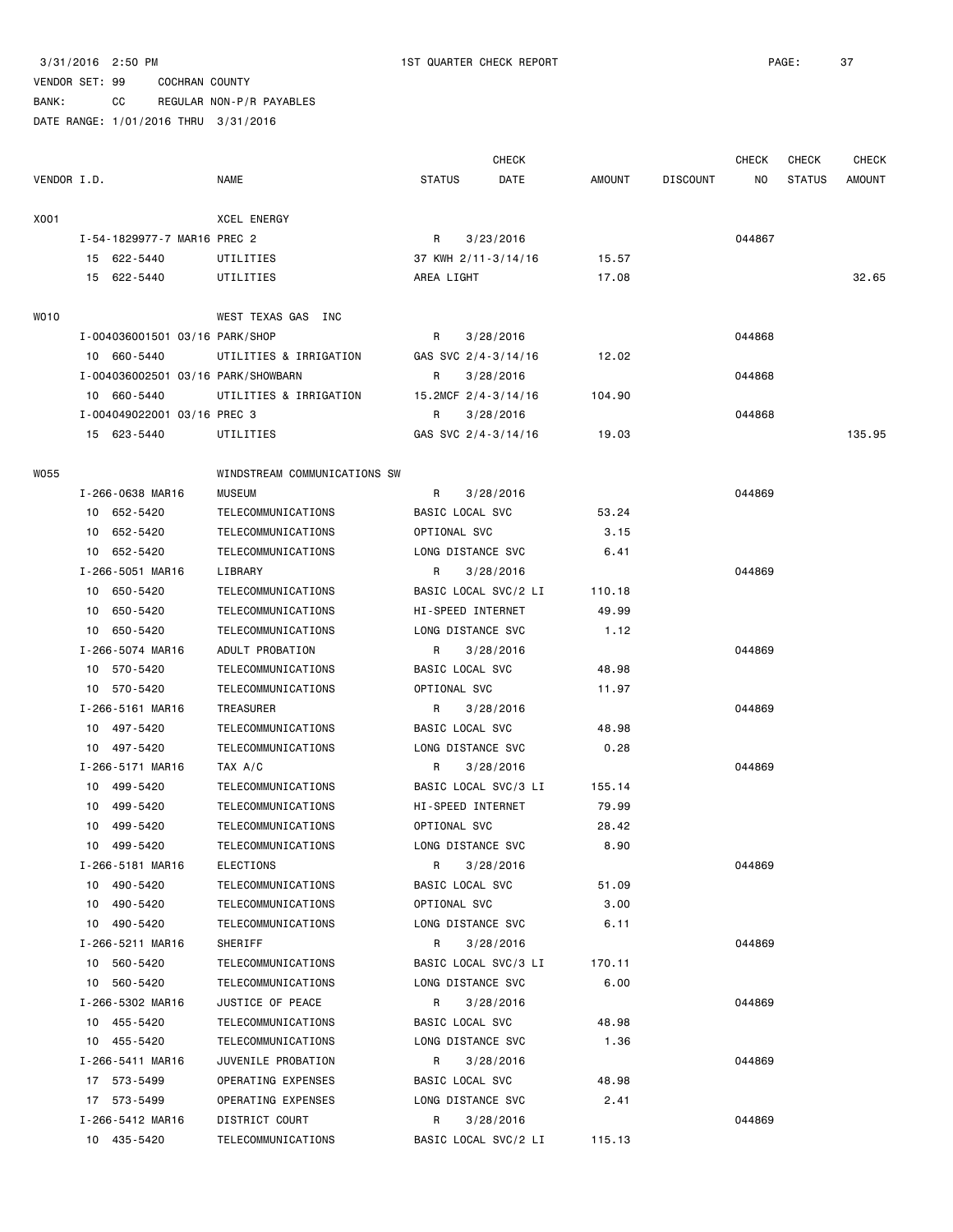BANK: CC REGULAR NON-P/R PAYABLES

|             |    |                   |                                       |                      | <b>CHECK</b>         |          |                 | <b>CHECK</b> | <b>CHECK</b>  | <b>CHECK</b>  |
|-------------|----|-------------------|---------------------------------------|----------------------|----------------------|----------|-----------------|--------------|---------------|---------------|
| VENDOR I.D. |    |                   | <b>NAME</b>                           | <b>STATUS</b>        | DATE                 | AMOUNT   | <b>DISCOUNT</b> | NO.          | <b>STATUS</b> | <b>AMOUNT</b> |
| W055        |    |                   | WINDSTREAM COMMUNICATIIONS            | CONT                 |                      |          |                 |              |               |               |
|             |    | I-266-5412 MAR16  | DISTRICT COURT                        | R                    | 3/28/2016            |          |                 | 044869       |               |               |
|             |    | 10 435-5420       | TELECOMMUNICATIONS                    |                      | HI-SPEED INTERNET    | 139.98   |                 |              |               |               |
|             |    | I-266-5450 MAR16  | CLERK                                 | R                    | 3/28/2016            |          |                 | 044869       |               |               |
|             |    | 10 403-5420       | TELECOMMUNICATIONS                    |                      | BASIC LOCAL SVC/3 LI | 170.50   |                 |              |               |               |
|             |    | 10 403-5420       | TELECOMMUNICATIONS                    | OPTIONAL SVC         |                      | 3.00     |                 |              |               |               |
|             |    | 10 403-5420       | TELECOMMUNICATIONS                    |                      | LONG DISTANCE SVC    | 8.44     |                 |              |               |               |
|             |    | I-266-5508 MAR16  | CO JUDGE/COMM'R CT                    | R                    | 3/28/2016            |          |                 | 044869       |               |               |
|             |    | 15 610-5420       | TELECOMMUNICATIONS                    |                      | BASIC LOCAL SVC/2 LI | 119.15   |                 |              |               |               |
|             |    | 15 610-5420       | TELECOMMUNICATIONS                    |                      | LONG DISTANCE SVC    | 2.02     |                 |              |               |               |
|             |    | I-266-5700 MAR16  | SHERIFF                               | R                    | 3/28/2016            |          |                 | 044869       |               |               |
|             |    | 10 560-5420       | TELECOMMUNICATIONS                    | BASIC LOCAL SVC      |                      | 57.29    |                 |              |               |               |
|             | 10 | 560-5420          | TELECOMMUNICATIONS                    |                      | LONG DISTANCE SVC    | 0.78     |                 |              |               |               |
|             |    | I-266-5822 MAR16  | AUDITOR/NON-DEPT'L                    | R                    | 3/28/2016            |          |                 | 044869       |               |               |
|             |    | 10 495-5420       | TELECOMMUNICATIONS                    |                      | BASIC LOCAL SVC 266- | 51.35    |                 |              |               |               |
|             |    | 10 495-5420       | TELECOMMUNICATIONS                    | <b>BUS BROADBAND</b> |                      | 59.99    |                 |              |               |               |
|             | 10 | 495-5420          | TELECOMMUNICATIONS                    |                      | LONG DISTANCE SVC    | 0.57     |                 |              |               |               |
|             | 10 | 409-5420          | TELECOMMUNICATIONS                    |                      | FAX LINE 266-5629    | 51.34    |                 |              |               |               |
|             | 10 | 409-5420          | TELECOMMUNICATIONS                    |                      | HI-SPEED INTERNET    | 154.99   |                 |              |               |               |
|             |    | 10 409-5420       | TELECOMMUNICATIONS                    |                      | FAX LONG DISTANCE    | 0.21     |                 |              |               |               |
|             |    | I-266-8888 MAR16  | SHERIFF                               | R                    | 3/28/2016            |          |                 | 044869       |               |               |
|             |    | 10 560-5420       | TELECOMMUNICATIONS                    |                      | FAX LINE & CRIME CON | 46.27    |                 |              |               |               |
|             | 10 | 560-5420          | TELECOMMUNICATIONS                    | LONG DISTANCE        |                      | 0.18     |                 |              |               | 1,925.98      |
| X001        |    |                   | XCEL ENERGY                           |                      |                      |          |                 |              |               |               |
|             |    | I-54-0010495356-9 | WELFARE                               | R                    | 3/28/2016            |          |                 | 044871       |               |               |
|             |    | 10 640-5440       | UTILITIES                             |                      | GLORIA M MARIN MAR16 | 43.83    |                 |              |               | 43.83         |
| X001        |    |                   | XCEL ENERGY                           |                      |                      |          |                 |              |               |               |
|             |    |                   | I-54-1324315-7 MAR16 ALMOST ALL DEPTS | R                    | 3/28/2016            |          |                 | 044872       |               |               |
|             |    | 30 518-5440       | UTILITIES                             |                      | 300210167 RUNWAY LIG | 55.54    |                 |              |               |               |
|             |    | 10 510-5440       | UTILITIES                             |                      | 300240736 COURTHOUSE | 1,315.52 |                 |              |               |               |
|             |    | 10 660-5440       | UTILITIES & IRRIGATION                |                      | 300265059 SOFTBALL P | 12.70    |                 |              |               |               |
|             |    | 10 580-5440       | UTILITIES [TOWER]                     | 300282806 TOWER      |                      | 78.42    |                 |              |               |               |
|             |    | 15 621-5440       | UTILITIES                             |                      | 300294119 PREC 1 SHO | 46.29    |                 |              |               |               |
|             |    | 10 650-5440       | UTILITIES                             |                      | 300338546 LIBRARY    | 106.78   |                 |              |               |               |
|             | 10 | 652-5440          | UTILITIES                             |                      | 300342232 MUSEUM     | 15.24    |                 |              |               |               |
|             | 10 | 662-5440          | UTILITIES                             |                      | 300390484 ACTIVITY B | 423.22   |                 |              |               |               |
|             | 10 | 660-5440          | UTILITIES & IRRIGATION                | 300410370 PARK       |                      | 176.16   |                 |              |               |               |
|             | 10 | 660-5440          | UTILITIES & IRRIGATION                |                      | 300457515 PARK/SHOP  | 64.27    |                 |              |               |               |
|             | 10 | 516-5440          | UTILITIES                             |                      | 300555198 CEMETERY   | 12.70    |                 |              |               |               |
|             | 10 | 660-5440          | UTILITIES & IRRIGATION                |                      | 300587052 SHOWBARN   | 22.99    |                 |              |               |               |
|             | 10 | 660-5440          | UTILITIES & IRRIGATION                |                      | 300587753 RODEO GROU | 54.25    |                 |              |               |               |
|             | 10 | 409-5440          | UTILITIES                             | 300588989 ANNEX      |                      | 62.26    |                 |              |               |               |
|             | 10 | 516-5440          | UTILITIES                             |                      | 300603417 CEMETERY   | 17.50    |                 |              |               |               |
|             |    | 10 516-5440       | UTILITIES                             |                      | 300637038 CEMETERY S | 12.70    |                 |              |               | 2,476.54      |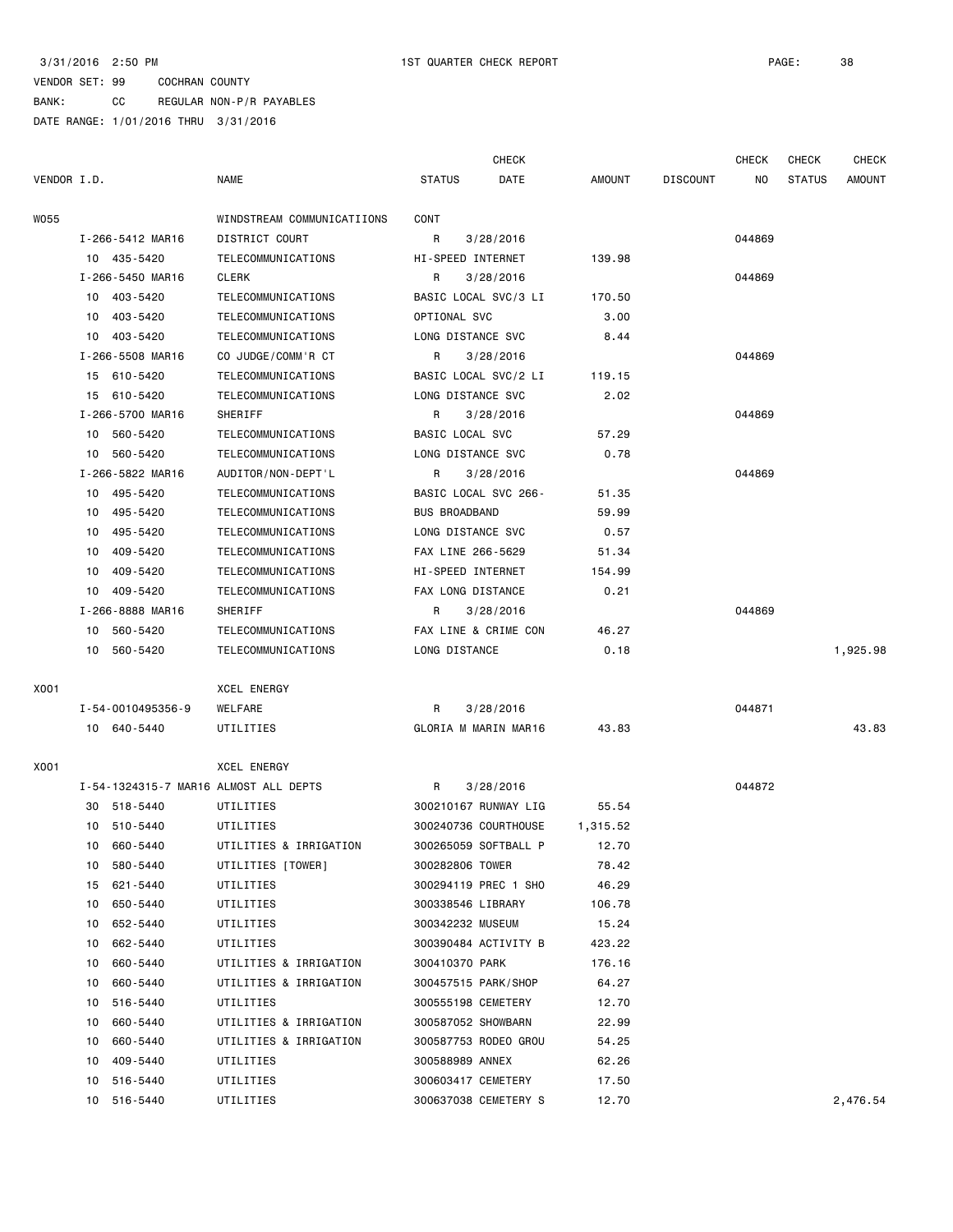|             |                        |                          |                      | <b>CHECK</b> |               |                 | <b>CHECK</b> | <b>CHECK</b>  | <b>CHECK</b>  |
|-------------|------------------------|--------------------------|----------------------|--------------|---------------|-----------------|--------------|---------------|---------------|
| VENDOR I.D. |                        | <b>NAME</b>              | <b>STATUS</b>        | DATE         | <b>AMOUNT</b> | <b>DISCOUNT</b> | NO           | <b>STATUS</b> | <b>AMOUNT</b> |
| A228        |                        | SONIA ANAYA              |                      |              |               |                 |              |               |               |
|             | I-GR JURY $1/7/16$     | DISTRICT COURT           | R                    | 1/07/2016    |               |                 | 045620       |               |               |
|             | 10 435-5491            | <b>GRAND JURY</b>        | JURY SVC 1/7/16      |              | 40.00         |                 |              |               | 40.00         |
| A259        |                        | JENNIFER AGUIRRE         |                      |              |               |                 |              |               |               |
|             | I-GR JURY 1/7/16       | DISTRICT COURT           | R                    | 1/07/2016    |               |                 | 045621       |               |               |
|             | 10 435-5491            | <b>GRAND JURY</b>        | JURY SVC 1/7/16      |              | 40.00         |                 |              |               | 40.00         |
| A260        |                        | SADIE ARMENDARIZ         |                      |              |               |                 |              |               |               |
|             | I-GR JURY 1/7/16       | DISTRICT COURT           | R                    | 1/07/2016    |               |                 | 045622       |               |               |
|             | 10 435-5491            | <b>GRAND JURY</b>        | JURY SVC 1/7/16      |              | 15.00         |                 |              |               | 15.00         |
| B194        |                        | ASHLEY BARKER            |                      |              |               |                 |              |               |               |
|             | I-GR JURY 1/7/16       | DISTRICT COURT           | R                    | 1/07/2016    |               |                 | 045623       |               |               |
|             | 10 435-5491            | <b>GRAND JURY</b>        | JURY SVC 1/7/16      |              | 40.00         |                 |              |               | 40.00         |
| <b>B275</b> |                        | WADE BAKER               |                      |              |               |                 |              |               |               |
|             | I-GR JURY $1/7/16$     | DISTRICT COURT           | R                    | 1/07/2016    |               |                 | 045624       |               |               |
|             | 10 435-5491            | <b>GRAND JURY</b>        | JURY SVC 1/7/16      |              | 40.00         |                 |              |               | 40.00         |
| B283        |                        | DONNA BENTLY             |                      |              |               |                 |              |               |               |
|             | $I - GR$ JURY $1/7/16$ | DISTRICT COURT           | R                    | 1/07/2016    |               |                 | 045625       |               |               |
|             | 10 435-5491            | <b>GRAND JURY</b>        | JURY SVC 1/7/16      |              | 15.00         |                 |              |               | 15.00         |
| C051        |                        | COCHRAN COUNTY CHILDRENS |                      |              |               |                 |              |               |               |
|             | $I-GR$ JURY $1/7/16$   | DISTRICT COURT           | R                    | 1/07/2016    |               |                 | 045626       |               |               |
|             | 10 435-5491            | <b>GRAND JURY</b>        | DONATION/MARCELO ROD |              | 40.00         |                 |              |               |               |
|             | 10 435-5491            | <b>GRAND JURY</b>        | DONATION/JESSICA LYN |              | 15.00         |                 |              |               |               |
|             | 10 435-5491            | <b>GRAND JURY</b>        | DONATION/DARLA REEP  |              | 15.00         |                 |              |               |               |
|             | 435-5491<br>10         | <b>GRAND JURY</b>        | DONATION/GEORGE M TR |              | 15.00         |                 |              |               |               |
|             | 10<br>435-5491         | <b>GRAND JURY</b>        | DONATION/VIRGINIA ES |              | 15.00         |                 |              |               |               |
|             | 10<br>435-5491         | <b>GRAND JURY</b>        | DONATION/LORI PRUITT |              | 15.00         |                 |              |               |               |
|             | 10 435-5491            | <b>GRAND JURY</b>        | DONATION/LINDA GEORG |              | 15.00         |                 |              |               |               |
|             | 10 435-5491            | <b>GRAND JURY</b>        | DONATION/JIMMY RANDO |              | 15.00         |                 |              |               | 145.00        |
| C114        |                        | MARLEEN CARRILLO         |                      |              |               |                 |              |               |               |
|             | I-GR JURY 1/7/16       | DISTRICT COURT           | R                    | 1/07/2016    |               |                 | 045627       |               |               |
|             | 10 435-5491            | <b>GRAND JURY</b>        | JURY SVC 1/7/16      |              | 15.00         |                 |              |               | 15.00         |
| C355        |                        | PATSY CROOK              |                      |              |               |                 |              |               |               |
|             | $I-GR$ JURY 1/7/16     | DISTRICT COURT           | R                    | 1/07/2016    |               |                 | 045628       |               |               |
|             | 10 435-5491            | GRAND JURY               | JURY SVC 1/7/16      |              | 15.00         |                 |              |               | 15.00         |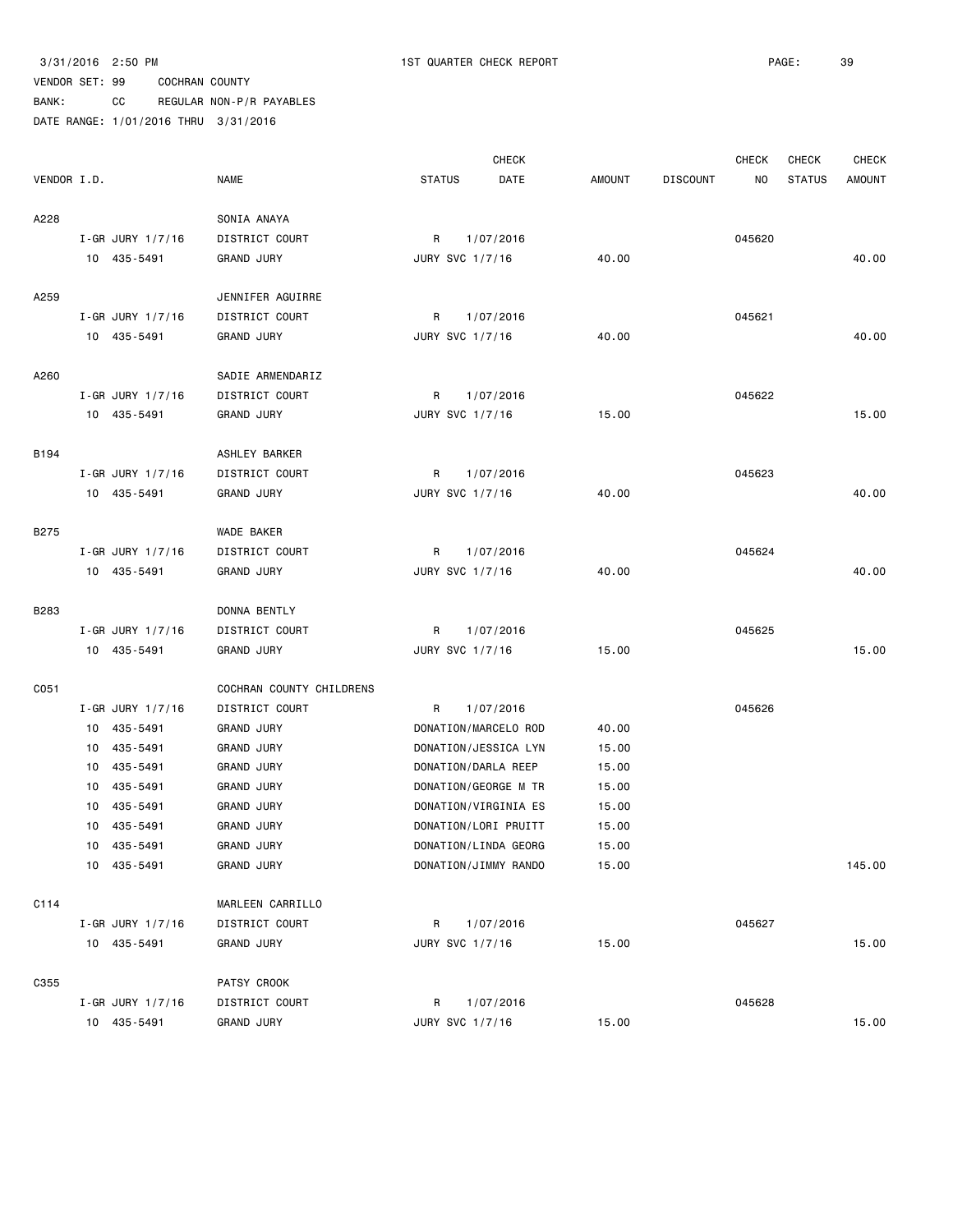|                  |                        |                       |                 | <b>CHECK</b> |               |                 | <b>CHECK</b> | CHECK         | <b>CHECK</b>  |
|------------------|------------------------|-----------------------|-----------------|--------------|---------------|-----------------|--------------|---------------|---------------|
| VENDOR I.D.      |                        | <b>NAME</b>           | <b>STATUS</b>   | DATE         | <b>AMOUNT</b> | <b>DISCOUNT</b> | NO           | <b>STATUS</b> | <b>AMOUNT</b> |
| C377             |                        | NICOLE CASTANEDA      |                 |              |               |                 |              |               |               |
|                  | $I - GR$ JURY $1/7/16$ | <b>DISTRICT COURT</b> | R               | 1/07/2016    |               |                 | 045629       |               |               |
|                  | 10 435-5491            | <b>GRAND JURY</b>     | JURY SVC 1/7/16 |              | 40.00         |                 |              |               | 40.00         |
| D056             |                        | STACEY DUNN           |                 |              |               |                 |              |               |               |
|                  | I-GR JURY 1/7/16       | DISTRICT COURT        | R               | 1/07/2016    |               |                 | 045630       |               |               |
|                  | 10 435-5491            | <b>GRAND JURY</b>     | JURY SVC 1/7/16 |              | 40.00         |                 |              |               | 40.00         |
| D153             |                        | SHANNA DEWBRE         |                 |              |               |                 |              |               |               |
|                  | $I - GR$ JURY $1/7/16$ | DISTRICT COURT        | R               | 1/07/2016    |               |                 | 045631       |               |               |
|                  | 10 435-5491            | <b>GRAND JURY</b>     | JURY SVC 1/7/16 |              | 15.00         |                 |              |               | 15.00         |
| F034             |                        | ROSA FRANCO           |                 |              |               |                 |              |               |               |
|                  | $I - GR$ JURY $1/7/16$ | DISTRICT COURT        | R               | 1/07/2016    |               |                 | 045632       |               |               |
|                  | 10 435-5491            | <b>GRAND JURY</b>     | JURY SVC 1/7/16 |              | 40.00         |                 |              |               | 40.00         |
| F104             |                        | MONCERRAT FRANCO      |                 |              |               |                 |              |               |               |
|                  | $I - GR$ JURY $1/7/16$ | DISTRICT COURT        | R.              | 1/07/2016    |               |                 | 045633       |               |               |
|                  | 10 435-5491            | <b>GRAND JURY</b>     | JURY SVC 1/7/16 |              | 40.00         |                 |              |               | 40.00         |
| G010             |                        | PAULA GERIK           |                 |              |               |                 |              |               |               |
|                  | $I - GR$ JURY $1/7/16$ | DISTRICT COURT        | R               | 1/07/2016    |               |                 | 045634       |               |               |
|                  | 10 435-5491            | <b>GRAND JURY</b>     | JURY SVC 1/7/16 |              | 15.00         |                 |              |               | 15.00         |
| H004             |                        | RUBY HERLOCHER        |                 |              |               |                 |              |               |               |
|                  | I-GR JURY 1/7/16       | DISTRICT COURT        | R               | 1/07/2016    |               |                 | 045635       |               |               |
|                  | 10 435-5491            | <b>GRAND JURY</b>     | JURY SVC 1/7/16 |              | 40.00         |                 |              |               | 40.00         |
| H074             |                        | CRYSTAL HERNANDEZ     |                 |              |               |                 |              |               |               |
|                  | I-GR JURY 1/7/16       | DISTRICT COURT        | R               | 1/07/2016    |               |                 | 045636       |               |               |
|                  | 10 435-5491            | <b>GRAND JURY</b>     | JURY SVC 1/7/16 |              | 15.00         |                 |              |               | 15.00         |
| H <sub>153</sub> |                        | JOSE HERRERA          |                 |              |               |                 |              |               |               |
|                  | I-GR JURY 1/7/16       | DISTRICT COURT        | R               | 1/07/2016    |               |                 | 045637       |               |               |
|                  | 10 435-5491            | <b>GRAND JURY</b>     | JURY SVC 1/7/16 |              | 15.00         |                 |              |               | 15.00         |
| H <sub>242</sub> |                        | DANA HEFLIN           |                 |              |               |                 |              |               |               |
|                  | I-GR JURY 1/7/16       | DISTRICT COURT        | R 1/07/2016     |              |               |                 | 045638       |               |               |
|                  | 10 435-5491            | <b>GRAND JURY</b>     | JURY SVC 1/7/16 |              | 15.00         |                 |              |               | 15.00         |
| L047             |                        | RICKY LYNN LEVENS     |                 |              |               |                 |              |               |               |
|                  | $I-GR$ JURY 1/7/16     | DISTRICT COURT        | R               | 1/07/2016    |               |                 | 045639       |               |               |
|                  | 10 435-5491            | <b>GRAND JURY</b>     | JURY SVC 1/7/16 |              | 15.00         |                 |              |               | 15.00         |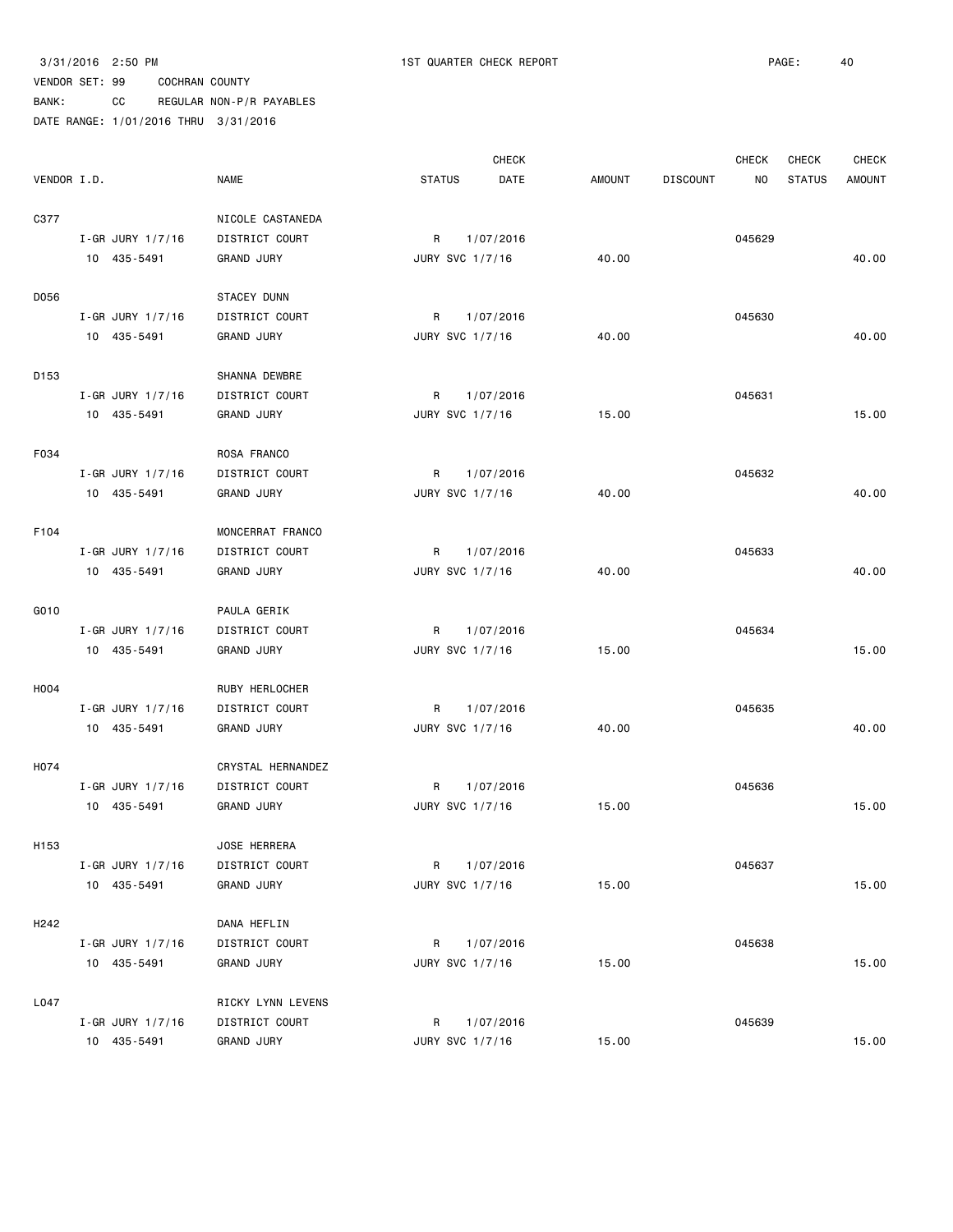|             |                        |                          | <b>CHECK</b>                 |               | <b>CHECK</b>           | CHECK         | <b>CHECK</b>  |
|-------------|------------------------|--------------------------|------------------------------|---------------|------------------------|---------------|---------------|
| VENDOR I.D. |                        | <b>NAME</b>              | <b>STATUS</b><br><b>DATE</b> | <b>AMOUNT</b> | <b>DISCOUNT</b><br>NO. | <b>STATUS</b> | <b>AMOUNT</b> |
| L086        |                        | BETTY LYON               |                              |               |                        |               |               |
|             | $I - GR$ JURY $1/7/16$ | DISTRICT COURT           | R<br>1/07/2016               |               | 045640                 |               |               |
|             | 10 435-5491            | <b>GRAND JURY</b>        | JURY SVC 1/7/16              | 15.00         |                        |               | 15.00         |
| L087        |                        | DONNA LEMONS             |                              |               |                        |               |               |
|             | I-GR JURY 1/7/16       | DISTRICT COURT           | 1/07/2016<br>R               |               | 045641                 |               |               |
|             | 10 435-5491            | <b>GRAND JURY</b>        | JURY SVC 1/7/16              | 15.00         |                        |               | 15.00         |
| L209        |                        | JUANITA LEAL             |                              |               |                        |               |               |
|             | I-GR JURY 1/7/16       | DISTRICT COURT           | R<br>1/07/2016               |               | 045642                 |               |               |
|             | 10 435-5491            | <b>GRAND JURY</b>        | JURY SVC 1/7/16              | 15.00         |                        |               | 15.00         |
| M113        |                        | LORENZO MORIN, JR        |                              |               |                        |               |               |
|             | I-GR JURY 1/7/16       | DISTRICT COURT           | R<br>1/07/2016               |               | 045643                 |               |               |
|             | 10 435-5491            | <b>GRAND JURY</b>        | JURY SVC 1/7/16              | 40.00         |                        |               | 40.00         |
| M282        |                        | VICTORIO MARQUEZ         |                              |               |                        |               |               |
|             | $I - GR$ JURY $1/7/16$ | DISTRICT COURT           | R<br>1/07/2016               |               | 045644                 |               |               |
|             | 10 435-5491            | <b>GRAND JURY</b>        | JURY SVC 1/7/16              | 15.00         |                        |               | 15.00         |
| R275        |                        | LISA RICE                |                              |               |                        |               |               |
|             | I-GR JURY 1/7/16       | DISTRICT COURT           | R<br>1/07/2016               |               | 045645                 |               |               |
|             | 10 435-5491            | <b>GRAND JURY</b>        | JURY SVC 1/7/16              | 15.00         |                        |               | 15.00         |
| R287        |                        | BELINDA ROSE             |                              |               |                        |               |               |
|             | I-GR JURY 1/7/16       | DISTRICT COURT           | R<br>1/07/2016               |               | 045646                 |               |               |
|             | 10 435-5491            | <b>GRAND JURY</b>        | JURY SVC 1/7/16              | 15.00         |                        |               | 15.00         |
| <b>S233</b> |                        | COCHRAN COUNTY STATE FEE |                              |               |                        |               |               |
|             | I-GR JURY 1/7/16       | DISTRICT COURT           | R<br>1/07/2016               |               | 045647                 |               |               |
|             | 10 435-5491            | <b>GRAND JURY</b>        | DONATION/SUSAN WISEL         | 40.00         |                        |               |               |
|             | 10 435-5491            | <b>GRAND JURY</b>        | DONATION/KERRY COFFM         | 15.00         |                        |               | 55.00         |
| S317        |                        | TERESA SMITH             |                              |               |                        |               |               |
|             | I-GR JURY 1/7/16       | DISTRICT COURT           | 1/07/2016<br>R               |               | 045648                 |               |               |
|             | 10 435-5491            | <b>GRAND JURY</b>        | JURY SVC 1/7/16              | 15.00         |                        |               | 15.00         |
| S404        |                        | DANNY SEPULBEDA          |                              |               |                        |               |               |
|             | I-GR JURY 1/7/16       | DISTRICT COURT           | R<br>1/07/2016               |               | 045649                 |               |               |
|             | 10 435-5491            | <b>GRAND JURY</b>        | JURY SVC 1/7/16              | 15.00         |                        |               | 15.00         |
| S417        |                        | SKYLAR SILHAN            |                              |               |                        |               |               |
|             | $I - GR$ JURY $1/7/16$ | DISTRICT COURT           | R<br>1/07/2016               |               | 045650                 |               |               |
|             | 10 435-5491            | <b>GRAND JURY</b>        | JURY SVC 1/7/16              | 40.00         |                        |               | 40.00         |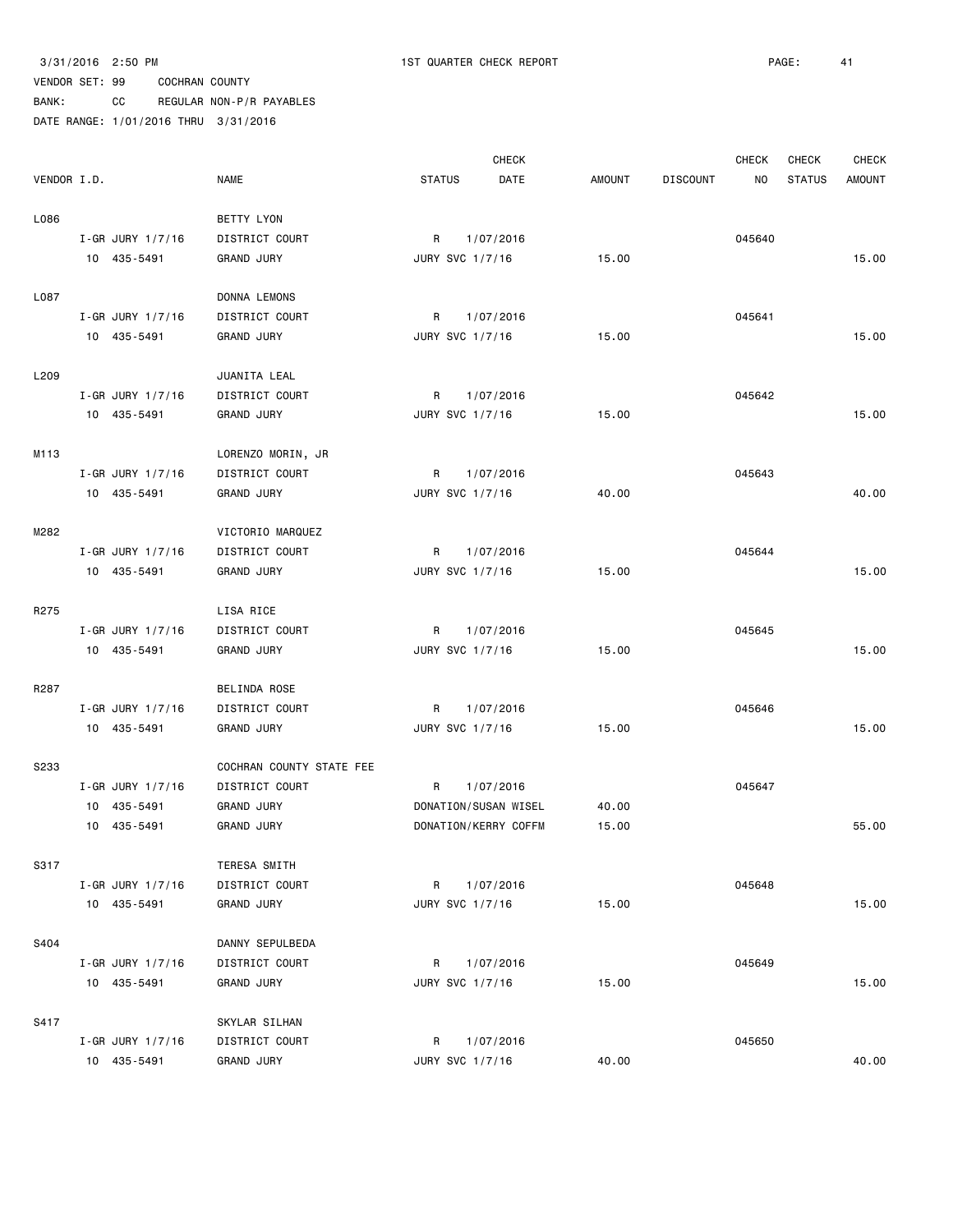|             |                    |                          |                     | <b>CHECK</b>         |        |                 | <b>CHECK</b> | <b>CHECK</b>  | <b>CHECK</b>  |
|-------------|--------------------|--------------------------|---------------------|----------------------|--------|-----------------|--------------|---------------|---------------|
| VENDOR I.D. |                    | <b>NAME</b>              | <b>STATUS</b>       | DATE                 | AMOUNT | <b>DISCOUNT</b> | NO           | <b>STATUS</b> | <b>AMOUNT</b> |
| S427        |                    | SHERRY SARROSA           |                     |                      |        |                 |              |               |               |
|             | I-GR JURY 1/7/16   | DISTRICT COURT           | R                   | 1/07/2016            |        |                 | 045651       |               |               |
|             | 10 435-5491        | <b>GRAND JURY</b>        | JURY SVC 1/7/16     |                      | 15.00  |                 |              |               | 15.00         |
|             |                    |                          |                     |                      |        |                 |              |               |               |
| S428        |                    | JACOB SILHAN             |                     |                      |        |                 |              |               |               |
|             | I-GR JURY 1/7/16   | DISTRICT COURT           | R                   | 1/07/2016            |        |                 | 045652       |               |               |
|             | 10 435-5491        | <b>GRAND JURY</b>        | JURY SVC 1/7/16     |                      | 15.00  |                 |              |               | 15.00         |
|             |                    |                          |                     |                      |        |                 |              |               |               |
| T107        |                    | <b>LARRY TURNEY</b>      |                     |                      |        |                 |              |               |               |
|             | $I-GR$ JURY 1/7/16 | DISTRICT COURT           | R                   | 1/07/2016            |        |                 | 045653       |               |               |
|             | 10 435-5491        | <b>GRAND JURY</b>        | JURY SVC 1/7/16     |                      | 40.00  |                 |              |               | 40.00         |
|             |                    |                          |                     |                      |        |                 |              |               |               |
| T258        |                    | KHARA TREJO              |                     |                      |        |                 |              |               |               |
|             | I-GR JURY 1/7/16   | DISTRICT COURT           | R                   | 1/07/2016            |        |                 | 045654       |               |               |
|             | 10 435-5491        | <b>GRAND JURY</b>        | JURY SVC 1/7/16     |                      | 15.00  |                 |              |               | 15.00         |
|             |                    |                          |                     |                      |        |                 |              |               |               |
| T261        |                    | JAKE TIMMONS             |                     |                      |        |                 |              |               |               |
|             | I-GR JURY 1/7/16   | DISTRICT COURT           | R                   | 1/07/2016            |        |                 | 045655       |               |               |
|             | 10 435-5491        | <b>GRAND JURY</b>        | JURY SVC 1/7/16     |                      | 40.00  |                 |              |               | 40.00         |
|             |                    |                          |                     |                      |        |                 |              |               |               |
| W049        |                    | TRINA WILLIAMS           |                     |                      |        |                 |              |               |               |
|             | I-GR JURY 1/7/16   | DISTRICT COURT           | R                   | 1/07/2016            |        |                 | 045656       |               |               |
|             | 10 435-5491        | <b>GRAND JURY</b>        | JURY SVC 1/7/16     |                      | 40.00  |                 |              |               | 40.00         |
|             |                    |                          |                     |                      |        |                 |              |               |               |
| W052        |                    | DANNY WISELEY            |                     |                      |        |                 |              |               |               |
|             | $I-GR$ JURY 1/7/16 | DISTRICT COURT           | R                   | 1/07/2016            |        |                 | 045657       |               |               |
|             | 10 435-5491        | <b>GRAND JURY</b>        | JURY SVC 1/7/16     |                      | 15.00  |                 |              |               | 15.00         |
|             |                    |                          |                     |                      |        |                 |              |               |               |
| A007        |                    | ALBERT GONZALEZ, dba     |                     |                      |        |                 |              |               |               |
|             | $I - 27195$        | <b>PARK</b>              | R                   | 1/11/2016            |        |                 | 045658       |               |               |
|             | 10 660-5454        | TIRES                    | 900-20 SPARE L/F    |                      | 20.00  |                 |              |               |               |
|             | $I - 27220$        | <b>PARK</b>              | R                   | 1/11/2016            |        |                 | 045658       |               |               |
|             | 10 660-5454        | TIRES                    | $LT245-17$ FLAT R/F |                      | 17.00  |                 |              |               |               |
|             | I-27232            | PREC 1                   | R 1/11/2016         |                      |        |                 | 045658       |               |               |
|             | 15 621-5454        | TIRES                    |                     | 11-245 FLAT ON L/R I | 60.00  |                 |              |               | 97.00         |
|             |                    |                          |                     |                      |        |                 |              |               |               |
| <b>B001</b> |                    | BAILEY CO. ELECTRIC COOP |                     |                      |        |                 |              |               |               |
|             | I-346813           | PREC 4                   | R                   | 1/11/2016            |        |                 | 045659       |               |               |
|             | 15 624-5440        | UTILITIES                |                     | 580 KWH 11/17-12/14/ | 74.74  |                 |              |               |               |
|             | 15 624-5440        | UTILITIES                | AREA LIGHT          |                      | 12.79  |                 |              |               |               |
|             | I-346814           | PREC 3                   |                     | R 1/11/2016          |        |                 | 045659       |               |               |
|             | 15 623-5440        | UTILITIES                |                     | 68 KWH 11/13-12/10/1 | 22.00  |                 |              |               |               |
|             | 15 623-5440        | UTILITIES                | 2 AREA LIGHTS       |                      | 26.03  |                 |              |               |               |
|             | I-346815           | NON-DEPT'L/SHERIFF POSSE |                     | R 1/11/2016          |        |                 | 045659       |               |               |
|             | 10 409-5440        | UTILITIES                |                     | ELEC SVC 11/5-12/3/1 | 23.91  |                 |              |               | 159.47        |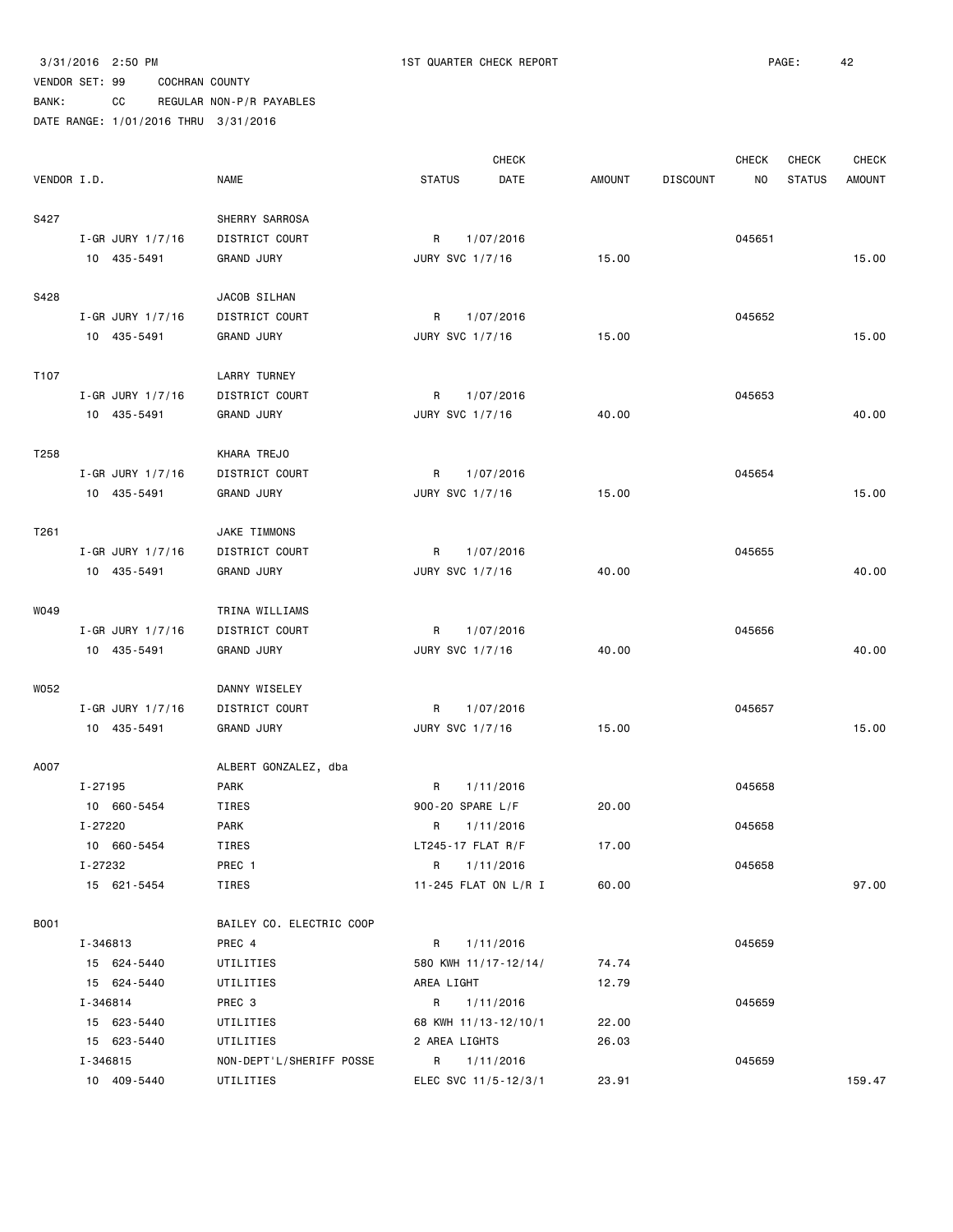### VENDOR SET: 99 COCHRAN COUNTY BANK: CC REGULAR NON-P/R PAYABLES

|             |    |                 |                                  |                         | <b>CHECK</b> |          |                 | <b>CHECK</b> | <b>CHECK</b>  | <b>CHECK</b>  |
|-------------|----|-----------------|----------------------------------|-------------------------|--------------|----------|-----------------|--------------|---------------|---------------|
| VENDOR I.D. |    |                 | <b>NAME</b>                      | <b>STATUS</b>           | DATE         | AMOUNT   | <b>DISCOUNT</b> | NO           | <b>STATUS</b> | <b>AMOUNT</b> |
| <b>B198</b> |    |                 | BLAINE INDUSTRIAL SUPPLY         |                         |              |          |                 |              |               |               |
|             |    | I-S3402891.001  | ACTIVITY BLDG                    | R                       | 1/11/2016    |          |                 | 045660       |               |               |
|             |    | 10 662-5332     | CUSTODIAL SUPPLIES               | 1CS TOWEL, 425FT/RL     |              | 80.32    |                 |              |               |               |
|             |    | 10 662-5332     | CUSTODIAL SUPPLIES               | 2CS 20" RED SPRAY BU    |              | 48.85    |                 |              |               | 129.17        |
| C007        |    |                 | CITY OF MORTON                   |                         |              |          |                 |              |               |               |
|             |    | I-123115        | LIB/MUS/ACT BLDG/CRTHSE/PREC 1 R |                         | 1/11/2016    |          |                 | 045661       |               |               |
|             |    | 10 650-5440     | UTILITIES                        | LIBRARY GAS             |              | 206.00   |                 |              |               |               |
|             | 10 | 650-5440        | UTILITIES                        | LIBRARY WATER           |              | 28.00    |                 |              |               |               |
|             | 10 | 650-5440        | UTILITIES                        | LIBRARY GARBAGE         |              | 50.50    |                 |              |               |               |
|             | 10 | 650-5440        | UTILITIES                        | LIBRARY SEWER           |              | 17.00    |                 |              |               |               |
|             | 10 | 652-5440        | UTILITIES                        | <b>MUSEUM GAS</b>       |              | 19.00    |                 |              |               |               |
|             | 10 | 652-5440        | UTILITIES                        | <b>MUSEUM WATER</b>     |              | 28.00    |                 |              |               |               |
|             | 10 | 652-5440        | UTILITIES                        | MUSEUM GARBAGE          |              | 27.00    |                 |              |               |               |
|             | 10 | 652-5440        | UTILITIES                        | <b>MUSEUM SEWER</b>     |              | 15.00    |                 |              |               |               |
|             | 10 | 662-5440        | UTILITIES                        | ACTIVITY BLDG GAS       |              | 1,030.50 |                 |              |               |               |
|             | 10 | 662-5440        | UTILITIES                        | ACT. BLDG WATER         |              | 34.00    |                 |              |               |               |
|             | 10 | 662-5440        | UTILITIES                        | ACT. BLDG GARBAGE       |              | 76.00    |                 |              |               |               |
|             | 10 | 662-5440        | UTILITIES                        | ACT. BLDG SEWER         |              | 45.00    |                 |              |               |               |
|             | 10 | 510-5440        | UTILITIES                        | COURTHOUSE GAS          |              | 1,175.00 |                 |              |               |               |
|             | 10 | 510-5440        | UTILITIES                        | <b>COURTHOUSE WATER</b> |              | 95.00    |                 |              |               |               |
|             | 10 | 510-5440        | UTILITIES                        | CRTHSE GARBAGE          |              | 328.50   |                 |              |               |               |
|             | 10 | 510-5440        | UTILITIES                        | <b>COURTHOUSE SEWER</b> |              | 51.00    |                 |              |               |               |
|             | 15 | 621-5440        | UTILITIES                        | PREC 1 GAS              |              | 656.50   |                 |              |               |               |
|             | 15 | 621-5440        | UTILITIES                        | PREC 1 WATER            |              | 28.00    |                 |              |               |               |
|             | 15 | 621-5440        | UTILITIES                        | PREC 1 GARBAGE          |              | 50.50    |                 |              |               | 3,960.50      |
| C008        |    |                 | CITY OF WHITEFACE                |                         |              |          |                 |              |               |               |
|             |    | $I - 409$ 12/15 | PREC <sub>2</sub>                | R                       | 1/11/2016    |          |                 | 045662       |               |               |
|             |    | 15 622-5440     | UTILITIES                        | GAS SVC 11/16-12/15/    |              | 16.25    |                 |              |               |               |
|             | 15 | 622-5440        | UTILITIES                        | <b>WATER SVC</b>        |              | 14.00    |                 |              |               |               |
|             | 15 | 622-5440        | UTILITIES                        | GARBAGE SVC             |              | 50.10    |                 |              |               |               |
|             |    | 15 622-5440     | UTILITIES                        | SEWER SVC               |              | 22.50    |                 |              |               | 102.85        |
| C035        |    |                 | COX AUTO SUPPLY CO               |                         |              |          |                 |              |               |               |
|             |    | I-322000        | CEMETERY                         | R 1/11/2016             |              |          |                 | 045663       |               |               |
|             |    | 10 516-5451     | REPAIR                           | 6 SUC HOSE 2"           |              | 26.34    |                 |              |               |               |
|             |    | I-322216        | PREC <sub>2</sub>                | R 1/11/2016             |              |          |                 | 045663       |               |               |
|             |    | 15 622-5451     | REPAIRS                          | DOOR KNOB               |              | 8.99     |                 |              |               |               |
|             |    | I-322696        | ACTIVITY BLDG                    | R 1/11/2016             |              |          |                 | 045663       |               |               |
|             |    | 10 662-5332     | CUSTODIAL SUPPLIES               | ELEC LEAF BLOWER        |              | 79.99    |                 |              |               |               |
|             |    | I-322781        | PREC 3                           | R 1/11/2016             |              |          |                 | 045663       |               |               |
|             |    | 15 623-5451     | REPAIRS                          | 6 DEXCOOL ANTIFREEZE    |              | 80.94    |                 |              |               |               |
|             |    | I-322882        | CEMETERY                         | R 1/11/2016             |              |          |                 | 045663       |               |               |
|             |    | 10 516-5332     | CUSTODIAL SUPPLIES               | DEAD BOLT               |              | 19.49    |                 |              |               |               |
|             |    | I-322913        | PREC 2                           | R 1/11/2016             |              |          |                 | 045663       |               |               |
|             |    | 15 622-5451     | REPAIRS                          | WIX OIL FILTER #5137    |              | 7.51     |                 |              |               |               |
|             |    | 15 622-5451     | REPAIRS                          | WIX AIR FILTER #4988    |              | 21.69    |                 |              |               |               |
|             |    |                 |                                  |                         |              |          |                 |              |               |               |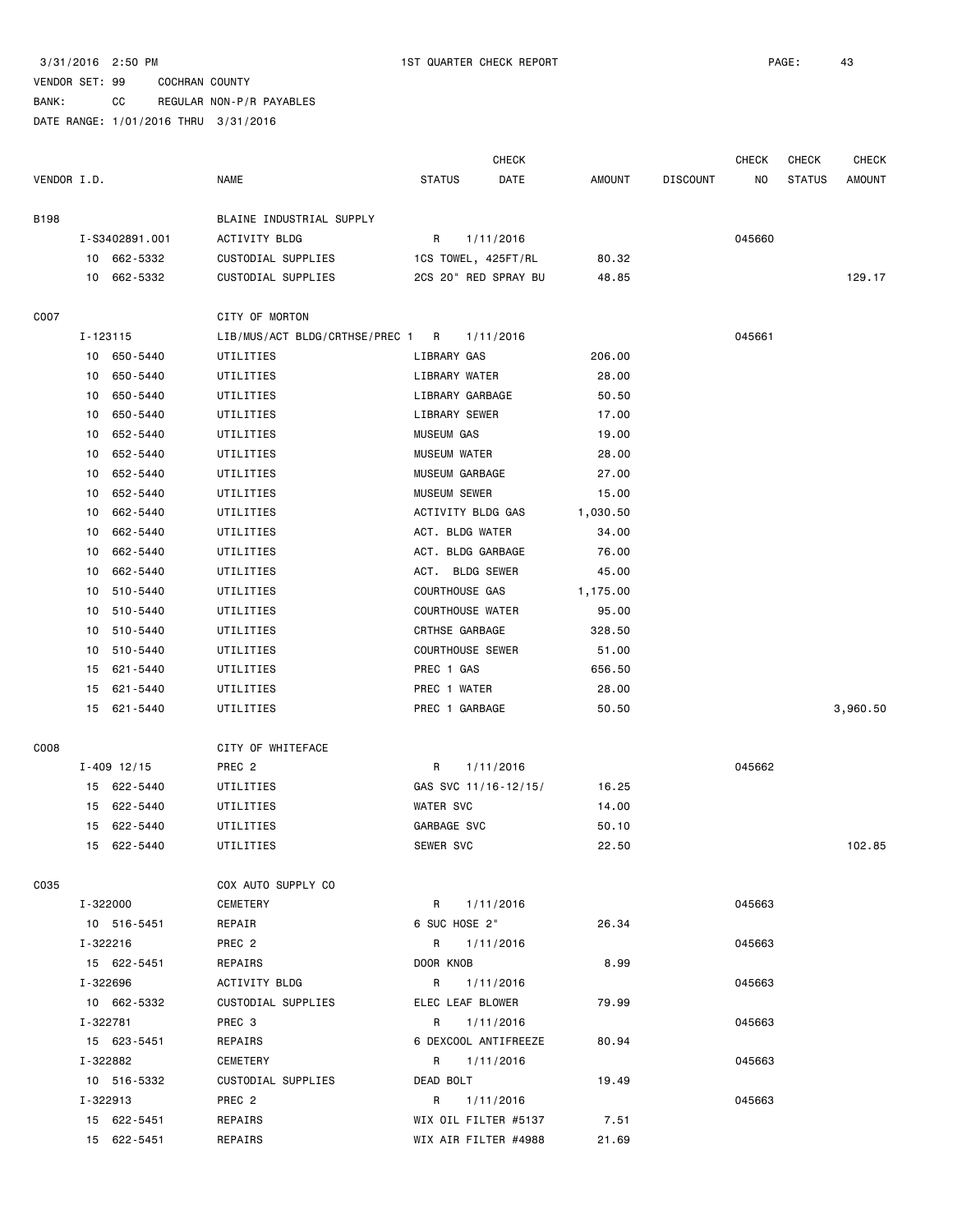BANK: CC REGULAR NON-P/R PAYABLES

|             |           |                 |                                              |                    | <b>CHECK</b>         |        |          | <b>CHECK</b> | <b>CHECK</b>  | <b>CHECK</b>  |
|-------------|-----------|-----------------|----------------------------------------------|--------------------|----------------------|--------|----------|--------------|---------------|---------------|
| VENDOR I.D. |           |                 | <b>NAME</b>                                  | <b>STATUS</b>      | DATE                 | AMOUNT | DISCOUNT | ΝO           | <b>STATUS</b> | <b>AMOUNT</b> |
| C035        |           |                 | COX AUTO SUPPLY CO<br>CONT                   |                    |                      |        |          |              |               |               |
|             | I-322913  |                 | PREC <sub>2</sub>                            | R                  | 1/11/2016            |        |          | 045663       |               |               |
|             |           | 15 622-5451     | REPAIRS                                      | INJ CLEANER        |                      | 5.78   |          |              |               |               |
|             | I-323329  |                 | PREC 4                                       | R                  | 1/11/2016            |        |          | 045663       |               |               |
|             |           | 15 624-5356     | ROAD MATERIALS & SUPPLIES                    | 2 GAUGES           |                      | 11.68  |          |              |               |               |
|             |           | 15 624-5356     | ROAD MATERIALS & SUPPLIES                    | <b>PUFFS</b>       |                      | 0.99   |          |              |               |               |
|             | I-323772  |                 | PREC 1                                       | R                  | 1/11/2016            |        |          | 045663       |               |               |
|             |           | 15 621-5356     | ROAD MATERIALS & SUPPLIES                    | 3 SPRAY BOTTLES    |                      | 8.97   |          |              |               |               |
|             | I-323780  |                 | ACTIVITY BLDG                                | R                  | 1/11/2016            |        |          | 045663       |               |               |
|             |           | 10 662-5332     | CUSTODIAL SUPPLIES                           | 4 KEY RINGS        |                      | 5.96   |          |              |               |               |
|             | I-323793  |                 | SHERIFF                                      | R                  | 1/11/2016            |        |          | 045663       |               |               |
|             |           | 10 560-5451     | MACHINERY-NON-OFFICE REPAIR                  |                    | 2 WIX OIL FILTER 575 | 15.38  |          |              |               |               |
|             |           | 10 560-5451     | MACHINERY-NON-OFFICE REPAIR                  |                    | 2 WIX AIR FILTER #46 | 29.76  |          |              |               |               |
|             | 10        | 560-5451        | MACHINERY-NON-OFFICE REPAIR                  | 36QT AMS 10/30     |                      | 291.28 |          |              |               |               |
|             | 10        | 560-5451        | MACHINERY-NON-OFFICE REPAIR                  | 3 W/S WASHER FLUID |                      | 10.38  |          |              |               |               |
|             | 10        | 560-5451        | MACHINERY-NON-OFFICE REPAIR                  |                    | WIX OIL FILTER #5137 | 7.51   |          |              |               |               |
|             | 10        | 560-5451        | MACHINERY-NON-OFFICE REPAIR                  |                    | WIX AIR FILTER #4988 | 21.69  |          |              |               |               |
|             | 10        | 560-5451        | MACHINERY-NON-OFFICE REPAIR                  |                    | WIX AIR FILTER #4681 | 20.58  |          |              |               |               |
|             | 10        | 560-5451        | MACHINERY-NON-OFFICE REPAIR                  |                    | WIX OIL FILTER #5134 | 6.95   |          |              |               |               |
|             | 10        | 560-5451        | MACHINERY-NON-OFFICE REPAIR                  | WIX FILTER #57899  |                      | 5.95   |          |              |               |               |
|             | 10        | 560-5451        | MACHINERY-NON-OFFICE REPAIR                  | AIR FILTER #49746  |                      | 28.70  |          |              |               |               |
|             | 10        | 560-5451        | MACHINERY-NON-OFFICE REPAIR                  |                    | 2 WIX AIR FILTER #49 | 43.38  |          |              |               |               |
|             | 10        | 560-5451        | MACHINERY-NON-OFFICE REPAIR                  |                    | WIX OIL FILTER 35137 | 7.51   |          |              |               |               |
|             | 10        | 560-5451        | MACHINERY-NON-OFFICE REPAIR                  | 1QT PS FLUID       |                      | 3.99   |          |              |               |               |
|             | 10        | 560-5451        | MACHINERY-NON-OFFICE REPAIR                  | PEAK WASHER FL     |                      | 2.99   |          |              |               |               |
|             | 10        | 560-5451        | MACHINERY-NON-OFFICE REPAIR                  | 4 SCREWS           |                      | 0.28   |          |              |               |               |
|             | 10        | 560-5451        | MACHINERY-NON-OFFICE REPAIR                  |                    | WIX OIL FILTER #5137 | 7.51   |          |              |               |               |
|             | 10        | 560-5451        | MACHINERY-NON-OFFICE REPAIR                  |                    | WIX OIL FILTER #5134 | 6.95   |          |              |               |               |
|             | 10        | 560-5451        | MACHINERY-NON-OFFICE REPAIR                  |                    | WIX AIR FILTER #4681 | 20.58  |          |              |               |               |
|             |           | 10 560-5451     | MACHINERY-NON-OFFICE REPAIR                  | 12QT AMSOIL 10/30  |                      | 155.88 |          |              |               |               |
|             | 10        | 560-5451        | MACHINERY-NON-OFFICE REPAIR                  | WIX FILTER #57899  |                      | 5.95   |          |              |               |               |
|             |           | 10 560-5451     | MACHINERY-NON-OFFICE REPAIR                  | 10QT AMSOIL 10/30  |                      | 159.90 |          |              |               |               |
|             |           | 10 560-5451     | MACHINERY-NON-OFFICE REPAIR                  | AIR FILTER #49746  |                      | 28.70  |          |              |               |               |
|             | I-323827  |                 | PREC 4                                       | R.                 | 1/11/2016            |        |          | 045663       |               |               |
|             |           | 15 624-5451     | REPAIRS                                      |                    | 2 LG STARTING FLUID  | 9.98   |          |              |               |               |
|             | I-324058  |                 | PREC 4                                       | R                  | 1/11/2016            |        |          | 045663       |               |               |
|             |           | 15 624-5451     | REPAIRS                                      | 2 BATT             |                      | 371.98 |          |              |               |               |
|             |           | 15 624-5451     | REPAIRS                                      | 2 ST BATT FEE      |                      | 6.00   |          | 045663       |               |               |
|             | I-324061  |                 | SHERIFF                                      | R                  | 1/11/2016            |        |          |              |               |               |
|             |           | 10 560-5451     | MACHINERY-NON-OFFICE REPAIR                  | HEAD LAMP/#107     |                      | 7.71   |          |              |               | 1,555.80      |
| C084        |           |                 | CLERK, SEVENTH COURT OF APPEAL               |                    |                      |        |          |              |               |               |
|             | I-DEC2015 |                 | STATE FEES/DIST CT                           | R                  | 1/11/2016            |        |          | 045665       |               |               |
|             |           | 90 000-2379.002 | 7th Crt of Appeal Gov't22.2081DISTRICT COURT |                    |                      | 5.00   |          |              |               | 5.00          |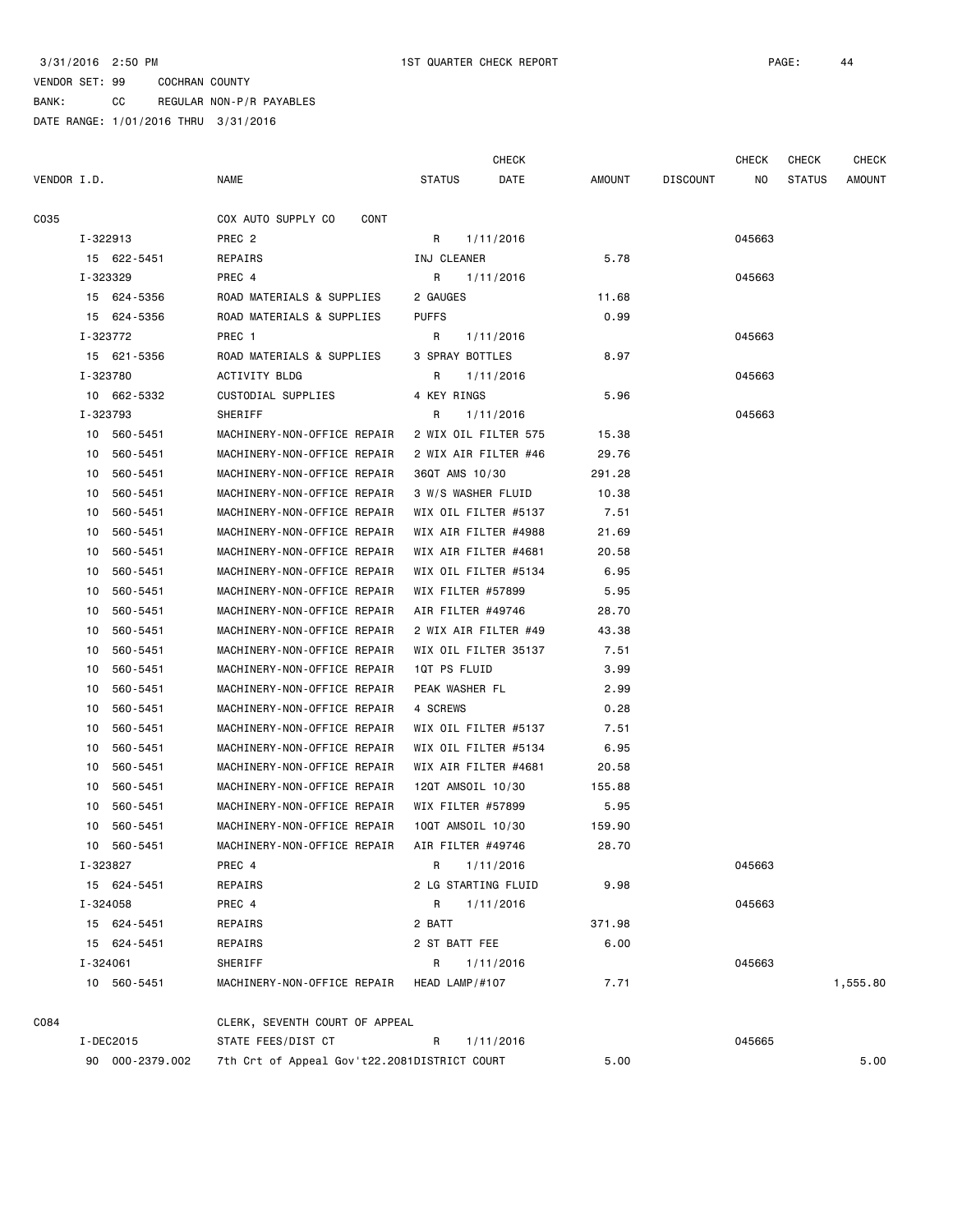# BANK: CC REGULAR NON-P/R PAYABLES

|      |                    |                               | <b>CHECK</b>           |        |                 | <b>CHECK</b>   | <b>CHECK</b>  | <b>CHECK</b>  |
|------|--------------------|-------------------------------|------------------------|--------|-----------------|----------------|---------------|---------------|
|      | VENDOR I.D.        | <b>NAME</b>                   | <b>STATUS</b><br>DATE  | AMOUNT | <b>DISCOUNT</b> | N <sub>O</sub> | <b>STATUS</b> | <b>AMOUNT</b> |
| E075 |                    | WEX BANK                      |                        |        |                 |                |               |               |
|      | I-43504679         | JUV PROB/SHERIFF              | R<br>1/11/2016         |        |                 | 045666         |               |               |
|      | 17 573-5499        | OPERATING EXPENSES            | 19.749GL UNL, ABILENE  | 35.33  |                 |                |               |               |
|      | 560-5330<br>10     | FUEL AND OIL                  | 22.542GL UNL, WHTF, WE | 38.30  |                 |                |               |               |
|      | 10 560-5330        | FUEL AND OIL                  | 22.895GL UNL, WHTF, WE | 38.90  |                 |                |               |               |
|      | 10 560-5330        | FUEL AND OIL                  | 16.139GL UNL, LVND, EL | 25.00  |                 |                |               |               |
|      | 560-5330<br>10     | FUEL AND OIL                  | 28.029GL UNL, WHTF, WE | 47.62  |                 |                |               |               |
|      | 560-5330<br>10     | FUEL AND OIL                  | 23.507GL UNL, WHTF, WE | 39.94  |                 |                |               | 225.09        |
| F093 |                    | FARMERS CO-OPERATIVE ELEVATOR |                        |        |                 |                |               |               |
|      | $I - 3160$ 11/15   | PREC <sub>2</sub>             | R<br>1/11/2016         |        |                 | 045667         |               |               |
|      | 15 622-5330        | FUEL AND OIL                  | 23.59GL UNL 11/3       | 44.56  |                 |                |               |               |
|      | 15 622-5330        | FUEL AND OIL                  | 23.36GL UNL 11/30      | 45.07  |                 |                |               | 89.63         |
| G005 |                    | GENERAL FUND                  |                        |        |                 |                |               |               |
|      | I-POSTAGE 09-12/15 | CO JUDGE/COMM'R CT            | R<br>1/11/2016         |        |                 | 045668         |               |               |
|      | 15 610-5311        | POSTAL EXPENSES               | POSTAGE MTR DETAIL S   | 34.52  |                 |                |               | 34.52         |
| G074 |                    | GRAVES, HUMPHRIES, STAHL, LTD |                        |        |                 |                |               |               |
|      | I-FEES DEC2015     | JUSTICE OF PEACE              | 1/11/2016<br>R         |        |                 | 045669         |               |               |
|      | 10 000-2206.002    | COLLECTION AGENCY FEES        | COLLECTION FEES DEC    | 182.31 |                 |                |               | 182.31        |
| H152 |                    | HARRIS LOCAL GOVERNMENT       |                        |        |                 |                |               |               |
|      | I-CT001809         | TAX A/C                       | R<br>1/11/2016         |        |                 | 045670         |               |               |
|      | 10 499-5411        | MAINTENANCE CONTRACTS         | SETUP FEES/ONLINE PA   | 660.00 |                 |                |               |               |
|      | I-MN00006431       | TAX A/C                       | R<br>1/11/2016         |        |                 | 045670         |               |               |
|      | 10 499-5411        | MAINTENANCE CONTRACTS         | DEC15 MAINT/ONLINE P   | 108.33 |                 |                |               | 768.33        |
| J082 |                    | JOHN DEERE FINANCIAL          |                        |        |                 |                |               |               |
|      | I-367570           | PREC 1                        | R<br>1/11/2016         |        |                 | 045671         |               |               |
|      | 15 621-5451        | REPAIRS                       | 2 HYGARD               | 78.18  |                 |                |               | 78.18         |
| L010 |                    | LEWIS FARM & RANCH STORE INC  |                        |        |                 |                |               |               |
|      | I-17132            | JAIL/NON-DEPT'L               | R 1/11/2016            |        |                 | 045672         |               |               |
|      | 10 512-5392        | MISCELLANEOUS SUPPLIES        | <b>1CS BLEACH</b>      | 23.92  |                 |                |               |               |
|      | 10 512-5392        | MISCELLANEOUS SUPPLIES        | HAND SOAP              | 3.99   |                 |                |               |               |
|      | 10 409-5300        | COUNTY-WIDE SUPPLIES          | 2 DISH SOAP            | 7.98   |                 |                |               |               |
|      | 10 512-5392        | MISCELLANEOUS SUPPLIES        | DISC                   | 3.59CR |                 |                |               |               |
|      | I-17170 112415     | CEMETERY                      | R<br>1/11/2016         |        |                 | 045672         |               |               |
|      | 10 516-5332        | CUSTODIAL SUPPLIES            | GOPHER TRAP            | 8.49   |                 |                |               |               |
|      | 10 516-5332        | CUSTODIAL SUPPLIES            | DISC                   | 0.85CR |                 |                |               |               |
|      | I - 17754          | COURTHOUSE                    | R<br>1/11/2016         |        |                 | 045672         |               |               |
|      | 10 510-5332        | CUSTODIAL SUPPLIES            | EXT CORD               | 1.79   |                 |                |               |               |
|      | I - 17779          | NON-DEPT'L                    | 1/11/2016<br>R         |        |                 | 045672         |               |               |
|      | 10 409-5300        | COUNTY-WIDE SUPPLIES          | MINI LIGHT SET         | 8.98   |                 |                |               |               |
|      | I-17885            | PREC 4                        | 1/11/2016<br>R         |        |                 | 045672         |               |               |
|      | 15 624-5356        | ROAD MATERIALS & SUPPLIES     | CLOROX                 | 2.99   |                 |                |               |               |
|      | 15 624-5356        | ROAD MATERIALS & SUPPLIES     | <b>TOWELS</b>          | 4.79   |                 |                |               |               |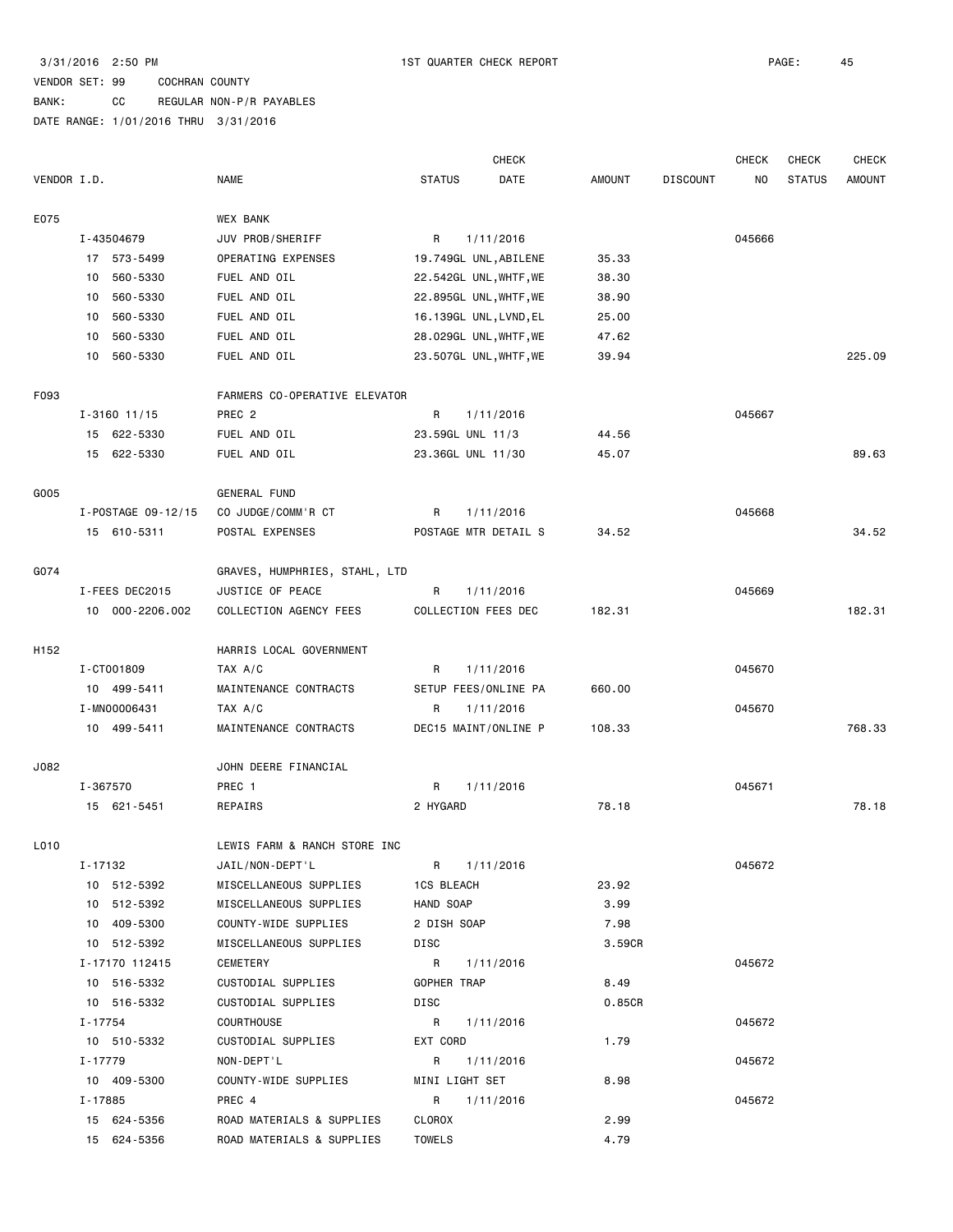BANK: CC REGULAR NON-P/R PAYABLES

|             |             |                  |                             |                       | <b>CHECK</b> |               |                 | <b>CHECK</b>   | <b>CHECK</b>  | CHECK         |
|-------------|-------------|------------------|-----------------------------|-----------------------|--------------|---------------|-----------------|----------------|---------------|---------------|
| VENDOR I.D. |             |                  | <b>NAME</b>                 | <b>STATUS</b>         | DATE         | <b>AMOUNT</b> | <b>DISCOUNT</b> | N <sub>O</sub> | <b>STATUS</b> | <b>AMOUNT</b> |
| L010        |             |                  | LEWIS FARM & RANCH STORE    | CONT                  |              |               |                 |                |               |               |
|             | I-17885     |                  | PREC 4                      | R                     | 1/11/2016    |               |                 | 045672         |               |               |
|             |             | 15 624-5356      | ROAD MATERIALS & SUPPLIES   | OXY CLEAN             |              | 2.49          |                 |                |               |               |
|             |             | 15 624-5356      | ROAD MATERIALS & SUPPLIES   | 8 SUGAR               |              | 15.60         |                 |                |               |               |
|             |             | 15 624-5356      | ROAD MATERIALS & SUPPLIES   | CLOROX FOAM           |              | 3.99          |                 |                |               |               |
|             |             | 15 624-5356      | ROAD MATERIALS & SUPPLIES   | DISC                  |              | 2.31CR        |                 |                |               |               |
|             | I-18432     |                  | JAIL                        | R                     | 1/11/2016    |               |                 | 045672         |               |               |
|             |             | 10 512-5392      | MISCELLANEOUS SUPPLIES      | <b>1CS GLASS CLNR</b> |              | 35.88         |                 |                |               |               |
|             |             | 10 512-5392      | MISCELLANEOUS SUPPLIES      | DISC                  |              | 3.59CR        |                 |                |               |               |
|             | $I - 18448$ |                  | ACTIVITY BLDG               | R                     | 1/11/2016    |               |                 | 045672         |               |               |
|             |             | 10 662-5332      | CUSTODIAL SUPPLIES          | TRASH BAGS            |              | 14.99         |                 |                |               |               |
|             |             | 10 662-5332      | CUSTODIAL SUPPLIES          | DISC                  |              | 1.50CR        |                 |                |               |               |
|             | I-18472     |                  | PREC 3                      | R                     | 1/11/2016    |               |                 | 045672         |               |               |
|             |             | 15 623-5356      | ROAD MATERIALS & SUPPLIES   | 10 TOILET TISSUE      |              | 64.90         |                 |                |               |               |
|             | 15          | 623-5356         | ROAD MATERIALS & SUPPLIES   | 4 GLASS CLNR          |              | 11.96         |                 |                |               |               |
|             |             | 15 623-5356      | ROAD MATERIALS & SUPPLIES   | DISC                  |              | 7.69CR        |                 |                |               |               |
|             | I-18582     |                  | ACTIVITY BLDG               | R                     | 1/11/2016    |               |                 | 045672         |               |               |
|             |             | 10 662-5332      | CUSTODIAL SUPPLIES          | 1 CS GRILL BRICK      |              | 27.68         |                 |                |               | 220.89        |
|             |             |                  |                             |                       |              |               |                 |                |               |               |
| M215        |             |                  | MPH INDUSTRIES, INC.        |                       |              |               |                 |                |               |               |
|             |             | I-668319         | SHERIFF                     | R                     | 1/11/2016    |               |                 | 045673         |               |               |
|             |             | 10 560-5451      | MACHINERY-NON-OFFICE REPAIR | HOLDER, BATT 4/AAA    |              | 4.95          |                 |                |               |               |
|             |             | 10 560-5451      | MACHINERY-NON-OFFICE REPAIR | 4 BATTERY, AAA        |              | 3.44          |                 |                |               |               |
|             |             | 10 560-5451      | MACHINERY-NON-OFFICE REPAIR | LABOR/OUT OF WARR     |              | 100.00        |                 |                |               |               |
|             | 10          | 560-5451         | MACHINERY-NON-OFFICE REPAIR | ROAD TEST             |              | 25.00         |                 |                |               |               |
|             | 10          | 560-5451         | MACHINERY-NON-OFFICE REPAIR | <b>HANDLING</b>       |              | 9.95          |                 |                |               |               |
|             |             | 10 560-5451      | MACHINERY-NON-OFFICE REPAIR | FREIGHT               |              | 11.90         |                 |                |               | 155.24        |
| S010        |             |                  | SILVERS COMPANY             |                       |              |               |                 |                |               |               |
|             |             | I-CEMETERY 12/15 | CEMETERY                    | R                     | 1/11/2016    |               |                 | 045674         |               |               |
|             |             | 10 516-5451      | REPAIR                      | STATE INSP/'84 C70    |              | 10.00         |                 |                |               |               |
|             |             | 10 516-5330      | FUEL & OIL                  | 40.01GL UNL 12/4      |              | 72.62         |                 |                |               |               |
|             |             | I-EXT SVC 12/15  | <b>EXTENSION SVC</b>        | R                     | 1/11/2016    |               |                 | 045674         |               |               |
|             | 10          | 665-5330         | FUEL AND OIL                | 32.28GL UNL 12/1      |              | 58.59         |                 |                |               |               |
|             | 10          | 665-5330         | FUEL AND OIL                | 29.12GL UNL 12/11     |              | 52.85         |                 |                |               |               |
|             |             | I-JUV PROB 12/15 | JUVENILE PROBATION          | R                     | 1/11/2016    |               |                 | 045674         |               |               |
|             | 17          | 573-5499         | OPERATING EXPENSES          | 18.18GL UNL 12/1      |              | 33.00         |                 |                |               |               |
|             | 17          | 573-5499         | OPERATING EXPENSES          | 15.95GL UNL 12/1      |              | 28.95         |                 |                |               |               |
|             | 17          | 573-5499         | OPERATING EXPENSES          | 16GL UNL 12/4         |              | 29.04         |                 |                |               |               |
|             | 17          | 573-5499         | OPERATING EXPENSES          | 9.83GL UNL 12/4       |              | 17.84         |                 |                |               |               |
|             | 17          | 573-5499         | OPERATING EXPENSES          | 17GL UNL 12/15        |              | 30.86         |                 |                |               |               |
|             | 17          | 573-5499         | OPERATING EXPENSES          | 10.88GL UNL 12/24     |              | 19.75         |                 |                |               |               |
|             | 17          | 573-5499         | OPERATING EXPENSES          | 20.97GL UNL 12/24     |              | 36.59         |                 |                |               |               |
|             | 17          | 573-5499         | OPERATING EXPENSES          | 18.84GL UNL 12/24     |              | 32.88         |                 |                |               |               |
|             |             | I-PARK 12/15     | PARK                        | R                     | 1/11/2016    |               |                 | 045674         |               |               |
|             | 10          | 660-5330         | FUEL AND OIL                | 27.5GL UNL 12/24      |              | 47.99         |                 |                |               |               |
|             | 10          | 660-5330         | FUEL AND OIL                | 15.01GL UNL 12/24     |              | 26.19         |                 |                |               |               |
|             |             | I-PREC 1 12/15   | PREC 1                      | R                     | 1/11/2016    |               |                 | 045674         |               |               |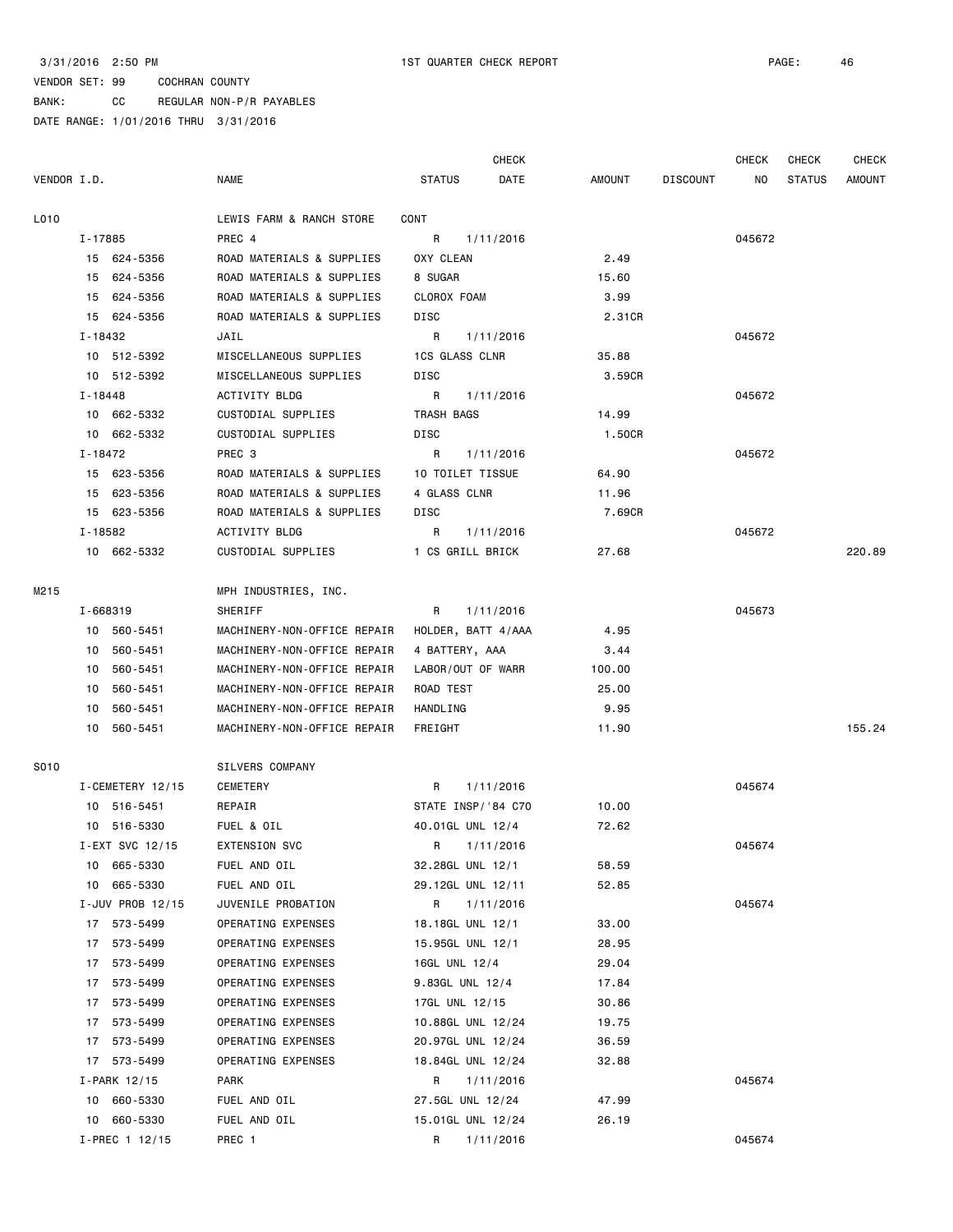BANK: CC REGULAR NON-P/R PAYABLES

|             |         |                   |                              |                      | <b>CHECK</b> |      |               |                 | <b>CHECK</b> | CHECK         | <b>CHECK</b> |
|-------------|---------|-------------------|------------------------------|----------------------|--------------|------|---------------|-----------------|--------------|---------------|--------------|
| VENDOR I.D. |         |                   | <b>NAME</b>                  | <b>STATUS</b>        |              | DATE | <b>AMOUNT</b> | <b>DISCOUNT</b> | NO           | <b>STATUS</b> | AMOUNT       |
| S010        |         |                   | CONT<br>SILVERS COMPANY      |                      |              |      |               |                 |              |               |              |
|             |         | I-PREC 1 12/15    | PREC 1                       | R                    | 1/11/2016    |      |               |                 | 045674       |               |              |
|             |         | 15 621-5330       | FUEL & OIL                   | 12.3GL HS DIESEL 12/ |              |      | 20.42         |                 |              |               |              |
|             | 15      | 621-5330          | FUEL & OIL                   | 78.5GL LS DIESEL 12/ |              |      | 144.83        |                 |              |               |              |
|             | 15      | 621-5330          | FUEL & OIL                   | 57GL HS DIESEL 12/10 |              |      | 94.62         |                 |              |               |              |
|             | 15      | 621-5330          | FUEL & OIL                   | 84.6GL HS DIESEL 12/ |              |      | 140.44        |                 |              |               |              |
|             | 15      | 621-5330          | FUEL & OIL                   | 119.5GL HS DIESEL 12 |              |      | 203.15        |                 |              |               |              |
|             | 15      | 621-5330          | FUEL & OIL                   | 100.4GL HS DIESEL 12 |              |      | 144.58        |                 |              |               |              |
|             | 15      | 621-5330          | FUEL & OIL                   | 46.7GL HS DIESEL 12/ |              |      | 73.78         |                 |              |               |              |
|             | 15      | 621-5330          | FUEL & OIL                   | 23.6GL UNL 12/15     |              |      | 42.83         |                 |              |               |              |
|             | 15      | 621-5330          | FUEL & OIL                   | 69.1GL HS DIESEL 12/ |              |      | 109.18        |                 |              |               |              |
|             | 15      | 621-5330          | FUEL & OIL                   | 46GL HS DIESEL 12/9  |              |      | 76.36         |                 |              |               |              |
|             |         | I-PREC 2 12/15    | PREC <sub>2</sub>            | R                    | 1/11/2016    |      |               |                 | 045674       |               |              |
|             | 15      | 622-5330          | FUEL AND OIL                 | 511.1GL HS DIESEL 12 |              |      | 761.54        |                 |              |               |              |
|             | 15      | 622-5330          | FUEL AND OIL                 | 2X FUEL COND 12/24   |              |      | 27.04         |                 |              |               |              |
|             | 15      | 622-5330          | FUEL AND OIL                 | 365.8GL HS DIESEL 12 |              |      | 640.15        |                 |              |               |              |
|             | 15      | 622-5330          | FUEL AND OIL                 | FUEL COND 12/4       |              |      | 13.57         |                 |              |               |              |
|             | 15      | 622-5330          | FUEL AND OIL                 | 2 PS 80-0Z SILVER 12 |              |      | 26.00         |                 |              |               |              |
|             | 15      | 622-5330          | FUEL AND OIL                 | 29.05GL UNL 12/4     |              |      | 52.73         |                 |              |               |              |
|             | 15      | 622-5330          | FUEL AND OIL                 | 15.02GL UNL 12/15    |              |      | 27.13         |                 |              |               |              |
|             | 15      | 622-5330          | FUEL AND OIL                 | 22.2GL UNL 12/15     |              |      | 40.29         |                 |              |               |              |
|             |         | 15 622-5330       | FUEL AND OIL                 | 30.18GL UNL 12/22    |              |      | 52.66         |                 |              |               |              |
|             |         | I-PREC 3 12/15    | PREC 3                       | R                    | 1/11/2016    |      |               |                 | 045674       |               |              |
|             |         | 15 623-5330       | FUEL AND OIL                 | 568.2GL HS DIESEL 12 |              |      | 971.62        |                 |              |               |              |
|             |         | 15 623-5330       | FUEL AND OIL                 | PS 80-0Z WHT 12/3    |              |      | 13.52         |                 |              |               |              |
|             |         | $I-PREC$ 4 12/15  | PREC 4                       | R                    | 1/11/2016    |      |               |                 | 045674       |               |              |
|             |         | 15 624-5451       | REPAIRS                      | 2 ST INSP 12/21;96 M |              |      | 20.00         |                 |              |               |              |
|             | 15      | 624-5330          | FUEL AND OIL                 | 649.2GL HS DIESEL 12 |              |      | 1,110.13      |                 |              |               |              |
|             |         | $I-SHERIFF 12/15$ | SHERIFF                      | R                    | 1/11/2016    |      |               |                 | 045674       |               |              |
|             | 10      | 560-5451          | MACHINERY-NON-OFFICE REPAIR  | STATE INSP/#133      |              |      | 10.00         |                 |              |               |              |
|             | 10      | 560-5330          | FUEL AND OIL                 | 58.05GL UNL/#107     |              |      | 104.35        |                 |              |               |              |
|             | 10      | 560-5330          | FUEL AND OIL                 | 70.66GL UNL/#134     |              |      | 124.66        |                 |              |               |              |
|             | 10      | 560-5330          | FUEL AND OIL                 | 22.09GL UNL/#122     |              |      | 38.64         |                 |              |               |              |
|             |         | 10 560-5330       | FUEL AND OIL                 | 123.45GL UNL/#133    |              |      | 219.96        |                 |              |               |              |
|             |         | 10 560-5330       | FUEL AND OIL                 | 35.26GL UNL/#105     |              |      | 62.17         |                 |              |               |              |
|             |         | 10 560-5330       | FUEL AND OIL                 | 44.57GL UNL/#102     |              |      | 80.13         |                 |              |               | 5,943.63     |
| S071        |         |                   | SCRIPT OFFICE PRODUCTS, INC. |                      |              |      |               |                 |              |               |              |
|             | I-49614 |                   | CLERK                        | R                    | 1/11/2016    |      |               |                 | 045675       |               |              |
|             |         | 10 403-5310       | OFFICE SUPPLIES              | 2EA HP TONER CRTG #3 |              |      | 353.90        |                 |              |               |              |
|             | I-49615 |                   | COURTHOUSE                   | R                    | 1/11/2016    |      |               |                 | 045675       |               |              |
|             |         | 10 510-5332       | CUSTODIAL SUPPLIES           | 1 CUTTER W/REFILL BL |              |      | 3.02          |                 |              |               |              |
|             | I-49659 |                   | <b>CLERK</b>                 | R                    | 1/11/2016    |      |               |                 | 045675       |               |              |
|             |         | 10 403-5310       | OFFICE SUPPLIES              | 3EA DESK CALENDARS 2 |              |      | 17.85         |                 |              |               |              |
|             |         | 10 403-5310       | OFFICE SUPPLIES              | 1EA PACKING TAPE     |              |      | 22.88         |                 |              |               | 397.65       |
|             |         |                   |                              |                      |              |      |               |                 |              |               |              |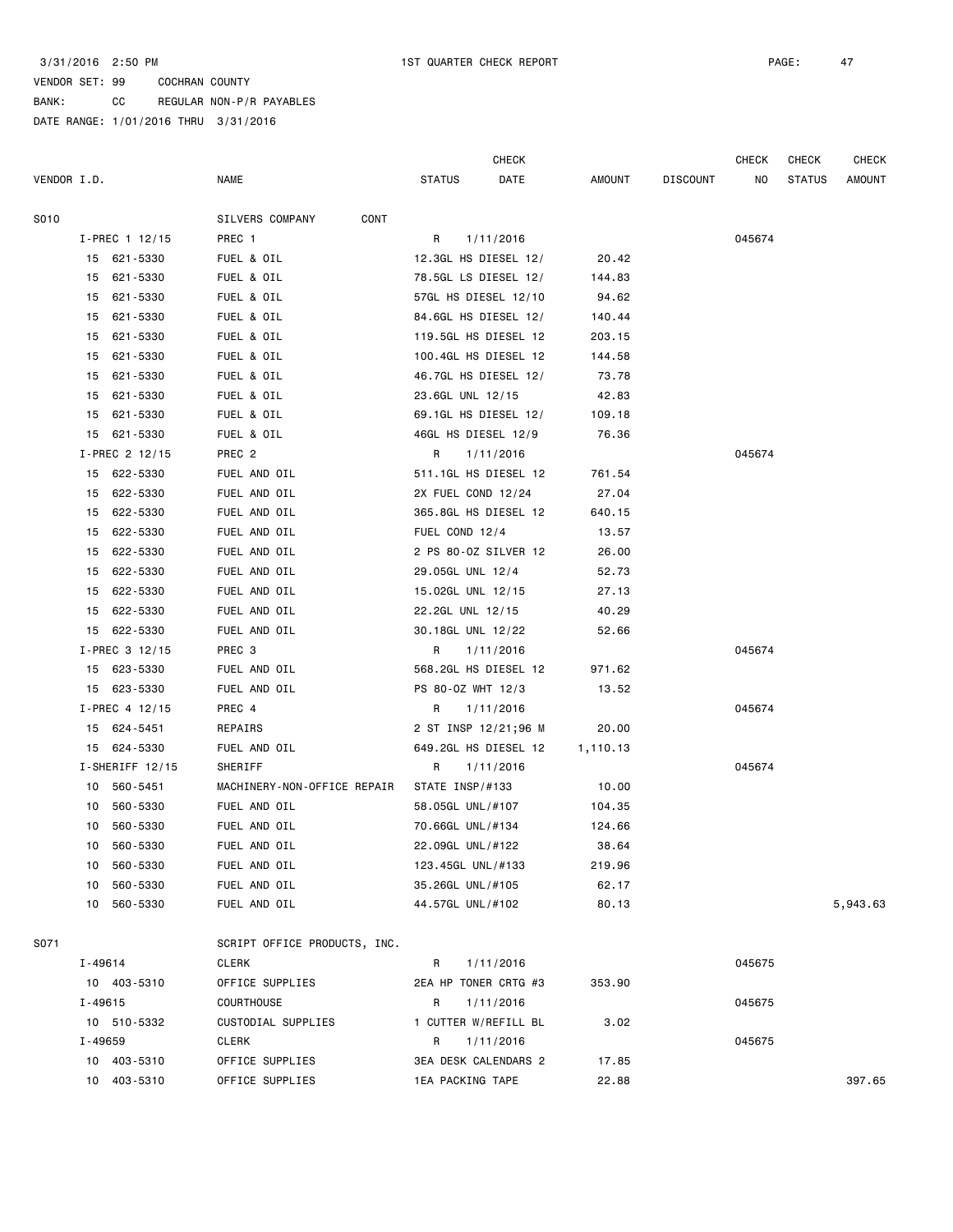BANK: CC REGULAR NON-P/R PAYABLES

|             |               |          |                             |                       | <b>CHECK</b> |               |                 | <b>CHECK</b> | <b>CHECK</b>  | CHECK         |
|-------------|---------------|----------|-----------------------------|-----------------------|--------------|---------------|-----------------|--------------|---------------|---------------|
| VENDOR I.D. |               |          | NAME                        | <b>STATUS</b>         | DATE         | <b>AMOUNT</b> | <b>DISCOUNT</b> | NO           | <b>STATUS</b> | <b>AMOUNT</b> |
| S222        |               |          | SOUTH PLAINS COMMUNICATIONS |                       |              |               |                 |              |               |               |
|             | I-0108846-IN  |          | SHERIFF                     | R                     | 1/11/2016    |               |                 | 045676       |               |               |
|             | 10 560-5451   |          | MACHINERY-NON-OFFICE REPAIR | CK OUT RADIO #0047    |              | 45.00         |                 |              |               | 45.00         |
| S281        |               |          | <b>STAPLES</b>              |                       |              |               |                 |              |               |               |
|             | I-1465841981  |          | SHERIFF/JAIL                | R                     | 1/11/2016    |               |                 | 045677       |               |               |
|             | 10 560-5310   |          | OFFICE SUPPLIES             | 2016 WALL CALENDAR    |              | 22.99         |                 |              |               |               |
|             | 10 512-5310   |          | OFFICE SUPPLIES             | 2016 WALL CALENDAR    |              | 22.99         |                 |              |               |               |
|             | 10 560-5310   |          | OFFICE SUPPLIES             | 4 2016 DESK CALENDAR  |              | 39.16         |                 |              |               |               |
|             | 10 512-5310   |          | OFFICE SUPPLIES             | 2016 DESK CALENDAR    |              | 9.79          |                 |              |               | 94.93         |
| S429        |               |          | LIBRARY SALES INC. dba      |                       |              |               |                 |              |               |               |
|             | I-178803      |          | LIBRARY                     | R                     | 1/11/2016    |               |                 | 045678       |               |               |
|             | 10            | 650-5590 | <b>BOOKS</b>                | ANIMALS: CAN YOU TELL |              | 19.99         |                 |              |               |               |
|             | 10            | 650-5590 | <b>BOOKS</b>                | BEARS BAD DAY: BULLIE |              | 16.99         |                 |              |               |               |
|             | 10            | 650-5590 | <b>BOOKS</b>                | <b>BONOBOS</b>        |              | 19.95         |                 |              |               |               |
|             | 10            | 650-5590 | <b>BOOKS</b>                | BOTTLENOSE DOLPHINS   |              | 19.95         |                 |              |               |               |
|             | 10            | 650-5590 | <b>BOOKS</b>                | BUSY LITTLE DINOSAUR  |              | 9.99          |                 |              |               |               |
|             | 10            | 650-5590 | <b>BOOKS</b>                | CHIMPANZEES           |              | 19.95         |                 |              |               |               |
|             | 10            | 650-5590 | <b>BOOKS</b>                | <b>ELEPHANTS</b>      |              | 19.95         |                 |              |               |               |
|             | 10            | 650-5590 | <b>BOOKS</b>                | FABLE OF BULLY DRAGO  |              | 16.99         |                 |              |               |               |
|             | 10            | 650-5590 | <b>BOOKS</b>                | GO, BILLY GO!         |              | 16.99         |                 |              |               |               |
|             | 10            | 650-5590 | <b>BOOKS</b>                | GORILLAS              |              | 19.95         |                 |              |               |               |
|             | 10            | 650-5590 | <b>BOOKS</b>                | HOW TO DEAL W/BULLIE  |              | 16.99         |                 |              |               |               |
|             | 10            | 650-5590 | <b>BOOKS</b>                | HUMAN BODY: CAN YOU T |              | 19.99         |                 |              |               |               |
|             | 10            | 650-5590 | <b>BOOKS</b>                | OCEANS: CAN YOU TELL  |              | 19.99         |                 |              |               |               |
|             | 10            | 650-5590 | <b>BOOKS</b>                | ON-AGAIN, OFF-AGAIN   |              | 16.99         |                 |              |               |               |
|             | 10            | 650-5590 | <b>BOOKS</b>                | RATS                  |              | 19.95         |                 |              |               |               |
|             | 10            | 650-5590 | <b>BOOKS</b>                | <b>STELLAALMOST</b>   |              | 16.99         |                 |              |               |               |
|             | 10            | 650-5590 | <b>BOOKS</b>                | TEN PLAYFUL TIGERS    |              | 9.99          |                 |              |               |               |
|             | 10            | 650-5590 | <b>BOOKS</b>                | FREIGHT               |              | 15.08         |                 |              |               | 316.67        |
| T148        |               |          | TASCOSA OFFICE MACHINES INC |                       |              |               |                 |              |               |               |
|             | I-9EV751      |          | SHERIFF                     | R                     | 1/11/2016    |               |                 | 045679       |               |               |
|             | 10 560-5411   |          | MAINTENANCE CONTRACTS       | COPIER MAINT DEC15    |              | 75.90         |                 |              |               |               |
|             | I-9EV786      |          | CLERK                       | R                     | 1/11/2016    |               |                 | 045679       |               |               |
|             | 10 403-5411   |          | MAINTENANCE CONTRACTS       | 1773 COPIES 11/10-12  |              | 23.05         |                 |              |               | 98.95         |
| U036        |               |          | UNIFIRST HOLDINGS, INC.     |                       |              |               |                 |              |               |               |
|             | I-831 2191723 |          | JAIL/SHERIFF                | R                     | 1/11/2016    |               |                 | 045680       |               |               |
|             | 10 512-5205   |          | UNIFORMS                    | UNIFORM SVC 12/28/15  |              | 21.40         |                 |              |               |               |
|             | 10            | 560-5205 | UNIFORMS                    | UNIFORM SVC 12/28/15  |              | 80.65         |                 |              |               |               |
|             | 10            | 560-5205 | UNIFORMS                    | DEFE CHG              |              | 5.10          |                 |              |               | 107.15        |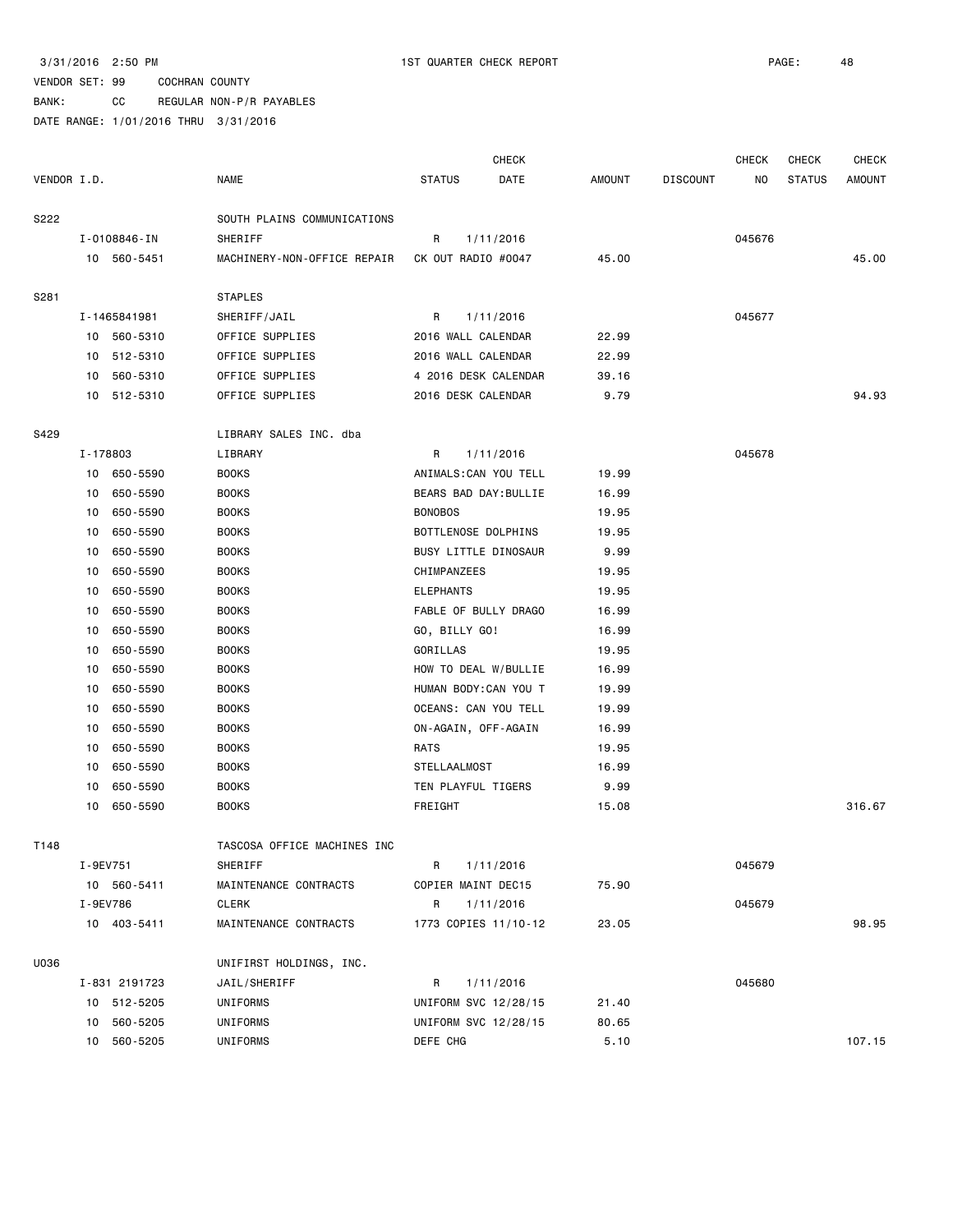## VENDOR SET: 99 COCHRAN COUNTY BANK: CC REGULAR NON-P/R PAYABLES

|             |       |                                    |                              |                     | <b>CHECK</b>         |               |                 | CHECK  | <b>CHECK</b>  | <b>CHECK</b>  |
|-------------|-------|------------------------------------|------------------------------|---------------------|----------------------|---------------|-----------------|--------|---------------|---------------|
| VENDOR I.D. |       |                                    | <b>NAME</b>                  | <b>STATUS</b>       | DATE                 | <b>AMOUNT</b> | <b>DISCOUNT</b> | NO.    | <b>STATUS</b> | <b>AMOUNT</b> |
| <b>V048</b> |       |                                    | V&T PLUMBING                 |                     |                      |               |                 |        |               |               |
|             | I-A30 |                                    | ACTIVITY BLDG                | R                   | 1/11/2016            |               |                 | 045681 |               |               |
|             |       | 10 662-5451                        | REPAIR                       |                     | INSTL 7.5TN UNIT, QK | 11,200.00     |                 |        |               | 11,200.00     |
| V051        |       |                                    | NADIA VIGIL                  |                     |                      |               |                 |        |               |               |
|             |       | I-DW#16648                         | <b>ACTIVITY BLDG</b>         | R                   | 1/11/2016            |               |                 | 045682 |               |               |
|             |       | 10 000-4370.101                    | RENT-ACTIVITY BUILDING       |                     | REFUND DEP FOR 12/12 | 150.00        |                 |        |               | 150.00        |
| WO10        |       |                                    | WEST TEXAS GAS INC           |                     |                      |               |                 |        |               |               |
|             |       | I-004036001501 12/15 PARK/SHOP     |                              | R                   | 1/11/2016            |               |                 | 045683 |               |               |
|             |       | 10 660-5440                        | UTILITIES & IRRIGATION       |                     | GAS SVC 11/24/15-12/ | 10.00         |                 |        |               |               |
|             | 10    | 660-5440                           | UTILITIES & IRRIGATION       | GRIP CHG            |                      | 2.02          |                 |        |               |               |
|             |       | I-004036002501 12/15 PARK/SHOWBARN |                              | R                   | 1/11/2016            |               |                 | 045683 |               |               |
|             | 10    | 660-5440                           | UTILITIES & IRRIGATION       |                     | 13.9MCF 11/24-12/15/ | 52.26         |                 |        |               |               |
|             | 10    | 660-5440                           | UTILITIES & IRRIGATION       |                     | COST OF GAS (2.2650) | 31.48         |                 |        |               |               |
|             | 10    | 660-5440                           | UTILITIES & IRRIGATION       | <b>CUSTOMER CHG</b> |                      | 10.00         |                 |        |               |               |
|             | 10    | 660-5440                           | UTILITIES & IRRIGATION       | ANNUAL GRIP CHG     |                      | 2.02          |                 |        |               |               |
|             | 10    | 660-5440                           | UTILITIES & IRRIGATION       | RATE CASE SURCHG    |                      | 1.37          |                 |        |               |               |
|             |       | I-004049022001 12/15 PREC 3        |                              | R                   | 1/11/2016            |               |                 | 045683 |               |               |
|             |       | 15 623-5440                        | UTILITIES                    |                     | GAS SVC 11/23-12/14/ | 13.70         |                 |        |               |               |
|             |       | 15 623-5440                        | UTILITIES                    | GRIP CHG            |                      | 5.33          |                 |        |               | 128.18        |
| W055        |       |                                    | WINDSTREAM COMMUNICATIONS SW |                     |                      |               |                 |        |               |               |
|             |       | I-266-5215 DEC15                   | <b>EXTENSION SVC</b>         | R                   | 1/11/2016            |               |                 | 045684 |               |               |
|             |       | 10 665-5420                        | TELECOMMUNICATIONS           |                     | BASIC LOCAL SVC/3 LI | 161.35        |                 |        |               |               |
|             | 10    | 665-5420                           | TELECOMMUNICATIONS           | HI-SPEED INTERNET   |                      | 39.99         |                 |        |               |               |
|             |       | 10 665-5420                        | TELECOMMUNICATIONS           | LONG DISTANCE SVC   |                      | 1.87          |                 |        |               | 203.21        |
| <b>WO70</b> |       |                                    | R D WALLACE OIL CO INC       |                     |                      |               |                 |        |               |               |
|             |       | I-12520010 12/15                   | CEMETERY                     | R                   | 1/11/2016            |               |                 | 045685 |               |               |
|             |       | 10 516-5330                        | FUEL & OIL                   | 20GL REG ETH 12/30  |                      | 32.32         |                 |        |               |               |
|             |       | I-12520019 12/15                   | <b>PARK</b>                  | R                   | 1/11/2016            |               |                 | 045685 |               |               |
|             |       | 10 660-5330                        | FUEL AND OIL                 | 27GL REG ETH 12/8   |                      | 43.64         |                 |        |               |               |
|             |       | 10 660-5330                        | FUEL AND OIL                 | 37GL REG ETH 12/14  |                      | 59.79         |                 |        |               |               |
|             |       | I-12520021 12/15                   | PREC 3                       | R                   | 1/11/2016            |               |                 | 045685 |               |               |
|             |       | 15 623-5330                        | FUEL AND OIL                 |                     | 71.2GL REG ETH 12/31 | 115.06        |                 |        |               |               |
|             |       | I-12520041 12/15                   | PREC 4                       | R                   | 1/11/2016            |               |                 | 045685 |               |               |
|             |       | 15 624-5330                        | FUEL AND OIL                 | 24GL REG ETH 12/10  |                      | 50.78         |                 |        |               |               |
|             | 15    | 624-5330                           | FUEL AND OIL                 |                     | 19.5GL REG ETH 12/22 | 31.51         |                 |        |               |               |
|             |       | I-12520043 12/15                   | SHERIFF                      | R                   | 1/11/2016            |               |                 | 045685 |               |               |
|             | 10    | 560-5330                           | FUEL AND OIL                 |                     | 70.8GL REG ETH/#102  | 114.40        |                 |        |               |               |
|             | 10    | 560-5330                           | FUEL AND OIL                 |                     | 15.5GL REG ETH/#107  | 25.06         |                 |        |               |               |
|             | 10    | 560-5330                           | FUEL AND OIL                 | 9.2GL REG ETH/#121  |                      | 14.87         |                 |        |               |               |
|             | 10    | 560-5330                           | FUEL AND OIL                 | 28GL REG ETH/#122   |                      | 45.25         |                 |        |               |               |
|             | 10    | 560-5330                           | FUEL AND OIL                 | 22GL REG ETH/#133   |                      | 35.56         |                 |        |               | 568.24        |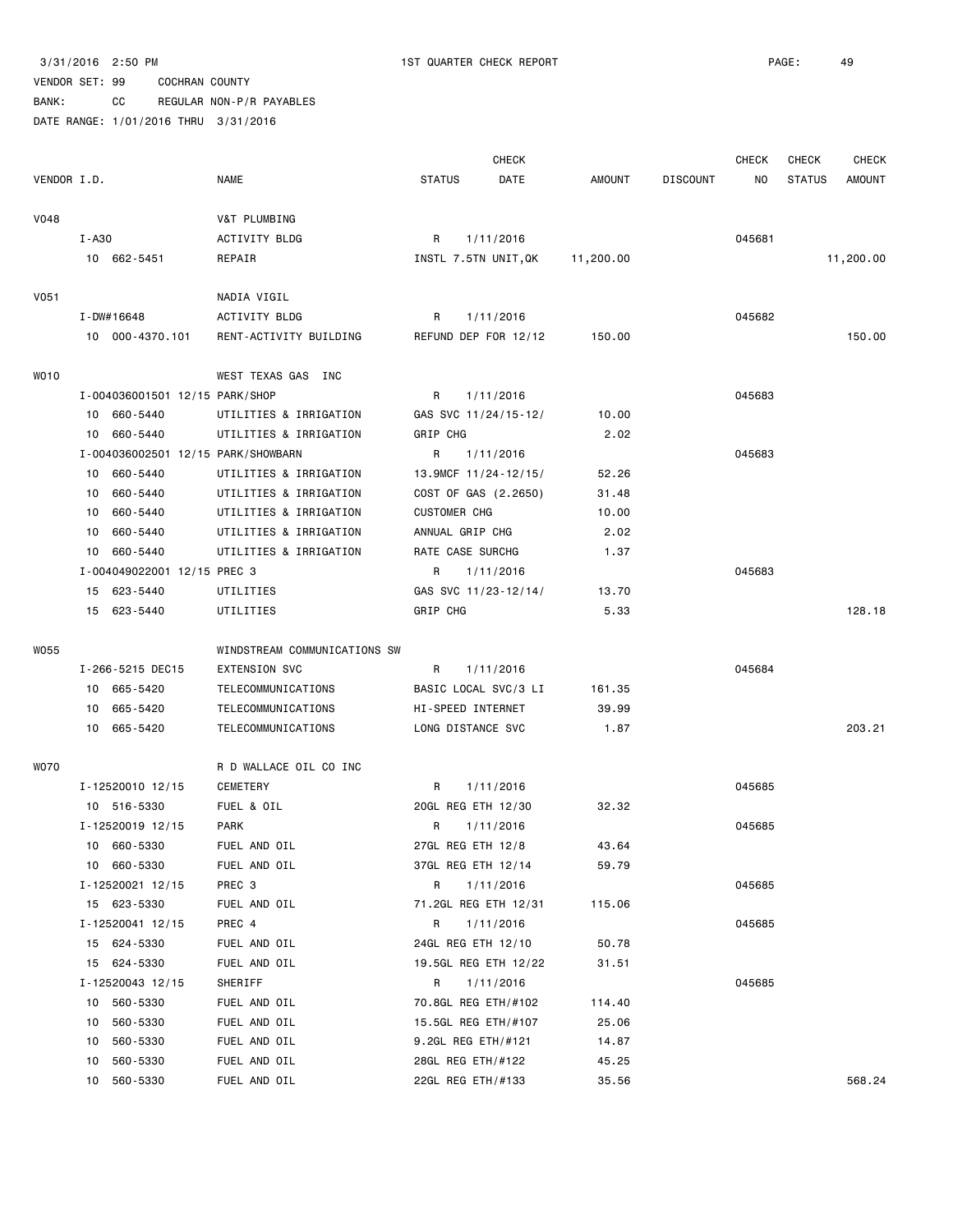|             |    |                             |                                       |                      | <b>CHECK</b> |             |                 | <b>CHECK</b> | <b>CHECK</b>  | <b>CHECK</b> |
|-------------|----|-----------------------------|---------------------------------------|----------------------|--------------|-------------|-----------------|--------------|---------------|--------------|
| VENDOR I.D. |    |                             | <b>NAME</b>                           | <b>STATUS</b>        | DATE         | AMOUNT      | <b>DISCOUNT</b> | NO.          | <b>STATUS</b> | AMOUNT       |
| W092        |    |                             | WTG FUELS, INC                        |                      |              |             |                 |              |               |              |
|             |    | I-15006-03496 11/15         | SHERIFF                               | R                    | 1/11/2016    |             |                 | 045686       |               |              |
|             |    | 10 560-5330                 | FUEL AND OIL                          | 12.02GL UNL/#107 10/ |              | 24.11       |                 |              |               |              |
|             |    | 10 560-5330                 | FUEL AND OIL                          | 16GL UNL/#136 9/30/1 |              | 28.90       |                 |              |               |              |
|             | 10 | 560-5330                    | FUEL AND OIL                          | 107.88GL UNL/#105    |              | 235.08      |                 |              |               |              |
|             | 10 | 560-5330                    | FUEL AND OIL                          | 20GL UNL/#121 10/5/1 |              | 43.99       |                 |              |               |              |
|             | 10 | 560-5330                    | FUEL AND OIL                          | GAS PURCHASED 9/27/1 |              | 23.09       |                 |              |               | 355.17       |
| W092        |    |                             | WTG FUELS, INC                        |                      |              |             |                 |              |               |              |
|             |    | I-15006-03496 12/15         | SHERIFF                               | R                    | 1/11/2016    |             |                 | 045687       |               |              |
|             | 10 | 560-5330                    | FUEL AND OIL                          | 56.52GL UNL/#107 DEC |              | 97.57       |                 |              |               |              |
|             | 10 | 560-5330                    | FUEL AND OIL                          | 13GL UNL/#133 12/3/1 |              | 19.71       |                 |              |               |              |
|             | 10 | 560-5330                    | FUEL AND OIL                          | 35.15GL UNL/#134 DEC |              | 63.66       |                 |              |               |              |
|             | 10 | 560-5330                    | FUEL AND OIL                          | 13.5GL UNL/#136 12/2 |              | 24.38       |                 |              |               |              |
|             |    | 10 560-5330                 | FUEL AND OIL                          | 86.55GL UNL/#105 DEC |              | 152.77      |                 |              |               | 358.09       |
| W164        |    |                             | <b>WARREN CAT</b>                     |                      |              |             |                 |              |               |              |
|             |    | I-'16 930M LDR #1695 PREC 4 |                                       | R                    | 1/11/2016    |             |                 | 045688       |               |              |
|             |    | 15 624-5571                 | CAPITAL OUTLAY                        | '16 930M WHL LOADER  |              | 172,546.00  |                 |              |               |              |
|             |    | 15 624-5571                 | CAPITAL OUTLAY                        | LESS TRADE '93 544G# |              | 20,000.00CR |                 |              |               | 152,546.00   |
| X001        |    |                             | <b>XCEL ENERGY</b>                    |                      |              |             |                 |              |               |              |
|             |    |                             | I-54-1324315-7 12/15 ALMOST ALL DEPTS | R                    | 1/11/2016    |             |                 | 045689       |               |              |
|             |    | 30 518-5440                 | UTILITIES                             | 300210167 RUNWAY LIG |              | 62.86       |                 |              |               |              |
|             |    | 10 510-5440                 | UTILITIES                             | 300240736 COURTHOUSE |              | 1,206.42    |                 |              |               |              |
|             | 10 | 660-5440                    | UTILITIES & IRRIGATION                | 300265059 SOFTBALL P |              | 12.67       |                 |              |               |              |
|             | 10 | 580-5440                    | UTILITIES [TOWER]                     | 300282806 TOWER      |              | 79.06       |                 |              |               |              |
|             | 15 | 621-5440                    | UTILITIES                             | 300294119 PREC 1 SHO |              | 53.66       |                 |              |               |              |
|             | 10 | 650-5440                    | UTILITIES                             | 300338546 LIBRARY    |              | 105.30      |                 |              |               |              |
|             | 10 | 652-5440                    | UTILITIES                             | 300342232 MUSEUM     |              | 17.18       |                 |              |               |              |
|             | 10 | 662-5440                    | UTILITIES                             | 300390484 ACTIVITY B |              | 413.62      |                 |              |               |              |
|             | 10 | 660-5440                    | UTILITIES & IRRIGATION                | 300410370 PARK       |              | 115.34      |                 |              |               |              |
|             | 10 | 660-5440                    | UTILITIES & IRRIGATION                | 300457515 PARK/SHOP  |              | 55.35       |                 |              |               |              |
|             |    | 10 516-5440                 | UTILITIES                             | 300555198 CEMETERY   |              | 12.67       |                 |              |               |              |
|             |    | 10 660-5440                 | UTILITIES & IRRIGATION                | 300587052 SHOWBARN   |              | 32.39       |                 |              |               |              |
|             | 10 | 660-5440                    | UTILITIES & IRRIGATION                | 300587753 RODEO GROU |              | 26.76       |                 |              |               |              |
|             | 10 | 409-5440                    | UTILITIES                             | 300588989 ANNEX      |              | 33.53       |                 |              |               |              |
|             |    | 10 516-5440                 | UTILITIES                             | 300603417 CEMETERY   |              | 13.95       |                 |              |               |              |
|             |    | 10 516-5440                 | UTILITIES                             | 300637038 CEMETERY S |              | 12.67       |                 |              |               | 2,253.43     |
| X004        |    |                             | XEROX BUSINESS SERVICES LLC           |                      |              |             |                 |              |               |              |
|             |    | I-1221995                   | CO/DIST CLERK                         | R                    | 1/11/2016    |             |                 | 045690       |               |              |
|             |    | 10 403-5416                 | FILMING & INDEXING                    | 3PK ARCHIVAL PAPER,  |              | 75.00       |                 |              |               |              |
|             |    | 10 403-5416                 | FILMING & INDEXING                    | FREIGHT              |              | 19.99       |                 |              |               |              |
|             |    | I-1223166                   | CO/DIST CLERK                         | R                    | 1/11/2016    |             |                 | 045690       |               |              |
|             |    | 10 403-5416                 | FILMING & INDEXING                    | 20/20 LAND REC #1861 |              | 1,250.00    |                 |              |               |              |
|             |    | 10 403-5416                 | FILMING & INDEXING                    | FREIGHT              |              | 14.85       |                 |              |               | 1,359.84     |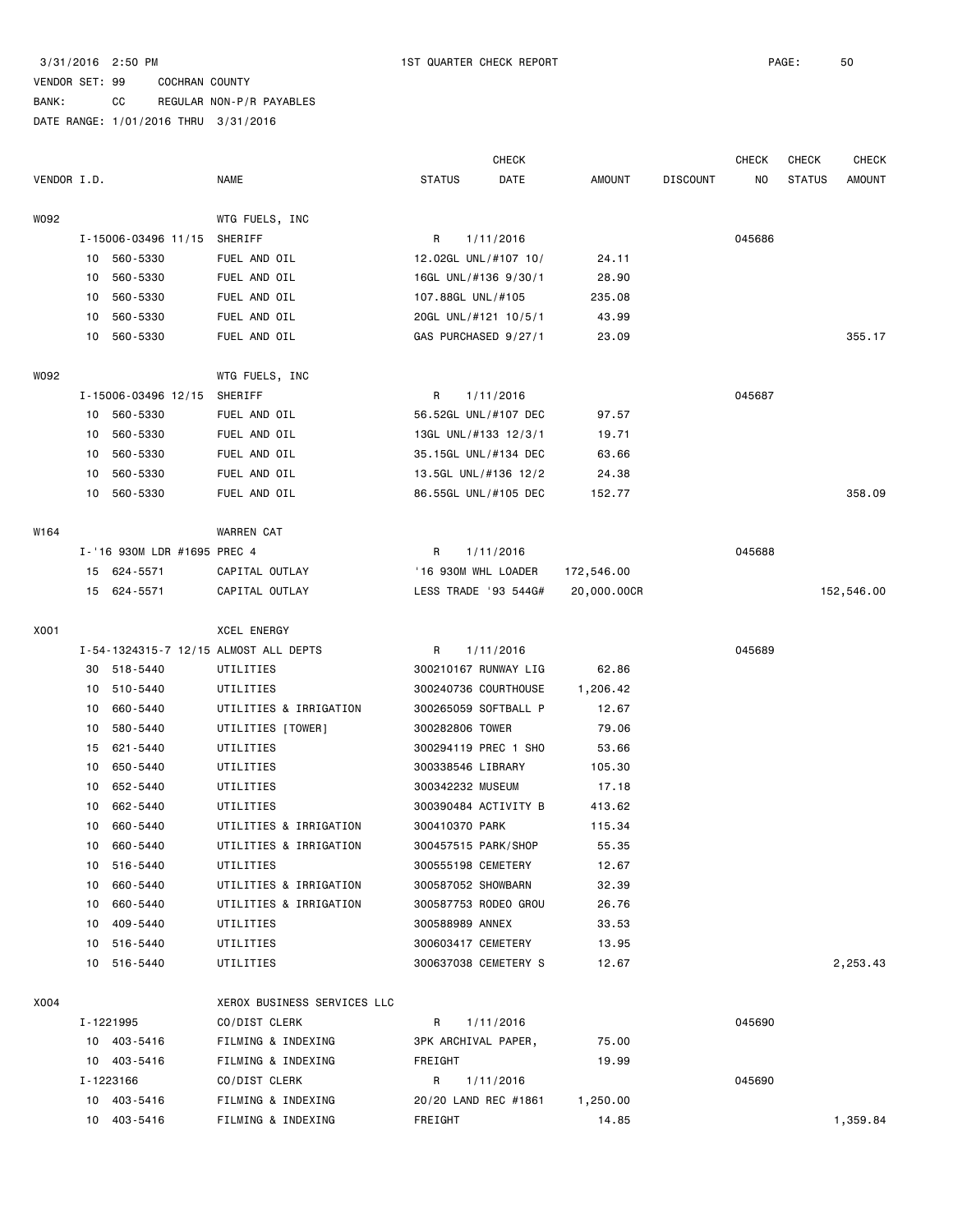BANK: CC REGULAR NON-P/R PAYABLES

|                  |                    |                                                    |               | <b>CHECK</b>         |               |                 | <b>CHECK</b> | <b>CHECK</b>  | <b>CHECK</b>  |
|------------------|--------------------|----------------------------------------------------|---------------|----------------------|---------------|-----------------|--------------|---------------|---------------|
| VENDOR I.D.      |                    | <b>NAME</b>                                        | <b>STATUS</b> | DATE                 | <b>AMOUNT</b> | <b>DISCOUNT</b> | NO           | <b>STATUS</b> | <b>AMOUNT</b> |
|                  |                    |                                                    |               |                      |               |                 |              |               |               |
| C <sub>138</sub> |                    | COUNTY JUDGES EDUCATION FUND                       |               |                      |               |                 |              |               |               |
|                  | I-16 SPR JUD/HENRY | CO JUDGE/COMM'R CT                                 | R             | 1/11/2016            |               |                 | 045691       |               |               |
|                  | 15 610-5428        | CO. JUDGE-CONTINUING EDUCATIONREGIS/'16 SPR SESSIO |               |                      | 125.00        |                 |              |               | 125,00        |
| D048             |                    | DATA-LINE OFFICE SYSTEMS                           |               |                      |               |                 |              |               |               |
|                  | $I - 010116$       | <b>EXTENSION SVC</b>                               | R             | 1/11/2016            |               |                 | 045692       |               |               |
|                  | 10 665-5571        | CAPITAL OUTLAY                                     |               | LEXMARK XM9145 W/BKL | 9,000.00      |                 |              |               |               |
|                  | I-IN40166          | LIBRARY                                            | R             | 1/11/2016            |               |                 | 045692       |               |               |
|                  | 10 650-5411        | MAINTENANCE CONTRACTS                              |               | COPIER MAINT 1/8-2/7 | 37.50         |                 |              |               |               |
|                  | 10 650-5411        | MAINTENANCE CONTRACTS                              |               | 156 CLR COPIES 12/8/ | 15.60         |                 |              |               | 9,053.10      |
|                  |                    |                                                    |               |                      |               |                 |              |               |               |
| F010             |                    | FIVE-AREA TELEPHONE CO-OP                          |               |                      |               |                 |              |               |               |
|                  | I-927-5510 JAN16   | PREC 4                                             | R             | 1/11/2016            |               |                 | 045693       |               |               |
|                  | 15 624-5420        | TELECOMMUNICATIONS                                 |               | BASIC LOCAL SVC      | 32.25         |                 |              |               |               |
|                  | 15 624-5420        | TELECOMMUNICATIONS                                 | FEES          |                      | 8.83          |                 |              |               | 41.08         |
| F096             |                    | FOOTPRINTS TRANSPORTATION INC.                     |               |                      |               |                 |              |               |               |
|                  | I-JUV#832 1/5/16   | JUV-RESTITUTION                                    | R             | 1/11/2016            |               |                 | 045694       |               |               |
|                  | 10 000-4380.200    | OTHER [MISCELLANEOUS]                              |               | #832;RESTITUTION FOR | 500.00        |                 |              |               | 500.00        |
|                  |                    |                                                    |               |                      |               |                 |              |               |               |
| H126             |                    | HOLLAND'S OFFICE TECHNOLOGIES                      |               |                      |               |                 |              |               |               |
|                  | I-115031           | SHERIFF                                            | R             | 1/11/2016            |               |                 | 045695       |               |               |
|                  | 10 560-5310        | OFFICE SUPPLIES                                    | TK3122 TONER  |                      | 99.95         |                 |              |               | 99.95         |
| H152             |                    | HARRIS LOCAL GOVERNMENT                            |               |                      |               |                 |              |               |               |
|                  | I-MN00006432       | TAX A/C                                            | R             | 1/11/2016            |               |                 | 045696       |               |               |
|                  | 10 499-5411        | MAINTENANCE CONTRACTS                              |               | 1ST QTR ONLINE PAYTS | 325.00        |                 |              |               | 325.00        |
|                  |                    |                                                    |               |                      |               |                 |              |               |               |
| MO11             |                    | MCWHORTER'S LTD                                    |               |                      |               |                 |              |               |               |
|                  | I-1043790          | PREC <sub>2</sub>                                  | R             | 1/11/2016            |               |                 | 045697       |               |               |
|                  | 15 622-5454        | TIRES                                              |               | TR615 TT 18 POWER KI | 425.00        |                 |              |               | 425.00        |
| M299             |                    | <b>MORTON SELF STORAGE</b>                         |               |                      |               |                 |              |               |               |
|                  | I-459              | SHERIFF                                            | R             | 1/11/2016            |               |                 | 045698       |               |               |
|                  | 10 560-5499        | MISCELLANEOUS                                      |               | STORAGE JAN16        | 50.00         |                 |              |               | 50.00         |
|                  |                    |                                                    |               |                      |               |                 |              |               |               |
| N082             |                    | NETDATA                                            |               |                      |               |                 |              |               |               |
|                  | I-16915 '16 MAINT  | CLERK/SHERIFF                                      | R             | 1/11/2016            |               |                 | 045699       |               |               |
|                  | 10 403-5411        | MAINTENANCE CONTRACTS                              |               | 1/2 IBM HW/SW SRVR 1 | 2,252.68      |                 |              |               |               |
|                  | 10 560-5411        | MAINTENANCE CONTRACTS                              |               | 1/2 IBM HW/SW SRVR 1 | 2,252.68      |                 |              |               | 4,505.36      |
| S416             |                    | SOS WASTE DISPOSAL, INC                            |               |                      |               |                 |              |               |               |
|                  | $I - 6624$         | PREC 3/PREC 4                                      | R             | 1/11/2016            |               |                 | 045700       |               |               |
|                  | 15 623-5440        | UTILITIES                                          |               | DUMPSTER SVC JAN16   | 53.25         |                 |              |               |               |
|                  | 15 624-5440        | UTILITIES                                          |               | DUMPSTER SVC JAN16   | 53.25         |                 |              |               | 106.50        |
|                  |                    |                                                    |               |                      |               |                 |              |               |               |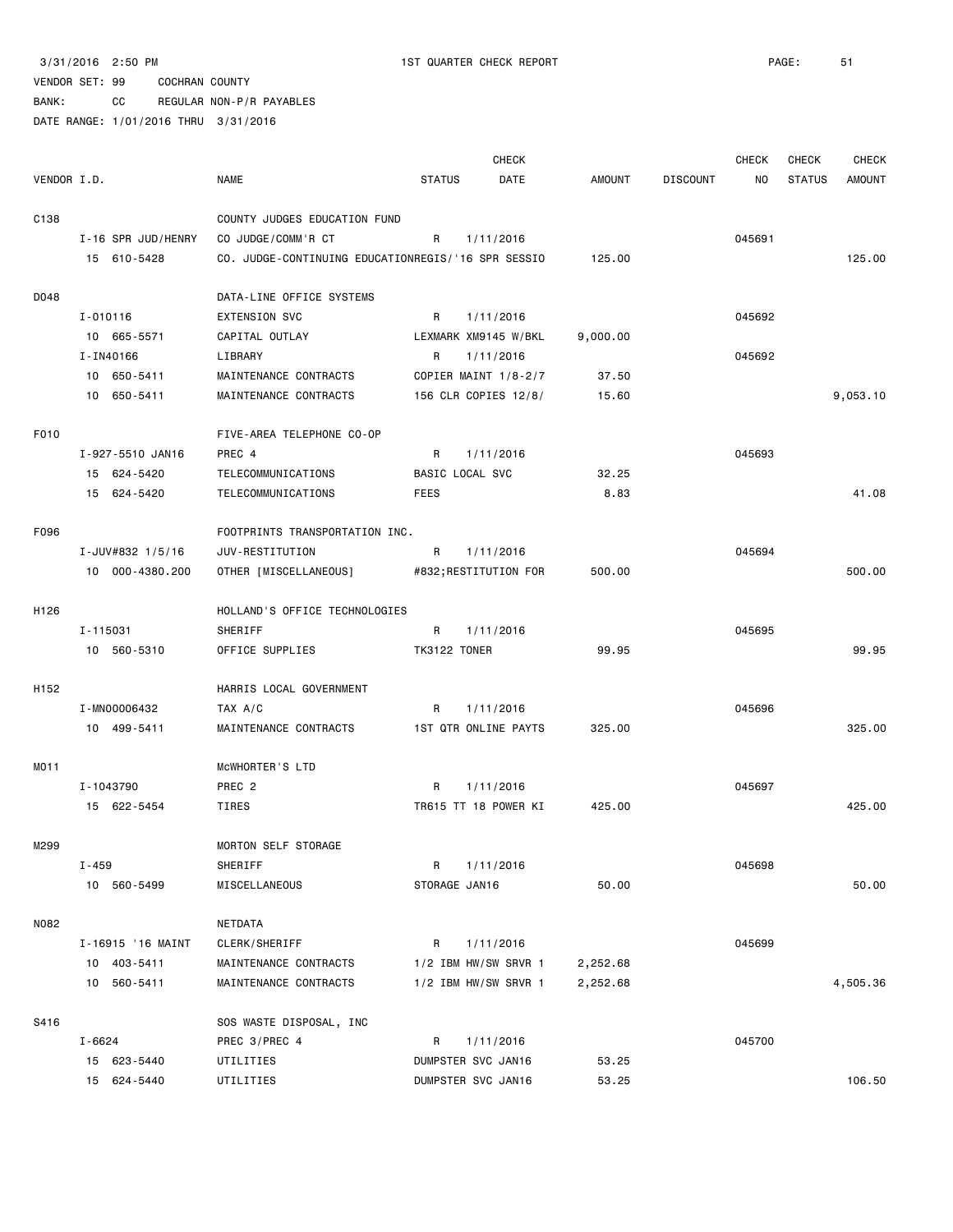BANK: CC REGULAR NON-P/R PAYABLES

|             |                               |                                                  |               | <b>CHECK</b>          |          |                 | <b>CHECK</b> | <b>CHECK</b>  | <b>CHECK</b>  |
|-------------|-------------------------------|--------------------------------------------------|---------------|-----------------------|----------|-----------------|--------------|---------------|---------------|
| VENDOR I.D. |                               | NAME                                             | <b>STATUS</b> | DATE                  | AMOUNT   | <b>DISCOUNT</b> | NO.          | <b>STATUS</b> | <b>AMOUNT</b> |
| S430        |                               | SOUTH TEXAS AREA REGIONAL                        |               |                       |          |                 |              |               |               |
|             |                               | I-'16 CHIEFS SUMMIT JUVENILE PROBATION           | R             | 1/11/2016             |          |                 | 045701       |               |               |
|             | 17 573-5427                   | TRAVEL & TRAINING                                |               | REG/CHIEFS SUMMIT 2/  | 100.00   |                 |              |               | 100.00        |
|             |                               |                                                  |               |                       |          |                 |              |               |               |
| T009        |                               | TEXAS ASSOCIATION OF COUNTIES                    |               |                       |          |                 |              |               |               |
|             | I-2016 JPCA DUES              | JUSTICE OF PEACE                                 | R             | 1/11/2016             |          |                 | 045702       |               |               |
|             | 10 455-5481                   | DUES AND REGISTRATION                            |               | 2016 MEMBERSHIP DUES  | 60.00    |                 |              |               | 60.00         |
| T009        |                               | TEXAS ASSOCIATION OF COUNTIES                    |               |                       |          |                 |              |               |               |
|             | I-CO TREAS ASSN '16 TREASURER |                                                  | R             | 1/11/2016             |          |                 | 045703       |               |               |
|             | 10 497-5481                   | DUES AND REGISTRATION                            |               | 2016 DUES/DORIS SEAL  | 150.00   |                 |              |               | 150.00        |
|             |                               |                                                  |               |                       |          |                 |              |               |               |
| T051        |                               | TAC RISK MANAGEMENT POOL                         |               |                       |          |                 |              |               |               |
|             | I-1ST QTR 2016                | WORKERS COMP/ALL DEPTS                           | R             | 1/11/2016             |          |                 | 045704       |               |               |
|             | 10 000-2500.10                | RESERVE FOR W/C, UNEMPLYMNT 1ST QTR WORKERS COMP |               |                       | 5,950.00 |                 |              |               | 5,950.00      |
| T083        |                               | TYLER TECHNOLOGIES, INC                          |               |                       |          |                 |              |               |               |
|             | I-025-143451                  | NON-DEPT'L                                       | R             | 1/11/2016             |          |                 | 045705       |               |               |
|             | 10 409-5411                   | MAINTENANCE CONTRACTS                            |               | MONTHLY NETWORK MAIN  | 220.50   |                 |              |               | 220.50        |
|             |                               |                                                  |               |                       |          |                 |              |               |               |
| T174        |                               | TEXAS DIST COURT ALLIANCE                        |               |                       |          |                 |              |               |               |
|             | I-2016 DUES                   | CO/DIST CLERK                                    | R             | 1/11/2016             |          |                 | 045706       |               |               |
|             | 10 403-5481                   | DUES AND REGISTRATION                            |               | 2016 DUES/SHANNA DEW  | 50.00    |                 |              |               | 50.00         |
| T184        |                               | THYSSENKRUPP ELEVATOR CORP                       |               |                       |          |                 |              |               |               |
|             | I-3002283981                  | <b>COURTHOUSE</b>                                | R             | 1/11/2016             |          |                 | 045707       |               |               |
|             | 10 510-5411                   | MAINTENANCE CONTRACTS                            |               | ELEVATOR MAINT 1ST Q  | 1,945.66 |                 |              |               | 1,945.66      |
|             |                               |                                                  |               |                       |          |                 |              |               |               |
| U036        |                               | UNIFIRST HOLDINGS, INC.                          |               |                       |          |                 |              |               |               |
|             | I-831 2193143                 | JAIL/SHERIFF                                     | R             | 1/11/2016             |          |                 | 045708       |               |               |
|             | 10 512-5205                   | UNIFORMS                                         |               | UNIFORM SVC 1/4/16    | 21.40    |                 |              |               |               |
|             | 10 560-5205                   | UNIFORMS                                         |               | UNIFORM SVC 1/4/16    | 80.65    |                 |              |               |               |
|             | 10 560-5205                   | UNIFORMS                                         | DEFE CHG      |                       | 5.10     |                 |              |               | 107.15        |
| W115        |                               | RAYMOND D WEBER, SHERIFF                         |               |                       |          |                 |              |               |               |
|             | $I - 01/05/16$                | JAIL                                             | R             | 1/11/2016             |          |                 | 045709       |               |               |
|             | 10 512-5333                   | FOOD-PRISONERS                                   |               | 12 ALLSUP'S BREAD 12  | 9.54     |                 |              |               |               |
|             | 10 512-5333                   | FOOD-PRISONERS                                   |               | 2 GAL ALLSUP'S MILK   | 5.98     |                 |              |               |               |
|             | 10 512-5333                   | FOOD-PRISONERS                                   |               | 1 GAL ALLSUP'S MILK   | 2.99     |                 |              |               |               |
|             | 10 512-5333                   | FOOD-PRISONERS                                   |               | 1 GAL ALLSUP'S MILK   | 3.99     |                 |              |               |               |
|             | 512-5392<br>10                | MISCELLANEOUS SUPPLIES                           |               | ELEC HEATER/FAM \$ 1/ | 30.00    |                 |              |               |               |
|             | 512-5333<br>10                | FOOD-PRISONERS                                   |               | 1 GAL ALLSUP'S MILK   | 3.99     |                 |              |               |               |
|             | 10 512-5333                   | FOOD-PRISONERS                                   |               | 12 ALLSUP'S BREAD 12  | 9.54     |                 |              |               | 66.03         |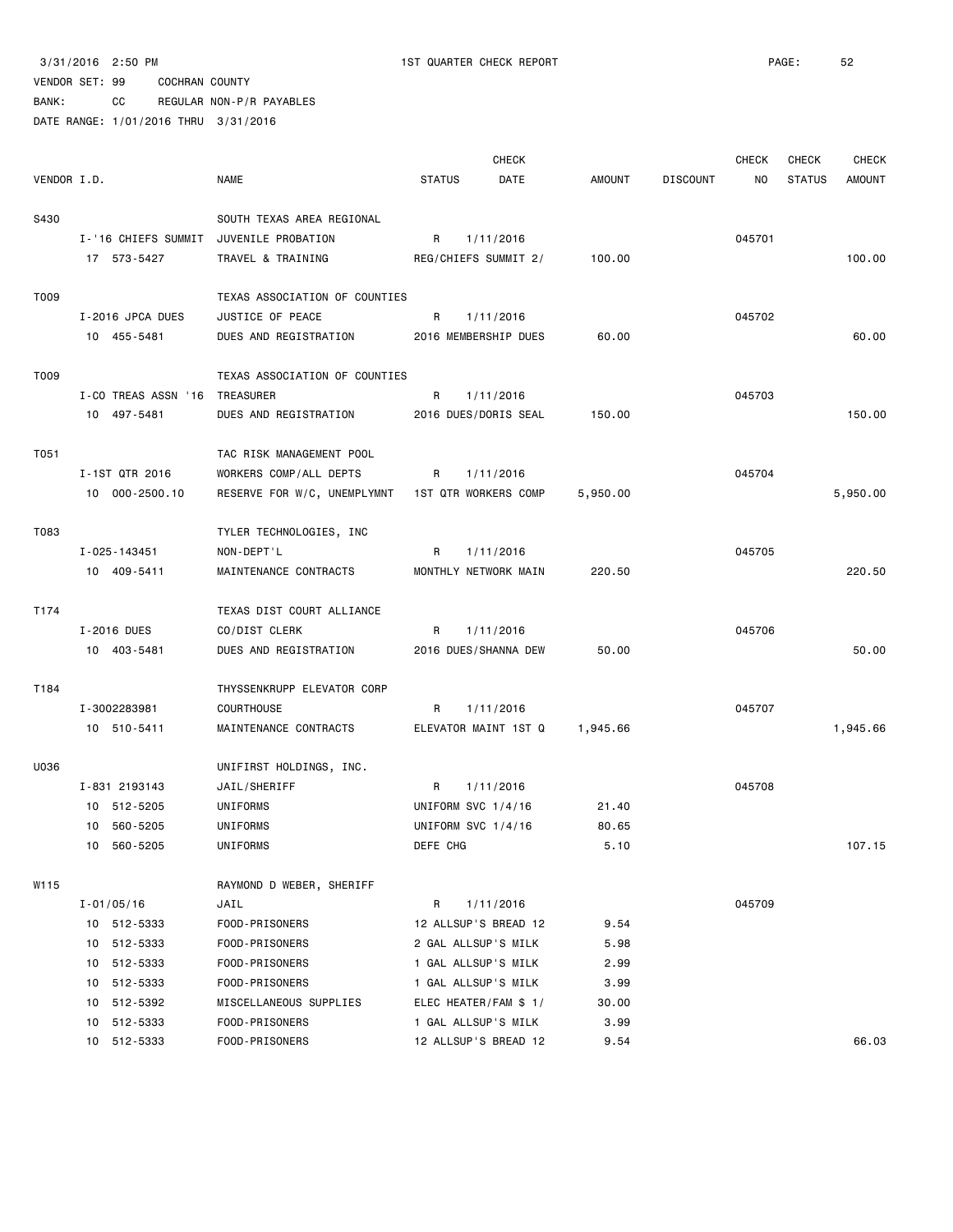BANK: CC REGULAR NON-P/R PAYABLES

| VENDOR I.D.<br><b>NAME</b><br><b>STATUS</b><br>DATE<br><b>AMOUNT</b><br><b>DISCOUNT</b><br><b>STATUS</b><br>ΝO<br>C016<br>COCHRAN SOIL & WATER<br>I-2016 SUBSIDY<br>NON-DEPT'L/SOIL & WATER<br>R<br>1/26/2016<br>045737<br>10 409-5470<br>DONATION-SOIL & WATER CONSER. 2016 SUBSIDY<br>4,500.00<br>4,500.00<br>F014<br>FRONTIER AMBULANCE CORP.<br>I-2016 SUBSIDY<br>PUBLIC SAFETY*OTHER<br>045738<br>R<br>1/26/2016<br>10 580-5404<br>25,000.00<br>MEDICAL-E.M.S. SUBSIDIES<br>2016 SUBSIDY<br>25,000.00<br>AMERICAN TIRE DISTRIBUTORS<br>A053<br>I-S070477724<br>SHERIFF<br>R<br>1/28/2016<br>045739<br>123.43<br>10 560-5454<br>TIRES<br>245/55R18 FIREHAWK G<br>123.43<br>A178<br>AMAZON<br>045740<br>I-058690696224<br>LIBRARY<br>R<br>1/28/2016<br>650-5590<br><b>BOOKS</b><br>THE GAME OF LIVES<br>12.06<br>10<br>650-5590<br><b>BOOKS</b><br>KAPLAN ASVAB 2016 ST<br>16.37<br>10<br><b>BOOKS</b><br>THE ROSE SOCIETY<br>10<br>650-5590<br>11.17<br>WINTER<br>10<br>650-5590<br><b>BOOKS</b><br>14.28<br>TRICKY 22: A STEPHAN<br>10<br>650-5590<br><b>BOOKS</b><br>15.10<br>THE CROSSING<br>650-5590<br><b>BOOKS</b><br>15.10<br>10<br><b>BOOKS</b><br>PRETTY GIRLS: A NOVE<br>650-5590<br>13.99<br>10<br>ICE LIKE FIRE<br>650-5590<br><b>BOOKS</b><br>11.31<br>10<br>650-5590<br>ALL DRESSED IN WHITE<br><b>BOOKS</b><br>17.57<br>10<br>650-5590<br>DORK DIARIES 10<br>10<br><b>BOOKS</b><br>7.94<br>CROSS JUSTICE<br>650-5590<br><b>BOOKS</b><br>15.64<br>10<br>MAGNUS CHASE & THE G<br>650-5590<br><b>BOOKS</b><br>10.77<br>10<br>I-058693275761<br>LIBRARY<br>1/28/2016<br>045740<br>R<br>650-5590<br><b>BOOKS</b><br>11TH HOUR<br>19.59<br>10<br>10<br>650-5590<br><b>BOOKS</b><br>NYPD RED 3<br>20.13<br>DIARY OF A WIMPY KID<br>10<br>650-5590<br><b>BOOKS</b><br>7.52<br>10<br>650-5590<br><b>BOOKS</b><br>10TH ANNIVERSARY (THE<br>20.39<br>B026<br>BLEDSOE WATER SUPPLY CORP<br>$I - 3004$ 01/16<br>PREC 3<br>R<br>1/28/2016<br>045741<br>15 623-5440<br>UTILITIES<br>425 GL WATER DEC 201<br>20.10 |  | <b>CHECK</b> |  | CHECK | CHECK | <b>CHECK</b>  |
|-----------------------------------------------------------------------------------------------------------------------------------------------------------------------------------------------------------------------------------------------------------------------------------------------------------------------------------------------------------------------------------------------------------------------------------------------------------------------------------------------------------------------------------------------------------------------------------------------------------------------------------------------------------------------------------------------------------------------------------------------------------------------------------------------------------------------------------------------------------------------------------------------------------------------------------------------------------------------------------------------------------------------------------------------------------------------------------------------------------------------------------------------------------------------------------------------------------------------------------------------------------------------------------------------------------------------------------------------------------------------------------------------------------------------------------------------------------------------------------------------------------------------------------------------------------------------------------------------------------------------------------------------------------------------------------------------------------------------------------------------------------------------------------------------------------------------------------------------------------------------------------------------------------------------------------------------------------------------------------------------------------------------|--|--------------|--|-------|-------|---------------|
|                                                                                                                                                                                                                                                                                                                                                                                                                                                                                                                                                                                                                                                                                                                                                                                                                                                                                                                                                                                                                                                                                                                                                                                                                                                                                                                                                                                                                                                                                                                                                                                                                                                                                                                                                                                                                                                                                                                                                                                                                       |  |              |  |       |       | <b>AMOUNT</b> |
|                                                                                                                                                                                                                                                                                                                                                                                                                                                                                                                                                                                                                                                                                                                                                                                                                                                                                                                                                                                                                                                                                                                                                                                                                                                                                                                                                                                                                                                                                                                                                                                                                                                                                                                                                                                                                                                                                                                                                                                                                       |  |              |  |       |       |               |
|                                                                                                                                                                                                                                                                                                                                                                                                                                                                                                                                                                                                                                                                                                                                                                                                                                                                                                                                                                                                                                                                                                                                                                                                                                                                                                                                                                                                                                                                                                                                                                                                                                                                                                                                                                                                                                                                                                                                                                                                                       |  |              |  |       |       |               |
|                                                                                                                                                                                                                                                                                                                                                                                                                                                                                                                                                                                                                                                                                                                                                                                                                                                                                                                                                                                                                                                                                                                                                                                                                                                                                                                                                                                                                                                                                                                                                                                                                                                                                                                                                                                                                                                                                                                                                                                                                       |  |              |  |       |       |               |
|                                                                                                                                                                                                                                                                                                                                                                                                                                                                                                                                                                                                                                                                                                                                                                                                                                                                                                                                                                                                                                                                                                                                                                                                                                                                                                                                                                                                                                                                                                                                                                                                                                                                                                                                                                                                                                                                                                                                                                                                                       |  |              |  |       |       |               |
|                                                                                                                                                                                                                                                                                                                                                                                                                                                                                                                                                                                                                                                                                                                                                                                                                                                                                                                                                                                                                                                                                                                                                                                                                                                                                                                                                                                                                                                                                                                                                                                                                                                                                                                                                                                                                                                                                                                                                                                                                       |  |              |  |       |       |               |
|                                                                                                                                                                                                                                                                                                                                                                                                                                                                                                                                                                                                                                                                                                                                                                                                                                                                                                                                                                                                                                                                                                                                                                                                                                                                                                                                                                                                                                                                                                                                                                                                                                                                                                                                                                                                                                                                                                                                                                                                                       |  |              |  |       |       |               |
|                                                                                                                                                                                                                                                                                                                                                                                                                                                                                                                                                                                                                                                                                                                                                                                                                                                                                                                                                                                                                                                                                                                                                                                                                                                                                                                                                                                                                                                                                                                                                                                                                                                                                                                                                                                                                                                                                                                                                                                                                       |  |              |  |       |       |               |
|                                                                                                                                                                                                                                                                                                                                                                                                                                                                                                                                                                                                                                                                                                                                                                                                                                                                                                                                                                                                                                                                                                                                                                                                                                                                                                                                                                                                                                                                                                                                                                                                                                                                                                                                                                                                                                                                                                                                                                                                                       |  |              |  |       |       |               |
|                                                                                                                                                                                                                                                                                                                                                                                                                                                                                                                                                                                                                                                                                                                                                                                                                                                                                                                                                                                                                                                                                                                                                                                                                                                                                                                                                                                                                                                                                                                                                                                                                                                                                                                                                                                                                                                                                                                                                                                                                       |  |              |  |       |       |               |
|                                                                                                                                                                                                                                                                                                                                                                                                                                                                                                                                                                                                                                                                                                                                                                                                                                                                                                                                                                                                                                                                                                                                                                                                                                                                                                                                                                                                                                                                                                                                                                                                                                                                                                                                                                                                                                                                                                                                                                                                                       |  |              |  |       |       |               |
|                                                                                                                                                                                                                                                                                                                                                                                                                                                                                                                                                                                                                                                                                                                                                                                                                                                                                                                                                                                                                                                                                                                                                                                                                                                                                                                                                                                                                                                                                                                                                                                                                                                                                                                                                                                                                                                                                                                                                                                                                       |  |              |  |       |       |               |
|                                                                                                                                                                                                                                                                                                                                                                                                                                                                                                                                                                                                                                                                                                                                                                                                                                                                                                                                                                                                                                                                                                                                                                                                                                                                                                                                                                                                                                                                                                                                                                                                                                                                                                                                                                                                                                                                                                                                                                                                                       |  |              |  |       |       |               |
|                                                                                                                                                                                                                                                                                                                                                                                                                                                                                                                                                                                                                                                                                                                                                                                                                                                                                                                                                                                                                                                                                                                                                                                                                                                                                                                                                                                                                                                                                                                                                                                                                                                                                                                                                                                                                                                                                                                                                                                                                       |  |              |  |       |       |               |
|                                                                                                                                                                                                                                                                                                                                                                                                                                                                                                                                                                                                                                                                                                                                                                                                                                                                                                                                                                                                                                                                                                                                                                                                                                                                                                                                                                                                                                                                                                                                                                                                                                                                                                                                                                                                                                                                                                                                                                                                                       |  |              |  |       |       |               |
|                                                                                                                                                                                                                                                                                                                                                                                                                                                                                                                                                                                                                                                                                                                                                                                                                                                                                                                                                                                                                                                                                                                                                                                                                                                                                                                                                                                                                                                                                                                                                                                                                                                                                                                                                                                                                                                                                                                                                                                                                       |  |              |  |       |       |               |
|                                                                                                                                                                                                                                                                                                                                                                                                                                                                                                                                                                                                                                                                                                                                                                                                                                                                                                                                                                                                                                                                                                                                                                                                                                                                                                                                                                                                                                                                                                                                                                                                                                                                                                                                                                                                                                                                                                                                                                                                                       |  |              |  |       |       |               |
|                                                                                                                                                                                                                                                                                                                                                                                                                                                                                                                                                                                                                                                                                                                                                                                                                                                                                                                                                                                                                                                                                                                                                                                                                                                                                                                                                                                                                                                                                                                                                                                                                                                                                                                                                                                                                                                                                                                                                                                                                       |  |              |  |       |       |               |
|                                                                                                                                                                                                                                                                                                                                                                                                                                                                                                                                                                                                                                                                                                                                                                                                                                                                                                                                                                                                                                                                                                                                                                                                                                                                                                                                                                                                                                                                                                                                                                                                                                                                                                                                                                                                                                                                                                                                                                                                                       |  |              |  |       |       |               |
|                                                                                                                                                                                                                                                                                                                                                                                                                                                                                                                                                                                                                                                                                                                                                                                                                                                                                                                                                                                                                                                                                                                                                                                                                                                                                                                                                                                                                                                                                                                                                                                                                                                                                                                                                                                                                                                                                                                                                                                                                       |  |              |  |       |       |               |
|                                                                                                                                                                                                                                                                                                                                                                                                                                                                                                                                                                                                                                                                                                                                                                                                                                                                                                                                                                                                                                                                                                                                                                                                                                                                                                                                                                                                                                                                                                                                                                                                                                                                                                                                                                                                                                                                                                                                                                                                                       |  |              |  |       |       |               |
|                                                                                                                                                                                                                                                                                                                                                                                                                                                                                                                                                                                                                                                                                                                                                                                                                                                                                                                                                                                                                                                                                                                                                                                                                                                                                                                                                                                                                                                                                                                                                                                                                                                                                                                                                                                                                                                                                                                                                                                                                       |  |              |  |       |       |               |
|                                                                                                                                                                                                                                                                                                                                                                                                                                                                                                                                                                                                                                                                                                                                                                                                                                                                                                                                                                                                                                                                                                                                                                                                                                                                                                                                                                                                                                                                                                                                                                                                                                                                                                                                                                                                                                                                                                                                                                                                                       |  |              |  |       |       |               |
|                                                                                                                                                                                                                                                                                                                                                                                                                                                                                                                                                                                                                                                                                                                                                                                                                                                                                                                                                                                                                                                                                                                                                                                                                                                                                                                                                                                                                                                                                                                                                                                                                                                                                                                                                                                                                                                                                                                                                                                                                       |  |              |  |       |       |               |
|                                                                                                                                                                                                                                                                                                                                                                                                                                                                                                                                                                                                                                                                                                                                                                                                                                                                                                                                                                                                                                                                                                                                                                                                                                                                                                                                                                                                                                                                                                                                                                                                                                                                                                                                                                                                                                                                                                                                                                                                                       |  |              |  |       |       |               |
|                                                                                                                                                                                                                                                                                                                                                                                                                                                                                                                                                                                                                                                                                                                                                                                                                                                                                                                                                                                                                                                                                                                                                                                                                                                                                                                                                                                                                                                                                                                                                                                                                                                                                                                                                                                                                                                                                                                                                                                                                       |  |              |  |       |       |               |
|                                                                                                                                                                                                                                                                                                                                                                                                                                                                                                                                                                                                                                                                                                                                                                                                                                                                                                                                                                                                                                                                                                                                                                                                                                                                                                                                                                                                                                                                                                                                                                                                                                                                                                                                                                                                                                                                                                                                                                                                                       |  |              |  |       |       |               |
|                                                                                                                                                                                                                                                                                                                                                                                                                                                                                                                                                                                                                                                                                                                                                                                                                                                                                                                                                                                                                                                                                                                                                                                                                                                                                                                                                                                                                                                                                                                                                                                                                                                                                                                                                                                                                                                                                                                                                                                                                       |  |              |  |       |       |               |
|                                                                                                                                                                                                                                                                                                                                                                                                                                                                                                                                                                                                                                                                                                                                                                                                                                                                                                                                                                                                                                                                                                                                                                                                                                                                                                                                                                                                                                                                                                                                                                                                                                                                                                                                                                                                                                                                                                                                                                                                                       |  |              |  |       |       |               |
|                                                                                                                                                                                                                                                                                                                                                                                                                                                                                                                                                                                                                                                                                                                                                                                                                                                                                                                                                                                                                                                                                                                                                                                                                                                                                                                                                                                                                                                                                                                                                                                                                                                                                                                                                                                                                                                                                                                                                                                                                       |  |              |  |       |       |               |
|                                                                                                                                                                                                                                                                                                                                                                                                                                                                                                                                                                                                                                                                                                                                                                                                                                                                                                                                                                                                                                                                                                                                                                                                                                                                                                                                                                                                                                                                                                                                                                                                                                                                                                                                                                                                                                                                                                                                                                                                                       |  |              |  |       |       | 228.93        |
|                                                                                                                                                                                                                                                                                                                                                                                                                                                                                                                                                                                                                                                                                                                                                                                                                                                                                                                                                                                                                                                                                                                                                                                                                                                                                                                                                                                                                                                                                                                                                                                                                                                                                                                                                                                                                                                                                                                                                                                                                       |  |              |  |       |       |               |
|                                                                                                                                                                                                                                                                                                                                                                                                                                                                                                                                                                                                                                                                                                                                                                                                                                                                                                                                                                                                                                                                                                                                                                                                                                                                                                                                                                                                                                                                                                                                                                                                                                                                                                                                                                                                                                                                                                                                                                                                                       |  |              |  |       |       |               |
|                                                                                                                                                                                                                                                                                                                                                                                                                                                                                                                                                                                                                                                                                                                                                                                                                                                                                                                                                                                                                                                                                                                                                                                                                                                                                                                                                                                                                                                                                                                                                                                                                                                                                                                                                                                                                                                                                                                                                                                                                       |  |              |  |       |       | 20.10         |
|                                                                                                                                                                                                                                                                                                                                                                                                                                                                                                                                                                                                                                                                                                                                                                                                                                                                                                                                                                                                                                                                                                                                                                                                                                                                                                                                                                                                                                                                                                                                                                                                                                                                                                                                                                                                                                                                                                                                                                                                                       |  |              |  |       |       |               |
| B029<br>BRUCKNER'S TRUCK SALES, INC                                                                                                                                                                                                                                                                                                                                                                                                                                                                                                                                                                                                                                                                                                                                                                                                                                                                                                                                                                                                                                                                                                                                                                                                                                                                                                                                                                                                                                                                                                                                                                                                                                                                                                                                                                                                                                                                                                                                                                                   |  |              |  |       |       |               |
| PREC 2<br>R<br>045742<br>I-370953L<br>1/28/2016                                                                                                                                                                                                                                                                                                                                                                                                                                                                                                                                                                                                                                                                                                                                                                                                                                                                                                                                                                                                                                                                                                                                                                                                                                                                                                                                                                                                                                                                                                                                                                                                                                                                                                                                                                                                                                                                                                                                                                       |  |              |  |       |       |               |
| 15 622-5451<br>CAP<br>REPAIRS<br>11.54                                                                                                                                                                                                                                                                                                                                                                                                                                                                                                                                                                                                                                                                                                                                                                                                                                                                                                                                                                                                                                                                                                                                                                                                                                                                                                                                                                                                                                                                                                                                                                                                                                                                                                                                                                                                                                                                                                                                                                                |  |              |  |       |       |               |
| 15 622-5451<br>REPAIRS<br>4 LED<br>52.28                                                                                                                                                                                                                                                                                                                                                                                                                                                                                                                                                                                                                                                                                                                                                                                                                                                                                                                                                                                                                                                                                                                                                                                                                                                                                                                                                                                                                                                                                                                                                                                                                                                                                                                                                                                                                                                                                                                                                                              |  |              |  |       |       |               |
| 15 622-5451<br>REPAIRS<br>4 MDL 40<br>5.44                                                                                                                                                                                                                                                                                                                                                                                                                                                                                                                                                                                                                                                                                                                                                                                                                                                                                                                                                                                                                                                                                                                                                                                                                                                                                                                                                                                                                                                                                                                                                                                                                                                                                                                                                                                                                                                                                                                                                                            |  |              |  |       |       | 69.26         |
| B198<br>BLAINE INDUSTRIAL SUPPLY                                                                                                                                                                                                                                                                                                                                                                                                                                                                                                                                                                                                                                                                                                                                                                                                                                                                                                                                                                                                                                                                                                                                                                                                                                                                                                                                                                                                                                                                                                                                                                                                                                                                                                                                                                                                                                                                                                                                                                                      |  |              |  |       |       |               |
| COURTHOUSE<br>045743<br>I-S3425604.001<br>R<br>1/28/2016                                                                                                                                                                                                                                                                                                                                                                                                                                                                                                                                                                                                                                                                                                                                                                                                                                                                                                                                                                                                                                                                                                                                                                                                                                                                                                                                                                                                                                                                                                                                                                                                                                                                                                                                                                                                                                                                                                                                                              |  |              |  |       |       |               |
| 10 510-5332<br>CUSTODIAL SUPPLIES<br>1CS LINERS, WHT, 50/<br>42.11                                                                                                                                                                                                                                                                                                                                                                                                                                                                                                                                                                                                                                                                                                                                                                                                                                                                                                                                                                                                                                                                                                                                                                                                                                                                                                                                                                                                                                                                                                                                                                                                                                                                                                                                                                                                                                                                                                                                                    |  |              |  |       |       | 42.11         |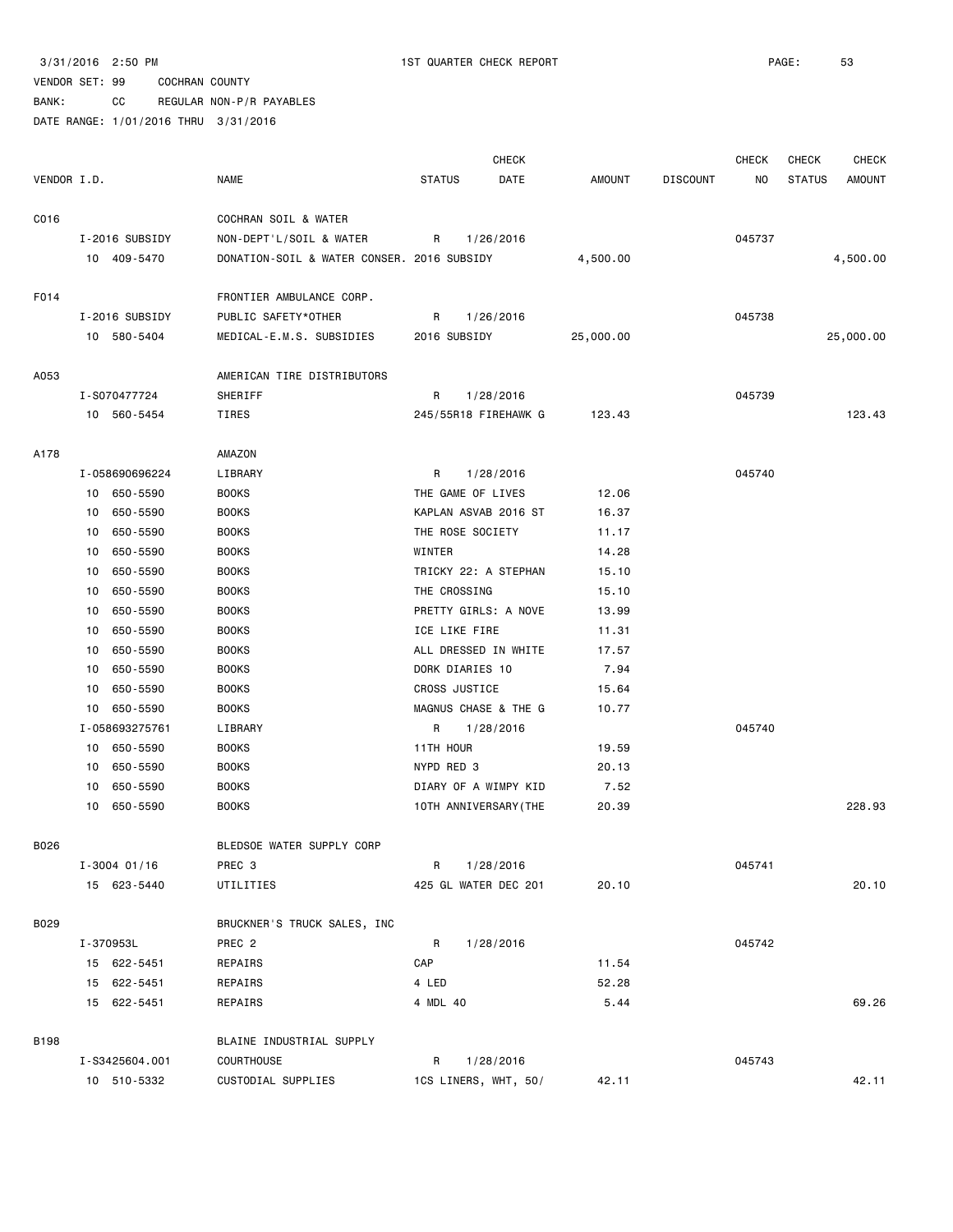BANK: CC REGULAR NON-P/R PAYABLES

|                  |                     |                                |                       | <b>CHECK</b> |          |                 | <b>CHECK</b> | <b>CHECK</b>  | <b>CHECK</b>  |
|------------------|---------------------|--------------------------------|-----------------------|--------------|----------|-----------------|--------------|---------------|---------------|
| VENDOR I.D.      |                     | <b>NAME</b>                    | <b>STATUS</b>         | DATE         | AMOUNT   | <b>DISCOUNT</b> | NO.          | <b>STATUS</b> | <b>AMOUNT</b> |
| C015             |                     | COCHRAN COUNTY SENIOR          |                       |              |          |                 |              |               |               |
|                  | I-JAN '16 INSTLMT   | SENIOR CITIZENS                | R                     | 1/28/2016    |          |                 | 045744       |               |               |
|                  | 10 663-5418         | SENIOR CITIZENS CONTRACT       | JAN 2016              |              | 6,250.00 |                 |              |               | 6,250.00      |
| C032             |                     | COUNTY JUDGES & COMMISSIONERS  |                       |              |          |                 |              |               |               |
|                  | I-2016 DUES         | COMMISSIONERS COURT            | R                     | 1/28/2016    |          |                 | 045745       |               |               |
|                  | 15 610-5481         | DUES AND REGISTRATION          | 2016 CJCAT DUES       |              | 1,200.00 |                 |              |               | 1,200.00      |
| C <sub>165</sub> |                     | CITY OF MORTON                 |                       |              |          |                 |              |               |               |
|                  | $I - 01/18/16$      | CEMETERY                       | R                     | 1/28/2016    |          |                 | 045746       |               |               |
|                  | 10 516-5486         | CONTRACT LABOR-OPEN CLOSE      | DOUG ZUBER 12/12/15   |              | 300.00   |                 |              |               |               |
|                  | 10 516-5486         | CONTRACT LABOR-OPEN CLOSE      | LENORE SELF 12/26/15  |              | 300.00   |                 |              |               |               |
|                  | 516-5486<br>10      | CONTRACT LABOR-OPEN CLOSE      | LESTER DUPLER 1/9/16  |              | 300.00   |                 |              |               |               |
|                  | 10 516-5486         | CONTRACT LABOR-OPEN CLOSE      | MARGARET SAUNDERS 1/  |              | 300.00   |                 |              |               | 1,200.00      |
| C340             |                     | COUNTY INFORMATION RESOURCE AG |                       |              |          |                 |              |               |               |
|                  | I-S0P004909         | NON-DEPT'L                     | R                     | 1/28/2016    |          |                 | 045747       |               |               |
|                  | 10 409-5420         | TELECOMMUNICATIONS             | 20 EMAIL ACCTS DEC15  |              | 40.00    |                 |              |               | 40.00         |
| C371             |                     | COCHRAN COUNTY TAX A/C         |                       |              |          |                 |              |               |               |
|                  | I-'10 FORD #7645    | SHERIFF                        | R                     | 1/28/2016    |          |                 | 045748       |               |               |
|                  | 10 560-5451         | MACHINERY-NON-OFFICE REPAIR    | STATE INSP FEE/#135   |              | 7.50     |                 |              |               | 7.50          |
| D023             |                     | PHILIP J. DAVIS, PH.D.         |                       |              |          |                 |              |               |               |
|                  | I-D SALAMANCA 10/15 | SHERIFF                        | R                     | 1/28/2016    |          |                 | 045749       |               |               |
|                  | 10 560-5499         | MISCELLANEOUS                  | TCOLE EXAM/DARIO SAL  |              | 195.00   |                 |              |               | 195.00        |
| D153             |                     | SHANNA DEWBRE                  |                       |              |          |                 |              |               |               |
|                  | I-CDCAT CONF '16    | COUNTY/DIST CLERK              | R                     | 1/28/2016    |          |                 | 045750       |               |               |
|                  | 10 403-5427         | CONTINUING EDUCATION           | <b>MEALS</b>          |              | 24.55    |                 |              |               |               |
|                  | 10<br>403-5310      | OFFICE SUPPLIES                | INSERT/CLERK REGISTR  |              | 15.00    |                 |              |               |               |
|                  | 10<br>403-5427      | CONTINUING EDUCATION           | 3 NITES, AUSTIN 1/18- |              | 285.60   |                 |              |               |               |
|                  | 10 403-5427         | CONTINUING EDUCATION           | LODGING TAX           |              | 42.84    |                 |              |               | 367.99        |
| F211             |                     | <b>FLATLAND TIRES</b>          |                       |              |          |                 |              |               |               |
|                  | I-2146727           | PREC 4                         | R                     | 1/28/2016    |          |                 | 045751       |               |               |
|                  | 15 624-5454         | TIRES                          | MT GRADER TIRE 13/14  |              | 45.00    |                 |              |               |               |
|                  | 15 624-5454         | TIRES                          | 24" 0-RING            |              | 5.88     |                 |              |               | 50.88         |
| G005             |                     | GENERAL FUND                   |                       |              |          |                 |              |               |               |
|                  | I-VEH LEASE #19/36  | JUVENILE PROBATION             | R                     | 1/28/2016    |          |                 | 045752       |               |               |
|                  | 17 573-5464         | VEHICLE LEASE                  | VEHICLE LEASE JAN 20  |              | 833.00   |                 |              |               | 833.00        |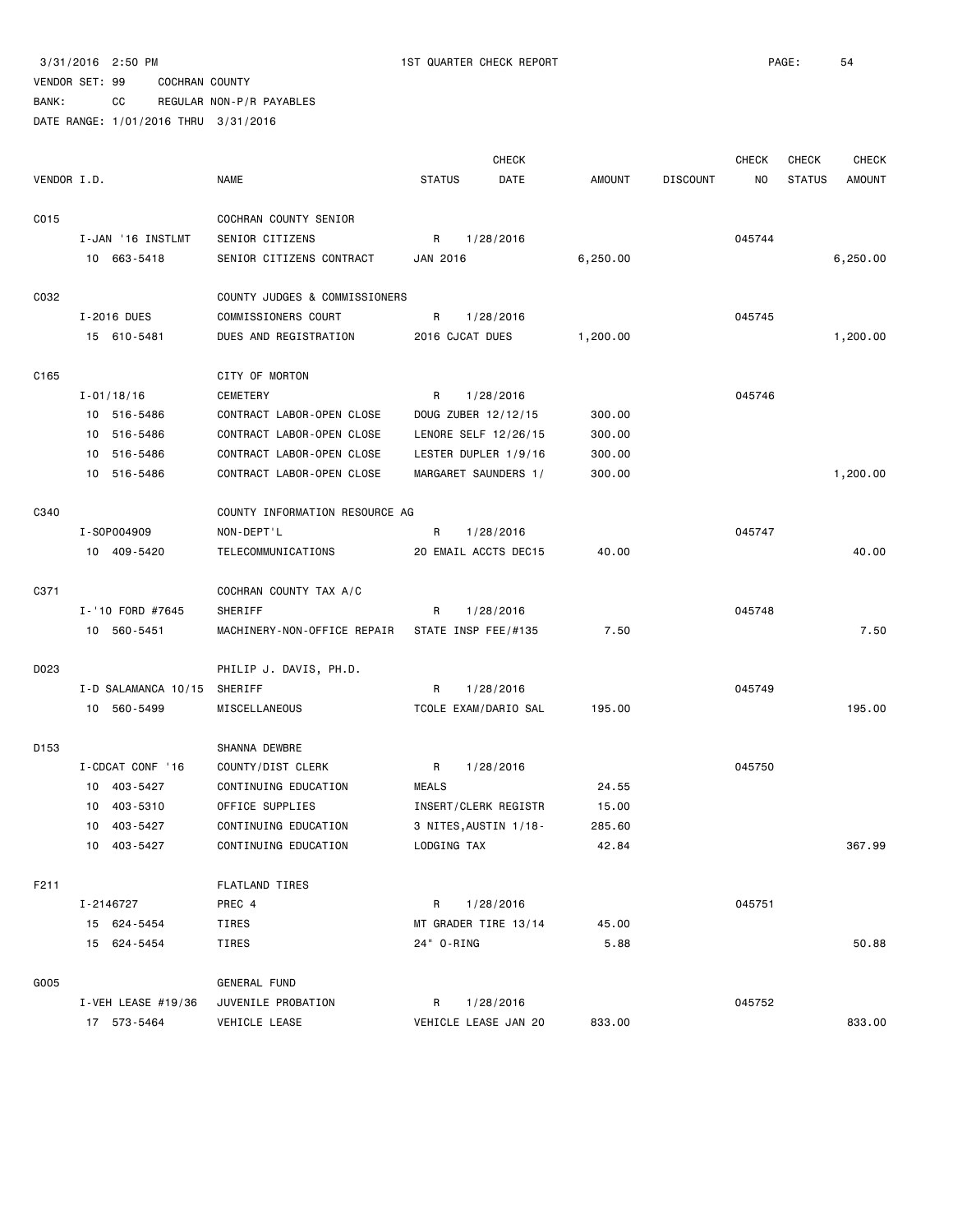# BANK: CC REGULAR NON-P/R PAYABLES

|             |                 |                                        |                    | <b>CHECK</b>         |          |                 | <b>CHECK</b> | <b>CHECK</b>  | <b>CHECK</b>  |
|-------------|-----------------|----------------------------------------|--------------------|----------------------|----------|-----------------|--------------|---------------|---------------|
| VENDOR I.D. |                 | <b>NAME</b>                            | <b>STATUS</b>      | DATE                 | AMOUNT   | <b>DISCOUNT</b> | ΝO           | <b>STATUS</b> | <b>AMOUNT</b> |
| G031        |                 | GRAINGER                               |                    |                      |          |                 |              |               |               |
|             | I-9934104457    | SHERIFF                                | R                  | 1/28/2016            |          |                 | 045753       |               |               |
|             | 10 560-5334     | OTHER SUPPLIES                         |                    | 2 BATTERY 123 LITH 3 | 55.02    |                 |              |               |               |
|             | I-9937320894    | COURTHOUSE                             | R                  | 1/28/2016            |          |                 | 045753       |               |               |
|             | 10 510-5332     | CUSTODIAL SUPPLIES                     |                    | 30 NON-DIM BULBS 13W | 75.30    |                 |              |               |               |
|             | 10 510-5332     | CUSTODIAL SUPPLIES                     |                    | 12 NON-DIM BULBS 20W | 44.40    |                 |              |               | 174.72        |
| G145        |                 | GT DISTRIBUTORS, INC.                  |                    |                      |          |                 |              |               |               |
|             | I-INV0561294    | SHERIFF                                | R                  | 1/28/2016            |          |                 | 045754       |               |               |
|             | 10 560-5334     | OTHER SUPPLIES                         |                    | 6 HOLSTER LEV II SAF | 499.75   |                 |              |               | 499.75        |
| G255        |                 | GENERAL STORE                          |                    |                      |          |                 |              |               |               |
|             | $I - 01/22/16$  | SHERIFF                                | R                  | 1/28/2016            |          |                 | 045755       |               |               |
|             | 10 560-5334     | OTHER SUPPLIES                         |                    | 12EA ALCOHOL BLOOD T | 78.00    |                 |              |               | 78.00         |
| H052        |                 | HIGHSMITH CO., INC                     |                    |                      |          |                 |              |               |               |
|             | I-5768650       | LIBRARY                                | R                  | 1/28/2016            |          |                 | 045756       |               |               |
|             | 10 650-5499     | MISCELLANEOUS                          | 2PK KEYCHAIN 12/PK |                      | 9.00     |                 |              |               |               |
|             | 10 650-5499     | MISCELLANEOUS                          | 5EA SPORTS BAG     |                      | 7.50     |                 |              |               |               |
|             | 10 650-5499     | MISCELLANEOUS                          |                    | 2PK DOOR HANGER 50/P | 6.00     |                 |              |               |               |
|             | 10 650-5499     | MISCELLANEOUS                          |                    | 1PK STICKERS 250/PK  | 2.50     |                 |              |               |               |
|             | 10 650-5499     | MISCELLANEOUS                          |                    | 10PK #2 PENCILS 12/P | 27.50    |                 |              |               |               |
|             | 10 650-5499     | MISCELLANEOUS                          | 1PK DECALS 10/PK   |                      | 7.95     |                 |              |               |               |
|             | 10 650-5499     | MISCELLANEOUS                          | WINDOW CLINGS ST/6 |                      | 2.75     |                 |              |               |               |
|             | 10 650-5499     | MISCELLANEOUS                          | SHIPPING           |                      | 7.50     |                 |              |               | 70.70         |
| H126        |                 | HOLLAND'S OFFICE TECHNOLOGIES          |                    |                      |          |                 |              |               |               |
|             | I-115302        | TAX A/C                                | R                  | 1/28/2016            |          |                 | 045757       |               |               |
|             | 10 499-5451     | REPAIR                                 | SVC CALL           |                      | 125.00   |                 |              |               |               |
|             | 10 499-5451     | REPAIR                                 | <b>FUSER</b>       |                      | 125.00   |                 |              |               |               |
|             | I-115344        | TAX A/C                                | R                  | 1/28/2016            |          |                 | 045757       |               |               |
|             | 10 499-5310     | OFFICE SUPPLIES                        | 2EA HP TONER       |                      | 305.98   |                 |              |               |               |
|             | 10 499-5310     | OFFICE SUPPLIES                        | 2EA IBM WHL RIBBON |                      | 16.58    |                 |              |               | 572.56        |
| H301        |                 | HAYS COUNTY TREASURER                  |                    |                      |          |                 |              |               |               |
|             | I-010816        | JUVENILE PROBATION                     | R                  | 1/28/2016            |          |                 | 045758       |               |               |
|             | 17 573-5413.004 | Other Placements                       |                    | 23 DAYS/POST(S)/#824 | 2,530.00 |                 |              |               | 2,530.00      |
| J049        |                 | JUVENILE PROBATION FUND                |                    |                      |          |                 |              |               |               |
|             |                 | I-LOCAL MATCH 01/16 JUVENILE PROBATION | R                  | 1/28/2016            |          |                 | 045759       |               |               |
|             | 10 571-5472     | LOCAL SUPPORT-JUV BOARD                |                    | LOCAL FUNDS MATCH JA | 6,674.00 |                 |              |               | 6,674.00      |
| L004        |                 | LEGAL DIRECTORIES PUB. CO              |                    |                      |          |                 |              |               |               |
|             | I-0300516       | <b>ATTORNEY</b>                        | R                  | 1/28/2016            |          |                 | 045760       |               |               |
|             | 10 475-5310     | OFFICE SUPPLIES                        |                    | '16 TX LEGAL DIRECTO | 69.00    |                 |              |               |               |
|             | 10 475-5310     | OFFICE SUPPLIES                        | SHIPPING           |                      | 15.50    |                 |              |               | 84.50         |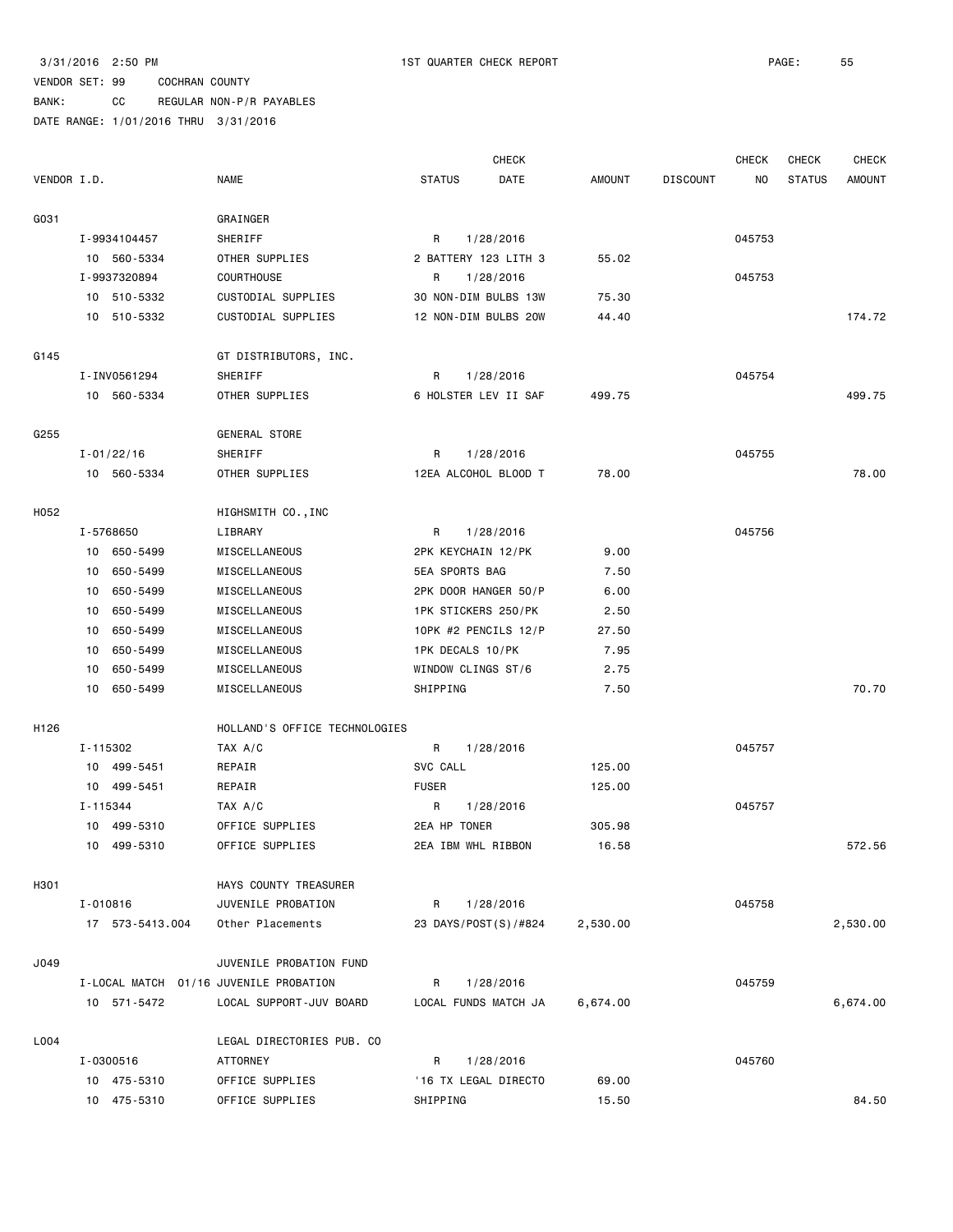|                  |                              |                                |                     | <b>CHECK</b>          |          |                 | <b>CHECK</b> | <b>CHECK</b>  | <b>CHECK</b>  |
|------------------|------------------------------|--------------------------------|---------------------|-----------------------|----------|-----------------|--------------|---------------|---------------|
| VENDOR I.D.      |                              | <b>NAME</b>                    | <b>STATUS</b>       | DATE                  | AMOUNT   | <b>DISCOUNT</b> | NO           | <b>STATUS</b> | <b>AMOUNT</b> |
| L015             |                              | LUBBOCK COUNTY, TEXAS          |                     |                       |          |                 |              |               |               |
|                  | I-DEC15/JUV#824              | JUVENILE PROBATION             | R                   | 1/28/2016             |          |                 | 045761       |               |               |
|                  | 17 573-5413.004              | Other Placements               |                     | 9 DAYS/POST(S)/JUV#8  | 900.00   |                 |              |               | 900.00        |
| L <sub>113</sub> |                              | LAW ENFORCEMENT SYSTEMS        |                     |                       |          |                 |              |               |               |
|                  | I-192427                     | SHERIFF                        | R                   | 1/28/2016             |          |                 | 045762       |               |               |
|                  | 10 560-5310                  | OFFICE SUPPLIES                |                     | 500 TRAFFIC TKT W/WA  | 170.00   |                 |              |               |               |
|                  | 10 560-5310                  | OFFICE SUPPLIES                | 500 VEH IMPOUND RPT |                       | 103.00   |                 |              |               |               |
|                  | 10 560-5310                  | OFFICE SUPPLIES                | SHIPPING            |                       | 17.00    |                 |              |               | 290.00        |
| MO11             |                              | MCWHORTER'S LTD                |                     |                       |          |                 |              |               |               |
|                  | I-4003301                    | PREC 4                         | R                   | 1/28/2016             |          |                 | 045763       |               |               |
|                  | 15 624-5454                  | TIRES                          | CHG FLAT/ '11 F150  |                       | 13.65    |                 |              |               | 13.65         |
| M299             |                              | MORTON SELF STORAGE            |                     |                       |          |                 |              |               |               |
|                  | $I - 478$                    | SHERIFF                        | R                   | 1/28/2016             |          |                 | 045764       |               |               |
|                  | 10 560-5499                  | MISCELLANEOUS                  | STORAGE FEB16       |                       | 50.00    |                 |              |               | 50.00         |
| M316             |                              | MAIL FINANCE                   |                     |                       |          |                 |              |               |               |
|                  | I-N5717597                   | NON-DEPT'L                     | R                   | 1/28/2016             |          |                 | 045765       |               |               |
|                  | 10 409-5311                  | POSTAL EXPENSES                |                     | POSTG MCH LEASE 2/8-  | 737.91   |                 |              |               | 737.91        |
| N006             |                              | NATIONAL SHERIFF'S ASSOCI      |                     |                       |          |                 |              |               |               |
|                  | I-271542/WEBER '16           | SHERIFF                        | R                   | 1/28/2016             |          |                 | 045766       |               |               |
|                  | 10 560-5481                  | DUES AND REGISTRATION          |                     | DUES THRU 3/31/17; R  | 58.00    |                 |              |               | 58.00         |
| N066             |                              | NTS COMMUNICATIONS             |                     |                       |          |                 |              |               |               |
|                  | I-8062660032 JAN16           | COMM'R CT/CO JUDGE/PREC 4      | R                   | 1/28/2016             |          |                 | 045767       |               |               |
|                  | 15 610-5420                  | TELECOMMUNICATIONS             | WATS LINE           |                       | 1.00     |                 |              |               |               |
|                  | 15 610-5420                  | TELECOMMUNICATIONS             | <b>FEES</b>         |                       | 6.65     |                 |              |               |               |
|                  | 15 624-5420                  | TELECOMMUNICATIONS             | LONG DISTANCE SVC   |                       | 1.27     |                 |              |               | 8.92          |
| N082             |                              | NETDATA                        |                     |                       |          |                 |              |               |               |
|                  | I-16954                      | CLERK/SHERIFF                  | R                   | 1/28/2016             |          |                 | 045768       |               |               |
|                  | 10 403-5310                  | OFFICE SUPPLIES                |                     | 1/2 DATA UPGRADE, TAP | 1,427.50 |                 |              |               |               |
|                  | 10 403-5310                  | OFFICE SUPPLIES                | 1/2 TRAVEL EXP      |                       | 200.00   |                 |              |               |               |
|                  | 10 560-5310                  | OFFICE SUPPLIES                |                     | 1/2 DATA UPGRADE, TAP | 1,427.50 |                 |              |               |               |
|                  | 10 560-5310                  | OFFICE SUPPLIES                | 1/2 TRAVEL EXP      |                       | 200.00   |                 |              |               | 3,255.00      |
| 0041             |                              | OMNIBASE SERVICES OF TEXAS, LP |                     |                       |          |                 |              |               |               |
|                  | I-4TH QTR FEES 2015 FTA FEES |                                | R                   | 1/28/2016             |          |                 | 045769       |               |               |
|                  | 10 000-2206.003              | Omni Collection Fee            | 4TH QTR FEES 2015   |                       | 17.10    |                 |              |               | 17.10         |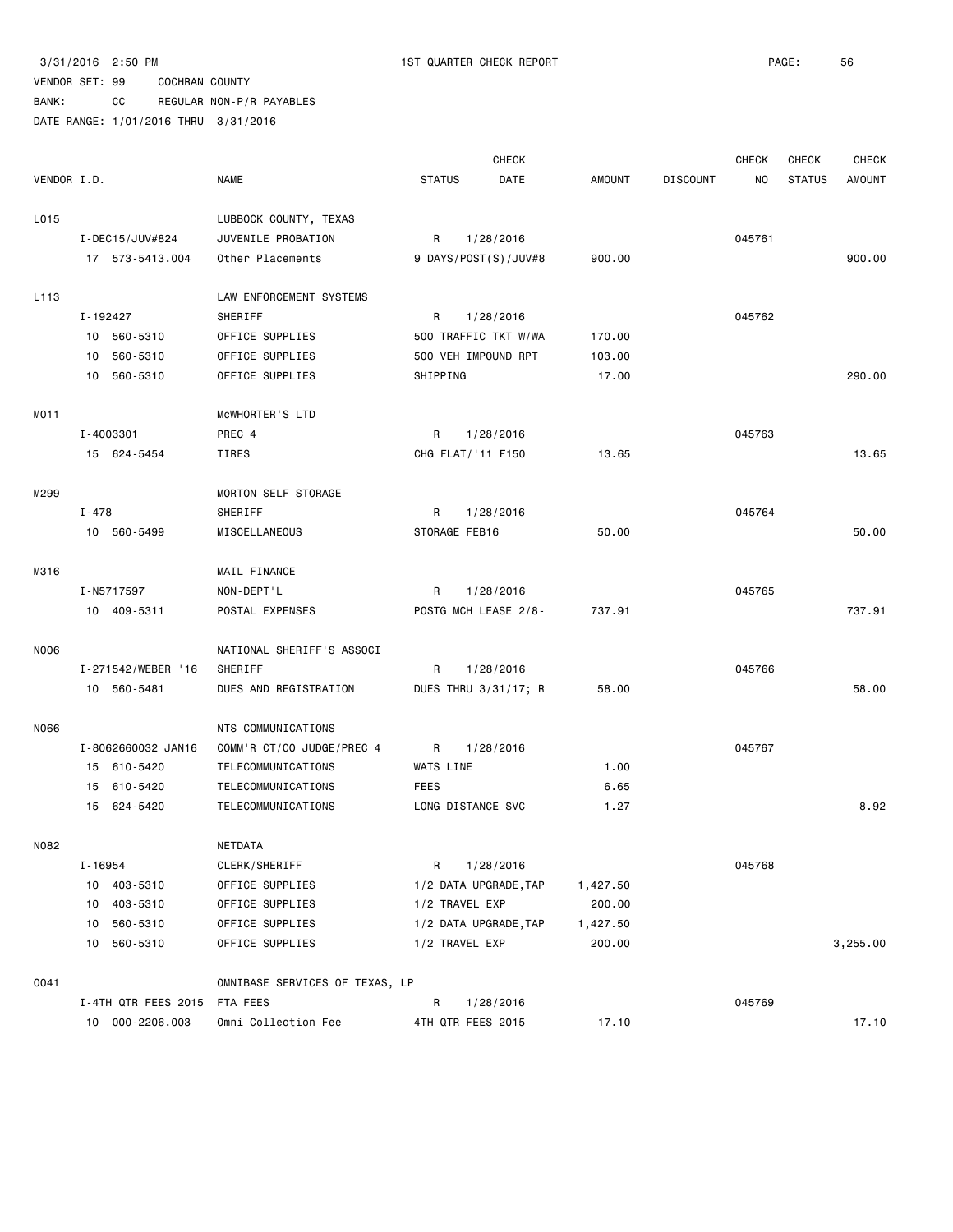#### VENDOR SET: 99 COCHRAN COUNTY BANK: CC REGULAR NON-P/R PAYABLES

DATE RANGE: 1/01/2016 THRU 3/31/2016

 CHECK CHECK CHECK CHECK VENDOR I.D. NAME STATUS DATE AMOUNT DISCOUNT NO STATUS AMOUNT O109 110TH JUDICIAL DISTRICT JUV I-702/JUV#831 JUVENILE PROBATION R 1/28/2016 045770 17 573-5413.004 Other Placements 17 DAYS/POST(N)/JUV# 1,496.00 1,496.00 P017 POSTMASTER I-'16 RENT, BOX 735 MUSEUM/HISTORICAL COMM R 1/28/2016 CASTA 2015 31 652-5311 POSTAL EXPENSES BOX RENT 2016 60.00 I-AUDITOR 1/14/16 AUDITOR R 1/28/2016 8 045771 10 495-5311 POSTAL EXPENSES 1 RL FOREVER STAMPS 49.00 I-SHERIFF 1/21/16 SHERIFF **R** 1/28/2016 **CHERIFF 1/21/16** 045771 10 560-5311 POSTAL EXPENSES 1RL FOREVER STAMPS 1 49.00 I-TREAS 1/12/16 TREASURER R R 1/28/2016 CASES 1/12/16 045771 10 497-5311 POSTAL EXPENSES 1 RL FOREVER STAMPS 49.00 207.00 P073 THE PENWORTHY COMPANY I-0511248-IN LIBRARY R 1/28/2016 045772 10 650-5590 BOOKS BB WHEN I GROW UP 12.49 10 650-5590 BOOKS EAGLES 18.49 10 650-5590 BOOKS FIVE...READING IN BE 18.96 10 650-5590 BOOKS HYENAS 18.49 10 650-5590 BOOKS I SURVIVED...TORNADO 15.96 10 650-5590 BOOKS LIONS 18.49 10 650-5590 BOOKS MAISY LEARNS TO SWIM 18.96 10 650-5590 BOOKS PIRANHAS 18.49 10 650-5590 BOOKS ROBO-PETE 12.49 10 650-5590 BOOKS TIME FOR SCHOOL...BR 12.49 10 650-5590 BOOKS TWICE THE MICE 12.49 10 650-5590 BOOKS ZOOBORNS 18.96 196.76 Q001 QUILL CORPORATION I-1853748 LIBRARY R 1/28/2016 045773 10 650-5332 CUSTODIAL SUPPLIES DUST DESTROYER 6PK 34.19 10 650-5332 CUSTODIAL SUPPLIES 3 LYSOL SPRAY 17.97 10 650-5310 OFFICE SUPPLIES RING VIEW BINDER 5.59 10 650-5310 OFFICE SUPPLIES 2016 DESK CALENDAR 2.39 10 650-5310 OFFICE SUPPLIES 2 PURELL SANITIZER 6.74 I-1888419 LIBRARY R 1/28/2016 045773 10 650-5332 CUSTODIAL SUPPLIES THE PILL GLASS CLNR 8.99 10 650-5332 CUSTODIAL SUPPLIES SQUEEGEE 24.74 100.61 R269 REGIONAL PUBLIC DEFENDER I-2016 AGRMT/PUB DEF DISTRICT COURT R 1/28/2016 045774 10 435-5400 ATTORNEY AD LITEM CO SHARE 2016 REGION 1,000.00 1,000.00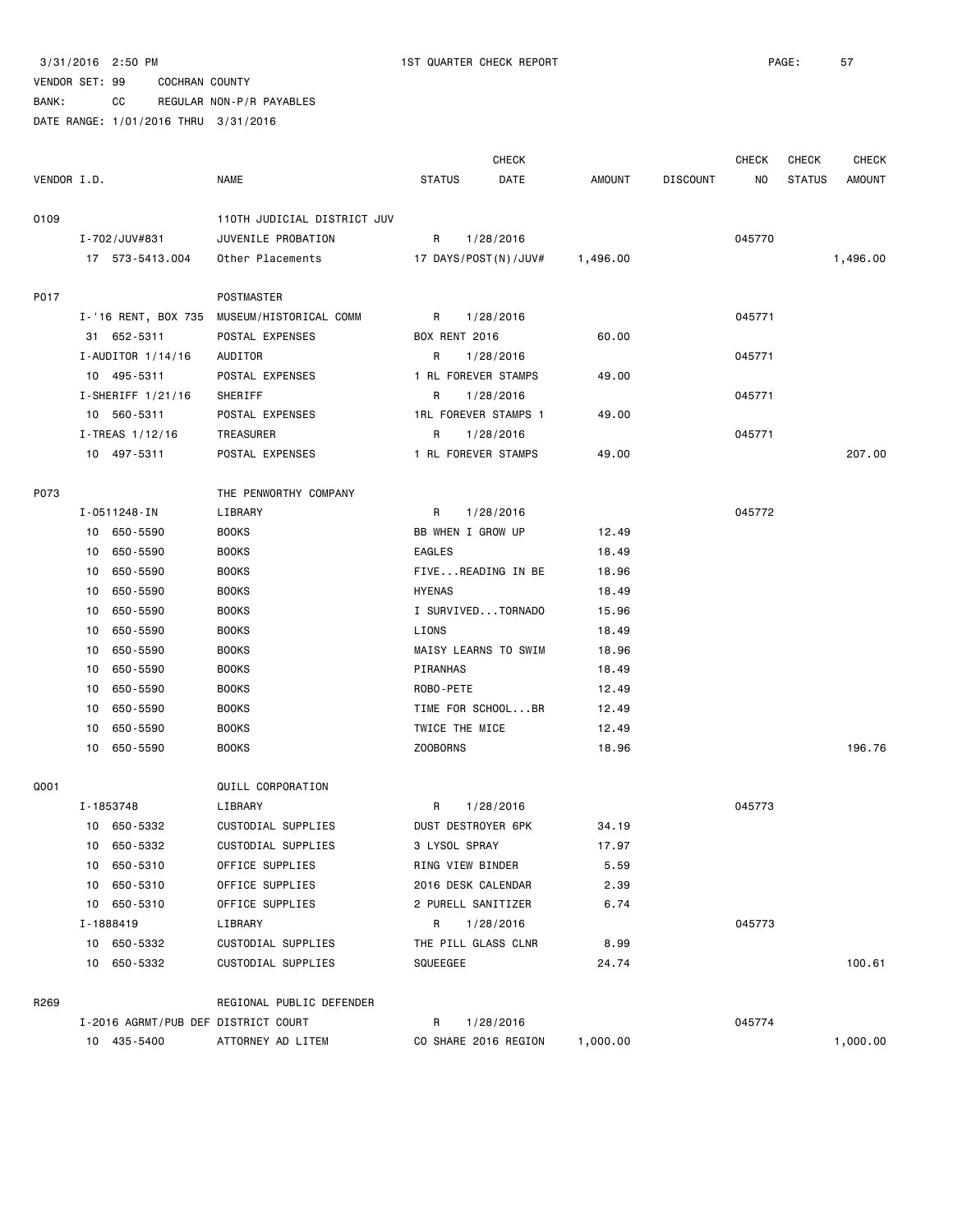BANK: CC REGULAR NON-P/R PAYABLES

|             |          |                     |                              |                      | <b>CHECK</b>           |        |                 | <b>CHECK</b> | CHECK         | CHECK         |
|-------------|----------|---------------------|------------------------------|----------------------|------------------------|--------|-----------------|--------------|---------------|---------------|
| VENDOR I.D. |          |                     | <b>NAME</b>                  | <b>STATUS</b>        | DATE                   | AMOUNT | <b>DISCOUNT</b> | NO.          | <b>STATUS</b> | <b>AMOUNT</b> |
| <b>S005</b> |          |                     | DORIS SEALY, COUNTY TREAS    |                      |                        |        |                 |              |               |               |
|             |          | I-CERT MAIL DEC/JAN | TREASURER                    | R                    | 1/28/2016              |        |                 | 045775       |               |               |
|             |          | 10 497-5311         | POSTAL EXPENSES              |                      | CERT MAIL 12/31/15;A   | 6.74   |                 |              |               |               |
|             |          | 10 497-5311         | POSTAL EXPENSES              |                      | CERT MAIL 1/4/16;941   | 6.74   |                 |              |               |               |
|             |          | 10 497-5311         | POSTAL EXPENSES              |                      | CERT MAIL 1/19-16;10   | 7.89   |                 |              |               |               |
|             |          | 10 497-5311         | POSTAL EXPENSES              |                      | CERT MAIL 1/19-16; W-  | 8.55   |                 |              |               | 29.92         |
| S063        |          |                     | ANGEL RAMIREZ, dba           |                      |                        |        |                 |              |               |               |
|             | I-010495 |                     | PREC 2                       | R                    | 1/28/2016              |        |                 | 045776       |               |               |
|             |          | 15 622-5454         | TIRES                        |                      | DISMT/MT TIRE, TUBE; L | 65.00  |                 |              |               | 65.00         |
| S071        |          |                     | SCRIPT OFFICE PRODUCTS, INC. |                      |                        |        |                 |              |               |               |
|             | I-49662  |                     | TREASURER                    | R                    | 1/28/2016              |        |                 | 045777       |               |               |
|             |          | 10 497-5310         | OFFICE SUPPLIES              | 2CS COPY PAPER       |                        | 79.00  |                 |              |               |               |
|             |          | 10 497-5310         | OFFICE SUPPLIES              | 1 TK132 TONER CRTG   |                        | 58.50  |                 |              |               |               |
|             |          | 10 497-5310         | OFFICE SUPPLIES              |                      | 1 HP TONER CRTG #Q26   | 172.95 |                 |              |               |               |
|             |          | 10 497-5310         | OFFICE SUPPLIES              | 3-MO WALL CALENDAR   |                        | 17.95  |                 |              |               |               |
|             | I-49664  |                     | <b>ATTORNEY</b>              | R                    | 1/28/2016              |        |                 | 045777       |               |               |
|             |          | 10 475-5310         | OFFICE SUPPLIES              | CALENDAR REFILL      |                        | 2.95   |                 |              |               |               |
|             |          | 10 475-5310         | OFFICE SUPPLIES              | <b>DESK CALENDAR</b> |                        | 5.95   |                 |              |               |               |
|             | I-49771  |                     | JUSTICE OF PEACE             | R                    | 1/28/2016              |        |                 | 045777       |               |               |
|             |          | 10 455-5310         | OFFICE SUPPLIES              | SURGE PROTECTOR      |                        | 91.95  |                 |              |               |               |
|             | I-49774  |                     | COUNTY COURT                 | R                    | 1/28/2016              |        |                 | 045777       |               |               |
|             |          | 10 426-5310         | OFFICE SUPPLIES              | POP-UP TAPE STRIPS   |                        | 11.00  |                 |              |               |               |
|             |          | 10 426-5310         | OFFICE SUPPLIES              | HP INK CRTG #932XL,  |                        | 38.95  |                 |              |               |               |
|             |          | 10 426-5310         | OFFICE SUPPLIES              | SCOTCH TAPE          |                        | 1.95   |                 |              |               |               |
|             |          | 10 426-5310         | OFFICE SUPPLIES              |                      | NON-SKID PAPER CLIPS   | 0.95   |                 |              |               |               |
|             | I-49783  |                     | JUVENILE PROBATION           | R                    | 1/28/2016              |        |                 | 045777       |               |               |
|             |          | 17 573-5499         | OPERATING EXPENSES           |                      | HI-YIELD EPS INK CRT   | 31.85  |                 |              |               |               |
|             |          | 17 573-5499         | OPERATING EXPENSES           | EPS INK CRTG, CY     |                        | 16.24  |                 |              |               |               |
|             | I-49836  |                     | ATTORNEY                     | R                    | 1/28/2016              |        |                 | 045777       |               |               |
|             |          | 10 475-5310         | OFFICE SUPPLIES              |                      | 2EA T340CO RIBBON, B   | 23.90  |                 |              |               |               |
|             |          | 10 475-5310         | OFFICE SUPPLIES              | <b>1EA CORR TAPE</b> |                        | 5.95   |                 |              |               |               |
|             | I-49845  |                     | TAX A/C                      | R                    | 1/28/2016              |        |                 | 045777       |               |               |
|             |          | 10 499-5310         | OFFICE SUPPLIES              | STAMP INK, BK        |                        | 7.95   |                 |              |               |               |
|             |          | 10 499-5310         | OFFICE SUPPLIES              | 2EA MONROE RIBBONS   |                        | 7.90   |                 |              |               |               |
|             |          | 10 499-5310         | OFFICE SUPPLIES              | 1 CT STORAGE BOXES   |                        | 38.95  |                 |              |               |               |
|             | I-49858  |                     | CO JUDGE/COMM'R CT           | R                    | 1/28/2016              |        |                 | 045777       |               |               |
|             |          | 15 610-5310         | OFFICE SUPPLIES              | 1 PK CORR TAPE       |                        | 8.74   |                 |              |               |               |
|             |          | 15 610-5310         | OFFICE SUPPLIES              | 1 PK POP-UP NOTES    |                        | 5.95   |                 |              |               |               |
|             |          | 15 610-5310         | OFFICE SUPPLIES              |                      | 1EA HP INK CRTG #53A   | 38.95  |                 |              |               |               |
|             |          | 15 610-5310         | OFFICE SUPPLIES              |                      | 2EA HP INK CRTG #56A   | 41.90  |                 |              |               | 710.38        |
|             |          |                     |                              |                      |                        |        |                 |              |               |               |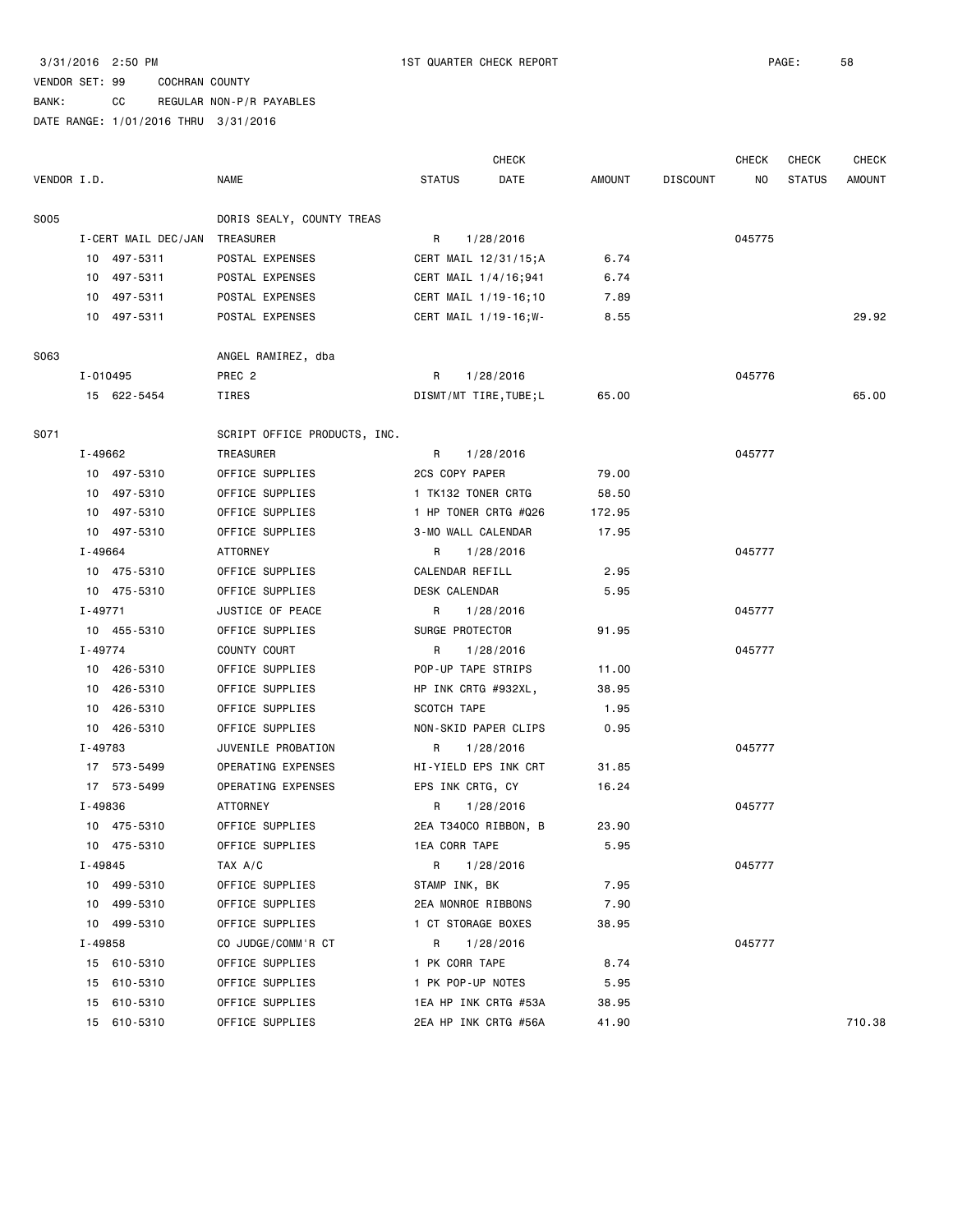### VENDOR SET: 99 COCHRAN COUNTY BANK: CC REGULAR NON-P/R PAYABLES

|             |          |                            |                                          |                       | <b>CHECK</b>                    |        |                 | <b>CHECK</b> | <b>CHECK</b>  | CHECK         |
|-------------|----------|----------------------------|------------------------------------------|-----------------------|---------------------------------|--------|-----------------|--------------|---------------|---------------|
| VENDOR I.D. |          |                            | <b>NAME</b>                              | <b>STATUS</b>         | DATE                            | AMOUNT | <b>DISCOUNT</b> | NO.          | <b>STATUS</b> | <b>AMOUNT</b> |
|             |          |                            |                                          |                       |                                 |        |                 |              |               |               |
| S242        |          |                            | SAM'S CLUB                               |                       |                                 |        |                 |              |               |               |
|             |          | I-753 011916               | JAIL                                     | R                     | 1/28/2016                       |        |                 | 045778       |               |               |
|             |          | 10 512-5333                | FOOD-PRISONERS                           | RSNBRN CRUNCH         |                                 | 6.68   |                 |              |               |               |
|             |          | 10 512-5333                | FOOD-PRISONERS                           | KASHI                 |                                 | 7.98   |                 |              |               |               |
|             | 10       | 512-5333                   | FOOD-PRISONERS                           | <b>FROSTED FLAKES</b> |                                 | 7.44   |                 |              |               |               |
|             |          | 10 512-5333                | FOOD-PRISONERS                           | CHEERIOS              |                                 | 5.68   |                 |              |               |               |
|             | 10       | 512-5392                   | MISCELLANEOUS SUPPLIES                   | 20-0Z CUPS/2          |                                 | 37.12  |                 |              |               |               |
|             | 10       | 512-5333                   | FOOD-PRISONERS                           | DRINK BOX/3           |                                 | 29.94  |                 |              |               |               |
|             |          | 10 512-5392                | MISCELLANEOUS SUPPLIES                   | DISINFECTANT/2        |                                 | 12.72  |                 |              |               |               |
|             |          | 10 512-5392                | MISCELLANEOUS SUPPLIES                   | COMET/3               |                                 | 20.34  |                 |              |               |               |
|             |          | 10 512-5310                | OFFICE SUPPLIES                          | BANKERSBOX/2          |                                 | 38.96  |                 |              |               |               |
|             |          | 10 512-5333                | FOOD-PRISONERS                           | VARIETY PACK/2        |                                 | 25.56  |                 |              |               |               |
|             |          | 10 512-5392                | MISCELLANEOUS SUPPLIES                   | LYSOL 4PK/4           |                                 | 63.92  |                 |              |               | 256.34        |
| S331        |          |                            | STANDARD COFFEE SERVICE                  |                       |                                 |        |                 |              |               |               |
|             |          | I-160136579004             | NON-DEPT'L                               | R                     | 1/28/2016                       |        |                 | 045779       |               |               |
|             |          | 10 409-5300                | COUNTY-WIDE SUPPLIES                     | 4BX AAA REG           |                                 | 151.96 |                 |              |               |               |
|             | 10       | 409-5300                   | COUNTY-WIDE SUPPLIES                     |                       | 6BX FR VAN CREAMER              | 45.60  |                 |              |               |               |
|             | 10       | 409-5300                   | COUNTY-WIDE SUPPLIES                     | 2BX REG CREAMER       |                                 | 15.98  |                 |              |               |               |
|             |          | 10 409-5300                | COUNTY-WIDE SUPPLIES                     | <b>ENERGY SURCHG</b>  |                                 | 2.14   |                 |              |               | 215.68        |
| S416        |          |                            | SOS WASTE DISPOSAL, INC                  |                       |                                 |        |                 |              |               |               |
|             | I-6909   |                            | PREC 3/PREC 4                            | R                     |                                 |        |                 | 045780       |               |               |
|             |          |                            |                                          |                       | 1/28/2016<br>DUMPSTER SVC FEB16 |        |                 |              |               |               |
|             |          | 15 623-5440<br>15 624-5440 | UTILITIES<br>UTILITIES                   |                       | DUMPSTER SVC FEB16              | 53.25  |                 |              |               | 106.50        |
|             |          |                            |                                          |                       |                                 | 53.25  |                 |              |               |               |
| S429        |          |                            | LIBRARY SALES INC. dba                   |                       |                                 |        |                 |              |               |               |
|             | I-178837 |                            | LIBRARY                                  | R                     | 1/28/2016                       |        |                 | 045781       |               |               |
|             |          | 10 650-5590                | <b>BOOKS</b>                             | <b>DINOSAURS</b>      |                                 | 19.99  |                 |              |               |               |
|             |          | 10 650-5590                | <b>BOOKS</b>                             | FREIGHT               |                                 | 1.00   |                 |              |               | 20.99         |
| T009        |          |                            | TEXAS ASSOCIATION OF COUNTIES            |                       |                                 |        |                 |              |               |               |
|             |          |                            | I-33757 '16 TAC DUES COMMISSIONERS COURT |                       | R 1/28/2016                     |        |                 | 045782       |               |               |
|             |          | 15 610-5481                | DUES AND REGISTRATION                    |                       | 2016 ANNUAL COUNTY D            | 550.00 |                 |              |               | 550.00        |
| T083        |          |                            | TYLER TECHNOLOGIES, INC                  |                       |                                 |        |                 |              |               |               |
|             |          | I-125-145556               | NON-DEPT'L                               | R                     | 1/28/2016                       |        |                 | 045783       |               |               |
|             |          | 10 409-5411                | MAINTENANCE CONTRACTS                    |                       | MONTHLY NETWORK MAIN            | 220.50 |                 |              |               | 220.50        |
|             |          |                            |                                          |                       |                                 |        |                 |              |               |               |
| T087        |          |                            | TEXAS DEPARTMENT OF HEALTH               |                       |                                 |        |                 |              |               |               |
|             | I-32295  |                            | CLERK                                    | R                     | 1/28/2016                       |        |                 | 045784       |               |               |
|             |          | 10 403-5310                | OFFICE SUPPLIES                          |                       | 7 REMOTE BIRTH ACCES            | 12.81  |                 |              |               | 12.81         |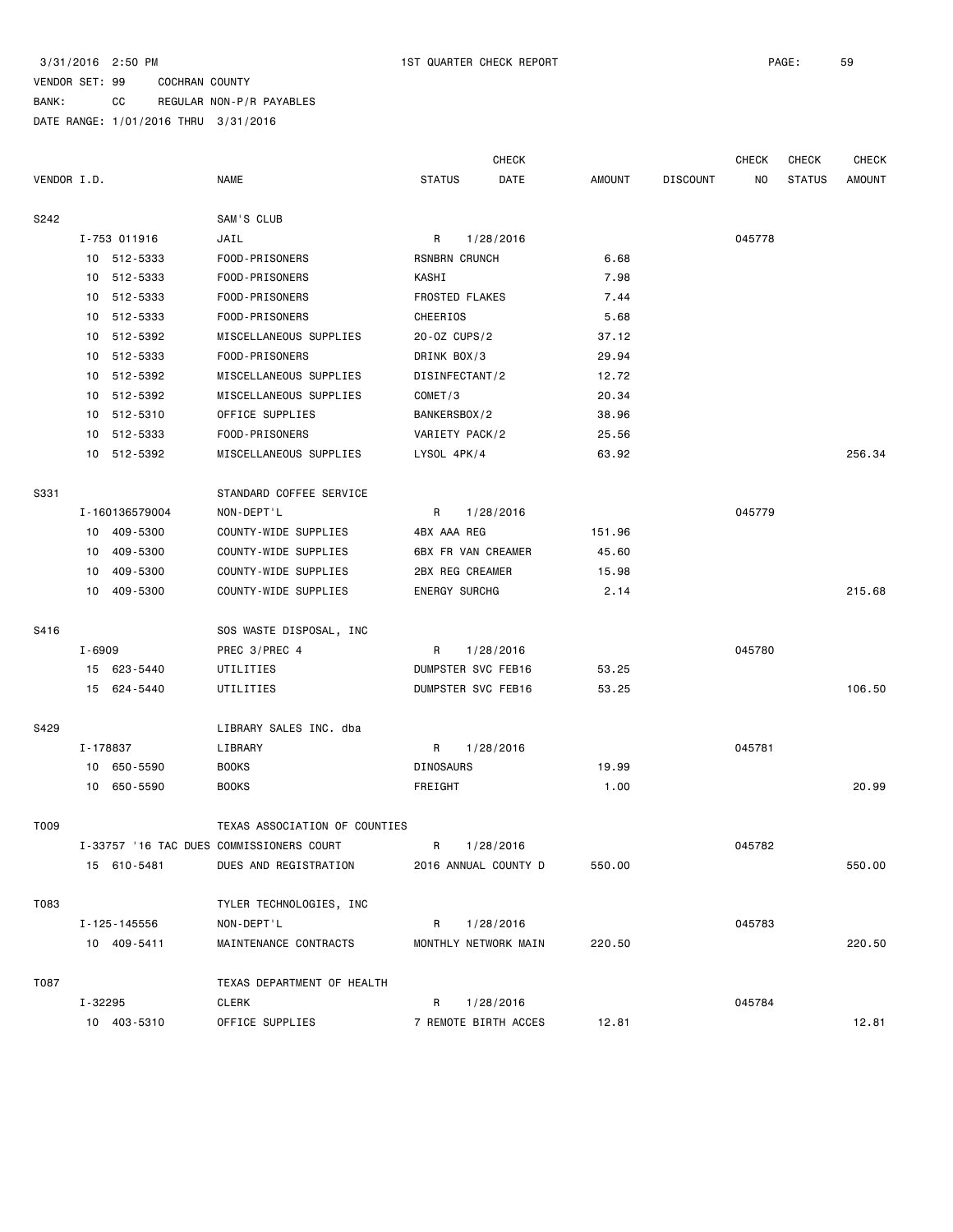BANK: CC REGULAR NON-P/R PAYABLES

|             |                |                          | <b>CHECK</b>          |               |                 | <b>CHECK</b> | CHECK         | CHECK         |
|-------------|----------------|--------------------------|-----------------------|---------------|-----------------|--------------|---------------|---------------|
| VENDOR I.D. |                | <b>NAME</b>              | <b>STATUS</b><br>DATE | <b>AMOUNT</b> | <b>DISCOUNT</b> | NO.          | <b>STATUS</b> | <b>AMOUNT</b> |
| U019        |                | UNITED SUPERMARKETS, INC |                       |               |                 |              |               |               |
|             | I-45002 011116 | JAIL                     | R<br>1/28/2016        |               |                 | 045785       |               |               |
|             | 10 512-5333    | FOOD-PRISONERS           | 343 FROZEN MEALS      | 1,084.06      |                 |              |               |               |
|             | 10 512-5333    | FOOD-PRISONERS           | SALT/PEPPER PACKS     | 10.00         |                 |              |               | 1,094.06      |
| U036        |                | UNIFIRST HOLDINGS, INC.  |                       |               |                 |              |               |               |
|             | I-831 2194533  | JAIL/SHERIFF             | R<br>1/28/2016        |               |                 | 045786       |               |               |
|             | 10 512-5205    | UNIFORMS                 | UNIFORM SVC 1/11/16   | 23.00         |                 |              |               |               |
|             | 560-5205<br>10 | UNIFORMS                 | UNIFORM SVC 1/11/16   | 81.05         |                 |              |               |               |
|             | 560-5205<br>10 | UNIFORMS                 | DEFE CHG              | 5.10          |                 |              |               |               |
|             | I-831 2195932  | JAIL/SHERIFF             | R<br>1/28/2016        |               |                 | 045786       |               |               |
|             | 10 512-5205    | UNIFORMS                 | UNIFORM SVC 1/18/16   | 21.40         |                 |              |               |               |
|             | 10<br>560-5205 | UNIFORMS                 | UNIFORM SVC 1/18/16   | 94.90         |                 |              |               |               |
|             | 10<br>560-5205 | UNIFORMS                 | DEFE CHG              | 5.10          |                 |              |               |               |
|             | I-831 2197284  | JAIL/SHERIFF             | R<br>1/28/2016        |               |                 | 045786       |               |               |
|             | 10 512-5205    | UNIFORMS                 | UNIFORM SVC 1/25/16   | 21.40         |                 |              |               |               |
|             | 560-5205<br>10 | UNIFORMS                 | UNIFORM SVC 1/25/16   | 81.05         |                 |              |               |               |
|             | 10 560-5205    | UNIFORMS                 | DEFE CHG              | 5.10          |                 |              |               | 338.10        |
| <b>V039</b> |                | HIGINIO VASQUEZ JR. dba  |                       |               |                 |              |               |               |
|             | I-12100 121415 | JAIL                     | R<br>1/28/2016        |               |                 | 045787       |               |               |
|             | 10 512-5333    | FOOD-PRISONERS           | 4 SS SUGAR            | 8.76          |                 |              |               |               |
|             | 10 512-5333    | FOOD-PRISONERS           | APPLES                | 5.50          |                 |              |               |               |
|             | 10 512-5333    | FOOD-PRISONERS           | NAVEL ORANGES         | 13.65         |                 |              |               |               |
|             | I-14100 122215 | JAIL                     | R<br>1/28/2016        |               |                 | 045787       |               |               |
|             | 10 512-5333    | FOOD-PRISONERS           | 4 SF DRNK MX FR PNCH  | 12.36         |                 |              |               |               |
|             | 10 512-5333    | FOOD-PRISONERS           | 2 BAGS ORANGES        | 9.98          |                 |              |               |               |
|             | 10 512-5333    | FOOD-PRISONERS           | 24 J DEAN BRKFST MEA  | 138.76        |                 |              |               |               |
|             | I-47100 120315 | JAIL                     | R<br>1/28/2016        |               |                 | 045787       |               |               |
|             | 10 512-5333    | FOOD-PRISONERS           | NAVEL ORANGES         | 8.00          |                 |              |               |               |
|             | 10 512-5333    | FOOD-PRISONERS           | APPLES                | 7.00          |                 |              |               |               |
|             | 10 512-5333    | FOOD-PRISONERS           | 2 SF DRNK MX FRT PNC  | 6.18          |                 |              |               |               |
|             | 10 512-5333    | FOOD-PRISONERS           | <b>SUGAR</b>          | 8.09          |                 |              |               |               |
|             | I-54100 123015 | JAIL                     | 1/28/2016<br>R        |               |                 | 045787       |               |               |
|             | 10 512-5333    | FOOD-PRISONERS           | NAVEL ORANGES         | 4.09          |                 |              |               |               |
|             | 10 512-5333    | FOOD-PRISONERS           | <b>BAG ORANGES</b>    | 4.99          |                 |              |               |               |
|             | 512-5333<br>10 | FOOD-PRISONERS           | 10 APPLES             | 5.00          |                 |              |               |               |
|             | 10 512-5333    | FOOD-PRISONERS           | 12 AJ SCR EGG/SAUS/H  | 33.48         |                 |              |               |               |
|             | 10 512-5333    | FOOD-PRISONERS           | 32 J DEAN BRKFST MEA  | 105.28        |                 |              |               |               |
|             | I-57100 120815 | JAIL                     | R<br>1/28/2016        |               |                 | 045787       |               |               |
|             | 10 512-5333    | FOOD-PRISONERS           | 18 AJ SCR EGG/SAUS/H  | 50.22         |                 |              |               |               |
|             | 10 512-5333    | FOOD-PRISONERS           | 16 J DEAN BRK BOWL S  | 52.64         |                 |              |               |               |
|             | 10 512-5333    | FOOD-PRISONERS           | 48 J DEAN BRKFST MEA  | 157.92        |                 |              |               | 631.90        |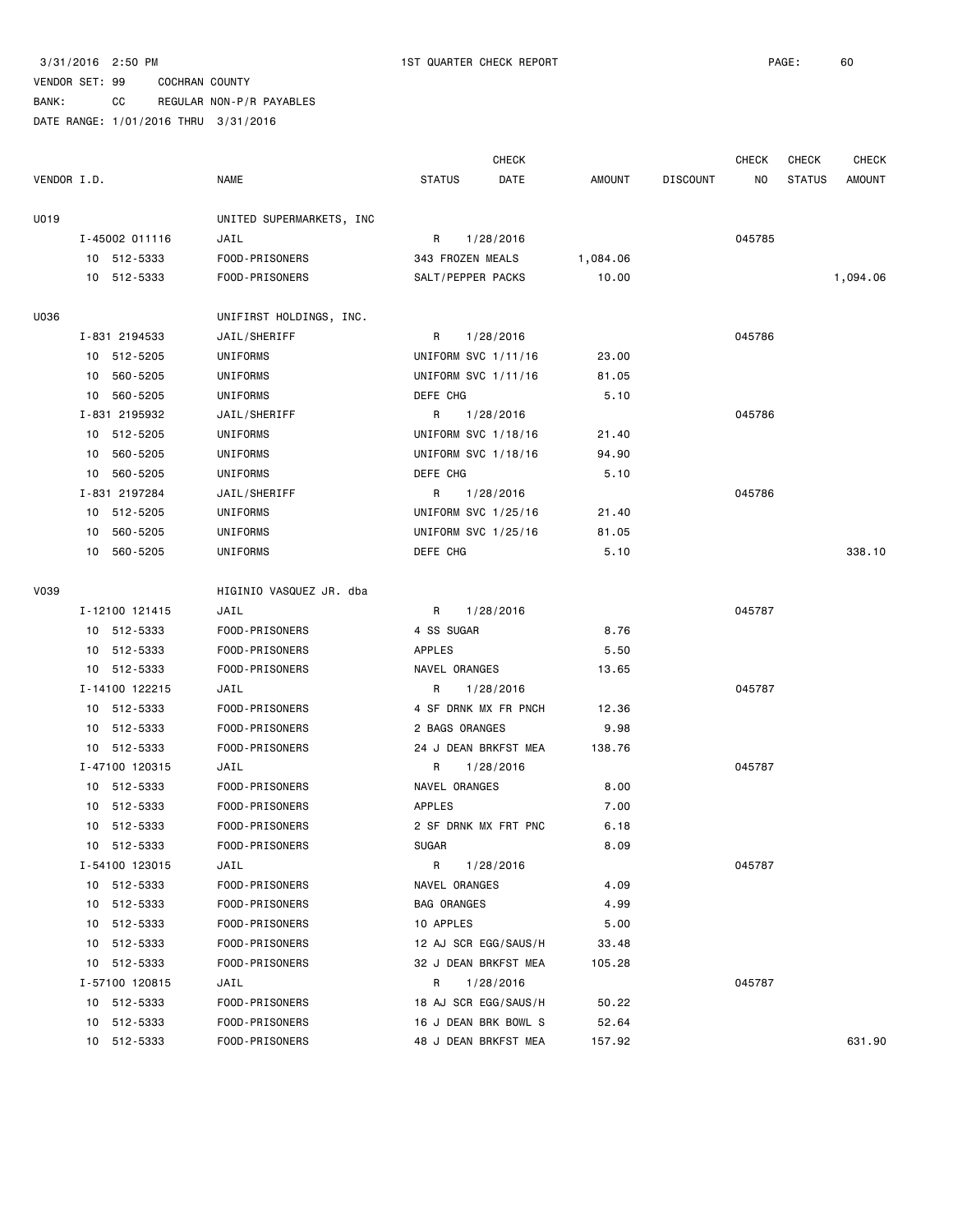BANK: CC REGULAR NON-P/R PAYABLES

|             |    |                                    |                                  |                     | <b>CHECK</b>         |        |                 | CHECK  | <b>CHECK</b>  | <b>CHECK</b>  |
|-------------|----|------------------------------------|----------------------------------|---------------------|----------------------|--------|-----------------|--------|---------------|---------------|
| VENDOR I.D. |    |                                    | <b>NAME</b>                      | <b>STATUS</b>       | DATE                 | AMOUNT | <b>DISCOUNT</b> | NO     | <b>STATUS</b> | <b>AMOUNT</b> |
| W007        |    |                                    | WEST, A THOMSON REUTERS BUSINESS |                     |                      |        |                 |        |               |               |
|             |    | I-833305372                        | ATTORNEY/LAW LIBRARY             | R                   | 1/28/2016            |        |                 | 045788 |               |               |
|             |    | 10 475-5590                        | LAW LIBRARY MTRLS/UPDATES        |                     | SUPREME CT REPORTER  | 115.00 |                 |        |               | 115.00        |
| WO10        |    |                                    | WEST TEXAS GAS INC               |                     |                      |        |                 |        |               |               |
|             |    | I-004036001501 01/16 PARK/SHOP     |                                  | R                   | 1/28/2016            |        |                 | 045789 |               |               |
|             |    | 10 660-5440                        | UTILITIES & IRRIGATION           |                     | GAS SVC 12/15/15-1/1 | 10.00  |                 |        |               |               |
|             | 10 | 660-5440                           | UTILITIES & IRRIGATION           | GRIP CHG            |                      | 2.02   |                 |        |               |               |
|             |    | I-004036002501 01/16 PARK/SHOWBARN |                                  | R                   | 1/28/2016            |        |                 | 045789 |               |               |
|             |    | 10 660-5440                        | UTILITIES & IRRIGATION           |                     | COST OF SVC 12/15/15 | 178.60 |                 |        |               |               |
|             | 10 | 660-5440                           | UTILITIES & IRRIGATION           |                     | 47.5MCF/COST OF GAS  | 109.67 |                 |        |               |               |
|             | 10 | 660-5440                           | UTILITIES & IRRIGATION           | <b>CUSTOMER CHG</b> |                      | 10.00  |                 |        |               |               |
|             | 10 | 660-5440                           | UTILITIES & IRRIGATION           | GRIP CHG            |                      | 2.02   |                 |        |               |               |
|             |    | 10 660-5440                        | UTILITIES & IRRIGATION           | RATE CASE SURCHG    |                      | 4.67   |                 |        |               |               |
|             |    | I-004049022001 01/16 PREC 3        |                                  | R                   | 1/28/2016            |        |                 | 045789 |               |               |
|             |    | 15 623-5440                        | UTILITIES                        |                     | GAS SVC 12/14/15-1/1 | 13.70  |                 |        |               |               |
|             |    | 15 623-5440                        | UTILITIES                        | GRIP CHG            |                      | 5.33   |                 |        |               | 336.01        |
| W055        |    |                                    | WINDSTREAM COMMUNICATIONS SW     |                     |                      |        |                 |        |               |               |
|             |    | I-266-5181 JAN16                   | <b>ELECTIONS</b>                 | R                   | 1/28/2016            |        |                 | 045790 |               |               |
|             |    | 10 490-5420                        | TELECOMMUNICATIONS               | BASIC LOCAL SVC     |                      | 51.09  |                 |        |               |               |
|             |    | 10 490-5420                        | TELECOMMUNICATIONS               |                     | OPTIONAL SVC/PAPER B | 3.00   |                 |        |               |               |
|             |    | 10 490-5420                        | TELECOMMUNICATIONS               | LONG DISTANCE SVC   |                      | 6.30   |                 |        |               | 60.39         |
| W062        |    |                                    | WAL-MART COMMUNITY               |                     |                      |        |                 |        |               |               |
|             |    | I-11103 011116                     | JAIL                             | R                   | 1/28/2016            |        |                 | 045791 |               |               |
|             |    | 10 512-5333                        | FOOD-PRISONERS                   | MC SMR CITR/2       |                      | 5.94   |                 |        |               |               |
|             |    | 10 512-5333                        | FOOD-PRISONERS                   | JJ VARIETY/2        |                      | 17.74  |                 |        |               |               |
|             |    | 10 512-5333                        | FOOD-PRISONERS                   | JIMMY DEAN          |                      | 8.98   |                 |        |               |               |
|             |    | 10 512-5333                        | FOOD-PRISONERS                   | GV BEC CRSNT/8      |                      | 31.84  |                 |        |               |               |
|             |    | 10 512-5333                        | FOOD-PRISONERS                   | CHIPS               |                      | 6.98   |                 |        |               |               |
|             |    | 10 512-5333                        | FOOD-PRISONERS                   | GAL MILK/2          |                      | 6.04   |                 |        |               |               |
|             |    | 10 512-5333                        | FOOD-PRISONERS                   | OM HAM CHEESE/2     |                      | 5.64   |                 |        |               |               |
|             |    | 10 512-5333                        | FOOD-PRISONERS                   | PKG SALAD           |                      | 2.76   |                 |        |               |               |
|             | 10 | 512-5333                           | FOOD-PRISONERS                   | ORANGE CARA         |                      | 4.48   |                 |        |               |               |
|             | 10 | 512-5333                           | FOOD-PRISONERS                   | OM HAM CHEESE       |                      | 2.82   |                 |        |               |               |
|             | 10 | 512-5333                           | FOOD-PRISONERS                   | PKG SALAD           |                      | 2.98   |                 |        |               |               |
|             | 10 | 512-5333                           | FOOD-PRISONERS                   | 3# SINGLES          |                      | 11.52  |                 |        |               |               |
|             |    | 10 512-5333                        | FOOD-PRISONERS                   | ORANGE CARA         |                      | 4.48   |                 |        |               |               |
|             | 10 | 512-5333                           | FOOD-PRISONERS                   | GREEN APPLES        |                      | 9.84   |                 |        |               |               |
|             |    | 10 512-5333                        | FOOD-PRISONERS                   | PUNCH/4             |                      | 11.12  |                 |        |               |               |
|             |    | I-12194 011216                     | JAIL                             | R                   | 1/28/2016            |        |                 | 045791 |               |               |
|             |    | 10 512-5333                        | FOOD-PRISONERS                   | KOOL AID/4          |                      | 10.00  |                 |        |               |               |
|             |    | 10 512-5392                        | MISCELLANEOUS SUPPLIES           | <b>OVEN THERM</b>   |                      | 4.64   |                 |        |               |               |
|             |    | 10 512-5392                        | MISCELLANEOUS SUPPLIES           | DIGITAL THERM       |                      | 9.97   |                 |        |               |               |
|             |    | 10 512-5392                        | MISCELLANEOUS SUPPLIES           | EQUATE PAD          |                      | 3.76   |                 |        |               |               |
|             |    | 10 512-5333                        | FOOD-PRISONERS                   | KOOL AID/2          |                      | 5.00   |                 |        |               | 166.53        |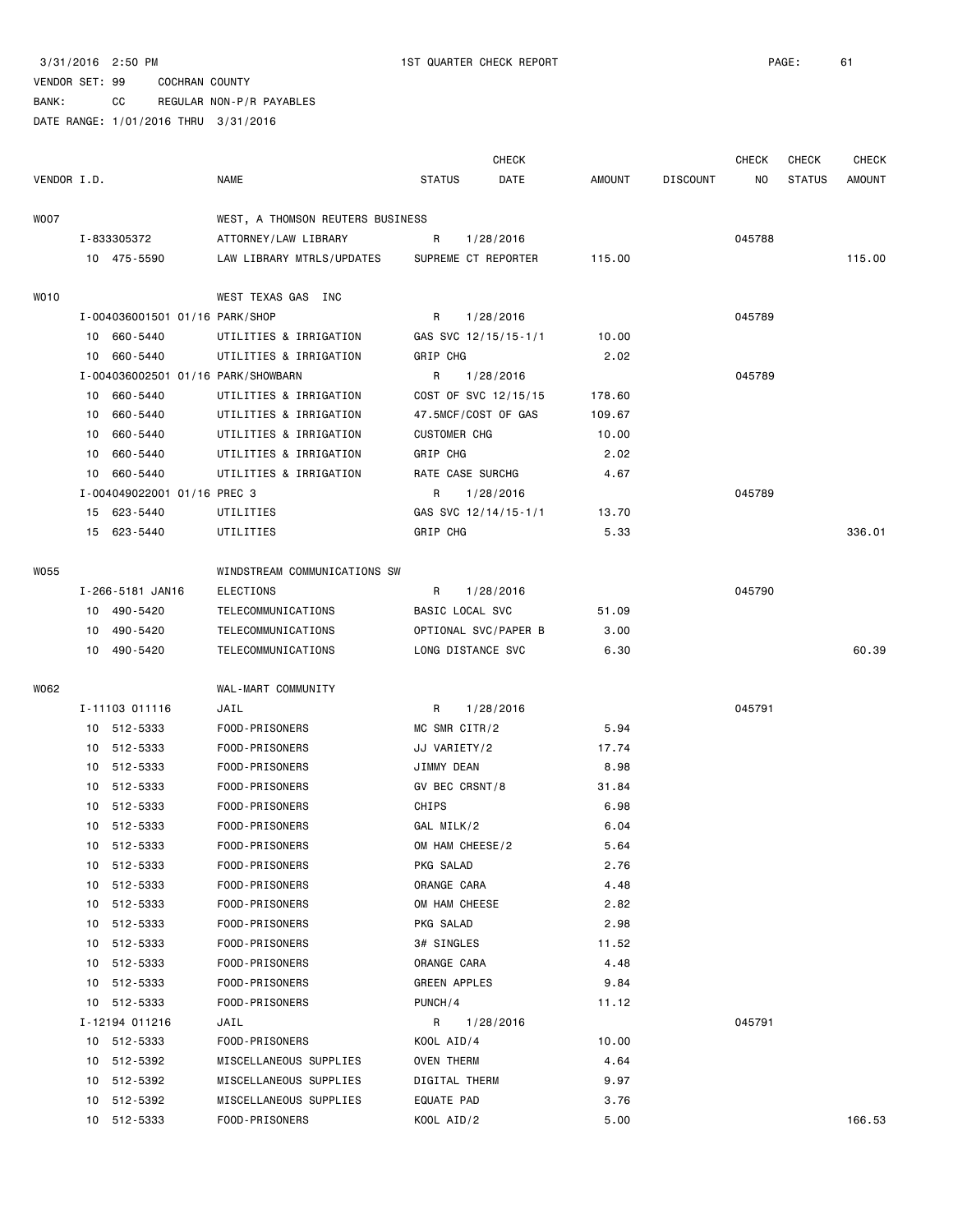### VENDOR SET: 99 COCHRAN COUNTY BANK: CC REGULAR NON-P/R PAYABLES

|             |                |                        |                                               |                        |                  | <b>CHECK</b>         |               |                 | <b>CHECK</b> | <b>CHECK</b>  | <b>CHECK</b>  |
|-------------|----------------|------------------------|-----------------------------------------------|------------------------|------------------|----------------------|---------------|-----------------|--------------|---------------|---------------|
| VENDOR I.D. |                |                        | <b>NAME</b>                                   | <b>STATUS</b>          |                  | DATE                 | <b>AMOUNT</b> | <b>DISCOUNT</b> | NO           | <b>STATUS</b> | <b>AMOUNT</b> |
|             |                |                        |                                               |                        |                  |                      |               |                 |              |               |               |
| <b>WO97</b> |                |                        | WILDRED L. MATHENY dba                        |                        |                  |                      |               |                 |              |               |               |
|             | $I - 0619$     | 10 510-5332            | CRTHSE/ACT BLDG/LIBRARY<br>CUSTODIAL SUPPLIES | R<br><b>SPRAY BUGS</b> |                  | 1/28/2016            | 70.00         |                 | 045792       |               |               |
|             | 10             | 662-5332               | CUSTODIAL SUPPLIES                            | SPRAY BUGS             |                  |                      | 45.00         |                 |              |               |               |
|             | 10             | 650-5332               | CUSTODIAL SUPPLIES                            | SPRAY BUGS             |                  |                      | 35.00         |                 |              |               | 150.00        |
|             |                |                        |                                               |                        |                  |                      |               |                 |              |               |               |
| W115        |                |                        | RAYMOND D WEBER, SHERIFF                      |                        |                  |                      |               |                 |              |               |               |
|             |                | $I - 01/14/16$         | DIST CT/JAIL/SHERIFF                          | R                      |                  | 1/28/2016            |               |                 | 045793       |               |               |
|             |                | 10 435-5499            | MISCELLANEOUS                                 |                        |                  | DONUTS/GRAND JURY 1/ | 15.00         |                 |              |               |               |
|             |                | 10 560-5311            | POSTAL EXPENSES                               |                        | POSTAGE 1/4/16   |                      | 5.93          |                 |              |               |               |
|             |                | 10 512-5333            | FOOD-PRISONERS                                |                        |                  | 10 ALLSUP'S BREAD 1/ | 7.95          |                 |              |               |               |
|             |                | 10 512-5333            | FOOD-PRISONERS                                |                        |                  | 2 ALLSUP'S MILK 1/7/ | 7.98          |                 |              |               |               |
|             |                | 10 512-5333            | FOOD-PRISONERS                                | CPN/MILK               |                  |                      | 3.99CR        |                 |              |               | 32.87         |
| W221        |                |                        | WEST TEXAS BOYS RANCH                         |                        |                  |                      |               |                 |              |               |               |
|             |                | $I - 2015 - 45 / #818$ | JUVENILE PROBATION                            | R                      |                  | 1/28/2016            |               |                 | 045794       |               |               |
|             |                | 17 573-5413.004        | Other Placements                              |                        |                  | 31 DAYS/POST(N)/JUV# | 1,400.89      |                 |              |               | 1,400.89      |
|             |                |                        |                                               |                        |                  |                      |               |                 |              |               |               |
| W223        |                |                        | WEST TEXAS LIBRARY GROUP                      |                        |                  |                      |               |                 |              |               |               |
|             |                | I-2015-4/2016 DUES     | LIBRARY                                       | R                      |                  | 1/28/2016            |               |                 | 045795       |               |               |
|             |                | 10 650-5499            | MISCELLANEOUS                                 |                        |                  | MEMBERSHIP DUES 2016 | 50.00         |                 |              |               | 50.00         |
| W228        |                |                        | WAGGONERS, INC.                               |                        |                  |                      |               |                 |              |               |               |
|             | $I - 15 - 224$ |                        | ACTIVITY BUILDING                             | R                      |                  | 1/28/2016            |               |                 | 045796       |               |               |
|             |                | 10 662-5451            | REPAIR                                        |                        |                  | DEPOSIT-AUD SEAT COV | 360.00        |                 |              |               | 360.00        |
|             |                |                        |                                               |                        |                  |                      |               |                 |              |               |               |
| X001        |                |                        | XCEL ENERGY                                   |                        |                  |                      |               |                 |              |               |               |
|             |                |                        | I-54-1324315-7 JAN16 ALMOST ALL DEPTS         | R                      |                  | 1/28/2016            |               |                 | 045797       |               |               |
|             | 30             | 518-5440               | UTILITIES                                     |                        |                  | 300210167 RUNWAY LIG | 76.15         |                 |              |               |               |
|             | 10             | 510-5440               | UTILITIES                                     |                        |                  | 300240736 COURTHOUSE | 1,583.35      |                 |              |               |               |
|             | 10             | 660-5440               | UTILITIES & IRRIGATION                        |                        |                  | 300265059 SOFTBALL P | 12.67         |                 |              |               |               |
|             |                | 10 580-5440            | UTILITIES [TOWER]                             |                        | 300282806 TOWER  |                      | 94.77         |                 |              |               |               |
|             |                | 15 621-5440            | UTILITIES                                     |                        |                  | 300294119 PREC 1 SHO | 91.43         |                 |              |               |               |
|             |                | 10 650-5440            | UTILITIES                                     |                        |                  | 300338546 LIBRARY    | 127.52        |                 |              |               |               |
|             |                | 10 652-5440            | UTILITIES                                     |                        | 300342232 MUSEUM |                      | 16.74         |                 |              |               |               |
|             |                | 10 662-5440            | UTILITIES                                     |                        |                  | 300390484 ACTIVITY B | 447.26        |                 |              |               |               |
|             |                | 10 660-5440            | UTILITIES & IRRIGATION                        |                        | 300410370 PARK   |                      | 143.82        |                 |              |               |               |
|             | 10             | 660-5440               | UTILITIES & IRRIGATION                        |                        |                  | 300457515 PARK/SHOP  | 74.42         |                 |              |               |               |
|             | 10             | 516-5440               | UTILITIES                                     |                        |                  | 300555198 CEMETERY   | 12.67         |                 |              |               |               |
|             | 10             | 660-5440               | UTILITIES & IRRIGATION                        |                        |                  | 300587052 SHOWBARN   | 180.91        |                 |              |               |               |
|             | 10             | 660-5440               | UTILITIES & IRRIGATION                        |                        |                  | 300587753 RODEO GROU | 26.76         |                 |              |               |               |
|             | 10             | 409-5440               | UTILITIES                                     |                        | 300588989 ANNEX  |                      | 24.26         |                 |              |               |               |
|             | 10             | 516-5440               | UTILITIES                                     |                        |                  | 300603417 CEMETERY   | 13.25         |                 |              |               |               |
|             |                | 10 516-5440            | UTILITIES                                     |                        |                  | 300637038 CEMETERY S | 12.67         |                 |              |               | 2,938.65      |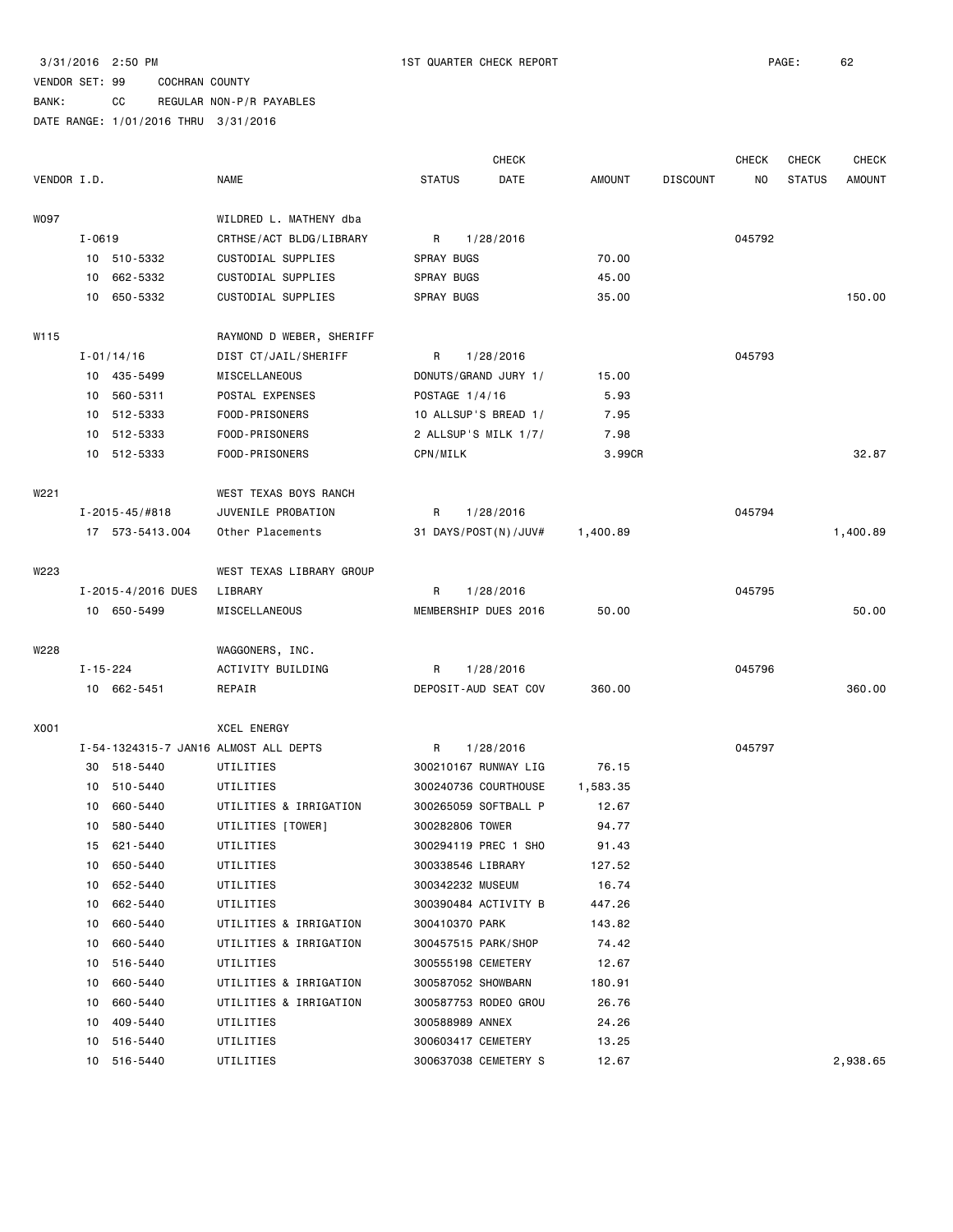BANK: CC REGULAR NON-P/R PAYABLES

|             |              |                             |                                |               | <b>CHECK</b>            |               |                 | <b>CHECK</b>   | <b>CHECK</b>  | <b>CHECK</b>  |
|-------------|--------------|-----------------------------|--------------------------------|---------------|-------------------------|---------------|-----------------|----------------|---------------|---------------|
| VENDOR I.D. |              |                             | <b>NAME</b>                    | <b>STATUS</b> | <b>DATE</b>             | <b>AMOUNT</b> | <b>DISCOUNT</b> | N <sub>O</sub> | <b>STATUS</b> | <b>AMOUNT</b> |
| X001        |              |                             | XCEL ENERGY                    |               |                         |               |                 |                |               |               |
|             |              | I-54-1829977-7 01/16 PREC 2 |                                | R             | 1/28/2016               |               |                 | 045798         |               |               |
|             |              | 15 622-5440                 | UTILITIES                      |               | 578KWH 12/11/15-1/14    | 56.55         |                 |                |               |               |
|             |              | 15 622-5440                 | UTILITIES                      | AREA LIGHT    |                         | 16.17         |                 |                |               | 72.72         |
|             |              |                             |                                |               |                         |               |                 |                |               |               |
| Z021        |              |                             | ZOLL MEDICAL CORPORATION       |               |                         |               |                 |                |               |               |
|             |              | I-2331314                   | SHERIFF                        | R             | 1/28/2016               |               |                 | 045799         |               |               |
|             |              | 10 560-5334                 | OTHER SUPPLIES                 |               | STAT-PADS II ELECTRO    | 499.00        |                 |                |               |               |
|             |              | 10 560-5334                 | OTHER SUPPLIES                 | SHIPPING      |                         | 12.28         |                 |                |               | 511.28        |
| W014        |              |                             | WHITEFACE CEMETERY ASSOCIATION |               |                         |               |                 |                |               |               |
|             |              | I-2016 CONTRACT             | CEMETERY - - WHITEFACE         | R             | 1/28/2016               |               |                 | 045800         |               |               |
|             |              | 10 516-5471                 | CARE OF WHFC CEMETERY          |               | 2016 CONTRACT           | 3,000.00      |                 |                |               | 3,000.00      |
|             |              |                             |                                |               |                         |               |                 |                |               |               |
| A007        |              |                             | ALBERT GONZALEZ, dba           |               |                         |               |                 |                |               |               |
|             | I-27252      |                             | PREC <sub>2</sub>              | R             | 2/08/2016               |               |                 | 045801         |               |               |
|             |              | 15 622-5454                 | TIRES                          |               | LT245/17; FLAT ON SP    | 17.00         |                 |                |               | 17.00         |
| A133        |              |                             | ALLIED COMPLIANCE SERVICE      |               |                         |               |                 |                |               |               |
|             | I-36902      |                             | COMMISSIONERS COURT            | R             | 2/08/2016               |               |                 | 045802         |               |               |
|             |              | 15 610-5499                 | MISCELLANEOUS                  |               | 1 DOT RANDOM TEST/PR    |               |                 |                |               |               |
|             |              | 15 610-5499                 | MISCELLANEOUS                  | ON SITE FEE   |                         | 55.00         |                 |                |               | 55.00         |
|             |              |                             |                                |               |                         |               |                 |                |               |               |
| <b>B197</b> |              |                             | <b>BRETT BUTLER</b>            |               |                         |               |                 |                |               |               |
|             |              | I-010120144502-100          | <b>CLERK</b>                   | R             | 2/08/2016               |               |                 | 045803         |               |               |
|             |              | 10 403-5451                 | REPAIRS                        |               | RPR OUTLOOK DATA FIL    | 100.00        |                 |                |               |               |
|             |              | I-010120144502-101          | TAX A/C                        | R             | 2/08/2016               |               |                 | 045803         |               |               |
|             | 10           | 499-5310                    | OFFICE SUPPLIES                |               | REM SUPPORT 1/19/16     | 100.00        |                 |                |               |               |
|             |              | 10 499-5310                 | OFFICE SUPPLIES                |               | ONSITE 2 UNITS/VIRUS    | 150.00        |                 |                |               | 350.00        |
| C007        |              |                             | CITY OF MORTON                 |               |                         |               |                 |                |               |               |
|             | $I - 012816$ |                             | LIB/MUS/ACT BLDG/CRTHSE/PREC 1 | R             | 2/08/2016               |               |                 | 045804         |               |               |
|             |              | 10 650-5440                 | UTILITIES                      | LIBRARY GAS   |                         | 274.00        |                 |                |               |               |
|             | 10           | 650-5440                    | UTILITIES                      |               | LIBRARY WATER           | 28.00         |                 |                |               |               |
|             | 10           | 650-5440                    | UTILITIES                      |               | LIBRARY GARBAGE         | 50.50         |                 |                |               |               |
|             | 10           | 650-5440                    | UTILITIES                      |               | LIBRARY SEWER           | 17.00         |                 |                |               |               |
|             | 10           | 652-5440                    | UTILITIES                      | MUSEUM GAS    |                         | 19.00         |                 |                |               |               |
|             | 10           | 652-5440                    | UTILITIES                      |               | <b>MUSEUM WATER</b>     | 28.00         |                 |                |               |               |
|             | 10           | 652-5440                    | UTILITIES                      |               | MUSEUM GARBAGE          | 27.00         |                 |                |               |               |
|             | 10           | 652-5440                    | UTILITIES                      |               | MUSEUM SEWER            | 15.00         |                 |                |               |               |
|             | 10           | 662-5440                    | UTILITIES                      |               | ACTIVITY BLDG GAS       | 1,192.00      |                 |                |               |               |
|             | 10           | 662-5440                    | UTILITIES                      |               | ACT. BLDG WATER         | 31.00         |                 |                |               |               |
|             | 10           | 662-5440                    | UTILITIES                      |               | ACT. BLDG GARBAGE       | 76.00         |                 |                |               |               |
|             | 10           | 662-5440                    | UTILITIES                      |               | ACT. BLDG SEWER         | 45.00         |                 |                |               |               |
|             | 10           | 510-5440                    | UTILITIES                      |               | COURTHOUSE GAS          | 954.00        |                 |                |               |               |
|             | 10           | 510-5440                    | UTILITIES                      |               | <b>COURTHOUSE WATER</b> | 65.00         |                 |                |               |               |
|             | 10           | 510-5440                    | UTILITIES                      |               | CRTHSE GARBAGE          | 328.50        |                 |                |               |               |
|             |              | 10 510-5440                 | UTILITIES                      |               | <b>COURTHOUSE SEWER</b> | 51.00         |                 |                |               |               |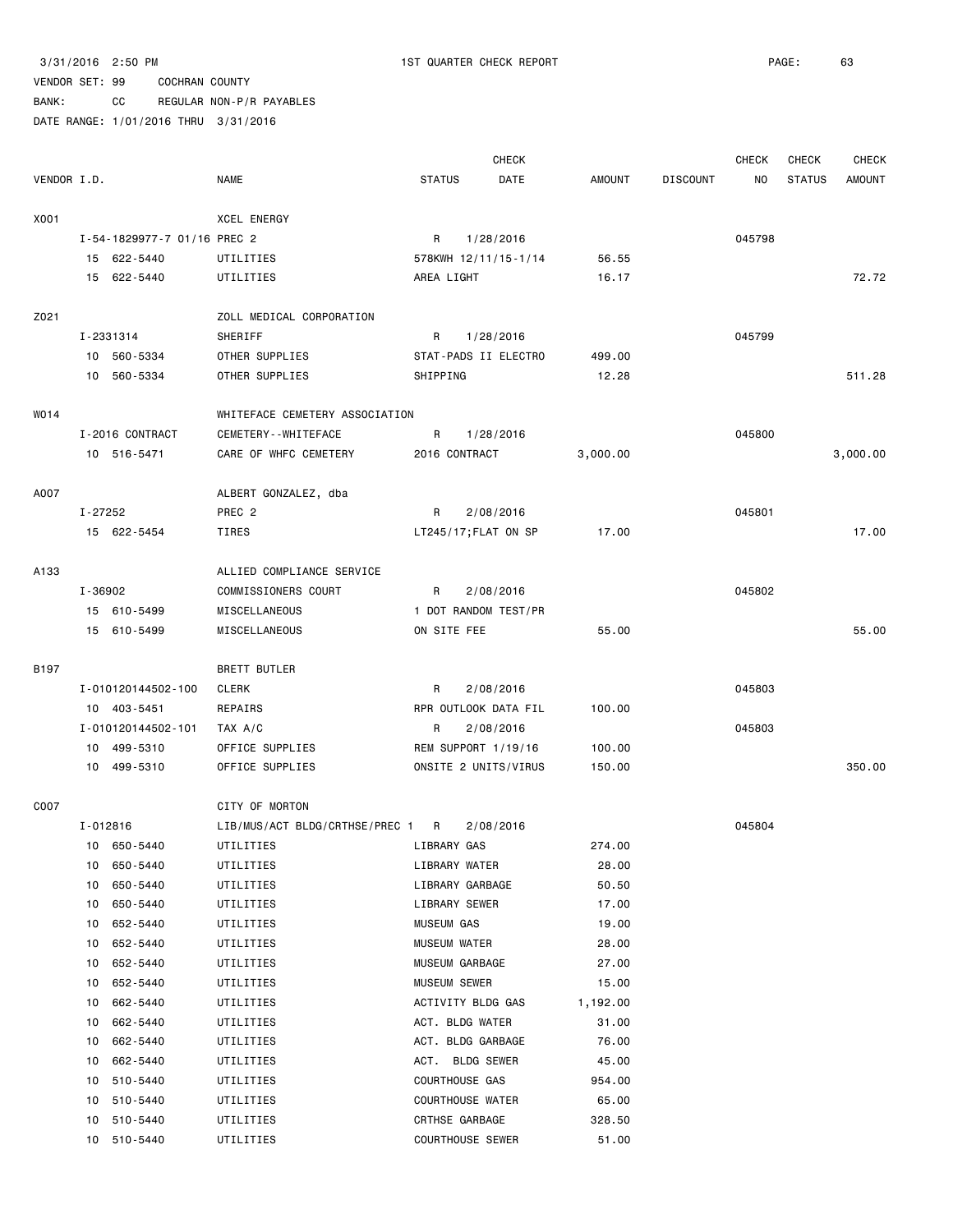BANK: CC REGULAR NON-P/R PAYABLES

|             |                 |                                  |                      | <b>CHECK</b> |         |                 | <b>CHECK</b> | <b>CHECK</b>  | CHECK         |
|-------------|-----------------|----------------------------------|----------------------|--------------|---------|-----------------|--------------|---------------|---------------|
| VENDOR I.D. |                 | <b>NAME</b>                      | <b>STATUS</b>        | DATE         | AMOUNT  | <b>DISCOUNT</b> | NO           | <b>STATUS</b> | <b>AMOUNT</b> |
| C007        |                 | CITY OF MORTON<br>CONT           |                      |              |         |                 |              |               |               |
|             | I-012816        | LIB/MUS/ACT BLDG/CRTHSE/PREC 1 R |                      | 2/08/2016    |         |                 | 045804       |               |               |
|             | 15 621-5440     | UTILITIES                        | PREC 1 GAS           |              | 971.00  |                 |              |               |               |
|             | 15 621-5440     | UTILITIES                        | PREC 1 WATER         |              | 28.00   |                 |              |               |               |
|             | 15 621-5440     | UTILITIES                        | PREC 1 GARBAGE       |              | 50.50   |                 |              |               | 4,250.50      |
|             |                 |                                  |                      |              |         |                 |              |               |               |
| C008        |                 | CITY OF WHITEFACE                |                      |              |         |                 |              |               |               |
|             | $I - 409$ 02/16 | PREC <sub>2</sub>                | R                    | 2/08/2016    |         |                 | 045805       |               |               |
|             | 15 622-5440     | UTILITIES                        | GAS SVC 12/15/15-1/1 |              | 25.61   |                 |              |               |               |
|             | 15 622-5440     | UTILITIES                        | <b>WATER SVC</b>     |              | 14.00   |                 |              |               |               |
|             | 15 622-5440     | UTILITIES                        | GARBAGE SVC          |              | 50.10   |                 |              |               |               |
|             | 15 622-5440     | UTILITIES                        | SEWER SVC            |              | 22.50   |                 |              |               | 112.21        |
| C035        |                 | COX AUTO SUPPLY CO               |                      |              |         |                 |              |               |               |
|             | $C - 325257$    | SHERIFF                          | R.                   | 2/08/2016    |         |                 | 045806       |               |               |
|             | 10 560-5451     | MACHINERY-NON-OFFICE REPAIR      | CORE RET             |              | 15.00CR |                 |              |               |               |
|             | I-324504        | PREC 4                           | R                    | 2/08/2016    |         |                 | 045806       |               |               |
|             | 15 624-5356     | ROAD MATERIALS & SUPPLIES        | <b>OXYGEN</b>        |              | 18.60   |                 |              |               |               |
|             | 15 624-5356     | ROAD MATERIALS & SUPPLIES        | 145 CU FT ACET       |              | 89.90   |                 |              |               |               |
|             | I-324595        | PREC 1                           | R                    | 2/08/2016    |         |                 | 045806       |               |               |
|             | 15 621-5356     | ROAD MATERIALS & SUPPLIES        | 2 BLUE SHOP TOWELS   |              | 7.98    |                 |              |               |               |
|             | 15 621-5356     | ROAD MATERIALS & SUPPLIES        | 3 GLASS CLNR         |              | 11.67   |                 |              |               |               |
|             | 15 621-5356     | ROAD MATERIALS & SUPPLIES        | MYS HI-T GREASE RED  |              | 49.99   |                 |              |               |               |
|             | 15 621-5356     | ROAD MATERIALS & SUPPLIES        | WASH-BROOM           |              | 14.99   |                 |              |               |               |
|             | I-324597        | LIBRARY                          | R                    | 2/08/2016    |         |                 | 045806       |               |               |
|             | 10 650-5451     | REPAIR                           | PVC TUBING           |              | 2.29    |                 |              |               |               |
|             | I-324701        | PREC <sub>2</sub>                | R                    | 2/08/2016    |         |                 | 045806       |               |               |
|             | 15 622-5356     | ROAD MATERIALS & SUPPLIES        | 2 ICE MELT 20# EA    |              | 19.98   |                 |              |               |               |
|             | I-324775        | PREC 4                           | R                    | 2/08/2016    |         |                 | 045806       |               |               |
|             | 15 624-5356     | ROAD MATERIALS & SUPPLIES        | 2 HEAT LAMPS         |              | 5.98    |                 |              |               |               |
|             | 15 624-5356     | ROAD MATERIALS & SUPPLIES        | DEICER               |              | 3.99    |                 |              |               |               |
|             | 15 624-5356     | ROAD MATERIALS & SUPPLIES        | ICE SCRAPER          |              | 8.95    |                 |              |               |               |
|             | I-324958        | <b>PARK</b>                      | R                    | 2/08/2016    |         |                 | 045806       |               |               |
|             | 10 660-5451     | REPAIR                           | 2 KILZ PAINT         |              | 11.98   |                 |              |               |               |
|             | I-324987        | PARK/SHOWBARN                    | R                    | 2/08/2016    |         |                 | 045806       |               |               |
|             | 10 660-5332     | CUSTODIAL SUPPLIES               | 4 FLOOD LIGHTS       |              | 59.96   |                 |              |               |               |
|             | 10 660-5332     | CUSTODIAL SUPPLIES               | FLOOD LIGHT          |              | 20.99   |                 |              |               |               |
|             | 10 660-5332     | CUSTODIAL SUPPLIES               | WORK LIGHT           |              | 8.99    |                 |              |               |               |
|             | I-325024        | SHERIFF                          | R                    | 2/08/2016    |         |                 | 045806       |               |               |
|             | 10 560-5451     | MACHINERY-NON-OFFICE REPAIR      | 5 30AMP FUSE         |              | 3.75    |                 |              |               |               |
|             | I-325172        | PREC 4                           | R                    | 2/08/2016    |         |                 | 045806       |               |               |
|             | 15 624-5451     | REPAIRS                          | 2 FILLER             |              | 0.66    |                 |              |               |               |
|             | 15 624-5451     | REPAIRS                          | BOLTS, NUTS, WASHERS |              | 0.66    |                 |              |               |               |
|             | 15 624-5356     | ROAD MATERIALS & SUPPLIES        | 3 BLUE SHOP TOWELS   |              | 11.97   |                 |              |               |               |
|             | 15 624-5356     | ROAD MATERIALS & SUPPLIES        | GLASS CLNR           |              | 2.99    |                 |              |               |               |
|             | I-325183        | PREC 3                           | R                    | 2/08/2016    |         |                 | 045806       |               |               |
|             | 15 623-5356     | ROAD MATERIALS & SUPPLIES        | 2 W/S WASHER FL      |              | 6.92    |                 |              |               |               |
|             | I-325244        | SHERIFF                          | R                    | 2/08/2016    |         |                 | 045806       |               |               |
|             |                 |                                  |                      |              |         |                 |              |               |               |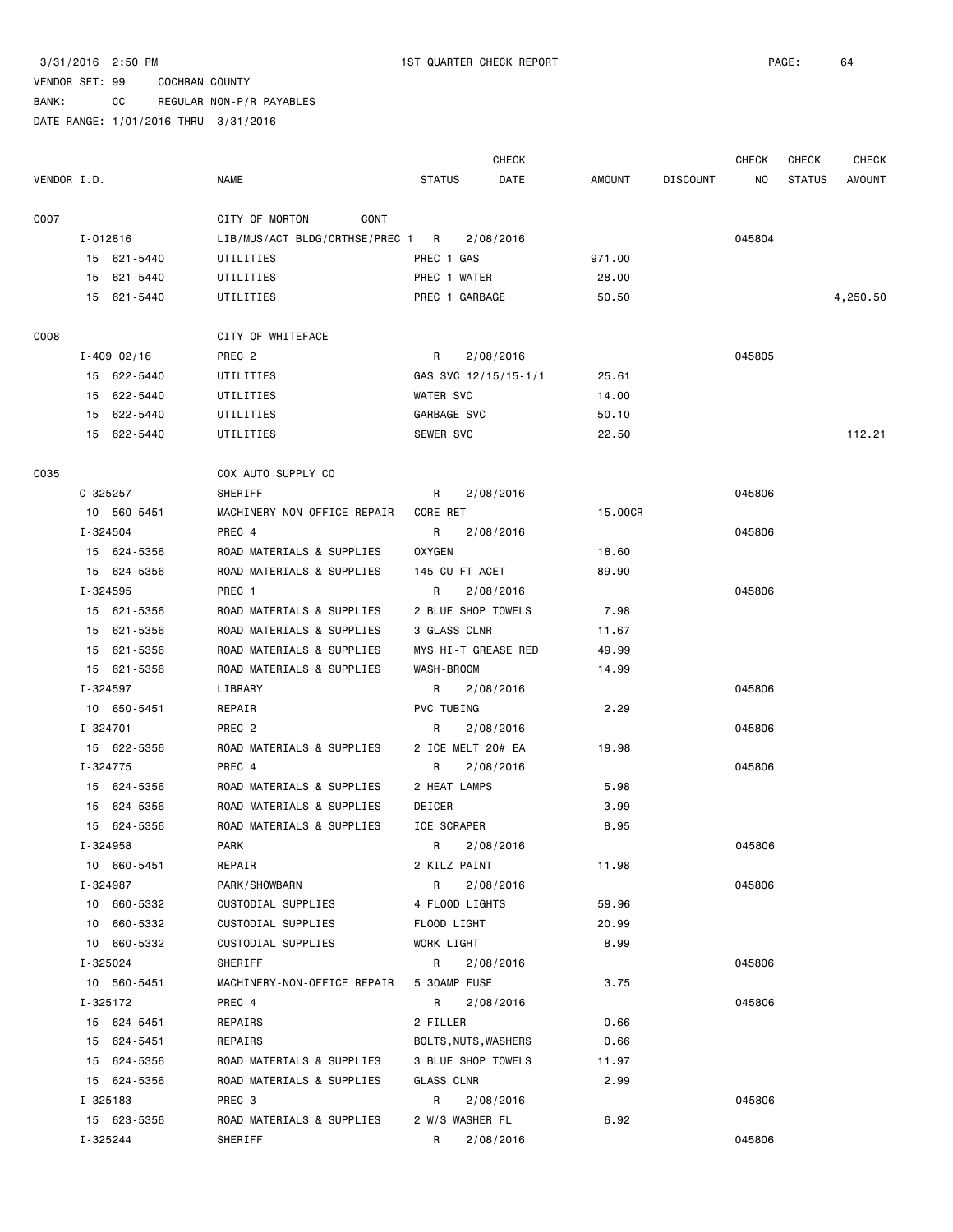BANK: CC REGULAR NON-P/R PAYABLES

|             |          |                             |                             |                   | <b>CHECK</b>          |        |                 | <b>CHECK</b> | <b>CHECK</b>  | <b>CHECK</b>  |
|-------------|----------|-----------------------------|-----------------------------|-------------------|-----------------------|--------|-----------------|--------------|---------------|---------------|
| VENDOR I.D. |          |                             | <b>NAME</b>                 | <b>STATUS</b>     | DATE                  | AMOUNT | <b>DISCOUNT</b> | NO.          | <b>STATUS</b> | <b>AMOUNT</b> |
| C035        |          |                             | COX AUTO SUPPLY CO<br>CONT  |                   |                       |        |                 |              |               |               |
|             | I-325244 |                             | SHERIFF                     | R                 | 2/08/2016             |        |                 | 045806       |               |               |
|             |          | 10 560-5451                 | MACHINERY-NON-OFFICE REPAIR | <b>BATTERY</b>    |                       | 147.99 |                 |              |               |               |
|             | I-325960 |                             | SHERIFF                     | R                 | 2/08/2016             |        |                 | 045806       |               |               |
|             |          | 10 560-5334                 | OTHER SUPPLIES              | <b>WASH-BRUSH</b> |                       | 10.49  |                 |              |               |               |
|             |          | 10 560-5334                 | OTHER SUPPLIES              | SPRAY NOZZLE      |                       | 5.55   |                 |              |               |               |
|             | I-326074 |                             | SHERIFF                     | R                 | 2/08/2016             |        |                 | 045806       |               |               |
|             |          | 10 560-5334                 | OTHER SUPPLIES              | W/S WASHER FL     |                       | 3.46   |                 |              |               |               |
|             | I-326267 |                             | SHERIFF                     | R                 | 2/08/2016             |        |                 | 045806       |               |               |
|             |          | 10 560-5334                 | OTHER SUPPLIES              | 32FT ROPE         |                       | 5.12   |                 |              |               |               |
|             | I-326298 |                             | PREC 1                      | R                 | 2/08/2016             |        |                 | 045806       |               |               |
|             |          | 15 621-5451                 | REPAIRS                     |                   | NUTS, BOLTS, WASHER   | 4.96   |                 |              |               |               |
|             | I-326441 |                             | PREC 4                      | R                 | 2/08/2016             |        |                 | 045806       |               |               |
|             |          | 15 624-5356                 | ROAD MATERIALS & SUPPLIES   | 3 134A FREON      |                       | 29.97  |                 |              |               | 555.73        |
| C065        |          |                             | CITY OF WHITEFACE FIRE DEPT |                   |                       |        |                 |              |               |               |
|             |          | $I-NOVI5 - 2/1/16$          | PUBLIC SAFETY*OTHER         | R                 | 2/08/2016             |        |                 | 045808       |               |               |
|             |          | 10 580-5414                 | FIRE PROTECTION CONTRACTS   |                   | SH214/FM1585; GRASS 1 | 350.00 |                 |              |               |               |
|             |          | 10 580-5414                 | FIRE PROTECTION CONTRACTS   |                   | 6 mi S/FM1780;GRASS   | 350.00 |                 |              |               |               |
|             |          | 10 580-5414                 | FIRE PROTECTION CONTRACTS   |                   | FM1585/CR197;GRASS 1  | 350.00 |                 |              |               |               |
|             | 10       | 580-5414                    | FIRE PROTECTION CONTRACTS   |                   | CR 170; COTTON 12/18/ | 350.00 |                 |              |               |               |
|             | 10       | 580-5414                    | FIRE PROTECTION CONTRACTS   |                   | CR 227/CR260;GRASS 1  | 350.00 |                 |              |               |               |
|             | 10       | 580-5414                    | FIRE PROTECTION CONTRACTS   |                   | CR 197; GRASS 1/2/16  | 350.00 |                 |              |               |               |
|             | 10       | 580-5414                    | FIRE PROTECTION CONTRACTS   |                   | FM1780/GIRLSTOWN;GRA  | 350.00 |                 |              |               |               |
|             | 10       | 580-5414                    | FIRE PROTECTION CONTRACTS   |                   | FM1585/FM1780;GRASS   | 350.00 |                 |              |               | 2,800.00      |
| C371        |          |                             | COCHRAN COUNTY TAX A/C      |                   |                       |        |                 |              |               |               |
|             |          | I-'04 MACK #1795            | PREC <sub>3</sub>           | R                 | 2/08/2016             |        |                 | 045809       |               |               |
|             |          | 15 623-5451                 | REPAIRS                     |                   | ST INSP/04 MACK TRK   | 7.50   |                 |              |               |               |
|             |          | I-04 MACK #4541             | PREC 1                      | R                 | 2/08/2016             |        |                 | 045809       |               |               |
|             |          | 15 621-5451                 | REPAIRS                     |                   | ST INSP/04 MACK TRK   | 7.50   |                 |              |               |               |
|             |          | I-06 CTS TRLR #0320         | PREC <sub>2</sub>           | R                 | 2/08/2016             |        |                 | 045809       |               |               |
|             |          | 15 622-5451                 | REPAIRS                     |                   | ST INSP/06 CTS TRLR   | 7.50   |                 |              |               |               |
|             |          | I-07 CHEV 2500 #8988 PREC 1 |                             | R                 | 2/08/2016             |        |                 | 045809       |               |               |
|             |          | 15 621-5451                 | REPAIRS                     |                   | ST INSP/07 CHEV 2500  | 7.50   |                 |              |               |               |
|             |          | I-81 MACK #4279             | PREC 3                      | R                 | 2/08/2016             |        |                 | 045809       |               |               |
|             |          | 15 623-5451                 | REPAIRS                     |                   | ST INSP/81 MACK TRK   | 7.50   |                 |              |               |               |
|             |          | I-94 INTL #5119             | PREC 3                      | R                 | 2/08/2016             |        |                 | 045809       |               |               |
|             |          | 15 623-5451                 | REPAIRS                     |                   | ST INSP/94 INTL TRK   | 7.50   |                 |              |               | 45.00         |
|             |          |                             |                             |                   |                       |        |                 |              |               |               |
| D001        |          |                             | DACO FIRE EQUIPMENT         |                   |                       |        |                 |              |               |               |
|             | I-11858  |                             | PREC 3                      | R                 | 2/08/2016             |        |                 | 045810       |               |               |
|             |          | 15 623-5451                 | REPAIRS                     |                   | DBL ROCKER LUG MALE/  | 66.45  |                 |              |               | 66.45         |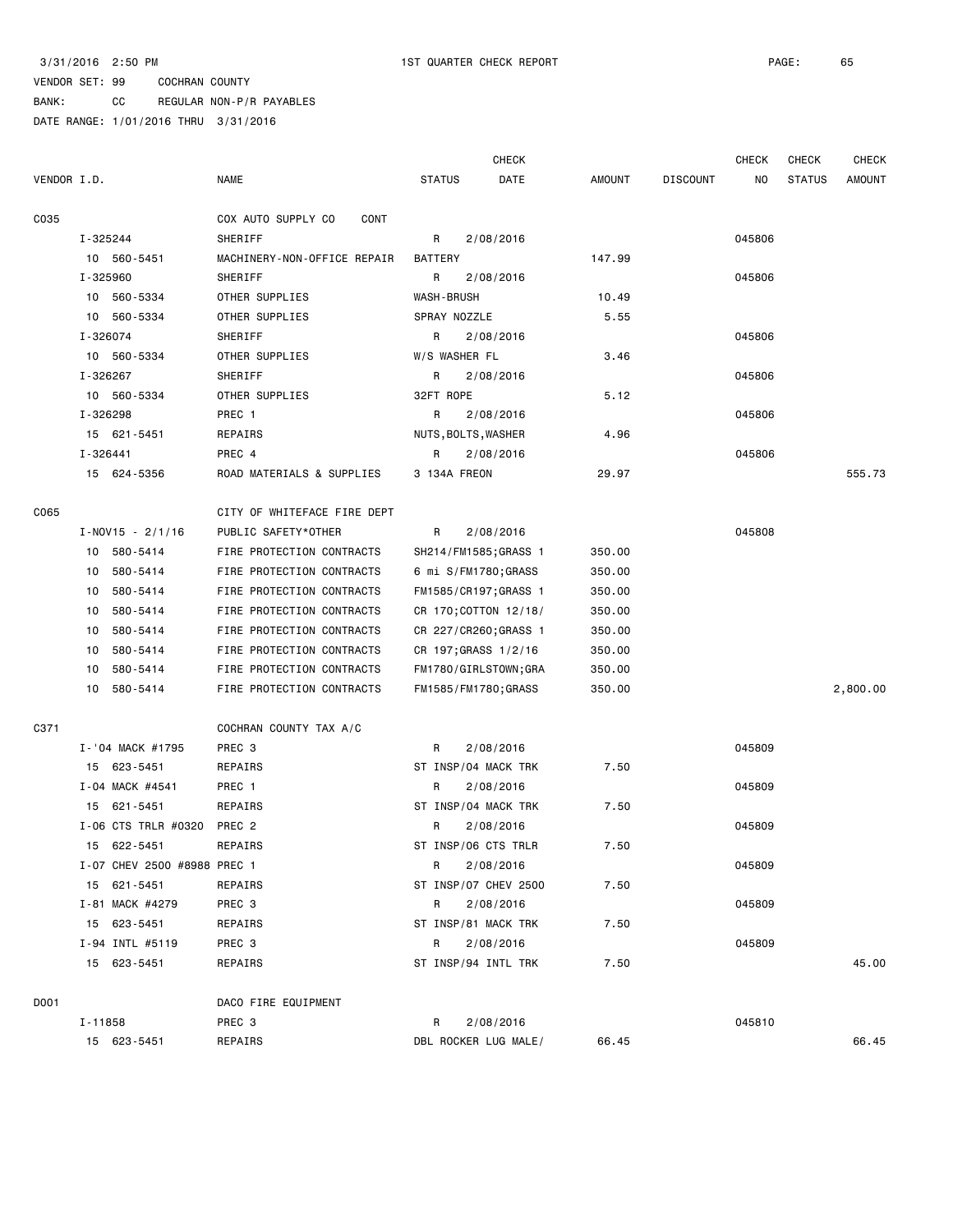BANK: CC REGULAR NON-P/R PAYABLES

|             |                            |                                         |                        | <b>CHECK</b> |               |                 | <b>CHECK</b> | <b>CHECK</b>  | <b>CHECK</b>  |
|-------------|----------------------------|-----------------------------------------|------------------------|--------------|---------------|-----------------|--------------|---------------|---------------|
| VENDOR I.D. |                            | <b>NAME</b>                             | <b>STATUS</b>          | DATE         | <b>AMOUNT</b> | <b>DISCOUNT</b> | NO           | <b>STATUS</b> | <b>AMOUNT</b> |
| D049        |                            | GERALD DUPLER                           |                        |              |               |                 |              |               |               |
|             | I-DW#16701                 | ACTIVITY BLDG                           | R                      | 2/08/2016    |               |                 | 045811       |               |               |
|             | 10 000-4370.101            | RENT-ACTIVITY BUILDING                  | REF DEP FOR 1/9/16     |              | 150.00        |                 |              |               | 150.00        |
|             |                            |                                         |                        |              |               |                 |              |               |               |
| D153        |                            | SHANNA DEWBRE                           |                        |              |               |                 |              |               |               |
|             | I-R/B BAL SAN MARCOS CLERK |                                         | R                      | 2/08/2016    |               |                 | 045812       |               |               |
|             | 10 403-5427                | CONTINUING EDUCATION                    | HOTEL/TAX PD 1/28/16   |              | 328,44CR      |                 |              |               |               |
|             | 10 403-5427                | CONTINUING EDUCATION                    | ACTUAL HOTEL/3 NITES   |              | 357.00        |                 |              |               |               |
|             | 10 403-5427                | CONTINUING EDUCATION                    | ACTUAL LODGING TAX     |              | 102.88        |                 |              |               | 131.44        |
| F010        |                            | FIVE-AREA TELEPHONE CO-OP               |                        |              |               |                 |              |               |               |
|             | I-927-5510 FEB16           | PREC 4                                  | R                      | 2/08/2016    |               |                 | 045813       |               |               |
|             | 15 624-5420                | TELECOMMUNICATIONS                      | BASIC LOCAL SVC        |              | 32.25         |                 |              |               |               |
|             | 15 624-5420                | TELECOMMUNICATIONS                      | <b>FEES</b>            |              | 8.83          |                 |              |               | 41.08         |
|             |                            |                                         |                        |              |               |                 |              |               |               |
| F073        |                            | FRONTIER VALLEY INC.                    |                        |              |               |                 |              |               |               |
|             | I-371591                   | <b>EXTENSION SVC</b>                    | R                      | 2/08/2016    |               |                 | 045814       |               |               |
|             | 10 665-5451                | REPAIRS                                 | LOC, DIG, RPR SHORT/TR |              | 209.00        |                 |              |               |               |
|             | 10 665-5451                | REPAIRS                                 | 6FT INSULINK           |              | 5.82          |                 |              |               |               |
|             | 10 665-5451                | <b>REPAIRS</b>                          | 6FT HEATSHRINK #8      |              | 27.18         |                 |              |               |               |
|             | I-371598                   | PARK/SHOWBARN                           | R                      | 2/08/2016    |               |                 | 045814       |               |               |
|             | 10 660-5451                | REPAIR                                  | LOC SHRT, DSCNCT WTR   |              | 109.00        |                 |              |               | 351.00        |
| F093        |                            | FARMERS CO-OPERATIVE ELEVATOR           |                        |              |               |                 |              |               |               |
|             | $I - 3160$ 01/16           | PREC <sub>2</sub>                       | R                      | 2/08/2016    |               |                 | 045815       |               |               |
|             | 15 622-5330                | FUEL AND OIL                            | 23.01GL UNL 1/9        |              | 42.08         |                 |              |               |               |
|             | 15 622-5330                | FUEL AND OIL                            | 23.09GL UNL 1/26       |              | 39.92         |                 |              |               | 82.00         |
| G074        |                            | GRAVES, HUMPHRIES, STAHL, LTD           |                        |              |               |                 |              |               |               |
|             | I-FEES JAN16               | JUSTICE OF PEACE                        | R                      | 2/08/2016    |               |                 | 045816       |               |               |
|             | 10 000-2206.002            | COLLECTION AGENCY FEES                  | COLLECTION FEES JAN1   |              | 187.51        |                 |              |               | 187.51        |
|             |                            |                                         |                        |              |               |                 |              |               |               |
| J069        |                            | JUVENILE JUSTICE ASS'N OF TEXAS         |                        |              |               |                 |              |               |               |
|             |                            | I-'16 SPR CONF/SEARS JUVENILE PROBATION | R                      | 2/08/2016    |               |                 | 045817       |               |               |
|             | 17 573-5427                | TRAVEL & TRAINING                       | REG/APR CONF/B SEARS   |              | 130.00        |                 |              |               | 130.00        |
| J082        |                            | JOHN DEERE FINANCIAL                    |                        |              |               |                 |              |               |               |
|             | I-372898                   | PREC 1                                  | R                      | 2/08/2016    |               |                 | 045818       |               |               |
|             | 15 621-5451                | REPAIRS                                 | HY-GARD                |              | 12.06         |                 |              |               |               |
|             | I-376497                   | PREC 4                                  | R                      | 2/08/2016    |               |                 | 045818       |               |               |
|             | 15 624-5451                | REPAIRS                                 | ALKALINE BATT          |              | 4.22          |                 |              |               |               |
|             | 15 624-5451                | REPAIRS                                 | FILTER ELEM #AT17522   |              | 71.50         |                 |              |               |               |
|             | 15 624-5451                | REPAIRS                                 | AIR FILTER #AT311066   |              | 153.56        |                 |              |               |               |
|             | 624-5451<br>15             | REPAIRS                                 | 4 HYDR FILTER #AT335   |              | 281.20        |                 |              |               |               |
|             | 624-5451<br>15             | REPAIRS                                 | OIL FILTER#AT367840    |              | 66.40         |                 |              |               |               |
|             | 15 624-5451                | REPAIRS                                 | 2 OIL FILTER #RE5214   |              | 69.10         |                 |              |               |               |
|             | 15 624-5451                | REPAIRS                                 | FUEL FILTER #RE53391   |              | 103.07        |                 |              |               |               |
|             | 15 624-5451                | REPAIRS                                 | FILTER ELEM #RE53946   |              | 74.22         |                 |              |               |               |
|             | I-376501                   | PREC 4                                  | R                      | 2/08/2016    |               |                 | 045818       |               |               |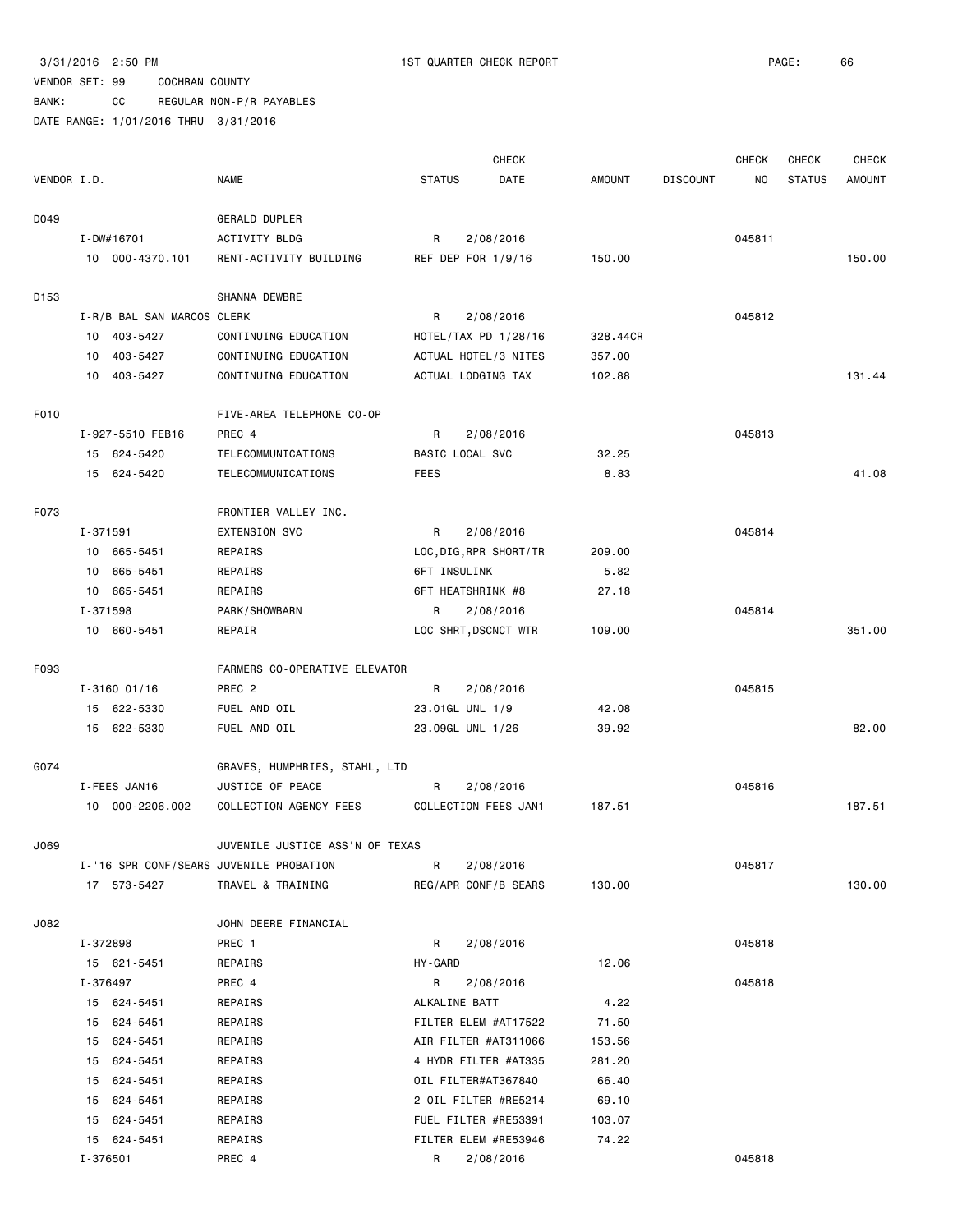BANK: CC REGULAR NON-P/R PAYABLES

|             |           |             |                              |                   | <b>CHECK</b>         |        |                 | CHECK  | CHECK         | <b>CHECK</b> |
|-------------|-----------|-------------|------------------------------|-------------------|----------------------|--------|-----------------|--------|---------------|--------------|
| VENDOR I.D. |           |             | <b>NAME</b>                  | <b>STATUS</b>     | DATE                 | AMOUNT | <b>DISCOUNT</b> | NO     | <b>STATUS</b> | AMOUNT       |
| J082        |           |             | JOHN DEERE FINANCIAL CONT    |                   |                      |        |                 |        |               |              |
|             | I-376501  |             | PREC 4                       | R                 | 2/08/2016            |        |                 | 045818 |               |              |
|             |           | 15 624-5451 | REPAIRS                      |                   | 24 PLUS-50 OIL 15W40 | 322.08 |                 |        |               | 1,157.41     |
| L010        |           |             | LEWIS FARM & RANCH STORE INC |                   |                      |        |                 |        |               |              |
|             | I - 18784 |             | PREC 3                       | R                 | 2/08/2016            |        |                 | 045819 |               |              |
|             |           | 15 623-5451 | REPAIRS                      | OIL               |                      | 59.88  |                 |        |               |              |
|             |           | 15 623-5451 | REPAIRS                      | DISC              |                      | 5.99CR |                 |        |               |              |
|             | I-18921   |             | ACTIVITY BLDG                | R                 | 2/08/2016            |        |                 | 045819 |               |              |
|             |           | 10 662-5332 | CUSTODIAL SUPPLIES           | SNOW SHOVEL       |                      | 24.99  |                 |        |               |              |
|             |           | 10 662-5332 | CUSTODIAL SUPPLIES           | DISC              |                      | 2.49CR |                 |        |               |              |
|             | I-18936   |             | PREC 1                       | R                 | 2/08/2016            |        |                 | 045819 |               |              |
|             |           | 15 621-5356 | ROAD MATERIALS & SUPPLIES    | CHAIN/SNOW        |                      | 79.95  |                 |        |               |              |
|             | I-18963   |             | ACTIVITY BLDG                | R                 | 2/08/2016            |        |                 | 045819 |               |              |
|             |           | 10 662-5332 | CUSTODIAL SUPPLIES           | WINDSHIELD WASH   |                      | 2.99   |                 |        |               |              |
|             |           | 10 662-5332 | CUSTODIAL SUPPLIES           | DISC              |                      | 0.30CR |                 |        |               |              |
|             | I-18979   |             | JAIL                         | R                 | 2/08/2016            |        |                 | 045819 |               |              |
|             |           | 10 512-5392 | MISCELLANEOUS SUPPLIES       | 1CS BLEACH        |                      | 23.92  |                 |        |               |              |
|             |           | 10 512-5392 | MISCELLANEOUS SUPPLIES       | 1CS GLASS CLNR    |                      | 35.88  |                 |        |               |              |
|             |           | 10 512-5392 | MISCELLANEOUS SUPPLIES       | DISC              |                      | 5.98CR |                 |        |               |              |
|             | I-19024   |             | CRTHSE/JAIL                  | R                 | 2/08/2016            |        |                 | 045819 |               |              |
|             |           | 10 510-5332 | CUSTODIAL SUPPLIES           | 1CS KLEENEX       |                      | 59.76  |                 |        |               |              |
|             |           | 10 510-5332 | CUSTODIAL SUPPLIES           | DISC              |                      | 5.98CR |                 |        |               |              |
|             |           | 10 512-5392 | MISCELLANEOUS SUPPLIES       | GLOVES            |                      | 12.95  |                 |        |               |              |
|             |           | 10 512-5392 | MISCELLANEOUS SUPPLIES       | 2 LYSOL           |                      | 7.98   |                 |        |               |              |
|             |           | 10 512-5392 | MISCELLANEOUS SUPPLIES       | DISC              |                      | 2.09CR |                 |        |               |              |
|             | I-19279   |             | JAIL                         | R                 | 2/08/2016            |        |                 | 045819 |               |              |
|             |           | 10 512-5392 | MISCELLANEOUS SUPPLIES       | 8 GAL BLEACH      |                      | 23.92  |                 |        |               |              |
|             |           | 10 512-5392 | MISCELLANEOUS SUPPLIES       | 2 MR CLEAN        |                      | 7.98   |                 |        |               |              |
|             |           | 10 512-5392 | MISCELLANEOUS SUPPLIES       | DISC              |                      | 3.19CR |                 |        |               |              |
|             | I-19320   |             | LIBRARY                      | R                 | 2/08/2016            |        |                 | 045819 |               |              |
|             |           | 10 650-5451 | REPAIR                       | WASTE OUTLET      |                      | 7.49   |                 |        |               |              |
|             |           | 10 650-5451 | REPAIR                       | TAIL PIECE        |                      | 3.49   |                 |        |               |              |
|             |           | 10 650-5451 | REPAIR                       | TAIL PIECE WASHER |                      | 1.99   |                 |        |               |              |
|             |           | 10 650-5451 | REPAIR                       | WASHER            |                      | 1.25   |                 |        |               |              |
|             |           | 10 650-5451 | REPAIR                       | DISC              |                      | 1.42CR |                 |        |               |              |
|             | I - 19335 |             | COURTHOUSE                   | R                 | 2/08/2016            |        |                 | 045819 |               |              |
|             |           | 10 435-5499 | MISCELLANEOUS                |                   | 2CS DRINKS/GR JURY   | 19.00  |                 |        |               |              |
|             |           | 10 435-5499 | MISCELLANEOUS                | <b>1CS WATER</b>  |                      | 5.95   |                 |        |               |              |
|             | I - 19394 |             | PREC 3                       | R                 | 2/08/2016            |        |                 | 045819 |               |              |
|             |           | 15 623-5356 | ROAD MATERIALS & SUPPLIES    | COFFEE            |                      | 13.95  |                 |        |               |              |
|             |           | 15 623-5356 | ROAD MATERIALS & SUPPLIES    | CREAMER           |                      | 1.95   |                 |        |               |              |
|             | I-19396   |             | ACTIVITY BLDG                | R                 | 2/08/2016            |        |                 | 045819 |               |              |
|             |           | 10 662-5332 | CUSTODIAL SUPPLIES           |                   | 4 BAR KEEPERS FRIEND | 9.16   |                 |        |               |              |
|             |           | 10 662-5332 | CUSTODIAL SUPPLIES           | DISC              |                      | 0.92CR |                 |        |               |              |
|             | I-19511   |             | PARK                         | R                 | 2/08/2016            |        |                 | 045819 |               |              |
|             |           | 10 660-5451 | REPAIR                       | 10 CEILING TILE   |                      | 59.90  |                 |        |               |              |
|             |           | 10 660-5451 | REPAIR                       | SNAP KNIFE        |                      | 2.99   |                 |        |               |              |
|             |           |             |                              |                   |                      |        |                 |        |               |              |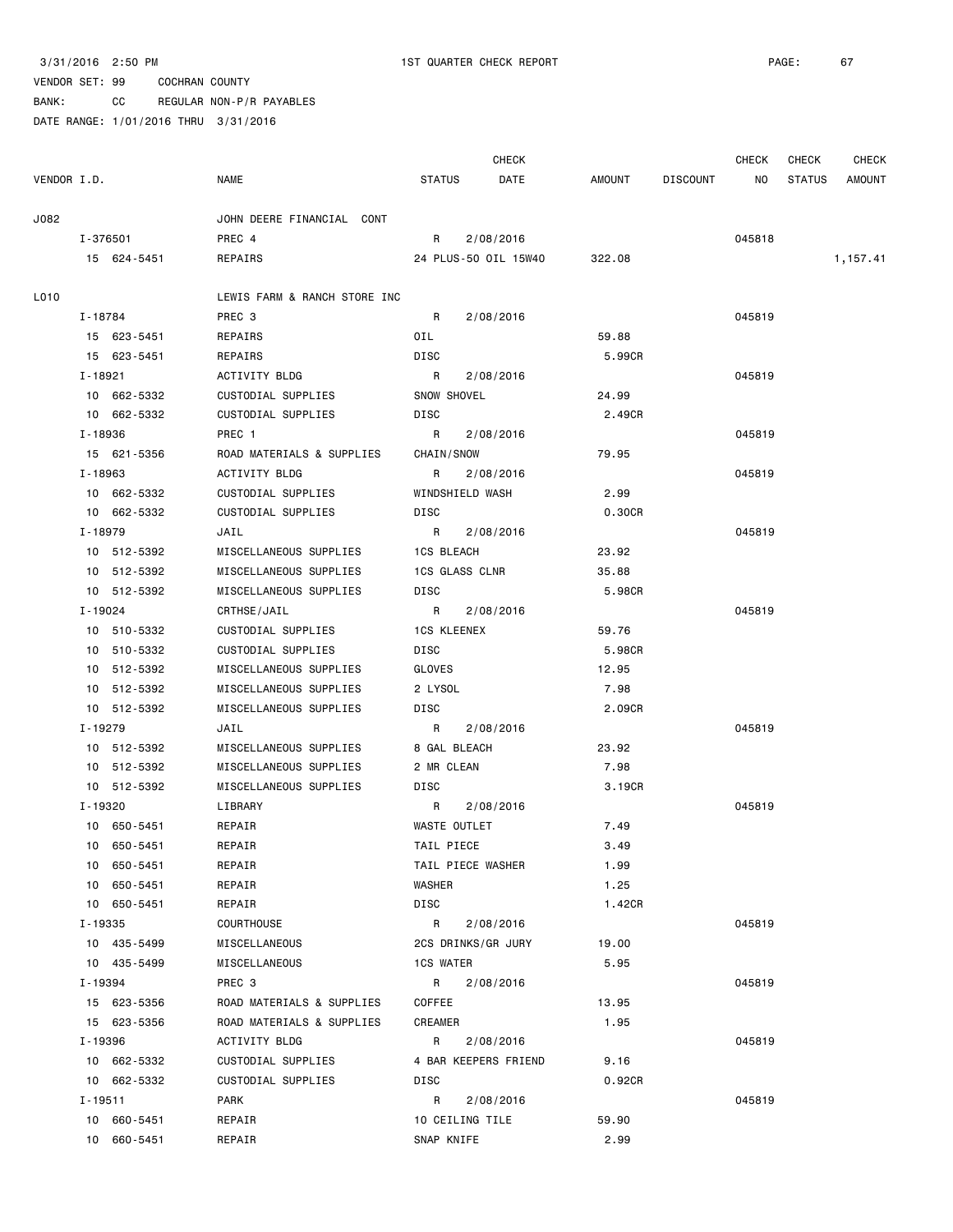BANK: CC REGULAR NON-P/R PAYABLES

|             |                    |  | CHECK                             | CHECK             | <b>CHECK</b>         |         |                 |        |               |               |
|-------------|--------------------|--|-----------------------------------|-------------------|----------------------|---------|-----------------|--------|---------------|---------------|
| VENDOR I.D. |                    |  | <b>NAME</b>                       | <b>STATUS</b>     | DATE                 | AMOUNT  | <b>DISCOUNT</b> | NO     | <b>STATUS</b> | <b>AMOUNT</b> |
| L010        |                    |  | LEWIS FARM & RANCH STORE CONT     |                   |                      |         |                 |        |               |               |
|             | I-19511            |  | PARK                              | R                 | 2/08/2016            |         |                 | 045819 |               |               |
|             | 10 660-5451        |  | REPAIR                            | OIL RING          |                      | 1.00    |                 |        |               |               |
|             | 10 660-5451        |  | REPAIR                            | DISC              |                      | 6.39CR  |                 |        |               |               |
|             | I-19649            |  | PREC 1                            | R                 | 2/08/2016            |         |                 | 045819 |               |               |
|             | 15 621-5451        |  | REPAIRS                           | 2) 8FT POST       |                      | 25.90   |                 |        |               |               |
|             | 15 621-5451        |  | REPAIRS                           | NUTS & BOLTS      |                      | 1.12    |                 |        |               |               |
|             | 15 621-5451        |  | REPAIRS                           | DISC              |                      | 2.70CR  |                 |        |               |               |
|             | $I - 19660$        |  | PARK                              | R                 | 2/08/2016            |         |                 | 045819 |               |               |
|             | 10 660-5332        |  | CUSTODIAL SUPPLIES                |                   | MASTERJACK/DRAIN OPE | 12.95   |                 |        |               |               |
|             | 10 660-5332        |  | CUSTODIAL SUPPLIES                | DISC              |                      | 1.30CR  |                 |        |               |               |
|             | I-19682            |  | PARK                              | R                 | 2/08/2016            |         |                 | 045819 |               |               |
|             | 10 660-5451        |  | REPAIR                            | 2 FEM COUPLER     |                      | 3.98    |                 |        |               |               |
|             | 10 660-5451        |  | REPAIR                            | DISC              |                      | 0.39CR  |                 |        |               |               |
|             | I-19689            |  | PREC 1                            | R                 | 2/08/2016            |         |                 | 045819 |               |               |
|             | 15 621-5451        |  | REPAIRS                           | 2) 4x4x8          |                      | 25.90   |                 |        |               |               |
|             | 15 621-5451        |  | REPAIRS                           | 4) 1/4x4 BOLT     |                      | 0.48    |                 |        |               |               |
|             | 15 621-5451        |  | REPAIRS                           | 8) NUTS           |                      | 0.28    |                 |        |               |               |
|             | 15 621-5451        |  | REPAIRS                           | 4) PLATES         |                      | 0.16    |                 |        |               |               |
|             | 15 621-5451        |  | REPAIRS                           | DISC              |                      | 2.68CR  |                 |        |               |               |
|             | I-19768            |  | SHERIFF/ANIMAL                    | R                 | 2/08/2016            |         |                 | 045819 |               |               |
|             | 10 560-5499        |  | MISCELLANEOUS                     | <b>CURRY COMB</b> |                      | 5.49    |                 |        |               |               |
|             | 10 560-5499        |  | MISCELLANEOUS                     | DISC              |                      | 0.55CR  |                 |        |               |               |
|             | I-20020            |  | ACTIVITY BLDG                     | R                 | 2/08/2016            |         |                 | 045819 |               |               |
|             | 10 662-5332        |  | CUSTODIAL SUPPLIES                | 2 CLOROX CLEAN    |                      | 7.98    |                 |        |               |               |
|             | 10 662-5332        |  | CUSTODIAL SUPPLIES                | 1 PAD             |                      | 1.49    |                 |        |               |               |
|             | 10 662-5332        |  | CUSTODIAL SUPPLIES                | DISC              |                      | 0.94CR  |                 |        |               |               |
|             | I-20036            |  | ACTIVITY BLDG                     | R                 | 2/08/2016            |         |                 | 045819 |               |               |
|             | 10 662-5332        |  | CUSTODIAL SUPPLIES                | STORAGE BOX       |                      | 3.99    |                 |        |               |               |
|             | 10 662-5332        |  | CUSTODIAL SUPPLIES                | DISC              |                      | 0.40CR  |                 |        |               |               |
|             | I-20437            |  | JAIL                              | R                 | 2/08/2016            |         |                 | 045819 |               |               |
|             | 10 512-5392        |  | MISCELLANEOUS SUPPLIES            | 2CS BLEACH        |                      | 47.84   |                 |        |               |               |
|             | 10 512-5392        |  | MISCELLANEOUS SUPPLIES            | DISC              |                      | 4.78CR  |                 |        |               | 557.39        |
| L018        |                    |  | LUBBOCK GRADER BLADE, INC         |                   |                      |         |                 |        |               |               |
|             | I-55637            |  | PREC 2                            | R                 | 2/08/2016            |         |                 | 045821 |               |               |
|             | 15 622-5356        |  | ROAD MATERIALS & SUPPLIES         |                   | 4 GRADER BLADE 3/4x8 | 504.00  |                 |        |               | 504.00        |
| L189        |                    |  | HOCKLEY COUNTY PUBLISHING CO. INC |                   |                      |         |                 |        |               |               |
|             | $I - 02/03/16$     |  | COMMISSIONERS COURT               | R                 | 2/08/2016            |         |                 | 045822 |               |               |
|             | 15 610-5430        |  | LEGAL NOTICES                     |                   | 4TH QTR TREAS REPORT | 204.60  |                 |        |               |               |
|             | 15 610-5430        |  | LEGAL NOTICES                     | TIMELY PAY DISC   |                      | 18.60CR |                 |        |               |               |
|             | I-1YR/EXT SVC 2016 |  | EXTENSION SVC                     | R                 | 2/08/2016            |         |                 | 045822 |               |               |
|             | 10 665-5310        |  | OFFICE SUPPLIES                   | 1 YR SUBSCRIPTION |                      | 40.00   |                 |        |               | 226.00        |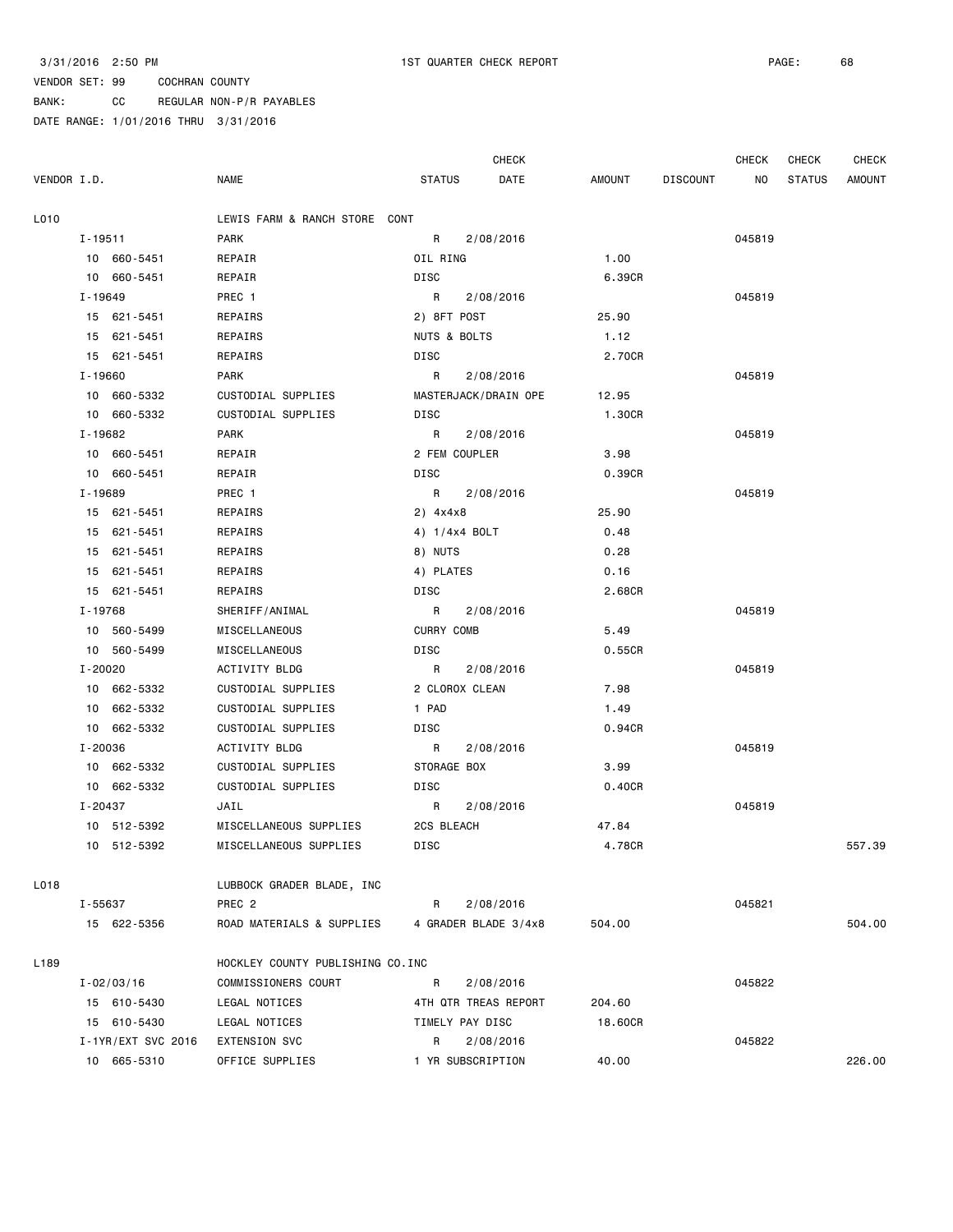BANK: CC REGULAR NON-P/R PAYABLES

|             |           |                      |                              |                     | <b>CHECK</b>         |        |                 | <b>CHECK</b> | <b>CHECK</b>  | <b>CHECK</b> |
|-------------|-----------|----------------------|------------------------------|---------------------|----------------------|--------|-----------------|--------------|---------------|--------------|
| VENDOR I.D. |           |                      | <b>NAME</b>                  | <b>STATUS</b>       | DATE                 | AMOUNT | <b>DISCOUNT</b> | NO.          | <b>STATUS</b> | AMOUNT       |
| L212        |           |                      | LIBRARIANS' BOOK EXPRESS LLC |                     |                      |        |                 |              |               |              |
|             | I-1280751 |                      | LIBRARY                      | R                   | 2/08/2016            |        |                 | 045823       |               |              |
|             |           | 10 650-5590          | <b>BOOKS</b>                 | <b>BISON</b>        |                      | 17.70  |                 |              |               |              |
|             | 10        | 650-5590             | <b>BOOKS</b>                 | GRIZZLY BEAR        |                      | 17.70  |                 |              |               |              |
|             | 10        | 650-5590             | <b>BOOKS</b>                 | <b>JAGUAR</b>       |                      | 17.70  |                 |              |               |              |
|             | 10        | 650-5590             | <b>BOOKS</b>                 | <b>MOOSE</b>        |                      | 17.70  |                 |              |               |              |
|             | 10        | 650-5590             | <b>BOOKS</b>                 | BOTTLENOSE DOLPHINS |                      | 17.70  |                 |              |               |              |
|             | 10        | 650-5590             | <b>BOOKS</b>                 | HARP SEALS          |                      | 17.70  |                 |              |               |              |
|             | 10        | 650-5590             | <b>BOOKS</b>                 | PORPOISES           |                      | 17.70  |                 |              |               |              |
|             | 10        | 650-5590             | <b>BOOKS</b>                 | ARMORED DINOSAURS   |                      | 17.70  |                 |              |               |              |
|             | 10        | 650-5590             | <b>BOOKS</b>                 |                     | GIANT MEAT-EATING DI | 17.70  |                 |              |               |              |
|             | 10        | 650-5590             | <b>BOOKS</b>                 |                     | PREHISTORIC FLYING R | 17.70  |                 |              |               |              |
|             | 10        | 650-5590             | <b>BOOKS</b>                 | PREHISTORIC MAMMALS |                      | 17.70  |                 |              |               |              |
|             | 10        | 650-5590             | <b>BOOKS</b>                 |                     | PREHISTORIC SEA REPT | 17.70  |                 |              |               |              |
|             | 10        | 650-5590             | <b>BOOKS</b>                 | <b>EAGLES</b>       |                      | 17.70  |                 |              |               |              |
|             | 10        | 650-5590             | <b>BOOKS</b>                 | <b>FALCONS</b>      |                      | 17.70  |                 |              |               |              |
|             | 10        | 650-5590             | <b>BOOKS</b>                 | <b>HAWKS</b>        |                      | 17.70  |                 |              |               |              |
|             | 10        | 650-5590             | <b>BOOKS</b>                 |                     | IN SEARCH OF BLUE SH | 17.70  |                 |              |               |              |
|             | 10        | 650-5590             | <b>BOOKS</b>                 |                     | IN SEARCH OF GR WHIT | 17.70  |                 |              |               |              |
|             | 10        | 650-5590             | <b>BOOKS</b>                 |                     | IN SEARCH OF MAKO SH | 17.70  |                 |              |               |              |
|             | 10        | 650-5590             | <b>BOOKS</b>                 |                     | IN SEARCH OF TIGER S | 17.70  |                 |              |               |              |
|             | 10        | 650-5590             | <b>BOOKS</b>                 |                     | WATCH OUT FOR ALLIGA | 17.70  |                 |              |               |              |
|             | 10        | 650-5590             | <b>BOOKS</b>                 |                     | WATCH OUT FOR COYOTE | 17.70  |                 |              |               |              |
|             | 10        | 650-5590             | <b>BOOKS</b>                 |                     | WATCH OUT FOR MTN LI | 17.70  |                 |              |               |              |
|             | 10        | 650-5590             | <b>BOOKS</b>                 |                     | WATCH OUT FOR RATTLE | 17.70  |                 |              |               |              |
|             | 10        | 650-5590             | <b>BOOKS</b>                 | SHIPPING            |                      | 38.67  |                 |              |               | 445.77       |
| MO11        |           |                      | MCWHORTER'S LTD              |                     |                      |        |                 |              |               |              |
|             | I-4003333 |                      | PREC 4                       | R                   | 2/08/2016            |        |                 | 045824       |               |              |
|             |           | 15 624-5454          | TIRES                        | RPR FLAT            |                      | 25.00  |                 |              |               | 25.00        |
| N082        |           |                      | NETDATA                      |                     |                      |        |                 |              |               |              |
|             |           | I-iTICKET JAN16      | JUSTICE OF PEACE             |                     | R 2/08/2016          |        |                 | 045825       |               |              |
|             |           | 10 455-5499          | MISCELLANEOUS                | JAN 2016            |                      | 4.00   |                 |              |               | 4.00         |
| S010        |           |                      | SILVERS COMPANY              |                     |                      |        |                 |              |               |              |
|             |           | I-EXT SVC 01/16      | EXTENSION SVC                | R                   | 2/08/2016            |        |                 | 045826       |               |              |
|             |           | 10 665-5330          | FUEL AND OIL                 | 28.33GL UNL 1/6     |                      | 45.75  |                 |              |               |              |
|             |           | 10 665-5330          | FUEL AND OIL                 | 30.84GL UNL 1/19    |                      | 51.66  |                 |              |               |              |
|             |           | I-JUV PROB 01/16     | JUVENILE PROBATION           | R                   | 2/08/2016            |        |                 | 045826       |               |              |
|             |           | 17 573-5499          | OPERATING EXPENSES           | 14.21GL UNL 1/4     |                      | 22.95  |                 |              |               |              |
|             |           | 17 573-5499          | OPERATING EXPENSES           | 17.29GL UNL 1/7     |                      | 28.96  |                 |              |               |              |
|             |           | 17 573-5499          | OPERATING EXPENSES           | 15.98GL UNL 1/19    |                      | 25.81  |                 |              |               |              |
|             |           | 17 573-5499          | OPERATING EXPENSES           | 16.87GL UNL 1/26    |                      | 27.25  |                 |              |               |              |
|             |           | $I - NON - DEP$ 1/16 | CLERK                        | R                   | 2/08/2016            |        |                 | 045826       |               |              |
|             |           | 10 403-5427          | CONTINUING EDUCATION         |                     | 8.91GL UNL 1/22; SHA | 14.39  |                 |              |               |              |
|             |           | I-PARK 01/16         | PARK                         | R                   | 2/08/2016            |        |                 | 045826       |               |              |
|             |           | 10 660-5330          | FUEL AND OIL                 | 25GL UNL 1/11       |                      | 41.88  |                 |              |               |              |
|             |           | I-PREC 1 01/16       | PREC 1                       | R                   | 2/08/2016            |        |                 | 045826       |               |              |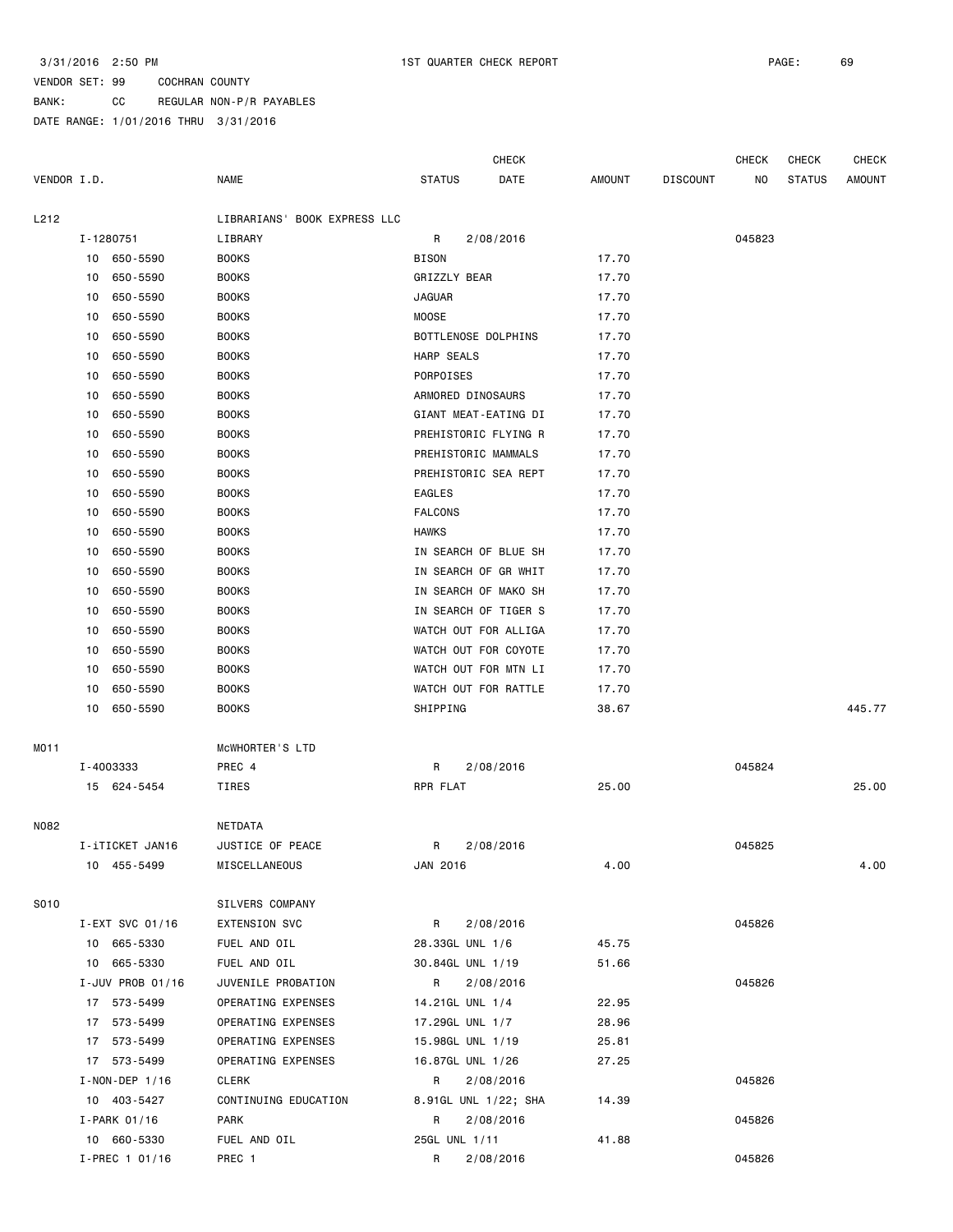BANK: CC REGULAR NON-P/R PAYABLES DATE RANGE: 1/01/2016 THRU 3/31/2016

|             |                  |                             | CHECK                 |           |        |                 | CHECK  | CHECK         | <b>CHECK</b> |
|-------------|------------------|-----------------------------|-----------------------|-----------|--------|-----------------|--------|---------------|--------------|
| VENDOR I.D. |                  | <b>NAME</b>                 | <b>STATUS</b>         | DATE      | AMOUNT | <b>DISCOUNT</b> | ΝO     | <b>STATUS</b> | AMOUNT       |
| S010        |                  | SILVERS COMPANY<br>CONT     |                       |           |        |                 |        |               |              |
|             | $I-PREC$ 1 01/16 | PREC 1                      | R                     | 2/08/2016 |        |                 | 045826 |               |              |
|             | 15 621-5330      | FUEL & OIL                  | 45GL HS DIESEL C12 1  |           | 64.80  |                 |        |               |              |
|             | 15 621-5330      | FUEL & OIL                  | 61.8GL HS DIESEL LDR  |           | 88.99  |                 |        |               |              |
|             | 15 621-5330      | FUEL & OIL                  | 48GLHS DIESEL 12/29   |           | 69.12  |                 |        |               |              |
|             | 15 621-5330      | FUEL & OIL                  | 39.1GL HS DIESEL LDR  |           | 56.30  |                 |        |               |              |
|             | 15 621-5330      | FUEL & OIL                  | 28.6GL HS DIESEL LDR  |           | 41.18  |                 |        |               |              |
|             | 15 621-5330      | FUEL & OIL                  | 103.4GL HS DIESEL C1  |           | 148.90 |                 |        |               |              |
| 15          | 621-5330         | FUEL & OIL                  | 52.3GL HS DIESEL C12  |           | 75.31  |                 |        |               |              |
| 15          | 621-5330         | FUEL & OIL                  | 105.2GL HS DIESEL C1  |           | 151.49 |                 |        |               |              |
| 15          | 621-5330         | FUEL & OIL                  | 100GL HS DIESEL C11,  |           | 131.00 |                 |        |               |              |
| 15          | 621-5330         | FUEL & OIL                  | 69.5GL HS DIESEL C12  |           | 91.05  |                 |        |               |              |
| 15          | 621-5330         | FUEL & OIL                  | 70GL HS DIESEL GRDR   |           | 94.50  |                 |        |               |              |
| 15          | 621-5330         | FUEL & OIL                  | 128GL HS DIESEL C11,  |           | 172.80 |                 |        |               |              |
| 15          | 621-5330         | FUEL & OIL                  | 28.3GL UNL P/U 1/27   |           | 44.86  |                 |        |               |              |
|             | 15 621-5330      | FUEL & OIL                  | 10 DEF 2.5GL 1/27     |           | 105.00 |                 |        |               |              |
|             | 15 621-5330      | FUEL & OIL                  | 34GL HS DIESEL LDR 1  |           | 48.96  |                 |        |               |              |
|             | I-PREC 2 01/16   | PREC 2                      | R                     | 2/08/2016 |        |                 | 045826 |               |              |
|             | 15 622-5330      | FUEL AND OIL                | 2 BLUE DEF 1/6        |           | 21.00  |                 |        |               |              |
|             | 15 622-5330      | FUEL AND OIL                | 437.6GL HS DIESEL 1/  |           | 652.02 |                 |        |               |              |
|             | 15 622-5451      | REPAIRS                     | FUEL FILTER 1/18      |           | 10.78  |                 |        |               |              |
|             | 15 622-5330      | FUEL AND OIL                | 3 BLUE DEF 1/25       |           | 31.50  |                 |        |               |              |
|             | 15 622-5330      | FUEL AND OIL                | 15.03GL UNL 1/6       |           | 25.18  |                 |        |               |              |
|             | 15 622-5330      | FUEL AND OIL                | 23.41GL UNL 1/6       |           | 37.81  |                 |        |               |              |
| 15          | 622-5330         | FUEL AND OIL                | 24.99GL UNL 1/14      |           | 41.86  |                 |        |               |              |
|             | 15 622-5330      | FUEL AND OIL                | 19.01GL UNL 1/19      |           | 30.70  |                 |        |               |              |
|             | 15 622-5330      | FUEL AND OIL                | 20GL UNL 1/26         |           | 32.30  |                 |        |               |              |
|             | 15 622-5330      | FUEL AND OIL                | 260.5GL HS DIESEL DE  |           | 354.28 |                 |        |               |              |
|             | I-PREC 3 01/16   | PREC 3                      | R                     | 2/08/2016 |        |                 | 045826 |               |              |
|             | 15 623-5330      | FUEL AND OIL                | 3 BLUE DEF 1/7        |           | 31.50  |                 |        |               |              |
|             | 15 623-5330      | FUEL AND OIL                | 8 BLUE DEF 1/13       |           | 84.00  |                 |        |               |              |
|             | 15 623-5330      | FUEL AND OIL                | 412GL HS DIESEL, DEL/ |           | 593.28 |                 |        |               |              |
|             | I-PREC 4 01/16   | PREC 4                      |                       | 2/08/2016 |        |                 | 045826 |               |              |
|             | 15 624-5330      | FUEL AND OIL                | 700GL HS DIESEL DEL/  |           | 952.00 |                 |        |               |              |
| 15          | 624-5330         | FUEL AND OIL                | 3 PS 80-0Z WH 1/21    |           | 40.68  |                 |        |               |              |
|             | 15 624-5440      | UTILITIES                   | 300GL LP GAS DEL/SHO  |           | 432.00 |                 |        |               |              |
|             | I-SHERIFF 01/16  | SHERIFF/PUBLIC SAFETY*OTHER | R                     | 2/08/2016 |        |                 | 045826 |               |              |
|             | 10 560-5451      | MACHINERY-NON-OFFICE REPAIR | ST INSP/#134 1/26/16  |           | 10.00  |                 |        |               |              |
| 10          | 580-5440         | UTILITIES [TOWER]           | 46.9GL HS DIESEL 12/  |           | 69.88  |                 |        |               |              |
| 10          | 560-5451         | MACHINERY-NON-OFFICE REPAIR | ST INSP/#135 1/14/16  |           | 10.00  |                 |        |               |              |
| 10          | 560-5330         | FUEL AND OIL                | 40.02GL UNL/#107      |           | 66.31  |                 |        |               |              |
| 10          | 560-5330         | FUEL AND OIL                | 84.06GL UNL/#134      |           | 140.65 |                 |        |               |              |
| 10          | 560-5330         | FUEL AND OIL                | 38.5GL UNL/#136       |           | 62.18  |                 |        |               |              |
| 10          | 560-5330         | FUEL AND OIL                | 94.36GL UNL/#133      |           | 155.52 |                 |        |               |              |
| 10          | 560-5330         | FUEL AND OIL                | 8.51GL UNL/#105       |           | 14.85  |                 |        |               |              |
| 10          | 560-5330         | FUEL AND OIL                | 63.48GL UNL/#102      |           | 103.90 |                 |        |               |              |
|             | I-VET VAN 01/16  | <b>VETERANS SVC</b>         | R                     | 2/08/2016 |        |                 | 045826 |               |              |
|             | 10 405-5330      | FUEL AND OIL                | 10.1GL UNL 12/31/15   |           | 17.66  |                 |        |               | 5,664.75     |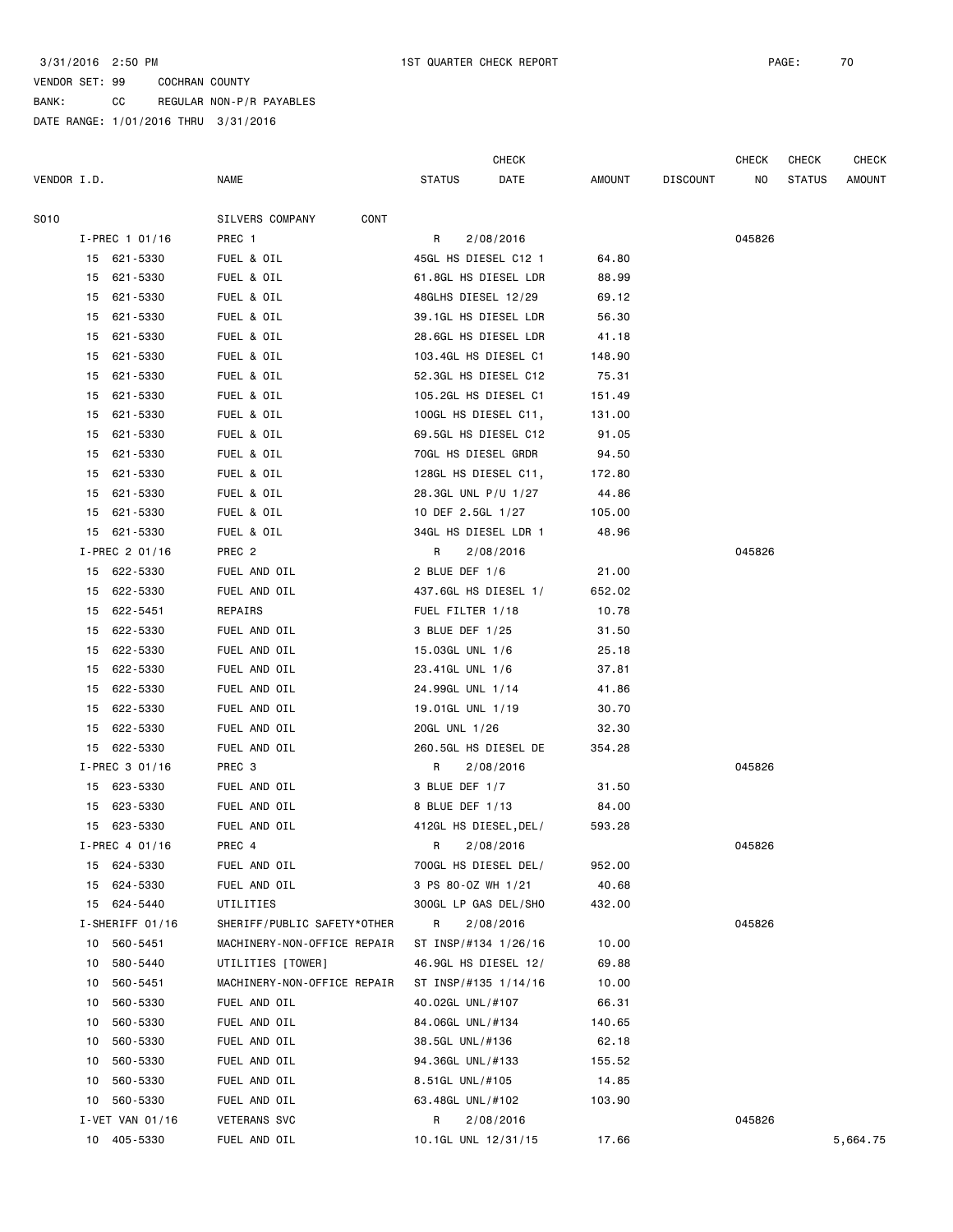### VENDOR SET: 99 COCHRAN COUNTY BANK: CC REGULAR NON-P/R PAYABLES

|             |             |                   |                                                    |                                |           | <b>CHECK</b> |        |                 | <b>CHECK</b> | <b>CHECK</b>  | <b>CHECK</b>  |
|-------------|-------------|-------------------|----------------------------------------------------|--------------------------------|-----------|--------------|--------|-----------------|--------------|---------------|---------------|
| VENDOR I.D. |             |                   | <b>NAME</b>                                        | <b>STATUS</b>                  |           | DATE         | AMOUNT | <b>DISCOUNT</b> | NO.          | <b>STATUS</b> | <b>AMOUNT</b> |
| S071        |             |                   | SCRIPT OFFICE PRODUCTS, INC.                       |                                |           |              |        |                 |              |               |               |
|             | I-49782     |                   | <b>ELECTIONS</b>                                   | R                              | 2/08/2016 |              |        |                 | 045827       |               |               |
|             |             | 10 490-5310       | OFFICE SUPPLIES                                    | ERASABLE WALL CALEND           |           |              | 35.69  |                 |              |               |               |
|             |             | 10 490-5310       | OFFICE SUPPLIES                                    | 4 RM LEM PAPER                 |           |              | 51.80  |                 |              |               |               |
|             |             | 10 490-5310       | OFFICE SUPPLIES                                    | 2 PKG CLIP BADGES              |           |              | 56.14  |                 |              |               |               |
|             | I-49914     |                   | <b>ELECTIONS</b>                                   | R                              | 2/08/2016 |              |        |                 | 045827       |               |               |
|             |             | 10 490-5310       | OFFICE SUPPLIES                                    | 1 PK MAILING LABELS            |           |              | 24.95  |                 |              |               |               |
|             | I-49933     |                   | JUSTICE OF PEACE                                   | R                              | 2/08/2016 |              |        |                 | 045827       |               |               |
|             |             | 10 455-5310       | OFFICE SUPPLIES                                    | ENGR SIGN, EMPLOYEES           |           |              | 14.68  |                 |              |               |               |
|             |             | 10 455-5310       | OFFICE SUPPLIES                                    | ENGR SIGN, USE NEXT D          |           |              | 21.68  |                 |              |               |               |
|             | $I - 50008$ |                   | ATTORNEY                                           | R                              | 2/08/2016 |              |        |                 | 045827       |               |               |
|             |             | 10 475-5310       | OFFICE SUPPLIES                                    | 1 PK CORRECTION TAPE           |           |              | 8.17   |                 |              |               |               |
|             | $I - 50009$ |                   | AUDITOR                                            | R                              | 2/08/2016 |              |        |                 | 045827       |               |               |
|             |             | 10 495-5310       | OFFICE SUPPLIES                                    | 1DZ V5 PENS, BE                |           |              | 23.73  |                 |              |               |               |
|             |             | 10 495-5310       | OFFICE SUPPLIES                                    | 6 SETS 31-TAB INDEXE           |           |              | 52.38  |                 |              |               |               |
|             |             | 10 495-5310       | OFFICE SUPPLIES                                    | 1BX FASTENERS, 3.5"            |           |              | 19.46  |                 |              |               |               |
|             | I-50023     |                   | JUSTICE OF PEACE                                   | R                              | 2/08/2016 |              |        |                 | 045827       |               |               |
|             |             | 10 455-5310       | OFFICE SUPPLIES                                    | <b>1BX CORR TAPE</b>           |           |              | 19.81  |                 |              |               | 328.49        |
| S325        |             |                   | DONNA SCHMIDT                                      |                                |           |              |        |                 |              |               |               |
|             |             |                   | I-JST CT TRNG 01/16 JUSTICE OF PEACE               | R                              | 2/08/2016 |              |        |                 | 045828       |               |               |
|             |             | 10 455-5427       | CONTINUING EDUCATION                               | 850 MI TO/FR SAN ANT           |           |              | 459.00 |                 |              |               |               |
|             |             | 10 455-5427       | CONTINUING EDUCATION                               | 3 NITES 1/24-26/16             |           |              | 172.50 |                 |              |               |               |
|             |             | 10 455-5427       | CONTINUING EDUCATION                               | LODGING TAX                    |           |              | 28.92  |                 |              |               |               |
|             |             | 10 455-5427       | CONTINUING EDUCATION                               | MEALS, TIPS                    |           |              | 42.41  |                 |              |               | 702.83        |
| S400        |             |                   | STUEART'S PIT STOP KWIK LUBE                       |                                |           |              |        |                 |              |               |               |
|             | I-59253     |                   | NON-DEPT'L/CO PICKUP                               | R                              | 2/08/2016 |              |        |                 | 045829       |               |               |
|             |             | 10 409-5451       | REPAIRS                                            | OIL CHG/'11 F150 #97           |           |              | 38.99  |                 |              |               |               |
|             | 10          | 409-5451          | REPAIRS                                            | 7.7QT MOBIL 1 SYNTH            |           |              | 24.27  |                 |              |               |               |
|             | 10          | 409-5451          | REPAIRS                                            | SYNTH UPGRADE                  |           |              | 28.99  |                 |              |               |               |
|             | 10          | 409-5451          | REPAIRS                                            | AIR FILTER                     |           |              | 17.99  |                 |              |               | 110.24        |
| T009        |             |                   | TEXAS ASSOCIATION OF COUNTIES                      |                                |           |              |        |                 |              |               |               |
|             |             |                   | I-87TH W TX CJCA/JDG CO JUDGE/COMM'R CT            | R                              | 2/08/2016 |              |        |                 | 045830       |               |               |
|             |             | 15 610-5428       | CO. JUDGE-CONTINUING EDUCATIONREG/W TX CJCA CONF 4 |                                |           |              | 275.00 |                 |              |               | 275.00        |
| T009        |             |                   | TEXAS ASSOCIATION OF COUNTIES                      |                                |           |              |        |                 |              |               |               |
|             |             | I-87TH W TX/MORIN | COMMISSIONERS COURT                                | R                              | 2/08/2016 |              |        |                 | 045831       |               |               |
|             |             | 15 610-5427       | COMM-CONTINUING EDUCATION                          | REG/W TX CJCA CONF; R          |           |              | 175.00 |                 |              |               | 175.00        |
|             |             |                   |                                                    |                                |           |              |        |                 |              |               |               |
| U036        |             |                   | UNIFIRST HOLDINGS, INC.                            |                                |           |              |        |                 |              |               |               |
|             |             | I-831 2198631     | JAIL/SHERIFF                                       | R                              | 2/08/2016 |              |        |                 | 045832       |               |               |
|             |             | 10 512-5205       | UNIFORMS<br>UNIFORMS                               | UNIFORM SVC 2/1/16             |           |              | 21.40  |                 |              |               |               |
|             |             | 10 560-5205       | UNIFORMS                                           | UNIFORM SVC 2/1/16<br>DEFE CHG |           |              | 81.05  |                 |              |               | 107.55        |
|             |             | 10 560-5205       |                                                    |                                |           |              | 5.10   |                 |              |               |               |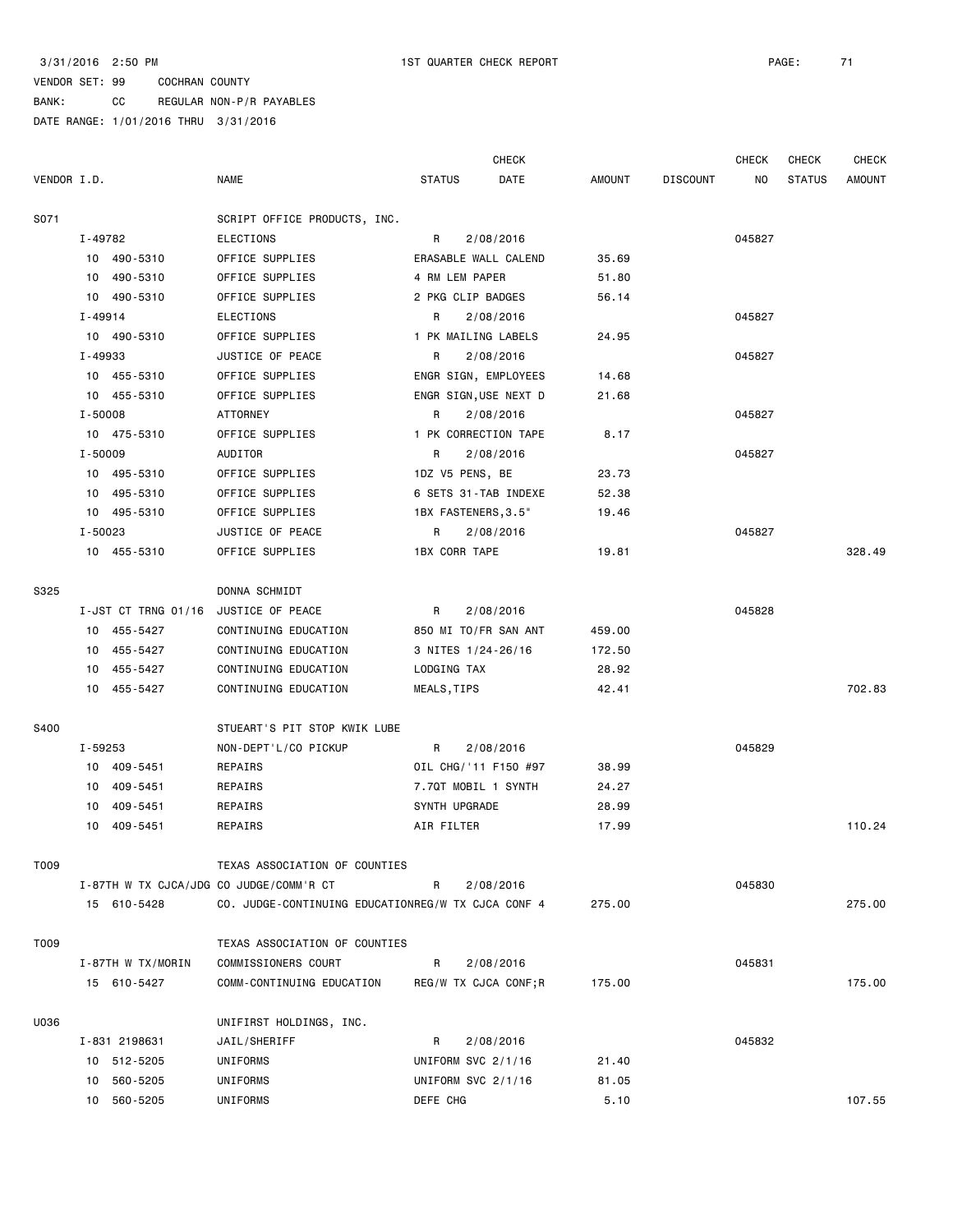BANK: CC REGULAR NON-P/R PAYABLES

|             |                  |                              |                      | <b>CHECK</b> |        |                 | <b>CHECK</b> | <b>CHECK</b>  | <b>CHECK</b> |
|-------------|------------------|------------------------------|----------------------|--------------|--------|-----------------|--------------|---------------|--------------|
| VENDOR I.D. |                  | NAME                         | <b>STATUS</b>        | DATE         | AMOUNT | <b>DISCOUNT</b> | NO.          | <b>STATUS</b> | AMOUNT       |
| V048        |                  | V&T PLUMBING                 |                      |              |        |                 |              |               |              |
|             | I - A37          | JAIL                         | R                    | 2/08/2016    |        |                 | 045833       |               |              |
|             | 10 512-5451      | REPAIR                       | RPR RADIATOR HTR     |              | 450.00 |                 |              |               | 450.00       |
| W055        |                  | WINDSTREAM COMMUNICATIONS SW |                      |              |        |                 |              |               |              |
|             | I-266-0638 JAN16 | <b>MUSEUM</b>                | R                    | 2/08/2016    |        |                 | 045834       |               |              |
|             | 10 652-5420      | TELECOMMUNICATIONS           | BASIC LOCAL SVC      |              | 50.72  |                 |              |               |              |
|             | 10 652-5420      | TELECOMMUNICATIONS           | OPTIONAL SVC         |              | 3.00   |                 |              |               |              |
|             | 10 652-5420      | TELECOMMUNICATIONS           | LONG DISTANCE SVC    |              | 6.11   |                 |              |               |              |
|             | I-266-5051 JAN16 | LIBRARY                      | R                    | 2/08/2016    |        |                 | 045834       |               |              |
|             | 10 650-5420      | TELECOMMUNICATIONS           | BASIC LOCAL SVC/2 LI |              | 110.18 |                 |              |               |              |
|             | 10 650-5420      | TELECOMMUNICATIONS           | HI-SPEED INTERNET    |              | 49.99  |                 |              |               |              |
|             | 10 650-5420      | TELECOMMUNICATIONS           | LONG DISTANCE SVC    |              | 1.02   |                 |              |               |              |
|             | I-266-5074 JAN16 | ADULT PROBATION              | R                    | 2/08/2016    |        |                 | 045834       |               |              |
|             | 10 570-5420      | TELECOMMUNICATIONS           | BASIC LOCAL SVC      |              | 48.98  |                 |              |               |              |
|             | 10 570-5420      | TELECOMMUNICATIONS           | OPTIONAL SVC/VOICEMA |              | 11.97  |                 |              |               |              |
|             | 10 570-5420      | TELECOMMUNICATIONS           | LONG DISTANCE SVC    |              | 0.23   |                 |              |               |              |
|             | I-266-5161 JAN16 | TREASURER                    | R                    | 2/08/2016    |        |                 | 045834       |               |              |
|             | 10 497-5420      | TELECOMMUNICATIONS           | BASIC LOCAL SVC      |              | 48.98  |                 |              |               |              |
|             | 10 497-5420      | TELECOMMUNICATIONS           | LONG DISTANCE SVC    |              | 0.15   |                 |              |               |              |
|             | I-266-5171 JAN16 | TAX A/C                      | R                    | 2/08/2016    |        |                 | 045834       |               |              |
|             | 10 499-5420      | TELECOMMUNICATIONS           | BASIC LOCAL SVC/3 LI |              | 155.14 |                 |              |               |              |
|             | 10 499-5420      | TELECOMMUNICATIONS           | HI-SPEED INTERNET    |              | 79.99  |                 |              |               |              |
|             | 10 499-5420      | TELECOMMUNICATIONS           | OPTIONAL SVC/PC PROT |              | 27.45  |                 |              |               |              |
|             | 10 499-5420      | TELECOMMUNICATIONS           | LONG DISTANCE SVC    |              | 12.45  |                 |              |               |              |
|             | I-266-5211 JAN16 | SHERIFF                      | R                    | 2/08/2016    |        |                 | 045834       |               |              |
|             | 10 560-5420      | TELECOMMUNICATIONS           | BASIC LOCAL SVC/3 LI |              | 170.11 |                 |              |               |              |
|             | 10 560-5420      | TELECOMMUNICATIONS           | LONG DISTANCE SVC    |              | 7.52   |                 |              |               |              |
|             | I-266-5215 JAN16 | <b>EXTENSION SVC</b>         | R                    | 2/08/2016    |        |                 | 045834       |               |              |
|             | 10 665-5420      | TELECOMMUNICATIONS           | BASIC LOCAL SVC/3 LI |              | 163.45 |                 |              |               |              |
|             | 10 665-5420      | TELECOMMUNICATIONS           | HI-SPEED INTERNET    |              | 39.99  |                 |              |               |              |
|             | 10 665-5420      | TELECOMMUNICATIONS           | LONG DISTANCE SVC    |              | 2.08   |                 |              |               |              |
|             | I-266-5302 JAN16 | JUSTICE OF PEACE             | R 2/08/2016          |              |        |                 | 045834       |               |              |
|             | 10 455-5420      | TELECOMMUNICATIONS           | BASIC LOCAL SVC      |              | 48.98  |                 |              |               |              |
|             | 10 455-5420      | TELECOMMUNICATIONS           | LONG DISTANCE SVC    |              | 5.64   |                 |              |               |              |
|             | I-266-5411 JAN16 | JUVENILE PROBATION           | R                    | 2/08/2016    |        |                 | 045834       |               |              |
|             | 17 573-5499      | OPERATING EXPENSES           | BASIC LOCAL SVC      |              | 48.98  |                 |              |               |              |
|             | 17 573-5499      | OPERATING EXPENSES           | LONG DISTANCE SVC    |              | 0.35   |                 |              |               |              |
|             | I-266-5412 JAN16 | DISTRICT COURT               | R                    | 2/08/2016    |        |                 | 045834       |               |              |
|             | 10 435-5420      | TELECOMMUNICATIONS           | BASIC LOCAL SVC/2 LI |              | 115.13 |                 |              |               |              |
|             | 10 435-5420      | TELECOMMUNICATIONS           | HI-SPEED INTERNET    |              | 139.98 |                 |              |               |              |
|             | I-266-5450 JAN16 | CLERK                        | R                    | 2/08/2016    |        |                 | 045834       |               |              |
|             | 10 403-5420      | TELECOMMUNICATIONS           | BASIC LOCAL SVC/3 LI |              | 170.50 |                 |              |               |              |
|             | 10 403-5420      | TELECOMMUNICATIONS           | OPTIONAL SVC/PAPER B |              | 3.00   |                 |              |               |              |
|             | 10 403-5420      | TELECOMMUNICATIONS           | LONG DISTANCE SVC    |              | 9.28   |                 |              |               |              |
|             | I-266-5508 JAN16 | CO JUDGE/COMM'R CT           | R                    | 2/08/2016    |        |                 | 045834       |               |              |
|             | 15 610-5420      | TELECOMMUNICATIONS           | BASIC LOCAL SVC/2 LI |              | 119.15 |                 |              |               |              |
|             | 15 610-5420      | TELECOMMUNICATIONS           | LONG DISTANCE SVC    |              | 1.51   |                 |              |               |              |
|             | I-266-5700 JAN16 | SHERIFF                      | R                    | 2/08/2016    |        |                 | 045834       |               |              |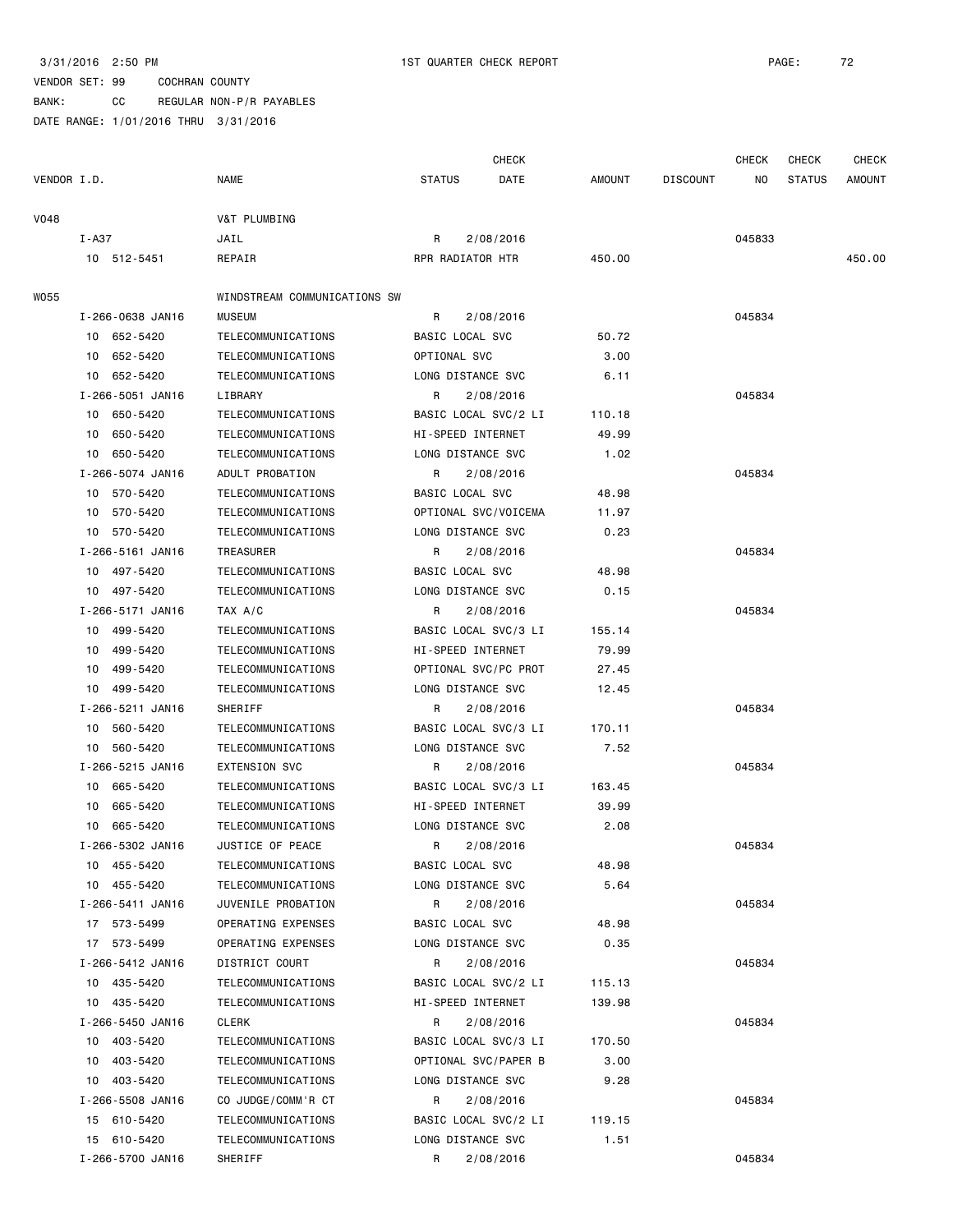BANK: CC REGULAR NON-P/R PAYABLES

DATE RANGE: 1/01/2016 THRU 3/31/2016

|             |    |                     |                          |                      | <b>CHECK</b>         |         |                 | <b>CHECK</b>   | <b>CHECK</b>  | CHECK         |
|-------------|----|---------------------|--------------------------|----------------------|----------------------|---------|-----------------|----------------|---------------|---------------|
| VENDOR I.D. |    |                     | <b>NAME</b>              | <b>STATUS</b>        | DATE                 | AMOUNT  | <b>DISCOUNT</b> | N <sub>O</sub> | <b>STATUS</b> | <b>AMOUNT</b> |
| W055        |    |                     | WINDSTREAM COMMUNICATION | CONT                 |                      |         |                 |                |               |               |
|             |    | I-266-5700 JAN16    | SHERIFF                  | R                    | 2/08/2016            |         |                 | 045834         |               |               |
|             |    | 10 560-5420         | TELECOMMUNICATIONS       | BASIC LOCAL SVC      |                      | 57.29   |                 |                |               |               |
|             | 10 | 560-5420            | TELECOMMUNICATIONS       | LONG DISTANCE SVC    |                      | 1.91    |                 |                |               |               |
|             |    | I-266-5822 JAN16    | AUDITOR/NON-DEPT'L       | R                    | 2/08/2016            |         |                 | 045834         |               |               |
|             | 10 | 495-5420            | TELECOMMUNICATIONS       | BASIC LOCAL SVC 266- |                      | 51.34   |                 |                |               |               |
|             | 10 | 495-5420            | TELECOMMUNICATIONS       | <b>BUS BROADBAND</b> |                      | 59.99   |                 |                |               |               |
|             | 10 | 495-5420            | TELECOMMUNICATIONS       | LONG DISTANCE SVC    |                      | 0.26    |                 |                |               |               |
|             | 10 | 409-5420            | TELECOMMUNICATIONS       | FAX LINE 266-5629    |                      | 51.35   |                 |                |               |               |
|             | 10 | 409-5420            | TELECOMMUNICATIONS       | HI-SPEED INTERNET    |                      | 154.99  |                 |                |               |               |
|             | 10 | 409-5420            | TELECOMMUNICATIONS       | FAX LONG DISTANCE    |                      | 0.60    |                 |                |               |               |
|             |    | I-266-8661 JAN16    | ATTORNEY                 | R                    | 2/08/2016            |         |                 | 045834         |               |               |
|             |    | 10 475-5420         | TELECOMMUNICATIONS       |                      | BASIC LOCAL SVC/2 LI | 114.26  |                 |                |               |               |
|             | 10 | 475-5420            | TELECOMMUNICATIONS       | HI-SPEED INTERNET    |                      | 79.99   |                 |                |               |               |
|             | 10 | 475-5420            | TELECOMMUNICATIONS       | LONG DISTANCE SVC    |                      | 0.29    |                 |                |               |               |
|             |    | I-266-8888 JAN16    | SHERIFF                  | R                    | 2/08/2016            |         |                 | 045834         |               |               |
|             | 10 | 560-5420            | TELECOMMUNICATIONS       |                      | FAX LINE & CRIME CON | 46.27   |                 |                |               |               |
|             |    | 10 560-5420         | TELECOMMUNICATIONS       | LONG DISTANCE SVC    |                      | 0.83    |                 |                |               | 2,271.38      |
|             |    |                     |                          |                      |                      |         |                 |                |               |               |
| W070        |    |                     | R D WALLACE OIL CO INC   |                      |                      |         |                 |                |               |               |
|             |    | I-12520019 JAN16    | PARK                     | R                    | 2/08/2016            |         |                 | 045836         |               |               |
|             |    | 10 660-5330         | FUEL AND OIL             | 25GL REG ETH 1/21    |                      | 36.90   |                 |                |               |               |
|             |    | I-12520021 JAN16    | PREC 3                   | R                    | 2/08/2016            |         |                 | 045836         |               |               |
|             | 15 | 623-5330            | FUEL AND OIL             | 350.1GL DYED DIESEL  |                      | 455.13  |                 |                |               |               |
|             | 15 | 623-5330            | FUEL AND OIL             | 3EA PWR SVC 12/1     |                      | 17.85   |                 |                |               |               |
|             | 15 | 623-5330            | FUEL AND OIL             |                      | 225GL DYED DIESEL 1/ | 303.75  |                 |                |               |               |
|             | 15 | 623-5330            | FUEL AND OIL             | 2EA PWR SVC 12/1     |                      | 11.90   |                 |                |               |               |
|             | 15 | 623-5330            | FUEL AND OIL             | 49.5GL REG ETH 1/13  |                      | 79.99   |                 |                |               |               |
|             |    | 15 623-5330         | FUEL AND OIL             | 8GL REG ETH 1/29     |                      | 11.81   |                 |                |               |               |
|             |    | I-12520030 JAN16    | PREC 1                   | R                    | 2/08/2016            |         |                 | 045836         |               |               |
|             |    | 15 621-5330         | FUEL & OIL               | 28GL REG ETH 1/5     |                      | 45.25   |                 |                |               |               |
|             |    | 15 621-5330         | FUEL & OIL               | 27.5GL REG ETH 1/12  |                      | 40.60   |                 |                |               |               |
|             |    | I-12520041 JAN16    | PREC 4                   | R                    | 2/08/2016            |         |                 | 045836         |               |               |
|             |    | 15 624-5330         | FUEL AND OIL             | 8 DEF 2.5; 1/11      |                      | 110.00  |                 |                |               |               |
|             | 15 | 623-5330            | FUEL AND OIL             | 24GL REG ETH 1/12    |                      | 41.42   |                 |                |               |               |
|             |    | I-12520043 JAN16    | SHERIFF                  | R                    | 2/08/2016            |         |                 | 045836         |               |               |
|             | 10 | 560-5330            | FUEL AND OIL             | 70.6GL REG ETH/#102  |                      | 105.73  |                 |                |               |               |
|             | 10 | 560-5330            | FUEL AND OIL             | 27GL REG ETH.#107    |                      | 41.54   |                 |                |               |               |
|             | 10 | 560-5330            | FUEL AND OIL             | 15.5GL REG ETH/#121  |                      | 22.89   |                 |                |               |               |
|             | 10 | 560-5330            | FUEL AND OIL             | 26GL REG ETH/#122    |                      | 42.02   |                 |                |               | 1,366.78      |
|             |    |                     |                          |                      |                      |         |                 |                |               |               |
| W092        |    |                     | WTG FUELS, INC           |                      |                      |         |                 |                |               |               |
|             |    | I-15006-03496 JAN16 | SHERIFF                  | R                    | 2/08/2016            |         |                 | 045837         |               |               |
|             | 10 | 560-5330            | FUEL AND OIL             | 15GL UNL/#107        |                      | 24.29   |                 |                |               |               |
|             | 10 | 560-5330            | FUEL AND OIL             | 40.01GL UNL/#133     |                      | 66.88   |                 |                |               |               |
|             | 10 | 560-5330            | FUEL AND OIL             | CE FED TAX 12/15     |                      | 15.93CR |                 |                |               |               |
|             | 10 | 560-5330            | FUEL AND OIL             | CR FED TAX 1/16      |                      | 2.76CR  |                 |                |               | 72.48         |
|             |    |                     |                          |                      |                      |         |                 |                |               |               |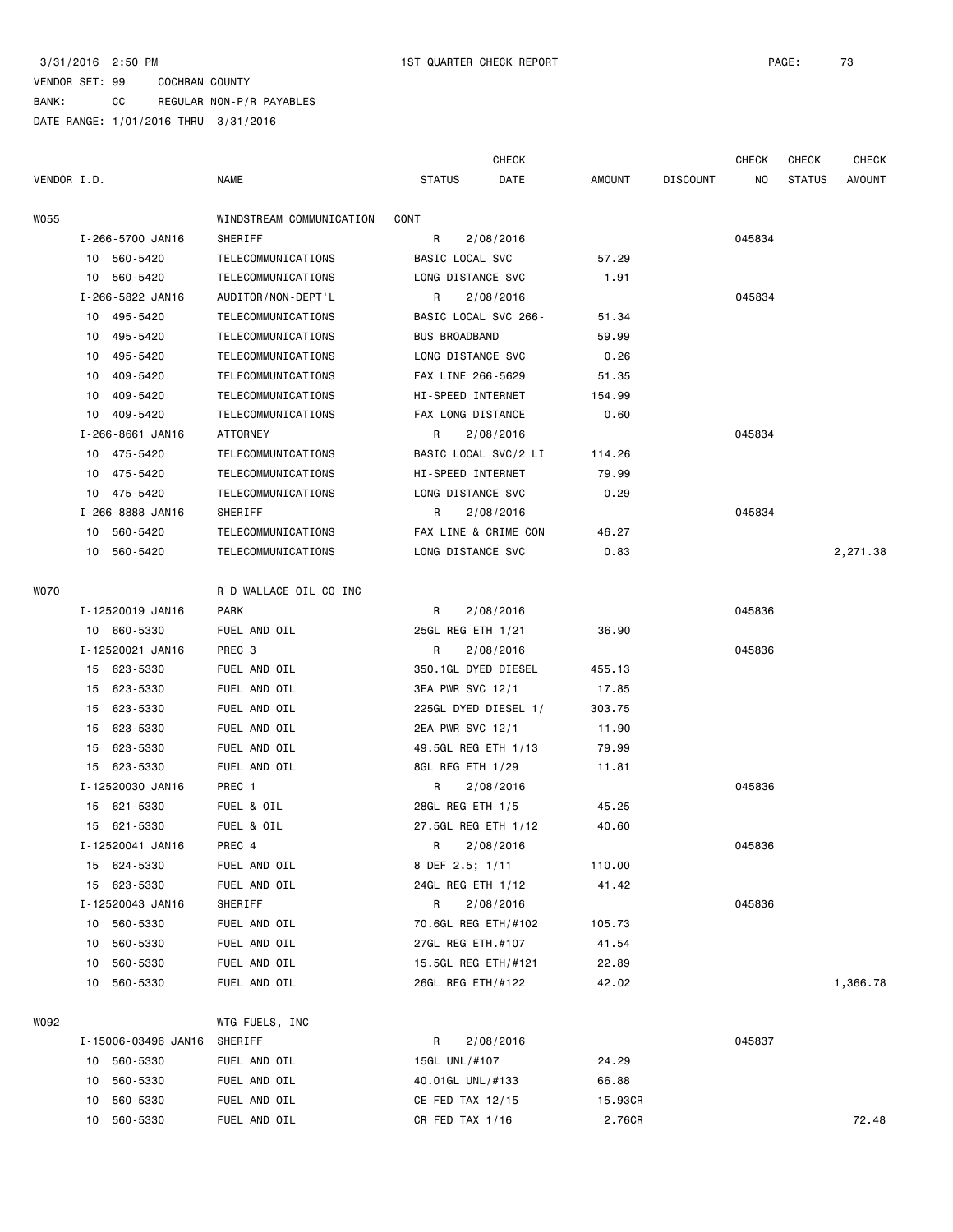BANK: CC REGULAR NON-P/R PAYABLES

DATE RANGE: 1/01/2016 THRU 3/31/2016

|             |                 |                |                             |              | <b>CHECK</b>          |                |                 | <b>CHECK</b>     | <b>CHECK</b>  | <b>CHECK</b>  |
|-------------|-----------------|----------------|-----------------------------|--------------|-----------------------|----------------|-----------------|------------------|---------------|---------------|
| VENDOR I.D. |                 |                | <b>NAME</b>                 |              | <b>STATUS</b><br>DATE | AMOUNT         | <b>DISCOUNT</b> | NO.              | <b>STATUS</b> | <b>AMOUNT</b> |
| W115        |                 |                | RAYMOND D WEBER, SHERIFF    |              |                       |                |                 |                  |               |               |
|             |                 | $I - 01/28/16$ | JAIL                        | $\mathsf{R}$ | 2/08/2016             |                |                 | 045838           |               |               |
|             |                 | 10 512-5333    | FOOD-PRISONERS              |              | 12 ALLSUP'S BREAD 1/  | 9.54           |                 |                  |               |               |
|             |                 | 10 512-5333    | FOOD-PRISONERS              |              | 1 GAL ALLSUP'S MILK   | 3.69           |                 |                  |               |               |
|             |                 | 10 512-5333    | FOOD-PRISONERS              |              | 1 GAL ALLSUP'S MILK   | 3.69           |                 |                  |               |               |
|             |                 | 10 512-5333    | FOOD-PRISONERS              |              | 12 ALLSUP'S BEAD 1/2  | 9.54           |                 |                  |               |               |
|             |                 | 10 512-5333    | FOOD-PRISONERS              |              | 1 GAL ALLSUP'S MILK   | 3.99           |                 |                  |               | 30.45         |
| X004        |                 |                | XEROX BUSINESS SERVICES LLC |              |                       |                |                 |                  |               |               |
|             |                 | I-1231931      | CO/DIST CLERK               | R            | 2/08/2016             |                |                 | 045839           |               |               |
|             |                 | 10 403-5416    | FILMING & INDEXING          |              | 20/20 LAND REC #1885  | 1,250.00       |                 |                  |               |               |
|             | 10 <sup>1</sup> | 403-5416       | FILMING & INDEXING          | FREIGHT      |                       | 12.84          |                 |                  |               | 1,262.84      |
|             |                 |                |                             |              |                       |                |                 |                  |               |               |
|             |                 | * * TOTALS * * | NO.                         |              |                       | INVOICE AMOUNT |                 | <b>DISCOUNTS</b> |               | CHECK AMOUNT  |

| REGULAR CHECKS: |                     | 379                                |                  | 456,265.75 | 0.00 | 456,265.75 |
|-----------------|---------------------|------------------------------------|------------------|------------|------|------------|
|                 | HAND CHECKS:        | 0                                  |                  | 0.00       | 0.00 | 0.00       |
|                 | DRAFTS:             | 0                                  |                  | 0.00       | 0.00 | 0.00       |
|                 | EFT:                | 0                                  |                  | 0.00       | 0.00 | 0.00       |
|                 | NON CHECKS:         | 0                                  |                  | 0.00       | 0.00 | 0.00       |
|                 | <b>VOID CHECKS:</b> | VOID DEBITS<br><b>VOID CREDITS</b> | 0.00<br>355.17CR | 355, 17CR  | 0.00 |            |
|                 |                     |                                    |                  |            |      |            |

TOTAL ERRORS: 0

|  | IVI L |  |
|--|-------|--|
|  |       |  |

| 10 | 000-2206.002 | COLLECTION AGENCY FEES      | 1,235.58  |
|----|--------------|-----------------------------|-----------|
| 10 | 000-2206.003 | Omni Collection Fee         | 17.10     |
| 10 | 000-2500.10  | RESERVE FOR W/C, UNEMPLYMNT | 11,900.00 |
| 10 | 000-4370.101 | RENT-ACTIVITY BUILDING      | 750.00    |
| 10 | 000-4380.200 | OTHER [MISCELLANEOUS]       | 500.00    |
| 10 | 400-5204     | WORKERS' COMPENSATION       | 83.61     |
| 10 | 400-5206     | UNEMPLOYMENT                | 8.05      |
| 10 | 403-5204     | WORKERS' COMPENSATION       | 73.07     |
| 10 | 403-5206     | UNEMPLOYMENT                | 9.84      |
| 10 | 403-5310     | OFFICE SUPPLIES             | 2,957.60  |
|    | 10 403-5311  | POSTAL EXPENSES             | 1,000.00  |
| 10 | 403-5411     | MAINTENANCE CONTRACTS       | 2,312.20  |
| 10 | 403-5416     | FILMING & INDEXING          | 3,901.63  |
|    | 10 403-5420  | TELECOMMUNICATIONS          | 546.70    |
| 10 | 403-5427     | CONTINUING EDUCATION        | 609.43    |
|    | 10 403-5451  | REPAIRS                     | 100.00    |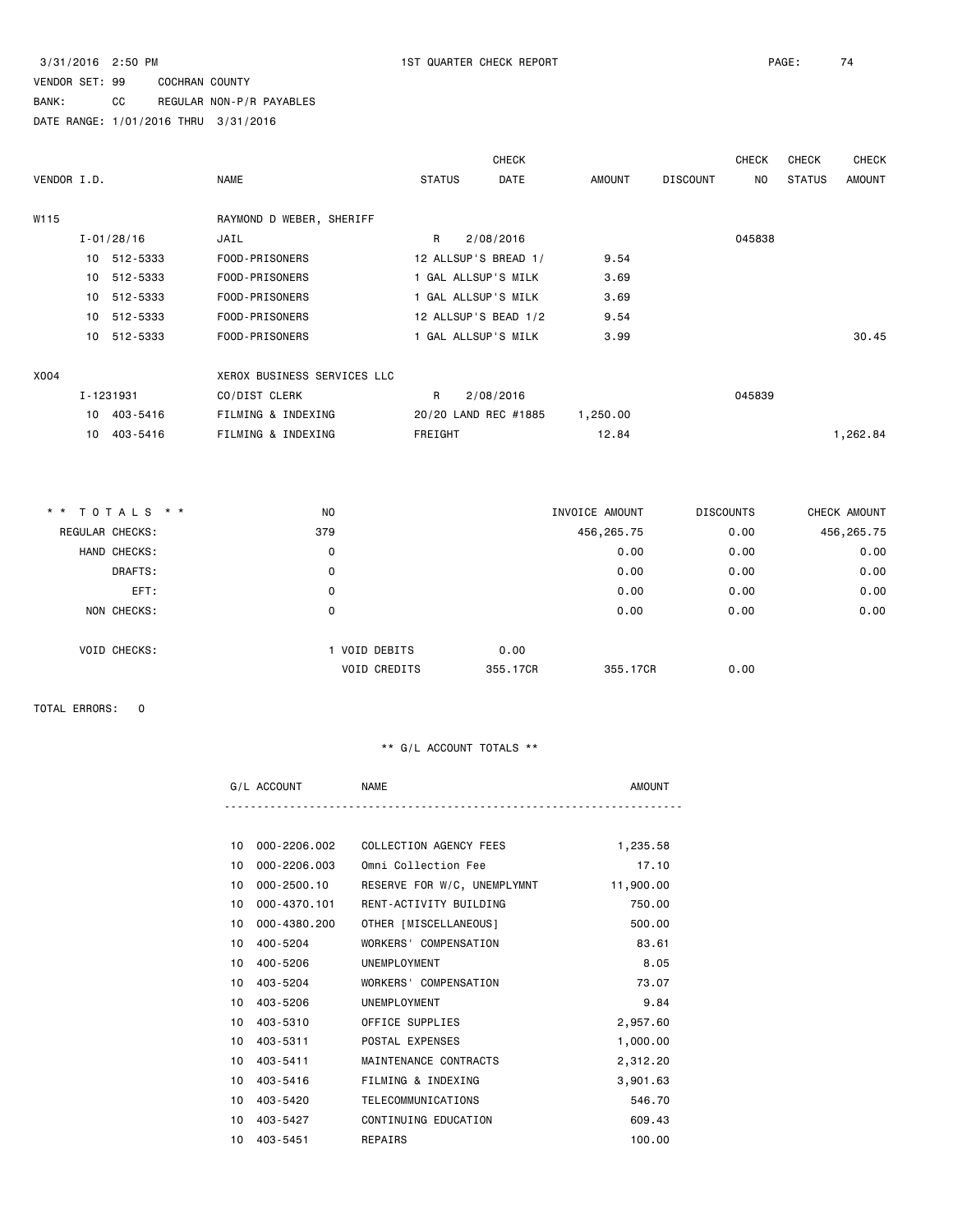BANK: CC REGULAR NON-P/R PAYABLES DATE RANGE: 1/01/2016 THRU 3/31/2016

| G/L ACCOUNT    | <b>NAME</b>                   | <b>AMOUNT</b> |
|----------------|-------------------------------|---------------|
|                |                               |               |
| 10 403-5481    | DUES AND REGISTRATION         | 50.00         |
| 10 405-5330    | FUEL AND OIL                  | 17.66         |
| 409-5300<br>10 | COUNTY-WIDE SUPPLIES          | 751.77        |
| 10<br>409-5311 | POSTAL EXPENSES               | 737.91        |
| 10<br>409-5406 | APPRAISAL DISTRICT            | 21,939.41     |
| 10 409-5411    | MAINTENANCE CONTRACTS         | 1,932.00      |
| 409-5420<br>10 | TELECOMMUNICATIONS            | 744.17        |
| 409-5427<br>10 | CONTINUING EDUCATION          | 858,10        |
| 409-5440<br>10 | UTILITIES                     | 222.33        |
| 10<br>409-5451 | REPAIRS                       | 110.24        |
| 10 409-5470    | DONATION-SOIL & WATER CONSER. | 4,500.00      |
| 10 409-5497    | LIABILITY INSURANCE           | 9,202.00      |
| 10 409-5499    | MISCELLANEOUS                 | 535.20        |
| 10<br>426-5310 | OFFICE SUPPLIES               | 128.50        |
| 10 435-5204    | WORKERS' COMPENSATION         | 15.03         |
| 10 435-5206    | UNEMPLOYMENT                  | 2.88          |
| 10 435-5310    | OFFICE SUPPLIES               | 116.00        |
| 10 435-5400    | ATTORNEY AD LITEM             | 2,250.00      |
| 10 435-5420    | TELECOMMUNICATIONS            | 765.37        |
| 10 435-5491    | <b>GRAND JURY</b>             | 1,090.00      |
| 10 435-5497    | LIABILITY INSURANCE           | 1,000.00      |
| 10 435-5499    | MISCELLANEOUS                 | 39.95         |
| 455-5204<br>10 | WORKERS' COMPENSATION         | 37.76         |
| 10<br>455-5206 | UNEMPLOYMENT                  | 0.81          |
| 10 455-5310    | OFFICE SUPPLIES               | 193.06        |
| 10 455-5420    | TELECOMMUNICATIONS            | 154.72        |
| 10 455-5427    | CONTINUING EDUCATION          | 702.83        |
| 10 455-5481    | DUES AND REGISTRATION         | 60.00         |
| 10 455-5499    | MISCELLANEOUS                 | 8.00          |
| 10 475-5204    | WORKERS' COMPENSATION         | 12.24         |
| 475-5206<br>10 | <b>UNEMPLOYMENT</b>           | 8.19          |
| 10 475-5310    | OFFICE SUPPLIES               | 864.37        |
| 10<br>475-5420 | TELECOMMUNICATIONS            | 388.79        |
| 475-5590<br>10 | LAW LIBRARY MTRLS/UPDATES     | 115.00        |
| 476-5204<br>10 | WORKERS' COMPENSATION         | 34.28         |
| 10<br>476-5206 | UNEMPLOYMENT                  | 2.95          |
| 10<br>476-5497 | PROFESSIONAL LIABILITY INS.   | 500.00        |
| 10<br>490-5102 | ELECTION SALARIES             | 400.00        |
| 10<br>490-5204 | WORKERS' COMPENSATION         | 13.60         |
| 10<br>490-5206 | UNEMPLOYMENT                  | 3.62          |
| 10 490-5310    | OFFICE SUPPLIES               | 291.45        |
| 10<br>490-5335 | ELECTION SUPPLIES             | 2,543.81      |
| 10<br>490-5411 | MAINTENANCE CONTRACTS         | 510.00        |
| 10<br>490-5420 | TELECOMMUNICATIONS            | 180.82        |
| 10<br>490-5425 | TRAVEL-IN COUNTY (DOCUMENTED) | 31.75         |
| 10 495-5204    | WORKERS' COMPENSATION         | 67.50         |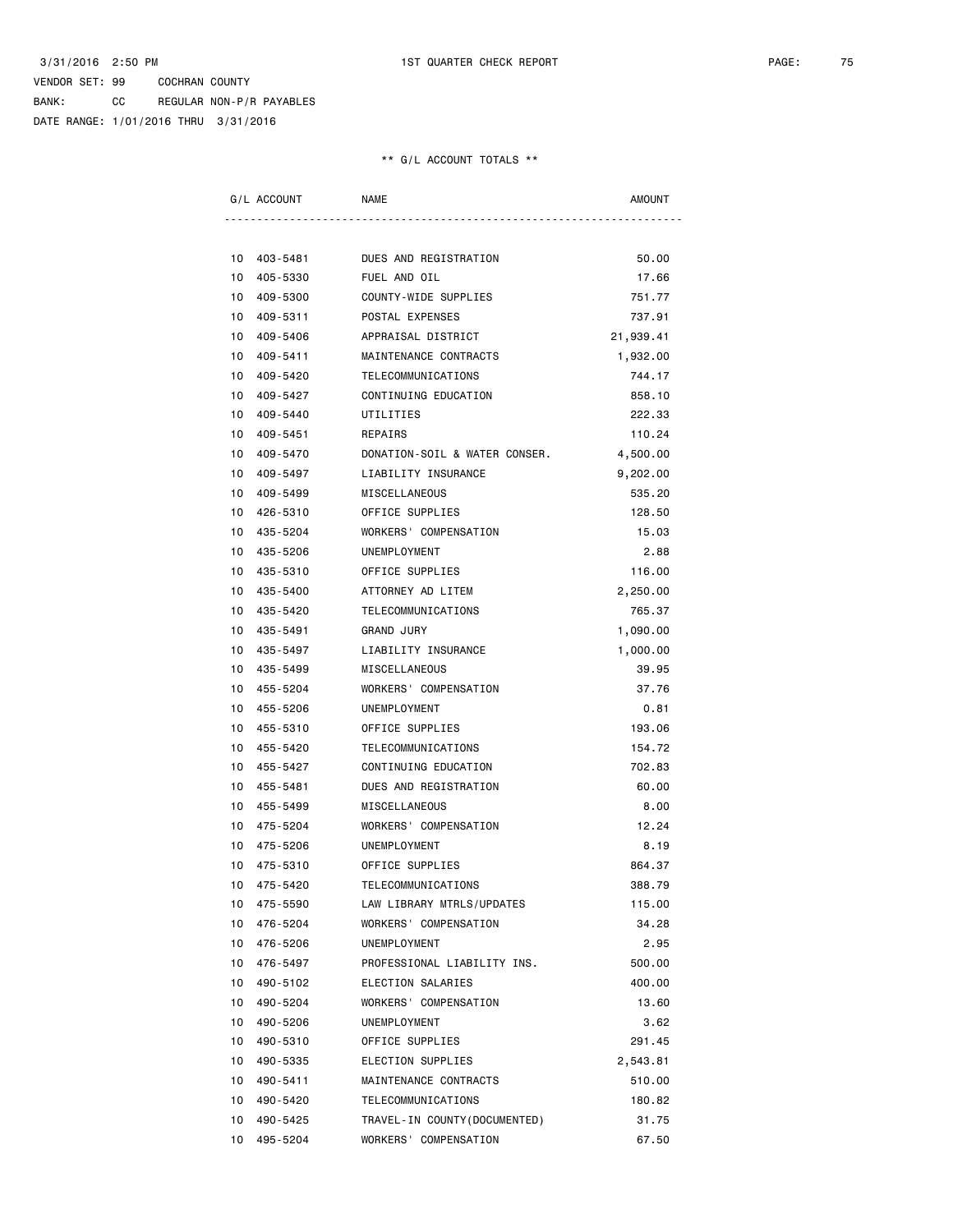BANK: CC REGULAR NON-P/R PAYABLES DATE RANGE: 1/01/2016 THRU 3/31/2016

| G/L ACCOUNT    | <b>NAME</b>               | AMOUNT   |
|----------------|---------------------------|----------|
|                |                           |          |
| 10 495-5206    | UNEMPLOYMENT              | 17.75    |
| 495-5310<br>10 | OFFICE SUPPLIES           | 339.86   |
| 10 495-5311    | POSTAL EXPENSES           | 49.00    |
| 10 495-5420    | TELECOMMUNICATIONS        | 334.83   |
| 10<br>497-5204 | WORKERS' COMPENSATION     | 36.49    |
| 10<br>497-5310 | OFFICE SUPPLIES           | 904.34   |
| 497-5311<br>10 | POSTAL EXPENSES           | 87.91    |
| 10 497-5420    | TELECOMMUNICATIONS        | 147.41   |
| 10 497-5427    | CONTINUING EDUCATION      | 50.00    |
| 10<br>497-5481 | DUES AND REGISTRATION     | 150.00   |
| 10<br>499-5204 | WORKERS' COMPENSATION     | 97.06    |
| 499-5206<br>10 | UNEMPLOYMENT              | 16.24    |
| 499-5310<br>10 | OFFICE SUPPLIES           | 637.31   |
| 10 499-5411    | MAINTENANCE CONTRACTS     | 7,878.10 |
| 10 499-5420    | TELECOMMUNICATIONS        | 819.96   |
| 10<br>499-5427 | CONTINUING EDUCATION      | 9.96     |
| 10 499-5451    | REPAIR                    | 350.00   |
| 10 499-5481    | DUES AND REGISTRATION     | 125.00   |
| 10 510-5204    | WORKERS' COMPENSATION     | 218.35   |
| 510-5206<br>10 | UNEMPLOYMENT              | 6.86     |
| 10<br>510-5332 | CUSTODIAL SUPPLIES        | 1,544.20 |
| 10 510-5411    | MAINTENANCE CONTRACTS     | 1,945.66 |
| 10 510-5440    | UTILITIES                 | 9,906.31 |
| 10 510-5451    | REPAIR                    | 1,353.32 |
| 10 512-5204    | WORKERS' COMPENSATION     | 286.87   |
| 10<br>512-5205 | UNIFORMS                  | 279.80   |
| 10 512-5206    | UNEMPLOYMENT              | 15.81    |
| 10 512-5310    | OFFICE SUPPLIES           | 181.00   |
| 10 512-5333    | FOOD-PRISONERS            | 5,049.33 |
| 10 512-5391    | MEDICAL CARE-PRISONERS    | 558.72   |
| 10<br>512-5392 | MISCELLANEOUS SUPPLIES    | 855.67   |
| 10 512-5451    | REPAIR                    | 1,571.48 |
| 10<br>512-5499 | MISCELLANEOUS             | 509.50   |
| 10<br>516-5204 | WORKERS' COMPENSATION     | 343.40   |
| 516-5206<br>10 | UNEMPLOYMENT              | 8.46     |
| 516-5330<br>10 | FUEL & OIL                | 208.64   |
| 10<br>516-5332 | CUSTODIAL SUPPLIES        | 27.13    |
| 516-5440<br>10 | UTILITIES                 | 160.22   |
| 10<br>516-5451 | REPAIR                    | 36.34    |
| 516-5471<br>10 | CARE OF WHFC CEMETERY     | 3,000.00 |
| 10<br>516-5486 | CONTRACT LABOR-OPEN CLOSE | 1,200.00 |
| 10<br>550-5204 | WORKERS' COMPENSATION     | 127.04   |
| 10<br>560-5204 | WORKERS' COMPENSATION     | 1,502.05 |
| 10<br>560-5205 | UNIFORMS                  | 1,471.16 |
| 10<br>560-5206 | UNEMPLOYMENT              | 88.98    |
| 10<br>560-5310 | OFFICE SUPPLIES           | 2,608.82 |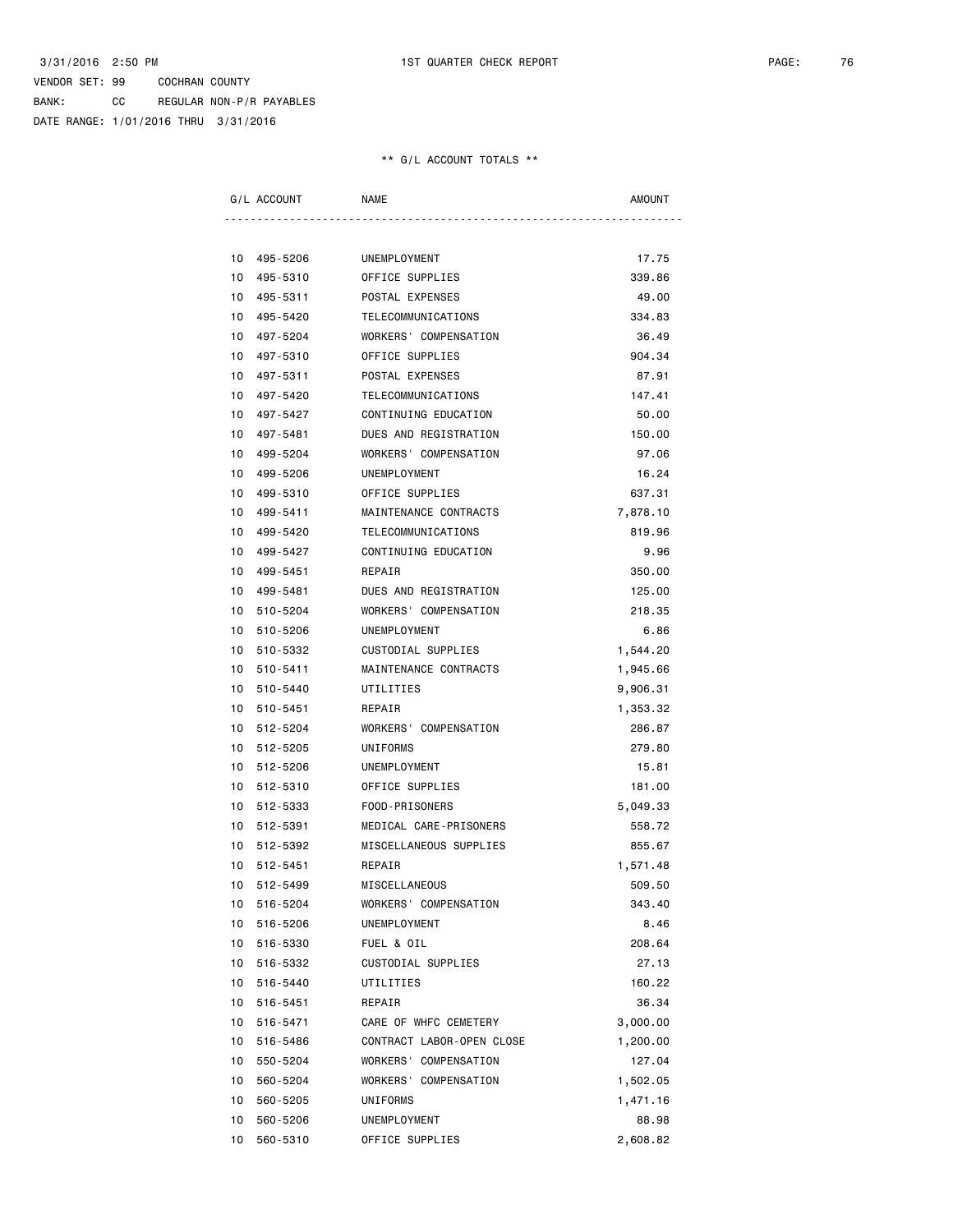BANK: CC REGULAR NON-P/R PAYABLES DATE RANGE: 1/01/2016 THRU 3/31/2016

| G/L ACCOUNT    | NAME                        | <b>AMOUNT</b> |
|----------------|-----------------------------|---------------|
| 10 560-5311    | POSTAL EXPENSES             | 54.93         |
| 10<br>560-5330 | FUEL AND OIL                | 3,728.51      |
| 560-5334<br>10 | OTHER SUPPLIES              | 1,694.59      |
| 10<br>560-5411 | MAINTENANCE CONTRACTS       | 2,404.48      |
| 10<br>560-5420 | TELECOMMUNICATIONS          | 849.89        |
| 560-5427<br>10 | CONTINUING EDUCATION        | 199.74        |
| 560-5451<br>10 | MACHINERY-NON-OFFICE REPAIR | 2,202.49      |
| 560-5452<br>10 | OFFICE EQUIPMENT REPAIR     | 9.95          |
| 560-5454<br>10 | <b>TIRES</b>                | 152.08        |
| 10<br>560-5481 | DUES AND REGISTRATION       | 88.00         |
| 560-5499<br>10 | MISCELLANEOUS               | 726.94        |
| 10<br>570-5420 | TELECOMMUNICATIONS          | 183.14        |
| 10 571-5472    | LOCAL SUPPORT-JUV BOARD     | 20,006.00     |
| 10 580-5404    | MEDICAL-E.M.S. SUBSIDIES    | 25,000.00     |
| 10 580-5414    | FIRE PROTECTION CONTRACTS   | 2,800.00      |
| 580-5440<br>10 | UTILITIES [TOWER]           | 403.98        |
| 10<br>640-5440 | UTILITIES                   | 489.83        |
| 650-5204<br>10 | WORKERS' COMPENSATION       | 41.48         |
| 10<br>650-5206 | UNEMPLOYMENT                | 7.67          |
| 10<br>650-5310 | OFFICE SUPPLIES             | 38.72         |
| 650-5332<br>10 | CUSTODIAL SUPPLIES          | 190.89        |
| 10<br>650-5411 | MAINTENANCE CONTRACTS       | 166.70        |
| 650-5420<br>10 | TELECOMMUNICATIONS          | 484.26        |
| 10<br>650-5427 | CONTINUING EDUCATION        | 158.76        |
| 10<br>650-5440 | UTILITIES                   | 1,421.93      |
| 650-5451<br>10 | REPAIR                      | 15.09         |
| 10<br>650-5499 | MISCELLANEOUS               | 195.70        |
| 10<br>650-5590 | <b>BOOKS</b>                | 2,642.54      |
| 10<br>652-5204 | WORKERS' COMPENSATION       | 13.09         |
| 10<br>652-5420 | TELECOMMUNICATIONS          | 185.43        |
| 652-5440<br>10 | UTILITIES                   | 368.37        |
| 10<br>660-5204 | WORKERS' COMPENSATION       | 226.66        |
| 660-5206<br>10 | UNEMPLOYMENT                | 7.96          |
| 10<br>660-5330 | FUEL AND OIL                | 286.94        |
| 10<br>660-5332 | CUSTODIAL SUPPLIES          | 165.34        |
| 10<br>660-5440 | UTILITIES & IRRIGATION      | 1,995.47      |
| 10<br>660-5451 | REPAIR                      | 1,200.27      |
| 10<br>660-5454 | TIRES                       | 54.00         |
| 10<br>662-5204 | WORKERS' COMPENSATION       | 243.20        |
| 662-5206<br>10 | UNEMPLOYMENT                | 8.46          |
| 10<br>662-5332 | CUSTODIAL SUPPLIES          | 586.60        |
| 10<br>662-5440 | UTILITIES                   | 5,378.69      |
| 10<br>662-5451 | REPAIR                      | 12,712.71     |
| 10 663-5418    | SENIOR CITIZENS CONTRACT    | 18,750.00     |
| 10<br>665-5204 | WORKERS' COMPENSATION       | 30.63         |
| 10<br>665-5206 | UNEMPLOYMENT                | 10.49         |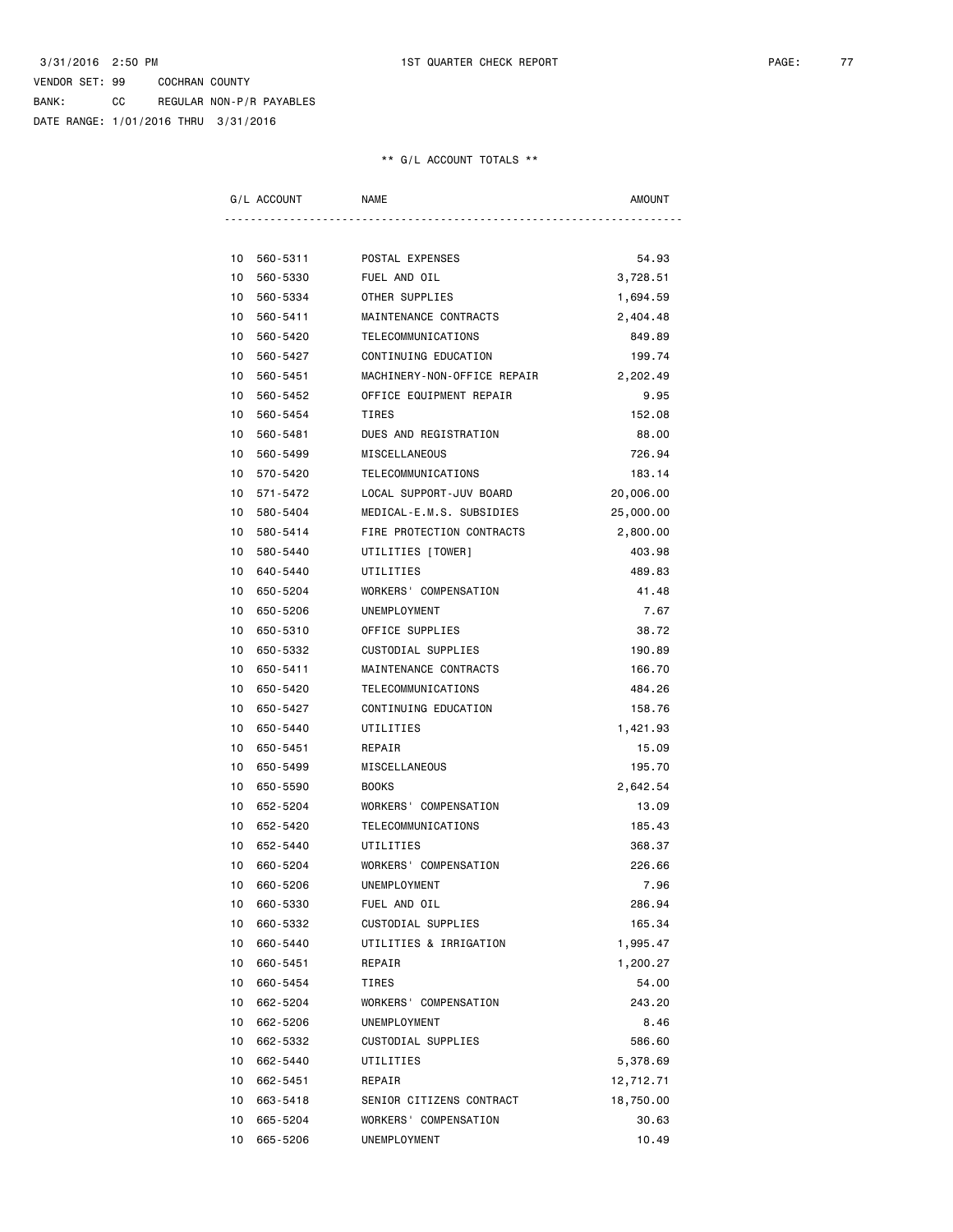BANK: CC REGULAR NON-P/R PAYABLES DATE RANGE: 1/01/2016 THRU 3/31/2016

| G/L ACCOUNT |             | <b>NAME</b>                    | AMOUNT     |
|-------------|-------------|--------------------------------|------------|
|             |             |                                |            |
|             | 10 665-5310 | OFFICE SUPPLIES                | 316.28     |
| 10          | 665-5330    | FUEL AND OIL                   | 433.48     |
| 10          | 665-5334    | OTHER SUPPLIES                 | 146.67     |
| 10          | 665-5420    | TELECOMMUNICATIONS             | 617.10     |
| 10          | 665-5427    | CO AGENT-TRAVEL-OUT OF COUNTY  | 1,683.47   |
| 10          | 665-5451    | REPAIRS                        | 366.61     |
| 10          | 665-5571    | CAPITAL OUTLAY                 | 9,000.00   |
|             |             | *** FUND TOTAL ***             | 248,401.43 |
|             |             |                                |            |
|             | 15 610-5204 | WORKERS' COMPENSATION          | 194.95     |
|             | 15 610-5310 | OFFICE SUPPLIES                | 95.54      |
| 15          | 610-5311    | POSTAL EXPENSES                | 34.52      |
| 15          | 610-5420    | TELECOMMUNICATIONS             | 391.06     |
| 15          | 610-5427    | COMM-CONTINUING EDUCATION      | 175.00     |
| 15          | 610-5428    | CO. JUDGE-CONTINUING EDUCATION | 556.08     |
|             | 15 610-5430 | LEGAL NOTICES                  | 186.00     |
| 15          | 610-5481    | DUES AND REGISTRATION          | 1,790.00   |
|             | 15 610-5499 | MISCELLANEOUS                  | 365.00     |
| 15          | 621-5204    | WORKERS' COMPENSATION          | 527.23     |
| 15          | 621-5206    | UNEMPLOYMENT                   | 16.56      |
|             | 15 621-5330 | FUEL & OIL                     | 2,831.79   |
|             | 15 621-5356 | ROAD MATERIALS & SUPPLIES      | 194.19     |
| 15          | 621-5440    | UTILITIES                      | 2,587.61   |
| 15          | 621-5451    | REPAIRS                        | 1,390.15   |
| 15          | 621-5454    | TIRES                          | 479.00     |
| 15          | 622-5204    | WORKERS' COMPENSATION          | 541.27     |
| 15          | 622-5206    | UNEMPLOYMENT                   | 17.03      |
|             | 15 622-5330 | FUEL AND OIL                   | 4, 131.21  |
|             | 15 622-5356 | ROAD MATERIALS & SUPPLIES      | 611.28     |
|             | 15 622-5440 | UTILITIES                      | 482.72     |
|             | 15 622-5451 | REPAIRS                        | 1,265.28   |
|             | 15 622-5454 | TIRES                          | 1,197.24   |
|             | 15 623-5204 | WORKERS' COMPENSATION          | 546.33     |
|             | 15 623-5206 | UNEMPLOYMENT                   | 17.16      |
|             | 15 623-5330 | FUEL AND OIL                   | 4,537.74   |
|             | 15 623-5356 | ROAD MATERIALS & SUPPLIES      | 118.82     |
|             | 15 623-5440 | UTILITIES                      | 436.04     |
| 15          | 623-5451    | REPAIRS                        | 1,410.02   |
| 15          | 623-5454    | TIRES                          | 180.00     |
| 15          | 624-5204    | WORKERS' COMPENSATION          | 542.51     |
|             | 15 624-5206 | UNEMPLOYMENT                   | 17.04      |
|             | 15 624-5330 | FUEL AND OIL                   | 3,579.73   |
|             | 15 624-5356 | ROAD MATERIALS & SUPPLIES      | 316.58     |
|             | 15 624-5420 | TELECOMMUNICATIONS             | 127.05     |
|             | 15 624-5440 | UTILITIES                      | 871.71     |
| 15          | 624-5451    | REPAIRS                        | 1,562.61   |
|             |             |                                |            |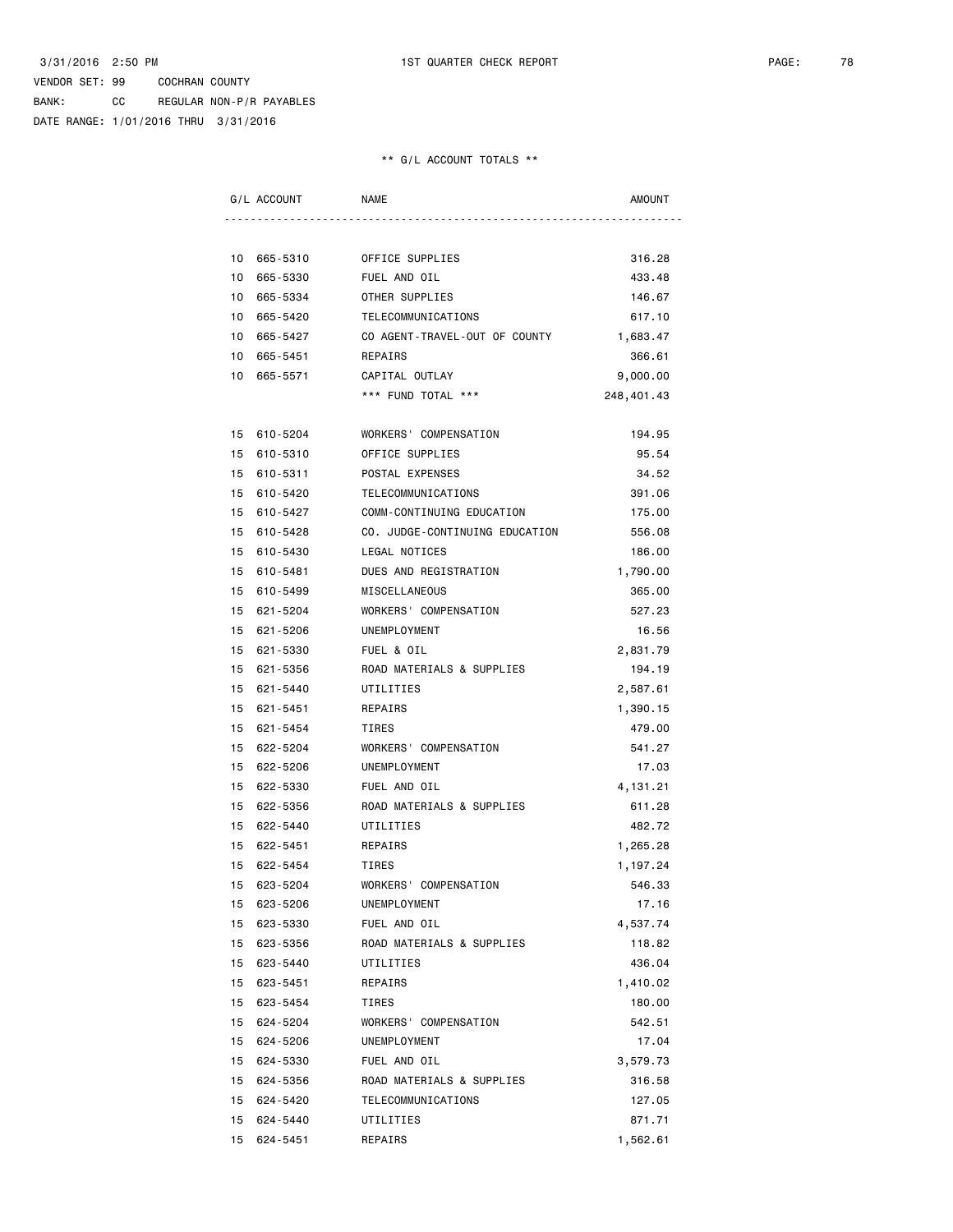BANK: CC REGULAR NON-P/R PAYABLES DATE RANGE: 1/01/2016 THRU 3/31/2016

#### \*\* G/L ACCOUNT TOTALS \*\*

|                         |         | G/L ACCOUNT     | <b>NAME</b>                    | <b>AMOUNT</b>  |                  |              |
|-------------------------|---------|-----------------|--------------------------------|----------------|------------------|--------------|
|                         |         |                 |                                |                |                  |              |
|                         |         | 15 624-5454     | TIRES                          | 152.41         |                  |              |
|                         |         | 15 624-5571     | CAPITAL OUTLAY                 | 152,546.00     |                  |              |
|                         |         |                 | *** FUND TOTAL ***             | 187,022.46     |                  |              |
|                         |         | 17 573-5204     | WORKERS COMPENSATION           | 26.88          |                  |              |
|                         |         | 17 573-5206     | UNEMPLOYMENT INSURANCE         | 8.13           |                  |              |
|                         |         | 17 573-5413     | Detention Services             | 1,300.00       |                  |              |
|                         |         | 17 573-5413.004 | Other Placements               | 14,327.78      |                  |              |
|                         |         | 17 573-5427     | TRAVEL & TRAINING              | 1,146.81       |                  |              |
|                         |         | 17 573-5464     | VEHICLE LEASE                  | 2,499.00       |                  |              |
|                         |         | 17 573-5499     | OPERATING EXPENSES             | 1,051.70       |                  |              |
|                         |         |                 | *** FUND TOTAL ***             | 20,360.30      |                  |              |
|                         |         | 30 518-5204     | WORKERS COMPENSATION           | 97.14          |                  |              |
|                         |         | 30 518-5440     | UTILITIES                      | 259.42         |                  |              |
|                         |         |                 | *** FUND TOTAL ***             | 356.56         |                  |              |
|                         |         | 31 652-5311     | POSTAL EXPENSES                | 95.00          |                  |              |
|                         |         |                 | *** FUND TOTAL ***             | 95.00          |                  |              |
|                         | 90      | 000-2379.002    | 7th Crt of Appeal Gov't22.2081 | 30.00          |                  |              |
|                         |         |                 | *** FUND TOTAL ***             | 30.00          |                  |              |
|                         |         | NO              |                                | INVOICE AMOUNT | <b>DISCOUNTS</b> | CHECK AMOUNT |
| VENDOR SET: 99 BANK: CC | TOTALS: | 380             |                                |                | 0.00             |              |
|                         |         |                 |                                | 456, 265.75    |                  | 456,265.75   |

BANK: CC TOTALS: 380 456,265.75 0.00 456,265.75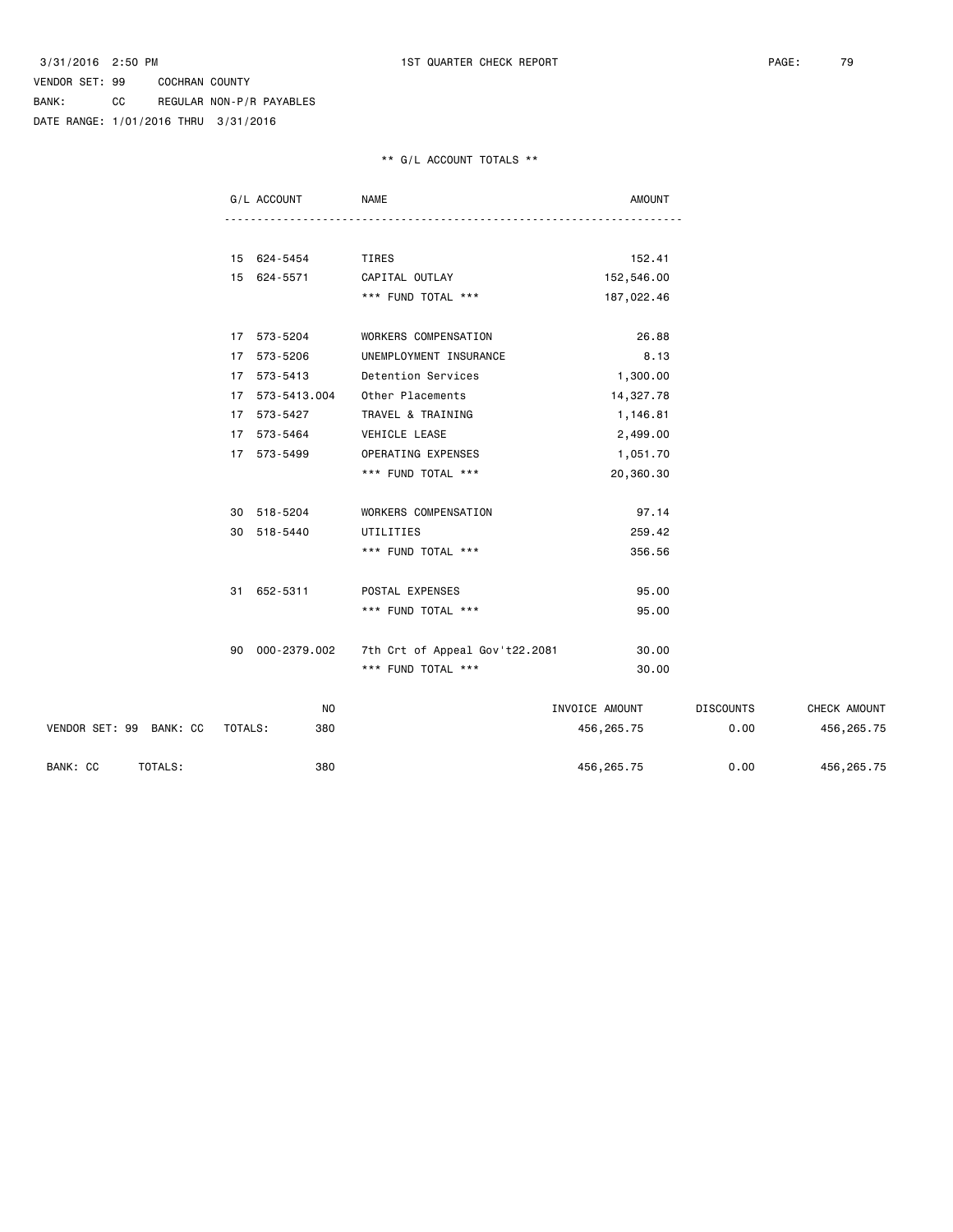|                  |    |                   |                                |               | CHECK                |               |                 | <b>CHECK</b> | <b>CHECK</b>  | CHECK     |
|------------------|----|-------------------|--------------------------------|---------------|----------------------|---------------|-----------------|--------------|---------------|-----------|
| VENDOR I.D.      |    |                   | <b>NAME</b>                    | <b>STATUS</b> | DATE                 | <b>AMOUNT</b> | <b>DISCOUNT</b> | NO           | <b>STATUS</b> | AMOUNT    |
| A067             |    |                   | AMERICAN FAMILY LIFE ASSURANCE |               |                      |               |                 |              |               |           |
|                  |    | I-08 201602220589 | MONTHLY PREMIUM                | R             | 2/29/2016            |               |                 | 044637       |               |           |
|                  | 10 | $000 - 2500.4$    | INSURANCE PAYABLE              |               | MONTHLY PREMIUM      | 694.01        |                 |              |               |           |
|                  | 15 | $000 - 2500.4$    | INSURANCE PAYABLE              |               | MONTHLY PREMIUM      | 306.49        |                 |              |               |           |
|                  | 30 | $000 - 2500.4$    | AFLAC                          |               | MONTHLY PREMIUM      | 8.27          |                 |              |               |           |
|                  |    | I-08A201602220589 | MONTHLY PREMIUM                | R             | 2/29/2016            |               |                 | 044637       |               |           |
|                  |    | 10 000-2500.4     | INSURANCE PAYABLE              |               | MONTHLY PREMIUM      | 200.46        |                 |              |               | 1,209.23  |
| C091             |    |                   | COMPBENEFITS                   |               |                      |               |                 |              |               |           |
|                  |    | I-17A201602220589 | VISION MONTHLY PREMIUM         | R             | 2/29/2016            |               |                 | 044638       |               |           |
|                  |    | 10 000-2500.4     | INSURANCE PAYABLE              |               | VISION MONTHLY PREMI | 44.40         |                 |              |               | 44.40     |
| C <sub>253</sub> |    |                   | COCHRAN COUNTY MONEY MKT       |               |                      |               |                 |              |               |           |
|                  |    | I-01 201602220589 | RETIREMENT CONTRIBUTIONS       | R             | 2/29/2016            |               |                 | 044639       |               |           |
|                  | 10 | $000 - 2500.3$    | TCDRS PAYABLE                  |               | RETIREMENT CONTRIBUT | 8,659.82      |                 |              |               |           |
|                  | 10 | 400-5203          | RETIREMENT                     |               | RETIREMENT CONTRIBUT | 1,158.65      |                 |              |               |           |
|                  | 10 | 403-5203          | RETIREMENT                     |               | RETIREMENT CONTRIBUT | 1,047.05      |                 |              |               |           |
|                  | 10 | 435-5203          | RETIREMENT                     |               | RETIREMENT CONTRIBUT | 220.51        |                 |              |               |           |
|                  | 10 | 455-5203          | RETIREMENT                     |               | RETIREMENT CONTRIBUT | 558.44        |                 |              |               |           |
|                  | 10 | 475-5203          | RETIREMENT                     |               | RETIREMENT CONTRIBUT | 1,336.04      |                 |              |               |           |
|                  | 10 | 476-5203          | RETIREMENT                     |               | RETIREMENT CONTRIBUT | 224.52        |                 |              |               |           |
|                  | 10 | 490-5203.001      | RETIREMENT                     |               | RETIREMENT CONTRIBUT | 171.63        |                 |              |               |           |
|                  | 10 | 495-5203          | RETIREMENT                     |               | RETIREMENT CONTRIBUT | 962.80        |                 |              |               |           |
|                  | 10 | 497-5203          | RETIREMENT                     |               | RETIREMENT CONTRIBUT | 520.05        |                 |              |               |           |
|                  | 10 | 499-5203          | RETIREMENT                     |               | RETIREMENT CONTRIBUT | 1,395.79      |                 |              |               |           |
|                  | 10 | 510-5203          | RETIREMENT                     |               | RETIREMENT CONTRIBUT | 377.00        |                 |              |               |           |
|                  | 10 | 512-5203          | RETIREMENT                     |               | RETIREMENT CONTRIBUT | 862.60        |                 |              |               |           |
|                  | 10 | 516-5203          | RETIREMENT                     |               | RETIREMENT CONTRIBUT | 456.50        |                 |              |               |           |
|                  | 10 | 550-5203          | RETIREMENT                     |               | RETIREMENT CONTRIBUT | 354.17        |                 |              |               |           |
|                  | 10 | 560-5203          | RETIREMENT                     |               | RETIREMENT CONTRIBUT | 4,773.10      |                 |              |               |           |
|                  | 10 | 650-5203          | RETIREMENT                     |               | RETIREMENT CONTRIBUT | 498.15        |                 |              |               |           |
|                  | 10 | 652-5203          | RETIREMENT                     |               | RETIREMENT CONTRIBUT | 22.27         |                 |              |               |           |
|                  |    | 10 660-5203       | RETIREMENT                     |               | RETIREMENT CONTRIBUT | 306.81        |                 |              |               |           |
|                  | 10 | 662-5203          | RETIREMENT                     |               | RETIREMENT CONTRIBUT | 413.87        |                 |              |               |           |
|                  | 10 | 665-5203          | RETIREMENT                     |               | RETIREMENT CONTRIBUT | 422.60        |                 |              |               |           |
|                  | 15 | $000 - 2500.3$    | <b>TCDRS PAYABLE</b>           |               | RETIREMENT CONTRIBUT | 3,211.57      |                 |              |               |           |
|                  | 15 | 610-5203          | RETIREMENT                     |               | RETIREMENT CONTRIBUT | 2,266.51      |                 |              |               |           |
|                  | 15 | 621-5203          | RETIREMENT                     |               | RETIREMENT CONTRIBUT | 902.49        |                 |              |               |           |
|                  | 15 | 622-5203          | RETIREMENT                     |               | RETIREMENT CONTRIBUT | 931.02        |                 |              |               |           |
|                  | 15 | 623-5203          | RETIREMENT                     |               | RETIREMENT CONTRIBUT | 940.20        |                 |              |               |           |
|                  | 15 | 624-5203          | RETIREMENT                     |               | RETIREMENT CONTRIBUT | 924.14        |                 |              |               |           |
|                  | 17 | $000 - 2500.3$    | <b>TCDRS PAYABLE</b>           |               | RETIREMENT CONTRIBUT | 240.37        |                 |              |               |           |
|                  | 17 | 573-5203          | RETIREMENT                     |               | RETIREMENT CONTRIBUT | 446.40        |                 |              |               |           |
|                  | 30 | $000 - 2500.3$    | <b>TCDRS</b>                   |               | RETIREMENT CONTRIBUT | 70.81         |                 |              |               |           |
|                  | 30 | 518-5203          | RETIREMENT                     |               | RETIREMENT CONTRIBUT | 131.48        |                 |              |               | 34,807.36 |
|                  |    |                   |                                |               |                      |               |                 |              |               |           |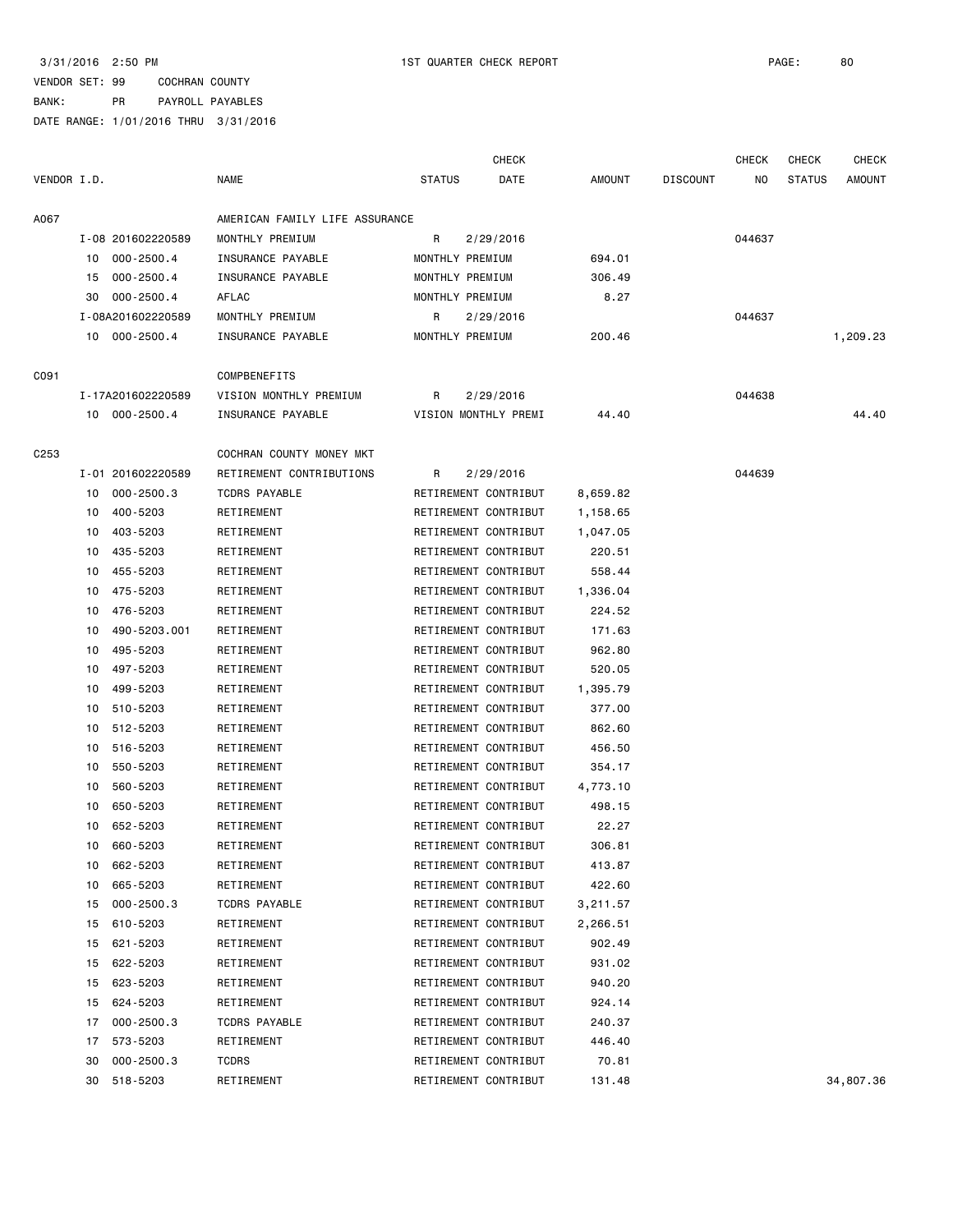|             |    |                   |                                |                | <b>CHECK</b>         |           |                 | <b>CHECK</b> | <b>CHECK</b>  | CHECK     |
|-------------|----|-------------------|--------------------------------|----------------|----------------------|-----------|-----------------|--------------|---------------|-----------|
| VENDOR I.D. |    |                   | <b>NAME</b>                    | <b>STATUS</b>  | DATE                 | AMOUNT    | <b>DISCOUNT</b> | ΝO           | <b>STATUS</b> | AMOUNT    |
| C300        |    |                   | COCHRAN COUNTY SCHOOLS FEDERAL |                |                      |           |                 |              |               |           |
|             |    | I-18A201602220589 | MONTHLY PREMUIM                | R              | 2/29/2016            |           |                 | 044640       |               |           |
|             |    | 10 000-2500.4     | INSURANCE PAYABLE              |                | MONTHLY PREMUIM      | 8,802.31  |                 |              |               |           |
|             | 15 | $000 - 2500.4$    | INSURANCE PAYABLE              |                | MONTHLY PREMUIM      | 2,704.79  |                 |              |               |           |
|             | 30 | $000 - 2500.4$    | AFLAC                          |                | MONTHLY PREMUIM      | 62.76     |                 |              |               | 11,569.86 |
| N017        |    |                   | NATIONAL FARM LIFE             |                |                      |           |                 |              |               |           |
|             |    | I-05 201602220589 | NFL PREMIUM                    | R              | 2/29/2016            |           |                 | 044641       |               |           |
|             | 10 | $000 - 2500.4$    | INSURANCE PAYABLE              | NFL PREMIUM    |                      | 251.81    |                 |              |               |           |
|             |    | 15 000-2500.4     | INSURANCE PAYABLE              | NFL PREMIUM    |                      | 25.28     |                 |              |               |           |
|             |    | I-05A201602220589 | AFTER TAX PREM                 | R              | 2/29/2016            |           |                 | 044641       |               |           |
|             |    | 10 000-2500.4     | INSURANCE PAYABLE              | AFTER TAX PREM |                      | 114.21    |                 |              |               |           |
|             |    | 15 000-2500.4     | INSURANCE PAYABLE              | AFTER TAX PREM |                      | 93.82     |                 |              |               | 485.12    |
| N060        |    |                   | NATIONWIDE RETIREMENT SOL      |                |                      |           |                 |              |               |           |
|             |    | I-04 201602220589 | DEFERRED COMP WITHHELD         | R              | 2/29/2016            |           |                 | 044642       |               |           |
|             | 10 | $000 - 2500.7$    | PEBSCO DEF COMP PAYABLE        |                | DEFERRED COMP WITHHE | 2,801.00  |                 |              |               |           |
|             |    | 15 000-2500.7     | PEBSCO DEF COMP PAYABLE        |                | DEFERRED COMP WITHHE | 25.00     |                 |              |               | 2,826.00  |
|             |    |                   |                                |                |                      |           |                 |              |               |           |
| N081        |    |                   | NATIONAL FAMILY CARE LIFE INS  |                |                      |           |                 |              |               |           |
|             |    | I-21 201602220589 | NATIONAL FAMILY CARE           | R              | 2/29/2016            |           |                 | 044643       |               |           |
|             |    | 10 000-2500.4     | INSURANCE PAYABLE              |                | NATIONAL FAMILY CARE | 104.00    |                 |              |               | 104.00    |
| 0029        |    |                   | OFFICE OF THE ATTORNEY GEN     |                |                      |           |                 |              |               |           |
|             |    | I-09 201602220589 | CAUSE# 2002517527 &2003521159  | R              | 2/29/2016            |           |                 | 044644       |               |           |
|             |    | 10 000-2500.8     | CHILD SUPPORT PAYABLE          |                | CAUSE# 2002517527 &2 | 1,362.00  |                 |              |               | 1,362.00  |
| P187        |    |                   | COCHRAN COUNTY PAYROLL TAX     |                |                      |           |                 |              |               |           |
|             |    | I-T1 201602220589 | FEDERAL INCOME TAX W/H         | R              | 2/29/2016            |           |                 | 044645       |               |           |
|             | 10 | $000 - 2500.1$    | WITHHOLDING TAX PAYABLE        |                | FEDERAL INCOME TAX W | 11,286.94 |                 |              |               |           |
|             | 15 | 000-2500.1        | WITHHOLDING TAX PAYABLE        |                | FEDERAL INCOME TAX W | 4,367.83  |                 |              |               |           |
|             |    | 17 000-2500.1     | WITHHOLDING TAX PAYABLE        |                | FEDERAL INCOME TAX W | 302.47    |                 |              |               |           |
|             |    | 30 000-2500.1     | FEDERAL WITHOLDING             |                | FEDERAL INCOME TAX W | 137.89    |                 |              |               |           |
|             |    | I-T3 201602220589 | FICA TAX                       | R              | 2/29/2016            |           |                 | 044645       |               |           |
|             | 10 | $000 - 2500.2$    | FICA PAYABLE                   | FICA TAX       |                      | 7,567.26  |                 |              |               |           |
|             | 10 | 400-5201          | SOCIAL SECURITY                | FICA TAX       |                      | 552.59    |                 |              |               |           |
|             | 10 | 403-5201          | SOCIAL SECURITY                | FICA TAX       |                      | 430.68    |                 |              |               |           |
|             | 10 | 435-5201          | SOCIAL SECURITY                | FICA TAX       |                      | 105.17    |                 |              |               |           |
|             | 10 | 455-5201          | SOCIAL SECURITY                | FICA TAX       |                      | 266.33    |                 |              |               |           |
|             | 10 | 475-5201          | SOCIAL SECURITY                | FICA TAX       |                      | 637.19    |                 |              |               |           |
|             | 10 | 476-5201          | SOCIAL SECURITY                | FICA TAX       |                      | 107.08    |                 |              |               |           |
|             | 10 | 490-5201.001      | SOCIAL SECURITY FICA           | FICA TAX       |                      | 81.86     |                 |              |               |           |
|             | 10 | 495-5201          | SOCIAL SECURITY                | FICA TAX       |                      | 459.19    |                 |              |               |           |
|             | 10 | 497-5201          | SOCIAL SECURITY                | FICA TAX       |                      | 248.03    |                 |              |               |           |
|             | 10 | 499-5201          | SOCIAL SECURITY                | FICA TAX       |                      | 658.90    |                 |              |               |           |
|             | 10 | 510-5201          | SOCIAL SECURITY                | FICA TAX       |                      | 179.80    |                 |              |               |           |
|             | 10 | 512-5201          | SOCIAL SECURITY                | FICA TAX       |                      | 394.94    |                 |              |               |           |
|             | 10 | 516-5201          | SOCIAL SECURITY                | FICA TAX       |                      | 219.04    |                 |              |               |           |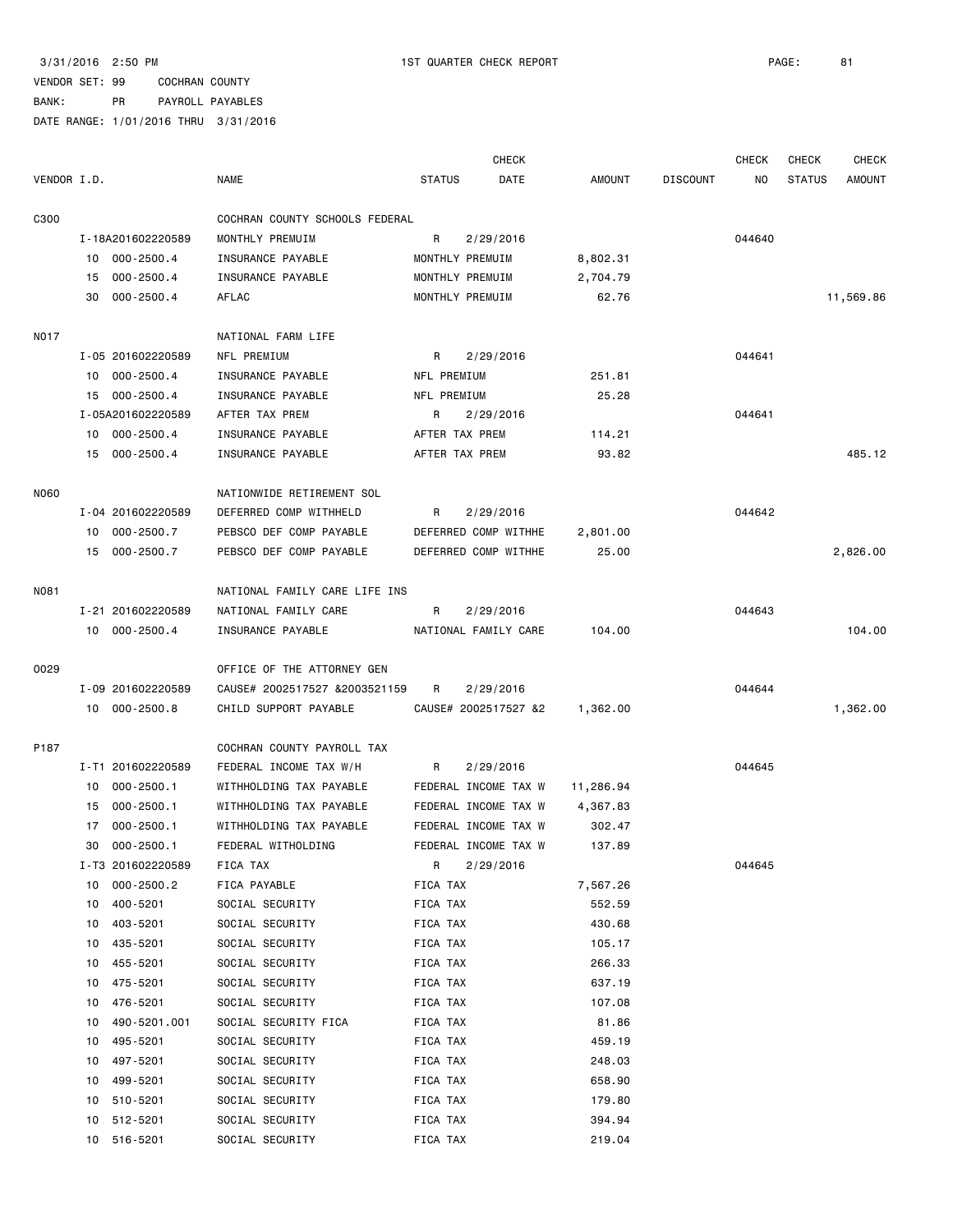|             |    |                   |                        |               | <b>CHECK</b> |          |                 | CHECK  | CHECK         | <b>CHECK</b> |
|-------------|----|-------------------|------------------------|---------------|--------------|----------|-----------------|--------|---------------|--------------|
| VENDOR I.D. |    |                   | <b>NAME</b>            | <b>STATUS</b> | DATE         | AMOUNT   | <b>DISCOUNT</b> | ΝO     | <b>STATUS</b> | AMOUNT       |
| P187        |    |                   | COCHRAN COUNTY PAYROLL | CONT          |              |          |                 |        |               |              |
|             |    | I-T3 201602220589 | FICA TAX               | R             | 2/29/2016    |          |                 | 044645 |               |              |
|             |    | 10 550-5201       | SOCIAL SECURITY        | FICA TAX      |              | 129.94   |                 |        |               |              |
|             | 10 | 560-5201          | SOCIAL SECURITY        | FICA TAX      |              | 2,221.85 |                 |        |               |              |
|             | 10 | 650-5201          | SOCIAL SECURITY        | FICA TAX      |              | 237.58   |                 |        |               |              |
|             | 10 | 652-5201          | SOCIAL SECURITY        | FICA TAX      |              | 10.62    |                 |        |               |              |
|             | 10 | 660-5201          | SOCIAL SECURITY        | FICA TAX      |              | 147.17   |                 |        |               |              |
|             | 10 | 662-5201          | SOCIAL SECURITY        | FICA TAX      |              | 197.39   |                 |        |               |              |
|             | 10 | 665-5201          | SOCIAL SECURITY        | FICA TAX      |              | 281.91   |                 |        |               |              |
|             | 15 | $000 - 2500.2$    | FICA PAYABLE           | FICA TAX      |              | 2,769.34 |                 |        |               |              |
|             | 15 | 610-5201          | SOCIAL SECURITY        | FICA TAX      |              | 1,080.96 |                 |        |               |              |
|             | 15 | 621-5201          | SOCIAL SECURITY        | FICA TAX      |              | 430.41   |                 |        |               |              |
|             | 15 | 622-5201          | SOCIAL SECURITY        | FICA TAX      |              | 438.90   |                 |        |               |              |
|             | 15 | 623-5201          | SOCIAL SECURITY        | FICA TAX      |              | 445.58   |                 |        |               |              |
|             | 15 | 624-5201          | SOCIAL SECURITY        | FICA TAX      |              | 373.49   |                 |        |               |              |
|             | 17 | $000 - 2500.2$    | FICA PAYABLE           | FICA TAX      |              | 216.06   |                 |        |               |              |
|             | 17 | 573-5201          | SOCIAL SECURITY        | FICA TAX      |              | 216.06   |                 |        |               |              |
|             | 30 | $000 - 2500.2$    | FICA                   | FICA TAX      |              | 63.07    |                 |        |               |              |
|             | 30 | 518-5201          | SOCIAL SECURITY        | FICA TAX      |              | 63.07    |                 |        |               |              |
|             |    | I-T4 201602220589 | MEDICARE TAX           | R             | 2/29/2016    |          |                 | 044645 |               |              |
|             | 10 | $000 - 2500.2$    | FICA PAYABLE           | MEDICARE TAX  |              | 1,769.75 |                 |        |               |              |
|             | 10 | 400-5201          | SOCIAL SECURITY        | MEDICARE TAX  |              | 129.24   |                 |        |               |              |
|             | 10 | 403-5201          | SOCIAL SECURITY        | MEDICARE TAX  |              | 100.73   |                 |        |               |              |
|             | 10 | 435-5201          | SOCIAL SECURITY        | MEDICARE TAX  |              | 24.59    |                 |        |               |              |
|             | 10 | 455-5201          | SOCIAL SECURITY        | MEDICARE TAX  |              | 62.29    |                 |        |               |              |
|             | 10 | 475-5201          | SOCIAL SECURITY        | MEDICARE TAX  |              | 149.02   |                 |        |               |              |
|             | 10 | 476-5201          | SOCIAL SECURITY        | MEDICARE TAX  |              | 25.04    |                 |        |               |              |
|             | 10 | 490-5201.001      | SOCIAL SECURITY FICA   | MEDICARE TAX  |              | 19.14    |                 |        |               |              |
|             | 10 | 495-5201          | SOCIAL SECURITY        | MEDICARE TAX  |              | 107.39   |                 |        |               |              |
|             | 10 | 497-5201          | SOCIAL SECURITY        | MEDICARE TAX  |              | 58.01    |                 |        |               |              |
|             | 10 | 499-5201          | SOCIAL SECURITY        | MEDICARE TAX  |              | 154.10   |                 |        |               |              |
|             |    | 10 510-5201       | SOCIAL SECURITY        | MEDICARE TAX  |              | 42.05    |                 |        |               |              |
|             |    | 10 512-5201       | SOCIAL SECURITY        | MEDICARE TAX  |              | 92.36    |                 |        |               |              |
|             |    | 10 516-5201       | SOCIAL SECURITY        | MEDICARE TAX  |              | 51.24    |                 |        |               |              |
|             | 10 | 550-5201          | SOCIAL SECURITY        | MEDICARE TAX  |              | 30.39    |                 |        |               |              |
|             | 10 | 560-5201          | SOCIAL SECURITY        | MEDICARE TAX  |              | 519.62   |                 |        |               |              |
|             | 10 | 650-5201          | SOCIAL SECURITY        | MEDICARE TAX  |              | 55.56    |                 |        |               |              |
|             | 10 | 652-5201          | SOCIAL SECURITY        | MEDICARE TAX  |              | 2.48     |                 |        |               |              |
|             | 10 | 660-5201          | SOCIAL SECURITY        | MEDICARE TAX  |              | 34.42    |                 |        |               |              |
|             | 10 | 662-5201          | SOCIAL SECURITY        | MEDICARE TAX  |              | 46.17    |                 |        |               |              |
|             | 10 | 665-5201          | SOCIAL SECURITY        | MEDICARE TAX  |              | 65.93    |                 |        |               |              |
|             | 15 | $000 - 2500.2$    | FICA PAYABLE           | MEDICARE TAX  |              | 647.67   |                 |        |               |              |
|             | 15 | 610-5201          | SOCIAL SECURITY        | MEDICARE TAX  |              | 252.79   |                 |        |               |              |
|             | 15 | 621-5201          | SOCIAL SECURITY        | MEDICARE TAX  |              | 100.66   |                 |        |               |              |
|             | 15 | 622-5201          | SOCIAL SECURITY        | MEDICARE TAX  |              | 102.65   |                 |        |               |              |
|             | 15 | 623-5201          | SOCIAL SECURITY        | MEDICARE TAX  |              | 104.21   |                 |        |               |              |
|             | 15 | 624-5201          | SOCIAL SECURITY        | MEDICARE TAX  |              | 87.35    |                 |        |               |              |
|             | 17 | 000-2500.2        | FICA PAYABLE           | MEDICARE TAX  |              | 50.53    |                 |        |               |              |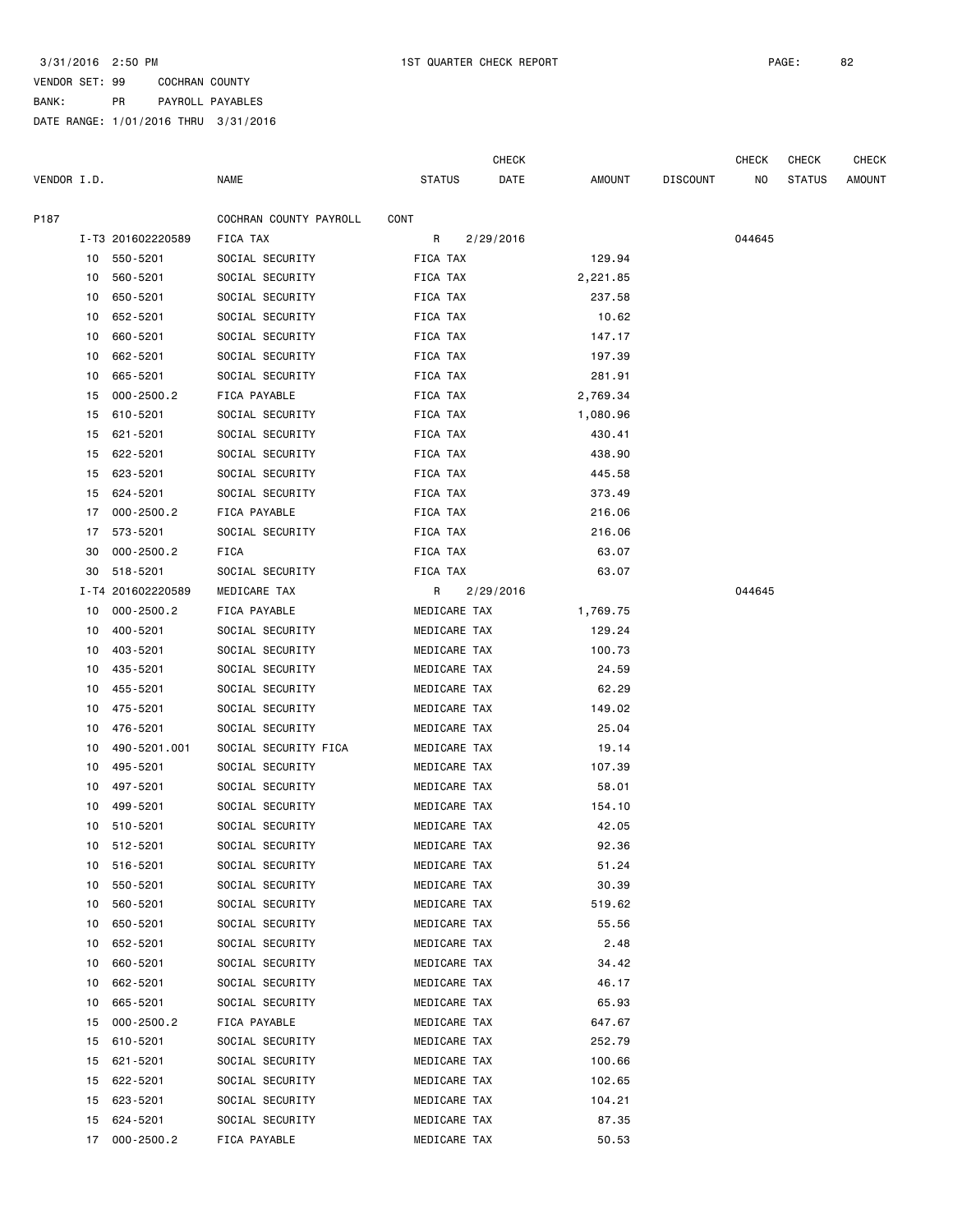|             |    |                   |                         |                          | <b>CHECK</b>         |          |                 | <b>CHECK</b> | <b>CHECK</b>  | <b>CHECK</b> |
|-------------|----|-------------------|-------------------------|--------------------------|----------------------|----------|-----------------|--------------|---------------|--------------|
| VENDOR I.D. |    |                   | <b>NAME</b>             | <b>STATUS</b>            | DATE                 | AMOUNT   | <b>DISCOUNT</b> | NO.          | <b>STATUS</b> | AMOUNT       |
| P187        |    |                   | COCHRAN COUNTY PAYROLL  | CONT                     |                      |          |                 |              |               |              |
|             |    | I-T4 201602220589 | MEDICARE TAX            | R                        | 2/29/2016            |          |                 | 044645       |               |              |
|             |    | 17 573-5201       | SOCIAL SECURITY         | MEDICARE TAX             |                      | 50.53    |                 |              |               |              |
|             | 30 | $000 - 2500.2$    | FICA                    | MEDICARE TAX             |                      | 14.75    |                 |              |               |              |
|             | 30 | 518-5201          | SOCIAL SECURITY         | MEDICARE TAX             |                      | 14.74    |                 |              |               | 42,291.99    |
| T218        |    |                   | TEXAS ASS'N OF COUNTIES |                          |                      |          |                 |              |               |              |
|             |    | I-11 201602220589 | EMPLOYEE PREMIUMS       | R.                       | 2/29/2016            |          |                 | 044646       |               |              |
|             | 10 | 400-5202          | GROUP INSURANCE         | <b>EMPLOYEE PREMIUMS</b> |                      | 1,490.30 |                 |              |               |              |
|             | 10 | 403-5202          | GROUP INSURANCE         | EMPLOYEE PREMIUMS        |                      | 1,601.76 |                 |              |               |              |
|             | 10 | 455-5202          | GROUP INSURANCE         | EMPLOYEE PREMIUMS        |                      | 800.88   |                 |              |               |              |
|             | 10 | 475-5202          | GROUP INSURANCE         | EMPLOYEE PREMIUMS        |                      | 1,601.76 |                 |              |               |              |
|             | 10 | 495-5202          | GROUP INSURANCE         | EMPLOYEE PREMIUMS        |                      | 1,601.76 |                 |              |               |              |
|             | 10 | 497-5202          | GROUP INSURANCE         | EMPLOYEE PREMIUMS        |                      | 800.88   |                 |              |               |              |
|             | 10 | 499-5202          | GROUP INSURANCE         | EMPLOYEE PREMIUMS        |                      | 2,402.64 |                 |              |               |              |
|             | 10 | 510-5202          | GROUP INSURANCE         | EMPLOYEE PREMIUMS        |                      | 800.88   |                 |              |               |              |
|             | 10 | 512-5202          | GROUP INSURANCE         | EMPLOYEE PREMIUMS        |                      | 1,601.76 |                 |              |               |              |
|             | 10 | 516-5202          | GROUP INSURANCE [50%]   | EMPLOYEE PREMIUMS        |                      | 816.61   |                 |              |               |              |
|             | 10 | 550-5202          | GROUP INSURANCE         | EMPLOYEE PREMIUMS        |                      | 800.88   |                 |              |               |              |
|             | 10 | 560-5202          | GROUP INSURANCE         | EMPLOYEE PREMIUMS        |                      | 8,008.80 |                 |              |               |              |
|             | 10 | 650-5202          | GROUP INSURANCE         | EMPLOYEE PREMIUMS        |                      | 839.79   |                 |              |               |              |
|             | 10 | 652-5202          | GROUP INSURANCE         | EMPLOYEE PREMIUMS        |                      | 38.91    |                 |              |               |              |
|             | 10 | 660-5202          | GROUP INSURANCE [35%]   | EMPLOYEE PREMIUMS        |                      | 549.61   |                 |              |               |              |
|             | 10 | 662-5202          | GROUP INSURANCE         | EMPLOYEE PREMIUMS        |                      | 723.06   |                 |              |               |              |
|             | 10 | 665-5202          | GROUP INSURANCE         | EMPLOYEE PREMIUMS        |                      | 800.88   |                 |              |               |              |
|             | 15 | 610-5202          | GROUP INSURANCE         | EMPLOYEE PREMIUMS        |                      | 3,314.98 |                 |              |               |              |
|             | 15 | 621-5202          | GROUP INSURANCE         | EMPLOYEE PREMIUMS        |                      | 1,601.76 |                 |              |               |              |
|             | 15 | 622-5202          | GROUP INSURANCE         | EMPLOYEE PREMIUMS        |                      | 1,601.76 |                 |              |               |              |
|             | 15 | 623-5202          | GROUP INSURANCE         | EMPLOYEE PREMIUMS        |                      | 1,601.76 |                 |              |               |              |
|             | 15 | 624-5202          | GROUP INSURANCE         | EMPLOYEE PREMIUMS        |                      | 1,601.76 |                 |              |               |              |
|             | 17 | 573-5202          | GROUP HEALTH INSURANCE  | EMPLOYEE PREMIUMS        |                      | 800.88   |                 |              |               |              |
|             |    | 30 518-5202       | GROUP INSURANCE [15%]   | EMPLOYEE PREMIUMS        |                      | 235.54   |                 |              |               |              |
|             |    | I-12 201602220589 | GROUP LIFE INSURANCE    | R 2/29/2016              |                      |          |                 | 044646       |               |              |
|             |    | 10 400-5202       | GROUP INSURANCE         | GROUP LIFE INSURANCE     |                      | 5.37     |                 |              |               |              |
|             | 10 | 403-5202          | GROUP INSURANCE         |                          | GROUP LIFE INSURANCE | 5.78     |                 |              |               |              |
|             | 10 | 455-5202          | GROUP INSURANCE         | GROUP LIFE INSURANCE     |                      | 2.89     |                 |              |               |              |
|             | 10 | 475-5202          | GROUP INSURANCE         | GROUP LIFE INSURANCE     |                      | 5.78     |                 |              |               |              |
|             | 10 | 495-5202          | GROUP INSURANCE         | GROUP LIFE INSURANCE     |                      | 5.78     |                 |              |               |              |
|             | 10 | 497-5202          | GROUP INSURANCE         | GROUP LIFE INSURANCE     |                      | 2.89     |                 |              |               |              |
|             | 10 | 499-5202          | GROUP INSURANCE         | GROUP LIFE INSURANCE     |                      | 8.67     |                 |              |               |              |
|             | 10 | 510-5202          | GROUP INSURANCE         | GROUP LIFE INSURANCE     |                      | 2.89     |                 |              |               |              |
|             | 10 | 512-5202          | GROUP INSURANCE         | GROUP LIFE INSURANCE     |                      | 5.78     |                 |              |               |              |
|             | 10 | 516-5202          | GROUP INSURANCE [50%]   | GROUP LIFE INSURANCE     |                      | 2.95     |                 |              |               |              |
|             | 10 | 550-5202          | GROUP INSURANCE         |                          | GROUP LIFE INSURANCE | 2.89     |                 |              |               |              |
|             | 10 | 560-5202          | GROUP INSURANCE         |                          | GROUP LIFE INSURANCE | 28.90    |                 |              |               |              |
|             | 10 | 650-5202          | GROUP INSURANCE         | GROUP LIFE INSURANCE     |                      | 3.03     |                 |              |               |              |
|             | 10 | 652-5202          | GROUP INSURANCE         | GROUP LIFE INSURANCE     |                      | 0.14     |                 |              |               |              |
|             | 10 | 660-5202          | GROUP INSURANCE [35%]   | GROUP LIFE INSURANCE     |                      | 1.98     |                 |              |               |              |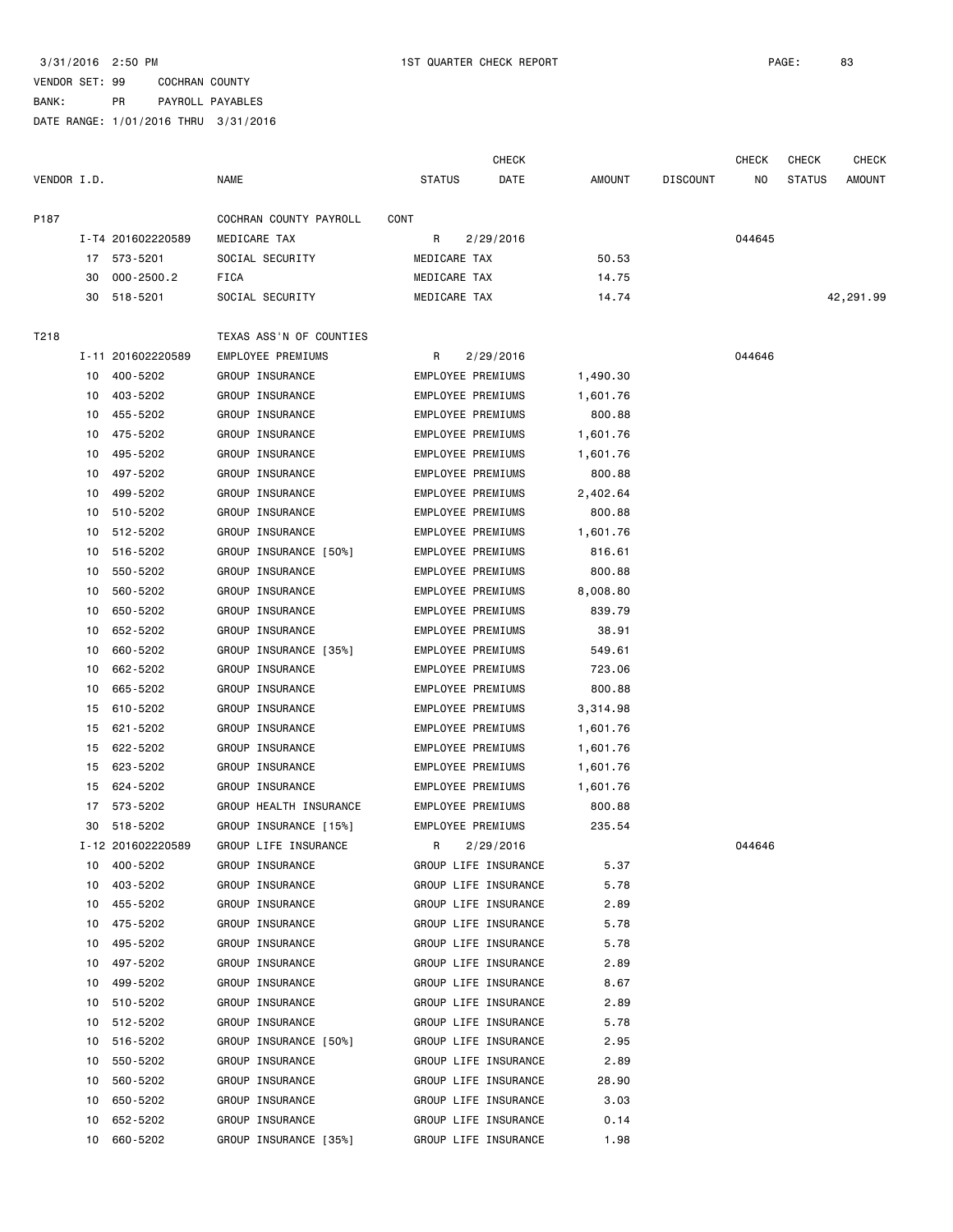|                  |    |                   |                                |                 | <b>CHECK</b>         |          |                 | <b>CHECK</b> | <b>CHECK</b>  | <b>CHECK</b>  |
|------------------|----|-------------------|--------------------------------|-----------------|----------------------|----------|-----------------|--------------|---------------|---------------|
| VENDOR I.D.      |    |                   | NAME                           | <b>STATUS</b>   | DATE                 | AMOUNT   | <b>DISCOUNT</b> | NO.          | <b>STATUS</b> | <b>AMOUNT</b> |
| T218             |    |                   | TEXAS ASS'N OF COUNTIES        | CONT            |                      |          |                 |              |               |               |
|                  |    | I-12 201602220589 | GROUP LIFE INSURANCE           | R               | 2/29/2016            |          |                 | 044646       |               |               |
|                  |    | 10 662-5202       | GROUP INSURANCE                |                 | GROUP LIFE INSURANCE | 2.61     |                 |              |               |               |
|                  | 10 | 665-5202          | GROUP INSURANCE                |                 | GROUP LIFE INSURANCE | 2.89     |                 |              |               |               |
|                  | 15 | 610-5202          | GROUP INSURANCE                |                 | GROUP LIFE INSURANCE | 9.80     |                 |              |               |               |
|                  | 15 | 621-5202          | GROUP INSURANCE                |                 | GROUP LIFE INSURANCE | 5.78     |                 |              |               |               |
|                  | 15 | 622-5202          | GROUP INSURANCE                |                 | GROUP LIFE INSURANCE | 5.78     |                 |              |               |               |
|                  | 15 | 623-5202          | GROUP INSURANCE                |                 | GROUP LIFE INSURANCE | 5.78     |                 |              |               |               |
|                  | 15 | 624-5202          | GROUP INSURANCE                |                 | GROUP LIFE INSURANCE | 4.77     |                 |              |               |               |
|                  | 17 | 573-5202          | GROUP HEALTH INSURANCE         |                 | GROUP LIFE INSURANCE | 2.89     |                 |              |               |               |
|                  | 30 | 518-5202          | GROUP INSURANCE [15%]          |                 | GROUP LIFE INSURANCE | 0.85     |                 |              |               |               |
|                  |    | I-15 201602220589 | DEPENDENT HEALTH PREM WITHHELD | R               | 2/29/2016            |          |                 | 044646       |               |               |
|                  | 10 | $000 - 2500.4$    | INSURANCE PAYABLE              |                 | DEPENDENT HEALTH PRE | 2,047.12 |                 |              |               |               |
|                  | 15 | 000-2500.4        | INSURANCE PAYABLE              |                 | DEPENDENT HEALTH PRE | 880.96   |                 |              |               | 39,094.55     |
| C <sub>253</sub> |    |                   | COCHRAN COUNTY MONEY MKT       |                 |                      |          |                 |              |               |               |
|                  |    | I-201602220590    | NON-DEPT SUPP DEATH FEB 2016   | R               | 2/29/2016            |          |                 | 044647       |               |               |
|                  |    | 10 409-5207       | SUPPLEMENTAL DEATH BENEFITS    |                 | NON-DEPT SUP DEATH F | 1,984.02 |                 |              |               | 1,984.02      |
| A067             |    |                   | AMERICAN FAMILY LIFE ASSURANCE |                 |                      |          |                 |              |               |               |
|                  |    | I-08 201603210591 | MONTHLY PREMIUM                | R               | 3/31/2016            |          |                 | 044819       |               |               |
|                  | 10 | 000-2500.4        | INSURANCE PAYABLE              | MONTHLY PREMIUM |                      | 694.01   |                 |              |               |               |
|                  | 15 | $000 - 2500.4$    | INSURANCE PAYABLE              | MONTHLY PREMIUM |                      | 306.49   |                 |              |               |               |
|                  | 30 | $000 - 2500.4$    | AFLAC                          | MONTHLY PREMIUM |                      | 8.27     |                 |              |               |               |
|                  |    | I-08A201603210591 | MONTHLY PREMIUM                | R               | 3/31/2016            |          |                 | 044819       |               |               |
|                  |    | 10 000-2500.4     | INSURANCE PAYABLE              | MONTHLY PREMIUM |                      | 200.46   |                 |              |               | 1,209.23      |
| C091             |    |                   | <b>COMPBENEFITS</b>            |                 |                      |          |                 |              |               |               |
|                  |    | I-17A201603210591 | VISION MONTHLY PREMIUM         | R               | 3/31/2016            |          |                 | 044820       |               |               |
|                  |    | 10 000-2500.4     | INSURANCE PAYABLE              |                 | VISION MONTHLY PREMI | 44.40    |                 |              |               | 44.40         |
| C <sub>253</sub> |    |                   | COCHRAN COUNTY MONEY MKT       |                 |                      |          |                 |              |               |               |
|                  |    | I-01 201603210591 | RETIREMENT CONTRIBUTIONS       | R               | 3/31/2016            |          |                 | 044821       |               |               |
|                  |    | 10 000-2500.3     | TCDRS PAYABLE                  |                 | RETIREMENT CONTRIBUT | 8,850.50 |                 |              |               |               |
|                  | 10 | 400-5203          | RETIREMENT                     |                 | RETIREMENT CONTRIBUT | 1,161.25 |                 |              |               |               |
|                  | 10 | 403-5203          | RETIREMENT                     |                 | RETIREMENT CONTRIBUT | 1,057.88 |                 |              |               |               |
|                  | 10 | 435-5203          | RETIREMENT                     |                 | RETIREMENT CONTRIBUT | 220.51   |                 |              |               |               |
|                  | 10 | 455-5203          | RETIREMENT                     |                 | RETIREMENT CONTRIBUT | 551.62   |                 |              |               |               |
|                  | 10 | 475-5203          | RETIREMENT                     |                 | RETIREMENT CONTRIBUT | 1,331.35 |                 |              |               |               |
|                  | 10 | 476-5203          | RETIREMENT                     |                 | RETIREMENT CONTRIBUT | 224.52   |                 |              |               |               |
|                  | 10 | 490-5203.001      | RETIREMENT                     |                 | RETIREMENT CONTRIBUT | 314.40   |                 |              |               |               |
|                  | 10 | 495-5203          | RETIREMENT                     |                 | RETIREMENT CONTRIBUT | 962.80   |                 |              |               |               |
|                  | 10 | 497-5203          | RETIREMENT                     |                 | RETIREMENT CONTRIBUT | 520.05   |                 |              |               |               |
|                  | 10 | 499-5203          | RETIREMENT                     |                 | RETIREMENT CONTRIBUT | 1,397.98 |                 |              |               |               |
|                  | 10 | 510-5203          | RETIREMENT                     |                 | RETIREMENT CONTRIBUT | 377.00   |                 |              |               |               |
|                  | 10 | 512-5203          | RETIREMENT                     |                 | RETIREMENT CONTRIBUT | 826.46   |                 |              |               |               |
|                  | 10 | 516-5203          | RETIREMENT                     |                 | RETIREMENT CONTRIBUT | 456.50   |                 |              |               |               |
|                  | 10 | 550-5203          | RETIREMENT                     |                 | RETIREMENT CONTRIBUT | 354.17   |                 |              |               |               |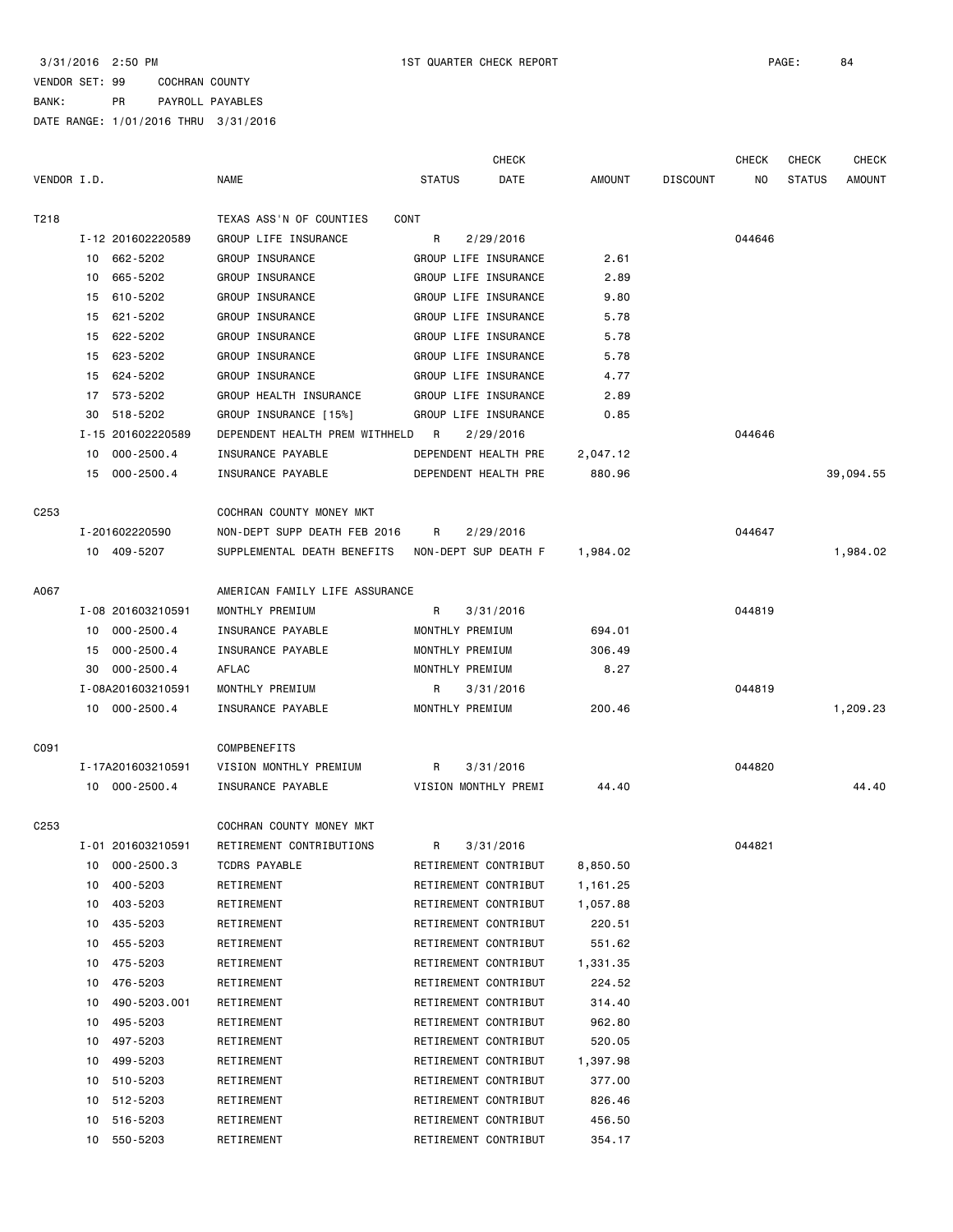|                  |    |                   |                                |                      | <b>CHECK</b> |          |                 | <b>CHECK</b> | <b>CHECK</b>  | <b>CHECK</b>  |
|------------------|----|-------------------|--------------------------------|----------------------|--------------|----------|-----------------|--------------|---------------|---------------|
| VENDOR I.D.      |    |                   | <b>NAME</b>                    | <b>STATUS</b>        | DATE         | AMOUNT   | <b>DISCOUNT</b> | NO           | <b>STATUS</b> | <b>AMOUNT</b> |
| C <sub>253</sub> |    |                   | COCHRAN COUNTY MONEY MKT       | CONT                 |              |          |                 |              |               |               |
|                  |    | I-01 201603210591 | RETIREMENT CONTRIBUTIONS       | R                    | 3/31/2016    |          |                 | 044821       |               |               |
|                  | 10 | 560-5203          | RETIREMENT                     | RETIREMENT CONTRIBUT |              | 5,106.25 |                 |              |               |               |
|                  | 10 | 650-5203          | RETIREMENT                     | RETIREMENT CONTRIBUT |              | 408.35   |                 |              |               |               |
|                  | 10 | 652-5203          | RETIREMENT                     | RETIREMENT CONTRIBUT |              | 22.27    |                 |              |               |               |
|                  | 10 | 660-5203          | RETIREMENT                     | RETIREMENT CONTRIBUT |              | 306.81   |                 |              |               |               |
|                  | 10 | 662-5203          | RETIREMENT                     | RETIREMENT CONTRIBUT |              | 413.87   |                 |              |               |               |
|                  | 10 | 665-5203          | RETIREMENT                     | RETIREMENT CONTRIBUT |              | 422.60   |                 |              |               |               |
|                  | 15 | $000 - 2500.3$    | <b>TCDRS PAYABLE</b>           | RETIREMENT CONTRIBUT |              | 3,206.46 |                 |              |               |               |
|                  | 15 | 610-5203          | RETIREMENT                     | RETIREMENT CONTRIBUT |              | 2,261.31 |                 |              |               |               |
|                  | 15 | 621-5203          | RETIREMENT                     | RETIREMENT CONTRIBUT |              | 902.49   |                 |              |               |               |
|                  | 15 | 622-5203          | RETIREMENT                     | RETIREMENT CONTRIBUT |              | 931.92   |                 |              |               |               |
|                  | 15 | 623-5203          | RETIREMENT                     | RETIREMENT CONTRIBUT |              | 935.00   |                 |              |               |               |
|                  | 15 | 624-5203          | RETIREMENT                     | RETIREMENT CONTRIBUT |              | 924.14   |                 |              |               |               |
|                  | 17 | $000 - 2500.3$    | <b>TCDRS PAYABLE</b>           | RETIREMENT CONTRIBUT |              | 240.99   |                 |              |               |               |
|                  | 17 | 573-5203          | RETIREMENT                     | RETIREMENT CONTRIBUT |              | 447.55   |                 |              |               |               |
|                  | 30 | $000 - 2500.3$    | <b>TCDRS</b>                   | RETIREMENT CONTRIBUT |              | 70.81    |                 |              |               |               |
|                  | 30 | 518-5203          | RETIREMENT                     | RETIREMENT CONTRIBUT |              | 131.48   |                 |              |               | 35,339.29     |
|                  |    |                   |                                |                      |              |          |                 |              |               |               |
| C300             |    |                   | COCHRAN COUNTY SCHOOLS FEDERAL |                      |              |          |                 |              |               |               |
|                  |    | I-18A201603210591 | MONTHLY PREMUIM                | R                    | 3/31/2016    |          |                 | 044822       |               |               |
|                  | 10 | $000 - 2500.4$    | INSURANCE PAYABLE              | MONTHLY PREMUIM      |              | 8,947.56 |                 |              |               |               |
|                  | 15 | $000 - 2500.4$    | INSURANCE PAYABLE              | MONTHLY PREMUIM      |              | 2,624.58 |                 |              |               |               |
|                  | 30 | $000 - 2500.4$    | AFLAC                          | MONTHLY PREMUIM      |              | 62.76    |                 |              |               | 11,634.90     |
|                  |    |                   |                                |                      |              |          |                 |              |               |               |
| <b>NO17</b>      |    |                   | NATIONAL FARM LIFE             |                      |              |          |                 |              |               |               |
|                  |    | I-05 201603210591 | NFL PREMIUM                    | R                    | 3/31/2016    |          |                 | 044823       |               |               |
|                  | 10 | $000 - 2500.4$    | INSURANCE PAYABLE              | NFL PREMIUM          |              | 251.81   |                 |              |               |               |
|                  | 15 | $000 - 2500.4$    | INSURANCE PAYABLE              | NFL PREMIUM          |              | 25.28    |                 |              |               |               |
|                  |    | I-05A201603210591 | AFTER TAX PREM                 | R                    | 3/31/2016    |          |                 | 044823       |               |               |
|                  | 10 | $000 - 2500.4$    | INSURANCE PAYABLE              | AFTER TAX PREM       |              | 114.21   |                 |              |               |               |
|                  | 15 | $000 - 2500.4$    | INSURANCE PAYABLE              | AFTER TAX PREM       |              | 93.82    |                 |              |               | 485.12        |
|                  |    |                   |                                |                      |              |          |                 |              |               |               |
| N060             |    |                   | NATIONWIDE RETIREMENT SOL      |                      |              |          |                 |              |               |               |
|                  |    | I-04 201603210591 | DEFERRED COMP WITHHELD         | R                    | 3/31/2016    |          |                 | 044824       |               |               |
|                  |    | 10 000-2500.7     | PEBSCO DEF COMP PAYABLE        | DEFERRED COMP WITHHE |              | 2,801.00 |                 |              |               |               |
|                  |    | 15 000-2500.7     | PEBSCO DEF COMP PAYABLE        | DEFERRED COMP WITHHE |              | 25.00    |                 |              |               | 2,826.00      |
| N081             |    |                   | NATIONAL FAMILY CARE LIFE INS  |                      |              |          |                 |              |               |               |
|                  |    | I-21 201603210591 | NATIONAL FAMILY CARE           | R                    | 3/31/2016    |          |                 | 044825       |               |               |
|                  |    | 10 000-2500.4     | INSURANCE PAYABLE              | NATIONAL FAMILY CARE |              | 104.00   |                 |              |               | 104.00        |
|                  |    |                   |                                |                      |              |          |                 |              |               |               |
| 0029             |    |                   | OFFICE OF THE ATTORNEY GEN     |                      |              |          |                 |              |               |               |
|                  |    | I-09 201603210591 | CAUSE# 2002517527 &2003521159  | R                    | 3/31/2016    |          |                 | 044826       |               |               |
|                  |    | 10 000-2500.8     | CHILD SUPPORT PAYABLE          | CAUSE# 2002517527 &2 |              | 1,362.00 |                 |              |               | 1,362.00      |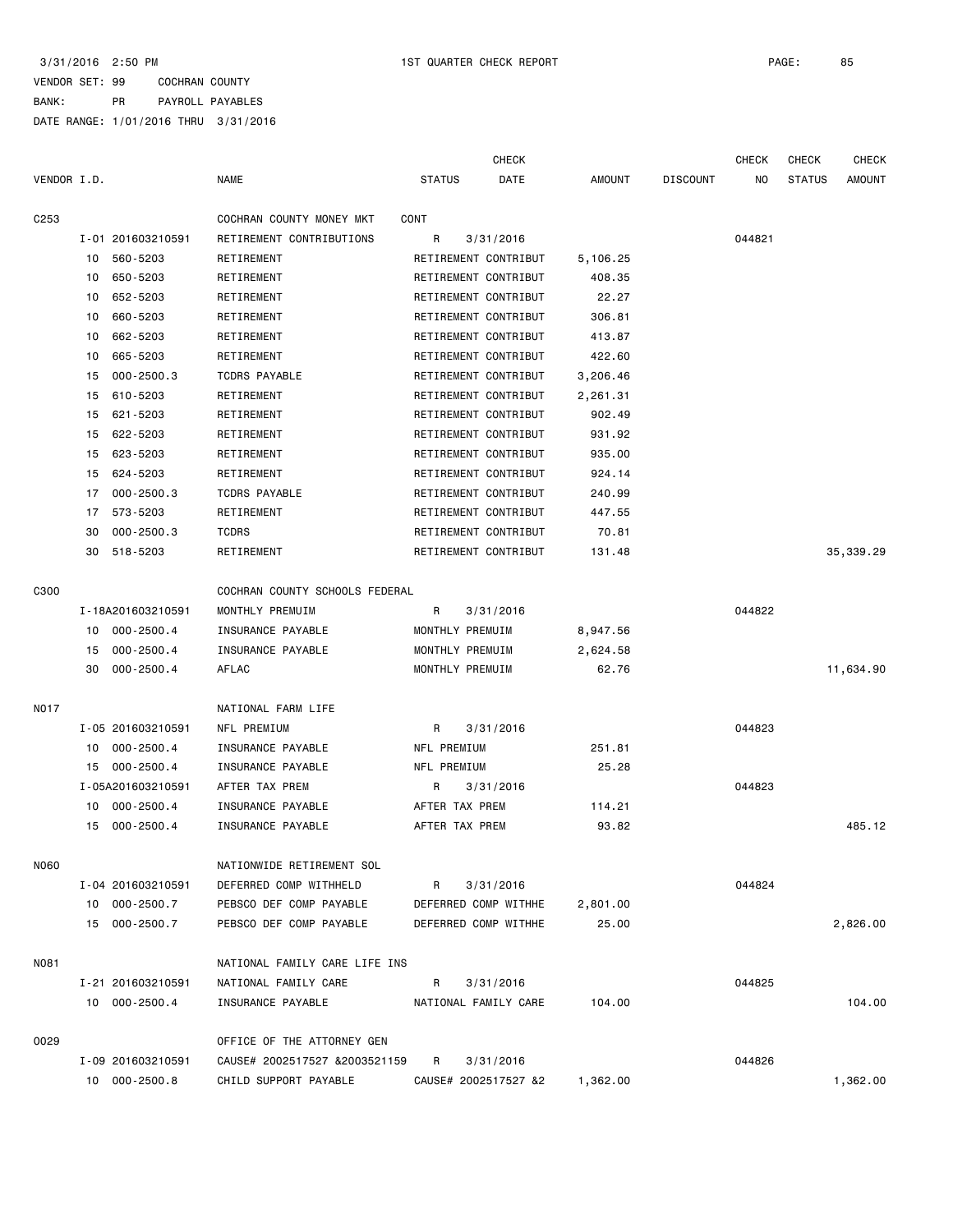|             |    |                   |                            |               | <b>CHECK</b>         |           |                 | <b>CHECK</b> | CHECK         | <b>CHECK</b> |
|-------------|----|-------------------|----------------------------|---------------|----------------------|-----------|-----------------|--------------|---------------|--------------|
| VENDOR I.D. |    |                   | <b>NAME</b>                | <b>STATUS</b> | DATE                 | AMOUNT    | <b>DISCOUNT</b> | ΝO           | <b>STATUS</b> | AMOUNT       |
| 0029        |    |                   | OFFICE OF THE ATTORNEY GEN |               |                      |           |                 |              |               |              |
|             |    | I-CMV201603210591 | CAUSE#090521736            | R             | 3/31/2016            |           |                 | 044827       |               |              |
|             |    | 10 000-2500.8     | CHILD SUPPORT PAYABLE      |               | CAUSE#090521736      | 102.00    |                 |              |               | 102.00       |
| P187        |    |                   | COCHRAN COUNTY PAYROLL TAX |               |                      |           |                 |              |               |              |
|             |    | I-T1 201603210591 | FEDERAL INCOME TAX W/H     | R             | 3/31/2016            |           |                 | 044828       |               |              |
|             | 10 | 000-2500.1        | WITHHOLDING TAX PAYABLE    |               | FEDERAL INCOME TAX W | 11,611.10 |                 |              |               |              |
|             | 15 | $000 - 2500.1$    | WITHHOLDING TAX PAYABLE    |               | FEDERAL INCOME TAX W | 4,357.63  |                 |              |               |              |
|             | 17 | $000 - 2500.1$    | WITHHOLDING TAX PAYABLE    |               | FEDERAL INCOME TAX W | 302.80    |                 |              |               |              |
|             | 30 | $000 - 2500.1$    | FEDERAL WITHOLDING         |               | FEDERAL INCOME TAX W | 138.14    |                 |              |               |              |
|             |    | I-T3 201603210591 | FICA TAX                   | R.            | 3/31/2016            |           |                 | 044828       |               |              |
|             | 10 | $000 - 2500.2$    | FICA PAYABLE               | FICA TAX      |                      | 7,716.81  |                 |              |               |              |
|             | 10 | 400-5201          | SOCIAL SECURITY            | FICA TAX      |                      | 553.83    |                 |              |               |              |
|             | 10 | 403-5201          | SOCIAL SECURITY            | FICA TAX      |                      | 435.86    |                 |              |               |              |
|             | 10 | 435-5201          | SOCIAL SECURITY            | FICA TAX      |                      | 105.17    |                 |              |               |              |
|             | 10 | 455-5201          | SOCIAL SECURITY            | FICA TAX      |                      | 263.08    |                 |              |               |              |
|             | 10 | 475-5201          | SOCIAL SECURITY            | FICA TAX      |                      | 634.95    |                 |              |               |              |
|             | 10 | 476-5201          | SOCIAL SECURITY            | FICA TAX      |                      | 107.08    |                 |              |               |              |
|             | 10 | 490-5201.001      | SOCIAL SECURITY FICA       | FICA TAX      |                      | 149.95    |                 |              |               |              |
|             | 10 | 495-5201          | SOCIAL SECURITY            | FICA TAX      |                      | 459.19    |                 |              |               |              |
|             | 10 | 497-5201          | SOCIAL SECURITY            | FICA TAX      |                      | 248.03    |                 |              |               |              |
|             | 10 | 499-5201          | SOCIAL SECURITY            | FICA TAX      |                      | 659.97    |                 |              |               |              |
|             | 10 | 510-5201          | SOCIAL SECURITY            | FICA TAX      |                      | 179.80    |                 |              |               |              |
|             | 10 | 512-5201          | SOCIAL SECURITY            | FICA TAX      |                      | 377.70    |                 |              |               |              |
|             | 10 | 516-5201          | SOCIAL SECURITY            | FICA TAX      |                      | 219.25    |                 |              |               |              |
|             | 10 | 550-5201          | SOCIAL SECURITY            | FICA TAX      |                      | 129.94    |                 |              |               |              |
|             | 10 | 560-5201          | SOCIAL SECURITY            | FICA TAX      |                      | 2,380.73  |                 |              |               |              |
|             | 10 | 650-5201          | SOCIAL SECURITY            | FICA TAX      |                      | 194.75    |                 |              |               |              |
|             | 10 | 652-5201          | SOCIAL SECURITY            | FICA TAX      |                      | 10.62     |                 |              |               |              |
|             | 10 | 660-5201          | SOCIAL SECURITY            | FICA TAX      |                      | 147.29    |                 |              |               |              |
|             | 10 | 662-5201          | SOCIAL SECURITY            | FICA TAX      |                      | 197.39    |                 |              |               |              |
|             | 10 | 665-5201          | SOCIAL SECURITY            | FICA TAX      |                      | 262.23    |                 |              |               |              |
|             |    | 15 000-2500.2     | FICA PAYABLE               | FICA TAX      |                      | 2,764.81  |                 |              |               |              |
|             | 15 | 610-5201          | SOCIAL SECURITY            | FICA TAX      |                      | 1,078.48  |                 |              |               |              |
|             | 15 | 621-5201          | SOCIAL SECURITY            | FICA TAX      |                      | 430.41    |                 |              |               |              |
|             | 15 | 622-5201          | SOCIAL SECURITY            | FICA TAX      |                      | 439.33    |                 |              |               |              |
|             | 15 | 623-5201          | SOCIAL SECURITY            | FICA TAX      |                      | 443.10    |                 |              |               |              |
|             | 15 | 624-5201          | SOCIAL SECURITY            | FICA TAX      |                      | 373.49    |                 |              |               |              |
|             | 17 | $000 - 2500.2$    | FICA PAYABLE               | FICA TAX      |                      | 216.24    |                 |              |               |              |
|             | 17 | 573-5201          | SOCIAL SECURITY            | FICA TAX      |                      | 216.24    |                 |              |               |              |
|             | 30 | $000 - 2500.2$    | FICA                       | FICA TAX      |                      | 63.12     |                 |              |               |              |
|             | 30 | 518-5201          | SOCIAL SECURITY            | FICA TAX      |                      | 63.12     |                 |              |               |              |
|             |    | I-T4 201603210591 | MEDICARE TAX               | R             | 3/31/2016            |           |                 | 044828       |               |              |
|             | 10 | $000 - 2500.2$    | FICA PAYABLE               | MEDICARE TAX  |                      | 1,804.72  |                 |              |               |              |
|             | 10 | 400-5201          | SOCIAL SECURITY            | MEDICARE TAX  |                      | 129.53    |                 |              |               |              |
|             | 10 | 403-5201          | SOCIAL SECURITY            | MEDICARE TAX  |                      | 101.93    |                 |              |               |              |
|             | 10 | 435-5201          | SOCIAL SECURITY            | MEDICARE TAX  |                      | 24.59     |                 |              |               |              |
|             | 10 | 455-5201          | SOCIAL SECURITY            | MEDICARE TAX  |                      | 61.53     |                 |              |               |              |
|             |    |                   |                            |               |                      |           |                 |              |               |              |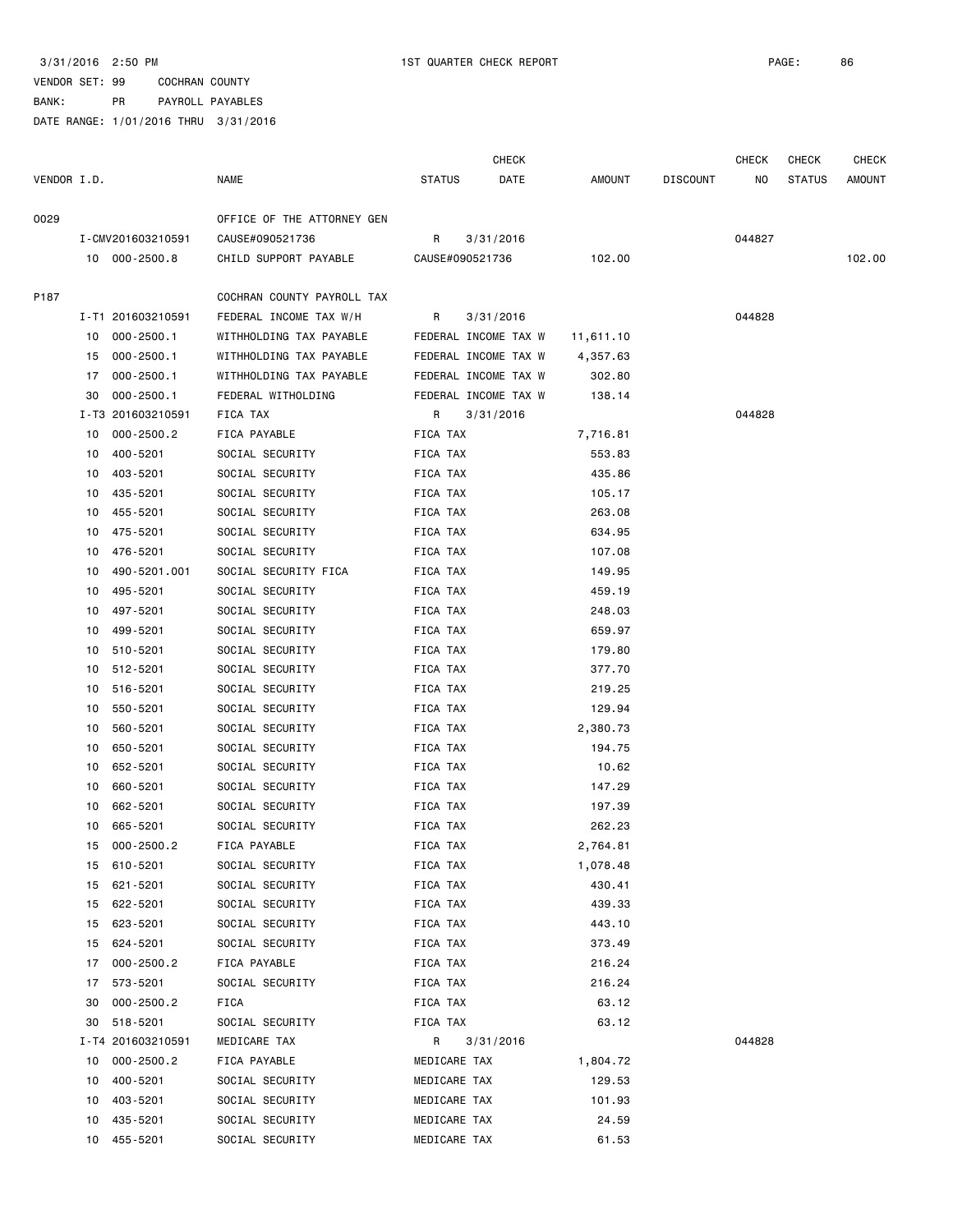|             |    |                   |                         |                          | <b>CHECK</b> |               |                 | <b>CHECK</b> | CHECK         | CHECK         |
|-------------|----|-------------------|-------------------------|--------------------------|--------------|---------------|-----------------|--------------|---------------|---------------|
| VENDOR I.D. |    |                   | <b>NAME</b>             | <b>STATUS</b>            | DATE         | <b>AMOUNT</b> | <b>DISCOUNT</b> | NO.          | <b>STATUS</b> | <b>AMOUNT</b> |
| P187        |    |                   | COCHRAN COUNTY PAYROLL  | CONT                     |              |               |                 |              |               |               |
|             |    | I-T4 201603210591 | MEDICARE TAX            | R                        | 3/31/2016    |               |                 | 044828       |               |               |
|             | 10 | 475-5201          | SOCIAL SECURITY         | MEDICARE TAX             |              | 148.49        |                 |              |               |               |
|             | 10 | 476-5201          | SOCIAL SECURITY         | MEDICARE TAX             |              | 25.04         |                 |              |               |               |
|             | 10 | 490-5201.001      | SOCIAL SECURITY FICA    | MEDICARE TAX             |              | 35.07         |                 |              |               |               |
|             | 10 | 495-5201          | SOCIAL SECURITY         | MEDICARE TAX             |              | 107.39        |                 |              |               |               |
|             | 10 | 497-5201          | SOCIAL SECURITY         | MEDICARE TAX             |              | 58.01         |                 |              |               |               |
|             | 10 | 499-5201          | SOCIAL SECURITY         | MEDICARE TAX             |              | 154.35        |                 |              |               |               |
|             | 10 | 510-5201          | SOCIAL SECURITY         | MEDICARE TAX             |              | 42.05         |                 |              |               |               |
|             | 10 | 512-5201          | SOCIAL SECURITY         | MEDICARE TAX             |              | 88.33         |                 |              |               |               |
|             | 10 | 516-5201          | SOCIAL SECURITY         | MEDICARE TAX             |              | 51.27         |                 |              |               |               |
|             | 10 | 550-5201          | SOCIAL SECURITY         | MEDICARE TAX             |              | 30.39         |                 |              |               |               |
|             | 10 | 560-5201          | SOCIAL SECURITY         | MEDICARE TAX             |              | 556.79        |                 |              |               |               |
|             | 10 | 650-5201          | SOCIAL SECURITY         | MEDICARE TAX             |              | 45.54         |                 |              |               |               |
|             | 10 | 652-5201          | SOCIAL SECURITY         | MEDICARE TAX             |              | 2.48          |                 |              |               |               |
|             | 10 | 660-5201          | SOCIAL SECURITY         | MEDICARE TAX             |              | 34.45         |                 |              |               |               |
|             | 10 | 662-5201          | SOCIAL SECURITY         | MEDICARE TAX             |              | 46.17         |                 |              |               |               |
|             | 10 | 665-5201          | SOCIAL SECURITY         | MEDICARE TAX             |              | 61.33         |                 |              |               |               |
|             | 15 | $000 - 2500.2$    | FICA PAYABLE            | MEDICARE TAX             |              | 646.60        |                 |              |               |               |
|             | 15 | 610-5201          | SOCIAL SECURITY         | MEDICARE TAX             |              | 252.21        |                 |              |               |               |
|             | 15 | 621-5201          | SOCIAL SECURITY         | MEDICARE TAX             |              | 100.66        |                 |              |               |               |
|             | 15 | 622-5201          | SOCIAL SECURITY         | MEDICARE TAX             |              | 102.74        |                 |              |               |               |
|             | 15 | 623-5201          | SOCIAL SECURITY         | MEDICARE TAX             |              | 103.63        |                 |              |               |               |
|             | 15 | 624-5201          | SOCIAL SECURITY         | MEDICARE TAX             |              | 87.35         |                 |              |               |               |
|             | 17 | $000 - 2500.2$    | FICA PAYABLE            | MEDICARE TAX             |              | 50.57         |                 |              |               |               |
|             | 17 | 573-5201          | SOCIAL SECURITY         | MEDICARE TAX             |              | 50.57         |                 |              |               |               |
|             | 30 | $000 - 2500.2$    | FICA                    | MEDICARE TAX             |              | 14.76         |                 |              |               |               |
|             | 30 | 518-5201          | SOCIAL SECURITY         | MEDICARE TAX             |              | 14.76         |                 |              |               | 42,964.93     |
|             |    |                   |                         |                          |              |               |                 |              |               |               |
| T218        |    |                   | TEXAS ASS'N OF COUNTIES |                          |              |               |                 |              |               |               |
|             |    | I-11 201603210591 | EMPLOYEE PREMIUMS       | R                        | 3/31/2016    |               |                 | 044829       |               |               |
|             | 10 | 400-5202          | GROUP INSURANCE         | EMPLOYEE PREMIUMS        |              | 1,490.30      |                 |              |               |               |
|             | 10 | 403-5202          | GROUP INSURANCE         | EMPLOYEE PREMIUMS        |              | 1,601.76      |                 |              |               |               |
|             | 10 | 455-5202          | GROUP INSURANCE         | EMPLOYEE PREMIUMS        |              | 800.88        |                 |              |               |               |
|             | 10 | 475-5202          | GROUP INSURANCE         | <b>EMPLOYEE PREMIUMS</b> |              | 1,601.76      |                 |              |               |               |
|             | 10 | 495-5202          | GROUP INSURANCE         | <b>EMPLOYEE PREMIUMS</b> |              | 1,601.76      |                 |              |               |               |
|             | 10 | 497-5202          | GROUP INSURANCE         | <b>EMPLOYEE PREMIUMS</b> |              | 800.88        |                 |              |               |               |
|             | 10 | 499-5202          | GROUP INSURANCE         | EMPLOYEE PREMIUMS        |              | 2,402.64      |                 |              |               |               |
|             | 10 | 510-5202          | GROUP INSURANCE         | <b>EMPLOYEE PREMIUMS</b> |              | 800.88        |                 |              |               |               |
|             | 10 | 512-5202          | GROUP INSURANCE         | EMPLOYEE PREMIUMS        |              | 1,601.76      |                 |              |               |               |
|             | 10 | 516-5202          | GROUP INSURANCE [50%]   | EMPLOYEE PREMIUMS        |              | 816.61        |                 |              |               |               |
|             | 10 | 550-5202          | GROUP INSURANCE         | <b>EMPLOYEE PREMIUMS</b> |              | 800.88        |                 |              |               |               |
|             | 10 | 560-5202          | GROUP INSURANCE         | <b>EMPLOYEE PREMIUMS</b> |              | 8,809.68      |                 |              |               |               |
|             | 10 | 650-5202          | GROUP INSURANCE         | EMPLOYEE PREMIUMS        |              | 839.79        |                 |              |               |               |
|             | 10 | 652-5202          | GROUP INSURANCE         | EMPLOYEE PREMIUMS        |              | 38.91         |                 |              |               |               |
|             | 10 | 660-5202          | GROUP INSURANCE [35%]   | EMPLOYEE PREMIUMS        |              | 549.61        |                 |              |               |               |
|             | 10 | 662-5202          | GROUP INSURANCE         | EMPLOYEE PREMIUMS        |              | 723.06        |                 |              |               |               |
|             | 10 | 665-5202          | GROUP INSURANCE         | EMPLOYEE PREMIUMS        |              | 800.88        |                 |              |               |               |
|             |    |                   |                         |                          |              |               |                 |              |               |               |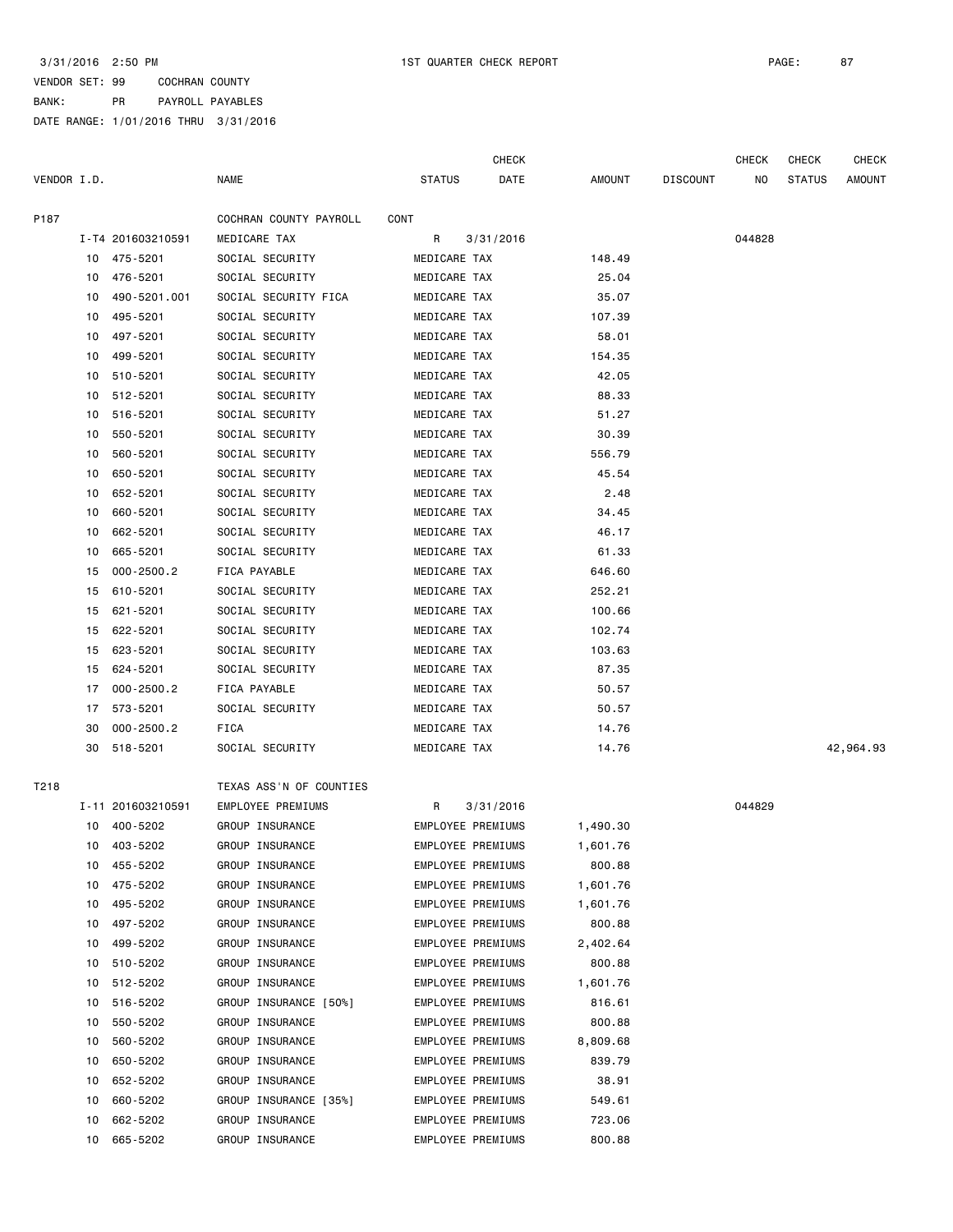|                  |                      |                                  | <b>CHECK</b>             |               |                 | <b>CHECK</b> | <b>CHECK</b>  | <b>CHECK</b> |
|------------------|----------------------|----------------------------------|--------------------------|---------------|-----------------|--------------|---------------|--------------|
| VENDOR I.D.      |                      | <b>NAME</b>                      | <b>STATUS</b><br>DATE    | <b>AMOUNT</b> | <b>DISCOUNT</b> | NO.          | <b>STATUS</b> | AMOUNT       |
| T218             |                      | TEXAS ASS'N OF COUNTIES          | CONT                     |               |                 |              |               |              |
|                  | I-11 201603210591    | EMPLOYEE PREMIUMS                | R<br>3/31/2016           |               |                 | 044829       |               |              |
|                  | 15 610-5202          | GROUP INSURANCE                  | EMPLOYEE PREMIUMS        | 3,314.98      |                 |              |               |              |
|                  | 15 621-5202          | GROUP INSURANCE                  | EMPLOYEE PREMIUMS        | 1,601.76      |                 |              |               |              |
|                  | 622-5202<br>15       | GROUP INSURANCE                  | <b>EMPLOYEE PREMIUMS</b> | 1,601.76      |                 |              |               |              |
|                  | 15<br>623-5202       | GROUP INSURANCE                  | EMPLOYEE PREMIUMS        | 1,601.76      |                 |              |               |              |
|                  | 624-5202<br>15       | GROUP INSURANCE                  | EMPLOYEE PREMIUMS        | 1,601.76      |                 |              |               |              |
|                  | 17<br>573-5202       | GROUP HEALTH INSURANCE           | <b>EMPLOYEE PREMIUMS</b> | 800.88        |                 |              |               |              |
|                  | 30<br>518-5202       | GROUP INSURANCE [15%]            | EMPLOYEE PREMIUMS        | 235.54        |                 |              |               |              |
|                  | I-12 201603210591    | GROUP LIFE INSURANCE             | R<br>3/31/2016           |               |                 | 044829       |               |              |
|                  | 400-5202<br>10       | GROUP INSURANCE                  | GROUP LIFE INSURANCE     | 5.37          |                 |              |               |              |
|                  | 403-5202<br>10       | GROUP INSURANCE                  | GROUP LIFE INSURANCE     | 5.78          |                 |              |               |              |
|                  | 455-5202<br>10       | GROUP INSURANCE                  | GROUP LIFE INSURANCE     | 2.89          |                 |              |               |              |
|                  | 475-5202<br>10       | GROUP INSURANCE                  | GROUP LIFE INSURANCE     | 5.78          |                 |              |               |              |
|                  | 495-5202<br>10       | GROUP INSURANCE                  | GROUP LIFE INSURANCE     | 5.78          |                 |              |               |              |
|                  | 497-5202<br>10       | GROUP INSURANCE                  | GROUP LIFE INSURANCE     | 2.89          |                 |              |               |              |
|                  | 499-5202<br>10       | GROUP INSURANCE                  | GROUP LIFE INSURANCE     | 8.67          |                 |              |               |              |
|                  | 510-5202<br>10       | GROUP INSURANCE                  | GROUP LIFE INSURANCE     | 2.89          |                 |              |               |              |
|                  | 512-5202<br>10       | GROUP INSURANCE                  | GROUP LIFE INSURANCE     | 5.78          |                 |              |               |              |
|                  | 516-5202<br>10       | GROUP INSURANCE [50%]            | GROUP LIFE INSURANCE     | 2.95          |                 |              |               |              |
|                  | 550-5202<br>10       | GROUP INSURANCE                  | GROUP LIFE INSURANCE     | 2.89          |                 |              |               |              |
|                  | 560-5202<br>10       | GROUP INSURANCE                  | GROUP LIFE INSURANCE     | 31.79         |                 |              |               |              |
|                  | 650-5202<br>10       | GROUP INSURANCE                  | GROUP LIFE INSURANCE     | 3.03          |                 |              |               |              |
|                  | 652-5202<br>10       | GROUP INSURANCE                  | GROUP LIFE INSURANCE     | 0.14          |                 |              |               |              |
|                  | 660-5202<br>10       | GROUP INSURANCE [35%]            | GROUP LIFE INSURANCE     | 1.98          |                 |              |               |              |
|                  | 662-5202<br>10       | GROUP INSURANCE                  | GROUP LIFE INSURANCE     | 2.61          |                 |              |               |              |
|                  | 10<br>665-5202       | GROUP INSURANCE                  | GROUP LIFE INSURANCE     | 2.89          |                 |              |               |              |
|                  | 15<br>610-5202       | GROUP INSURANCE                  | GROUP LIFE INSURANCE     | 9.80          |                 |              |               |              |
|                  | 621-5202<br>15       | GROUP INSURANCE                  | GROUP LIFE INSURANCE     | 5.78          |                 |              |               |              |
|                  | 15<br>622-5202       | GROUP INSURANCE                  | GROUP LIFE INSURANCE     | 5.78          |                 |              |               |              |
|                  | 623-5202<br>15       | GROUP INSURANCE                  | GROUP LIFE INSURANCE     | 5.78          |                 |              |               |              |
|                  | 624-5202<br>15       | GROUP INSURANCE                  | GROUP LIFE INSURANCE     | 4.77          |                 |              |               |              |
|                  | 573-5202<br>17       | GROUP HEALTH INSURANCE           | GROUP LIFE INSURANCE     | 2.89          |                 |              |               |              |
|                  | 30 518-5202          | GROUP INSURANCE [15%]            | GROUP LIFE INSURANCE     | 0.85          |                 |              |               |              |
|                  | I-15 201603210591    | DEPENDENT HEALTH PREM WITHHELD R | 3/31/2016                |               |                 | 044829       |               |              |
|                  | 10 000-2500.4        | INSURANCE PAYABLE                | DEPENDENT HEALTH PRE     | 2,047.12      |                 |              |               |              |
|                  | 15 000-2500.4        | INSURANCE PAYABLE                | DEPENDENT HEALTH PRE     | 880.96        |                 |              |               | 39,898.32    |
| C <sub>253</sub> |                      | COCHRAN COUNTY MONEY MKT         |                          |               |                 |              |               |              |
|                  | I-201603210593       | NON-DEPT SUPP DEATH              | 3/31/2016<br>R           |               |                 | 044830       |               |              |
|                  | 10 409-5207          | SUPPLEMENTAL DEATH BENEFITS      | NON-DEPT SUPP DEATH      | 2,014.34      |                 |              |               | 2,014.34     |
| A067             |                      | AMERICAN FAMILY LIFE ASSURANCE   |                          |               |                 |              |               |              |
|                  | I-08 201601250587    | MONTHLY PREMIUM                  | R<br>1/31/2016           |               |                 | 045725       |               |              |
|                  | 10 000-2500.4        | INSURANCE PAYABLE                | MONTHLY PREMIUM          | 694.01        |                 |              |               |              |
|                  | $000 - 2500.4$<br>15 | INSURANCE PAYABLE                | MONTHLY PREMIUM          | 306.49        |                 |              |               |              |
|                  | 30 000-2500.4        | AFLAC                            | MONTHLY PREMIUM          | 8.27          |                 |              |               |              |
|                  | I-08A201601250587    | MONTHLY PREMIUM                  | R.<br>1/31/2016          |               |                 | 045725       |               |              |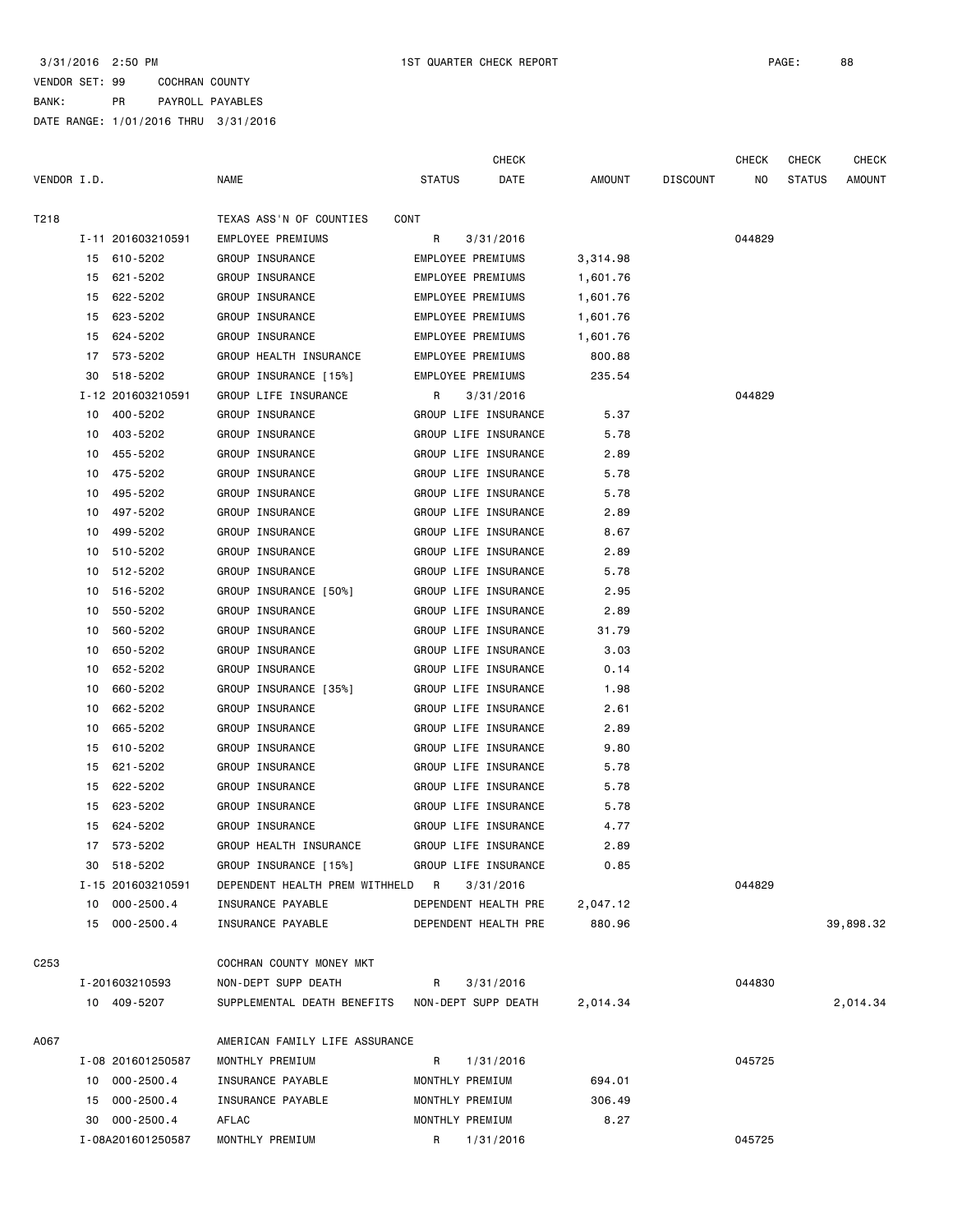|                  |                            |                                                   |                      | CHECK     |               |                 | <b>CHECK</b> | <b>CHECK</b>  | CHECK         |
|------------------|----------------------------|---------------------------------------------------|----------------------|-----------|---------------|-----------------|--------------|---------------|---------------|
| VENDOR I.D.      |                            | <b>NAME</b>                                       | <b>STATUS</b>        | DATE      | <b>AMOUNT</b> | <b>DISCOUNT</b> | NO           | <b>STATUS</b> | <b>AMOUNT</b> |
| A067             |                            | AMERICAN FAMILY LIFE ASSN                         | CONT                 |           |               |                 |              |               |               |
|                  | I-08A201601250587          | MONTHLY PREMIUM                                   | R                    | 1/31/2016 |               |                 | 045725       |               |               |
|                  | 10 000-2500.4              | INSURANCE PAYABLE                                 | MONTHLY PREMIUM      |           | 200.46        |                 |              |               | 1,209.23      |
|                  |                            |                                                   |                      |           |               |                 |              |               |               |
| C091             |                            | <b>COMPBENEFITS</b>                               |                      |           |               |                 |              |               |               |
|                  | I-17A201601250587          | VISION MONTHLY PREMIUM                            | R                    | 1/31/2016 |               |                 | 045726       |               |               |
|                  | 10 000-2500.4              | INSURANCE PAYABLE                                 | VISION MONTHLY PREMI |           | 44.40         |                 |              |               | 44.40         |
| C <sub>253</sub> |                            | COCHRAN COUNTY MONEY MKT                          |                      |           |               |                 |              |               |               |
|                  | I-01 201601250587          | RETIREMENT CONTRIBUTIONS                          | R                    | 1/31/2016 |               |                 | 045727       |               |               |
|                  | $000 - 2500.3$<br>10       | <b>TCDRS PAYABLE</b>                              | RETIREMENT CONTRIBUT |           | 8,499.27      |                 |              |               |               |
|                  | 400-5203<br>10             | RETIREMENT                                        | RETIREMENT CONTRIBUT |           | 1,158.65      |                 |              |               |               |
|                  | 10<br>403-5203             | RETIREMENT                                        | RETIREMENT CONTRIBUT |           | 1,033.46      |                 |              |               |               |
|                  | 435-5203<br>10             | RETIREMENT                                        | RETIREMENT CONTRIBUT |           | 220.51        |                 |              |               |               |
|                  | 455-5203<br>10             | RETIREMENT                                        | RETIREMENT CONTRIBUT |           | 504.49        |                 |              |               |               |
|                  | 475-5203<br>10             | RETIREMENT                                        | RETIREMENT CONTRIBUT |           |               |                 |              |               |               |
|                  | 10                         |                                                   | RETIREMENT CONTRIBUT |           | 1,352.02      |                 |              |               |               |
|                  | 476-5203                   | RETIREMENT                                        |                      |           | 224.52        |                 |              |               |               |
|                  | 490-5203.001<br>10         | RETIREMENT                                        | RETIREMENT CONTRIBUT |           | 102.35        |                 |              |               |               |
|                  | 495-5203<br>10             | RETIREMENT                                        | RETIREMENT CONTRIBUT |           | 962.80        |                 |              |               |               |
|                  | 497-5203<br>10             | RETIREMENT                                        | RETIREMENT CONTRIBUT |           | 520.05        |                 |              |               |               |
|                  | 499-5203<br>10             | RETIREMENT                                        | RETIREMENT CONTRIBUT |           | 1,370.19      |                 |              |               |               |
|                  | 510-5203<br>10             | RETIREMENT                                        | RETIREMENT CONTRIBUT |           | 360.54        |                 |              |               |               |
|                  | 512-5203<br>10             | RETIREMENT                                        | RETIREMENT CONTRIBUT |           | 898.01        |                 |              |               |               |
|                  | 516-5203<br>10             | RETIREMENT                                        | RETIREMENT CONTRIBUT |           | 456.50        |                 |              |               |               |
|                  | 550-5203<br>10             | RETIREMENT                                        | RETIREMENT CONTRIBUT |           | 354.17        |                 |              |               |               |
|                  | 560-5203<br>10             | RETIREMENT                                        | RETIREMENT CONTRIBUT |           | 4,694.46      |                 |              |               |               |
|                  | 650-5203<br>10             | RETIREMENT                                        | RETIREMENT CONTRIBUT |           | 406.14        |                 |              |               |               |
|                  | 10<br>652-5203             | RETIREMENT                                        | RETIREMENT CONTRIBUT |           | 22.27         |                 |              |               |               |
|                  | 10<br>660-5203             | RETIREMENT                                        | RETIREMENT CONTRIBUT |           | 306.81        |                 |              |               |               |
|                  | 662-5203<br>10             | RETIREMENT                                        | RETIREMENT CONTRIBUT |           | 413.87        |                 |              |               |               |
|                  | 10<br>665-5203             | RETIREMENT                                        | RETIREMENT CONTRIBUT |           | 422.60        |                 |              |               |               |
|                  | 15<br>$000 - 2500.3$       | <b>TCDRS PAYABLE</b>                              | RETIREMENT CONTRIBUT |           | 3,214.61      |                 |              |               |               |
|                  | 15 610-5203                | RETIREMENT                                        | RETIREMENT CONTRIBUT |           | 2,271.71      |                 |              |               |               |
|                  | 621-5203<br>15             | RETIREMENT                                        | RETIREMENT CONTRIBUT |           | 902.45        |                 |              |               |               |
|                  | 622-5203<br>15             | RETIREMENT                                        | RETIREMENT CONTRIBUT |           | 931.47        |                 |              |               |               |
|                  | 623-5203<br>15             | RETIREMENT                                        | RETIREMENT CONTRIBUT |           | 940.20        |                 |              |               |               |
|                  | 624-5203<br>15             | RETIREMENT                                        | RETIREMENT CONTRIBUT |           | 924.14        |                 |              |               |               |
|                  | $000 - 2500.3$<br>17       | <b>TCDRS PAYABLE</b>                              | RETIREMENT CONTRIBUT |           | 239.59        |                 |              |               |               |
|                  | 573-5203<br>17             | RETIREMENT                                        | RETIREMENT CONTRIBUT |           | 444.95        |                 |              |               |               |
|                  | 30<br>$000 - 2500.3$       | <b>TCDRS</b>                                      | RETIREMENT CONTRIBUT |           | 70.81         |                 |              |               |               |
|                  | 518-5203<br>30             | RETIREMENT                                        | RETIREMENT CONTRIBUT |           | 131.48        |                 |              |               | 34, 355.09    |
|                  |                            |                                                   |                      |           |               |                 |              |               |               |
| C300             | I-18A201601250587          | COCHRAN COUNTY SCHOOLS FEDERAL<br>MONTHLY PREMUIM | R                    | 1/31/2016 |               |                 | 045728       |               |               |
|                  | $000 - 2500.4$             |                                                   |                      |           |               |                 |              |               |               |
|                  | 10                         | INSURANCE PAYABLE                                 | MONTHLY PREMUIM      |           | 8,706.63      |                 |              |               |               |
|                  | $000 - 2500.4$<br>15<br>30 | INSURANCE PAYABLE                                 | MONTHLY PREMUIM      |           | 2,704.79      |                 |              |               |               |
|                  | $000 - 2500.4$             | AFLAC                                             | MONTHLY PREMUIM      |           | 62.76         |                 |              |               | 11,474.18     |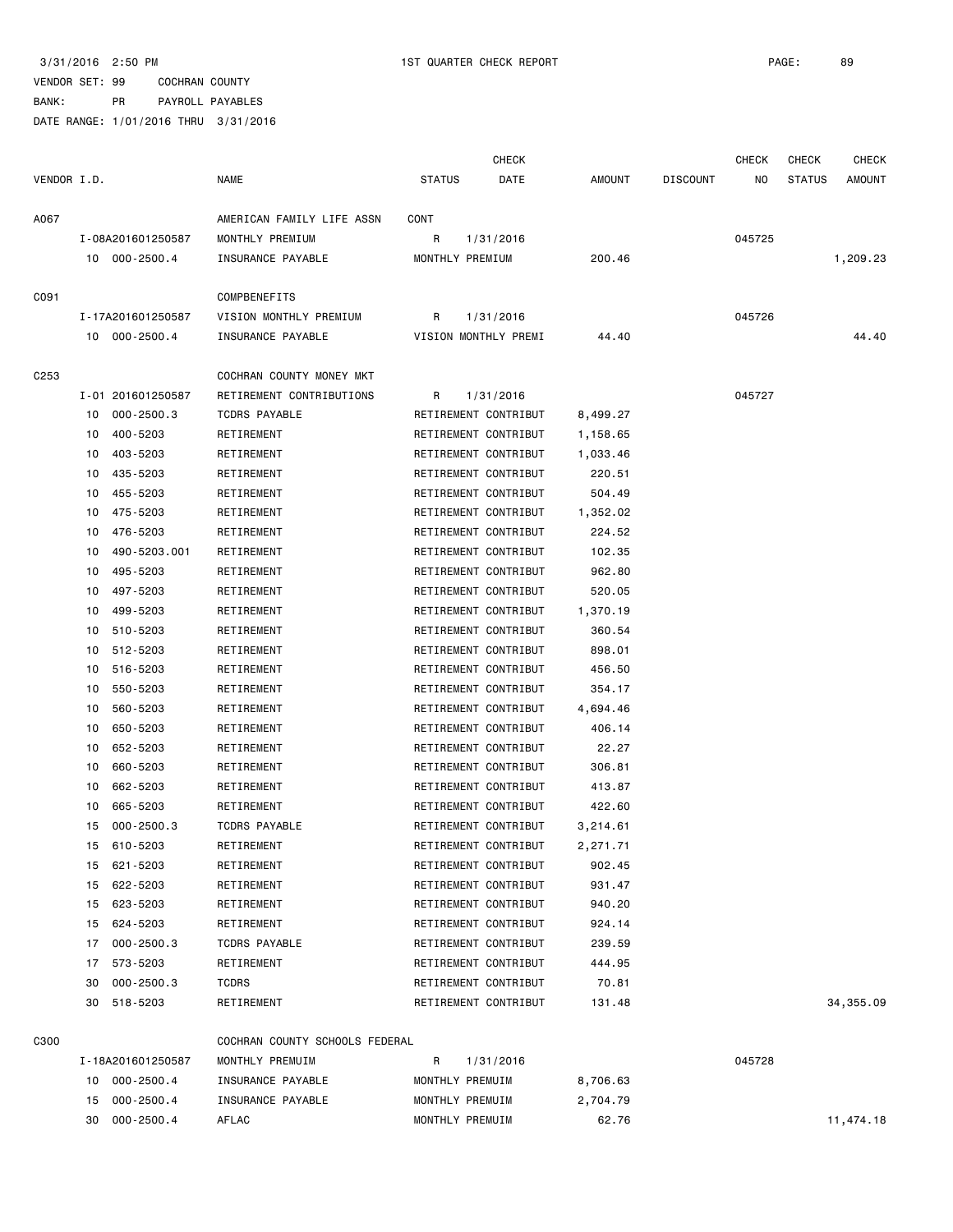|             |    |                   |                                |                 | <b>CHECK</b>         |               |                 | <b>CHECK</b> | <b>CHECK</b>  | <b>CHECK</b>  |
|-------------|----|-------------------|--------------------------------|-----------------|----------------------|---------------|-----------------|--------------|---------------|---------------|
| VENDOR I.D. |    |                   | <b>NAME</b>                    | <b>STATUS</b>   | DATE                 | <b>AMOUNT</b> | <b>DISCOUNT</b> | NO.          | <b>STATUS</b> | <b>AMOUNT</b> |
| N017        |    |                   | NATIONAL FARM LIFE             |                 |                      |               |                 |              |               |               |
|             |    | I-05 201601250587 | NFL PREMIUM                    | R               | 1/31/2016            |               |                 | 045729       |               |               |
|             |    | 10 000-2500.4     | INSURANCE PAYABLE              | NFL PREMIUM     |                      | 251.81        |                 |              |               |               |
|             |    | 15 000-2500.4     | INSURANCE PAYABLE              | NFL PREMIUM     |                      | 25.28         |                 |              |               |               |
|             |    | I-05A201601250587 | AFTER TAX PREM                 | R               | 1/31/2016            |               |                 | 045729       |               |               |
|             |    | 10 000-2500.4     | INSURANCE PAYABLE              | AFTER TAX PREM  |                      | 114.21        |                 |              |               |               |
|             | 15 | 000-2500.4        | INSURANCE PAYABLE              | AFTER TAX PREM  |                      | 93.82         |                 |              |               | 485.12        |
| <b>N060</b> |    |                   | NATIONWIDE RETIREMENT SOL      |                 |                      |               |                 |              |               |               |
|             |    | I-04 201601250587 | DEFERRED COMP WITHHELD         | R               | 1/31/2016            |               |                 | 045730       |               |               |
|             |    | 10 000-2500.7     | PEBSCO DEF COMP PAYABLE        |                 | DEFERRED COMP WITHHE | 2,801.00      |                 |              |               |               |
|             |    | 15 000-2500.7     | PEBSCO DEF COMP PAYABLE        |                 | DEFERRED COMP WITHHE | 25.00         |                 |              |               | 2,826.00      |
| N081        |    |                   | NATIONAL FAMILY CARE LIFE INSU |                 |                      |               |                 |              |               |               |
|             |    | I-21 201601250587 | NATIONAL FAMILY CARE           | R               | 1/31/2016            |               |                 | 045731       |               |               |
|             |    | 10 000-2500.4     | INSURANCE PAYABLE              |                 | NATIONAL FAMILY CARE | 104.00        |                 |              |               | 104.00        |
| 0029        |    |                   | OFFICE OF THE ATTORNEY GEN     |                 |                      |               |                 |              |               |               |
|             |    | I-09 201601250587 | CAUSE# 2002517527 &2003521159  | R               | 1/31/2016            |               |                 | 045732       |               |               |
|             |    | 10 000-2500.8     | CHILD SUPPORT PAYABLE          |                 | CAUSE# 2002517527 &2 | 1,362.00      |                 |              |               | 1,362.00      |
| 0029        |    |                   | OFFICE OF THE ATTORNEY GEN     |                 |                      |               |                 |              |               |               |
|             |    | I-CMV201601250587 | CAUSE#090521736                | R               | 1/31/2016            |               |                 | 045733       |               |               |
|             |    | 10 000-2500.8     | CHILD SUPPORT PAYABLE          | CAUSE#090521736 |                      | 195.00        |                 |              |               | 195.00        |
| P187        |    |                   | COCHRAN COUNTY PAYROLL TAX     |                 |                      |               |                 |              |               |               |
|             |    | I-T1 201601250587 | FEDERAL INCOME TAX W/H         | R               | 1/31/2016            |               |                 | 045734       |               |               |
|             | 10 | $000 - 2500.1$    | WITHHOLDING TAX PAYABLE        |                 | FEDERAL INCOME TAX W | 11,659.75     |                 |              |               |               |
|             |    | 15 000-2500.1     | WITHHOLDING TAX PAYABLE        |                 | FEDERAL INCOME TAX W | 4,373.90      |                 |              |               |               |
|             | 17 | $000 - 2500.1$    | WITHHOLDING TAX PAYABLE        |                 | FEDERAL INCOME TAX W | 300.91        |                 |              |               |               |
|             | 30 | $000 - 2500.1$    | FEDERAL WITHOLDING             |                 | FEDERAL INCOME TAX W | 138.49        |                 |              |               |               |
|             |    | I-T3 201601250587 | FICA TAX                       | R.              | 1/31/2016            |               |                 | 045734       |               |               |
|             |    | 10 000-2500.2     | FICA PAYABLE                   | FICA TAX        |                      | 7,408.95      |                 |              |               |               |
|             | 10 | 400-5201          | SOCIAL SECURITY                | FICA TAX        |                      | 552.59        |                 |              |               |               |
|             | 10 | 403-5201          | SOCIAL SECURITY                | FICA TAX        |                      | 424.21        |                 |              |               |               |
|             | 10 | 435-5201          | SOCIAL SECURITY                | FICA TAX        |                      | 105.17        |                 |              |               |               |
|             | 10 | 455-5201          | SOCIAL SECURITY                | FICA TAX        |                      | 240.60        |                 |              |               |               |
|             | 10 | 475-5201          | SOCIAL SECURITY                | FICA TAX        |                      | 644.81        |                 |              |               |               |
|             | 10 | 476-5201          | SOCIAL SECURITY                | FICA TAX        |                      | 107.08        |                 |              |               |               |
|             | 10 | 490-5201.001      | SOCIAL SECURITY FICA           | FICA TAX        |                      | 48.81         |                 |              |               |               |
|             | 10 | 495-5201          | SOCIAL SECURITY                | FICA TAX        |                      | 459.19        |                 |              |               |               |
|             | 10 | 497-5201          | SOCIAL SECURITY                | FICA TAX        |                      | 248.03        |                 |              |               |               |
|             | 10 | 499-5201          | SOCIAL SECURITY                | FICA TAX        |                      | 646.71        |                 |              |               |               |
|             | 10 | 510-5201          | SOCIAL SECURITY                | FICA TAX        |                      | 171.95        |                 |              |               |               |
|             | 10 | 512-5201          | SOCIAL SECURITY                | FICA TAX        |                      | 411.83        |                 |              |               |               |
|             | 10 | 516-5201          | SOCIAL SECURITY                | FICA TAX        |                      | 219.61        |                 |              |               |               |
|             | 10 | 550-5201          | SOCIAL SECURITY                | FICA TAX        |                      | 129.94        |                 |              |               |               |
|             | 10 | 560-5201          | SOCIAL SECURITY                | FICA TAX        |                      | 2,184.34      |                 |              |               |               |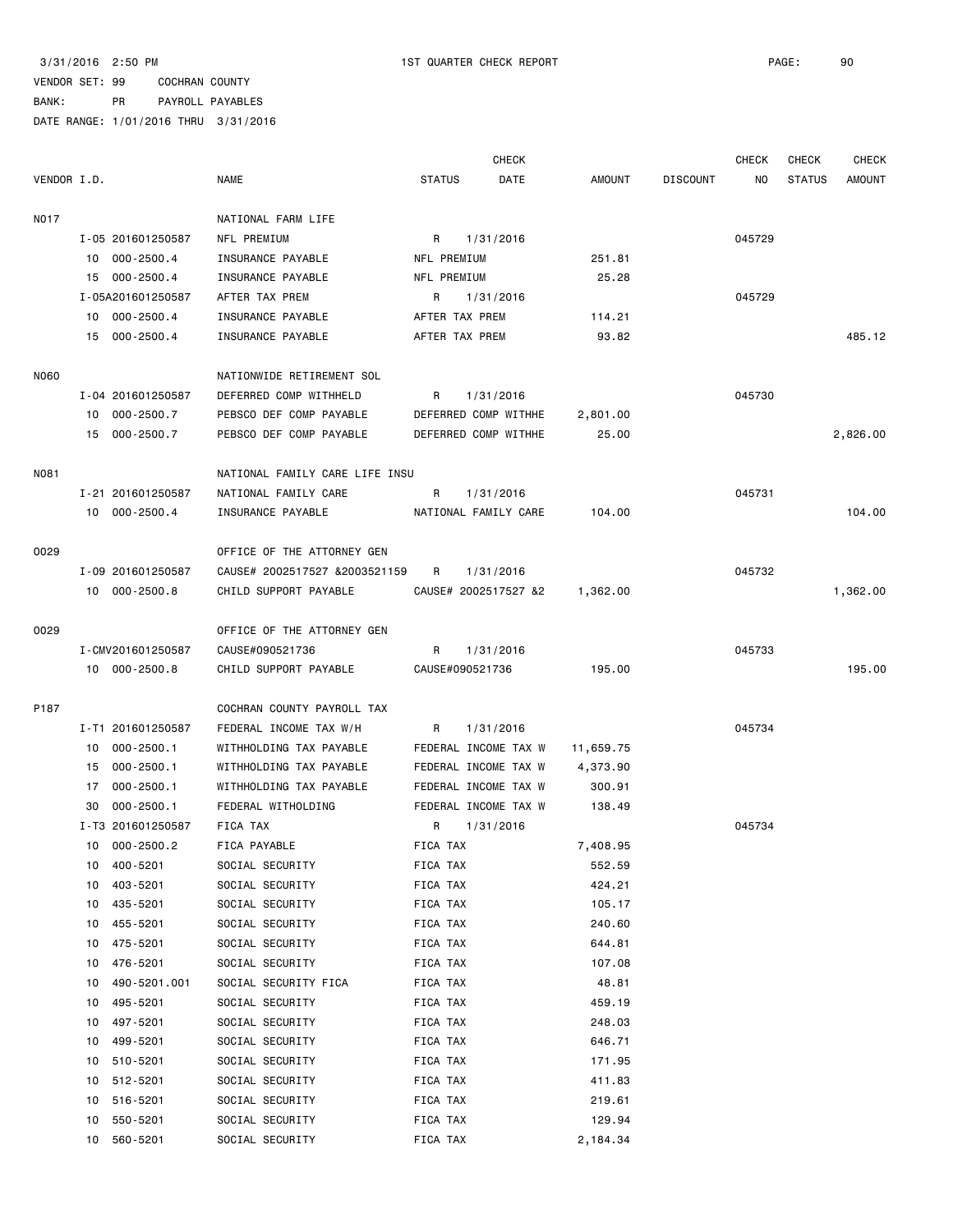CHECK CHECK CHECK CHECK

| VENDOR I.D. |    |                   | <b>NAME</b>            | STATUS       | DATE      | <b>AMOUNT</b> | <b>DISCOUNT</b> | NO.    | <b>STATUS</b> | <b>AMOUNT</b> |
|-------------|----|-------------------|------------------------|--------------|-----------|---------------|-----------------|--------|---------------|---------------|
| P187        |    |                   | COCHRAN COUNTY PAYROLL | CONT         |           |               |                 |        |               |               |
|             |    | I-T3 201601250587 | FICA TAX               | R            | 1/31/2016 |               |                 | 045734 |               |               |
|             |    | 10 650-5201       | SOCIAL SECURITY        | FICA TAX     |           | 193.69        |                 |        |               |               |
|             |    | 10 652-5201       | SOCIAL SECURITY        | FICA TAX     |           | 10.62         |                 |        |               |               |
|             | 10 | 660-5201          | SOCIAL SECURITY        | FICA TAX     |           | 147.55        |                 |        |               |               |
|             | 10 | 662-5201          | SOCIAL SECURITY        | FICA TAX     |           | 197.39        |                 |        |               |               |
|             | 10 | 665-5201          | SOCIAL SECURITY        | FICA TAX     |           | 264.83        |                 |        |               |               |
|             | 15 | $000 - 2500.2$    | FICA PAYABLE           | FICA TAX     |           | 2,772.03      |                 |        |               |               |
|             | 15 | 610-5201          | SOCIAL SECURITY        | FICA TAX     |           | 1,083.44      |                 |        |               |               |
|             | 15 | 621-5201          | SOCIAL SECURITY        | FICA TAX     |           | 430.40        |                 |        |               |               |
|             | 15 | 622-5201          | SOCIAL SECURITY        | FICA TAX     |           | 439.12        |                 |        |               |               |
|             | 15 | 623-5201          | SOCIAL SECURITY        | FICA TAX     |           | 445.58        |                 |        |               |               |
|             | 15 | 624-5201          | SOCIAL SECURITY        | FICA TAX     |           | 373.49        |                 |        |               |               |
|             | 17 | $000 - 2500.2$    | FICA PAYABLE           | FICA TAX     |           | 215.37        |                 |        |               |               |
|             | 17 | 573-5201          | SOCIAL SECURITY        | FICA TAX     |           | 215.37        |                 |        |               |               |
|             | 30 | $000 - 2500.2$    | <b>FICA</b>            | FICA TAX     |           | 63.24         |                 |        |               |               |
|             | 30 | 518-5201          | SOCIAL SECURITY        | FICA TAX     |           | 63.24         |                 |        |               |               |
|             |    | I-T4 201601250587 | MEDICARE TAX           | R            | 1/31/2016 |               |                 | 045734 |               |               |
|             | 10 | $000 - 2500.2$    | FICA PAYABLE           | MEDICARE TAX |           | 1,732.73      |                 |        |               |               |
|             | 10 | 400-5201          | SOCIAL SECURITY        | MEDICARE TAX |           | 129.24        |                 |        |               |               |
|             | 10 | 403-5201          | SOCIAL SECURITY        | MEDICARE TAX |           | 99.20         |                 |        |               |               |
|             | 10 | 435-5201          | SOCIAL SECURITY        | MEDICARE TAX |           | 24.59         |                 |        |               |               |
|             | 10 | 455-5201          | SOCIAL SECURITY        | MEDICARE TAX |           | 56.27         |                 |        |               |               |
|             | 10 | 475-5201          | SOCIAL SECURITY        | MEDICARE TAX |           | 150.80        |                 |        |               |               |
|             | 10 | 476-5201          | SOCIAL SECURITY        | MEDICARE TAX |           | 25.04         |                 |        |               |               |
|             | 10 | 490-5201.001      | SOCIAL SECURITY FICA   | MEDICARE TAX |           | 11.42         |                 |        |               |               |
|             | 10 | 495-5201          | SOCIAL SECURITY        | MEDICARE TAX |           | 107.39        |                 |        |               |               |
|             | 10 | 497-5201          | SOCIAL SECURITY        | MEDICARE TAX |           | 58.01         |                 |        |               |               |
|             | 10 | 499-5201          | SOCIAL SECURITY        | MEDICARE TAX |           | 151.25        |                 |        |               |               |
|             |    | 10 510-5201       | SOCIAL SECURITY        | MEDICARE TAX |           | 40.21         |                 |        |               |               |
|             | 10 | 512-5201          | SOCIAL SECURITY        | MEDICARE TAX |           | 96.31         |                 |        |               |               |
|             | 10 | 516-5201          | SOCIAL SECURITY        | MEDICARE TAX |           | 51.37         |                 |        |               |               |
|             | 10 | 550-5201          | SOCIAL SECURITY        | MEDICARE TAX |           | 30.39         |                 |        |               |               |
|             |    | 10 560-5201       | SOCIAL SECURITY        | MEDICARE TAX |           | 510.85        |                 |        |               |               |
|             | 10 | 650-5201          | SOCIAL SECURITY        | MEDICARE TAX |           | 45.30         |                 |        |               |               |
|             | 10 | 652-5201          | SOCIAL SECURITY        | MEDICARE TAX |           | 2.48          |                 |        |               |               |
|             | 10 | 660-5201          | SOCIAL SECURITY        | MEDICARE TAX |           | 34.51         |                 |        |               |               |
|             | 10 | 662-5201          | SOCIAL SECURITY        | MEDICARE TAX |           | 46.17         |                 |        |               |               |
|             | 10 | 665-5201          | SOCIAL SECURITY        | MEDICARE TAX |           | 61.94         |                 |        |               |               |
|             | 15 | $000 - 2500.2$    | FICA PAYABLE           | MEDICARE TAX |           | 648.29        |                 |        |               |               |
|             | 15 | 610-5201          | SOCIAL SECURITY        | MEDICARE TAX |           | 253.37        |                 |        |               |               |
|             | 15 | 621-5201          | SOCIAL SECURITY        | MEDICARE TAX |           | 100.66        |                 |        |               |               |
|             | 15 | 622-5201          | SOCIAL SECURITY        | MEDICARE TAX |           | 102.69        |                 |        |               |               |
|             | 15 | 623-5201          | SOCIAL SECURITY        | MEDICARE TAX |           | 104.21        |                 |        |               |               |
|             | 15 | 624-5201          | SOCIAL SECURITY        | MEDICARE TAX |           | 87.35         |                 |        |               |               |
|             | 17 | $000 - 2500.2$    | FICA PAYABLE           | MEDICARE TAX |           | 50.37         |                 |        |               |               |
|             | 17 | 573-5201          | SOCIAL SECURITY        | MEDICARE TAX |           | 50.37         |                 |        |               |               |
|             | 30 | $000 - 2500.2$    | FICA                   | MEDICARE TAX |           | 14.78         |                 |        |               |               |
|             |    |                   |                        |              |           |               |                 |        |               |               |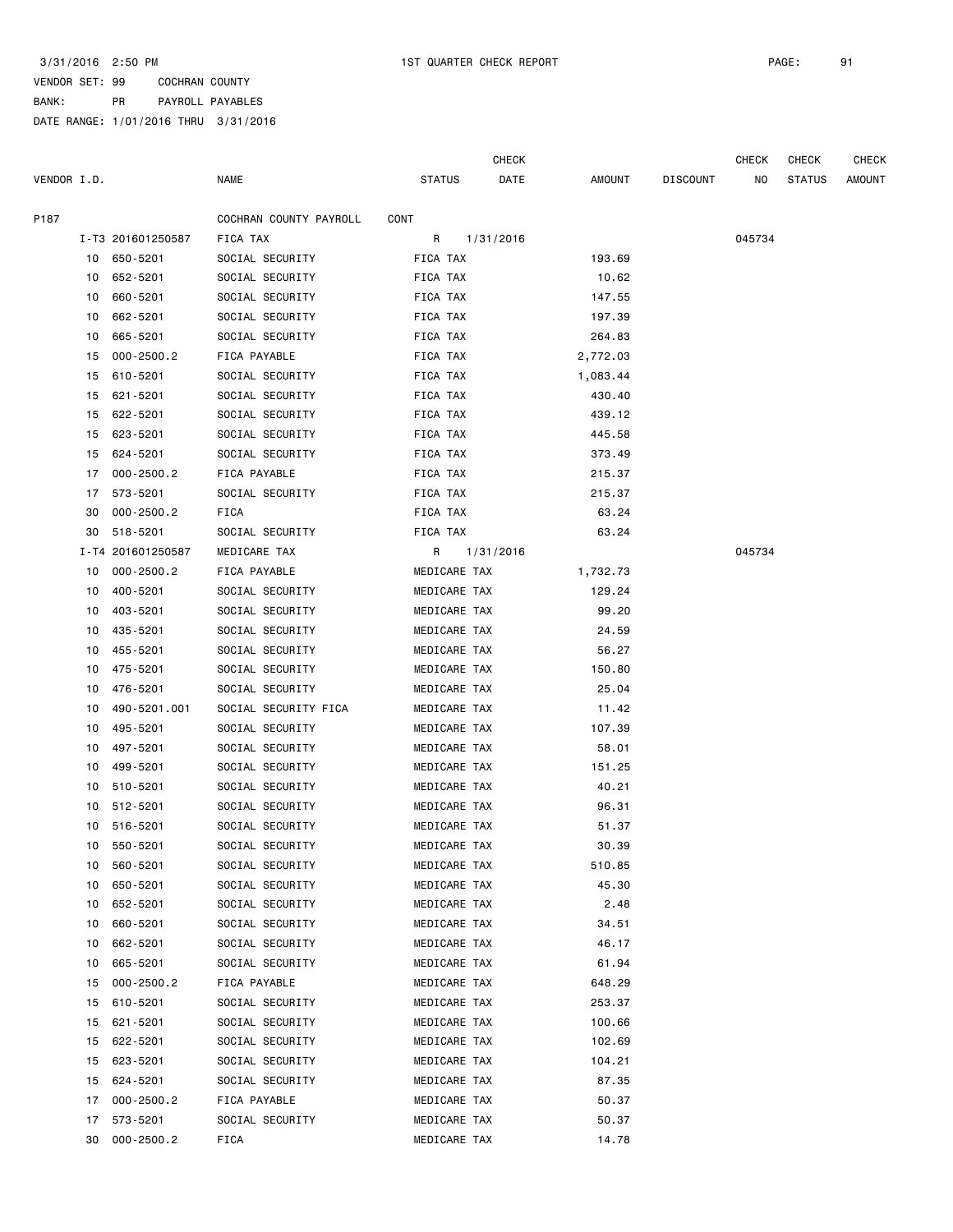CHECK CHECK CHECK CHECK

| VENDOR I.D. |    |                   | <b>NAME</b>             | <b>STATUS</b> | DATE                     | <b>AMOUNT</b> | <b>DISCOUNT</b> | NO.    | <b>STATUS</b> | <b>AMOUNT</b> |
|-------------|----|-------------------|-------------------------|---------------|--------------------------|---------------|-----------------|--------|---------------|---------------|
| P187        |    |                   | COCHRAN COUNTY PAYROLL  | CONT          |                          |               |                 |        |               |               |
|             |    | I-T4 201601250587 | MEDICARE TAX            | R             | 1/31/2016                |               |                 | 045734 |               |               |
|             |    | 30 518-5201       | SOCIAL SECURITY         | MEDICARE TAX  |                          | 14.78         |                 |        |               | 42,284.57     |
| T218        |    |                   | TEXAS ASS'N OF COUNTIES |               |                          |               |                 |        |               |               |
|             |    | I-11 201601250587 | EMPLOYEE PREMIUMS       | R             | 1/31/2016                |               |                 | 045735 |               |               |
|             |    | 10 400-5202       | GROUP INSURANCE         |               | EMPLOYEE PREMIUMS        | 1,490.30      |                 |        |               |               |
|             |    | 10 403-5202       | GROUP INSURANCE         |               | EMPLOYEE PREMIUMS        | 1,601.76      |                 |        |               |               |
|             | 10 | 455-5202          | GROUP INSURANCE         |               | EMPLOYEE PREMIUMS        | 800.88        |                 |        |               |               |
|             | 10 | 475-5202          | GROUP INSURANCE         |               | EMPLOYEE PREMIUMS        | 1,601.76      |                 |        |               |               |
|             | 10 | 495-5202          | GROUP INSURANCE         |               | EMPLOYEE PREMIUMS        | 1,601.76      |                 |        |               |               |
|             | 10 | 497-5202          | GROUP INSURANCE         |               | EMPLOYEE PREMIUMS        | 800.88        |                 |        |               |               |
|             | 10 | 499-5202          | GROUP INSURANCE         |               | EMPLOYEE PREMIUMS        | 2,402.64      |                 |        |               |               |
|             | 10 | 510-5202          | GROUP INSURANCE         |               | EMPLOYEE PREMIUMS        | 800.88        |                 |        |               |               |
|             | 10 | 512-5202          | GROUP INSURANCE         |               | EMPLOYEE PREMIUMS        | 1,601.76      |                 |        |               |               |
|             | 10 | 516-5202          | GROUP INSURANCE [50%]   |               | EMPLOYEE PREMIUMS        | 816.61        |                 |        |               |               |
|             | 10 | 550-5202          | GROUP INSURANCE         |               | <b>EMPLOYEE PREMIUMS</b> | 800.88        |                 |        |               |               |
|             | 10 | 560-5202          | GROUP INSURANCE         |               | EMPLOYEE PREMIUMS        | 7,207.92      |                 |        |               |               |
|             | 10 | 650-5202          | GROUP INSURANCE         |               | EMPLOYEE PREMIUMS        | 839.79        |                 |        |               |               |
|             | 10 | 652-5202          | GROUP INSURANCE         |               | EMPLOYEE PREMIUMS        | 38.91         |                 |        |               |               |
|             | 10 | 660-5202          | GROUP INSURANCE [35%]   |               | EMPLOYEE PREMIUMS        | 549.61        |                 |        |               |               |
|             | 10 | 662-5202          | GROUP INSURANCE         |               | EMPLOYEE PREMIUMS        | 723.06        |                 |        |               |               |
|             | 10 | 665-5202          | GROUP INSURANCE         |               | EMPLOYEE PREMIUMS        | 800.88        |                 |        |               |               |
|             | 15 | 610-5202          | GROUP INSURANCE         |               | EMPLOYEE PREMIUMS        | 3,314.98      |                 |        |               |               |
|             | 15 | 621-5202          | GROUP INSURANCE         |               | EMPLOYEE PREMIUMS        | 1,601.76      |                 |        |               |               |
|             | 15 | 622-5202          | GROUP INSURANCE         |               | EMPLOYEE PREMIUMS        | 1,601.76      |                 |        |               |               |
|             | 15 | 623-5202          | GROUP INSURANCE         |               | EMPLOYEE PREMIUMS        | 1,601.76      |                 |        |               |               |
|             | 15 | 624-5202          | GROUP INSURANCE         |               | EMPLOYEE PREMIUMS        | 1,601.76      |                 |        |               |               |
|             |    | 17 573-5202       | GROUP HEALTH INSURANCE  |               | EMPLOYEE PREMIUMS        | 800.88        |                 |        |               |               |
|             | 30 | 518-5202          | GROUP INSURANCE [15%]   |               | EMPLOYEE PREMIUMS        | 235.54        |                 |        |               |               |
|             |    | I-12 201601250587 | GROUP LIFE INSURANCE    | R             | 1/31/2016                |               |                 | 045735 |               |               |
|             |    | 10 400-5202       | GROUP INSURANCE         |               | GROUP LIFE INSURANCE     | 5.37          |                 |        |               |               |
|             |    | 10 403-5202       | <b>GROUP INSURANCE</b>  |               | GROUP LIFE INSURANCE     | 5.78          |                 |        |               |               |
|             |    | 10 455-5202       | GROUP INSURANCE         |               | GROUP LIFE INSURANCE     | 2.89          |                 |        |               |               |
|             | 10 | 475-5202          | GROUP INSURANCE         |               | GROUP LIFE INSURANCE     | 5.78          |                 |        |               |               |
|             | 10 | 495-5202          | GROUP INSURANCE         |               | GROUP LIFE INSURANCE     | 5.78          |                 |        |               |               |
|             | 10 | 497-5202          | GROUP INSURANCE         |               | GROUP LIFE INSURANCE     | 2.89          |                 |        |               |               |
|             | 10 | 499-5202          | GROUP INSURANCE         |               | GROUP LIFE INSURANCE     | 8.67          |                 |        |               |               |
|             | 10 | 510-5202          | GROUP INSURANCE         |               | GROUP LIFE INSURANCE     | 2.89          |                 |        |               |               |
|             | 10 | 512-5202          | GROUP INSURANCE         |               | GROUP LIFE INSURANCE     | 5.78          |                 |        |               |               |
|             | 10 | 516-5202          | GROUP INSURANCE [50%]   |               | GROUP LIFE INSURANCE     | 2.95          |                 |        |               |               |
|             | 10 | 550-5202          | GROUP INSURANCE         |               | GROUP LIFE INSURANCE     | 2.89          |                 |        |               |               |
|             | 10 | 560-5202          | GROUP INSURANCE         |               | GROUP LIFE INSURANCE     | 26.01         |                 |        |               |               |
|             | 10 | 650-5202          | GROUP INSURANCE         |               | GROUP LIFE INSURANCE     | 3.03          |                 |        |               |               |
|             | 10 | 652-5202          | GROUP INSURANCE         |               | GROUP LIFE INSURANCE     | 0.14          |                 |        |               |               |
|             | 10 | 660-5202          | GROUP INSURANCE [35%]   |               | GROUP LIFE INSURANCE     | 1.98          |                 |        |               |               |
|             | 10 | 662-5202          | GROUP INSURANCE         |               | GROUP LIFE INSURANCE     | 2.61          |                 |        |               |               |
|             | 10 | 665-5202          | GROUP INSURANCE         |               | GROUP LIFE INSURANCE     | 2.89          |                 |        |               |               |
|             |    |                   |                         |               |                          |               |                 |        |               |               |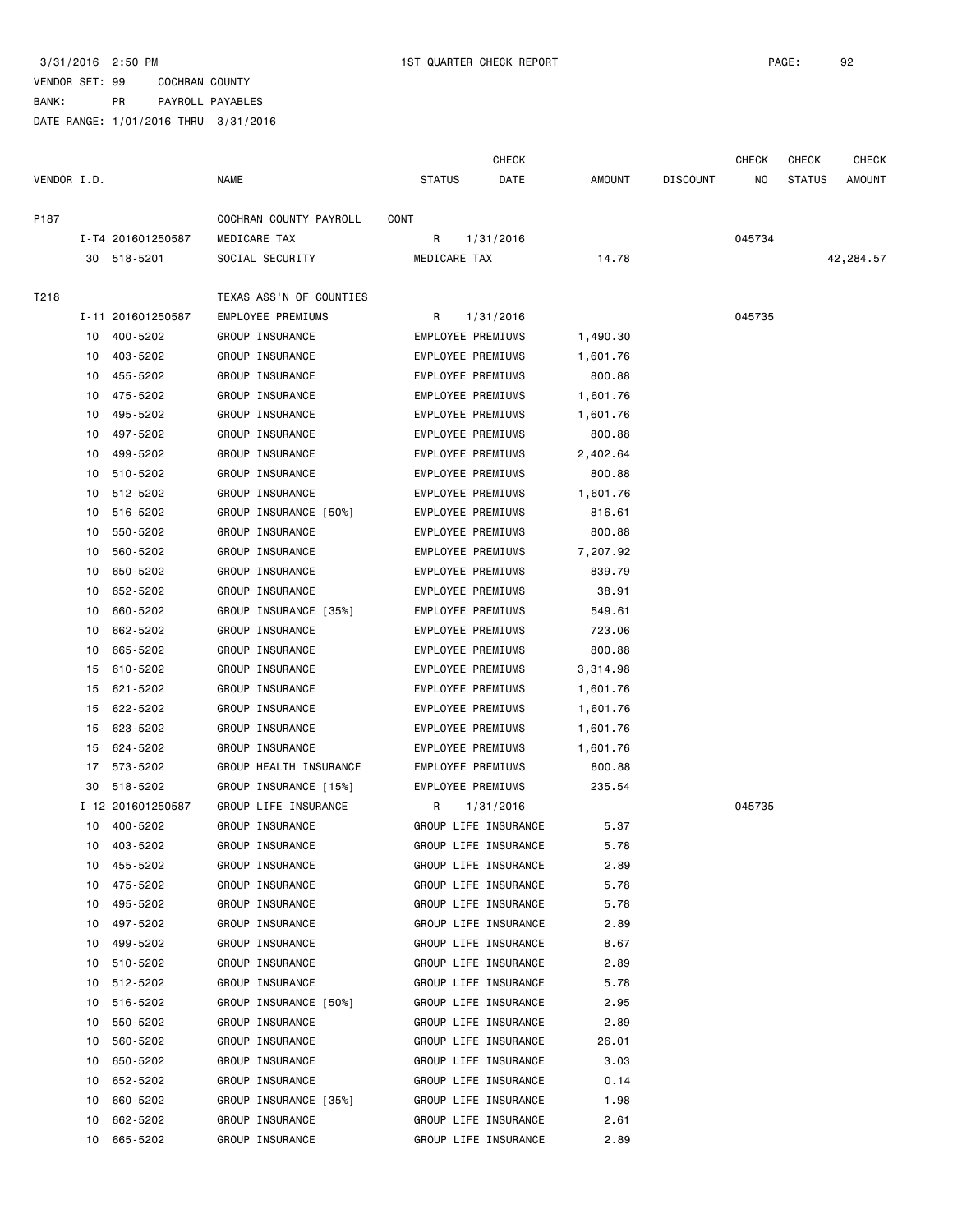|                      |                                  | <b>CHECK</b>                 |          | <b>CHECK</b>    | <b>CHECK</b>         | <b>CHECK</b>  |
|----------------------|----------------------------------|------------------------------|----------|-----------------|----------------------|---------------|
| VENDOR I.D.          | <b>NAME</b>                      | <b>DATE</b><br><b>STATUS</b> | AMOUNT   | <b>DISCOUNT</b> | <b>STATUS</b><br>NO. | <b>AMOUNT</b> |
| T218                 | TEXAS ASS'N OF COUNTIES          | CONT                         |          |                 |                      |               |
| I-12 201601250587    | GROUP LIFE INSURANCE             | $\mathsf{R}$<br>1/31/2016    |          | 045735          |                      |               |
| 15 610-5202          | GROUP INSURANCE                  | GROUP LIFE INSURANCE         | 9.80     |                 |                      |               |
| 15 621-5202          | GROUP INSURANCE                  | GROUP LIFE INSURANCE         | 5.78     |                 |                      |               |
| 622-5202<br>15       | GROUP INSURANCE                  | GROUP LIFE INSURANCE         | 5.78     |                 |                      |               |
| 15 623-5202          | GROUP INSURANCE                  | GROUP LIFE INSURANCE         | 5.78     |                 |                      |               |
| 15 624-5202          | GROUP INSURANCE                  | GROUP LIFE INSURANCE         | 4.77     |                 |                      |               |
| 17 573-5202          | GROUP HEALTH INSURANCE           | GROUP LIFE INSURANCE         | 2.89     |                 |                      |               |
| 518-5202<br>30       | GROUP INSURANCE [15%]            | GROUP LIFE INSURANCE         | 0.85     |                 |                      |               |
| I-15 201601250587    | DEPENDENT HEALTH PREM WITHHELD R | 1/31/2016                    |          | 045735          |                      |               |
| $000 - 2500.4$<br>10 | INSURANCE PAYABLE                | DEPENDENT HEALTH PRE         | 2,047.12 |                 |                      |               |
| 15 000-2500.4        | INSURANCE PAYABLE                | DEPENDENT HEALTH PRE         | 880.96   |                 |                      | 38,290.78     |
| C <sub>253</sub>     | COCHRAN COUNTY MONEY MKT         |                              |          |                 |                      |               |
| I-201601250588       | NON-DEPT SUPP DEATH JAN 2016     | $\mathsf{R}$<br>1/31/2016    |          | 045736          |                      |               |
| 10 409-5207          |                                  |                              |          |                 |                      | 1,958.24      |
| C <sub>253</sub>     | COCHRAN COUNTY MONEY MKT         |                              |          |                 |                      |               |
| I-201603210592       | NON-DEPT SUPP DEATH MARCH 2016 V | 3/31/2016                    |          | 045840          |                      | 2,014.34      |
| C <sub>253</sub>     | COCHRAN COUNTY MONEY MKT         |                              |          |                 |                      |               |
| <b>M-CHECK</b>       | COCHRAN COUNTY MONEY MKTVOIDED   | V<br>3/31/2016               |          | 045840          |                      | 2,014.34CR    |

|                        | ** TOTALS **        | N <sub>O</sub>      |            | INVOICE AMOUNT | <b>DISCOUNTS</b> | CHECK AMOUNT |
|------------------------|---------------------|---------------------|------------|----------------|------------------|--------------|
| <b>REGULAR CHECKS:</b> |                     | 35                  |            | 410,366.01     | 0.00             | 408,351.67   |
|                        | HAND CHECKS:        | 0                   |            | 0.00           | 0.00             | 0.00         |
|                        | DRAFTS:             | 0                   |            | 0.00           | 0.00             | 0.00         |
|                        | EFT:                | 0                   |            | 0.00           | 0.00             | 0.00         |
|                        | NON CHECKS:         | 0                   |            | 0.00           | 0.00             | 0.00         |
|                        |                     |                     |            |                |                  |              |
|                        | <b>VOID CHECKS:</b> | 1 VOID DEBITS       | 0.00       |                |                  |              |
|                        |                     | <b>VOID CREDITS</b> | 2,014.34CR | 2,014.34CR     | 0.00             |              |

TOTAL ERRORS: 0

|     | G/L ACCOUNT    | <b>NAME</b>             | <b>AMOUNT</b> |
|-----|----------------|-------------------------|---------------|
|     |                |                         |               |
| 10. | $000 - 2500.1$ | WITHHOLDING TAX PAYABLE | 34,557.79     |
| 10  | $000 - 2500.2$ | FICA PAYABLE            | 28,000.22     |
| 10  | $000 - 2500.3$ | <b>TCDRS PAYABLE</b>    | 26,009.59     |
| 10  | $000 - 2500.4$ | INSURANCE PAYABLE       | 36,824.53     |
| 10  | $000 - 2500.7$ | PEBSCO DEF COMP PAYABLE | 8,403.00      |
| 10  | $000 - 2500.8$ | CHILD SUPPORT PAYABLE   | 4,383.00      |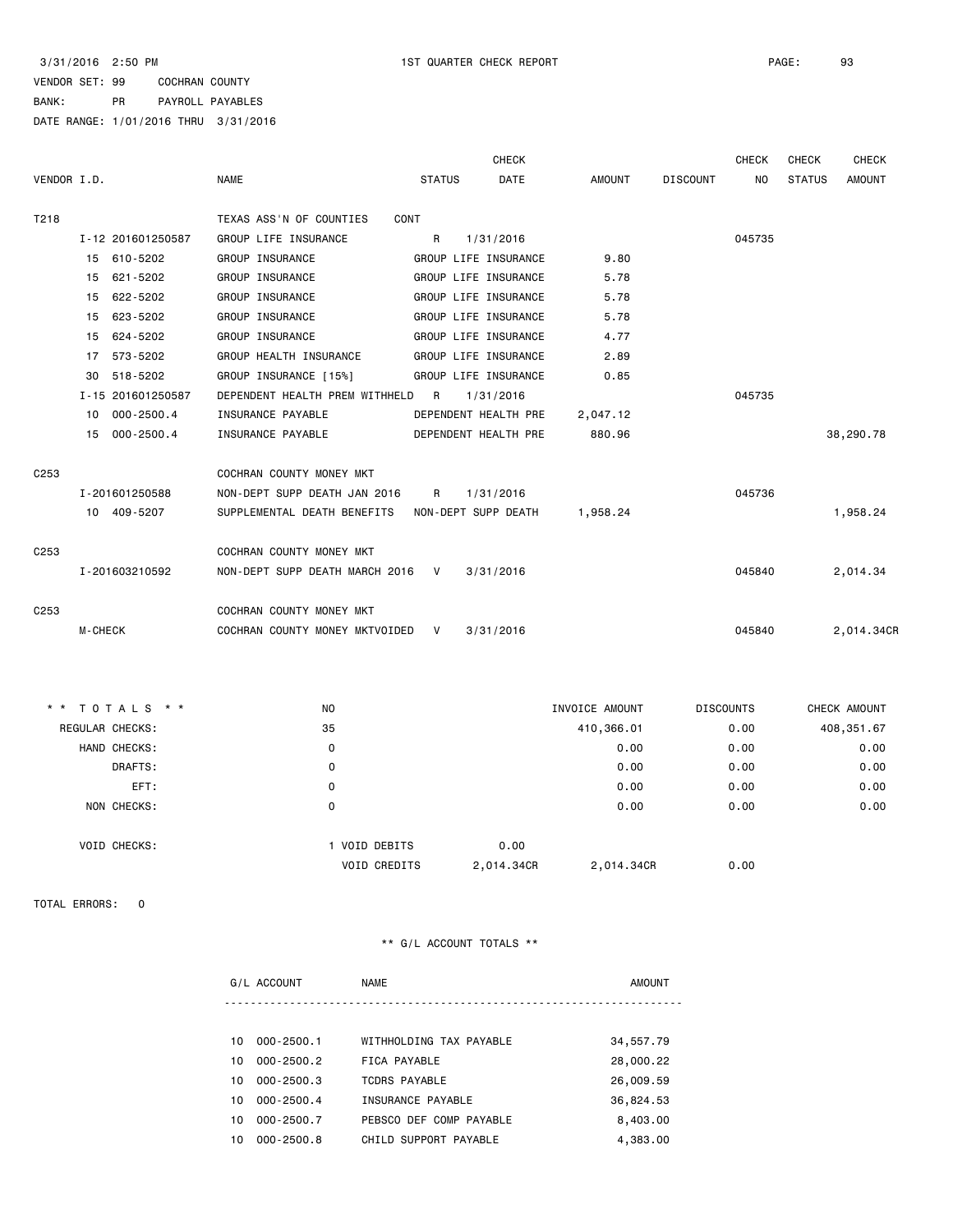| G/L ACCOUNT    | <b>NAME</b>                          | <b>AMOUNT</b> |
|----------------|--------------------------------------|---------------|
|                |                                      |               |
| 400-5201<br>10 | SOCIAL SECURITY                      | 2,047.02      |
| 10<br>400-5202 | GROUP INSURANCE                      | 4,487.01      |
| 10<br>400-5203 | RETIREMENT                           | 3,478.55      |
| 10<br>403-5201 | SOCIAL SECURITY                      | 1,592.61      |
| 10<br>403-5202 | GROUP INSURANCE                      | 4,822.62      |
| 403-5203<br>10 | RETIREMENT                           | 3,138.39      |
| 409-5207<br>10 | SUPPLEMENTAL DEATH BENEFITS          | 5,956.60      |
| 435-5201<br>10 | SOCIAL SECURITY                      | 389.28        |
| 10<br>435-5203 | RETIREMENT                           | 661.53        |
| 10<br>455-5201 | SOCIAL SECURITY                      | 950.10        |
| 455-5202<br>10 | GROUP INSURANCE                      | 2,411.31      |
| 10<br>455-5203 | RETIREMENT                           | 1,614.55      |
| 10<br>475-5201 | SOCIAL SECURITY                      | 2,365.26      |
| 475-5202<br>10 | GROUP INSURANCE                      | 4,822.62      |
| 10<br>475-5203 | RETIREMENT                           | 4,019.41      |
| 476-5201<br>10 | SOCIAL SECURITY                      | 396.36        |
| 476-5203<br>10 | RETIREMENT                           | 673.56        |
| 10             | 490-5201.001<br>SOCIAL SECURITY FICA | 346.25        |
| 10             | 490-5203.001<br>RETIREMENT           | 588.38        |
| 10<br>495-5201 | SOCIAL SECURITY                      | 1,699.74      |
| 10<br>495-5202 | GROUP INSURANCE                      | 4,822.62      |
| 10<br>495-5203 | RETIREMENT                           | 2,888.40      |
| 497-5201<br>10 | SOCIAL SECURITY                      | 918.12        |
| 497-5202<br>10 | GROUP INSURANCE                      | 2,411.31      |
| 10<br>497-5203 | RETIREMENT                           | 1,560.15      |
| 499-5201<br>10 | SOCIAL SECURITY                      | 2,425.28      |
| 10<br>499-5202 | GROUP INSURANCE                      | 7,233.93      |
| 499-5203<br>10 | RETIREMENT                           | 4,163.96      |
| 510-5201<br>10 | SOCIAL SECURITY                      | 655.86        |
| 10<br>510-5202 | GROUP INSURANCE                      | 2,411.31      |
| 510-5203<br>10 | RETIREMENT                           | 1,114.54      |
| 10<br>512-5201 | SOCIAL SECURITY                      | 1,461.47      |
| 512-5202<br>10 | GROUP INSURANCE                      | 4,822.62      |
| 512-5203<br>10 | RETIREMENT                           | 2,587.07      |
| 10<br>516-5201 | SOCIAL SECURITY                      | 811.78        |
| 516-5202<br>10 | GROUP INSURANCE [50%]                | 2,458.68      |
| 10<br>516-5203 | RETIREMENT                           | 1,369.50      |
| 10<br>550-5201 | SOCIAL SECURITY                      | 480.99        |
| 550-5202<br>10 | GROUP INSURANCE                      | 2,411.31      |
| 10<br>550-5203 | RETIREMENT                           | 1,062.51      |
| 560-5201<br>10 | SOCIAL SECURITY                      | 8,374.18      |
| 10<br>560-5202 | GROUP INSURANCE                      | 24, 113. 10   |
| 10<br>560-5203 | RETIREMENT                           | 14,573.81     |
| 10<br>650-5201 | SOCIAL SECURITY                      | 772.42        |
| 10<br>650-5202 | GROUP INSURANCE                      | 2,528.46      |
| 650-5203<br>10 | RETIREMENT                           | 1,312.64      |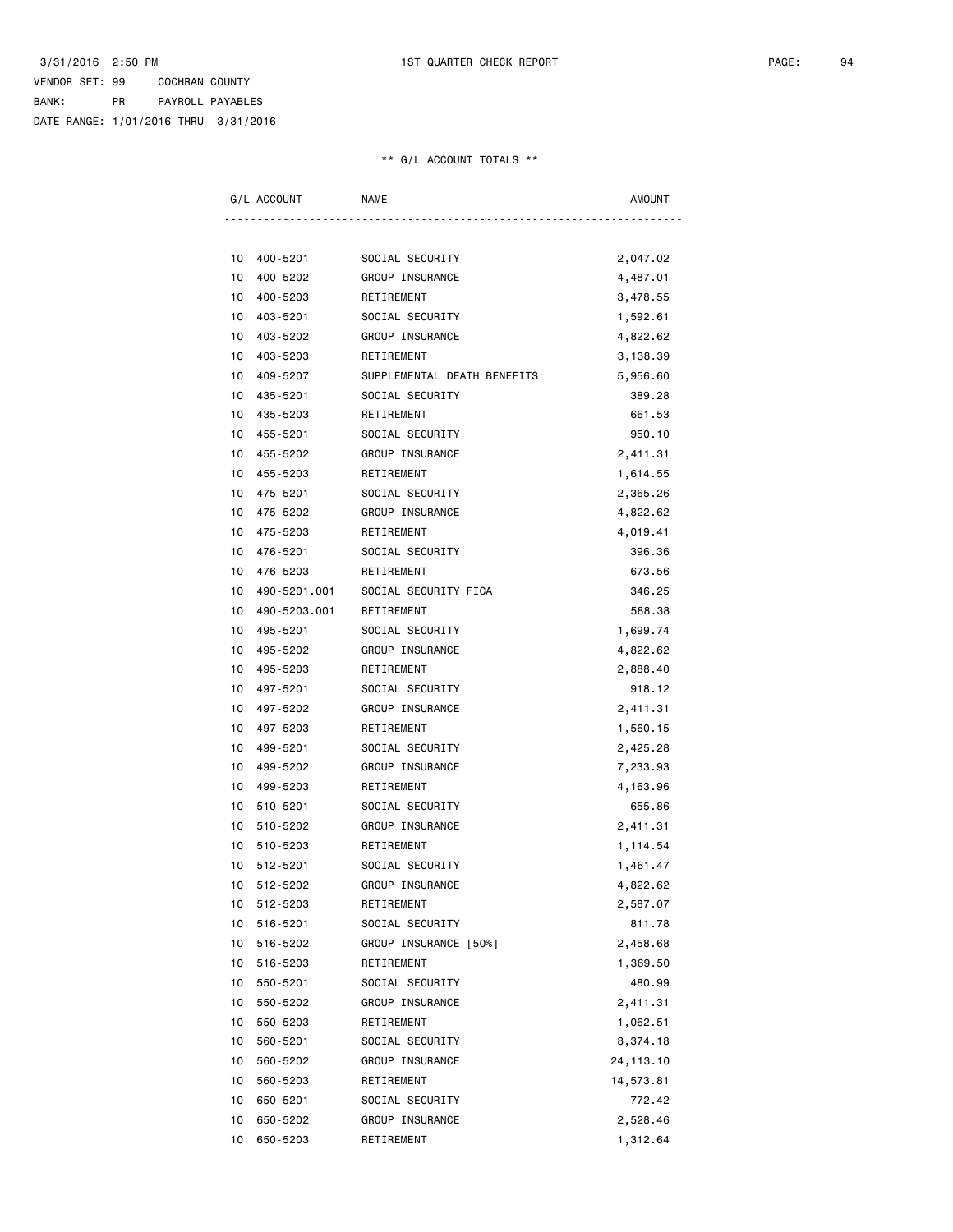|    | G/L ACCOUNT    | <b>NAME</b>             | <b>AMOUNT</b> |
|----|----------------|-------------------------|---------------|
|    |                |                         |               |
|    | 10 652-5201    | SOCIAL SECURITY         | 39.30         |
| 10 | 652-5202       | GROUP INSURANCE         | 117.15        |
| 10 | 652-5203       | RETIREMENT              | 66.81         |
| 10 | 660-5201       | SOCIAL SECURITY         | 545.39        |
| 10 | 660-5202       | GROUP INSURANCE [35%]   | 1,654.77      |
| 10 | 660-5203       | RETIREMENT              | 920.43        |
| 10 | 662-5201       | SOCIAL SECURITY         | 730.68        |
| 10 | 662-5202       | GROUP INSURANCE         | 2,177.01      |
| 10 | 662-5203       | RETIREMENT              | 1,241.61      |
| 10 | 665-5201       | SOCIAL SECURITY         | 998.17        |
| 10 | 665-5202       | GROUP INSURANCE         | 2,411.31      |
| 10 | 665-5203       | RETIREMENT              | 1,267.80      |
|    |                | *** FUND TOTAL ***      | 296, 555.73   |
| 15 | $000 - 2500.1$ | WITHHOLDING TAX PAYABLE | 13,099.36     |
| 15 | $000 - 2500.2$ | FICA PAYABLE            | 10,248.74     |
| 15 | $000 - 2500.3$ | <b>TCDRS PAYABLE</b>    | 9,632.64      |
| 15 | $000 - 2500.4$ | INSURANCE PAYABLE       | 11,953.81     |
| 15 | $000 - 2500.7$ | PEBSCO DEF COMP PAYABLE | 75.00         |
| 15 | 610-5201       | SOCIAL SECURITY         | 4,001.25      |
| 15 | 610-5202       | GROUP INSURANCE         | 9,974.34      |
| 15 | 610-5203       | RETIREMENT              | 6,799.53      |
| 15 | 621-5201       | SOCIAL SECURITY         | 1,593.20      |
| 15 | 621-5202       | GROUP INSURANCE         | 4,822.62      |
| 15 | 621-5203       | RETIREMENT              | 2,707.43      |
| 15 | 622-5201       | SOCIAL SECURITY         | 1,625.43      |
| 15 | 622-5202       | GROUP INSURANCE         | 4,822.62      |
| 15 | 622-5203       | RETIREMENT              | 2,794.41      |
| 15 | 623-5201       | SOCIAL SECURITY         | 1,646.31      |
| 15 | 623-5202       | GROUP INSURANCE         | 4,822.62      |
| 15 | 623-5203       | RETIREMENT              | 2,815.40      |
| 15 | 624-5201       | SOCIAL SECURITY         | 1,382.52      |
|    | 15 624-5202    | GROUP INSURANCE         | 4,819.59      |
|    | 15 624-5203    | RETIREMENT              | 2,772.42      |
|    |                | *** FUND TOTAL ***      | 102,409.24    |
| 17 | $000 - 2500.1$ | WITHHOLDING TAX PAYABLE | 906.18        |
| 17 | $000 - 2500.2$ | FICA PAYABLE            | 799.14        |
| 17 | 000-2500.3     | <b>TCDRS PAYABLE</b>    | 720.95        |
| 17 | 573-5201       | SOCIAL SECURITY         | 799.14        |
|    | 17 573-5202    | GROUP HEALTH INSURANCE  | 2,411.31      |
| 17 | 573-5203       | RETIREMENT              | 1,338.90      |
|    |                | *** FUND TOTAL ***      | 6,975.62      |
| 30 | $000 - 2500.1$ | FEDERAL WITHOLDING      | 414.52        |
| 30 | $000 - 2500.2$ | FICA                    | 233.72        |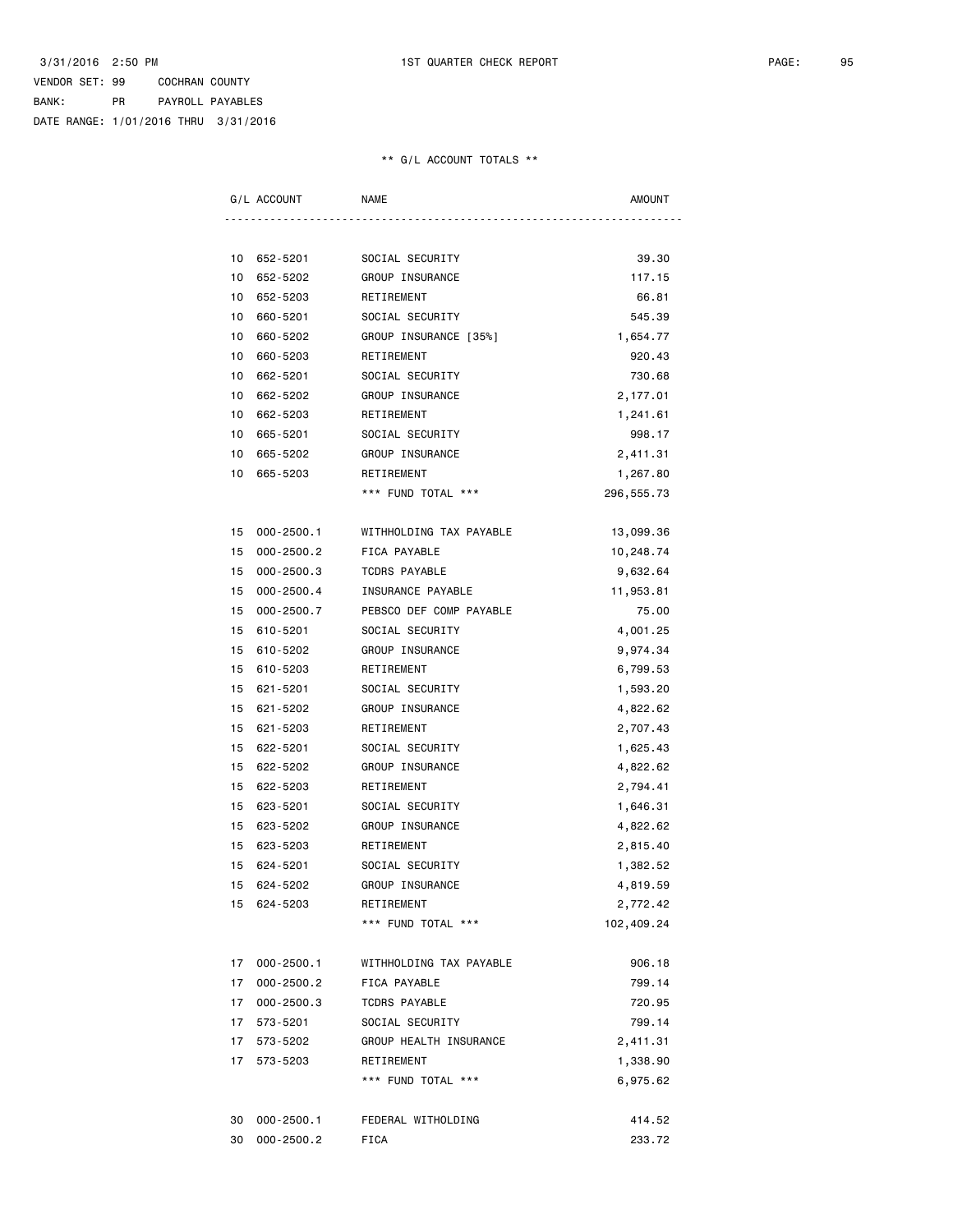|                            | G/L ACCOUNT      | <b>NAME</b>           | <b>AMOUNT</b>  |                  |              |
|----------------------------|------------------|-----------------------|----------------|------------------|--------------|
|                            |                  |                       |                |                  |              |
|                            | 000-2500.3<br>30 | <b>TCDRS</b>          | 212.43         |                  |              |
|                            | 000-2500.4<br>30 | AFLAC                 | 213.09         |                  |              |
|                            | 518-5201<br>30   | SOCIAL SECURITY       | 233.71         |                  |              |
|                            | 518-5202<br>30   | GROUP INSURANCE [15%] | 709.17         |                  |              |
|                            | 518-5203<br>30   | RETIREMENT            | 394.44         |                  |              |
|                            |                  | *** FUND TOTAL ***    | 2,411.08       |                  |              |
|                            | N <sub>O</sub>   |                       | INVOICE AMOUNT | <b>DISCOUNTS</b> | CHECK AMOUNT |
| VENDOR SET: 99<br>BANK: PR | 36<br>TOTALS:    |                       | 408,351.67     | 0.00             | 408,351.67   |
| BANK: PR<br>TOTALS:        | 36               |                       | 408, 351.67    | 0.00             | 408, 351.67  |